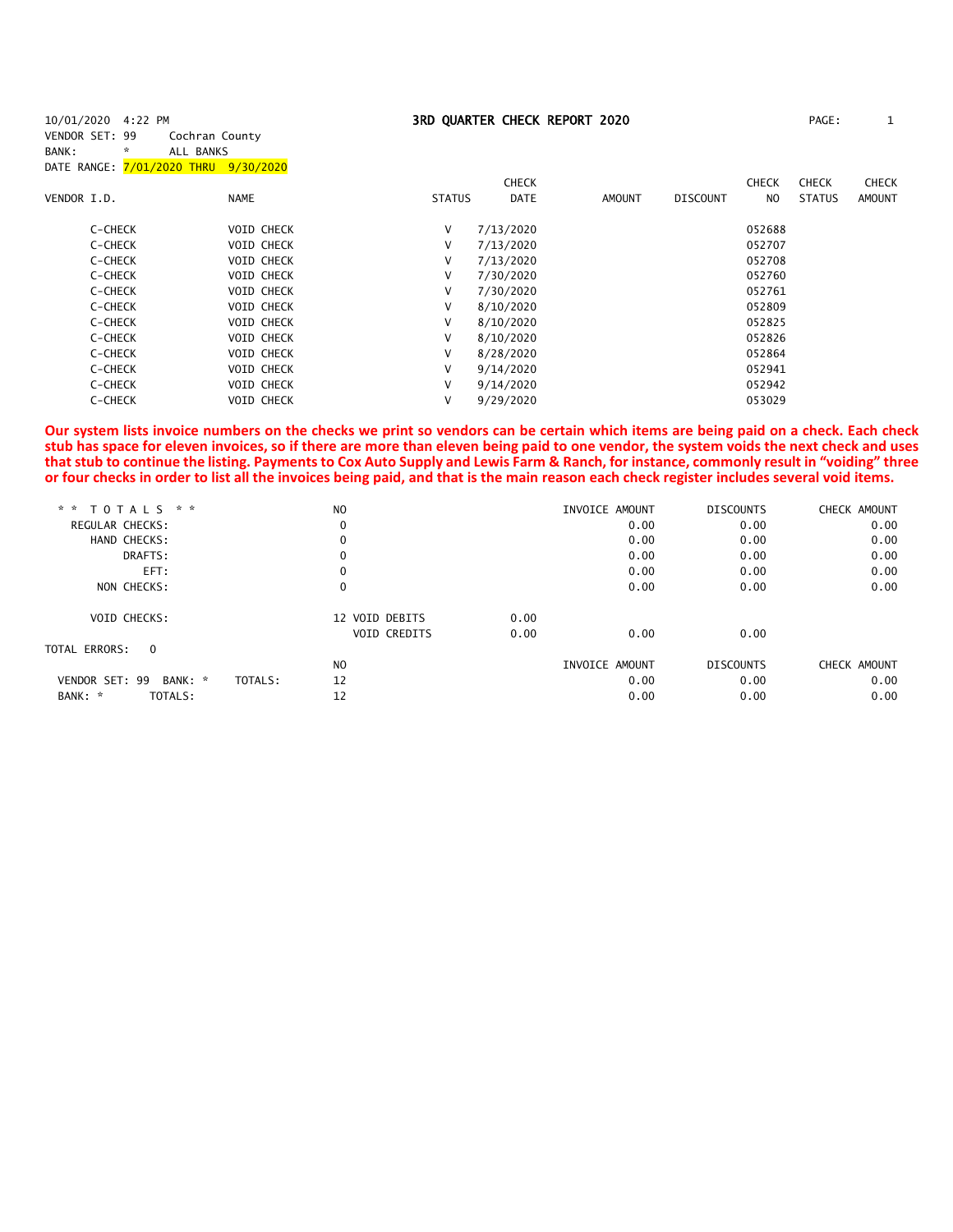| 10/01/2020 4:22 PM |                                      |                                | 3RD QUARTER CHECK REPORT 2020 |          |                 |              |               |               |  |
|--------------------|--------------------------------------|--------------------------------|-------------------------------|----------|-----------------|--------------|---------------|---------------|--|
|                    | VENDOR SET: 99                       | Cochran County                 |                               |          |                 |              |               |               |  |
| BANK:              | CC                                   | REGULAR NON-P/R PAYABLES       |                               |          |                 |              |               |               |  |
|                    | DATE RANGE: 7/01/2020 THRU 9/30/2020 |                                |                               |          |                 |              |               |               |  |
|                    |                                      |                                | <b>CHECK</b>                  |          |                 | <b>CHECK</b> | <b>CHECK</b>  | <b>CHECK</b>  |  |
| VENDOR I.D.        |                                      | NAME                           | <b>DATE</b><br><b>STATUS</b>  | AMOUNT   | <b>DISCOUNT</b> | NO.          | <b>STATUS</b> | <b>AMOUNT</b> |  |
|                    |                                      |                                |                               |          |                 |              |               |               |  |
| P229               |                                      | PANHANDLE AREA JUVENILE PROBAT |                               |          |                 |              |               |               |  |
|                    | C-REV DUES '20-21                    | JUVENILE PROBATION             | N<br>9/14/2020                |          |                 | 000000       |               |               |  |
|                    | 17 573-5499                          | OPERATING EXPENSES             | REVERSE DUES 20-21/           | 10.00CR  |                 |              |               |               |  |
|                    | I-DUES '20-'21                       | JUVENILE PROBATION             | 9/14/2020<br>N                |          |                 | 000000       |               |               |  |
|                    | 17 573-5499                          | OPERATING EXPENSES             | ANNUAL DUES/BRYANT S          | 10.00    |                 |              |               |               |  |
| A271               |                                      | AVENU ENTERPRISE SOLUTIONS, LL |                               |          |                 |              |               |               |  |
|                    | I-INVB-015106                        | CO/DIST CLERK                  | R<br>7/13/2020                |          |                 | 052678       |               |               |  |
|                    | 10 403-5416                          | FILMING & INDEXING             | 2020 LAND RECORDS JU          | 1,250.00 |                 |              |               | 1,250.00      |  |
| B001               |                                      | BAILEY CO. ELECTRIC COOP       |                               |          |                 |              |               |               |  |
|                    | I-456768                             | PREC 4                         | R<br>7/13/2020                |          |                 | 052679       |               |               |  |
|                    | 15 624-5440                          | UTILITIES                      | 197KWH 5/14-6/14/20           | 45.86    |                 |              |               |               |  |
|                    | 15 624-5440                          | UTILITIES                      | AREA LIGHT                    | 11.85    |                 |              |               |               |  |
|                    | I-456769                             | PREC 3                         | R.<br>7/13/2020               |          |                 | 052679       |               |               |  |
|                    | 15 623-5440                          | UTILITIES                      | 219KWH 5/14-6/14/20           | 47.63    |                 |              |               |               |  |
|                    | 15 623-5440                          | UTILITIES                      | 2 AREA LIGHTS                 | 25.40    |                 |              |               |               |  |
|                    | I-456770                             | NON-DEPT'L/SHERIFF POSSE       | R.<br>7/13/2020               |          |                 | 052679       |               |               |  |
|                    | 10 409-5440                          | UTILITIES                      | ELEC SVC $5/14-6/14/2$        | 42.50    |                 |              |               | 173.24        |  |
| B026               |                                      | BLEDSOE WATER SUPPLY CORP      |                               |          |                 |              |               |               |  |
|                    | $I-3004$ 07/20                       | PREC 3                         | R<br>7/13/2020                |          |                 | 052680       |               |               |  |
|                    | 15 623-5440                          | UTILITIES                      | 230GAL WATER JUN 202          | 22.00    |                 |              |               |               |  |
|                    | 15 623-5440                          | UTILITIES                      | ASSESSMENT FEE                | 0.11     |                 |              |               | 22.11         |  |
| B029               |                                      | BRUCKNER'S TRUCK SALES, INC    |                               |          |                 |              |               |               |  |
|                    | I-440344L                            | PREC 1                         | R<br>7/13/2020                |          |                 | 052681       |               |               |  |
|                    | 15 621-5451                          | REPAIRS                        | A/C PRSSR SWITCH #20          | 60.55    |                 |              |               | 60.55         |  |
| B119               |                                      | CHERYL BUTLER                  |                               |          |                 |              |               |               |  |
|                    | I-R/B PPE/COVID19                    | ELECTIONS/COVID-19             | R<br>7/13/2020                |          |                 | 052682       |               |               |  |
|                    | 10 490-5335                          | ELECTION SUPPLIES              | R/B ALC PREP PAD 200          | 5.80     |                 |              |               |               |  |
|                    | 10 490-5335                          | ELECTION SUPPLIES              | R/B 10 PLASTIC BOTTL          | 20.99    |                 |              |               |               |  |
|                    | 10 490-5335                          | ELECTION SUPPLIES              | R/B 2 12PK BANDAIDS/          | 24.58    |                 |              |               |               |  |
|                    | 10 490-5335                          | ELECTION SUPPLIES              | R/B 2 ALC-FREE WIPES          | 31.98    |                 |              |               | 83.35         |  |
| B309               |                                      | BLINDS.COM                     |                               |          |                 |              |               |               |  |
|                    | I-9080357                            | COURTHOUSE/SHERIFF             | R<br>7/13/2020                |          |                 | 052683       |               |               |  |
|                    | 10 560-5310                          | OFFICE SUPPLIES                | BLINDS/SHERIFF OFC            | 116.47   |                 |              |               | 116.47        |  |
| C007               |                                      | CITY OF MORTON                 |                               |          |                 |              |               |               |  |
|                    | I-061520                             | LIB/MUS/ACT BLDG/CRTHSE/PREC 1 | R<br>7/13/2020                |          |                 | 052684       |               |               |  |
|                    | 10 650-5440                          | UTILITIES                      | LIBRARY GAS                   | 19.00    |                 |              |               |               |  |
|                    | 10 650-5440                          | UTILITIES                      | LIBRARY WATER                 | 28.00    |                 |              |               |               |  |
|                    | 10 650-5440                          | UTILITIES                      | LIBRARY GARBAGE               | 51.50    |                 |              |               |               |  |
|                    | 10 650-5440                          | UTILITIES                      | LIBRARY SEWER                 | 18.00    |                 |              |               |               |  |
|                    | 10 652-5440                          | UTILITIES                      | MUSEUM GAS                    | 27.75    |                 |              |               |               |  |
|                    | 10 652-5440                          | UTILITIES                      | MUSEUM WATER                  | 28.00    |                 |              |               |               |  |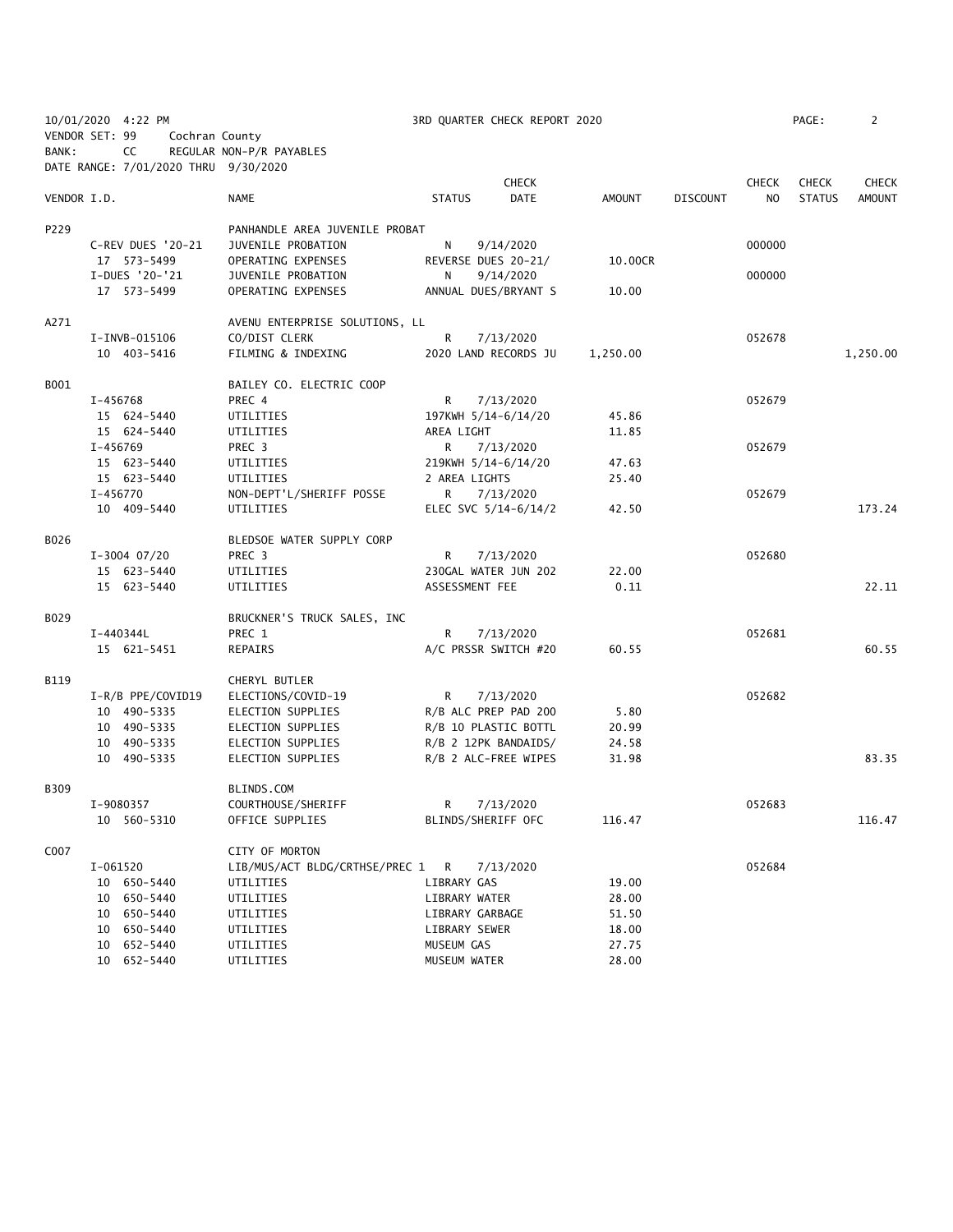| VENDOR SET: 99 |          |                   | Cochran County                       |                    |                      |               |                 |              |               |               |
|----------------|----------|-------------------|--------------------------------------|--------------------|----------------------|---------------|-----------------|--------------|---------------|---------------|
| BANK:          |          | CC                | REGULAR NON-P/R PAYABLES             |                    |                      |               |                 |              |               |               |
|                |          |                   | DATE RANGE: 7/01/2020 THRU 9/30/2020 |                    |                      |               |                 |              |               |               |
|                |          |                   |                                      |                    | <b>CHECK</b>         |               |                 | <b>CHECK</b> | <b>CHECK</b>  | <b>CHECK</b>  |
| VENDOR I.D.    |          |                   | NAME                                 | <b>STATUS</b>      | <b>DATE</b>          | <b>AMOUNT</b> | <b>DISCOUNT</b> | NO.          | <b>STATUS</b> | <b>AMOUNT</b> |
|                |          |                   |                                      |                    |                      |               |                 |              |               |               |
| C007           |          |                   | CITY OF MORTON<br>(CONT)             |                    |                      |               |                 |              |               |               |
|                | I-061520 |                   | LIB/MUS/ACT BLDG/CRTHSE/PREC 1       | R                  | 7/13/2020            |               |                 | 052684       |               |               |
|                |          | 10 652-5440       | UTILITIES                            | MUSEUM GARBAGE     |                      | 28.00         |                 |              |               |               |
|                |          | 10 652-5440       | UTILITIES                            | MUSEUM SEWER       |                      | 16.00         |                 |              |               |               |
|                |          | 10 662-5440       | UTILITIES                            | ACTIVITY BLDG GAS  |                      | 36.50         |                 |              |               |               |
|                |          | 10 662-5440       | UTILITIES                            | ACT. BLDG WATER    |                      | 41.00         |                 |              |               |               |
|                |          | 10 662-5440       | UTILITIES                            | ACT. BLDG GARBAGE  |                      | 77.00         |                 |              |               |               |
|                |          | 10 662-5440       | UTILITIES                            | ACT. BLDG SEWER    |                      | 48.00         |                 |              |               |               |
|                |          | 10 510-5440       | UTILITIES                            | COURTHOUSE GAS     |                      | 36.50         |                 |              |               |               |
|                |          | 10 510-5440       | UTILITIES                            | COURTHOUSE WATER   |                      | 821.00        |                 |              |               |               |
|                |          | 10 510-5440       | UTILITIES                            | CRTHSE GARBAGE     |                      | 334.50        |                 |              |               |               |
|                |          | 10 510-5440       | UTILITIES                            | COURTHOUSE SEWER   |                      | 54.00         |                 |              |               |               |
|                |          | 15 621-5440       | UTILITIES                            | PREC 1 GAS         |                      | 19.00         |                 |              |               |               |
|                |          | 15 621-5440       | UTILITIES                            | PREC 1 WATER       |                      | 28.00         |                 |              |               |               |
|                |          | 15 621-5440       | UTILITIES                            | PREC 1 GARBAGE     |                      | 51.50         |                 |              |               | 1,763.25      |
|                |          |                   |                                      |                    |                      |               |                 |              |               |               |
| C008           |          |                   | CITY OF WHITEFACE                    |                    |                      |               |                 |              |               |               |
|                |          | $I-409$ 06/20     | PREC 2                               | R                  | 7/13/2020            |               |                 | 052685       |               |               |
|                |          | 15 622-5440       | UTILITIES                            |                    | GAS SVC 5/14-6/15/20 | 16.50         |                 |              |               |               |
|                |          | 15 622-5440       | UTILITIES                            | 5K GAL WATER       |                      | 31.55         |                 |              |               |               |
|                |          | 15 622-5440       | UTILITIES                            | GARBAGE SVC        |                      | 54.37         |                 |              |               |               |
|                |          | 15 622-5440       | UTILITIES                            | SEWER SVC          |                      | 22.50         |                 |              |               | 124.92        |
| C015           |          |                   | COCHRAN COUNTY SENIOR                |                    |                      |               |                 |              |               |               |
|                |          | I-JUL '20 INSTLMT | SENIOR CITIZENS                      | R                  | 7/13/2020            |               |                 | 052686       |               |               |
|                |          | 10 663-5418       | SENIOR CITIZENS CONTRACT             | <b>JULY 2020</b>   |                      | 6,250.00      |                 |              |               | 6,250.00      |
|                |          |                   |                                      |                    |                      |               |                 |              |               |               |
| C035           |          |                   | COX AUTO SUPPLY CO                   |                    |                      |               |                 |              |               |               |
|                | I-443210 |                   | SHERIFF                              | R                  | 7/13/2020            |               |                 | 052687       |               |               |
|                |          | 10 560-5451       | MACHINERY-NON-OFFICE REPAIR          |                    | 1PT BRAKE FLUID/WEST | 5.29          |                 |              |               |               |
|                | I-443442 |                   | PREC 1                               | R                  | 7/13/2020            |               |                 | 052687       |               |               |
|                |          | 15 621-5356       | ROAD MATERIALS & SUPPLIES            | SOAPSTONE REFILL   |                      | 2.29          |                 |              |               |               |
|                | I-443512 |                   | PREC 3                               | R                  | 7/13/2020            |               |                 | 052687       |               |               |
|                |          | 15 623-5356       | ROAD MATERIALS & SUPPLIES            | CHAIN OIL          |                      | 5.99          |                 |              |               |               |
|                | I-443560 |                   | PREC 1                               | R                  | 7/13/2020            |               |                 | 052687       |               |               |
|                |          | 15 621-5451       | REPAIRS                              |                    | WIX AIR FILTER 46922 | 76.99         |                 |              |               |               |
|                | I-443593 |                   | PARK                                 | R                  | 7/13/2020            |               |                 | 052687       |               |               |
|                |          | 10 660-5332       | CUSTODIAL SUPPLIES                   | 12QT MYSTIC OIL    |                      | 63.00         |                 |              |               |               |
|                | I-443646 |                   | NON-DEPT'L                           | R                  | 7/13/2020            |               |                 | 052687       |               |               |
|                |          | 10 409-5451       | REPAIRS                              | OIL FILTER #FL500S |                      | 6.98          |                 |              |               |               |
|                |          | 10 409-5451       | REPAIRS                              | AIR FILTER #FA1883 |                      | 17.99         |                 |              |               |               |
|                |          | 10 409-5451       | REPAIRS                              | 8QT MOB1 5/20      |                      | 83.92         |                 |              |               |               |
|                |          | 10 409-5451       | REPAIRS                              | LABOR/OIL CHG      |                      | 25.00         |                 |              |               |               |
|                |          | 10 409-5451       | REPAIRS                              | <b>DISC</b>        |                      | 33.47CR       |                 |              |               |               |
|                | I-443647 |                   | PREC 1                               | R                  | 7/13/2020            |               |                 | 052687       |               |               |
|                |          | 15 621-5451       | REPAIRS                              | 12 134A FREON      |                      | 83.88         |                 |              |               |               |
|                | I-443732 |                   | PREC 1                               | R                  | 7/13/2020            |               |                 | 052687       |               |               |
|                |          | 15 621-5356       | ROAD MATERIALS & SUPPLIES            |                    | 2 JOHNSENS OIL CHARG | 7.98          |                 |              |               |               |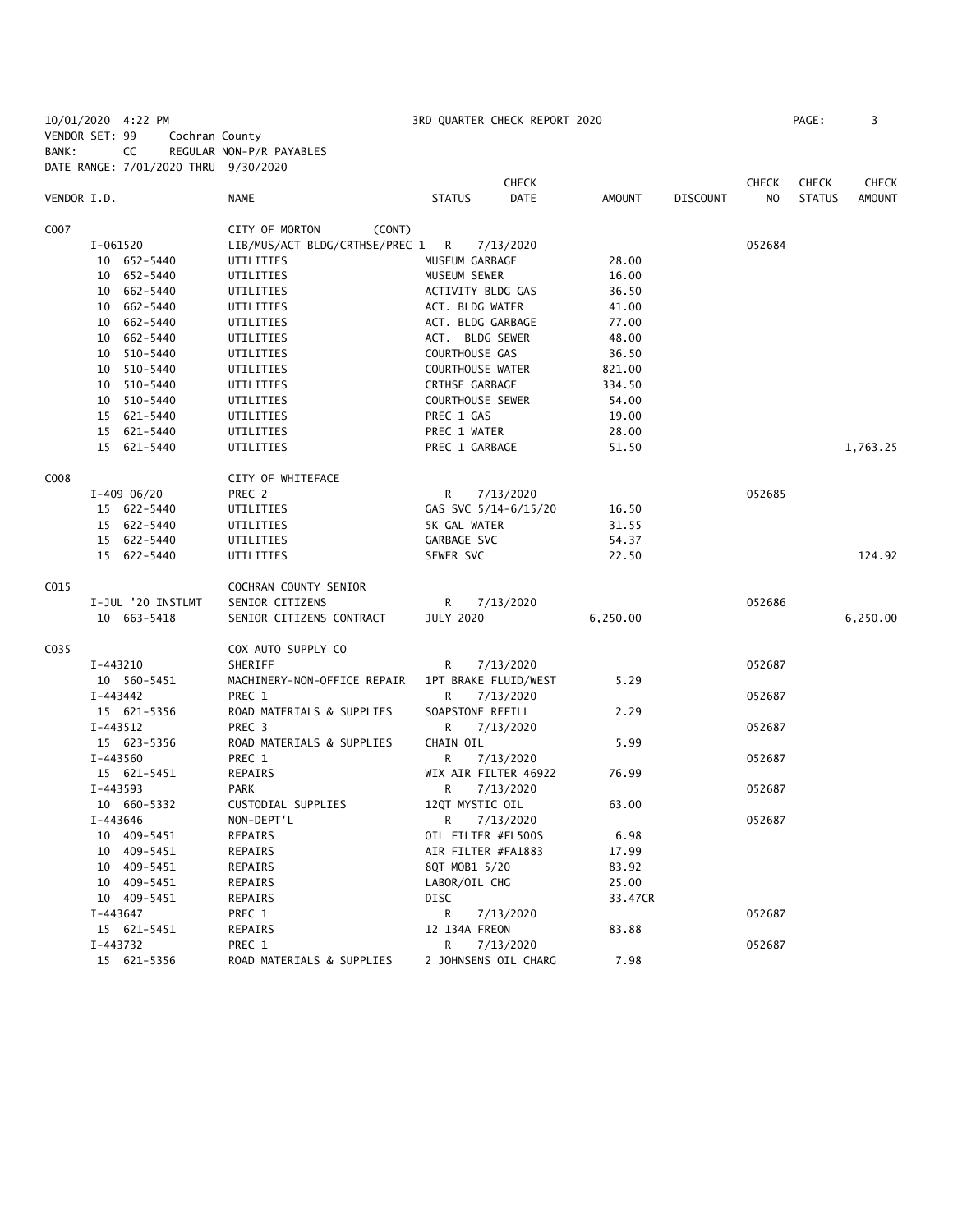BANK: CC REGULAR NON-P/R PAYABLES DATE RANGE: 7/01/2020 THRU 9/30/2020

|             |              |                              |                       | <b>CHECK</b> |               |                 | <b>CHECK</b>   | <b>CHECK</b>  | CHECK         |
|-------------|--------------|------------------------------|-----------------------|--------------|---------------|-----------------|----------------|---------------|---------------|
| VENDOR I.D. |              | <b>NAME</b>                  | <b>STATUS</b>         | <b>DATE</b>  | <b>AMOUNT</b> | <b>DISCOUNT</b> | N <sub>O</sub> | <b>STATUS</b> | <b>AMOUNT</b> |
| C035        |              | COX AUTO SUPPLY CO<br>(CONT) |                       |              |               |                 |                |               |               |
|             | I-443732     | PREC 1                       | R                     | 7/13/2020    |               |                 | 052687         |               |               |
|             | 15 621-5356  | ROAD MATERIALS & SUPPLIES    | KEY MADE              |              | 1.00          |                 |                |               |               |
|             | I-443877     | PREC 1                       | R                     | 7/13/2020    |               |                 | 052687         |               |               |
|             | 15 621-5356  | ROAD MATERIALS & SUPPLIES    | SUCTION GUN           |              | 18.99         |                 |                |               |               |
|             | 15 621-5451  | REPAIRS                      | WIX AIR FILTER 46923  |              | 44.98         |                 |                |               |               |
|             | I-443906     | SHERIFF                      | R.                    | 7/13/2020    |               |                 | 052687         |               |               |
|             | 10 560-5451  | MACHINERY-NON-OFFICE REPAIR  | BATTERY/EXCH #4891CS  |              | 112.99        |                 |                |               |               |
|             | 10 560-5451  | MACHINERY-NON-OFFICE REPAIR  | SBF/WESTWARD          |              | 3.00          |                 |                |               |               |
|             | I-443942     | ACTIVITY BLDG                | R                     | 7/13/2020    |               |                 | 052687         |               |               |
|             | 10 662-5332  | CUSTODIAL SUPPLIES           | WEEDER STRING         |              | 7.99          |                 |                |               |               |
|             | 10 662-5332  | CUSTODIAL SUPPLIES           | 2 TRUFUEL             |              | 15.98         |                 |                |               |               |
|             | I-443970     | PREC 4                       | R                     | 7/13/2020    |               |                 | 052687         |               |               |
|             | 15 624-5356  | ROAD MATERIALS & SUPPLIES    | 3 BLUE SHOP TOWELS    |              | 11.97         |                 |                |               |               |
|             | 15 624-5356  | ROAD MATERIALS & SUPPLIES    | 2 PAPER TOWELS        |              | 9.98          |                 |                |               |               |
|             | 15 624-5356  | ROAD MATERIALS & SUPPLIES    | B12 CARB CLEANER      |              | 4.89          |                 |                |               |               |
|             | $I-444166$   | ELECTIONS                    | R                     | 7/13/2020    |               |                 | 052687         |               |               |
|             | 10 490-5310  | OFFICE SUPPLIES              | 3 KEYS                |              | 3.00          |                 |                |               |               |
|             | I-444250     | <b>SHERIFF</b>               | R.                    | 7/13/2020    |               |                 | 052687         |               |               |
|             | 10 560-5334  | OTHER SUPPLIES               | GAL NIPPLE 1x48       |              | 25.99         |                 |                |               |               |
|             | 10 560-5334  | OTHER SUPPLIES               | AAA BATTERIES         |              | 15.99         |                 |                |               |               |
|             | 10 560-5334  | OTHER SUPPLIES               | 2 U-BOLTS             |              | 3.18          |                 |                |               |               |
|             | 10 560-5334  | OTHER SUPPLIES               | <b>HACKSAW</b>        |              | 8.99          |                 |                |               |               |
|             | I-444399     | PREC 3                       | R                     | 7/13/2020    |               |                 | 052687         |               |               |
|             | 15 623-5356  | ROAD MATERIALS & SUPPLIES    | 2 FREEZE              |              | 63.98         |                 |                |               |               |
|             | $I - 444544$ | SHERIFF                      | R                     | 7/13/2020    |               |                 | 052687         |               |               |
|             | 10 560-5451  | MACHINERY-NON-OFFICE REPAIR  | OIL FILTER #PF63E/WE  |              | 6.98          |                 |                |               |               |
|             | 10 560-5451  | MACHINERY-NON-OFFICE REPAIR  | DELCO AIR FILTER #A3  |              | 24.98         |                 |                |               |               |
|             | 10 560-5451  | MACHINERY-NON-OFFICE REPAIR  | 8QT MOB1 5/30         |              | 75.92         |                 |                |               |               |
|             | I-444700     | PREC 4                       | R                     | 7/13/2020    |               |                 | 052687         |               |               |
|             | 15 624-5451  | <b>REPAIRS</b>               | AIR FILTER FA1883     |              | 17.99         |                 |                |               |               |
|             | 15 624-5356  | ROAD MATERIALS & SUPPLIES    | HAND SOAP             |              | 3.49          |                 |                |               |               |
|             | $I-444779$   | SHERIFF                      | R                     | 7/13/2020    |               |                 | 052687         |               |               |
|             | 10 560-5334  | OTHER SUPPLIES               | 2 ELEC BK TAPE        |              | 2.78          |                 |                |               |               |
|             | I-444795     | <b>ACTIVITY BLDG</b>         | R                     | 7/13/2020    |               |                 | 052687         |               |               |
|             | 10 662-5332  | CUSTODIAL SUPPLIES           | <b>BATTERIES</b>      |              | 10.99         |                 |                |               |               |
|             | I-445299     | SHERIFF                      | R                     | 7/13/2020    |               |                 | 052687         |               |               |
|             | 10 560-5334  | OTHER SUPPLIES               | CAR SOAP              |              | 6.99          |                 |                |               | 848.86        |
| C065        |              | CITY OF WHITEFACE F D        |                       |              |               |                 |                |               |               |
|             | I-JUNE 2020  | PUBLIC SAFETY*OTHER          | R                     | 7/13/2020    |               |                 | 052689         |               |               |
|             | 10 580-5414  | FIRE PROTECTION CONTRACTS    | CR125/CR197; GRASS 6/ |              | 350.00        |                 |                |               |               |
|             | 10 580-5414  | FIRE PROTECTION CONTRACTS    | SH114/FM1780; WRECK 6 |              | 350.00        |                 |                |               |               |
|             | 10 580-5414  | FIRE PROTECTION CONTRACTS    | CR197/CR260; GRASS 6/ |              | 350.00        |                 |                |               |               |
|             | 10 580-5414  | FIRE PROTECTION CONTRACTS    | FM1780/CR230; GRASS 6 |              | 350.00        |                 |                |               |               |
|             | 10 580-5414  | FIRE PROTECTION CONTRACTS    | FM1585/CR197; GRASS 6 |              | 350.00        |                 |                |               |               |
|             | 10 580-5414  | FIRE PROTECTION CONTRACTS    | 1074 CR77; GRASS 6/22 |              | 350.00        |                 |                |               |               |
|             | 10 580-5414  | FIRE PROTECTION CONTRACTS    | SH114/FM596;PWRLN DN  |              | 350.00        |                 |                |               |               |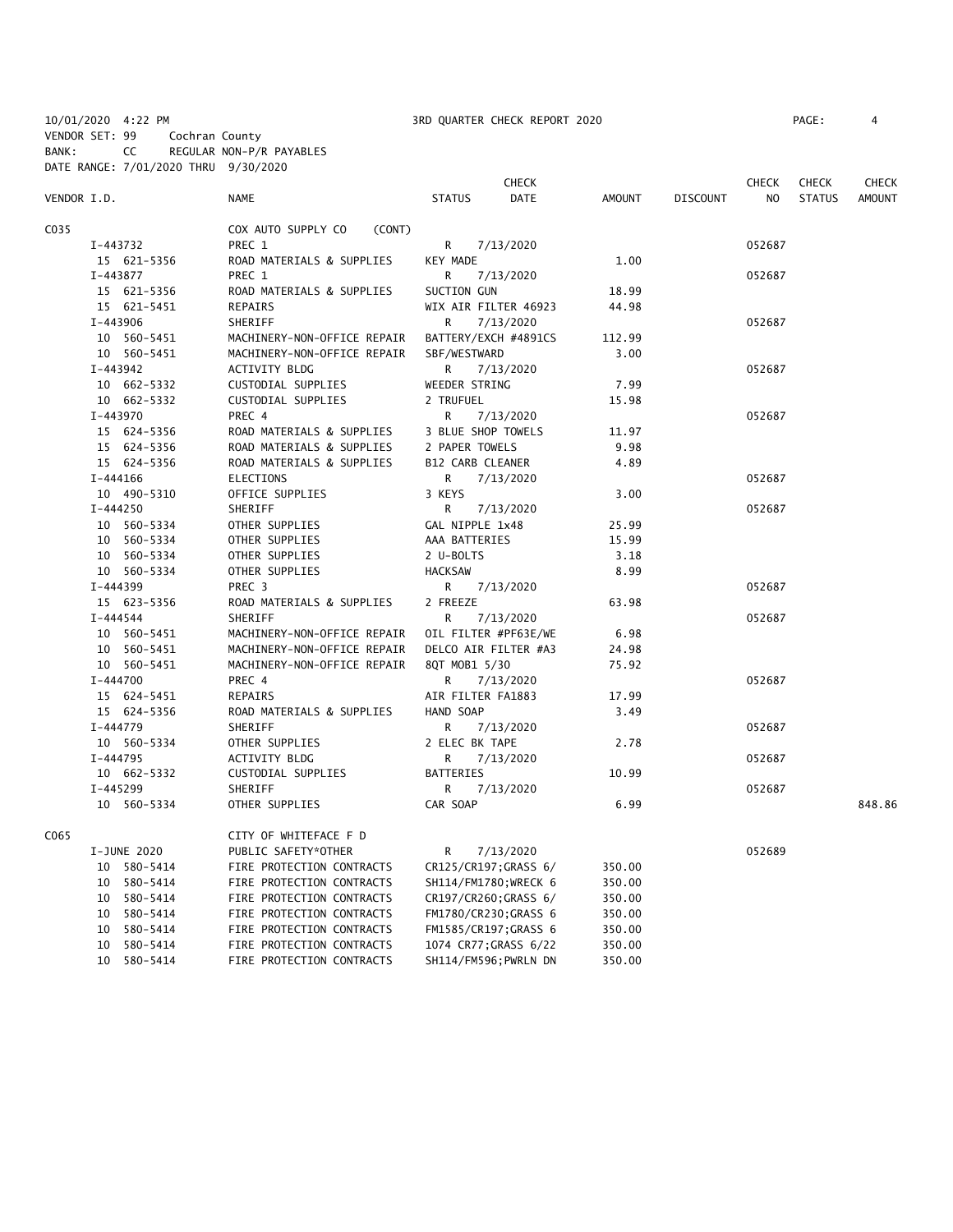|                   | 10/01/2020 4:22 PM                   |                                              | 3RD QUARTER CHECK REPORT 2020 |               |                 |              | PAGE:         | 5             |
|-------------------|--------------------------------------|----------------------------------------------|-------------------------------|---------------|-----------------|--------------|---------------|---------------|
| VENDOR SET: 99    | Cochran County                       |                                              |                               |               |                 |              |               |               |
| BANK:             | CC                                   | REGULAR NON-P/R PAYABLES                     |                               |               |                 |              |               |               |
|                   | DATE RANGE: 7/01/2020 THRU 9/30/2020 |                                              |                               |               |                 |              |               |               |
|                   |                                      |                                              | <b>CHECK</b>                  |               |                 | <b>CHECK</b> | <b>CHECK</b>  | <b>CHECK</b>  |
| VENDOR I.D.       |                                      | <b>NAME</b>                                  | <b>STATUS</b><br><b>DATE</b>  | <b>AMOUNT</b> | <b>DISCOUNT</b> | NO.          | <b>STATUS</b> | <b>AMOUNT</b> |
| C <sub>065</sub>  |                                      | CITY OF WHITEFACE F D<br>(CONT)              |                               |               |                 |              |               |               |
|                   | I-JUNE 2020                          | PUBLIC SAFETY*OTHER                          | R<br>7/13/2020                |               |                 | 052689       |               |               |
|                   | 10 580-5414                          | FIRE PROTECTION CONTRACTS                    | SH214/N MRTN; GRASS 6         | 350.00        |                 |              |               |               |
|                   | 10 580-5414                          | FIRE PROTECTION CONTRACTS                    | SH125/CR225 6/23 NO           |               |                 |              |               |               |
|                   | 10 580-5414                          | FIRE PROTECTION CONTRACTS                    | SH114/CR225; WRECK, LZ        | 350.00        |                 |              |               |               |
|                   | 10 580-5414                          | FIRE PROTECTION CONTRACTS                    | SH125/CR177; GRASS 6/         | 350.00        |                 |              |               |               |
|                   | 10 580-5414                          | FIRE PROTECTION CONTRACTS                    | SH125/2miW CR117              | 350.00        |                 |              |               | 3,850.00      |
| C084              |                                      | CLERK, SEVENTH COURT OF APPEAL               |                               |               |                 |              |               |               |
|                   | $I-JUN$ 20                           | <b>STATE FEES</b>                            | $\mathsf{R}$<br>7/13/2020     |               |                 | 052690       |               |               |
|                   | 90 000-2379.002                      | 7th Crt of Appeal Gov't22.2081COUNTY COURT   |                               | 5.00          |                 |              |               |               |
|                   | 90 000-2379.002                      | 7th Crt of Appeal Gov't22.2081DISTRICT COURT |                               | 10.00         |                 |              |               | 15.00         |
| C414              |                                      | CARDMEMBER SERVICES                          |                               |               |                 |              |               |               |
|                   | I-4486 07/20 MS                      | SHERIFF                                      | R<br>7/13/2020                |               |                 | 052691       |               |               |
|                   | 10 560-5310                          | OFFICE SUPPLIES                              | MS OFFICE 365 1YR             | 99.99         |                 |              |               |               |
|                   | 10 560-5310                          | OFFICE SUPPLIES                              | SALES TAX                     | 7.75          |                 |              |               |               |
|                   | 10 560-5310                          | OFFICE SUPPLIES                              | NETWORK SVC CHG               | 7.53          |                 |              |               | 115.27        |
| D <sub>0</sub> 23 |                                      | PHILIP J. DAVIS, PH.D.                       |                               |               |                 |              |               |               |
|                   | I-GUERRA                             | SHERIFF                                      | R<br>7/13/2020                |               |                 | 052692       |               |               |
|                   | 10 560-5499                          | MISCELLANEOUS                                | TCOLE/J GUERRA                | 225.00        |                 |              |               | 225.00        |
| D212              |                                      | D & J TIRE SERVICE, LLC                      |                               |               |                 |              |               |               |
|                   | I-638373                             | SHERIFF                                      | 7/13/2020<br>R                |               |                 | 052693       |               |               |
|                   | 10 560-5454                          | <b>TIRES</b>                                 | 4 FLATS 6/8                   | 60.00         |                 |              |               |               |
|                   | I-838278                             | SHERIFF                                      | 7/13/2020<br>R                |               |                 | 052693       |               |               |
|                   | 10 560-5454                          | <b>TIRES</b>                                 | FLAT/#921                     | 15.00         |                 |              |               |               |
|                   | I-838285                             | SHERIFF                                      | 7/13/2020<br>R                |               |                 | 052693       |               |               |
|                   | 10 560-5454                          | TIRES                                        | FLAT/#921                     | 15.00         |                 |              |               | 90.00         |
| E057              |                                      | ELECTION SYSTEMS & SOFTWARE                  |                               |               |                 |              |               |               |
|                   | I-1141732                            | <b>ELECTIONS</b>                             | R<br>7/13/2020                |               |                 | 052694       |               |               |
|                   | 10 490-5335                          | ELECTION SUPPLIES                            | 2 PREC KIT/EARLY VOT          | 71.50         |                 |              |               |               |
|                   | 10 490-5335                          | ELECTION SUPPLIES                            | 200 ABSENTEE BALLOTS          | 256.00        |                 |              |               |               |
|                   | 10 490-5335                          | ELECTION SUPPLIES                            | SHIPPING                      | 17.96         |                 |              |               |               |
|                   | I-1143605                            | ELECTIONS                                    | R<br>7/13/2020                |               |                 | 052694       |               |               |
|                   | 10 490-5335                          | ELECTION SUPPLIES                            | EARLY VOTING PREC KI          | 18.90         |                 |              |               |               |
|                   | 10 490-5335                          | ELECTION SUPPLIES                            | SHIPPING                      | 7.66          |                 |              |               | 372.02        |
| E075              |                                      | <b>WEX BANK</b>                              |                               |               |                 |              |               |               |
|                   | I-66193383                           | SHERIFF                                      | R<br>7/13/2020                |               |                 | 052695       |               |               |
|                   | 10 560-5330                          | FUEL AND OIL                                 | 18.002GAL REG ETH/MR          | 25.74         |                 |              |               | 25.74         |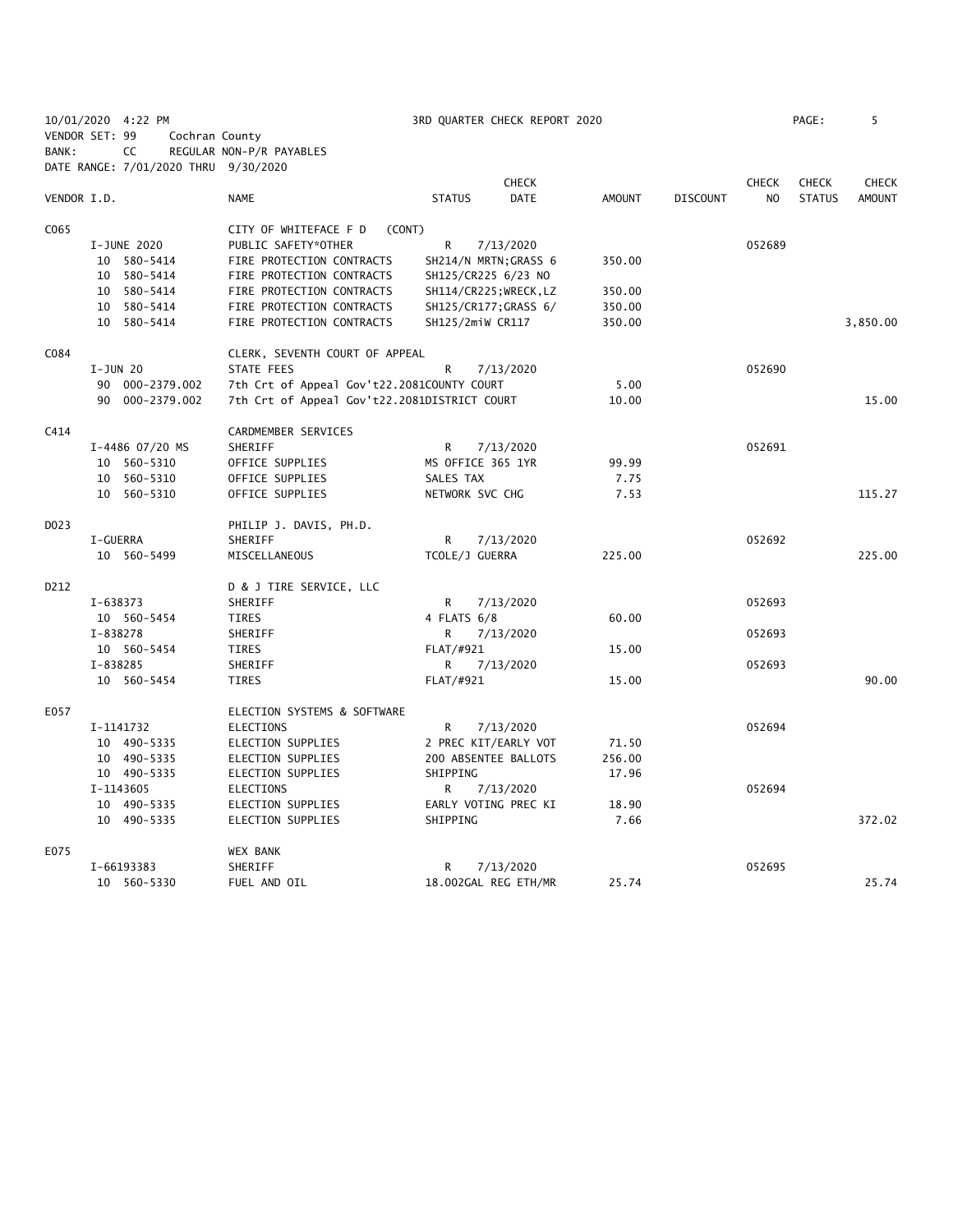10/01/2020 4:22 PM 3RD QUARTER CHECK REPORT 2020 PAGE: 6 VENDOR SET: 99 Cochran County BANK: CC REGULAR NON-P/R PAYABLES

|             | DATE RANGE: 7/01/2020 THRU 9/30/2020 |                                                    |                     |                      |        |                 |              |               |               |
|-------------|--------------------------------------|----------------------------------------------------|---------------------|----------------------|--------|-----------------|--------------|---------------|---------------|
|             |                                      |                                                    |                     | <b>CHECK</b>         |        |                 | <b>CHECK</b> | <b>CHECK</b>  | <b>CHECK</b>  |
| VENDOR I.D. |                                      | NAME                                               | <b>STATUS</b>       | <b>DATE</b>          | AMOUNT | <b>DISCOUNT</b> | NO.          | <b>STATUS</b> | <b>AMOUNT</b> |
| F010        |                                      | FIVE-AREA TELEPHONE CO-OP                          |                     |                      |        |                 |              |               |               |
|             | I-927-5510 JUL 20                    | PREC 4                                             | R                   | 7/13/2020            |        |                 | 052696       |               |               |
|             | 15 624-5420                          | TELECOMMUNICATIONS                                 | BASIC SVCS          |                      | 32.25  |                 |              |               |               |
|             | 15 624-5420                          | TELECOMMUNICATIONS                                 | <b>FEES</b>         |                      | 12.58  |                 |              |               | 44.83         |
| F073        |                                      | FRONTIER VALLEY INC.                               |                     |                      |        |                 |              |               |               |
|             | I-386104                             | <b>JAIL</b>                                        | R                   | 7/13/2020            |        |                 | 052697       |               |               |
|             | 10 512-5451                          | REPAIR                                             | 4 FT 1" CONDUIT     |                      | 6.49   |                 |              |               |               |
|             | I-386131                             | <b>PARK</b>                                        | R                   | 7/13/2020            |        |                 | 052697       |               |               |
|             | 10 660-5451                          | REPAIR                                             | 19 2" PIERCE GASKET |                      | 30.40  |                 |              |               |               |
|             | I-386295                             | COURTHOUSE/ANNEX                                   | R                   | 7/13/2020            |        |                 | 052697       |               |               |
|             | 10 510-5451                          | REPAIR                                             |                     | ADD LT SWITCH/BACK R | 250.00 |                 |              |               |               |
|             | 10 510-5451                          | REPAIR                                             | MATERIALS/SUPPLIES  |                      | 35.00  |                 |              |               |               |
|             | I-386296                             | <b>COURTHOUSE</b>                                  | R                   | 7/13/2020            |        |                 | 052697       |               |               |
|             | 10 510-5451                          | REPAIR                                             |                     | RUN CIRCUIT FOR ELEC | 220.00 |                 |              |               |               |
|             | 10 510-5451                          | REPAIR                                             | MATERIALS/SUPPLIES  |                      | 43.22  |                 |              |               | 585.11        |
| G005        |                                      | <b>GENERAL FUND</b>                                |                     |                      |        |                 |              |               |               |
|             | I-2ND QTR 20 CIVIL                   | STATE CIVIL FEES                                   | R                   | 7/13/2020            |        |                 | 052698       |               |               |
|             | 90 000-2363.004                      | Co Filing Fee Ind Lgl Serv.                        | 2ND QTR CIVIL FEES  |                      | 1.50   |                 |              |               |               |
|             | 90 000-2363.004                      | Co Filing Fee Ind Lgl Serv.                        | 2ND QTR CIVIL FEES  |                      | 1.22   |                 |              |               |               |
|             | 90 000-2363.001                      | Divorce & Family Gov't 133.1512ND QTR CIVIL FEES   |                     |                      | 0.50   |                 |              |               |               |
|             | 90 000-2363.004                      | Co Filing Fee Ind Lgl Serv.                        | 2ND QTR CIVIL FEES  |                      | 3.16   |                 |              |               |               |
|             | I-2ND QTR 20 CRIM                    | STATE CRIM SVC FEES                                | R                   | 7/13/2020            |        |                 | 052698       |               |               |
|             | 90 000-2358.002                      | NEW CCC 2020 FORWARD                               |                     | 2ND QTR STATE CRIM F | 81.16  |                 |              |               |               |
|             | 90 000-2358.001                      | PRIOR OLD CCC 04 Forward                           |                     | 2ND QTR STATE CRIM F | 82.73  |                 |              |               |               |
|             | 90 000-2363.003                      | Indigent Defense Fee                               |                     | 2ND QTR STATE CRIM F | 2.09   |                 |              |               |               |
|             | 90<br>000-2378                       | JRF Jury Reimb Fee CCP102.00452ND QTR STATE CRIM F |                     |                      | 4.70   |                 |              |               |               |
|             | 90 000-2379                          | Judicial Support Fee/L133.105 2ND QTR STATE CRIM F |                     |                      | 6.10   |                 |              |               |               |
|             | 90<br>000-2380                       | PRIOR MAND COMB COST                               |                     | 2ND QTR STATE CRIM F | 2.28   |                 |              |               |               |
|             | 90 000-2368                          | BB Bond Fee (Gov CD 41.258)                        |                     | 2ND QTR STATE CRIM F | 27.00  |                 |              |               |               |
|             | 000-2369<br>90                       | EMS Trauma Sec49.02 SB1131                         |                     | 2ND QTR STATE CRIM F | 0.01   |                 |              |               |               |
|             | 90<br>000-2367.001                   | STF-SUB 96%9TRANDS CD542.40                        |                     | 2ND QTR STATE CRIM F | 21.88  |                 |              |               |               |
|             | 000-2367<br>90                       | STF-Sub 95% C(Trans CD542.40                       |                     | 2ND QTR STATE CRIM F | 3.85   |                 |              |               |               |
|             | 90 000-2355                          | MVF CCP 102.002                                    |                     | 2ND QTR STATE CRIM F | 0.61   |                 |              |               |               |
|             | I-2ND QTR 20 SPEC                    | SPECIALTY CT SVC FEES                              | R                   | 7/13/2020            |        |                 | 052698       |               |               |
|             | 90 000-2379.001                      | Drug Court Fee CCP102.0178                         |                     | 2ND QTR SPECIALTY CT | 0.31   |                 |              |               | 239.10        |
| G074        |                                      | GRAVES, HUMPHRIES, STAHL,LTD                       |                     |                      |        |                 |              |               |               |
|             | I-FEES JUN20                         | JUSTICE OF PEACE                                   | R                   | 7/13/2020            |        |                 | 052699       |               |               |
|             | 10 000-2206.002                      | COLLECTION AGENCY FEES                             |                     | COLLECTION FEES JUN  | 75.05  |                 |              |               | 75.05         |
| G265        |                                      | GOVERNMENT FORMS AND SUPPLIES,                     |                     |                      |        |                 |              |               |               |
|             | I-0322031                            | CO/DIST CLERK                                      | R                   | 7/13/2020            |        |                 | 052700       |               |               |
|             | 10 403-5310                          | OFFICE SUPPLIES                                    |                     | 2 OPR BINDER VOL 376 | 300.00 |                 |              |               |               |
|             | 10 403-5310                          | OFFICE SUPPLIES                                    | FREIGHT             |                      | 24.57  |                 |              |               | 324.57        |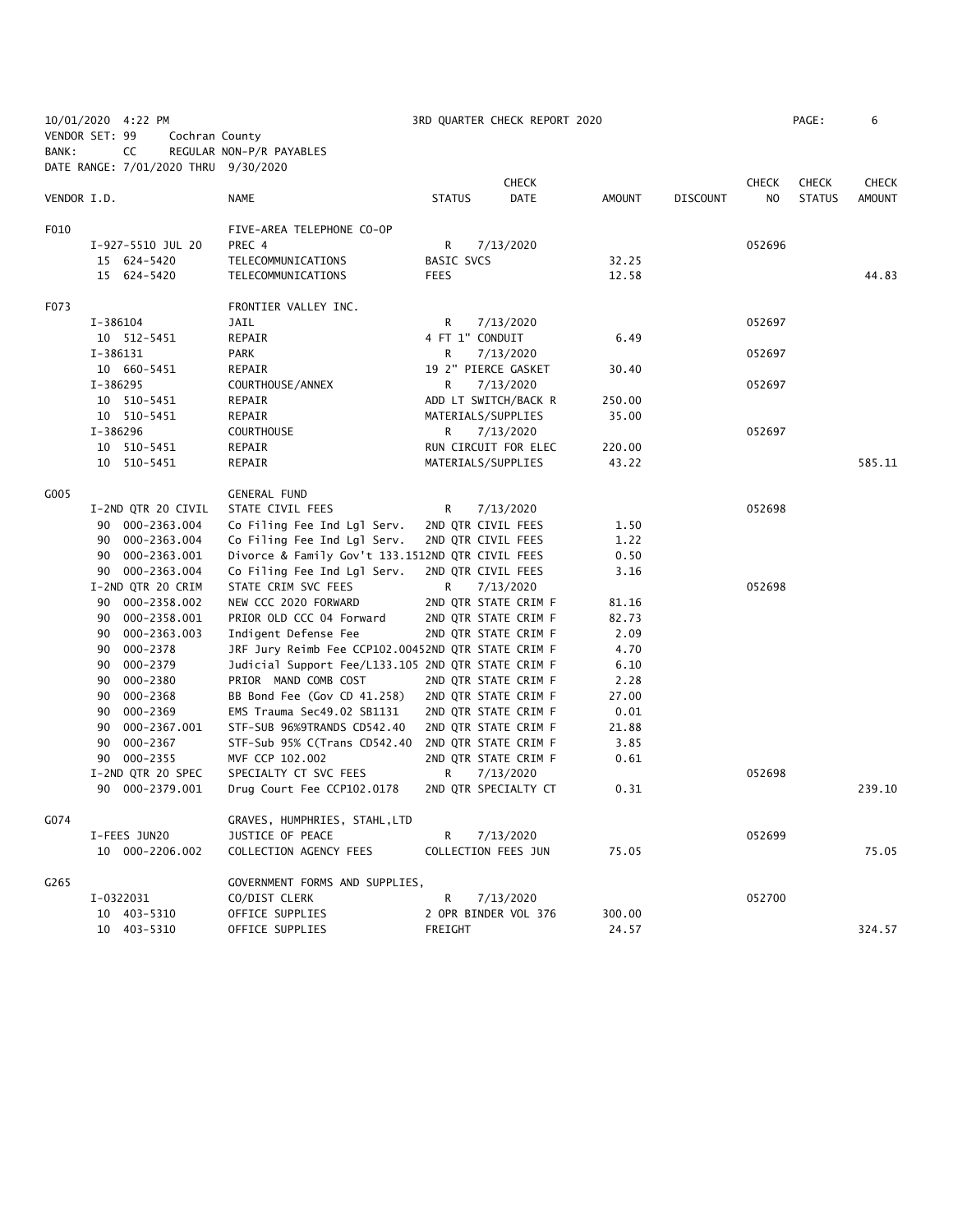|             | 10/01/2020 4:22 PM                   |                                        | 3RD QUARTER CHECK REPORT 2020 |              |          |                 |                | PAGE:         | 7            |
|-------------|--------------------------------------|----------------------------------------|-------------------------------|--------------|----------|-----------------|----------------|---------------|--------------|
|             | VENDOR SET: 99<br>Cochran County     |                                        |                               |              |          |                 |                |               |              |
| BANK:       | CC                                   | REGULAR NON-P/R PAYABLES               |                               |              |          |                 |                |               |              |
|             | DATE RANGE: 7/01/2020 THRU 9/30/2020 |                                        |                               |              |          |                 |                |               |              |
|             |                                      |                                        |                               | <b>CHECK</b> |          |                 | <b>CHECK</b>   | <b>CHECK</b>  | <b>CHECK</b> |
| VENDOR I.D. |                                      | <b>NAME</b>                            | <b>STATUS</b>                 | <b>DATE</b>  | AMOUNT   | <b>DISCOUNT</b> | N <sub>O</sub> | <b>STATUS</b> | AMOUNT       |
|             |                                      |                                        |                               |              |          |                 |                |               |              |
| G276        |                                      | GLOBAL DATA TECHNOLOGIES, INC.         |                               |              |          |                 |                |               |              |
|             | I-ACT BLDG DOWNPA                    | NON-DEPT'L/INTERNET                    | R.                            | 7/13/2020    |          |                 | 052701         |               |              |
|             | 10 409-5420                          | TELECOMMUNICATIONS                     | 75% DOWN/ACT BLDG EQ          |              | 1,376.18 |                 |                |               | 1,376.18     |
|             |                                      |                                        |                               |              |          |                 |                |               |              |
| H091        |                                      | HIGGINBOTHAM BROS & CO, LLC            |                               |              |          |                 |                |               |              |
|             | $C-216557/K$                         | PREC 3                                 | R                             | 7/13/2020    |          |                 | 052702         |               |              |
|             | 15 623-5451                          | REPAIRS                                | RET STIHL GUIDE BAR           |              | 43.99CR  |                 |                |               |              |
|             | $I - 216554/K$                       | PREC 3                                 | R.                            | 7/13/2020    |          |                 | 052702         |               |              |
|             | 15 623-5451                          | REPAIRS                                | STIHL GUIDE BAR 18"           |              | 43.99    |                 |                |               |              |
|             | 15 623-5451                          | REPAIRS                                | 2 .325 63G CHAINS             |              | 51.98    |                 |                |               |              |
|             | 15 623-5451                          | REPAIRS                                | 1 GAL STIHL MOTOMIX           |              | 30.99    |                 |                |               | 82.97        |
|             |                                      |                                        |                               |              |          |                 |                |               |              |
| J049        |                                      | JUVENILE PROBATION FUND                |                               |              |          |                 |                |               |              |
|             |                                      | I-LOCAL MATCH 07/20 JUVENILE PROBATION | R                             | 7/13/2020    |          |                 | 052703         |               |              |
|             | 10 571-5472                          | LOCAL SUPPORT-JUV BOARD                | LOCAL FUNDS MATCH JU          |              | 4,165.00 |                 |                |               | 4,165.00     |
|             |                                      |                                        |                               |              |          |                 |                |               |              |
| J082        |                                      | JOHN DEERE FINANCIAL                   |                               |              |          |                 |                |               |              |
|             | I-918616                             | CEMETERY                               | R.                            | 7/13/2020    |          |                 | 052704         |               |              |
|             | 10 516-5451                          | REPAIR                                 | FILTER ELEM #CH15553          |              | 8.75     |                 |                |               |              |
|             | I-922627                             | PREC 4                                 | R                             | 7/13/2020    |          |                 | 052704         |               |              |
|             | 15 624-5451                          | REPAIRS                                | FILTER ELEM #AM10818          |              | 36.78    |                 |                |               |              |
|             | $I-924393$                           | PREC 4                                 | R.                            | 7/13/2020    |          |                 | 052704         |               |              |
|             | 15 624-5451                          | REPAIRS                                | AIR FILTER #KV16429           |              | 36.24    |                 |                |               |              |
|             | 15 624-5451                          | REPAIRS                                | FILTER ELEM #RE52286          |              | 21.75    |                 |                |               | 103.52       |
|             |                                      |                                        |                               |              |          |                 |                |               |              |
| J090        |                                      | JOHN ROLEY AUTOCENTER                  |                               |              |          |                 |                |               |              |
|             | I-116482                             | PREC 1                                 | R                             | 7/13/2020    |          |                 | 052705         |               |              |
|             | 15 621-5451                          | REPAIRS                                | BELT KIT #19121537            |              | 133.24   |                 |                |               | 133.24       |
|             |                                      |                                        |                               |              |          |                 |                |               |              |
| L010        |                                      | LEWIS FARM & RANCH STORE INC           |                               |              |          |                 |                |               |              |
|             | I-112414                             | <b>PARK</b>                            | R                             | 7/13/2020    |          |                 | 052706         |               |              |
|             | 10 660-5451                          | REPAIR                                 | 1x3/4" BELL, GALV             |              | 7.99     |                 |                |               |              |
|             | 10 660-5451                          | REPAIR                                 | <b>DISC</b>                   |              | 0.80CR   |                 |                |               |              |
|             | I-112437                             | PREC 4                                 | R                             | 7/13/2020    |          |                 | 052706         |               |              |
|             | 15 624-5356                          | ROAD MATERIALS & SUPPLIES              | 12,000 BTU A/C                |              | 349.95   |                 |                |               |              |
|             | I-112508                             | <b>COURTHOUSE</b>                      | R                             | 7/13/2020    |          |                 | 052706         |               |              |
|             | 10 510-5451                          | REPAIR                                 | 40-GAL ELEC WATER HT          |              | 379.95   |                 |                |               |              |
|             | I-112645                             | PREC 4                                 | R                             | 7/13/2020    |          |                 | 052706         |               |              |
|             | 15 624-5451                          | REPAIRS                                | 2 QT PAINT                    |              | 19.18    |                 |                |               |              |
|             | 15 624-5451                          | REPAIRS                                | <b>BRUSH</b>                  |              | 4.99     |                 |                |               |              |
|             | 15 624-5451                          | REPAIRS                                | <b>DISC</b>                   |              | 2.42CR   |                 |                |               |              |
|             | I-112766                             | JAIL                                   | R                             | 7/13/2020    |          |                 | 052706         |               |              |
|             | 10 512-5392                          | MISCELLANEOUS SUPPLIES                 | 3 PINE-SOL                    |              | 35.97    |                 |                |               |              |
|             | 10 512-5392                          | MISCELLANEOUS SUPPLIES                 | FABULOSO                      |              | 6.99     |                 |                |               |              |
|             | 10 512-5392                          | MISCELLANEOUS SUPPLIES                 | 16 BLEACH                     |              | 47.84    |                 |                |               |              |
|             | 10 512-5392                          | MISCELLANEOUS SUPPLIES                 | <b>DISC</b>                   |              | 9.08CR   |                 |                |               |              |
|             | I-112784                             | <b>COURTHOUSE</b>                      | R                             | 7/13/2020    |          |                 | 052706         |               |              |
|             | 10 510-5451                          | REPAIR                                 | 2 BUNDLES FLR TILES           |              | 137.44   |                 |                |               |              |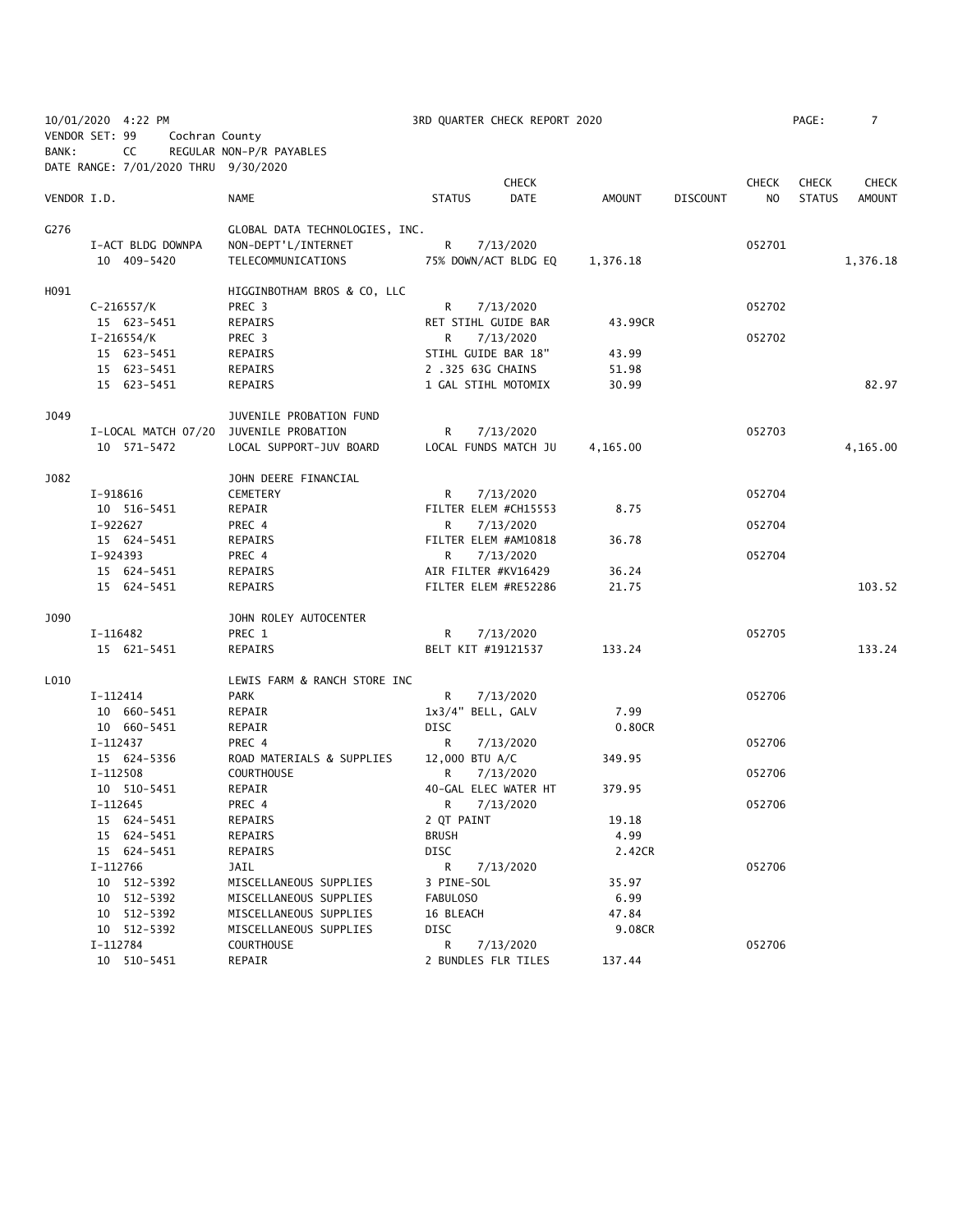VENDOR SET: 99 Cochran County

BANK: CC REGULAR NON-P/R PAYABLES DATE RANGE: 7/01/2020 THRU 9/30/2020

|             |             |                           |                      | CHECK       |               |                 | <b>CHECK</b> | <b>CHECK</b>  | CHECK         |
|-------------|-------------|---------------------------|----------------------|-------------|---------------|-----------------|--------------|---------------|---------------|
| VENDOR I.D. |             | <b>NAME</b>               | <b>STATUS</b>        | <b>DATE</b> | <b>AMOUNT</b> | <b>DISCOUNT</b> | NO           | <b>STATUS</b> | <b>AMOUNT</b> |
| L010        |             | LEWIS FARM & RANCH STORE  | (CONT)               |             |               |                 |              |               |               |
|             | I-112784    | <b>COURTHOUSE</b>         | R                    | 7/13/2020   |               |                 | 052706       |               |               |
|             | 10 510-5451 | REPAIR                    | <b>DISC</b>          |             | 13.74CR       |                 |              |               |               |
|             | I-112790    | PREC 4                    | R                    | 7/13/2020   |               |                 | 052706       |               |               |
|             | 15 624-5356 | ROAD MATERIALS & SUPPLIES | 2 SPRAY PAINT        |             | 9.98          |                 |              |               |               |
|             | 15 624-5356 | ROAD MATERIALS & SUPPLIES | CHEMICAL GLOVES      |             | 13.95         |                 |              |               |               |
|             | 15 624-5356 | ROAD MATERIALS & SUPPLIES | <b>DISC</b>          |             | 2.39CR        |                 |              |               |               |
|             | I-112869    | <b>COURTHOUSE</b>         | R                    | 7/13/2020   |               |                 | 052706       |               |               |
|             | 10 510-5332 | CUSTODIAL SUPPLIES        | 8 FERTILIZER         |             | 151.60        |                 |              |               |               |
|             | I-112929    | <b>PARK</b>               | R                    | 7/13/2020   |               |                 | 052706       |               |               |
|             | 10 660-5332 | CUSTODIAL SUPPLIES        | 2 LOCKS              |             | 27.98         |                 |              |               |               |
|             | 10 660-5332 | CUSTODIAL SUPPLIES        | <b>DISC</b>          |             | 2.80CR        |                 |              |               |               |
|             | I-112970    | <b>PARK</b>               | R                    | 7/13/2020   |               |                 | 052706       |               |               |
|             | 10 660-5332 | CUSTODIAL SUPPLIES        | 2 TILE CLEANER       |             | 8.98          |                 |              |               |               |
|             | 10 660-5332 | CUSTODIAL SUPPLIES        | <b>DISC</b>          |             | 0.90CR        |                 |              |               |               |
|             | I-113158    | <b>COURTHOUSE</b>         | R                    | 7/13/2020   |               |                 | 052706       |               |               |
|             | 10 510-5451 | REPAIR                    | 2 JOINT BUCKETS/MEN' |             | 15.18         |                 |              |               |               |
|             | 10 510-5451 | REPAIR                    | <b>1BX SCREWS</b>    |             | 4.99          |                 |              |               |               |
|             | 10 510-5451 | REPAIR                    | 10FT 2' CHICKEN WIRE |             | 14.90         |                 |              |               |               |
|             | 10 510-5451 | REPAIR                    | 1 SHEET 1/2" SHEETRO |             | 15.95         |                 |              |               |               |
|             | 10 510-5451 | REPAIR                    | <b>DISC</b>          |             | 5.10CR        |                 |              |               |               |
|             | 10 510-5451 | REPAIR                    | 1 ROCK BLOCK         |             | 14.99         |                 |              |               |               |
|             | 10 510-5451 | REPAIR                    | <b>DISC</b>          |             | 1.50CR        |                 |              |               |               |
|             | I-113163    | <b>COURTHOUSE</b>         | R                    | 7/13/2020   |               |                 | 052706       |               |               |
|             | 10 510-5451 | REPAIR                    | UTILITY BLADES/MEN'S |             | 1.99          |                 |              |               |               |
|             | I-113205    | <b>COURTHOUSE</b>         | R                    | 7/13/2020   |               |                 | 052706       |               |               |
|             | 10 510-5451 | REPAIR                    | 2 CAULK/MEN'S RR     |             | 11.18         |                 |              |               |               |
|             | 10 510-5451 | REPAIR                    | <b>DISC</b>          |             | 1.12CR        |                 |              |               |               |
|             | I-113206    | PREC 4                    | R                    | 7/13/2020   |               |                 | 052706       |               |               |
|             | 15 624-5356 | ROAD MATERIALS & SUPPLIES | COFFEE               |             | 11.95         |                 |              |               |               |
|             | 15 624-5356 | ROAD MATERIALS & SUPPLIES | <b>SOAP</b>          |             | 5.99          |                 |              |               |               |
|             | 15 624-5356 | ROAD MATERIALS & SUPPLIES | TOILET PAPER         |             | 8.99          |                 |              |               |               |
|             | 15 624-5356 | ROAD MATERIALS & SUPPLIES | <b>DISC</b>          |             | 2.69CR        |                 |              |               |               |
|             | I-113364    | JAIL                      | R                    | 7/13/2020   |               |                 | 052706       |               |               |
|             | 10 512-5451 | REPAIR                    | 2 U-BOLTS/TV ANTENNA |             | 7.98          |                 |              |               |               |
|             | 10 512-5451 | REPAIR                    | <b>DISC</b>          |             | 0.78CR        |                 |              |               |               |
|             | I-113425    | JAIL                      | R                    | 7/13/2020   |               |                 | 052706       |               |               |
|             | 10 512-5451 | REPAIR                    | 2 U-BOLTS            |             | 3.18          |                 |              |               |               |
|             | 10 512-5451 | REPAIR                    | <b>DISC</b>          |             | 0.32CR        |                 |              |               |               |
|             | I-113427    | <b>COURTHOUSE</b>         | R                    | 7/13/2020   |               |                 | 052706       |               |               |
|             | 10 510-5451 | REPAIR                    | 2 GAL PAINT/MEN'S RR |             | 59.98         |                 |              |               |               |
|             | 10 510-5451 | REPAIR                    | PAINT TRAY           |             | 4.59          |                 |              |               |               |
|             | 10 510-5451 | REPAIR                    | 2 ROLLERS            |             | 9.18          |                 |              |               |               |
|             | 10 510-5451 | REPAIR                    | PAINT BRUSHES        |             | 11.99         |                 |              |               |               |
|             | 10 510-5451 | REPAIR                    | <b>PAINT BRUSH</b>   |             | 6.99          |                 |              |               |               |
|             | 10 510-5451 | REPAIR                    | <b>DISC</b>          |             | 9.27CR        |                 |              |               |               |
|             | I-113608    | CEMETERY                  | R                    | 7/13/2020   |               |                 | 052706       |               |               |
|             | 10 516-5332 | CUSTODIAL SUPPLIES        | <b>GREASE GUN</b>    |             | 35.99         |                 |              |               |               |
|             |             |                           |                      |             |               |                 |              |               |               |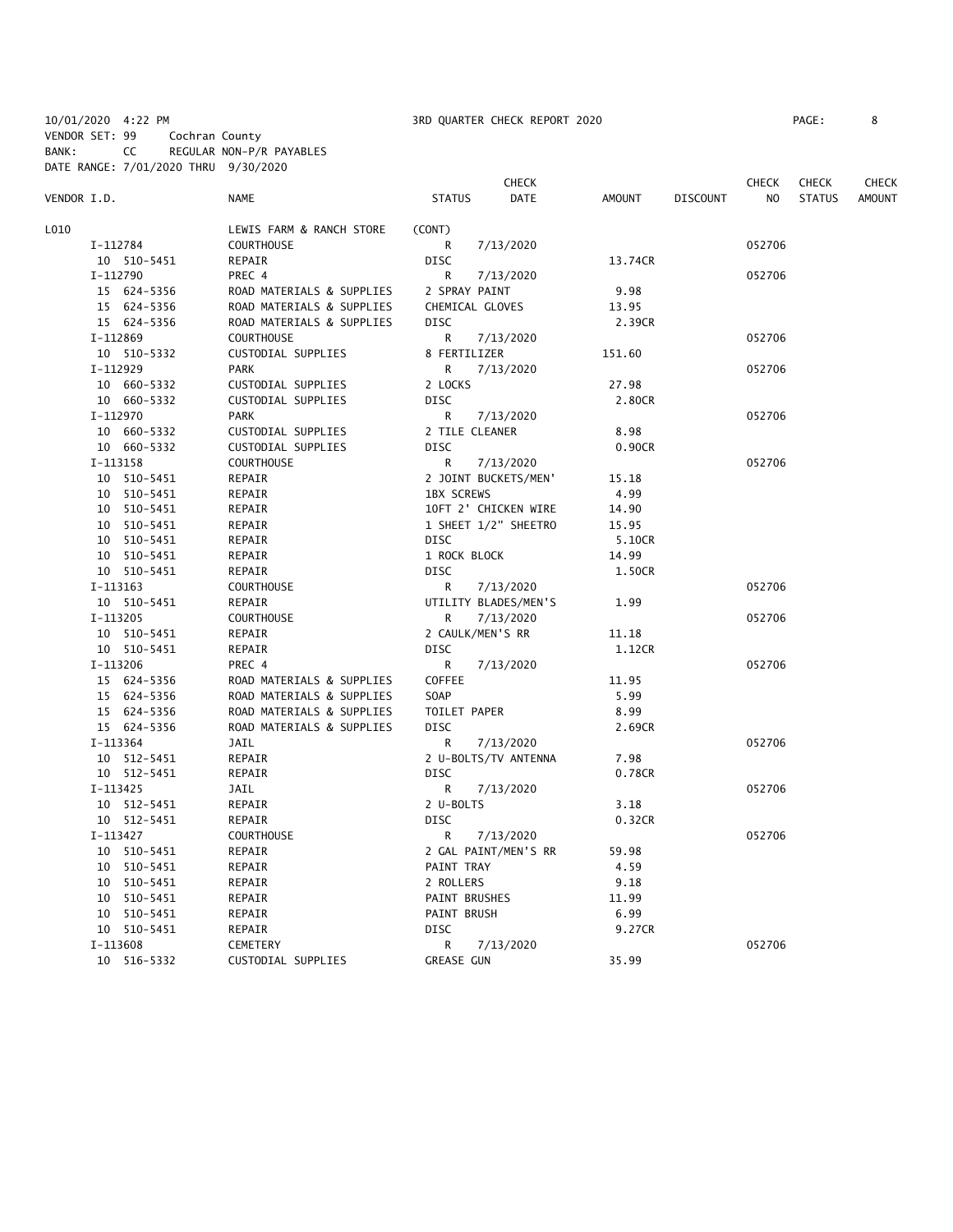10/01/2020 4:22 PM 3RD QUARTER CHECK REPORT 2020 PAGE: 9 VENDOR SET: 99 Cochran County BANK: CC REGULAR NON-P/R PAYABLES

|             | DATE RANGE: 7/01/2020 THRU 9/30/2020 |                           |                     |                        |               |                 |                |               |               |
|-------------|--------------------------------------|---------------------------|---------------------|------------------------|---------------|-----------------|----------------|---------------|---------------|
|             |                                      |                           |                     | <b>CHECK</b>           |               |                 | <b>CHECK</b>   | <b>CHECK</b>  | <b>CHECK</b>  |
| VENDOR I.D. |                                      | <b>NAME</b>               | <b>STATUS</b>       | <b>DATE</b>            | <b>AMOUNT</b> | <b>DISCOUNT</b> | N <sub>O</sub> | <b>STATUS</b> | <b>AMOUNT</b> |
| L010        |                                      | LEWIS FARM & RANCH STORE  | (CONT)              |                        |               |                 |                |               |               |
|             | I-113608                             | CEMETERY                  | R                   | 7/13/2020              |               |                 | 052706         |               |               |
|             | 10 516-5451                          | REPAIR                    |                     | BOLTS, NUTS, WASHERS   | 0.20          |                 |                |               |               |
|             | 10 516-5332                          | CUSTODIAL SUPPLIES        | <b>DISC</b>         |                        | 3.62CR        |                 |                |               |               |
|             | I-113635                             | LIBRARY                   | R                   | 7/13/2020              |               |                 | 052706         |               |               |
|             | 10 650-5332                          | CUSTODIAL SUPPLIES        | PINE-SOL            |                        | 11.99         |                 |                |               |               |
|             | 10 650-5332                          | CUSTODIAL SUPPLIES        | <b>DISC</b>         |                        | 1.20CR        |                 |                |               |               |
|             | I-113741                             | <b>JAIL</b>               | R                   | 7/13/2020              |               |                 | 052706         |               |               |
|             | 10 512-5392                          | MISCELLANEOUS SUPPLIES    | 2 PINE-SOL LEM      |                        | 23.98         |                 |                |               |               |
|             | 10 512-5392                          | MISCELLANEOUS SUPPLIES    | 2 PINE-SOL ORIG     |                        | 23.98         |                 |                |               |               |
|             | 10 512-5392                          | MISCELLANEOUS SUPPLIES    | 24 GLASS CLNR       |                        | 71.76         |                 |                |               |               |
|             | 10 512-5392                          | MISCELLANEOUS SUPPLIES    | OVEN CLEANER        |                        | 4.99          |                 |                |               |               |
|             | 10 512-5392                          | MISCELLANEOUS SUPPLIES    | <b>CLEANSER</b>     |                        | 2.59          |                 |                |               |               |
|             | 10 512-5392                          | MISCELLANEOUS SUPPLIES    | <b>DISC</b>         |                        | 12.73CR       |                 |                |               |               |
|             | I-113821                             | PREC 4                    | R                   | 7/13/2020              |               |                 | 052706         |               |               |
|             | 15 624-5356                          | ROAD MATERIALS & SUPPLIES |                     | DISPOSABLE COVERALL/   | 13.99         |                 |                |               |               |
|             | I-114150                             | <b>COURTHOUSE</b>         | R                   | 7/13/2020              |               |                 | 052706         |               |               |
|             | 10 510-5451                          | REPAIR                    | ROLLER              |                        | 4.59          |                 |                |               |               |
|             | 10 510-5451                          | REPAIR                    | <b>GROUT</b>        |                        | 16.99         |                 |                |               |               |
|             | 10 510-5451                          | REPAIR                    | ROLLER              |                        | 5.99          |                 |                |               |               |
|             | 10 510-5451                          | REPAIR                    | SEALER              |                        | 31.99         |                 |                |               |               |
|             | 10 510-5451                          | REPAIR                    | WIRE BRUSH          |                        | 5.59          |                 |                |               |               |
|             | 10 510-5451                          | REPAIR                    | CONCRETE PATCH      |                        | 21.99         |                 |                |               |               |
|             | 10 510-5451                          | REPAIR                    | HENRY 356 TILE GLUE |                        | 15.99         |                 |                |               |               |
|             | 10 510-5451                          | REPAIR                    | <b>CAULK</b>        |                        | 2.79          |                 |                |               |               |
|             | 10 510-5451                          | REPAIR                    | 1 GAL PAINT         |                        | 29.99         |                 |                |               |               |
|             | 10 510-5451                          | REPAIR                    | <b>DISC</b>         |                        | 13.59CR       |                 |                |               | 1,654.12      |
| MO89        |                                      | STACY JAMES MILLER DBA    |                     |                        |               |                 |                |               |               |
|             | $I-1272$                             | <b>COURTHOUSE</b>         | R                   | 7/13/2020              |               |                 | 052709         |               |               |
|             | 10 510-5451                          | REPAIR                    |                     | SEAL WDW, JOINTS, CAP, | 950.00        |                 |                |               | 950.00        |
| M304        |                                      | JESSE MENDEZ              |                     |                        |               |                 |                |               |               |
|             | $I$ -#1645/F BORDAYO                 | DISTRICT COURT            | R                   | 7/13/2020              |               |                 | 052710         |               |               |
|             | 10 435-5400                          | ATTORNEY AD LITEM         |                     | PLEA(F)/FABIAN BORDA   | 375.00        |                 |                |               |               |
|             | $I$ -#1646/F BORDAYO                 | DISTRICT COURT            | R                   | 7/13/2020              |               |                 | 052710         |               |               |
|             | 10 435-5400                          | ATTORNEY AD LITEM         |                     | PLEA(F)/FABIAN BORDA   | 375.00        |                 |                |               | 750.00        |
| M331        |                                      | LYNDA MARCH PHD, RD/LD    |                     |                        |               |                 |                |               |               |
|             | I-AND06012021                        | JAIL                      | R                   | 7/13/2020              |               |                 | 052711         |               |               |
|             | 10 512-5499                          | MISCELLANEOUS             | MENU RVW/PKG PREP   |                        | 75.00         |                 |                |               | 75.00         |
| N082        |                                      | NETDATA                   |                     |                        |               |                 |                |               |               |
|             | I-iTICKET JUN 20                     | JUSTICE OF PEACE          | R                   | 7/13/2020              |               |                 | 052712         |               |               |
|             | 10 455-5499                          | MISCELLANEOUS             | <b>JUNE 2020</b>    |                        | 8.00          |                 |                |               | 8.00          |
|             |                                      |                           |                     |                        |               |                 |                |               |               |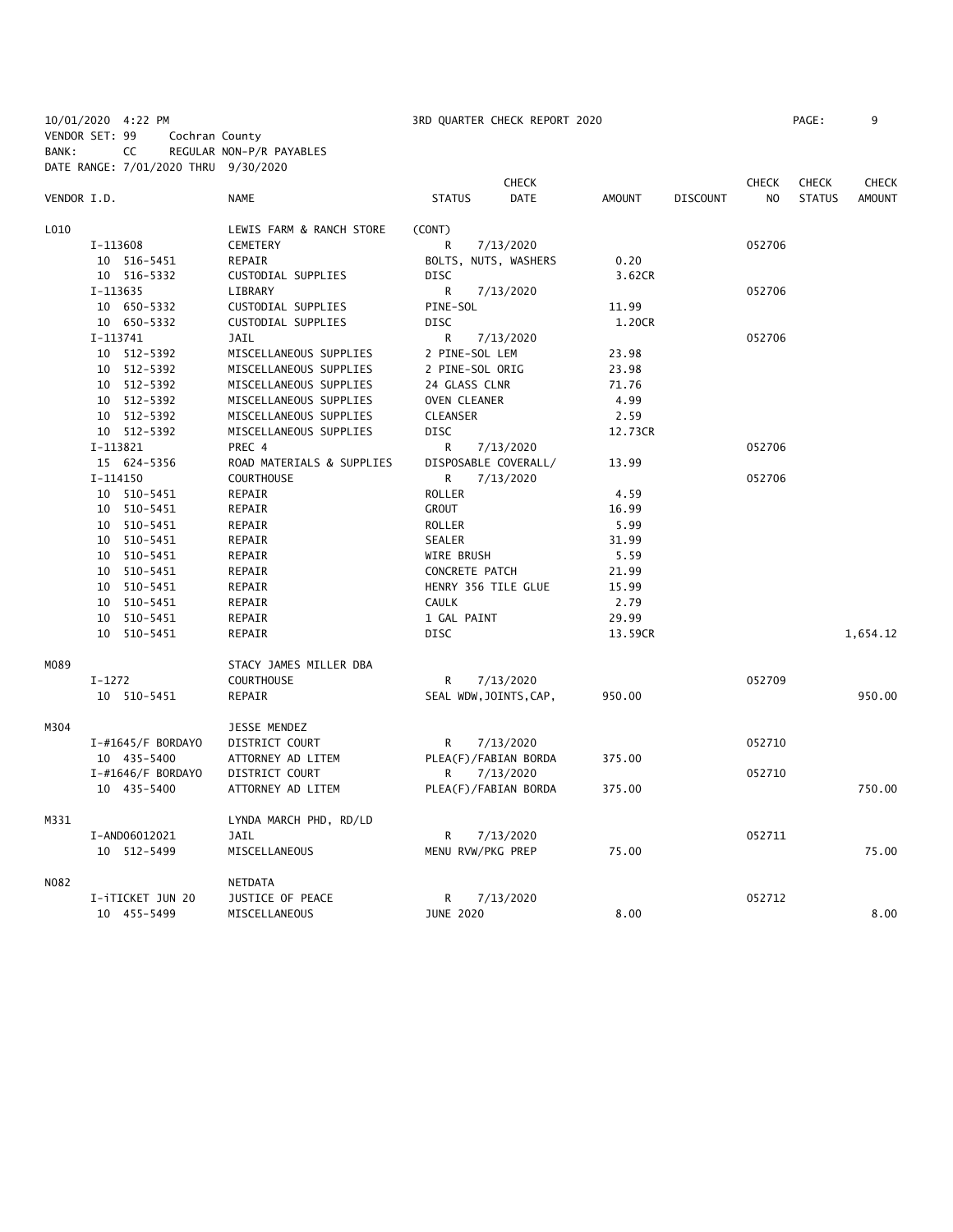| 10/01/2020 4:22 PM<br>VENDOR SET: 99<br>Cochran County |                                            | 3RD QUARTER CHECK REPORT 2020  |                              |        |                 |              |               | 10            |
|--------------------------------------------------------|--------------------------------------------|--------------------------------|------------------------------|--------|-----------------|--------------|---------------|---------------|
| BANK:                                                  | CC<br>DATE RANGE: 7/01/2020 THRU 9/30/2020 | REGULAR NON-P/R PAYABLES       |                              |        |                 |              |               |               |
|                                                        |                                            |                                | <b>CHECK</b>                 |        |                 | <b>CHECK</b> | <b>CHECK</b>  | <b>CHECK</b>  |
| VENDOR I.D.                                            |                                            | <b>NAME</b>                    | <b>DATE</b><br><b>STATUS</b> | AMOUNT | <b>DISCOUNT</b> | NO           | <b>STATUS</b> | <b>AMOUNT</b> |
| N103                                                   |                                            | NETPROTECT LLC                 |                              |        |                 |              |               |               |
|                                                        | I-1606                                     | JUSTICE OF PEACE               | $R \Box$<br>7/13/2020        |        |                 | 052713       |               |               |
|                                                        | 10 455-5411                                | MAINTENANCE CONTRACTS          | VIDEO MAGIS 6/30-7/2         | 249.00 |                 |              |               | 249.00        |
| 0041                                                   |                                            | OMNIBASE SERVICES OF TEXAS, LP |                              |        |                 |              |               |               |
|                                                        | I-2ND QTR FEES 20                          | FTA FEES                       | R.<br>7/13/2020              |        |                 | 052714       |               |               |
|                                                        | 10 000-2206.003                            | Omni Collection Fee            | 2ND QTR FEES 2020            | 33.08  |                 |              |               | 33.08         |
| P232                                                   |                                            | THE POLICE AND SHERIFFS PRESS, |                              |        |                 |              |               |               |
|                                                        | I-135057                                   | SHERIFF                        | R<br>7/13/2020               |        |                 | 052715       |               |               |
|                                                        | 10 560-5310                                | OFFICE SUPPLIES                | SECURE ID CARD/J GUE         | 15.00  |                 |              |               |               |
|                                                        | 10 560-5310                                | OFFICE SUPPLIES                | SHIPPING                     | 2.55   |                 |              |               | 17.55         |
| P262                                                   |                                            | GEORGE ELLIS dba               |                              |        |                 |              |               |               |
|                                                        | I-279984                                   | PARK                           | R <sub>a</sub><br>7/13/2020  |        |                 | 052716       |               |               |
|                                                        | 10 660-5332                                | CUSTODIAL SUPPLIES             | 18" CHAIN ST26RM3 68         | 24.99  |                 |              |               | 24.99         |
| S071                                                   |                                            | SCRIPT OFFICE PRODUCTS, INC.   |                              |        |                 |              |               |               |
|                                                        | I-58429                                    | COUNTY COURT                   | 7/13/2020<br>R <sub>a</sub>  |        |                 | 052717       |               |               |
|                                                        | 10 426-5310                                | OFFICE SUPPLIES                | <b>1PK LABEL TAPE</b>        | 10.89  |                 |              |               |               |
|                                                        | I-58445                                    | TAX A/C                        | R.<br>7/13/2020              |        |                 | 052717       |               |               |
|                                                        | 10 499-5310                                | OFFICE SUPPLIES                | 10BX STAPLES                 | 57.90  |                 |              |               |               |
|                                                        | 10 499-5310                                | OFFICE SUPPLIES                | 2EA SPOOLS                   | 7.90   |                 |              |               |               |
|                                                        | 10 499-5310                                | OFFICE SUPPLIES                | 4EA 5" BINDER                | 203.80 |                 |              |               |               |
|                                                        | 10 499-5310                                | OFFICE SUPPLIES                | 1EA 3" BINDER                | 15.95  |                 |              |               |               |
|                                                        | I-58466                                    | JUSTICE OF PEACE               | R 7/13/2020                  |        |                 | 052717       |               |               |
|                                                        | 10 455-5310                                | OFFICE SUPPLIES                | 1BX COPY PAPER               | 42.50  |                 |              |               |               |
|                                                        | $I-58473$                                  | CO JUDGE/COMM'R CT             | 7/13/2020<br>R.              |        |                 | 052717       |               |               |
|                                                        | 15 610-5310                                | OFFICE SUPPLIES                | <b>1PK CORR TAPE</b>         | 12.95  |                 |              |               |               |
|                                                        | $I - 58490$                                | AUDITOR                        | R.<br>7/13/2020              |        |                 | 052717       |               |               |
|                                                        | 10 495-5310                                | OFFICE SUPPLIES                | 1EA SHARPIE SILVER           | 2.95   |                 |              |               |               |
|                                                        | 10 495-5310                                | OFFICE SUPPLIES                | 2EA SHARPIE MARKERS          | 5.90   |                 |              |               |               |
|                                                        | 10 495-5310                                | OFFICE SUPPLIES                | 2EA CLIC ERASER              | 3.90   |                 |              |               |               |
|                                                        | I-58491                                    | TAX A/C                        | 7/13/2020<br>R.              |        |                 | 052717       |               |               |
|                                                        | 10 499-5310                                | OFFICE SUPPLIES                | 2EA ENERGEL PEN NEED         | 6.98   |                 |              |               |               |
|                                                        | 10 499-5310                                | OFFICE SUPPLIES                | 3EA TYPEWRITER RIBBO         | 17.85  |                 |              |               |               |
|                                                        | $I - 58511$                                | ELECTIONS                      | 7/13/2020<br>R               |        |                 | 052717       |               |               |
|                                                        | 10 490-5310                                | OFFICE SUPPLIES                | 1BX FILE FOLDERS             | 13.95  |                 |              |               |               |
|                                                        | 10 490-5310                                | OFFICE SUPPLIES                | 1BX COPY PAPER               | 42.50  |                 |              |               |               |
|                                                        | 490-5310<br>10                             | OFFICE SUPPLIES                | 1 SET DRY ERASE MARK         | 12.63  |                 |              |               |               |
|                                                        | 490-5310<br>10                             | OFFICE SUPPLIES                | 1CT LEGAL PAPER              | 126.95 |                 |              |               |               |
|                                                        | 490-5310<br>10                             | OFFICE SUPPLIES                | 1EA HP TONER, CY             | 28.50  |                 |              |               |               |
|                                                        | 490-5310<br>10                             | OFFICE SUPPLIES                | 1EA HP TONER, YW             | 28.50  |                 |              |               |               |
|                                                        | 10 490-5310                                | OFFICE SUPPLIES                | 1EA HP TONER, MG             | 28.50  |                 |              |               |               |
|                                                        | 10 490-5310                                | OFFICE SUPPLIES                | 1EA HP TONER, BK             | 57.95  |                 |              |               |               |
|                                                        | I-58523                                    | TREASURER                      | R<br>7/13/2020               |        |                 | 052717       |               |               |
|                                                        | 10 497-5310                                | OFFICE SUPPLIES                | 1PK 3x3 POP-UP NOTES         | 12.95  |                 |              |               |               |
|                                                        | 10 497-5310                                | OFFICE SUPPLIES                | 1DELL TONER, YW              | 264.95 |                 |              |               |               |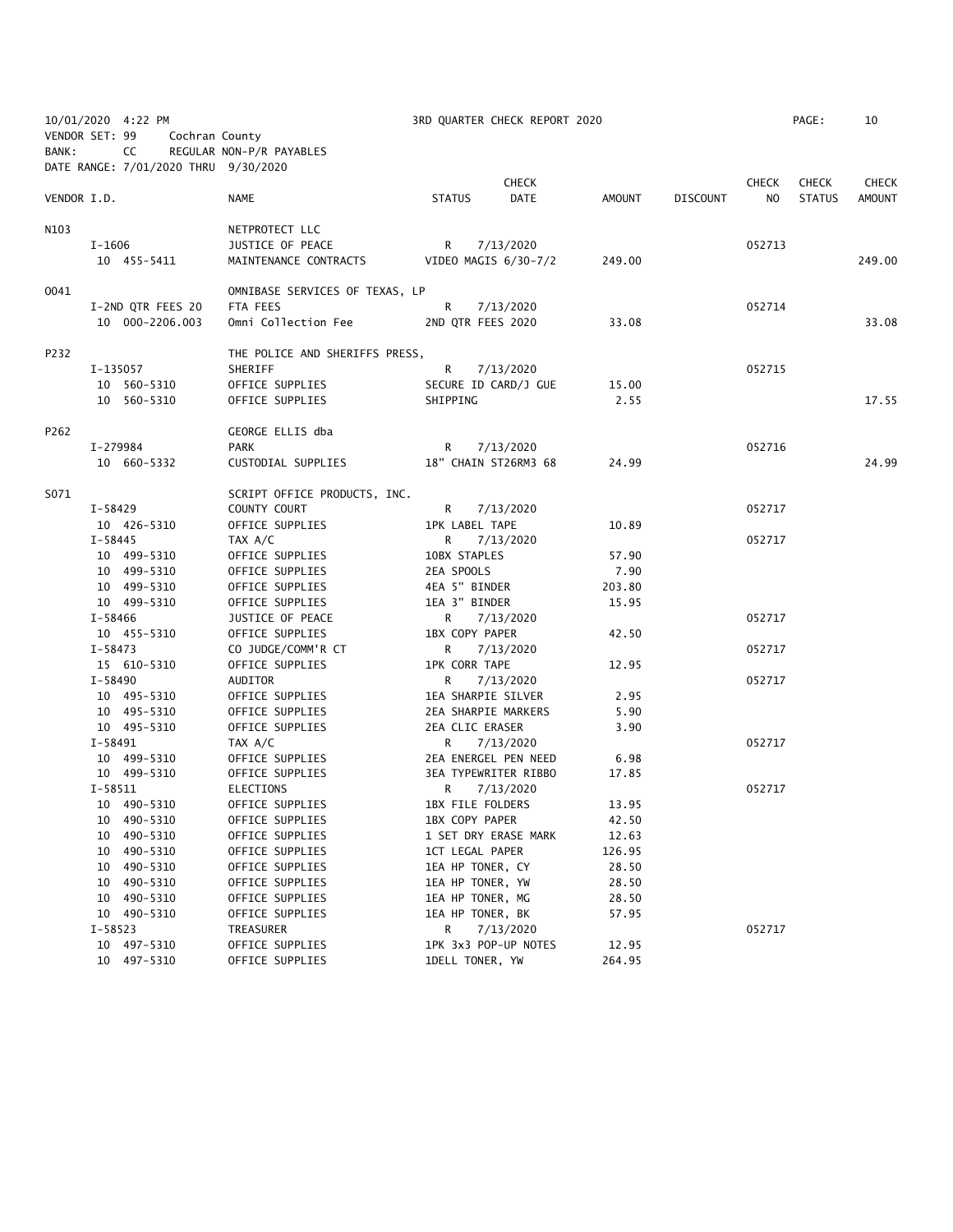|             | 10/01/2020 4:22 PM |                                      |                                                    |               | 3RD QUARTER CHECK REPORT 2020 |        |                |                 |              | PAGE:         | 11            |
|-------------|--------------------|--------------------------------------|----------------------------------------------------|---------------|-------------------------------|--------|----------------|-----------------|--------------|---------------|---------------|
|             | VENDOR SET: 99     | Cochran County                       |                                                    |               |                               |        |                |                 |              |               |               |
| BANK:       | CC                 |                                      | REGULAR NON-P/R PAYABLES                           |               |                               |        |                |                 |              |               |               |
|             |                    | DATE RANGE: 7/01/2020 THRU 9/30/2020 |                                                    |               |                               |        |                |                 |              |               |               |
|             |                    |                                      |                                                    |               | <b>CHECK</b>                  |        |                |                 | <b>CHECK</b> | <b>CHECK</b>  | <b>CHECK</b>  |
| VENDOR I.D. |                    |                                      | NAME                                               | <b>STATUS</b> | DATE                          | AMOUNT |                | <b>DISCOUNT</b> | NO           | <b>STATUS</b> | <b>AMOUNT</b> |
|             |                    |                                      |                                                    |               |                               |        |                |                 |              |               |               |
| S071        |                    |                                      | SCRIPT OFFICE PRODUCTS                             | (CONT)        |                               |        |                |                 |              |               |               |
|             | I-58523            |                                      | TREASURER                                          | R             | 7/13/2020                     |        |                |                 | 052717       |               |               |
|             | 10 497-5310        |                                      | OFFICE SUPPLIES                                    |               | 1DELL TONER, CY               | 264.95 |                |                 |              |               |               |
|             | I-58528            |                                      | TAX A/C                                            | R             | 7/13/2020                     |        |                |                 | 052717       |               |               |
|             | 10 499-5310        |                                      | OFFICE SUPPLIES                                    | NOTARY BOOK   |                               |        | 17.00          |                 |              |               |               |
|             | 10 499-5310        |                                      | OFFICE SUPPLIES                                    |               | NOTARY STAMP/AMY              |        | 23.95          |                 |              |               | 1,312.75      |
| S217        |                    |                                      | STATE COMPTROLLER                                  |               |                               |        |                |                 |              |               |               |
|             |                    | I-2ND QTR 20 CIVIL                   | STATE CIVIL FEES                                   | R             | 7/13/2020                     |        |                |                 | 052718       |               |               |
|             | 90 000-2372        |                                      | Birth Cert. Gov118.015                             |               | 2ND QTR REMITTANCE F          |        | 19.80          |                 |              |               |               |
|             | 90 000-2373        |                                      | Marriage License Gov 118.011                       |               | 2ND QTR REMITTANCE F          | 120.00 |                |                 |              |               |               |
|             |                    | 90 000-2363.004                      | Co Filing Fee Ind Lgl Serv.                        |               | 2ND QTR REMITTANCE F          |        | 28.50          |                 |              |               |               |
|             |                    | 90 000-2363.004                      | Co Filing Fee Ind Lgl Serv.                        |               | 2ND QTR REMITTANCE F          |        | 23.15          |                 |              |               |               |
|             |                    | 90 000-2363.001                      | Divorce & Family Gov't 133.1512ND QTR REMITTANCE F |               |                               |        |                |                 |              |               |               |
|             |                    | 90 000-2363.004                      | Co Filing Fee Ind Lgl Serv.                        |               | 2ND QTR REMITTANCE F          |        | 89.50<br>60.10 |                 |              |               |               |
|             |                    |                                      |                                                    |               |                               |        |                |                 |              |               |               |
|             | 90 000-2379        |                                      | Judicial Support Fee/L133.105 2ND QTR REMITTANCE F |               |                               | 168.00 |                |                 |              |               |               |
|             | 90                 | 000-2380.001                         | CJCPT PERSONAL TRAINGSEC51.9712ND QTR REMITTANCE F |               |                               |        | 55.00          |                 |              |               | 564.05        |
| S217        |                    |                                      | STATE COMPTROLLER                                  |               |                               |        |                |                 |              |               |               |
|             |                    | I-2ND QTR 20 CRIM                    | STATE CRIMINAL FEES                                | R             | 7/13/2020                     |        |                |                 | 052719       |               |               |
|             |                    | 90 000-2358.002                      | NEW CCC 2020 FORWARD                               |               | 2ND QTR REMITTANCE F          | 730.47 |                |                 |              |               |               |
|             | 90                 | 000-2358.001                         | PRIOR OLD CCC 04 Forward                           |               | 2ND QTR REMITTANCE F          | 744.50 |                |                 |              |               |               |
|             | 90                 | 000-2363.003                         | Indigent Defense Fee                               |               | 2ND QTR REMITTANCE F          |        | 18.85          |                 |              |               |               |
|             | 90                 | 000-2378                             | JRF Jury Reimb Fee CCP102.00452ND QTR REMITTANCE F |               |                               |        | 42.33          |                 |              |               |               |
|             | 90                 | 000-2379                             | Judicial Support Fee/L133.105 2ND QTR REMITTANCE F |               |                               |        | 54.92          |                 |              |               |               |
|             | 90 000-2380        |                                      | PRIOR MAND COMB COST                               |               | 2ND QTR REMITTANCE F          |        | 20.53          |                 |              |               |               |
|             | 90 000-2368        |                                      | BB Bond Fee (Gov CD 41.258)                        |               | 2ND QTR REMITTANCE F          | 243.00 |                |                 |              |               |               |
|             | 90                 | 000-2369                             | EMS Trauma Sec49.02 SB1131                         |               | 2ND QTR REMITTANCE F          |        | 0.05           |                 |              |               |               |
|             |                    | 90 000-2367.001                      | STF-SUB 96%9TRANDS CD542.40                        |               | 2ND QTR REMITTANCE F          | 525.09 |                |                 |              |               |               |
|             | 90                 | 000-2367                             | STF-Sub 95% C(Trans CD542.40                       |               | 2ND QTR REMITTANCE F          |        | 73.21          |                 |              |               |               |
|             | 90 000-2355        |                                      | MVF CCP 102.002                                    |               | 2ND QTR REMITTANCE F          |        | 5.52           |                 |              |               |               |
|             | 90                 | 000-2347.001                         | Truancy Prvtn & Diver. 102.0152ND QTR REMITTANCE F |               |                               |        | 13.89          |                 |              |               |               |
|             |                    | 90 000-2342.001                      | Omni FTA                                           |               | 2ND QTR REMITTANCE F          | 132.29 |                |                 |              |               |               |
|             | 90                 | 000-2361                             | 50% of Time Payment to State 2ND QTR REMITTANCE F  |               |                               | 102.09 |                |                 |              |               |               |
|             | 90                 | 000-2376                             | Co. CrtCriminal Judicial Fund 2ND QTR REMITTANCE F |               |                               |        | 80.00          |                 |              |               |               |
|             | 90                 | 000-2342                             | Arrest Fees - State Officers 2ND QTR REMITTANCE F  |               |                               |        | 15.21          |                 |              |               | 2,801.95      |
|             |                    |                                      |                                                    |               |                               |        |                |                 |              |               |               |
| S217        |                    |                                      | STATE COMPTROLLER                                  |               |                               |        |                |                 |              |               |               |
|             |                    |                                      | I-2ND QTR 20 E-FILE STATE E-FILE FEES              | R             | 7/13/2020                     |        |                |                 | 052720       |               |               |
|             |                    | 90 000-2363.005                      | ELE. FILING FEE DIS CLK                            |               | 2ND QTR REMITTANCE F          | 120.00 |                |                 |              |               |               |
|             |                    | 90 000-2363.006                      | ELE FILING FEE COUNTY CLERK                        |               | 2ND QTR REMITTANCE F          |        | 60.00          |                 |              |               |               |
|             |                    | 90 000-2363.007                      | ELE FILING FEE JP                                  |               | 2ND QTR REMITTANCE F          |        | 50.00          |                 |              |               |               |
|             | 90                 | 000-2376.001                         | CRIM ELECTRONIC EFF DIS CLK                        |               | 2ND QTR REMITTANCE F          |        | 8.07           |                 |              |               |               |
|             | 90                 | 000-2376.002                         | CRIMINAL ELECTRONIC EFF CO.                        |               | 2ND QTR REMITTANCE F          |        | 34.46          |                 |              |               | 272.53        |
|             |                    |                                      |                                                    |               |                               |        |                |                 |              |               |               |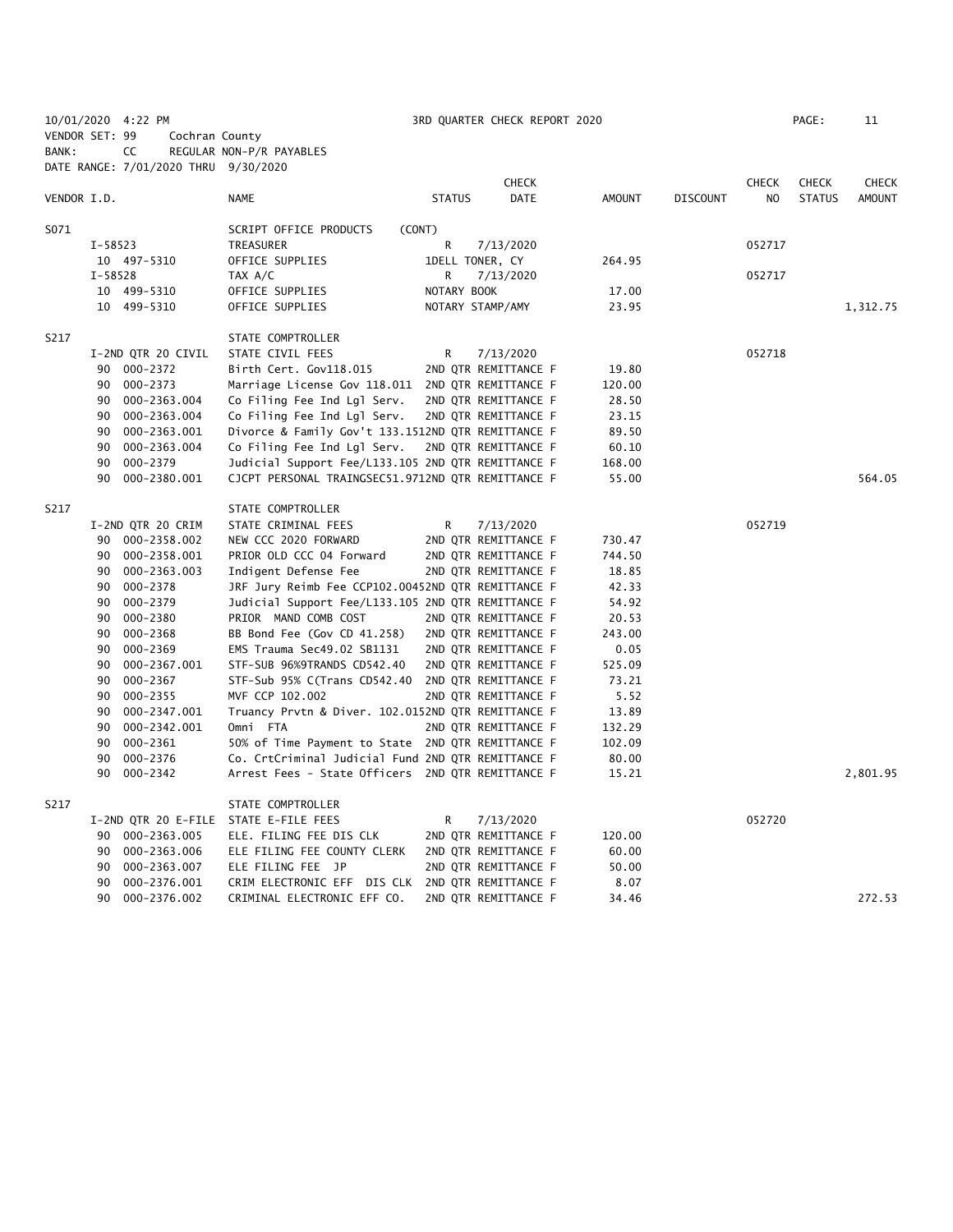| BANK:       | 10/01/2020 4:22 PM<br>VENDOR SET: 99<br>Cochran County<br>CC             | REGULAR NON-P/R PAYABLES                                                         | 3RD QUARTER CHECK REPORT 2020                                                      |                                   |                                 | PAGE:                                           | 12                            |
|-------------|--------------------------------------------------------------------------|----------------------------------------------------------------------------------|------------------------------------------------------------------------------------|-----------------------------------|---------------------------------|-------------------------------------------------|-------------------------------|
|             | DATE RANGE: 7/01/2020 THRU 9/30/2020                                     |                                                                                  |                                                                                    |                                   |                                 |                                                 |                               |
| VENDOR I.D. |                                                                          | <b>NAME</b>                                                                      | <b>CHECK</b><br><b>DATE</b><br><b>STATUS</b>                                       | <b>AMOUNT</b>                     | <b>CHECK</b><br><b>DISCOUNT</b> | <b>CHECK</b><br>N <sub>O</sub><br><b>STATUS</b> | <b>CHECK</b><br><b>AMOUNT</b> |
| S217        | I-2ND QTR 20 SPEC<br>90 000-2379.001                                     | STATE COMPTROLLER<br>SPECIALTY CT COSTS<br>Drug Court Fee CCP102.0178            | 7/13/2020<br>R<br>2ND QTR REMITTANCE F                                             | 30.58                             | 052721                          |                                                 | 30.58                         |
| S242        | I-P928000J501PDQ18D<br>10 512-5333<br>10 512-5392<br>10 512-5333         | SAM'S CLUB<br>JAIL<br>FOOD-PRISONERS<br>MISCELLANEOUS SUPPLIES<br>FOOD-PRISONERS | R<br>7/13/2020<br>2 WOLF CHILI 6PK<br>ODOBAN DISINF CLNR/E<br>2 FRITO VAR PK 50CT  | 18.54<br>28.48<br>25.96           | 052722                          |                                                 | 72.98                         |
| S347        | I-4900029997<br>10 560-5454<br>10 560-5454<br>10 560-5454<br>10 560-5454 | SOUTHERN TIRE MART, LLC<br>SHERIFF<br>TIRES<br>TIRES<br>TIRES<br>TIRES           | R<br>7/13/2020<br>4 XFORCE LT265/70R17<br>4 TDF/17 RAM #4119<br>4 MT/DSMT<br>4 BAL | 591.52<br>14.00<br>40.00<br>40.00 | 052723                          |                                                 | 685.52                        |
| S463        | I-ELEC SCH $6/30/20$<br>10 490-5102                                      | HAILI SMITH-MORIN<br>ELECTIONS<br>ELECTION SALARIES                              | R<br>7/13/2020<br>1HR ELEC TRNG/REPLAC                                             | 10.00                             | 052724                          |                                                 | 10.00                         |
| T009        | I-302417/FALL CONF<br>10 495-5427                                        | TEXAS ASSOCIATION OF COUNTIES<br>AUDITOR<br>CONTINUING EDUCATION                 | R<br>7/13/2020<br>REGIS/75TH ANN'L FAL                                             | 275.00                            | 052725                          |                                                 | 275.00                        |
| T087        | D-2011261<br>10 403-5310                                                 | TEXAS DEPARTMENT OF HEALTH<br><b>CLERK</b><br>OFFICE SUPPLIES                    | R<br>7/13/2020<br>9 REMOTE BIRTH ACCES                                             | 16.47                             | 052726                          |                                                 | 16.47                         |
| T184        | I-3005366941<br>10 510-5411                                              | THYSSENKRUPP ELEVATOR COR<br><b>COURTHOUSE</b><br>MAINTENANCE CONTRACTS          | R<br>7/13/2020<br>ELEVATOR MAINT 3RD Q                                             | 2,217.43                          | 052727                          |                                                 | 2,217.43                      |
| T306        | I-9945<br>15 622-5370                                                    | TONY'S OILFIELD SERVICES INC.<br>PREC 2<br>MACHINE HIRE                          | R<br>7/13/2020<br>5.5HRS/CLEAN CTTLGRD                                             | 825.00                            | 052728                          |                                                 | 825.00                        |
| U040        | I-5419737<br>10 409-5300<br>10 409-5300                                  | US FOODS INC<br>NON-DEPT'L<br>COUNTY-WIDE SUPPLIES<br>COUNTY-WIDE SUPPLIES       | R<br>7/13/2020<br>2BX TEA BAGS<br>6BX COFFEE, DK BLND                              | 36.58<br>180.54                   | 052729                          |                                                 | 217.12                        |
| WO10        | I-020036001501 07/20 PARK/SHOP<br>10 660-5440<br>10 660-5440             | WEST TEXAS GAS INC<br>UTILITIES & IRRIGATION                                     | R<br>7/13/2020<br>GAS SVC 5/29-6/25/20<br>GRIP CHG                                 | 9.54<br>5.21                      | 052730                          |                                                 |                               |
|             | I-020036002501 07/20 PARK/SHOWBARN<br>10 660-5440                        | UTILITIES & IRRIGATION<br>UTILITIES & IRRIGATION                                 | R<br>7/13/2020<br>GAS SVC 5/29-6/25/20                                             | 13.06                             | 052730                          |                                                 |                               |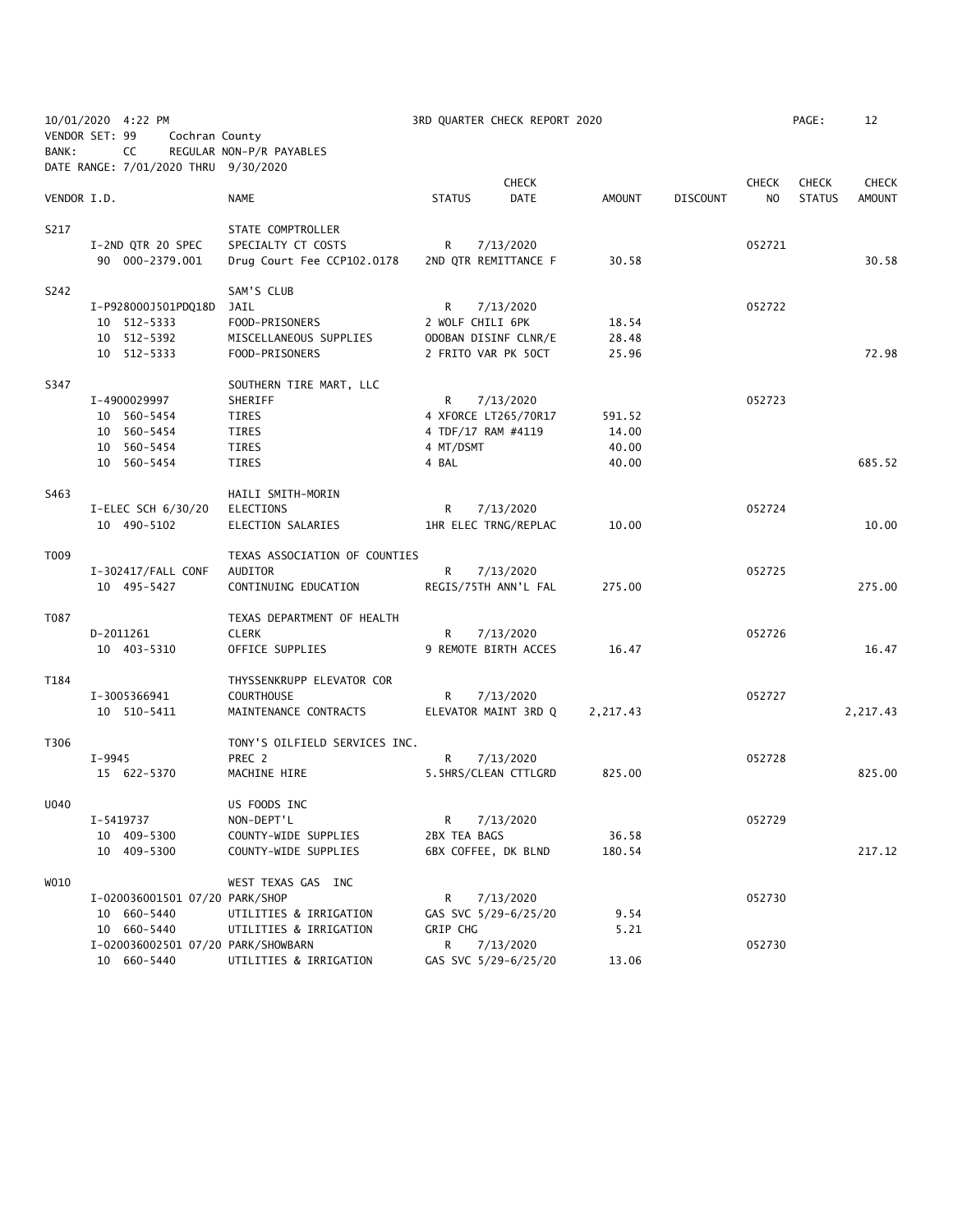|                |    | 10/01/2020 4:22 PM                   |                              |                     | 3RD QUARTER CHECK REPORT 2020 |          |                 |              | PAGE:         | 13            |
|----------------|----|--------------------------------------|------------------------------|---------------------|-------------------------------|----------|-----------------|--------------|---------------|---------------|
| VENDOR SET: 99 |    | Cochran County                       |                              |                     |                               |          |                 |              |               |               |
| BANK:          |    | CC                                   | REGULAR NON-P/R PAYABLES     |                     |                               |          |                 |              |               |               |
|                |    | DATE RANGE: 7/01/2020 THRU 9/30/2020 |                              |                     |                               |          |                 |              |               |               |
|                |    |                                      |                              |                     | <b>CHECK</b>                  |          |                 | <b>CHECK</b> | <b>CHECK</b>  | <b>CHECK</b>  |
| VENDOR I.D.    |    |                                      | NAME                         | <b>STATUS</b>       | DATE                          | AMOUNT   | <b>DISCOUNT</b> | NO.          | <b>STATUS</b> | <b>AMOUNT</b> |
|                |    |                                      |                              |                     |                               |          |                 |              |               |               |
| WO10           |    |                                      | WEST TEXAS GAS INC<br>(CONT) |                     |                               |          |                 |              |               |               |
|                |    | I-020036002501 07/20 PARK/SHOWBARN   |                              | R <sub>a</sub>      | 7/13/2020                     |          |                 | 052730       |               |               |
|                |    | 10 660-5440                          | UTILITIES & IRRIGATION       | GRIP CHG            |                               | 13.16    |                 |              |               |               |
|                |    | I-020049022001 07/20 PREC 3          |                              | R.                  | 7/13/2020                     |          |                 | 052730       |               |               |
|                |    | 15 623-5440                          | UTILITIES                    |                     | GAS SVC 5/28-6/24/20          | 13.06    |                 |              |               |               |
|                |    | 15 623-5440                          | UTILITIES                    | GRIP CHG            |                               | 13.16    |                 |              |               | 67.19         |
| WO 55          |    |                                      | WINDSTREAM COMMUNICATIONS SW |                     |                               |          |                 |              |               |               |
|                |    | I-266-5700 JUN20                     | SHERIFF                      | R.                  | 7/13/2020                     |          |                 | 052731       |               |               |
|                |    | 10 560-5420                          | TELECOMMUNICATIONS           | BASIC SVCS          |                               | 48.37    |                 |              |               |               |
|                |    | 10 560-5420                          | TELECOMMUNICATIONS           | <b>FEES</b>         |                               | 14.04    |                 |              |               |               |
|                |    | 10 560-5420                          | TELECOMMUNICATIONS           | LONG DISTANCE SVC   |                               | 0.78     |                 |              |               | 63.19         |
|                |    |                                      |                              |                     |                               |          |                 |              |               |               |
| WO70           |    |                                      | R D WALLACE OIL CO INC       |                     |                               |          |                 |              |               |               |
|                |    | I-12520010 JUN20                     | CEMETERY                     | R                   | 7/13/2020                     |          |                 | 052732       |               |               |
|                |    | 10 516-5330                          | FUEL & OIL                   | 16.01GL UNL 6/16    |                               | 25.51    |                 |              |               |               |
|                |    | I-12520019 JUN20                     | PARK/AIRPORT                 | R.                  | 7/13/2020                     |          |                 | 052732       |               |               |
|                |    | 10 660-5330                          | FUEL AND OIL                 | 23GL UNL 6/9        |                               | 36.64    |                 |              |               |               |
|                |    | 30 518-5330                          | FUEL & OIL                   | 24GL UNL 6/24       |                               | 41.11    |                 |              |               |               |
|                |    | I-12520021 JUN20                     | PREC <sub>3</sub>            | R                   | 7/13/2020                     |          |                 | 052732       |               |               |
|                |    | 15 623-5330                          | FUEL AND OIL                 |                     | 379GL DYED DIESEL 6/          | 587.45   |                 |              |               |               |
|                |    | 15 623-5330                          | FUEL AND OIL                 | 2 80-0Z PWR SVC     |                               | 25.90    |                 |              |               |               |
|                |    | 15 623-5330                          | FUEL AND OIL                 | 213.5GL DYED DIESEL |                               | 362.95   |                 |              |               |               |
|                |    | 15 623-5330                          | FUEL AND OIL                 | 1 80-0Z PWR SVC     |                               | 12.95    |                 |              |               |               |
|                |    | 15 623-5330                          | FUEL AND OIL                 | 98.4GL REG ETH 6/25 |                               | 168.76   |                 |              |               |               |
|                |    | 15 623-5330                          | FUEL AND OIL                 | 43.3GL REG ETH 6/30 |                               | 74.18    |                 |              |               |               |
|                |    | I-12520030 JUN20                     | PREC 1                       | R.                  | 7/13/2020                     |          |                 | 052732       |               |               |
|                |    | 15 621-5330                          | FUEL & OIL                   |                     | 786GL DYED DIESEL 6/          | 1,218.30 |                 |              |               |               |
|                |    | 15 621-5330                          | FUEL & OIL                   | 3 80-0Z PWR SVC     |                               | 38.85    |                 |              |               |               |
|                |    | 15 621-5330                          | FUEL & OIL                   | 22.43GL UNL 5/28    |                               | 30.80    |                 |              |               |               |
|                |    | 15 621-5330                          | FUEL & OIL                   | 19.18GL UNL 6/3     |                               | 34.01    |                 |              |               |               |
|                |    | 15 621-5330                          | FUEL & OIL                   | 30.53GL UNL 6/10    |                               | 48.64    |                 |              |               |               |
|                |    | 15 621-5330                          | FUEL & OIL                   | 21.44GL UNL 6/15    |                               | 34.16    |                 |              |               |               |
|                |    | 15 621-5330                          | FUEL & OIL                   | 25.65GL UNL 6/18    |                               | 40.86    |                 |              |               |               |
|                |    | I-12520032 JUN20                     | PREC 2                       | R                   | 7/13/2020                     |          |                 | 052732       |               |               |
|                |    | 15 622-5330                          | FUEL AND OIL                 | 503.2GL DYED DIESEL |                               | 754.80   |                 |              |               |               |
|                |    | 15 622-5330                          | FUEL AND OIL                 | 2 80-02 PWR SVC     |                               | 25.90    |                 |              |               |               |
|                |    | 15 622-5330                          | FUEL AND OIL                 | 17.39GL UNL 6/8     |                               | 27.70    |                 |              |               |               |
|                |    | 15 622-5330                          | FUEL AND OIL                 | 31.94GL UNL 6/23    |                               | 54.72    |                 |              |               |               |
|                |    | I-12520041 JUN20                     | PREC 4                       | R                   | 7/13/2020                     |          |                 | 052732       |               |               |
|                |    | 15 624-5451                          | REPAIRS                      | 2EA B7449           |                               | 13.82    |                 |              |               |               |
|                | 15 | 624-5330                             | FUEL AND OIL                 | 2EA PWR SVC         |                               | 14.58    |                 |              |               |               |
|                | 15 | 624-5451                             | REPAIRS                      | 12 TOTAL 0-20       |                               | 69.00    |                 |              |               |               |
|                | 15 | 624-5330                             | FUEL AND OIL                 | 529.3GL DYED DIESEL |                               | 899.81   |                 |              |               |               |
|                | 15 | 624-5330                             | FUEL AND OIL                 | 2 80-0Z PWR SVC     |                               | 25.90    |                 |              |               |               |
|                | 15 | 624-5330                             | FUEL AND OIL                 | 12 2.5DEF 6/30      |                               | 129.00   |                 |              |               |               |
|                |    | 15 624-5330                          | FUEL AND OIL                 | 26GL UNL 6/2        |                               | 38.30    |                 |              |               |               |
|                |    | 15 624-5330                          | FUEL AND OIL                 | 27.3GL UNL 6/18     |                               | 43.49    |                 |              |               |               |
|                |    | I-12520043 JUN20                     | SHERIFF/JAIL                 | R                   | 7/13/2020                     |          |                 | 052732       |               |               |
|                |    |                                      |                              |                     |                               |          |                 |              |               |               |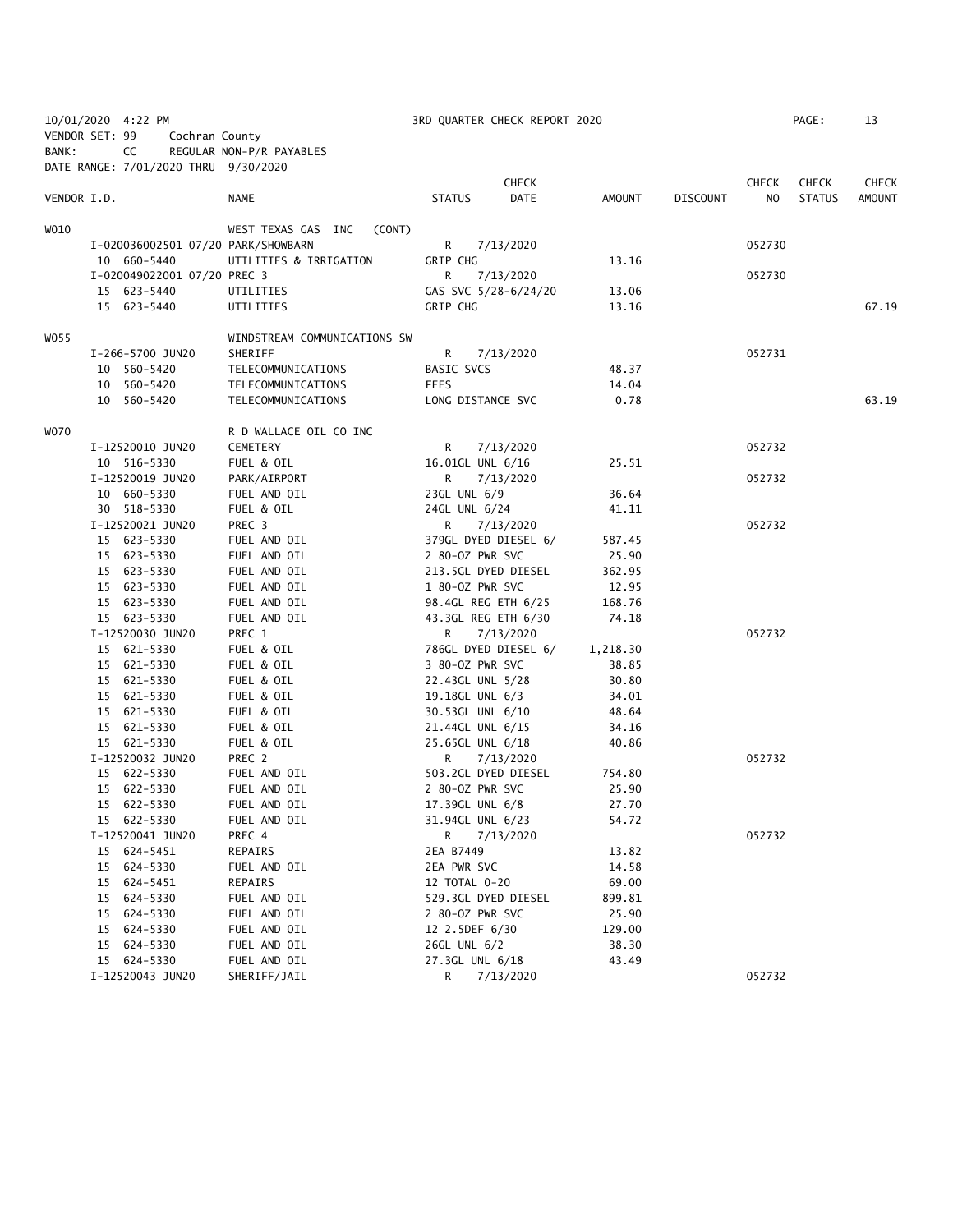10/01/2020 4:22 PM 3RD QUARTER CHECK REPORT 2020 PAGE: 14 VENDOR SET: 99 Cochran County BANK: CC REGULAR NON-P/R PAYABLES DATE RANGE: 7/01/2020 THRU 9/30/2020

|                  | $10112$ 10 and $11121$ $11222$ $11112$ |  |                                |                      | <b>CHECK</b> |               |                 | <b>CHECK</b> | <b>CHECK</b>  | <b>CHECK</b>  |
|------------------|----------------------------------------|--|--------------------------------|----------------------|--------------|---------------|-----------------|--------------|---------------|---------------|
| VENDOR I.D.      |                                        |  | NAME                           | <b>STATUS</b>        | DATE         | <b>AMOUNT</b> | <b>DISCOUNT</b> | NO           | <b>STATUS</b> | <b>AMOUNT</b> |
| <b>WO70</b>      |                                        |  | R D WALLACE OIL CO INC         | (CONT)               |              |               |                 |              |               |               |
|                  | I-12520043 JUN20                       |  | SHERIFF/JAIL                   | R                    | 7/13/2020    |               |                 | 052732       |               |               |
|                  | 10 560-5330                            |  | FUEL AND OIL                   | 643.6GL UNL          |              | 1,057.32      |                 |              |               |               |
|                  | 560-5330<br>10                         |  | FUEL AND OIL                   | 11GL PREM ETH 6/30   |              | 22.14         |                 |              |               |               |
|                  | 10 560-5330                            |  | FUEL AND OIL                   | 105.57GL UNL/CARD#25 |              | 163.07        |                 |              |               |               |
|                  | 560-5330<br>10                         |  | FUEL AND OIL                   | 108.75GL UNL/CARD#86 |              | 164.89        |                 |              |               |               |
|                  | 512-5333<br>10                         |  | FOOD-PRISONERS                 | 20# ICE 6/12/20      |              | 4.19          |                 |              |               |               |
|                  | 10 512-5333                            |  | FOOD-PRISONERS                 | ICE 6/22/20          |              | 2.19          |                 |              |               |               |
|                  | I-12520239 JUN20                       |  | NON-DEPT'L/COVID-19            | R                    | 7/13/2020    |               |                 | 052732       |               |               |
|                  | 10 409-5499                            |  | MISCELLANEOUS                  | 7.5GL UNL 6/10; SPAG |              | 11.95         |                 |              |               |               |
|                  | I-12520241 JUN20                       |  | EXTENSION SVC                  | R                    | 7/13/2020    |               |                 | 052732       |               |               |
|                  | 10 665-5330                            |  | FUEL AND OIL                   | 32.83GL UNL 6/9      |              | 52.29         |                 |              |               |               |
|                  | I-12520261 JUN20                       |  | VETERANS SVC                   | R                    | 7/13/2020    |               |                 | 052732       |               |               |
|                  | 10 405-5330                            |  | FUEL AND OIL                   | 17GL UNL 6/24        |              | 29.13         |                 |              |               | 6,385.26      |
| W164             |                                        |  | WARREN CAT                     |                      |              |               |                 |              |               |               |
|                  | I-W0020143835                          |  | PREC 2                         | R                    | 7/13/2020    |               |                 | 052733       |               |               |
|                  | 15 622-5451                            |  | REPAIRS                        | ASSESS A/C CAT#0326  |              | 213.00        |                 |              |               |               |
|                  | 15 622-5451                            |  | REPAIRS                        | RPL PLUGS/RPR WIRES  |              | 250.50        |                 |              |               |               |
|                  | 15 622-5451                            |  | <b>REPAIRS</b>                 | ASSESS COOLANT LEAK  |              | 150.00        |                 |              |               |               |
|                  | 15 622-5451                            |  | REPAIRS                        | R/R WATER PUMP       |              | 675.00        |                 |              |               |               |
|                  | 15 622-5451                            |  | REPAIRS                        | WATER PUMP #557-9567 |              | 478.75        |                 |              |               |               |
|                  | 15 622-5451                            |  | REPAIRS                        | MISC PARTS           |              | 225.39        |                 |              |               |               |
|                  | 15 622-5451                            |  | REPAIRS                        | MILEAGE TO/FR WHITEF |              | 700.00        |                 |              |               |               |
|                  | 15 622-5451                            |  | <b>REPAIRS</b>                 | TRAVEL TO/FR WHITEFA |              | 400.00        |                 |              |               | 3,092.64      |
| W193             |                                        |  | WESTWARD AUTOMOTIVE REPAIR LLC |                      |              |               |                 |              |               |               |
|                  | I-1139                                 |  | SHERIFF                        | R                    | 7/13/2020    |               |                 | 052734       |               |               |
|                  | 10 560-5451                            |  | MACHINERY-NON-OFFICE REPAIR    | OIL CHG/17 CHEV #635 |              | 21.75         |                 |              |               |               |
|                  | 10 560-5451                            |  | MACHINERY-NON-OFFICE REPAIR    | R/R BATTERIES/17 CHE |              | 37.50         |                 |              |               |               |
|                  | 10 560-5451                            |  | MACHINERY-NON-OFFICE REPAIR    | TOW SEIZED VEHICLE # |              | 75.00         |                 |              |               |               |
|                  | 560-5451<br>10                         |  | MACHINERY-NON-OFFICE REPAIR    | CUT/CODE KEY/SEIZED  |              | 87.50         |                 |              |               |               |
|                  | 10<br>560-5451                         |  | MACHINERY-NON-OFFICE REPAIR    | OIL CHG/18 CHEV #599 |              | 21.75         |                 |              |               | 243.50        |
| W <sub>235</sub> |                                        |  | VANDY NELSON dba               |                      |              |               |                 |              |               |               |
|                  | $I - 3101$                             |  | CRTHSE/ACT BLDG/LIBRARY        | R                    | 7/13/2020    |               |                 | 052735       |               |               |
|                  | 10 510-5332                            |  | CUSTODIAL SUPPLIES             | SPRAY BUGS           |              | 70.00         |                 |              |               |               |
|                  | 10 662-5332                            |  | CUSTODIAL SUPPLIES             | SPRAY BUGS           |              | 45.00         |                 |              |               |               |
|                  | 10 650-5332                            |  | CUSTODIAL SUPPLIES             | SPRAY BUGS           |              | 35.00         |                 |              |               |               |
|                  | $I - 3104$                             |  | COURTHOUSE/ANNEX               | R                    | 7/13/2020    |               |                 | 052735       |               |               |
|                  | 10 510-5332                            |  | CUSTODIAL SUPPLIES             | SPRAY BUGS           |              | 50.00         |                 |              |               | 200.00        |
| W246             |                                        |  | WAGNER SUPPLY                  |                      |              |               |                 |              |               |               |
|                  | I-L015455                              |  | <b>COURTHOUSE</b>              | R                    | 7/13/2020    |               |                 | 052736       |               |               |
|                  | 10 510-5332                            |  | CUSTODIAL SUPPLIES             | 1CS AJAX OXY BLCH    |              | 36.86         |                 |              |               |               |
|                  | 10<br>510-5332                         |  | CUSTODIAL SUPPLIES             | 1CS FABULOSO         |              | 67.20         |                 |              |               |               |
|                  | 510-5332<br>10                         |  | CUSTODIAL SUPPLIES             | 1CS CAN LINER, 15GAL |              | 36.20         |                 |              |               |               |
|                  | 10<br>510-5332                         |  | CUSTODIAL SUPPLIES             | 1 NAPKIN RECEPTACLE, |              | 38.99         |                 |              |               |               |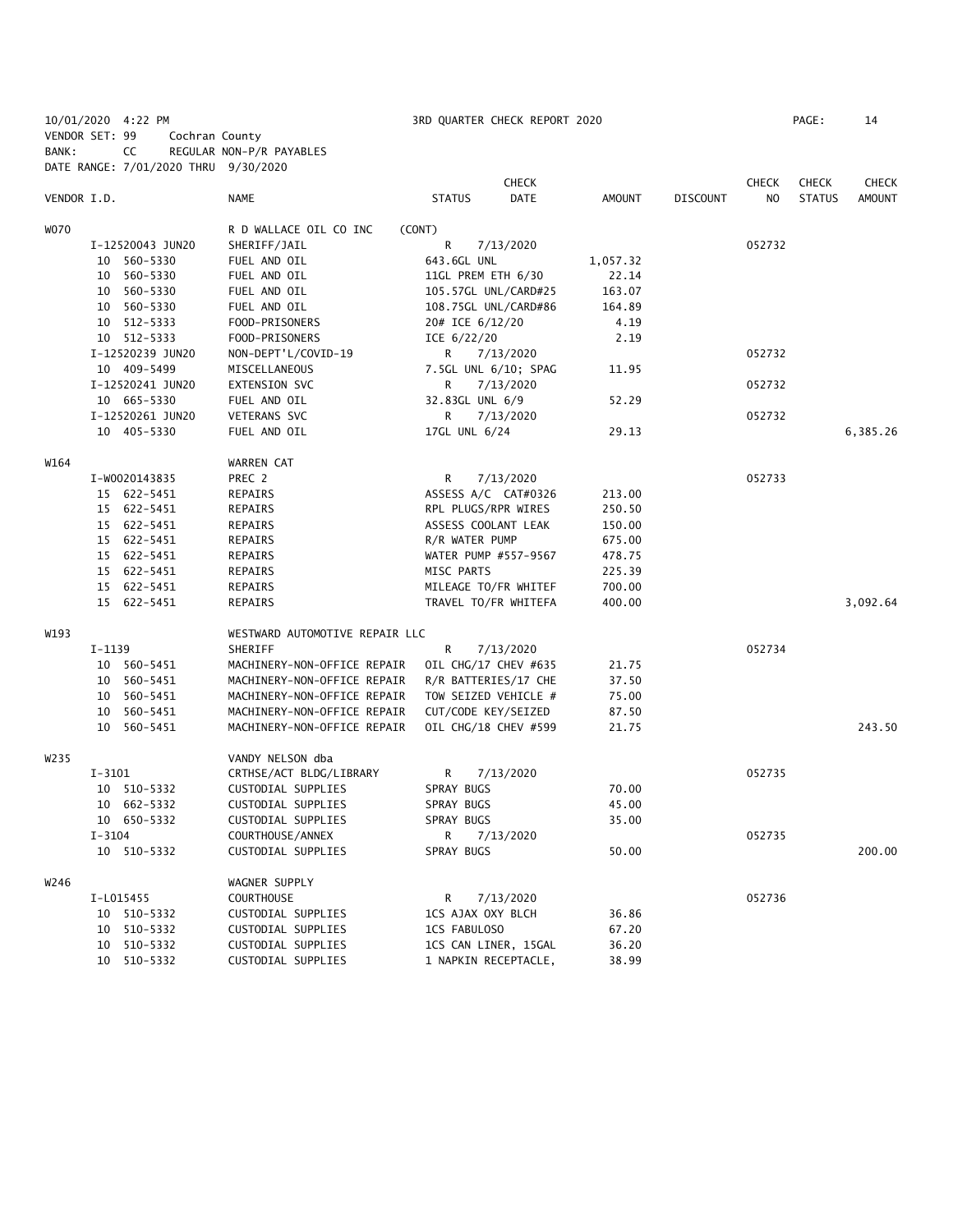|                |    | 10/01/2020 4:22 PM |                |                                      |                    | 3RD QUARTER CHECK REPORT 2020 |               |                 |                | PAGE:         | 15            |
|----------------|----|--------------------|----------------|--------------------------------------|--------------------|-------------------------------|---------------|-----------------|----------------|---------------|---------------|
| VENDOR SET: 99 |    |                    | Cochran County |                                      |                    |                               |               |                 |                |               |               |
| BANK:          |    | CC                 |                | REGULAR NON-P/R PAYABLES             |                    |                               |               |                 |                |               |               |
|                |    |                    |                | DATE RANGE: 7/01/2020 THRU 9/30/2020 |                    |                               |               |                 |                |               |               |
|                |    |                    |                |                                      |                    | <b>CHECK</b>                  |               |                 | <b>CHECK</b>   | <b>CHECK</b>  | <b>CHECK</b>  |
| VENDOR I.D.    |    |                    |                | <b>NAME</b>                          | <b>STATUS</b>      | <b>DATE</b>                   | <b>AMOUNT</b> | <b>DISCOUNT</b> | N <sub>O</sub> | <b>STATUS</b> | <b>AMOUNT</b> |
| W246           |    |                    |                | (CONT)<br>WAGNER SUPPLY              |                    |                               |               |                 |                |               |               |
|                |    | I-L015455          |                | <b>COURTHOUSE</b>                    | R                  | 7/13/2020                     |               |                 | 052736         |               |               |
|                |    | 10 510-5332        |                | CUSTODIAL SUPPLIES                   | <b>1CT PLEDGE</b>  |                               | 76.02         |                 |                |               |               |
|                |    | I-L016271          |                | <b>COURTHOUSE</b>                    | R                  | 7/13/2020                     |               |                 | 052736         |               |               |
|                |    | 10 510-5332        |                | CUSTODIAL SUPPLIES                   | 1CS TISSUE 80RL/CS |                               | 73.70         |                 |                |               |               |
|                |    | 10 510-5332        |                | CUSTODIAL SUPPLIES                   |                    | 1CS CAN LINER 2MIL 3          | 45.14         |                 |                |               |               |
|                |    | 10 510-5332        |                | CUSTODIAL SUPPLIES                   | 2EA DUST MOP HEAD  |                               | 14.08         |                 |                |               | 388.19        |
| Y026           |    |                    |                | YOAKUM COUNTY SHERIFF'S OFFICE       |                    |                               |               |                 |                |               |               |
|                |    | I-MAY 2020         |                | JAIL/MEDS                            | R                  | 7/13/2020                     |               |                 | 052737         |               |               |
|                |    | 10 512-5499        |                | MISCELLANEOUS                        |                    | 31 DAS/MAIRA CASTANE          | 1,550.00      |                 |                |               |               |
|                |    | 10 512-5499        |                | MISCELLANEOUS                        |                    | 31 DAS/JEFFREY DON H          | 1,550.00      |                 |                |               |               |
|                |    | 10 512-5499        |                | MISCELLANEOUS                        |                    | 31 DAS/MARKEIS D PAT          | 1,550.00      |                 |                |               |               |
|                |    | 10 512-5391        |                | MEDICAL CARE-PRISONERS               | RX/MAIRA CASTANEDA |                               | 10.00         |                 |                |               | 4,660.00      |
| A108           |    |                    |                | AT&T MOBILITY                        |                    |                               |               |                 |                |               |               |
|                |    | I-#4144 071920     |                | SHERIFF                              | R                  | 7/30/2020                     |               |                 | 052758         |               |               |
|                |    | 10 560-5420        |                | TELECOMMUNICATIONS                   |                    | 1ST NET/6 LNS 6/20-7          | 229.50        |                 |                |               | 229.50        |
| A178           |    |                    |                | AMAZON                               |                    |                               |               |                 |                |               |               |
|                |    | I-434399875467     |                | EXTENSION SVC                        | R                  | 7/30/2020                     |               |                 | 052759         |               |               |
|                |    | 10 665-5310        |                | OFFICE SUPPLIES                      |                    | 2 INK CRTG HP65, BK           | 31.78         |                 |                |               |               |
|                |    | I-437354874645     |                | ELECTIONS/COVID-19                   | R.                 | 7/30/2020                     |               |                 | 052759         |               |               |
|                |    | 10 490-5335        |                | ELECTION SUPPLIES                    |                    | 1PK 20PC SOCIAL DIST          | 15.99         |                 |                |               |               |
|                |    | 10 490-5335        |                | ELECTION SUPPLIES                    |                    | 1PK 50PC MICROFIBER           | 16.95         |                 |                |               |               |
|                |    | 10 490-5335        |                | ELECTION SUPPLIES                    |                    | D-WIPE LD RMVR DISP           | 22.99         |                 |                |               |               |
|                |    | I-443887333779     |                | ELECTIONS/COVID-19                   | R                  | 7/30/2020                     |               |                 | 052759         |               |               |
|                |    | 10 490-5335        |                | ELECTION SUPPLIES                    |                    | 2 NON-CONTACT THERMO          | 137.98        |                 |                |               |               |
|                |    | 10 490-5335        |                | ELECTION SUPPLIES                    |                    | CLIPBOARD STORAGE BO          | 19.61         |                 |                |               |               |
|                |    | 10 490-5335        |                | ELECTION SUPPLIES                    |                    | VICTOR TOWER ORGANIZ          | 84.62         |                 |                |               |               |
|                |    | I-448346857379     |                | <b>JAIL</b>                          | R                  | 7/30/2020                     |               |                 | 052759         |               |               |
|                |    | 10 512-5392        |                | MISCELLANEOUS SUPPLIES               |                    | 4-PRT HDTV DGTL AMPL          | 44.97         |                 |                |               |               |
|                |    | 10 512-5392        |                | MISCELLANEOUS SUPPLIES               | SHIPPING           |                               | 7.75          |                 |                |               |               |
|                |    | I-449966895546     |                | LIBRARY                              | R                  | 7/30/2020                     |               |                 | 052759         |               |               |
|                |    | 10 650-5590        |                | <b>BOOKS</b>                         | HUNTRESS MOON      |                               | 11.99         |                 |                |               |               |
|                |    | 10 650-5590        |                | <b>BOOKS</b>                         | WALK THE WIRE      |                               | 15.29         |                 |                |               |               |
|                |    | 10 650-5590        |                | <b>BOOKS</b>                         | SHADOW MOON: BK VI |                               | 10.99         |                 |                |               |               |
|                |    | I-458846778355     |                | LIBRARY                              | R                  | 7/30/2020                     |               |                 | 052759         |               |               |
|                |    | 10 650-5590        |                | <b>BOOKS</b>                         | HUNGER MOON        |                               | 11.99         |                 |                |               |               |
|                | 10 | 650-5590           |                | <b>BOOKS</b>                         | COLD MOON          |                               | 11.99         |                 |                |               |               |
|                |    | 10 650-5590        |                | <b>BOOKS</b>                         | BITTER MOON        |                               | 11.99         |                 |                |               |               |
|                |    | 10 650-5590        |                | <b>BOOKS</b>                         |                    | THE GIRL FROM WIDOW           | 16.88         |                 |                |               |               |
|                | 10 | 650-5590           |                | <b>BOOKS</b>                         |                    | THE ONLY WOMAN IN TH          | 12.40         |                 |                |               |               |
|                |    | 10 650-5590        |                | <b>BOOKS</b>                         |                    | CREDIBLE THREAT (15)          | 18.99         |                 |                |               |               |
|                |    | 10 650-5590        |                | <b>BOOKS</b>                         | BLOOD MOON         |                               | 11.99         |                 |                |               |               |
|                |    | I-544345846889     |                | ELECTIONS/COVID-19                   | R                  | 7/30/2020                     |               |                 | 052759         |               |               |
|                |    | 10 490-5335        |                | ELECTION SUPPLIES                    |                    | 4PK 160Z PLASTIC BOT          | 14.97         |                 |                |               |               |
|                |    | I-563645583464     |                | PARK/JAIL                            | R                  | 7/30/2020                     |               |                 | 052759         |               |               |
|                |    |                    |                |                                      |                    |                               |               |                 |                |               |               |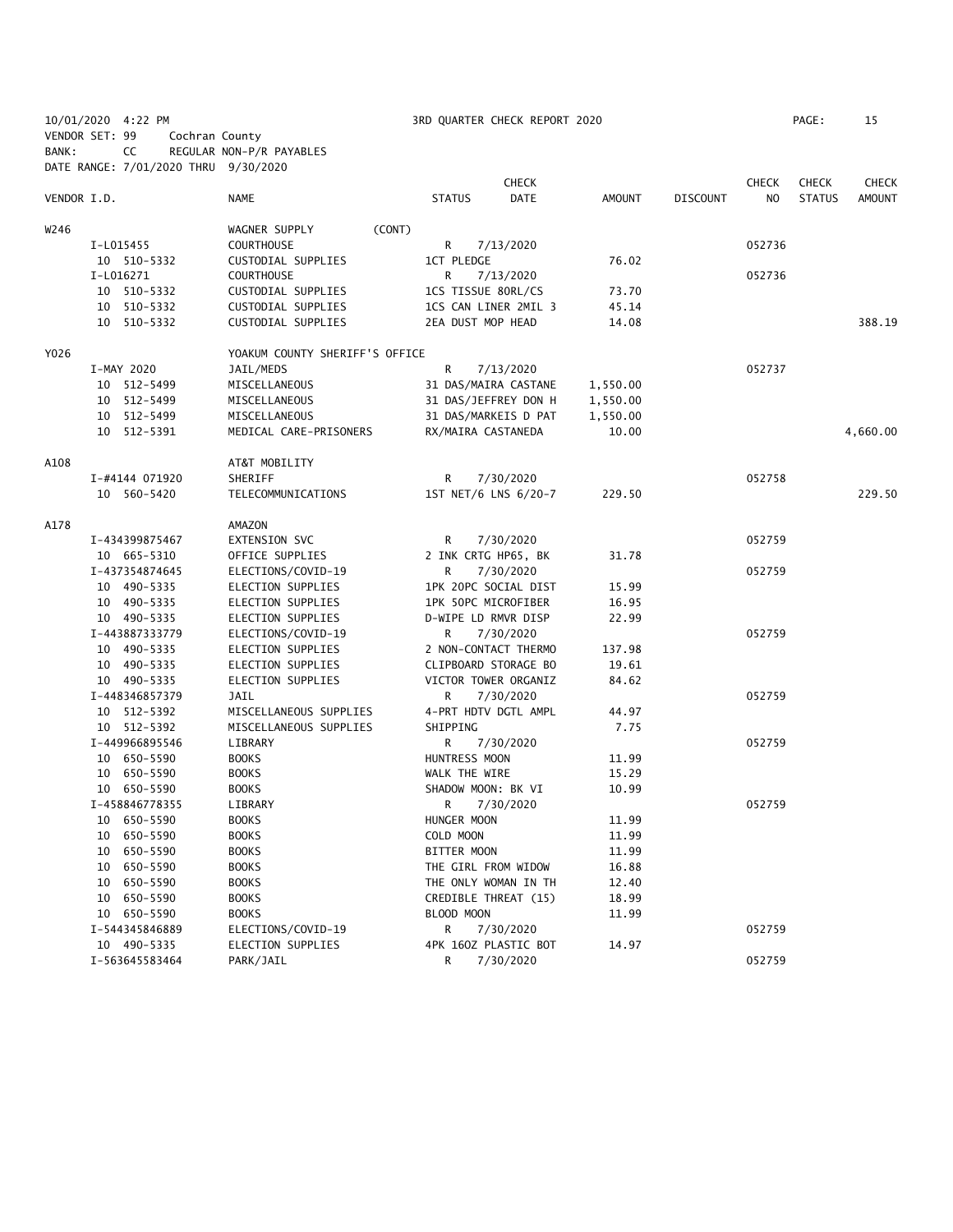10/01/2020 4:22 PM 3RD QUARTER CHECK REPORT 2020 PAGE: 16 VENDOR SET: 99 Cochran County BANK: CC REGULAR NON-P/R PAYABLES DATE RANGE: 7/01/2020 THRU 9/30/2020

|                  |                     |                           |        |                     | <b>CHECK</b>                |               |                 | <b>CHECK</b>   | <b>CHECK</b>  | <b>CHECK</b>  |
|------------------|---------------------|---------------------------|--------|---------------------|-----------------------------|---------------|-----------------|----------------|---------------|---------------|
| VENDOR I.D.      |                     | <b>NAME</b>               |        | <b>STATUS</b>       | <b>DATE</b>                 | <b>AMOUNT</b> | <b>DISCOUNT</b> | N <sub>O</sub> | <b>STATUS</b> | <b>AMOUNT</b> |
| A178             |                     | AMAZON                    | (CONT) |                     |                             |               |                 |                |               |               |
|                  | I-563645583464      | PARK/JAIL                 |        | R                   | 7/30/2020                   |               |                 | 052759         |               |               |
|                  | 10 660-5332         | CUSTODIAL SUPPLIES        |        |                     | CHORTAU DASH CAM W/N        | 49.99         |                 |                |               |               |
|                  | 10 512-5310         | OFFICE SUPPLIES           |        | 2PK SDHC SD CARD    |                             | 10.99         |                 |                |               |               |
|                  | I-645453689377      | LIBRARY                   |        | R.                  | 7/30/2020                   |               |                 | 052759         |               |               |
|                  | 10 650-5590         | <b>BOOKS</b>              |        |                     | THE GUEST LIST:A NOV        | 16.79         |                 |                |               |               |
|                  | 10 650-5590         | <b>BOOKS</b>              |        | <b>FAIR WARNING</b> |                             | 17.40         |                 |                |               |               |
|                  | 10 650-5590         | <b>BOOKS</b>              |        | THE PERSUASION      |                             | 19.19         |                 |                |               |               |
|                  | 10 650-5590         | <b>BOOKS</b>              |        |                     | THE WHISPER MAN: A NO       | 12.96         |                 |                |               |               |
|                  | 10 650-5590         | <b>BOOKS</b>              |        |                     | AGENTS OF THE APOCAL        | 15.89         |                 |                |               |               |
|                  | 10 650-5590         | <b>BOOKS</b>              |        |                     | THE BALLAD OF SONGBI        | 16.79         |                 |                |               |               |
|                  | 10 650-5590         | <b>BOOKS</b>              |        | THE LAST TRIAL      |                             | 17.47         |                 |                |               |               |
|                  | 10 650-5590         | <b>BOOKS</b>              |        | TWISTED (8)         |                             | 15.99         |                 |                |               |               |
|                  | 10 650-5590         | <b>BOOKS</b>              |        |                     | <b>BROKEN THRONE: A RED</b> | 9.98          |                 |                |               |               |
|                  | 10 650-5590         | <b>BOOKS</b>              |        | <b>CPN</b>          |                             | 12.96CR       |                 |                |               |               |
|                  | I-685887337569      | ELECTIONS/COVID-19        |        | R                   | 7/30/2020                   |               |                 | 052759         |               |               |
|                  | 10 490-5335         | ELECTION SUPPLIES         |        |                     | 1PK/24 FLOOR DISTANC        | 37.98         |                 |                |               |               |
|                  | I-737986749937      | ELECTIONS/COVID-19        |        | R                   | 7/30/2020                   |               |                 | 052759         |               |               |
|                  | 10 490-5335         | ELECTION SUPPLIES         |        |                     | 2 BOTTLES 99% ALCOHO        | 37.99         |                 |                |               |               |
|                  | I-763694843565      | CLERK/AUDITOR             |        | R.                  | 7/30/2020                   |               |                 | 052759         |               |               |
|                  | 10 403-5310         | OFFICE SUPPLIES           |        |                     | APC UPS BATT BKUP 42        | 47.99         |                 |                |               |               |
|                  | 10 495-5310         | OFFICE SUPPLIES           |        |                     | 2 APC UPS BATT BKUP         | 95.98         |                 |                |               |               |
|                  | I-787474554558      | <b>JAIL</b>               |        | R                   | 7/30/2020                   |               |                 | 052759         |               |               |
|                  | 10 512-5392         | MISCELLANEOUS SUPPLIES    |        |                     | 4PK SEW-ON VELCRO 14        | 85.36         |                 |                |               |               |
|                  | I-886963857686      | ELECTIONS/COVID-19        |        | R.                  | 7/30/2020                   |               |                 | 052759         |               |               |
|                  | 10 490-5335         | ELECTION SUPPLIES         |        |                     | NON-CONTACT THERMO G        | 74.95         |                 |                |               | 1,102.84      |
| C008             |                     | CITY OF WHITEFACE         |        |                     |                             |               |                 |                |               |               |
|                  | $I-409$ 07/20       | PREC 2                    |        | R                   | 7/30/2020                   |               |                 | 052762         |               |               |
|                  | 15 622-5440         | UTILITIES                 |        |                     | GAS SVC 6/16-7/15/20        | 16.50         |                 |                |               |               |
|                  | 15 622-5440         | UTILITIES                 |        | 5K GAL WATER        |                             | 31.55         |                 |                |               |               |
|                  | 15 622-5440         | UTILITIES                 |        | GARBAGE SVC         |                             | 54.37         |                 |                |               |               |
|                  | 15 622-5440         | UTILITIES                 |        | SEWER SVC           |                             | 22.50         |                 |                |               | 124.92        |
| C019             |                     | COCHRAN MEMORIAL HOSPITAL |        |                     |                             |               |                 |                |               |               |
|                  | I-12069-0001/CARMEN | SHERIFF                   |        | R                   | 7/30/2020                   |               |                 | 052763         |               |               |
|                  | 10 560-5499         | MISCELLANEOUS             |        |                     | EMPL PHYS, TB/EZZELL        | 83.00         |                 |                |               |               |
|                  | I-12069-0002/CARMEN | SHERIFF                   |        | R                   | 7/30/2020                   |               |                 | 052763         |               |               |
|                  | 10 560-5499         | MISCELLANEOUS             |        |                     | EMPL DRUG TEST/EZZEL        | 50.00         |                 |                |               | 133.00        |
| C <sub>260</sub> |                     | <b>CITY BANK</b>          |        |                     |                             |               |                 |                |               |               |
|                  | $I-TAX A/C 7/15/20$ | TAX A/C                   |        | R                   | 7/30/2020                   |               |                 | 052764         |               |               |
|                  | 10 499-5310         | OFFICE SUPPLIES           |        | CHECKS/TAX ACCT     |                             | 586.37        |                 |                |               | 586.37        |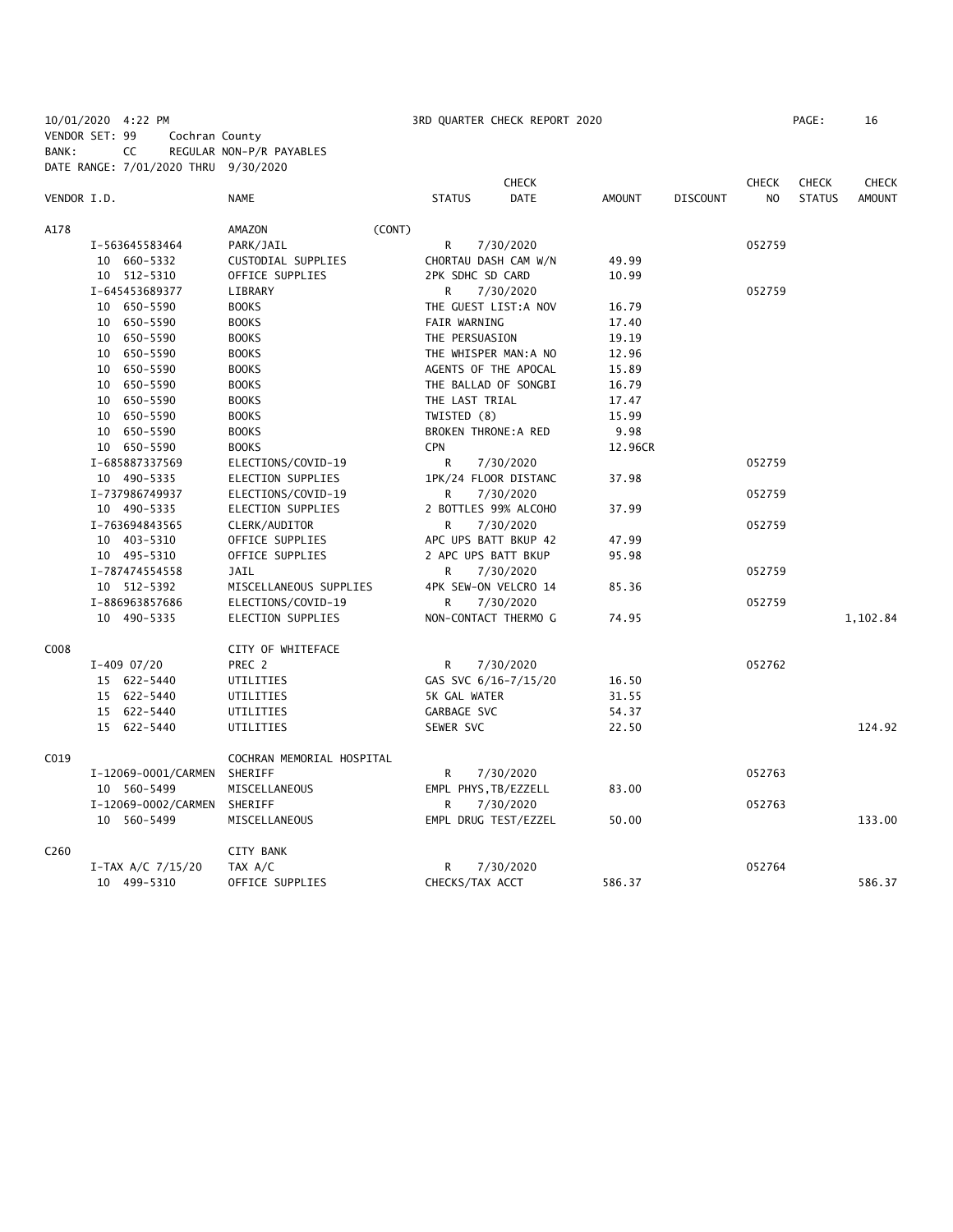| VENDOR SET: 99   | 10/01/2020 4:22 PM<br>Cochran County |                                 |                     | 3RD QUARTER CHECK REPORT 2020     |               |                 |              | PAGE:         | 17            |
|------------------|--------------------------------------|---------------------------------|---------------------|-----------------------------------|---------------|-----------------|--------------|---------------|---------------|
| BANK:            | CC                                   | REGULAR NON-P/R PAYABLES        |                     |                                   |               |                 |              |               |               |
|                  | DATE RANGE: 7/01/2020 THRU 9/30/2020 |                                 |                     |                                   |               |                 |              |               |               |
|                  |                                      |                                 |                     | <b>CHECK</b>                      |               |                 | <b>CHECK</b> | <b>CHECK</b>  | <b>CHECK</b>  |
| VENDOR I.D.      |                                      | <b>NAME</b>                     | <b>STATUS</b>       | <b>DATE</b>                       | <b>AMOUNT</b> | <b>DISCOUNT</b> | NO.          | <b>STATUS</b> | <b>AMOUNT</b> |
| C <sub>290</sub> |                                      | CENTER POINT LARGE PRINT        |                     |                                   |               |                 |              |               |               |
|                  | I-1772470                            | LIBRARY                         | R                   | 7/30/2020                         |               |                 | 052765       |               |               |
|                  | 10 650-5590                          | <b>BOOKS</b>                    |                     | THE LAST TRAIN TO LO              | 23.37         |                 |              |               |               |
|                  | 10 650-5590                          | <b>BOOKS</b>                    | A REASONABLE DOUBT  |                                   | 23.37         |                 |              |               |               |
|                  | 10 650-5590                          | <b>BOOKS</b>                    | THE EMPTY NESTERS   |                                   | 23.37         |                 |              |               |               |
|                  | 10 650-5590                          | <b>BOOKS</b>                    | <b>ENAMORED</b>     |                                   | 23.37         |                 |              |               |               |
|                  | 10 650-5590                          | <b>BOOKS</b>                    | OUT OF THE ATTIC    |                                   | 23.37         |                 |              |               |               |
|                  | 10 650-5590                          | <b>BOOKS</b>                    | SALT RIVER          |                                   | 23.37         |                 |              |               | 140.22        |
| C340             |                                      | COUNTY INFORMATION RESOURCE AG  |                     |                                   |               |                 |              |               |               |
|                  | I-S0P012917                          | NON-DEPT'L                      | R                   | 7/30/2020                         |               |                 | 052766       |               |               |
|                  | 10 409-5420                          | TELECOMMUNICATIONS              |                     | 33 EMAIL ACCOUNTS JU              | 66.00         |                 |              |               | 66.00         |
| C371             |                                      | COCHRAN COUNTY TAX A/C          |                     |                                   |               |                 |              |               |               |
|                  | I-08 CHEV0069 2020                   | PREC 3                          | R                   | 7/30/2020                         |               |                 | 052767       |               |               |
|                  | 15 623-5451                          | <b>REPAIRS</b>                  |                     | STATE INSP FEE/08 CH              | 7.50          |                 |              |               |               |
|                  | I-11 FORD#8624 2020                  | PREC 4                          | R                   | 7/30/2020                         |               |                 | 052767       |               |               |
|                  | 15 624-5451                          | <b>REPAIRS</b>                  |                     | STATE INSP FEE/11 FO              | 7.50          |                 |              |               | 15.00         |
| C416             |                                      | <b>BRANDY CRISWELL</b>          |                     |                                   |               |                 |              |               |               |
|                  | I-CPS#4556 070720                    | DISTRICT COURT                  | R                   | 7/30/2020                         |               |                 | 052768       |               |               |
|                  | 10 435-5400                          | ATTORNEY AD LITEM               |                     | FIN HRNG(C)/CPS#4556              | 300.00        |                 |              |               |               |
|                  | I-CPS#4586 070720                    | DISTRICT COURT                  | R                   | 7/30/2020                         |               |                 | 052768       |               |               |
|                  | 10 435-5400                          | ATTORNEY AD LITEM               |                     | PERM HRNG(C)/CPS#458              | 300.00        |                 |              |               | 600.00        |
| D044             |                                      | BRIE DEWBRE                     |                     |                                   |               |                 |              |               |               |
|                  | I-TALLY 7/14/20                      | ELECTIONS                       | R                   | 7/30/2020                         |               |                 | 052769       |               |               |
|                  | 10 490-5102                          | ELECTION SALARIES               |                     | 1HR COUNTING 7/14/20              | 10.00         |                 |              |               | 10.00         |
| D048             |                                      | DATA-LINE OFFICE SYSTEMS        |                     |                                   |               |                 |              |               |               |
|                  | I-IN117422                           | LIBRARY                         | R                   | 7/30/2020                         |               |                 | 052770       |               |               |
|                  | 10 650-5411                          | MAINTENANCE CONTRACTS           |                     | COPIER MAINT 7/21-8/              | 37.50         |                 |              |               |               |
|                  | 10 650-5411                          | MAINTENANCE CONTRACTS           |                     | 91 COLOR COPIES 6/21              | 9.10          |                 |              |               | 46.60         |
| D196             |                                      | JORGE DE LA CRUZ, SHERIFF       |                     |                                   |               |                 |              |               |               |
|                  | $I - 07/08/20$                       | JAIL/SHERIFF                    | R                   | 7/30/2020                         |               |                 | 052771       |               |               |
|                  | 10 560-5427                          | CONTINUING EDUCATION            |                     | FOOD HANDLER TRNG/MI              | 7.00          |                 |              |               |               |
|                  | 10 512-5392                          | MISCELLANEOUS SUPPLIES          |                     | 3 REMOTE CONTROL/FAM              | 26.25         |                 |              |               |               |
|                  | $I-07/29/20$                         | JAIL                            | R                   | 7/30/2020                         |               |                 | 052771       |               |               |
|                  | 10 512-5333                          | FOOD-PRISONERS                  |                     | VEG OIL/FAM\$ 7/29/20             | 6.25          |                 |              |               |               |
|                  | 10 512-5333                          | FOOD-PRISONERS                  |                     | LETTUCE/ALLSUP'S 7/2              | 1.59          |                 |              |               |               |
|                  | 10 512-5333                          | FOOD-PRISONERS                  |                     | TOMATO 2PK/ALLSUP'S               | 2.99          |                 |              |               |               |
|                  | 10 512-5333                          | FOOD-PRISONERS                  | TOMATO 2PK/ALLSUP'S |                                   | 2.99          |                 |              |               |               |
|                  | $I - 6/26/20$                        | JAIL                            | R                   | 7/30/2020                         |               |                 | 052771       |               |               |
|                  | 10 512-5333                          | FOOD-PRISONERS                  |                     | GAL ALLSUP'S MILK 6/              | 3.49          |                 |              |               |               |
|                  | 10 512-5333                          | FOOD-PRISONERS                  | ALLSUP'S EGGS       |                                   | 1.59          |                 |              |               |               |
|                  | $I-6/26/20$ ROSA<br>10 560-5427      | SHERIFF<br>CONTINUING EDUCATION | R                   | 7/30/2020<br>FOOD HANDLER TRNG/RO |               |                 | 052771       |               |               |
|                  | $I - 7/14/20$                        | JAIL                            | R                   | 7/30/2020                         | 7.00          |                 | 052771       |               |               |
|                  |                                      |                                 |                     |                                   |               |                 |              |               |               |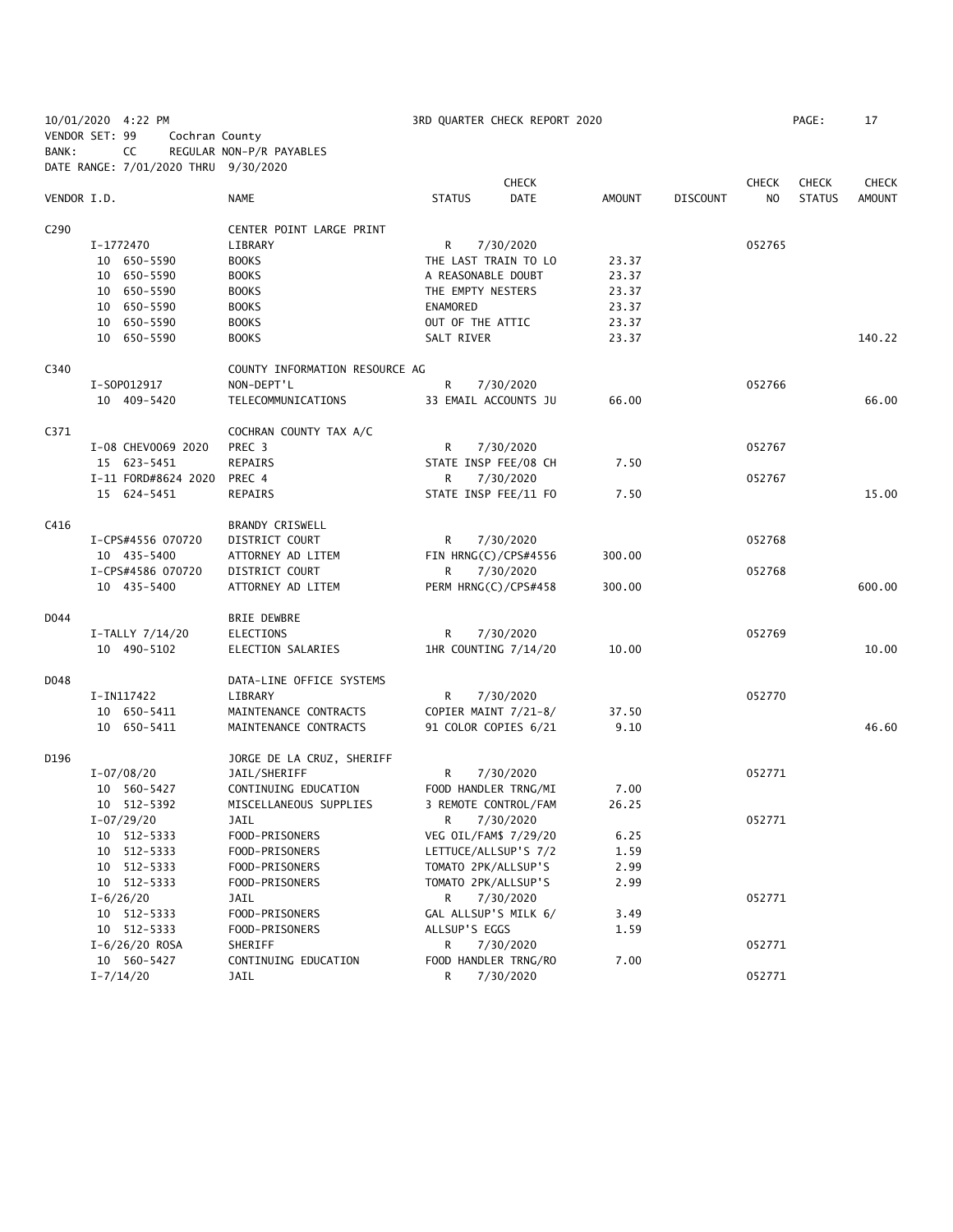## 10/01/2020 4:22 PM 3RD QUARTER CHECK REPORT 2020 PAGE: 18 VENDOR SET: 99 Cochran County

BANK: CC REGULAR NON-P/R PAYABLES

DATE RANGE: 7/01/2020 THRU 9/30/2020 CHECK CHECK CHECK CHECK VENDOR I.D. NAME STATUS DATE AMOUNT DISCOUNT NO STATUS AMOUNT D196 **JORGE DE LA CRUZ, SHERIRF** (CONT) I-7/14/20 JAIL R 7/30/2020 052771 10 512-5333 FOOD-PRISONERS 2 CHIPS/FAM\$ 7/13 5.00 10 512-5333 FOOD-PRISONERS ALLSUP'S MILK 7/14 3.49 10 512-5333 FOOD-PRISONERS SHRED LETTUCE/ALLSUP 2.78 I-7/21/20 JAIL R 7/30/2020 052771 10 512-5392 MISCELLANEOUS SUPPLIES 3PK LADIES UNDIES/FA 5.00 10 512-5333 FOOD-PRISONERS 1 GAL ALLSUP'S MILK 3.49 10 512-5333 FOOD-PRISONERS 40 BIMBO BREAD 7/20 74.40 I-7/6/20 JAIL R 7/30/2020 052771 10 512-5392 MISCELLANEOUS SUPPLIES 3-DRAWER STORAGE/FAM 16.00<br>10 512-5333 FOOD-PRISONERS 2 SHRD LETTUCE/ALLSU 2.78 FOOD-PRISONERS 2 SHRD LETTUCE/ALLSU 2.78 10 512-5333 FOOD-PRISONERS 2 TOMATO 2PK/ALLSUP' 5.98 178.07 D207 DUFFY LAW FIRM, PC I-CPS#4556 070720 DISTRICT COURT R 7/30/2020 052772 10 435-5400 ATTORNEY AD LITEM FIN HRNG(PM)/CPS#455 300.00 I-CPS#4586 070720 DISTRICT COURT R 7/30/2020 052772 10 435-5400 ATTORNEY AD LITEM PERM HRNG(PM)/CPS#45 300.00 I-CPS#4587 070720 DISTRICT COURT R 7/30/2020 052772 10 435-5400 ATTORNEY AD LITEM PLCMT HRNG(C)/CPS#45 300.00 900.00 E069 ENCARTELE, INC C-9295 JAIL R 7/30/2020 052773 10 000-4380.200 OTHER [MISCELLANEOUS] RET 5 CALLING CRDS/D 25.00CR 10 000-4380.200 OTHER [MISCELLANEOUS] DISC GIVEN ON CALLIN 0.25 I-9296 JAIL R 7/30/2020 052773 10 000-4380.200 OTHER [MISCELLANEOUS] 1,000 MIN @30c/DATA 300.00 275.25 E090 EBIX, INC. I-627076 NON-DEPT'L R 7/30/2020 052774 10 409-5499 MISCELLANEOUS 60 TOP HEALTH THRU 5 252.00 10 409-5499 MISCELLANEOUS SHIPPING 59.40 311.40 F235 FORREST TIRE COMPANY, INC. I-F10-6970 EXTENSION SVC R 7/30/2020 052775 10 665-5454 TIRES NATL ROAD MAX 235/80 130.19 10 665-5454 TIRES MT/DISMT 16.00 10 665-5454 TIRES TDF 5.50 10 665-5454 TIRES RPL STEM 2.50 154.19 G031 GRAINGER I-9589693689 COURTHOUSE R 7/30/2020 052776 10 510-5332 CUSTODIAL SUPPLIES 1DZ A/C FILTERS 16x2 31.68 31.68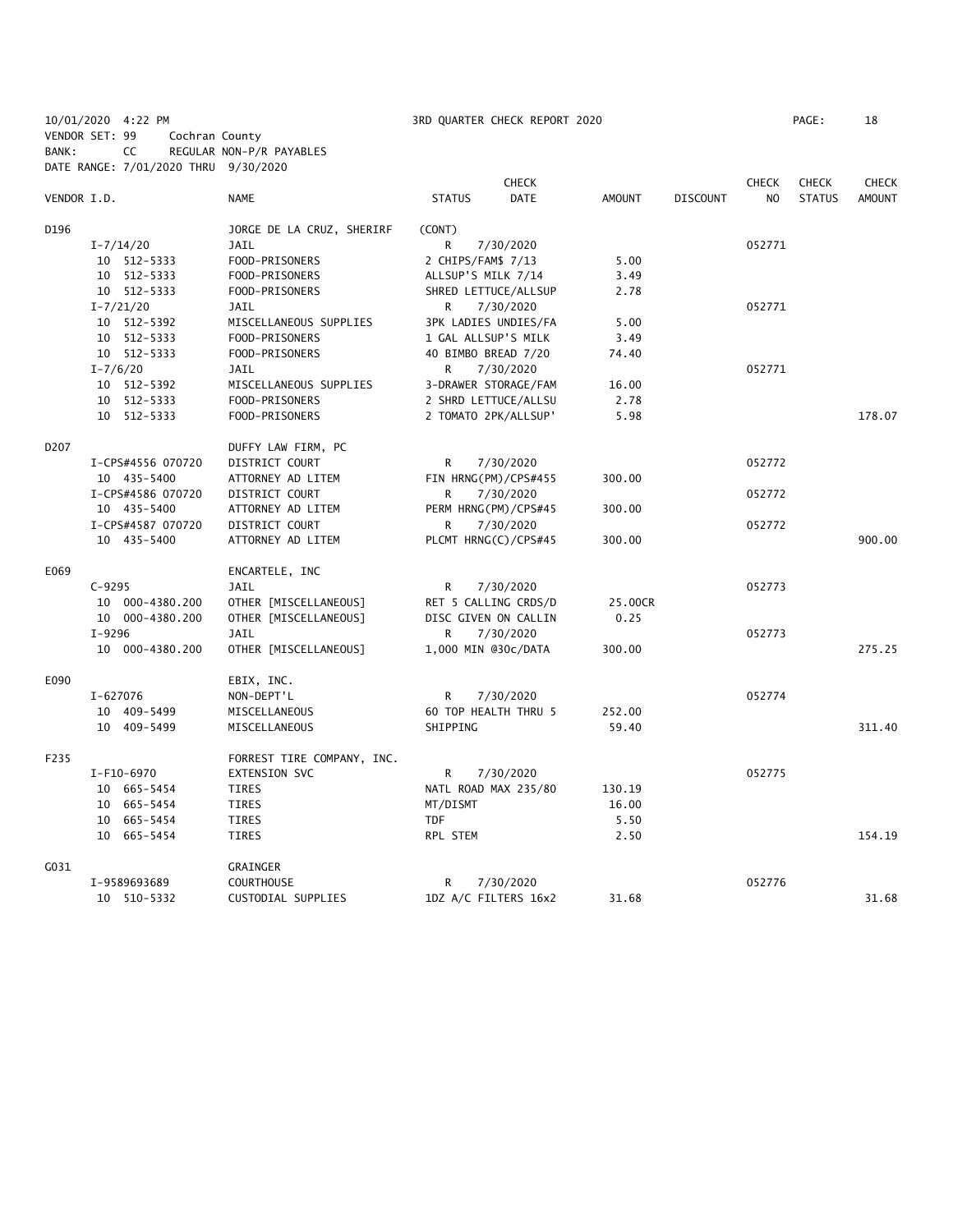|             | 10/01/2020 4:22 PM<br>VENDOR SET: 99<br>Cochran County |                                                  | 3RD QUARTER CHECK REPORT 2020              |              |                |                 |                | PAGE:         | 19            |
|-------------|--------------------------------------------------------|--------------------------------------------------|--------------------------------------------|--------------|----------------|-----------------|----------------|---------------|---------------|
| BANK:       | CC<br>DATE RANGE: 7/01/2020 THRU 9/30/2020             | REGULAR NON-P/R PAYABLES                         |                                            |              |                |                 |                |               |               |
|             |                                                        |                                                  |                                            | <b>CHECK</b> |                |                 | <b>CHECK</b>   | <b>CHECK</b>  | <b>CHECK</b>  |
| VENDOR I.D. |                                                        | <b>NAME</b>                                      | <b>STATUS</b>                              | <b>DATE</b>  | <b>AMOUNT</b>  | <b>DISCOUNT</b> | N <sub>O</sub> | <b>STATUS</b> | <b>AMOUNT</b> |
| G188        |                                                        | GREG'S BACKHOE SERVICE, INC.                     |                                            |              |                |                 |                |               |               |
|             | I-65046<br>15 623-5451                                 | PREC 3<br>REPAIRS                                | R<br>6HRS/CLEAN CATTLE GR                  | 7/30/2020    | 480.00         |                 | 052777         |               | 480.00        |
|             |                                                        |                                                  |                                            |              |                |                 |                |               |               |
| H126        |                                                        | HOLLAND'S OFFICE TECHNOLOGIES                    |                                            |              |                |                 |                |               |               |
|             | I-00141011                                             | TAX A/C                                          | R                                          | 7/30/2020    |                |                 | 052778         |               |               |
|             | 10 499-5310                                            | OFFICE SUPPLIES                                  | PRINT 2500 #10 ENVEL                       |              | 129.00         |                 |                |               | 129.00        |
| H157        |                                                        | <b>BLADE HENRY</b>                               |                                            |              |                |                 |                |               |               |
|             | I-ELEC SCH 7/10/20                                     | ELECTIONS                                        | R                                          | 7/30/2020    |                |                 | 052779         |               |               |
|             | 10 490-5102                                            | ELECTION SALARIES                                | 1HR ELECTION SCHOOL                        |              | 10.00          |                 |                |               |               |
|             | I-REP RNOFF EV 2020 ELECTIONS                          |                                                  | 7/30/2020<br>R                             |              |                |                 | 052779         |               |               |
|             | 10 490-5102                                            | ELECTION SALARIES                                | 2.75HRS EARLY VOTING                       |              | 27.50          |                 |                |               | 37.50         |
| H301        |                                                        | HAYS COUNTY TREASURER                            |                                            |              |                |                 |                |               |               |
|             | $I - 7/10/20$ #864                                     | JUVENILE PROBATION                               | R                                          | 7/30/2020    |                |                 | 052780         |               |               |
|             | 17  573-5413.004                                       | Other Placements                                 | 30 DAYS GO/POST(S)/J                       |              | 5,910.00       |                 |                |               | 5,910.00      |
| K086        |                                                        | HERMAN KLASSEN                                   |                                            |              |                |                 |                |               |               |
|             | I-ROOF/ANNEX 07/20                                     | COURTHOUSE/ANNEX                                 | R<br>7/30/2020                             |              |                |                 | 052781         |               |               |
|             | 10 510-5451                                            | REPAIR                                           | RPR ROOF/ANNEX                             |              | 105.00         |                 |                |               | 105.00        |
| L189        |                                                        | HOCKLEY COUNTY PUBLISHING CO.I                   |                                            |              |                |                 |                |               |               |
|             | I-ATTORNEY 2020                                        | <b>ATTORNEY</b>                                  | R<br>7/30/2020                             |              |                |                 | 052782         |               |               |
|             | 10 475-5310                                            | OFFICE SUPPLIES                                  | 1YR SUBSCRIPTION/NEW                       |              | 45.00          |                 |                |               |               |
|             | I-EXT SVC 2020                                         | EXTENSION SVC                                    | R                                          | 7/30/2020    |                |                 | 052782         |               |               |
|             | 10 665-5310                                            | OFFICE SUPPLIES                                  | 1YR SUBSCRIPTION/NEW                       |              | 45.00          |                 |                |               | 90.00         |
| N102        |                                                        | MARILYN R NEAL                                   |                                            |              |                |                 |                |               |               |
|             | I-ELEC SCH 7/10/20                                     | ELECTIONS                                        | R<br>7/30/2020                             |              |                |                 | 052783         |               |               |
|             | 10 490-5102                                            | ELECTION SALARIES                                | 1HR ELECTION SCHOOL                        |              | 10.00          |                 |                |               | 10.00         |
|             |                                                        |                                                  |                                            |              |                |                 |                |               |               |
| 0128        |                                                        | ALAZAYE ORNELAS                                  |                                            |              |                |                 |                |               |               |
|             | I-ELEC SCH 7/10/20<br>10 490-5102                      | ELECTIONS<br>ELECTION SALARIES                   | R<br>1HR ELECTION SCHOOL                   | 7/30/2020    | 10.00          |                 | 052784         |               | 10.00         |
|             |                                                        |                                                  |                                            |              |                |                 |                |               |               |
| P017        |                                                        | POSTMASTER                                       |                                            |              |                |                 |                |               |               |
|             | $I-JP$ $7/13/20$                                       | JUSTICE OF PEACE                                 | 7/30/2020<br>R <sub>a</sub>                |              |                |                 | 052785         |               |               |
|             | 10 455-5311                                            | POSTAL EXPENSES                                  | 1 RL STAMPS                                |              | 55.00          |                 |                |               | 55.00         |
| P261        |                                                        | PRESCRIPTION SHOP                                |                                            |              |                |                 |                |               |               |
|             | I-2941                                                 | JAIL                                             | R                                          | 7/30/2020    |                |                 | 052786         |               |               |
|             | 10 512-5391                                            | MEDICAL CARE-PRISONERS                           | RX#1/PABLO HERNANDEZ                       |              | 1.30           |                 |                |               |               |
|             | 10 512-5391                                            | MEDICAL CARE-PRISONERS                           | RX#2/PABLO HERNANDEZ                       |              | 3.90           |                 |                |               |               |
|             | $I - 3008$                                             | JAIL                                             | R <sub>a</sub><br>7/30/2020                |              |                |                 | 052786         |               |               |
|             | 10 512-5391                                            | MEDICAL CARE-PRISONERS                           | RX#1/STEPHANIE LUZ                         |              | 27.38          |                 |                |               |               |
|             | 10 512-5391<br>10 512-5391                             | MEDICAL CARE-PRISONERS<br>MEDICAL CARE-PRISONERS | RX#2/STEPHANIE LUZ<br>RX/CHRISTIAN CERVANT |              | 26.57<br>30.83 |                 |                |               | 89.98         |
|             |                                                        |                                                  |                                            |              |                |                 |                |               |               |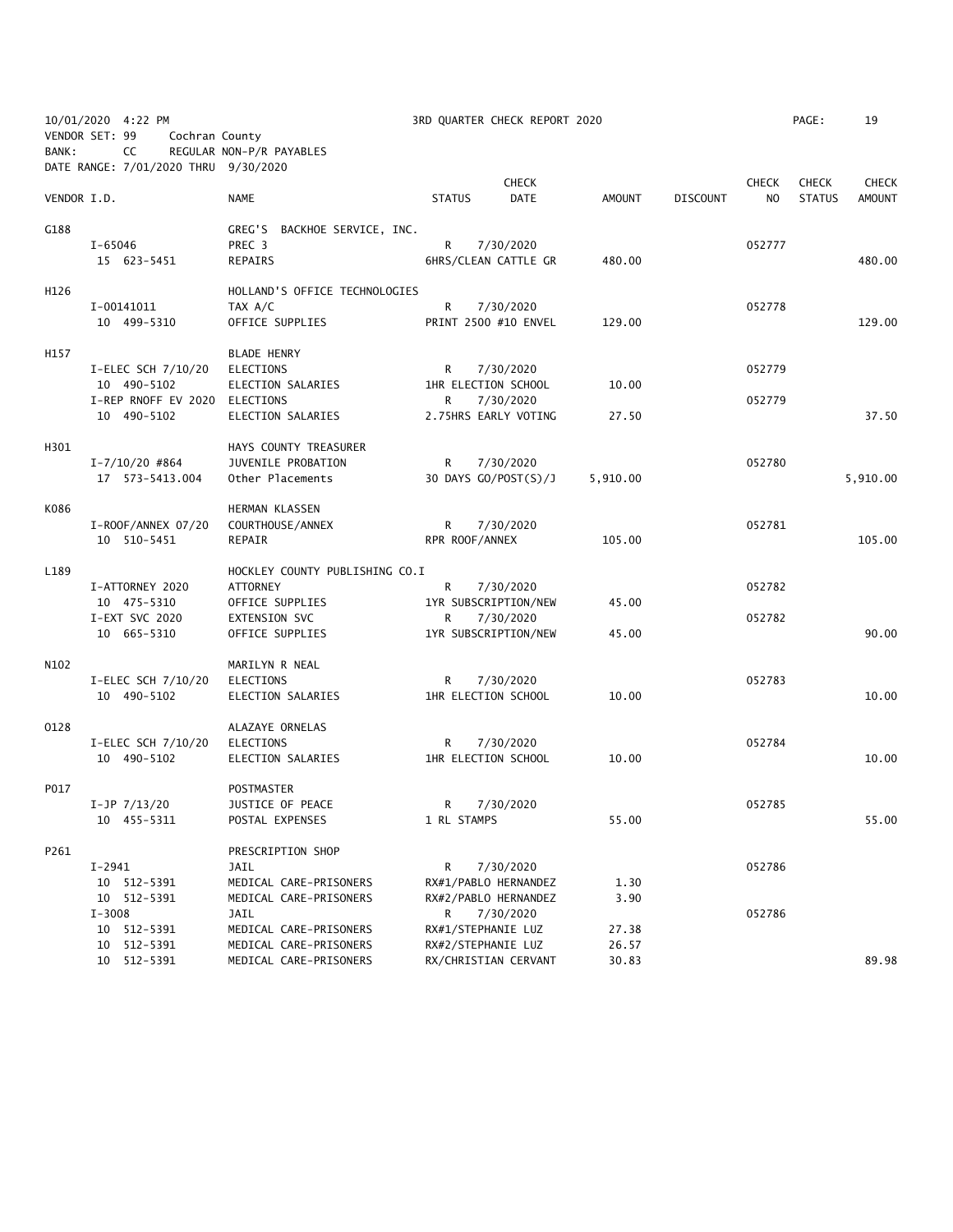|             | 10/01/2020 4:22 PM                   |                                     |                     | 3RD QUARTER CHECK REPORT 2020     |          |                 |              | PAGE:         | 20            |
|-------------|--------------------------------------|-------------------------------------|---------------------|-----------------------------------|----------|-----------------|--------------|---------------|---------------|
|             | VENDOR SET: 99<br>Cochran County     |                                     |                     |                                   |          |                 |              |               |               |
| BANK:       | CC                                   | REGULAR NON-P/R PAYABLES            |                     |                                   |          |                 |              |               |               |
|             | DATE RANGE: 7/01/2020 THRU 9/30/2020 |                                     |                     |                                   |          |                 |              |               |               |
|             |                                      |                                     |                     | <b>CHECK</b>                      |          |                 | <b>CHECK</b> | <b>CHECK</b>  | <b>CHECK</b>  |
| VENDOR I.D. |                                      | NAME                                | <b>STATUS</b>       | DATE                              | AMOUNT   | <b>DISCOUNT</b> | NO.          | <b>STATUS</b> | <b>AMOUNT</b> |
|             |                                      |                                     |                     |                                   |          |                 |              |               |               |
| Q011        |                                      | QUADIENT LEASING USA, INC.          |                     |                                   |          |                 |              |               |               |
|             | $I-0605$ 7/3/20                      | <b>CLERK</b>                        | R                   | 7/30/2020                         |          |                 | 052787       |               |               |
|             | 10 403-5311                          | POSTAL EXPENSES                     | POSTAGE 6/9/20      |                                   | 1,000.00 |                 |              |               |               |
|             | 10 403-5311                          | POSTAL EXPENSES                     | METER RESET 5/4/20  |                                   | 0.56CR   |                 |              |               |               |
|             | I-N8383749                           | NON-DEPT'L                          | R                   | 7/30/2020                         |          |                 | 052787       |               |               |
|             | 10 409-5411                          | MAINTENANCE CONTRACTS               |                     | POSTAGE MCH LEASE 8/              | 765.00   |                 |              |               | 1,764.44      |
|             |                                      |                                     |                     |                                   |          |                 |              |               |               |
| R002        |                                      | RUPERTO CHAVEZ dba                  |                     |                                   |          |                 |              |               |               |
|             | I-14431                              | CRTHSE/ACT BLDG/LIB/PREC 1          | R                   | 7/30/2020                         |          |                 | 052788       |               |               |
|             | 10 510-5451                          | REPAIR                              |                     | 5 FIRE EXT SVC @ \$20             | 100.00   |                 |              |               |               |
|             | 10 662-5451                          | REPAIR                              |                     | 6 FIRE EXT SVC @ \$20             | 120.00   |                 |              |               |               |
|             | 15 621-5451                          | REPAIRS                             |                     | 7 FIRE EXT SVC @ \$20             | 140.00   |                 |              |               |               |
|             | 10 650-5451                          | REPAIR                              |                     | 5# ABC FIRE EXT SVC               | 40.00    |                 |              |               |               |
|             | 10 662-5451                          | REPAIR                              |                     | 5# ABC FIRE EXT SVC               | 40.00    |                 |              |               | 440.00        |
|             |                                      |                                     |                     |                                   |          |                 |              |               |               |
| R272        | I-CPS#4581 070720                    | RICKER LAW FIRM, PC                 |                     |                                   |          |                 |              |               |               |
|             | 10 435-5400                          | DISTRICT COURT<br>ATTORNEY AD LITEM | R.                  | 7/30/2020<br>CPS HRNG(PM)/CPS#458 | 300.00   |                 | 052789       |               | 300.00        |
|             |                                      |                                     |                     |                                   |          |                 |              |               |               |
| S281        |                                      | <b>STAPLES</b>                      |                     |                                   |          |                 |              |               |               |
|             | I-9818116484                         | SHERIFF                             | R                   | 7/30/2020                         |          |                 | 052790       |               |               |
|             | 10 560-5310                          | OFFICE SUPPLIES                     |                     | FEM USB ADAPTER CABL              | 33.98    |                 |              |               |               |
|             | I-9818231811                         | JAIL                                | R                   | 7/30/2020                         |          |                 | 052790       |               |               |
|             | 10 512-5310                          | OFFICE SUPPLIES                     | 3BX ENVELOPES 9x12, |                                   | 218.97   |                 |              |               |               |
|             | 10 512-5310                          | OFFICE SUPPLIES                     | <b>CPN</b>          |                                   | 15.00CR  |                 |              |               | 237.95        |
|             |                                      |                                     |                     |                                   |          |                 |              |               |               |
| S316        |                                      | BRYANT SEARS                        |                     |                                   |          |                 |              |               |               |
|             | I-HAYS CO 071720                     | JUVENILE PROBATION                  | R                   | 7/30/2020                         |          |                 | 052791       |               |               |
|             | 17 573-5499                          | OPERATING EXPENSES                  |                     | MEALS 7/17/20; VISIT              | 32.04    |                 |              |               |               |
|             | I-PRNTR 7/10/20                      | JUVENILE PROBATION                  | R.                  | 7/30/2020                         |          |                 | 052791       |               |               |
|             | 17 573-5499                          | OPERATING EXPENSES                  |                     | R/B EPSON ET-4760, OF             | 499.99   |                 |              |               |               |
|             | 17 573-5499                          | OPERATING EXPENSES                  | DISC                |                                   | 50.00CR  |                 |              |               | 482.03        |
|             |                                      |                                     |                     |                                   |          |                 |              |               |               |
| S416        |                                      | SOS WASTE DISPOSAL, INC             |                     |                                   |          |                 |              |               |               |
|             | I-92619                              | PREC 3/PREC 4                       | R                   | 7/30/2020                         |          |                 | 052792       |               |               |
|             | 15 623-5440                          | UTILITIES                           |                     | DUMPSTER SVC/AUG 202              | 57.25    |                 |              |               |               |
|             | 15 624-5440                          | UTILITIES                           |                     | DUMPSTER SVC/AUG 202              | 55.25    |                 |              |               | 112.50        |
|             |                                      |                                     |                     |                                   |          |                 |              |               |               |
| T092        |                                      | TEXAS TECH UNIVERSITY               |                     |                                   |          |                 |              |               |               |
|             | C-CM#6500/P HERN                     | COUNTY COURT                        | R                   | 7/30/2020                         |          |                 | 052793       |               |               |
|             | 10 426-5400                          | ATTORNEY AD LITEM                   | WRONG AMOUNT        |                                   | 200.00CR |                 |              |               |               |
|             | C-CM#6514/P HERN                     | COUNTY COURT                        | R                   | 7/30/2020                         |          |                 | 052793       |               |               |
|             | 10 426-5400                          | ATTORNEY AD LITEM                   | WRONG AMOUNT        |                                   | 200.00CR |                 |              |               |               |
|             | I-#6500/P HERNANDEZ                  | COUNTY COURT                        | R                   | 7/30/2020                         |          |                 | 052793       |               |               |
|             | 10 426-5400                          | ATTORNEY AD LITEM                   |                     | DISM HRNG(M)/PABLO H              | 200.00   |                 |              |               |               |
|             | I-6514/P HERNANDEZ                   | COUNTY COURT                        | R                   | 7/30/2020                         |          |                 | 052793       |               |               |
|             | 10 426-5400                          | ATTORNEY AD LITEM                   |                     | DISM HRNG(M)/PABLO H              | 200.00   |                 |              |               |               |
|             | I-CS#6500/PHERNANDEZ COUNTY COURT    |                                     | R                   | 7/30/2020                         |          |                 | 052793       |               |               |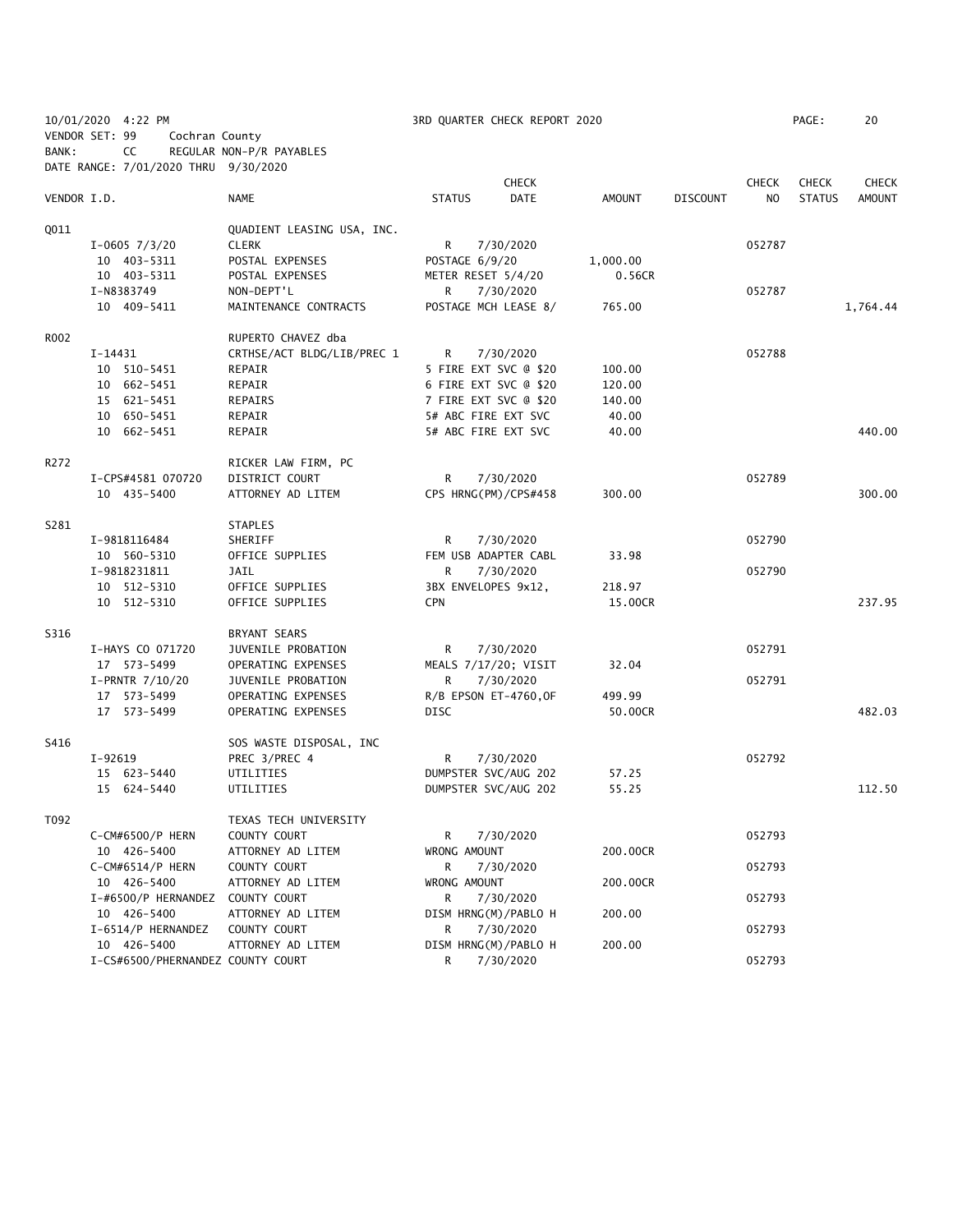|                |          | 10/01/2020 4:22 PM                   |                              |                    | 3RD QUARTER CHECK REPORT 2020 |        |                 |        | PAGE:         | 21            |
|----------------|----------|--------------------------------------|------------------------------|--------------------|-------------------------------|--------|-----------------|--------|---------------|---------------|
| VENDOR SET: 99 |          | Cochran County                       |                              |                    |                               |        |                 |        |               |               |
| BANK:          |          | CC                                   | REGULAR NON-P/R PAYABLES     |                    |                               |        |                 |        |               |               |
|                |          | DATE RANGE: 7/01/2020 THRU 9/30/2020 |                              |                    |                               |        |                 |        |               |               |
|                |          |                                      |                              |                    | <b>CHECK</b>                  |        |                 | CHECK  | <b>CHECK</b>  | <b>CHECK</b>  |
| VENDOR I.D.    |          |                                      | NAME                         | <b>STATUS</b>      | <b>DATE</b>                   | AMOUNT | <b>DISCOUNT</b> | NO.    | <b>STATUS</b> | <b>AMOUNT</b> |
| T092           |          |                                      | TEXAS TECH UNIVERSITY (CONT) |                    |                               |        |                 |        |               |               |
|                |          | I-CS#6500/PHERNANDEZ COUNTY COURT    |                              | R.                 | 7/30/2020                     |        |                 | 052793 |               |               |
|                |          | 10 426-5400                          | ATTORNEY AD LITEM            |                    | DISM(M)/PABLO HERNAN          | 100.00 |                 |        |               |               |
|                |          | I-CS#6514/PHERNANDEZ COUNTY COURT    |                              | R                  | 7/30/2020                     |        |                 | 052793 |               |               |
|                |          | 10 426-5400                          | ATTORNEY AD LITEM            |                    | DISM(M)/PABLO HERNAN          | 100.00 |                 |        |               | 200.00        |
| T148           |          |                                      | TASCOSA OFFICE MACHINES INC  |                    |                               |        |                 |        |               |               |
|                | I-203876 |                                      | <b>CLERK</b>                 | R                  | 7/30/2020                     |        |                 | 052794 |               |               |
|                |          | 10 403-5411                          | MAINTENANCE CONTRACTS        |                    | 1687 COPIES 6/10-7/9          | 25.31  |                 |        |               | 25.31         |
| U019           |          |                                      | UNITED SUPERMARKETS, INC     |                    |                               |        |                 |        |               |               |
|                |          | I-2658003 071720                     | JAIL                         | R                  | 7/30/2020                     |        |                 | 052795 |               |               |
|                |          | 10 512-5333                          | FOOD-PRISONERS               | YLW CORNMEAL       |                               | 3.39   |                 |        |               |               |
|                |          | 10 512-5392                          | MISCELLANEOUS SUPPLIES       |                    | BLANCA NIEVES DETERG          | 7.98   |                 |        |               |               |
|                |          | 10 512-5333                          | FOOD-PRISONERS               | CLUSTER BUNS/2     |                               | 1.98   |                 |        |               |               |
|                |          | 10 512-5333                          | FOOD-PRISONERS               | CONEY BUNS/2       |                               | 1.98   |                 |        |               |               |
|                |          | 10 512-5333                          | FOOD-PRISONERS               | GOLDEN HOMINY/2    |                               | 10.47  |                 |        |               |               |
|                |          | 10 512-5333                          | FOOD-PRISONERS               |                    | HEARTH OF TX BREAD/4          | 5.96   |                 |        |               |               |
|                |          | 10 512-5333                          | FOOD-PRISONERS               | VANILLA WAFERS/2   |                               | 2.00   |                 |        |               |               |
|                |          | 10 512-5392                          | MISCELLANEOUS SUPPLIES       | MICROBAN CLNR/2    |                               | 6.58   |                 |        |               |               |
|                |          | 10 512-5333                          | FOOD-PRISONERS               | PETER PAN PB       |                               | 6.49   |                 |        |               |               |
|                |          | 10 512-5333                          | FOOD-PRISONERS               | SLICED JALAPENOS   |                               | 7.99   |                 |        |               |               |
|                |          | 10 512-5333                          | FOOD-PRISONERS               | 96 SS CORN @65c    |                               | 62.40  |                 |        |               |               |
|                |          | 10 512-5333                          | FOOD-PRISONERS               | SALTINES/2         |                               | 3.58   |                 |        |               |               |
|                |          | 10 512-5333                          | FOOD-PRISONERS               | WELCH JAM          |                               | 1.99   |                 |        |               |               |
|                |          | 10 512-5333                          | FOOD-PRISONERS               | 10# POTATOES       |                               | 3.99   |                 |        |               |               |
|                |          | 10 512-5333                          | FOOD-PRISONERS               | 4PK TOMATOES/2     |                               | 5.98   |                 |        |               |               |
|                |          | 10 512-5333                          | FOOD-PRISONERS               |                    | DOLE GARDEN SALAD/2           | 7.98   |                 |        |               |               |
|                |          | 10 512-5333                          | FOOD-PRISONERS               | DOLE SHRED LETTUCE |                               | 1.99   |                 |        |               |               |
|                |          | 10 512-5333                          | FOOD-PRISONERS               | MENUDO MIX         |                               | 1.19   |                 |        |               |               |
|                |          | 10 512-5333                          | FOOD-PRISONERS               | JALAPENO PEPPERS   |                               | 2.43   |                 |        |               |               |
|                |          | 10 512-5333                          | FOOD-PRISONERS               | 3# SWT ONIONS      |                               | 2.99   |                 |        |               |               |
|                |          | 10 512-5333                          | FOOD-PRISONERS               |                    | 15 GROUND BEEF @16.9          | 254.85 |                 |        |               |               |
|                |          | 10 512-5333                          | FOOD-PRISONERS               |                    | BAR-S MEAT FRANKS/7           | 6.93   |                 |        |               |               |
|                |          | 10 512-5333                          | FOOD-PRISONERS               | BONE-IN SIRLOIN/5  |                               | 47.16  |                 |        |               |               |
|                |          | 10 512-5333                          | FOOD-PRISONERS               | BEEF CHORIZO/4     |                               | 5.96   |                 |        |               |               |
|                |          | 10 512-5333                          | FOOD-PRISONERS               | ECKRICH FAM PK/5   |                               | 42.45  |                 |        |               |               |
|                |          | 10 512-5333                          | FOOD-PRISONERS               |                    | MKT FRESH DRUMSTICKS          | 23.52  |                 |        |               |               |
|                | 10       | 512-5333                             | FOOD-PRISONERS               | MI PUEBLO CORN/2   |                               | 6.78   |                 |        |               |               |
|                | 10       | 512-5333                             | FOOD-PRISONERS               | FLOUR TORTILLAS/4  |                               | 15.96  |                 |        |               |               |
|                | 10       | 512-5333                             | FOOD-PRISONERS               | BEEF TRIPE/3       |                               | 32.97  |                 |        |               |               |
|                | 10       | 512-5333                             | FOOD-PRISONERS               | HICKORY STACK/4    |                               | 67.96  |                 |        |               |               |
|                | 10       | 512-5333                             | FOOD-PRISONERS               | HAM/CHS 12PK/2     |                               | 19.98  |                 |        |               |               |
|                | 10       | 512-5333                             | FOOD-PRISONERS               | LUCERN MILK/7      |                               | 20.93  |                 |        |               |               |
|                |          | 10 512-5333                          | FOOD-PRISONERS               | LG EGGS            |                               | 4.49   |                 |        |               |               |
|                |          | I-5071002 070620                     | JAIL                         | R                  | 7/30/2020                     |        |                 | 052795 |               |               |
|                | 10       | 512-5333                             | FOOD-PRISONERS               | DM PEACHES/2       |                               | 20.98  |                 |        |               |               |
|                |          | 10 512-5333                          | FOOD-PRISONERS               | MASHED POTATO/2    |                               | 6.78   |                 |        |               |               |
|                |          |                                      |                              |                    |                               |        |                 |        |               |               |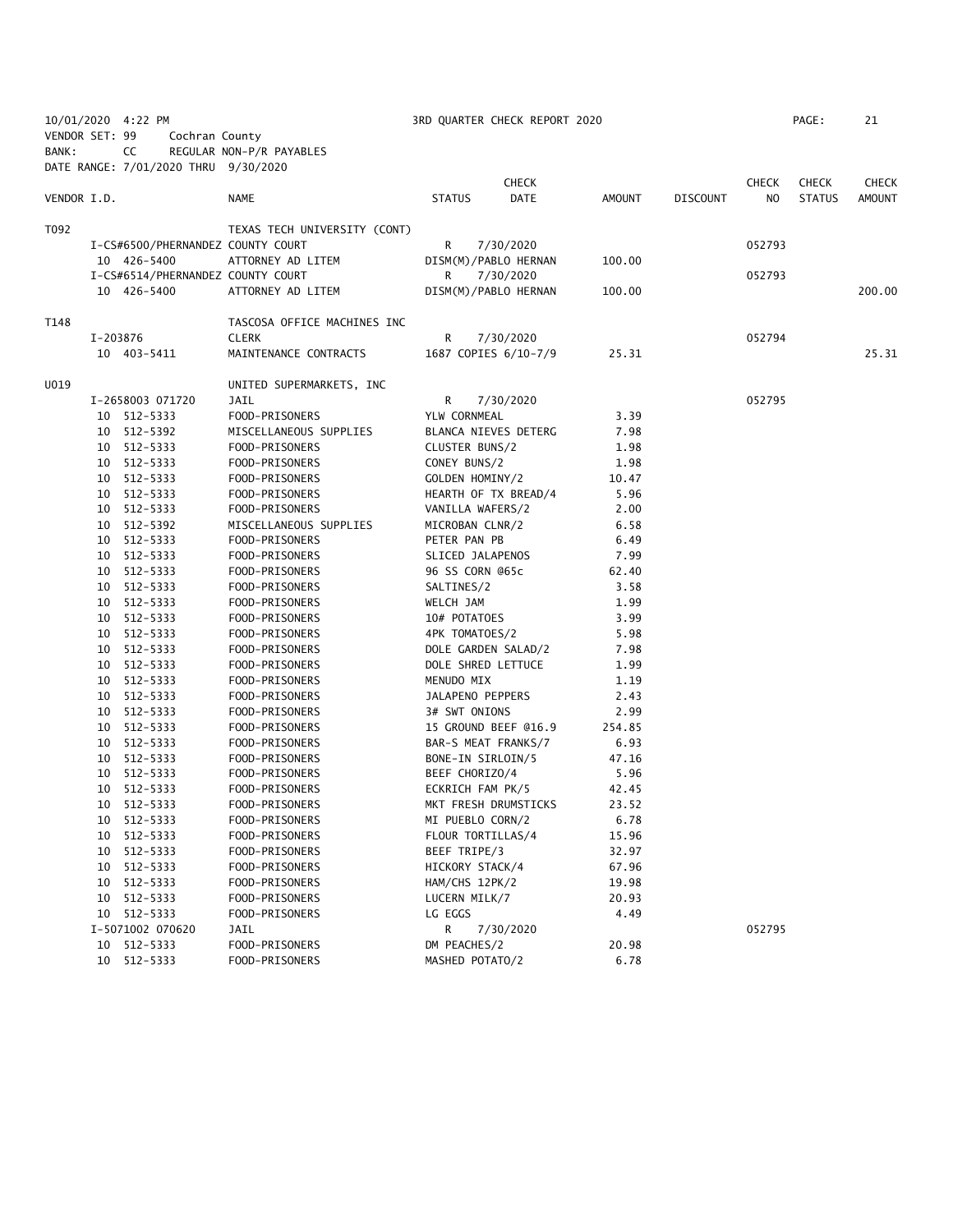10/01/2020 4:22 PM 3RD QUARTER CHECK REPORT 2020 PAGE: 22 VENDOR SET: 99 Cochran County BANK: CC REGULAR NON-P/R PAYABLES

DATE RANGE: 7/01/2020 THRU 9/30/2020

**CHECK CHECK CHECK CHECK CHECK CHECK CHECK** VENDOR I.D. NAME STATUS DATE AMOUNT DISCOUNT NO STATUS AMOUNT U019 UNITED SUPERMARKETS, INC (CONT) I-5071002 070620 JAIL R 7/30/2020 052795 10 512-5333 FOOD-PRISONERS MT OLIVE CHIPS 5.99 10 512-5333 FOOD-PRISONERS RANCH STYLE BEANS/12 11.88 10 512-5392 MISCELLANEOUS SUPPLIES PAPER TOWELS/2 33.98 10 512-5392 MISCELLANEOUS SUPPLIES FOAM PLATES 3.99 10 512-5333 FOOD-PRISONERS LONG SPAGHETTI/3 5.97 10 512-5333 FOOD-PRISONERS SUGAR/2 29.98 10 512-5333 FOOD-PRISONERS 10# POTATO 3.99 10 512-5333 FOOD-PRISONERS 4PK TOMATOES/2 5.98 10 512-5333 FOOD-PRISONERS GARDEN SALAD/2 7.98 10 512-5333 FOOD-PRISONERS SHREDDED LETTUCE 2.00 10 512-5333 FOOD-PRISONERS JALAPENO PEPPERS 2.12 10 512-5333 FOOD-PRISONERS 73/27 GR BEEF/7 139.93 10 512-5333 FOOD-PRISONERS BONE-IN SIRLOIN/8 68.46 10 512-5333 FOOD-PRISONERS PORK CHOP/4 5.96 10 512-5333 FOOD-PRISONERS CNTRY CREEK CRAC/4 15.96 10 512-5333 FOOD-PRISONERS WHITE CORN TORTILLAS 3.39 10 512-5333 FOOD-PRISONERS FLOUR TORTILLAS/5 19.95 10 512-5333 FOOD-PRISONERS GORTON FISH FILET/3 22.47 10 512-5333 FOOD-PRISONERS HUSHPUPPY/2 8.00 10 512-5333 FOOD-PRISONERS SEAPAK SHRIMP/5 44.95 10 512-5333 FOOD-PRISONERS WHIP TOPPING/4 3.56 10 512-5333 FOOD-PRISONERS IMPERIAL MARG/3 2.97 10 512-5333 FOOD-PRISONERS IMPERIAL SPREAD/2 5.98 10 512-5333 FOOD-PRISONERS GAL MILK/4 11.96 10 512-5333 FOOD-PRISONERS SALTED BUTTER QTR/2 5.98 I-5479003 062820 JAIL R 7/30/2020 052795 10 512-5333 FOOD-PRISONERS HOT HOUSE TOMATOES 4.18 10 512-5333 FOOD-PRISONERS LETTUCE 1.49 10 512-5333 FOOD-PRISONERS JALAPENO PEPPERS 2.03 10 512-5333 FOOD-PRISONERS APPLES 8.37 10 512-5333 FOOD-PRISONERS ORANGES 4.99 10 512-5333 FOOD-PRISONERS ONIONS 3.49 10 512-5333 FOOD-PRISONERS 80/20 BEEF PATTY/5 89.11 10 512-5333 FOOD-PRISONERS BAR-S FRANKS/4 3.96 10 512-5333 FOOD-PRISONERS BIG BOX BURGERS 19.99 10 512-5333 FOOD-PRISONERS BONE-IN SIRLOIN/10 91.93 10 512-5333 FOOD-PRISONERS WHITE CORN TORTILLAS 3.69 10 512-5333 FOOD-PRISONERS MISSION FLOUR TORTIL 11.97 10 512-5333 FOOD-PRISONERS SALT/PEPPER PACKETS 15.00 10 512-5333 FOOD-PRISONERS SAUSAGE/2 7.98 10 512-5333 FOOD-PRISONERS HICKORY STACK/2 33.98 10 512-5333 FOOD-PRISONERS CHICKEN 50.00 10 512-5333 FOOD-PRISONERS GAL MILK/4 11.96 10 512-5333 FOOD-PRISONERS LG EGGS/3 13.47 I-9399003 070820 JAIL R 7/30/2020 052795 10 512-5333 FOOD-PRISONERS 9 CAKE MIX @\$1.09 9.81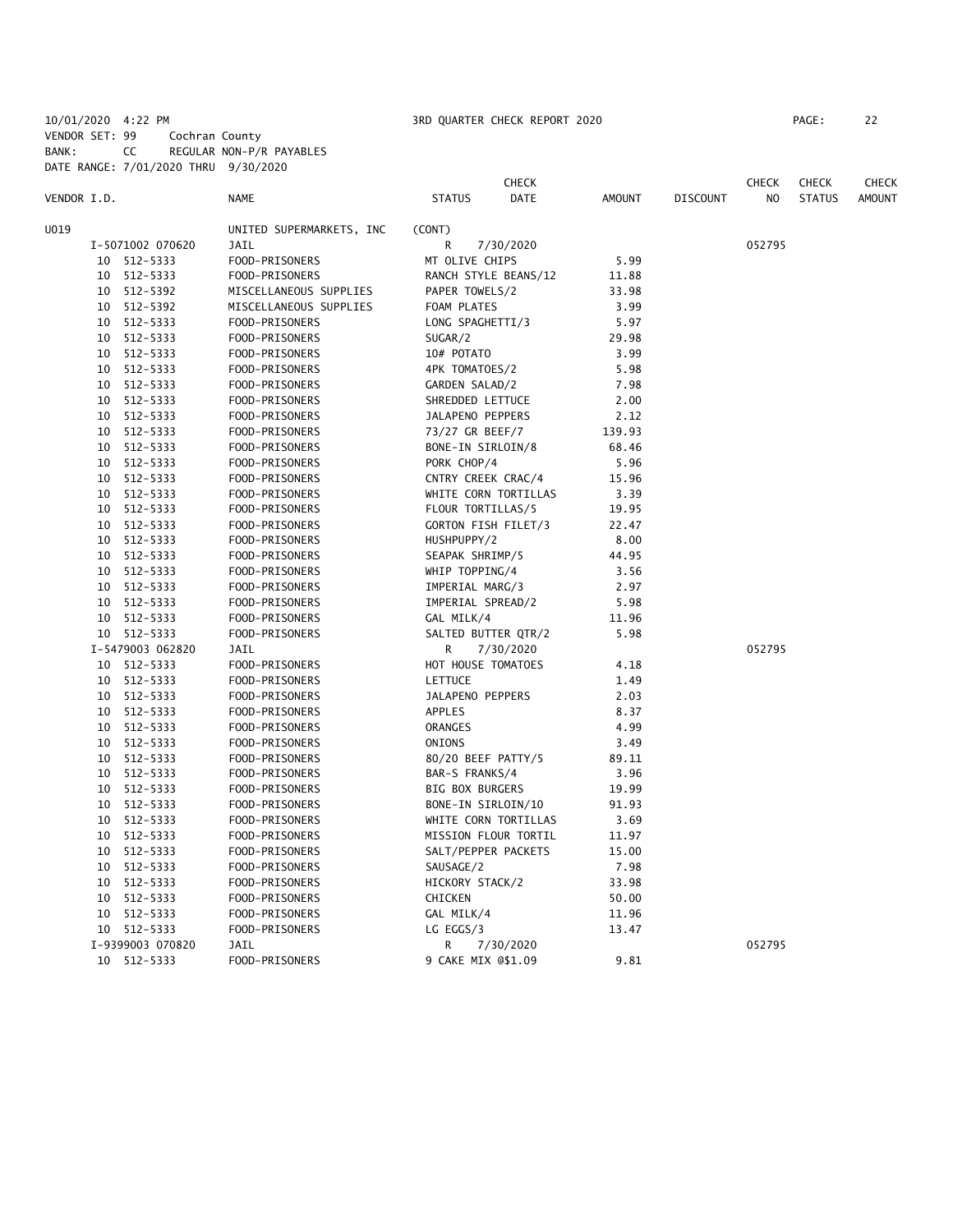10/01/2020 4:22 PM 3RD QUARTER CHECK REPORT 2020 PAGE: 23 VENDOR SET: 99 Cochran County BANK: CC REGULAR NON-P/R PAYABLES

|             | DATE RANGE: 7/01/2020 THRU 9/30/2020 |                                |                        |                      |               |                 |                |               |               |
|-------------|--------------------------------------|--------------------------------|------------------------|----------------------|---------------|-----------------|----------------|---------------|---------------|
|             |                                      |                                |                        | <b>CHECK</b>         |               |                 | <b>CHECK</b>   | <b>CHECK</b>  | CHECK         |
| VENDOR I.D. |                                      | <b>NAME</b>                    | <b>STATUS</b>          | <b>DATE</b>          | <b>AMOUNT</b> | <b>DISCOUNT</b> | N <sub>O</sub> | <b>STATUS</b> | <b>AMOUNT</b> |
| U019        |                                      | UNITED SUPERMARKETS, INC       | (CONT)                 |                      |               |                 |                |               |               |
|             | I-9399003 070820                     | <b>JAIL</b>                    | R.                     | 7/30/2020            |               |                 | 052795         |               |               |
|             | 10 512-5333                          | FOOD-PRISONERS                 |                        | 30 CAKE MIX @ \$1.89 | 56.70         |                 |                |               |               |
|             | 10 512-5333                          | FOOD-PRISONERS                 | CANOLA OIL/4           |                      | 33.96         |                 |                |               |               |
|             | 10 512-5333                          | FOOD-PRISONERS                 | 4PK TOMATOES/3         |                      | 8.97          |                 |                |               |               |
|             | 10 512-5333                          | FOOD-PRISONERS                 | JALAPENO PEPPERS       |                      | 3.93          |                 |                |               |               |
|             | 10 512-5333                          | FOOD-PRISONERS                 | ONIONS                 |                      | 2.99          |                 |                |               |               |
|             | 10 512-5333                          | FOOD-PRISONERS                 |                        | WHITE CORN TORTILLAS | 6.78          |                 |                |               |               |
|             | 10 512-5333                          | FOOD-PRISONERS                 | <b>BLUE BONNET TUB</b> |                      | 3.49          |                 |                |               |               |
|             | 10 512-5333                          | FOOD-PRISONERS                 | LG EGGS/3              |                      | 13.47         |                 |                |               |               |
|             | 10 512-5333                          | FOOD-PRISONERS                 | <b>DISC</b>            |                      | 14.01CR       |                 |                |               | 1,704.10      |
| U036        |                                      | UNIFIRST HOLDINGS, INC.        |                        |                      |               |                 |                |               |               |
|             | I-831 2510747                        | JAIL/CRTHSE                    | R                      | 7/30/2020            |               |                 | 052796         |               |               |
|             | 10 510-5332                          | CUSTODIAL SUPPLIES             | 4 MATS 4x6             |                      | 12.00         |                 |                |               |               |
|             | 10 512-5392                          | MISCELLANEOUS SUPPLIES         |                        | 200 MICROFIBER TOWEL | 22.00         |                 |                |               |               |
|             | 10 512-5392                          | MISCELLANEOUS SUPPLIES         | DEFE CHG               |                      | 5.00          |                 |                |               |               |
|             | I-831 2513383                        | JAIL/COURTHOUSE                | R                      | 7/30/2020            |               |                 | 052796         |               |               |
|             | 10 510-5332                          | CUSTODIAL SUPPLIES             | 4 MATS 4x6             |                      | 12.00         |                 |                |               |               |
|             | 10 512-5392                          | MISCELLANEOUS SUPPLIES         |                        | 200 MICROFIBER TOWEL | 22.00         |                 |                |               |               |
|             | 10 512-5392                          | MISCELLANEOUS SUPPLIES         | DEFE CHG               |                      | 5.00          |                 |                |               | 78.00         |
|             |                                      |                                |                        |                      |               |                 |                |               |               |
| WOO7        |                                      | THOMSON REUTERS-WEST PAYMENT C |                        |                      |               |                 |                |               |               |
|             | I-842668853                          | ATTORNEY/LAW LIBRARY           | R                      | 7/30/2020            |               |                 | 052797         |               |               |
|             | 10 475-5590                          | LAW LIBRARY MTRLS/UPDATES      |                        | BOOKS & BOUND VOL JU | 129.52        |                 |                |               | 129.52        |
| WO55        |                                      | WINDSTREAM COMMUNICATIONS SW   |                        |                      |               |                 |                |               |               |
|             | I-266-0638 JUL20                     | MUSEUM                         | R                      | 7/30/2020            |               |                 | 052798         |               |               |
|             | 10 652-5420                          | TELECOMMUNICATIONS             | SERVICES               |                      | 62.58         |                 |                |               |               |
|             | 10 652-5420                          | TELECOMMUNICATIONS             | <b>FEES</b>            |                      | 29.97         |                 |                |               |               |
|             | 10 652-5420                          | TELECOMMUNICATIONS             | INTERNET/FIBER         |                      | 566.43        |                 |                |               |               |
|             | 10 652-5420                          | TELECOMMUNICATIONS             | PICC CHG               |                      | 1.16          |                 |                |               |               |
|             | 10 652-5420                          | TELECOMMUNICATIONS             |                        | CR LATE FEE/JUNE BIL | 32.95CR       |                 |                |               |               |
|             | I-266-5181 07/20                     | ELECTIONS                      | R                      | 7/30/2020            |               |                 | 052798         |               |               |
|             | 10 490-5420                          | TELECOMMUNICATIONS             | BASIC SVCS             |                      | 30.30         |                 |                |               |               |
|             | 10 490-5420                          | TELECOMMUNICATIONS             | <b>FEES</b>            |                      | 21.68         |                 |                |               |               |
|             | 10 490-5420                          | TELECOMMUNICATIONS             |                        | LONG DISTANCE SVC    | 9.53          |                 |                |               |               |
|             | I-266-5215 JUL20                     | <b>EXTENSION SVC</b>           | R                      | 7/30/2020            |               |                 | 052798         |               |               |
|             | 10 665-5420                          | TELECOMMUNICATIONS             |                        | BASIC SVCS/3 LINES   | 103.39        |                 |                |               |               |
|             | 10 665-5420                          | TELECOMMUNICATIONS             | INTERNET               |                      | 39.99         |                 |                |               |               |
|             | 10 665-5420                          | TELECOMMUNICATIONS             | <b>FEES</b>            |                      | 61.80         |                 |                |               |               |
|             | I-266-5412 JUL20                     | NON-DEPT'L/DIST CT/CONST/ELEC  | R                      | 7/30/2020            |               |                 | 052798         |               |               |
|             | 10 409-5420                          | TELECOMMUNICATIONS             |                        | COURTHOUSE INTERNET  | 130.00        |                 |                |               |               |
|             | 10 435-5420                          | TELECOMMUNICATIONS             | BASIC SVC              |                      | 20.89         |                 |                |               |               |
|             | 10 435-5420                          | TELECOMMUNICATIONS             | INTERNET               |                      | 130.00        |                 |                |               |               |
|             | 10 435-5420                          | TELECOMMUNICATIONS             | <b>FEES</b>            |                      | 20.75         |                 |                |               |               |
|             | 10 435-5420                          | TELECOMMUNICATIONS             | PICC CHG               |                      | 1.16          |                 |                |               |               |
|             | 10 550-5420                          | TELECOMMUNICATIONS             | BASIC SVC              |                      | 20.89         |                 |                |               |               |
|             |                                      |                                |                        |                      |               |                 |                |               |               |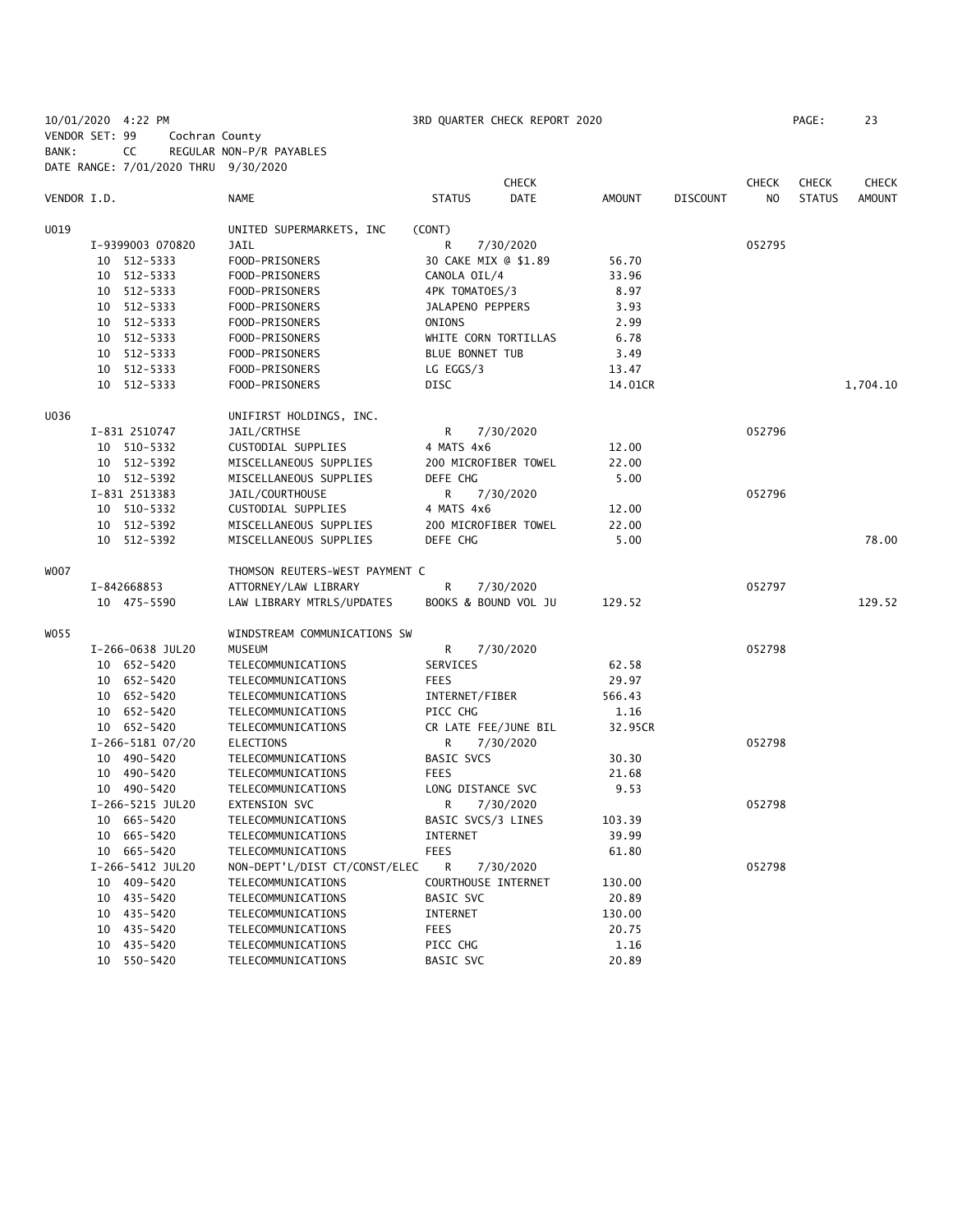BANK: CC REGULAR NON-P/R PAYABLES DATE RANGE: 7/01/2020 THRU 9/30/2020 **CHECK CHECK CHECK CHECK CHECK CHECK CHECK** VENDOR I.D. NAME STATUS DATE AMOUNT DISCOUNT NO STATUS AMOUNT WOSS WINDSTREAM COMMUNICATIONS (CONT) I-266-5412 JUL20 NON-DEPT'L/DIST CT/CONST/ELEC R 7/30/2020 052798 10 550-5420 TELECOMMUNICATIONS FEES 20.76 10 490-5420 TELECOMMUNICATIONS LOCAL MEASURED CALLS 0.50 I-266-5700 JUL20 SHERIFF R 7/30/2020 052798 10 560-5420 TELECOMMUNICATIONS BASIC SVCS 48.37 TELECOMMUNICATIONS FEES FEES 14.63 10 560-5420 TELECOMMUNICATIONS LONG DISTANCE SVC 0.61 I-266-8661 JUL20 ATTORNEY R 7/30/2020 052798 10 475-5420 TELECOMMUNICATIONS BASIC SVCS/2 LINES 75.21 10 475-5420 TELECOMMUNICATIONS FEES 41.21 I-266-8888 JUL20 SHERIFF R R 7/30/2020 R 7/30/2020 10 560-5420 TELECOMMUNICATIONS SERVICES/FAX LINE 32.38 10 560-5420 TELECOMMUNICATIONS FEES 14.60 10 560-5420 TELECOMMUNICATIONS LONG DISTANCE 1.10 1,466.94 W243 WANDA'S DESIGNS AND EMBROIDERY I-18613 SHERIFF R 7/30/2020 851 873 873 887 89 10 560-5205 UNIFORMS 2 PANT #5272/BK SALA 59.98 10 560-5205 UNIFORMS 2 EMBROIDERY BASE FE 15.00 I-18728 JAIL/COVID-19 R 7/30/2020 052799 10 512-5392 MISCELLANEOUS SUPPLIES 100 SURGICAL BOOTIES 24.00 98.98 X001 XCEL ENERGY I-54-1324315-7 07/20 ALMOST ALL DEPTS R 7/30/2020 052800 30 518-5440 UTILITIES 300210167 RUNWAY LIG 56.62 10 510-5440 UTILITIES 300240736 COURTHOUSE 1,288.68 10 580-5440 UTILITIES [TOWER] 300282806 TOWER 85.99 15 621-5440 UTILITIES 300294119 PREC 1 SHO 46.52 10 650-5440 UTILITIES 300338546 LIBRARY 224.69 10 652-5440 UTILITIES 300342232 MUSEUM 112.06 10 662-5440 UTILITIES 300390484 ACTIVITY B 538.98 10 660-5440 UTILITIES & IRRIGATION 300410370 PARK 380.30 10 660-5440 UTILITIES & IRRIGATION 300457515 PARK/SHOP 25.03 10 516-5440 UTILITIES 300555198 CEMETERY 188.50 10 660-5440 UTILITIES & IRRIGATION 300587052 SHOWBARN 247.88 10 660-5440 UTILITIES & IRRIGATION 300587753 RODEO GROU 11.27 10 409-5440 UTILITIES 300588989 ANNEX 104.37 10 516-5440 UTILITIES 300603417 CEMETERY 59.52 10 516-5440 UTILITIES 300637038 CEMETERY S 334.04 3,704.45 X001 XCEL ENERGY I-5418299777 JUL20 PREC 2 R 7/30/2020 052801 15 622-5440 UTILITIES 252 KWH 6/15-7/15/20 31.95 15 622-5440 UTILITIES AREA LIGHT 14.74 146.69

10/01/2020 4:22 PM 3RD QUARTER CHECK REPORT 2020 PAGE: 24

VENDOR SET: 99 Cochran County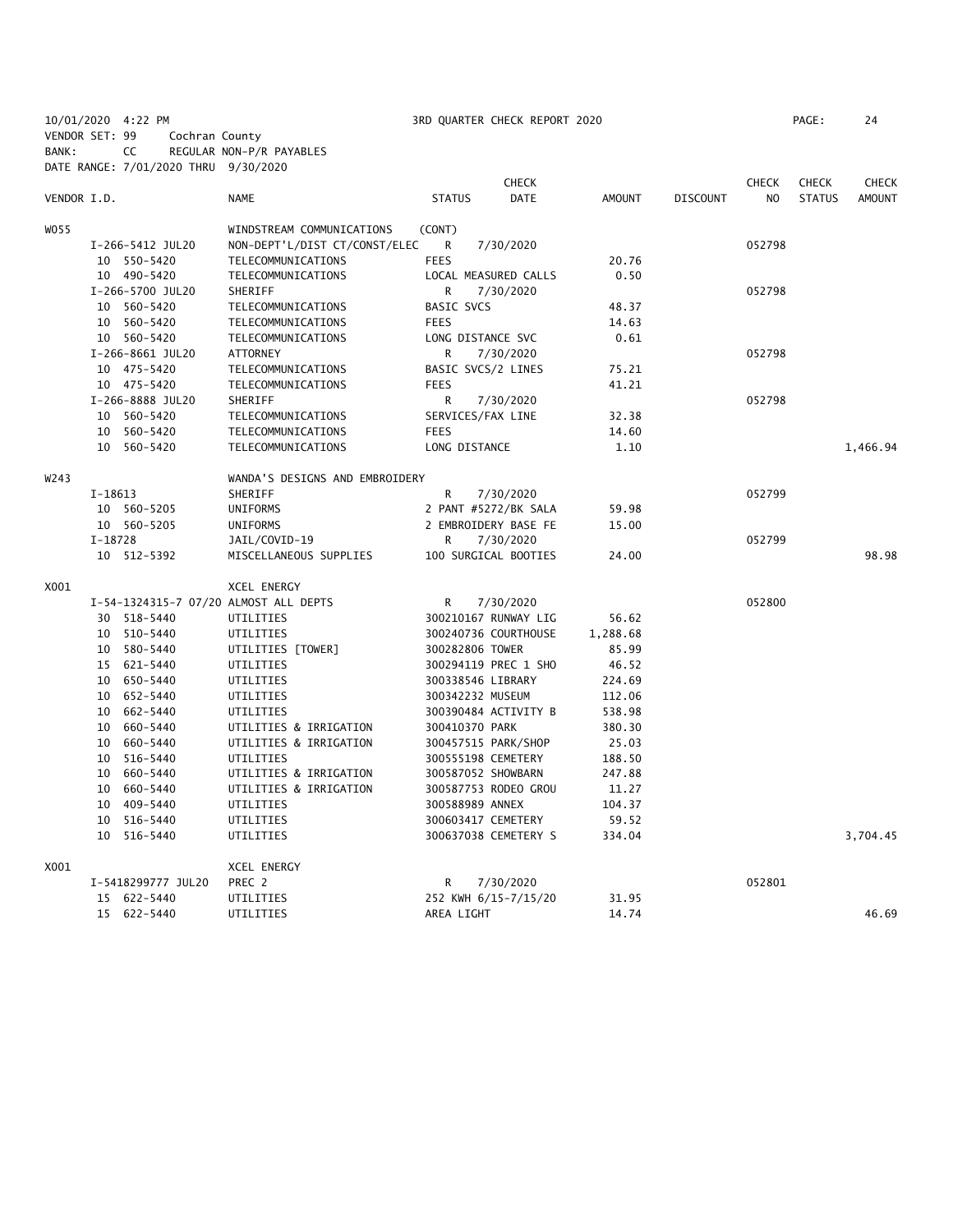|                |          | 10/01/2020 4:22 PM                   |                                  | 3RD QUARTER CHECK REPORT 2020     |                      |                |                 |              | PAGE:         | 25           |
|----------------|----------|--------------------------------------|----------------------------------|-----------------------------------|----------------------|----------------|-----------------|--------------|---------------|--------------|
| VENDOR SET: 99 |          | Cochran County                       |                                  |                                   |                      |                |                 |              |               |              |
| BANK:          |          | CC                                   | REGULAR NON-P/R PAYABLES         |                                   |                      |                |                 |              |               |              |
|                |          | DATE RANGE: 7/01/2020 THRU 9/30/2020 |                                  |                                   |                      |                |                 |              |               |              |
|                |          |                                      |                                  |                                   | <b>CHECK</b>         |                |                 | <b>CHECK</b> | <b>CHECK</b>  | <b>CHECK</b> |
| VENDOR I.D.    |          |                                      | <b>NAME</b>                      | <b>STATUS</b>                     | <b>DATE</b>          | AMOUNT         | <b>DISCOUNT</b> | NO           | <b>STATUS</b> | AMOUNT       |
| Y026           |          |                                      | YOAKUM COUNTY SHERIFF'S OFFICE   |                                   |                      |                |                 |              |               |              |
|                |          | I-JUN 2020                           | JAIL                             | R                                 | 7/30/2020            |                |                 | 052802       |               |              |
|                |          | 10 512-5499                          | MISCELLANEOUS                    |                                   | 26 DAS/FABIAN BORDAY | 1,300.00       |                 |              |               |              |
|                |          | 10 512-5499                          | MISCELLANEOUS                    |                                   | 30 DAS/MAIRA CASTANE | 1,500.00       |                 |              |               |              |
|                |          | 10 512-5499                          | MISCELLANEOUS                    |                                   | 26 DAS/S TYRONE HARR | 1,300.00       |                 |              |               |              |
|                |          | 10 512-5499                          | MISCELLANEOUS                    |                                   | 30 DAS/JEFFREY DON H | 1,500.00       |                 |              |               |              |
|                |          | 10 512-5499                          | MISCELLANEOUS                    | 26 DAS/ISIAH MORIN                |                      | 1,300.00       |                 |              |               |              |
|                |          | 10 512-5499                          | MISCELLANEOUS                    |                                   | 30 DAS/MARKEIS D PAT | 1,500.00       |                 |              |               |              |
|                |          | 10 512-5391                          | MEDICAL CARE-PRISONERS           |                                   | RX MAIRA CASTANEDA 6 | 30.95          |                 |              |               | 8,430.95     |
| J090           |          |                                      | JOHN ROLEY AUTOCENTER            |                                   |                      |                |                 |              |               |              |
|                |          | I-2020 CHEV PK #3954 CONSTABLE       |                                  | R                                 | 7/30/2020            |                |                 | 052803       |               |              |
|                |          | 10 550-5571                          | CAPITAL OUTLAY                   |                                   | '20 CHEV SILVERADO 1 | 34,231.38      |                 |              |               |              |
|                |          | 10 550-5571                          | CAPITAL OUTLAY                   | 3GCUYAEF1LG113954                 |                      |                |                 |              |               | 34,231.38    |
| A133           |          |                                      | ALLIED COMPLIANCE SERVICE        |                                   |                      |                |                 |              |               |              |
|                |          | I-FW80436                            | COMMISSIONERS COURT              | R                                 | 8/10/2020            |                |                 | 052804       |               |              |
|                |          | 15 610-5499                          | MISCELLANEOUS                    | 1 DOT RANDOM TEST                 |                      | 60.00          |                 |              |               |              |
|                |          | 15 610-5499                          | MISCELLANEOUS                    | 1 DOT ALC SCREEN                  |                      | 33.00          |                 |              |               |              |
|                |          | 15 610-5499                          | MISCELLANEOUS                    | ON-SITE FEE                       |                      | 70.00          |                 |              |               | 163.00       |
| B001           |          |                                      | BAILEY CO. ELECTRIC COOP         |                                   |                      |                |                 |              |               |              |
|                | I-458769 |                                      | PREC 4                           | R                                 | 8/10/2020            |                |                 | 052805       |               |              |
|                |          | 15 624-5440                          | UTILITIES                        |                                   | 207 KWH 6/14-7/14/20 | 46.66          |                 |              |               |              |
|                |          | 15 624-5440                          | UTILITIES                        | AREA LIGHT                        |                      | 11.85          |                 |              |               |              |
|                | I-458770 |                                      | PREC 3                           | R                                 | 8/10/2020            |                |                 | 052805       |               |              |
|                |          | 15 623-5440                          | UTILITIES                        |                                   | 307 KWH 6/14-7/14/20 | 54.71          |                 |              |               |              |
|                |          | 15 623-5440                          | UTILITIES                        | 2 AREA LIGHTS                     |                      | 25.40          |                 |              |               |              |
|                | I-458771 |                                      | NON-DEPT'L/SHERIFF POSSE         | R                                 | 8/10/2020            |                |                 | 052805       |               |              |
|                |          | 10 409-5440                          | UTILITIES                        |                                   | ELEC SVC 6/14-7/14/2 | 42.50          |                 |              |               | 181.12       |
| C007           |          |                                      | CITY OF MORTON                   |                                   |                      |                |                 |              |               |              |
|                | I-073120 |                                      | LIB/MUS/ACT BLDG/CRTHSE/PREC 1 R |                                   | 8/10/2020            |                |                 | 052806       |               |              |
|                |          | 10 650-5440                          | UTILITIES                        | LIBRARY GAS                       |                      | 19.00          |                 |              |               |              |
|                |          | 10 650-5440                          | UTILITIES                        | LIBRARY WATER                     |                      | 28.00          |                 |              |               |              |
|                |          | 10 650-5440                          | UTILITIES                        | LIBRARY GARBAGE                   |                      | 51.50          |                 |              |               |              |
|                |          | 10 650-5440                          | UTILITIES                        | LIBRARY SEWER                     |                      | 18.00          |                 |              |               |              |
|                |          | 10 652-5440                          | UTILITIES                        | MUSEUM GAS                        |                      | 36.50          |                 |              |               |              |
|                | 10       | 652-5440                             | UTILITIES                        | MUSEUM WATER                      |                      | 28.00          |                 |              |               |              |
|                | 10       | 652-5440                             | UTILITIES                        | MUSEUM GARBAGE                    |                      | 28.00          |                 |              |               |              |
|                | 10       | 652-5440                             | UTILITIES                        | MUSEUM SEWER                      |                      | 16.00          |                 |              |               |              |
|                | 10       | 662-5440                             | UTILITIES                        | ACTIVITY BLDG GAS                 |                      | 36.50          |                 |              |               |              |
|                | 10       | 662-5440                             | UTILITIES                        | ACT. BLDG WATER                   |                      | 28.00          |                 |              |               |              |
|                | 10       | 662-5440<br>662-5440                 | UTILITIES                        | ACT. BLDG GARBAGE                 |                      | 77.00          |                 |              |               |              |
|                | 10       | 510-5440                             | UTILITIES                        | ACT. BLDG SEWER<br>COURTHOUSE GAS |                      | 48.00<br>27.75 |                 |              |               |              |
|                | 10<br>10 | 510-5440                             | UTILITIES<br>UTILITIES           | COURTHOUSE WATER                  |                      | 1,086.50       |                 |              |               |              |
|                | 10       | 510-5440                             | UTILITIES                        | CRTHSE GARBAGE                    |                      | 334.50         |                 |              |               |              |
|                |          |                                      |                                  |                                   |                      |                |                 |              |               |              |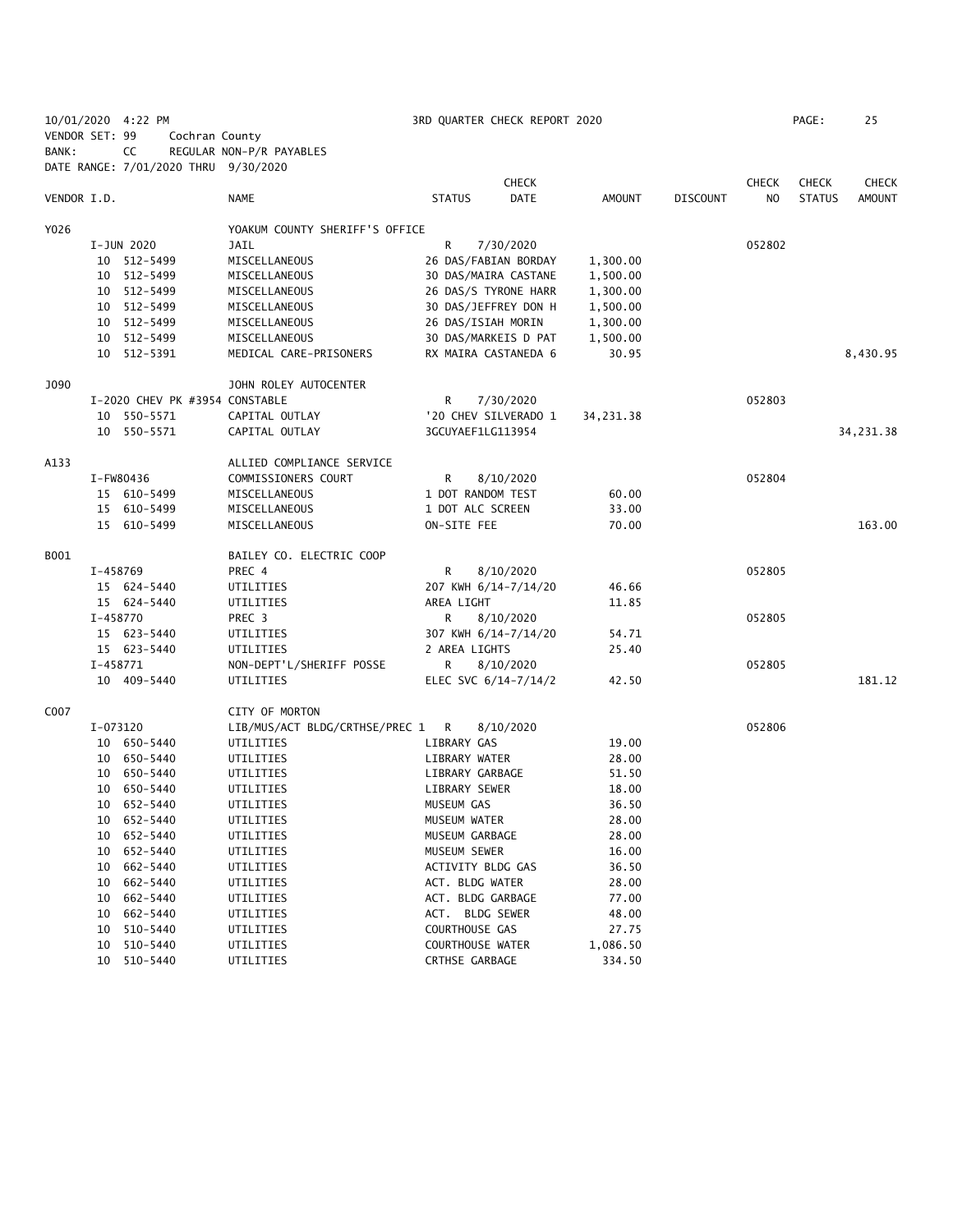|                |              | 10/01/2020 4:22 PM                   |                                  |                         | 3RD QUARTER CHECK REPORT 2020 |          |                 |              | PAGE:         | 26            |
|----------------|--------------|--------------------------------------|----------------------------------|-------------------------|-------------------------------|----------|-----------------|--------------|---------------|---------------|
| VENDOR SET: 99 |              | Cochran County                       |                                  |                         |                               |          |                 |              |               |               |
| BANK:          |              | CC                                   | REGULAR NON-P/R PAYABLES         |                         |                               |          |                 |              |               |               |
|                |              | DATE RANGE: 7/01/2020 THRU 9/30/2020 |                                  |                         |                               |          |                 |              |               |               |
|                |              |                                      |                                  |                         | <b>CHECK</b>                  |          |                 | <b>CHECK</b> | <b>CHECK</b>  | <b>CHECK</b>  |
| VENDOR I.D.    |              |                                      | NAME                             | <b>STATUS</b>           | DATE                          | AMOUNT   | <b>DISCOUNT</b> | NO.          | <b>STATUS</b> | <b>AMOUNT</b> |
|                |              |                                      |                                  |                         |                               |          |                 |              |               |               |
| C007           |              |                                      | CITY OF MORTON<br>(CONT)         |                         |                               |          |                 |              |               |               |
|                | I-073120     |                                      | LIB/MUS/ACT BLDG/CRTHSE/PREC 1 R |                         | 8/10/2020                     |          |                 | 052806       |               |               |
|                |              | 10 510-5440                          | UTILITIES                        | <b>COURTHOUSE SEWER</b> |                               | 54.00    |                 |              |               |               |
|                |              | 15 621-5440                          | UTILITIES                        | PREC 1 GAS              |                               | 19.00    |                 |              |               |               |
|                |              | 15 621-5440                          | UTILITIES                        | PREC 1 WATER            |                               | 28.00    |                 |              |               |               |
|                |              | 15 621-5440                          | UTILITIES                        | PREC 1 GARBAGE          |                               | 51.50    |                 |              |               | 2,015.75      |
| C015           |              |                                      | COCHRAN COUNTY SENIOR            |                         |                               |          |                 |              |               |               |
|                |              | I-AUG '20 INSTLMT                    | SENIOR CITIZENS                  | R                       | 8/10/2020                     |          |                 | 052807       |               |               |
|                |              | 10 663-5418                          | SENIOR CITIZENS CONTRACT         | AUGUST 2020             |                               | 6,250.00 |                 |              |               | 6,250.00      |
|                |              |                                      |                                  |                         |                               |          |                 |              |               |               |
| C035           |              |                                      | COX AUTO SUPPLY CO               |                         |                               |          |                 |              |               |               |
|                | I-445550     |                                      | SHERIFF                          | R                       | 8/10/2020                     |          |                 | 052808       |               |               |
|                |              | 10 560-5334                          | OTHER SUPPLIES                   | PROTECTANT              |                               | 6.99     |                 |              |               |               |
|                |              | 10 560-5334                          | OTHER SUPPLIES                   | ZIP-TIES                |                               | 5.19     |                 |              |               |               |
|                | I-445629     |                                      | PREC 3                           | R                       | 8/10/2020                     |          |                 | 052808       |               |               |
|                |              | 15 623-5451                          | REPAIRS                          | <b>BATTERY CABLE</b>    |                               | 13.99    |                 |              |               |               |
|                |              | 15 623-5451                          | REPAIRS                          |                         | 5/16 INLINE FLTR WIX          | 4.99     |                 |              |               |               |
|                |              | 15 623-5451                          | REPAIRS                          |                         | 5IN 3/8" FUEL LINE            | 6.45     |                 |              |               |               |
|                |              | 15 623-5451                          | REPAIRS                          | DELCO BATT W/EXCH       |                               | 109.98   |                 |              |               |               |
|                |              | 15 623-5451                          | REPAIRS                          | <b>SBF</b>              |                               | 3.00     |                 |              |               |               |
|                |              | 15 623-5451                          | REPAIRS                          | B12 CARB CLNR           |                               | 9.78     |                 |              |               |               |
|                |              | 15 623-5451                          | REPAIRS                          | 6 CLAMP                 |                               | 5.34     |                 |              |               |               |
|                | $I - 445749$ |                                      | <b>COURTHOUSE</b>                | R                       | 8/10/2020                     |          |                 | 052808       |               |               |
|                |              | 10 510-5451                          | REPAIR                           | TARP/TILE WORK          |                               | 7.49     |                 |              |               |               |
|                | I-445774     |                                      | <b>ELECTIONS</b>                 | R                       | 8/10/2020                     |          |                 | 052808       |               |               |
|                |              | 10 490-5310                          | OFFICE SUPPLIES                  | 1 KEY MADE              |                               | 1.00     |                 |              |               |               |
|                | I-445950     |                                      | ACTIVITY BLDG                    | R                       | 8/10/2020                     |          |                 | 052808       |               |               |
|                |              | 10 662-5332                          | CUSTODIAL SUPPLIES               |                         | 2 WEED KILLER SPRAY           | 33.98    |                 |              |               |               |
|                | $I-446137$   |                                      | PREC 2                           | R                       | 8/10/2020                     |          |                 | 052808       |               |               |
|                |              | 15 622-5451                          | REPAIRS                          | <b>BOLTS</b>            |                               | 1.36     |                 |              |               |               |
|                |              | 15 622-5451                          | REPAIRS                          | UNION                   |                               | 3.99     |                 |              |               |               |
|                |              | 15 622-5451                          | REPAIRS                          | POLY TUBE               |                               | 5.89     |                 |              |               |               |
|                | $I - 446428$ |                                      | ACTIVITY BLDG                    | R                       | 8/10/2020                     |          |                 | 052808       |               |               |
|                |              | 10 662-5451                          | REPAIR                           | 2 PENZ 30 REGULAR       |                               | 12.98    |                 |              |               |               |
|                |              | 10 662-5451                          | REPAIR                           |                         | WIX OIL FILTER 57035          | 11.98    |                 |              |               |               |
|                |              | 10 662-5451                          | REPAIR                           | LABOR                   |                               | 25.00    |                 |              |               |               |
|                |              | $I-446461$                           | ELECTIONS/COVID-19               | R                       | 8/10/2020                     |          |                 | 052808       |               |               |
|                |              | 10 490-5335                          | ELECTION SUPPLIES                |                         | MOTOROLA 2-WAY RADIO          | 49.99    |                 |              |               |               |
|                |              |                                      |                                  |                         |                               |          |                 |              |               |               |
|                |              | 10 490-5335                          | ELECTION SUPPLIES                | <b>KEY CHAIN</b>        |                               | 20.99    |                 |              |               |               |
|                |              | 10 490-5335                          | ELECTION SUPPLIES                |                         | MISC PARTS/CURBSIDE           | 66.43    |                 |              |               |               |
|                |              | 10 490-5335                          | ELECTION SUPPLIES                | 3 SPRAY PAINT           |                               | 10.27    |                 |              |               |               |
|                |              | 10 490-5335                          | ELECTION SUPPLIES                | LABOR                   |                               | 40.87    |                 |              |               |               |
|                |              | $I - 446541$                         | <b>COURTHOUSE</b>                | R                       | 8/10/2020                     |          |                 | 052808       |               |               |
|                |              | 10 510-5332                          | CUSTODIAL SUPPLIES               |                         | 4 A/C FILTERS 16x25x          | 25.96    |                 |              |               |               |
|                | I-446719     |                                      | ACTIVITY BLDG                    | R                       | 8/10/2020                     |          |                 | 052808       |               |               |
|                |              | 10 662-5332                          | CUSTODIAL SUPPLIES               | AIR FILTER              |                               | 29.99    |                 |              |               |               |
|                | I-446849     |                                      | ACTIVITY BLDG                    | R                       | 8/10/2020                     |          |                 | 052808       |               |               |
|                |              |                                      |                                  |                         |                               |          |                 |              |               |               |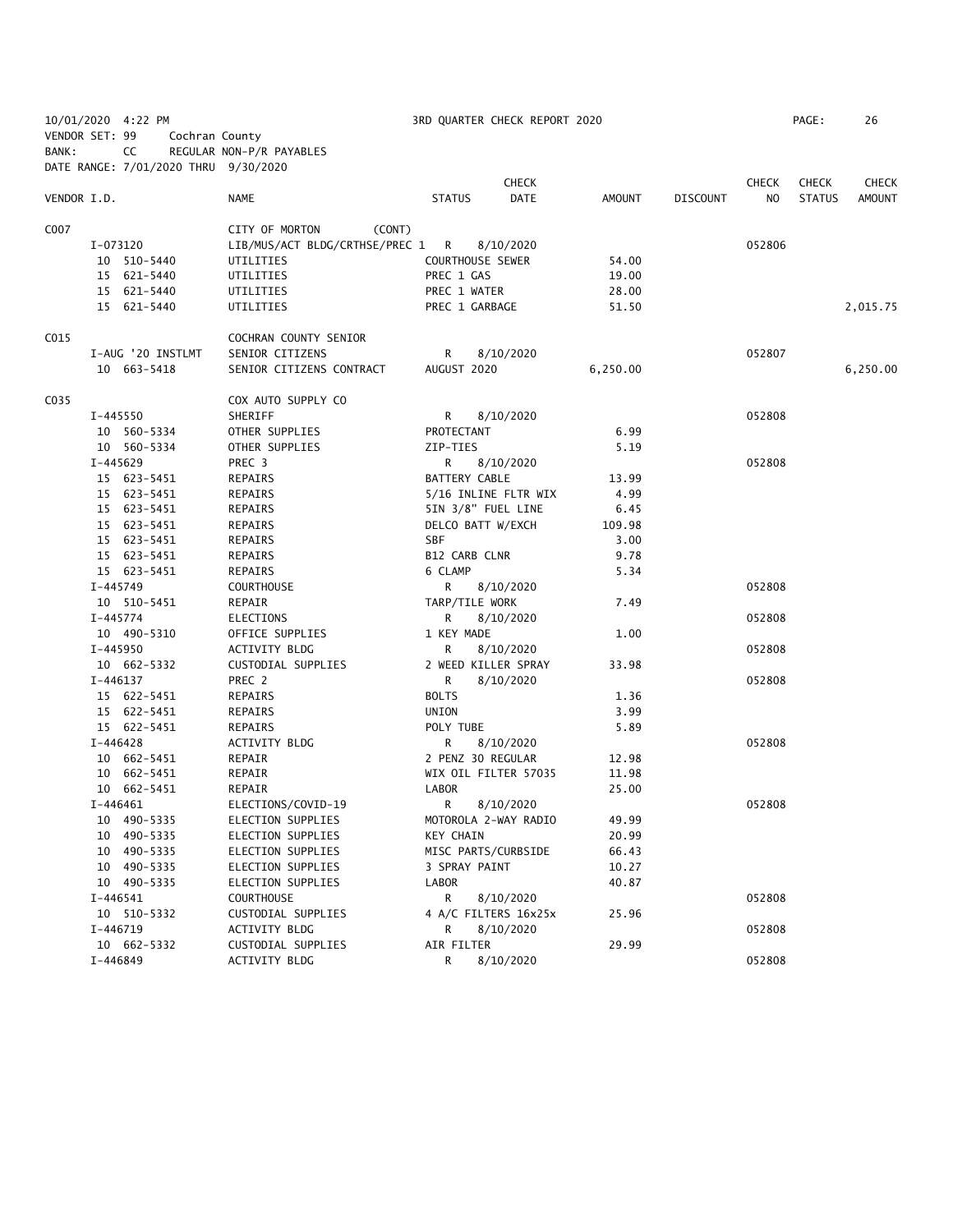10/01/2020 4:22 PM 3RD QUARTER CHECK REPORT 2020 PAGE: 27 VENDOR SET: 99 Cochran County

BANK: CC REGULAR NON-P/R PAYABLES

DATE RANGE: 7/01/2020 THRU 9/30/2020 **CHECK CHECK CHECK CHECK CHECK CHECK CHECK** VENDOR I.D. NAME STATUS DATE AMOUNT DISCOUNT NO STATUS AMOUNT C035 COX AUTO SUPPLY CO (CONT) I-446849 ACTIVITY BLDG R 8/10/2020 052808 10 662-5451 REPAIR TRIFLEX BELT 6.29 I-447092 SHERIFF R 8/10/2020 052808 10 560-5451 MACHINERY-NON-OFFICE REPAIR 2 STOP-LEAK/WESTWARD 19.98 I-447115 SHERIFF R 8/10/2020 R 8/10/2020 952808 10 560-5451 MACHINERY-NON-OFFICE REPAIR 2 22" WIPER BLADES 9.98 I-447230 SHERIFF R 8/10/2020 052808 10 560-5451 MACHINERY-NON-OFFICE REPAIR OIL FILTER PF63E/WES 6.98 10 560-5451 MACHINERY-NON-OFFICE REPAIR DELCO AIR FILTER AC3 24.98 10 560-5451 MACHINERY-NON-OFFICE REPAIR OIL FILTER FL820S 6.99 10 560-5451 MACHINERY-NON-OFFICE REPAIR AIR FILTER FA1883 17.99 10 560-5451 MACHINERY-NON-OFFICE REPAIR 1 GAL WASHER FLUID 3.99 10 560-5451 MACHINERY-NON-OFFICE REPAIR 8 DEXOS 0W-20 OIL 47.92 10 560-5451 MACHINERY-NON-OFFICE REPAIR 6 MOTORCRFT 5W20 31.74 I-447375 PREC 3 R 8/10/2020 052808 15 623-5451 REPAIRS OIL FILTER PF48E 5.98 15 623-5451 REPAIRS DELCO AIR FILTER A31 24.98 15 623-5451 REPAIRS AC CABIN FILTER 11.99 15 623-5451 REPAIRS 12QT QS 5/30 OIL 63.48 I-447444 PARK R 8/10/2020 052808 10 660-5451 REPAIR OIL FILTER FL820S 6.99 10 660-5451 REPAIR 1 22" WIPER BLADE 4.99 10 660-5451 REPAIR 12 FULL SYNTH OIL MO 83.88 I-447447 PARK R 8/10/2020 052808 10 660-5451 REPAIR 1 22" WIPER BLADE 4.99 I-447455 ACTIVITY BLDG R 8/10/2020 052808 10 662-5451 REPAIR DOOR KNOB 9.99 I-447456 PREC 1 R 8/10/2020 052808 15 621-5451 REPAIRS BATT MTP-48/H6 W/EXC 178.99 15 621-5451 REPAIRS SBF 3.00 1,089.98 C065 CITY OF WHITEFACE F D I-JULY 2020 PUBLIC SAFETY\*OTHER R 8/10/2020 852810 10 580-5414 FIRE PROTECTION CONTRACTS SH125/CR217;GRASS 7/ 350.00 10 580-5414 FIRE PROTECTION CONTRACTS FM1780/FM301;GRASS 7 350.00 10 580-5414 FIRE PROTECTION CONTRACTS SH125/CR197;GRASS 7/ 350.00 10 580-5414 FIRE PROTECTION CONTRACTS SH125/1miE CR197;GRA 350.00 10 580-5414 FIRE PROTECTION CONTRACTS SH125/1miE CR 197;L 350.00 10 580-5414 FIRE PROTECTION CONTRACTS SH25/SH214;TANK,GRAS 350.00 10 580-5414 FIRE PROTECTION CONTRACTS FM1894/CR197;GRASS 7 350.00 10 580-5414 FIRE PROTECTION CONTRACTS FM301/CR260;GRASS 7/ 350.00 10 580-5414 FIRE PROTECTION CONTRACTS SH125/CR177;GRASS 7/ 350.00 3,150.00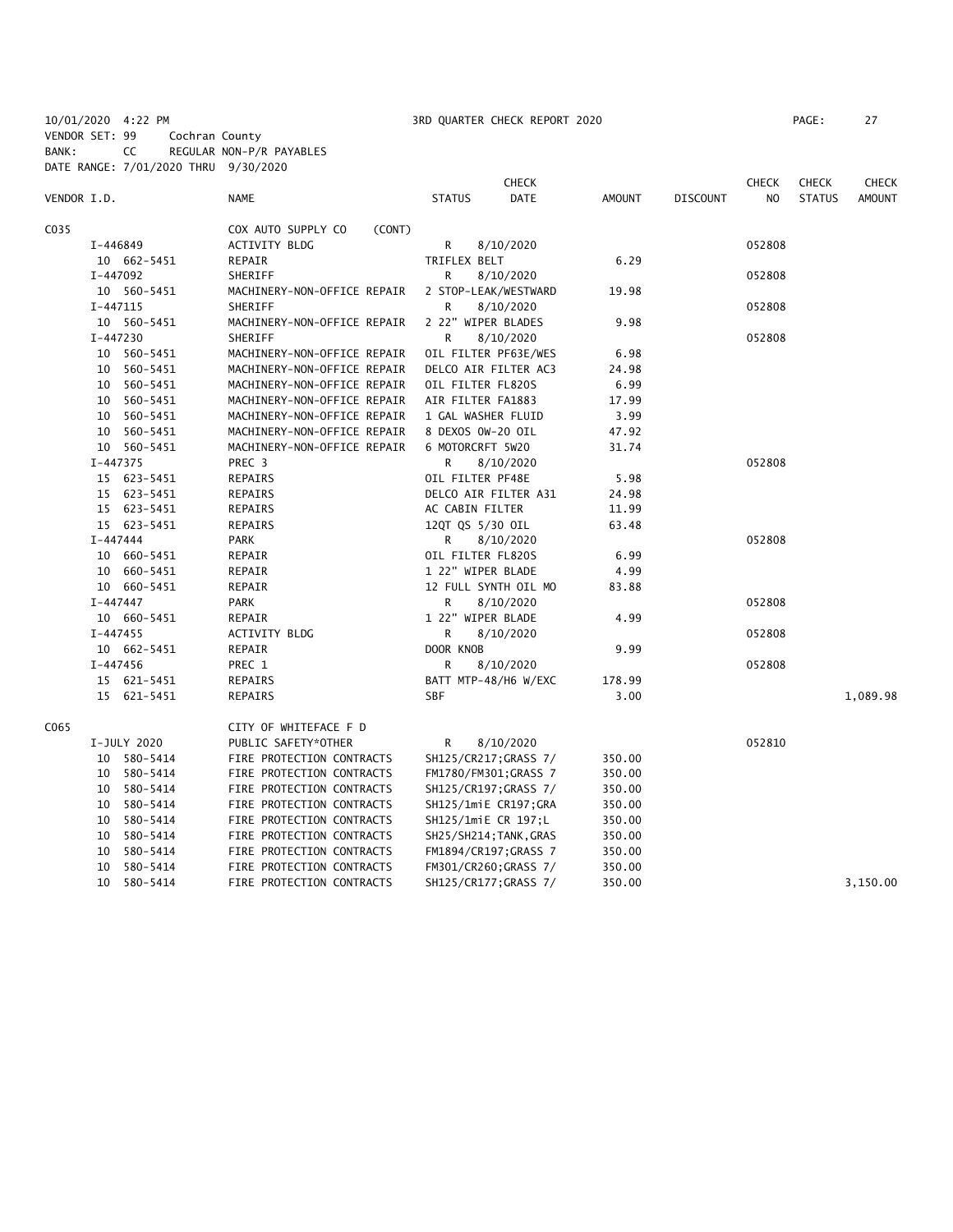|                |            | 10/01/2020 4:22 PM                   |                                              |                      | 3RD QUARTER CHECK REPORT 2020 |        |                 |                | PAGE:         | 28            |
|----------------|------------|--------------------------------------|----------------------------------------------|----------------------|-------------------------------|--------|-----------------|----------------|---------------|---------------|
| VENDOR SET: 99 |            | Cochran County                       |                                              |                      |                               |        |                 |                |               |               |
| BANK:          |            | CC                                   | REGULAR NON-P/R PAYABLES                     |                      |                               |        |                 |                |               |               |
|                |            | DATE RANGE: 7/01/2020 THRU 9/30/2020 |                                              |                      |                               |        |                 |                |               |               |
|                |            |                                      |                                              |                      | <b>CHECK</b>                  |        |                 | <b>CHECK</b>   | <b>CHECK</b>  | <b>CHECK</b>  |
| VENDOR I.D.    |            |                                      | <b>NAME</b>                                  | <b>STATUS</b>        | <b>DATE</b>                   | AMOUNT | <b>DISCOUNT</b> | N <sub>O</sub> | <b>STATUS</b> | <b>AMOUNT</b> |
|                |            |                                      |                                              |                      |                               |        |                 |                |               |               |
| C084           |            |                                      | CLERK, SEVENTH COURT OF APPEAL               |                      |                               |        |                 |                |               |               |
|                | $I-JUL$ 20 |                                      | STATE FEES                                   | R                    | 8/10/2020                     |        |                 | 052811         |               |               |
|                |            | 90 000-2379.002                      | 7th Crt of Appeal Gov't22.2081COUNTY COURT   |                      |                               | 10.00  |                 |                |               |               |
|                |            | 90 000-2379.002                      | 7th Crt of Appeal Gov't22.2081DISTRICT COURT |                      |                               | 10.00  |                 |                |               | 20.00         |
| C371           |            |                                      | COCHRAN COUNTY TAX A/C                       |                      |                               |        |                 |                |               |               |
|                |            | I-10 FORD #7903 2020 CEMETERY        |                                              | R                    | 8/10/2020                     |        |                 | 052812         |               |               |
|                |            | 10 516-5451                          | REPAIR                                       | STATE INSP FEE/10 FO |                               | 7.50   |                 |                |               | 7.50          |
| C412           |            |                                      | <b>CTRMA</b>                                 |                      |                               |        |                 |                |               |               |
|                |            | I-100013419201                       | JUVENILE PROBATION                           | R                    | 8/10/2020                     |        |                 | 052813         |               |               |
|                |            | 17 573-5499                          | OPERATING EXPENSES                           | CRYSTAL FALLS MNLN 7 |                               | 1.67   |                 |                |               |               |
|                |            | 17 573-5499                          | OPERATING EXPENSES                           | PARK ST MNLN SB/VISI |                               | 2.36   |                 |                |               |               |
|                |            | 17 573-5499                          | OPERATING EXPENSES                           | LAKELINE MNLN SB     |                               | 0.87   |                 |                |               |               |
|                |            | 17 573-5499                          | OPERATING EXPENSES                           | LAKELINE MNLN NB     |                               | 0.87   |                 |                |               |               |
|                |            | 17 573-5499                          | OPERATING EXPENSES                           | PARK STREET MNLN     |                               | 2.36   |                 |                |               |               |
|                |            | 17 573-5499                          | OPERATING EXPENSES                           | CRYSTAL FALLS MNLN N |                               | 1.67   |                 |                |               |               |
|                |            | 17 573-5499                          | OPERATING EXPENSES                           | <b>FEES</b>          |                               | 1.00   |                 |                |               | 10.80         |
| C414           |            |                                      | CARDMEMBER SERVICES                          |                      |                               |        |                 |                |               |               |
|                |            | I-4486 073120                        | SHERIFF                                      | R                    | 8/10/2020                     |        |                 | 052814         |               |               |
|                |            | 10 560-5310                          | OFFICE SUPPLIES                              | MS OFC 365/JAIL COMP |                               | 7.53   |                 |                |               | 7.53          |
| D048           |            |                                      | DATA-LINE OFFICE SYSTEMS                     |                      |                               |        |                 |                |               |               |
|                |            | I-IN117082                           | EXTENSION SVC                                | R                    | 8/10/2020                     |        |                 | 052815         |               |               |
|                |            | 10 665-5411                          | MAINTENANCE CONTRACTS                        | COPIER MAINT 7/5-8/4 |                               | 33.00  |                 |                |               | 33.00         |
| D212           |            |                                      | D & J TIRE SERVICE, LLC                      |                      |                               |        |                 |                |               |               |
|                | I-363456   |                                      | ACTIVITY BLDG                                | R                    | 8/10/2020                     |        |                 | 052816         |               |               |
|                |            | 10 665-5451                          | REPAIRS                                      | NEW TIRE 11-400R5    |                               | 20.00  |                 |                |               |               |
|                |            | 10 665-5451                          | REPAIRS                                      | <b>NEW TUBE</b>      |                               | 10.00  |                 |                |               |               |
|                | $I-363463$ |                                      | <b>COURTHOUSE</b>                            | R                    | 8/10/2020                     |        |                 | 052816         |               |               |
|                |            | 10 510-5451                          | REPAIR                                       | RPR FLAT/WHEELBARROW |                               | 15.00  |                 |                |               |               |
|                | I-552338   |                                      | ACTIVITY BLDG                                | R                    | 8/10/2020                     |        |                 | 052816         |               |               |
|                |            | 10 665-5451                          | REPAIRS                                      | NEW TIRE 11-400R5    |                               | 20.00  |                 |                |               |               |
|                |            | 10 665-5451                          | REPAIRS                                      | TIRE CHG             |                               | 5.00   |                 |                |               | 70.00         |
| E057           |            |                                      | ELECTION SYSTEMS & SOFTWARE                  |                      |                               |        |                 |                |               |               |
|                |            | I-1144615                            | ELECTIONS                                    | R.                   | 8/10/2020                     |        |                 | 052817         |               |               |
|                |            | 10 490-5335                          | ELECTION SUPPLIES                            | 50 PULL-TIGHT SEALS, |                               | 12.00  |                 |                |               |               |
|                |            | 10 490-5335                          | ELECTION SUPPLIES                            | 50 PULL-TIGHT SEALS, |                               | 12.00  |                 |                |               |               |
|                |            | 10 490-5335                          | ELECTION SUPPLIES                            | SHIPPING             |                               | 14.20  |                 |                |               |               |
|                |            | I-1145353                            | ELECTIONS                                    | R                    | 8/10/2020                     |        |                 | 052817         |               |               |
|                |            | 10 490-5335                          | ELECTION SUPPLIES                            | 1 HDPHONE ADA EXPRES |                               | 3.95   |                 |                |               |               |
|                |            | 10 490-5335                          | ELECTION SUPPLIES                            | SHIPPING             |                               | 18.36  |                 |                |               | 60.51         |
|                |            |                                      |                                              |                      |                               |        |                 |                |               |               |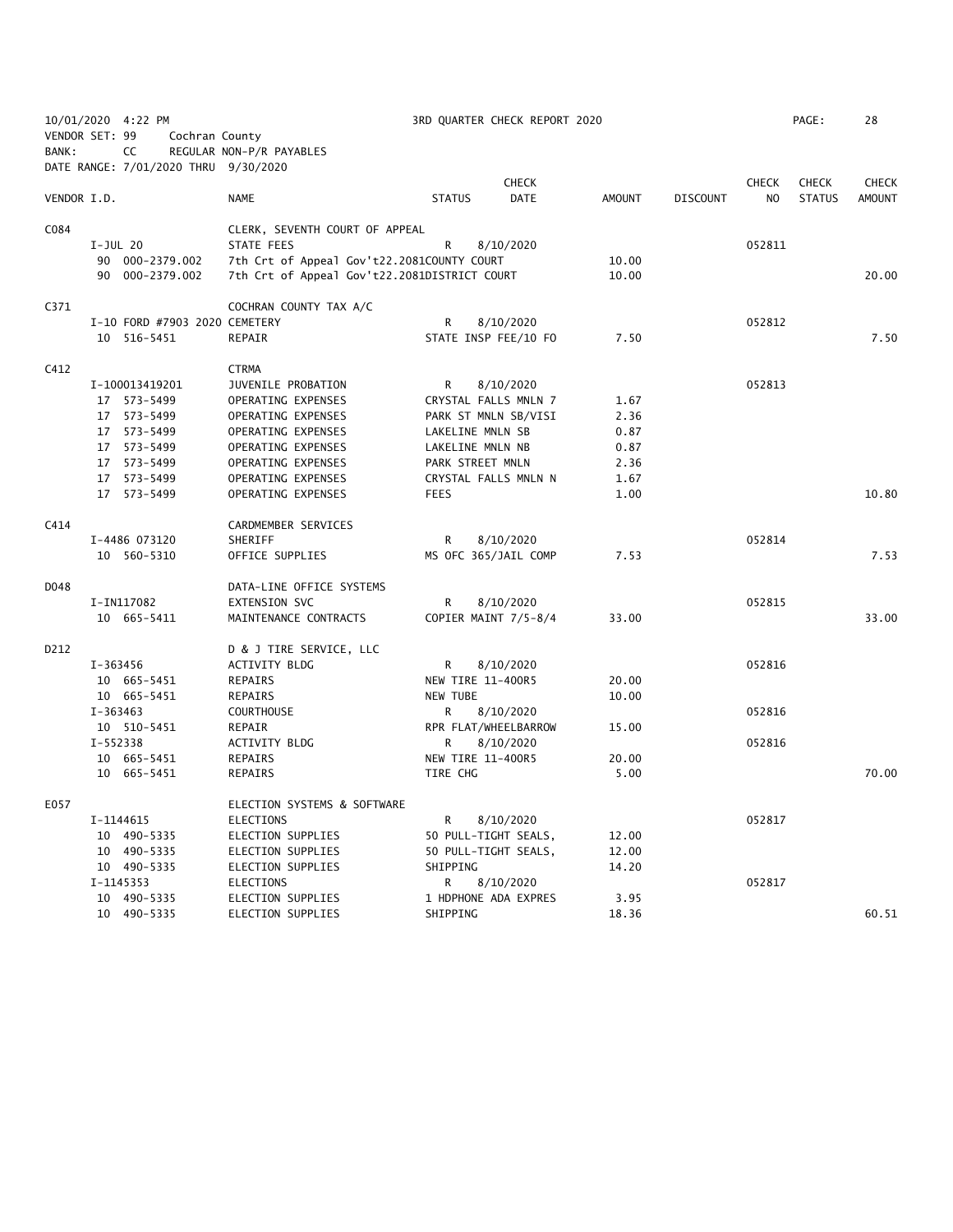| 10/01/2020 4:22 PM<br>VENDOR SET: 99 |          |                                      |                                                  | 3RD QUARTER CHECK REPORT 2020 |                            |               |                 |                |               | 29            |
|--------------------------------------|----------|--------------------------------------|--------------------------------------------------|-------------------------------|----------------------------|---------------|-----------------|----------------|---------------|---------------|
|                                      |          | Cochran County                       |                                                  |                               |                            |               |                 |                |               |               |
| BANK:                                |          | CC                                   | REGULAR NON-P/R PAYABLES                         |                               |                            |               |                 |                |               |               |
|                                      |          | DATE RANGE: 7/01/2020 THRU 9/30/2020 |                                                  |                               |                            |               |                 |                |               |               |
| VENDOR I.D.                          |          |                                      |                                                  |                               | <b>CHECK</b>               |               |                 | <b>CHECK</b>   | <b>CHECK</b>  | <b>CHECK</b>  |
|                                      |          |                                      | <b>NAME</b>                                      | <b>STATUS</b>                 | <b>DATE</b>                | <b>AMOUNT</b> | <b>DISCOUNT</b> | N <sub>O</sub> | <b>STATUS</b> | <b>AMOUNT</b> |
| E075                                 |          |                                      | <b>WEX BANK</b>                                  |                               |                            |               |                 |                |               |               |
|                                      |          | I-66797745                           | JUVENILE PROBATION                               | R                             | 8/10/2020                  |               |                 | 052818         |               |               |
|                                      |          | 17 573-5499                          | OPERATING EXPENSES                               |                               | 17.208GL UNL/LBK, COP      | 29.53         |                 |                |               |               |
|                                      |          | 17 573-5499                          | OPERATING EXPENSES                               |                               | 21.5GL UNL/HICO 7/17       | 36.90         |                 |                |               |               |
|                                      |          | 17 573-5499                          | OPERATING EXPENSES                               |                               | 23.501GL UNL/ABILENE       | 37.04         |                 |                |               |               |
|                                      |          | 17 573-5499                          | OPERATING EXPENSES                               | 13.001GL UNL 7/20             |                            | 22.31         |                 |                |               | 125.78        |
|                                      |          |                                      |                                                  |                               |                            |               |                 |                |               |               |
| F010                                 |          |                                      | FIVE-AREA TELEPHONE CO-OP                        |                               |                            |               |                 |                |               |               |
|                                      |          | I-927-5510 AUG20                     | PREC 4                                           | R                             | 8/10/2020                  |               |                 | 052819         |               |               |
|                                      |          | 15 624-5420                          | TELECOMMUNICATIONS                               | BASIC SVC                     |                            | 32.25         |                 |                |               |               |
|                                      |          | 15 624-5420                          | TELECOMMUNICATIONS                               | <b>FEES</b>                   |                            | 12.58         |                 |                |               |               |
|                                      |          | 15 624-5420                          | TELECOMMUNICATIONS                               | LONG DISTANCE                 |                            | 0.48          |                 |                |               | 45.31         |
|                                      |          |                                      |                                                  |                               |                            |               |                 |                |               |               |
| F073                                 |          |                                      | FRONTIER VALLEY INC.                             |                               |                            |               |                 |                |               |               |
|                                      | I-386620 |                                      | <b>PARK</b>                                      | R                             | 8/10/2020                  |               |                 | 052820         |               |               |
|                                      |          | 10 660-5451                          | REPAIR                                           |                               | PULL 7.5HP, RPL PMP, M     | 743.70        |                 |                |               |               |
|                                      |          | 10 660-5451                          | REPAIR                                           | 6" 7.5HP PUMP END             |                            | 2,793.60      |                 |                |               |               |
|                                      |          | 10 660-5451                          | REPAIR                                           |                               | $1/2 - 460V - 3PH (6") MO$ | 1,692.80      |                 |                |               |               |
|                                      |          | 10 660-5451                          | REPAIR                                           | PLASTIC SHROUD 7x48           |                            | 70.75         |                 |                |               |               |
|                                      |          | 10 660-5451                          | REPAIR                                           |                               | 189FT 2" PVC WELL PI       | 384.61        |                 |                |               |               |
|                                      |          | 10 660-5451                          | REPAIR                                           | 9 2" COUPLING GAL             |                            | 43.47         |                 |                |               |               |
|                                      |          | 10 660-5451                          | REPAIR                                           | SPLICE KIT                    |                            | 15.95         |                 |                |               |               |
|                                      |          | 10 660-5451                          | REPAIR                                           | 3"x2" BUSHING                 |                            | 6.58          |                 |                |               |               |
|                                      |          | 10 660-5451                          | REPAIR                                           |                               | PUMP SET 201, HOLE 20      |               |                 |                |               | 5,751.46      |
| G074                                 |          |                                      |                                                  |                               |                            |               |                 |                |               |               |
|                                      |          | I-FEES JUL20                         | GRAVES, HUMPHRIES, STAHL,LTD<br>JUSTICE OF PEACE |                               |                            |               |                 | 052821         |               |               |
|                                      |          |                                      |                                                  | R                             | 8/10/2020                  | 194.82        |                 |                |               | 194.82        |
|                                      |          | 10 000-2206.002                      | COLLECTION AGENCY FEES                           | COLLECTION FEES JUL           |                            |               |                 |                |               |               |
| J049                                 |          |                                      | JUVENILE PROBATION FUND                          |                               |                            |               |                 |                |               |               |
|                                      |          | I-LOCAL MATCH 08/20                  | JUVENILE PROBATION                               | R                             | 8/10/2020                  |               |                 | 052822         |               |               |
|                                      |          | 10 571-5472                          | LOCAL SUPPORT-JUV BOARD                          |                               | LOCAL FUNDS MATCH AU       | 4,165.00      |                 |                |               | 4,165.00      |
|                                      |          |                                      |                                                  |                               |                            |               |                 |                |               |               |
| J082                                 |          |                                      | JOHN DEERE FINANCIAL                             |                               |                            |               |                 | 052823         |               |               |
|                                      | I-937208 |                                      | PREC 1                                           | R<br><b>6 LOCK NUTS</b>       | 8/10/2020                  |               |                 |                |               |               |
|                                      |          | 15 621-5451                          | REPAIRS                                          | 4 CLUTCH DIS                  |                            | 6.54          |                 |                |               |               |
|                                      |          | 15 621-5451                          | REPAIRS                                          |                               |                            | 62.20         |                 |                |               |               |
|                                      |          | 15 621-5451                          | REPAIRS                                          | 6 CAP SCREWS                  |                            | 23.22         |                 |                |               |               |
|                                      | I-937312 |                                      | PREC 4                                           | R                             | 8/10/2020                  |               |                 | 052823         |               |               |
|                                      |          | 15 624-5451                          | REPAIRS                                          |                               | 2 AIR FILTER #AT3110       | 271.78        |                 |                |               |               |
|                                      | I-937663 |                                      | ACTIVITY BLDG                                    | R                             | 8/10/2020                  |               |                 | 052823         |               |               |
|                                      |          | 10 662-5451                          | REPAIR                                           |                               | 5 BLADES #A-B1SB2661       | 61.15         |                 |                |               |               |
|                                      |          | 10 662-5451                          | REPAIR                                           | FREIGHT                       |                            | 17.90         |                 |                |               |               |
|                                      | I-938380 |                                      | CEMETERY                                         | R                             | 8/10/2020                  |               |                 | 052823         |               |               |
|                                      |          | 10 516-5451                          | REPAIR                                           |                               | SCREWS, WASHERS, LOC       | 12.57         |                 |                |               |               |
|                                      |          | 10 516-5451                          | REPAIR                                           | 2 WHEEL #M111489              |                            | 15.02         |                 |                |               |               |
|                                      |          | 10 516-5451                          | REPAIR                                           | 2 BUSHINGS                    |                            | 11.32         |                 |                |               |               |
|                                      |          | 10 516-5451                          | REPAIR                                           | WHEEL KIT                     |                            | 17.57         |                 |                |               | 499.27        |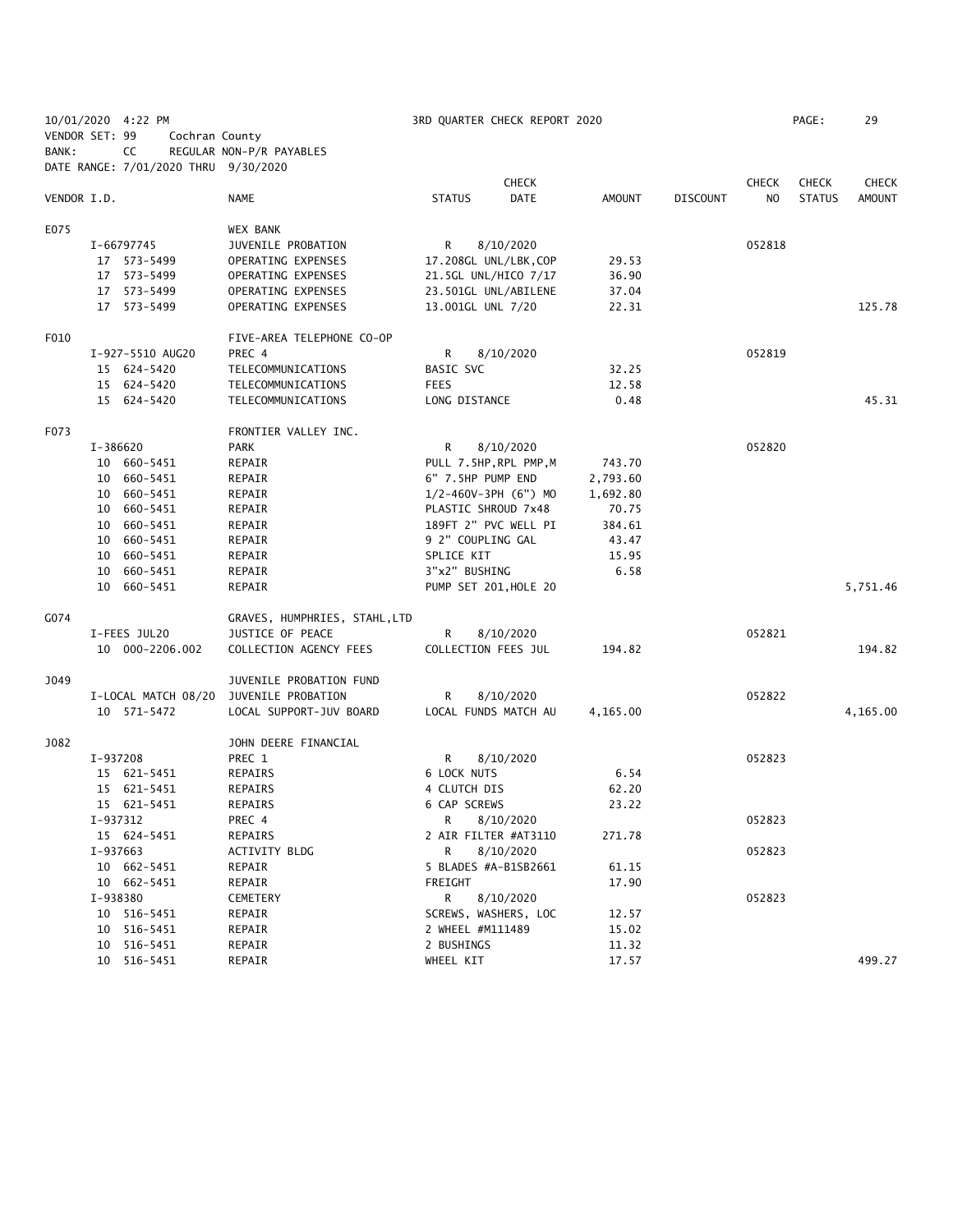10/01/2020 4:22 PM 3RD QUARTER CHECK REPORT 2020 PAGE: 30 VENDOR SET: 99 Cochran County

BANK: CC REGULAR NON-P/R PAYABLES

|             |            | DATE RANGE: 7/01/2020 THRU 9/30/2020 |                              |               |                      |         |                 |              |               |               |
|-------------|------------|--------------------------------------|------------------------------|---------------|----------------------|---------|-----------------|--------------|---------------|---------------|
|             |            |                                      |                              |               | <b>CHECK</b>         |         |                 | <b>CHECK</b> | <b>CHECK</b>  | <b>CHECK</b>  |
| VENDOR I.D. |            |                                      | <b>NAME</b>                  | <b>STATUS</b> | DATE                 | AMOUNT  | <b>DISCOUNT</b> | NO.          | <b>STATUS</b> | <b>AMOUNT</b> |
| L010        |            |                                      | LEWIS FARM & RANCH STORE INC |               |                      |         |                 |              |               |               |
|             | C-114307   |                                      | <b>COURTHOUSE</b>            | R.            | 8/10/2020            |         |                 | 052824       |               |               |
|             |            | 10 510-5451                          | REPAIR                       |               | RET SANDING SEALER   | 21.99CR |                 |              |               |               |
|             |            | 10 510-5451                          | REPAIR                       | RET GLUE      |                      | 15.99CR |                 |              |               |               |
|             |            | 10 510-5451                          | REPAIR                       | DISC          |                      | 3.80    |                 |              |               |               |
|             | I-114309   |                                      | COURTHOUSE                   | R             | 8/10/2020            |         |                 | 052824       |               |               |
|             |            | 10 510-5451                          | REPAIR                       | <b>GLUE</b>   |                      | 19.99   |                 |              |               |               |
|             |            | 10 510-5451                          | REPAIR                       | 2 SEALER      |                      | 25.98   |                 |              |               |               |
|             |            | 10 510-5451                          | REPAIR                       | <b>DISC</b>   |                      | 4.60CR  |                 |              |               |               |
|             | I-114425   |                                      | COURTHOUSE                   | R             | 8/10/2020            |         |                 | 052824       |               |               |
|             |            | 10 510-5451                          | REPAIR                       | DIAMOND BLADE |                      | 22.99   |                 |              |               |               |
|             |            | 10 510-5451                          | REPAIR                       |               | TROWEL/ENTRY STEPS   | 3.99    |                 |              |               |               |
|             |            | 10 510-5451                          | REPAIR                       | 2 READIE PADS |                      | 11.00   |                 |              |               |               |
|             |            | 10 510-5451                          | REPAIR                       | <b>DISC</b>   |                      | 3.80CR  |                 |              |               |               |
|             | I-114507   |                                      | COURTHOUSE                   | R             | 8/10/2020            |         |                 | 052824       |               |               |
|             |            | 10 510-5451                          | REPAIR                       |               | GRINDING BLADE       | 6.59    |                 |              |               |               |
|             |            | 10 510-5451                          | REPAIR                       | DISC          |                      | 0.66CR  |                 |              |               |               |
|             | $I-114513$ |                                      | <b>COURTHOUSE</b>            | R             | 8/10/2020            |         |                 | 052824       |               |               |
|             |            | 10 510-5332                          | CUSTODIAL SUPPLIES           |               | 2 BUNDLES CEILING TI | 137.44  |                 |              |               |               |
|             |            | 10 510-5332                          | CUSTODIAL SUPPLIES           | <b>DISC</b>   |                      | 13.74CR |                 |              |               |               |
|             | I-114549   |                                      | PREC 3                       | R             | 8/10/2020            |         |                 | 052824       |               |               |
|             |            | 15 623-5356                          | ROAD MATERIALS & SUPPLIES    | 2 DRANO       |                      | 9.98    |                 |              |               |               |
|             |            | 15 623-5356                          | ROAD MATERIALS & SUPPLIES    | <b>TOWELS</b> |                      | 13.95   |                 |              |               |               |
|             |            | 15 623-5356                          | ROAD MATERIALS & SUPPLIES    | DISC          |                      | 2.39CR  |                 |              |               |               |
|             | I-114572   |                                      | <b>COURTHOUSE</b>            | R             | 8/10/2020            |         |                 | 052824       |               |               |
|             |            | 10 510-5451                          | REPAIR                       |               | SPACERS/ENTRY TILE   | 3.99    |                 |              |               |               |
|             |            | 10 510-5451                          | REPAIR                       | <b>DISC</b>   |                      | 0.40CR  |                 |              |               |               |
|             | I-114621   |                                      | <b>COURTHOUSE</b>            | R             | 8/10/2020            |         |                 | 052824       |               |               |
|             |            | 10 510-5332                          | CUSTODIAL SUPPLIES           | PAPER TOWELS  |                      | 7.99    |                 |              |               |               |
|             | I-114623   |                                      | ELECTIONS                    | R             | 8/10/2020            |         |                 | 052824       |               |               |
|             |            | 10 490-5310                          | OFFICE SUPPLIES              | PHONE         |                      | 24.99   |                 |              |               |               |
|             |            | 10 490-5310                          | OFFICE SUPPLIES              | <b>DISC</b>   |                      | 2.50CR  |                 |              |               |               |
|             | I-114635   |                                      | PREC 4                       | R             | 8/10/2020            |         |                 | 052824       |               |               |
|             |            | 15 624-5356                          | ROAD MATERIALS & SUPPLIES    | 2PK CUPS      |                      | 2.18    |                 |              |               |               |
|             |            | 15 624-5356                          | ROAD MATERIALS & SUPPLIES    | CREAMER       |                      | 1.95    |                 |              |               |               |
|             |            | 15 624-5356                          | ROAD MATERIALS & SUPPLIES    | 2 FABULOSO    |                      | 5.18    |                 |              |               |               |
|             |            | 15 624-5356                          | ROAD MATERIALS & SUPPLIES    | DISC          |                      | 0.93CR  |                 |              |               |               |
|             | I-114699   |                                      | <b>COURTHOUSE</b>            | R             | 8/10/2020            |         |                 | 052824       |               |               |
|             |            | 10 510-5451                          | REPAIR                       | READY SET     |                      | 19.99   |                 |              |               |               |
|             |            | 10 510-5451                          | REPAIR                       | TAPE          |                      | 9.99    |                 |              |               |               |
|             |            | 10 510-5451                          | REPAIR                       | DISC          |                      | 3.00CR  |                 |              |               |               |
|             | I-114923   |                                      | ACTIVITY BLDG                | R             | 8/10/2020            |         |                 | 052824       |               |               |
|             |            | 10 662-5332                          | CUSTODIAL SUPPLIES           | 2 DISH SOAP   |                      | 3.98    |                 |              |               |               |
|             | I-114970   |                                      | JAIL                         | R             | 8/10/2020            |         |                 | 052824       |               |               |
|             |            | 10 512-5392                          | MISCELLANEOUS SUPPLIES       | 16EA BLEACH   |                      | 52.64   |                 |              |               |               |
|             |            | 10 512-5392                          | MISCELLANEOUS SUPPLIES       | 12 SPRAYWAY   |                      | 35.88   |                 |              |               |               |
|             |            | 10 512-5392                          | MISCELLANEOUS SUPPLIES       | 2 COMET       |                      | 3.18    |                 |              |               |               |
|             |            | 10 512-5392                          | MISCELLANEOUS SUPPLIES       | 2 AJAX        |                      | 3.58    |                 |              |               |               |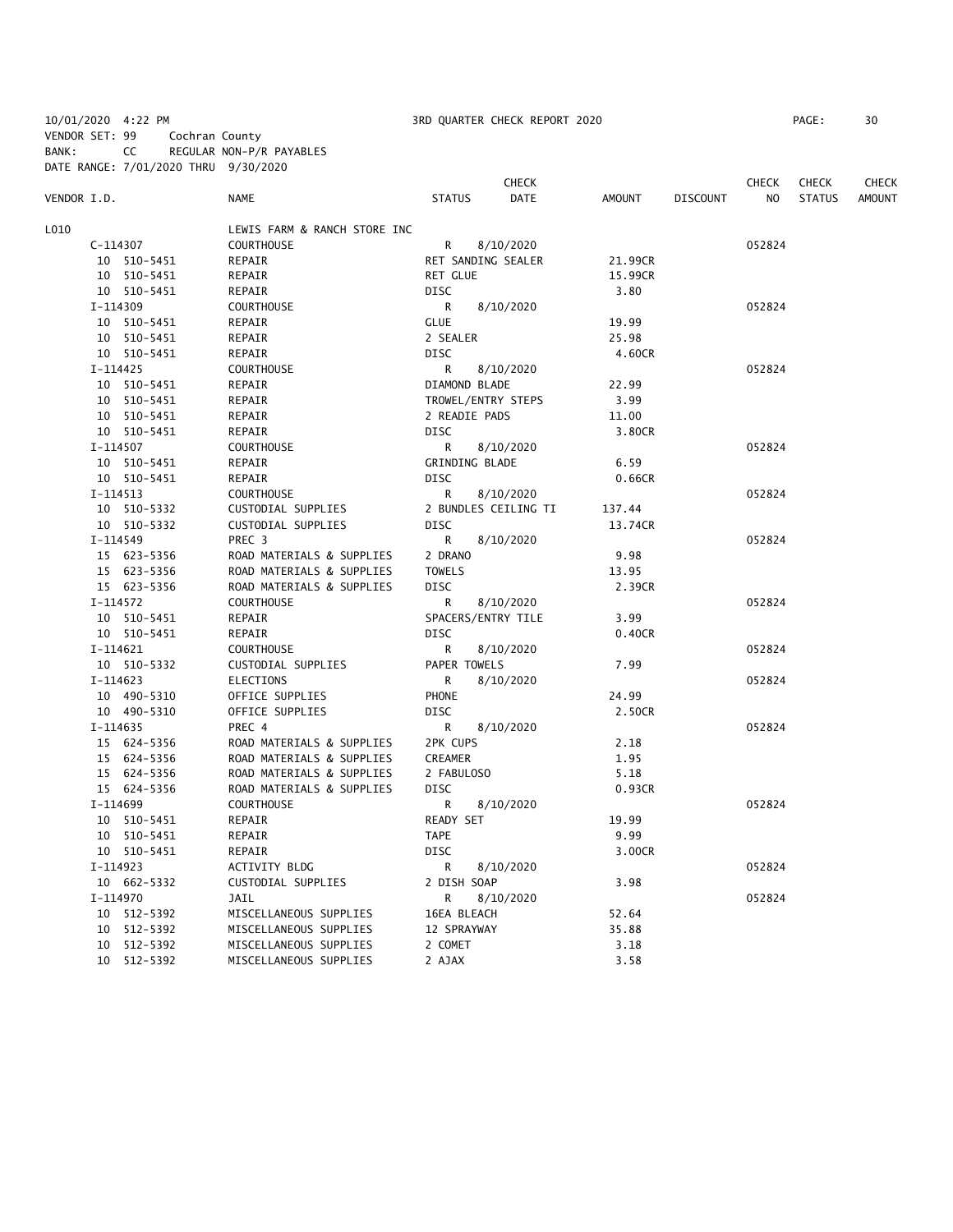10/01/2020 4:22 PM 3RD QUARTER CHECK REPORT 2020 PAGE: 31 VENDOR SET: 99 Cochran County

BANK: CC REGULAR NON-P/R PAYABLES

DATE RANGE: 7/01/2020 THRU 9/30/2020 CHECK CHECK CHECK CHECK VENDOR I.D. NAME STATUS DATE AMOUNT DISCOUNT NO STATUS AMOUNT L010 LEWIS FARM & RANCH STORE (CONT) 1-114970 JAIL 3/10/2020 R 3/10/2020 36.99 052824<br>10 S12-5451 REPAIR CHICKEN WIRE 36.99 10 REPAIR CHICKEN WIRE 36.99 10 512-5392 MISCELLANEOUS SUPPLIES DISC 9.53CR 10 512-5451 REPAIR DISC 3.70CR I-115113 ACTIVITY BLDG R 8/10/2020 052824 10 662-5332 CUSTODIAL SUPPLIES 2 A/C FILTERS 9.99 10 662-5332 CUSTODIAL SUPPLIES DISC 1.00CR I-115472 ELECTIONS R 8/10/2020 052824 10 490-5335 ELECTION SUPPLIES BATTERIES/NON-CONTAC 5.59 10 490-5335 ELECTION SUPPLIES DISC 0.56CR I-115492 JAIL R 8/10/2020 052824 MISCELLANEOUS SUPPLIES DETERGENT 19.95 MISCELLANEOUS SUPPLIES DISC DISC 2.00CR 10 512-5392 MISCELLANEOUS SUPPLIES I-115495 CEMETERY R 8/10/2020 052824 10 516-5451 REPAIR 2x8 BLACK NIPPLE 8.99 10 516-5451 REPAIR DISC 0.90CR I-115541 PREC 3 R 8/10/2020 052824 15 623-5451 REPAIRS 3 PADS 11.97 15 623-5451 REPAIRS PUMP 24.99 15 623-5451 REPAIRS DISC 3.70CR I-115585 ACTIVITY BLDG R 8/10/2020 052824 10 662-5332 CUSTODIAL SUPPLIES 1CS A/C FILTERS 20x2 59.88 10 662-5332 CUSTODIAL SUPPLIES DISC 5.99CR I-115715 COURTHOUSE R 8/10/2020 052824 10 510-5451 REPAIR 2 PAINT/RRs, BOILER 59.98 10 510-5451 REPAIR ROLLER 3.99 10 510-5451 REPAIR 2 CAULK 3.98<br>10 510-5451 REPAIR 1 TRAY 4.59 10 510-5451 REPAIR 1 TRAY 4.59 10 510-5451 REPAIR 2 BACKER BRD 1/2" 45.90 10 510-5451 REPAIR FOAM 7.99 10 510-5451 REPAIR DISC 12.64CR I-115756 ACTIVITY BLDG R 8/10/2020 052824 10 662-5451 REPAIR <br>1/2 SHEET PLYWOOD/MO 17.98<br>10 662-5451 REPAIR <br>1/2 4 2x12 7.20 10 662-5451 REPAIR 4 2x12 7.20 10 662-5451 REPAIR 1/2# SCREWS 6.00 10 662-5451 REPAIR DISC 3.12CR I-115769 SHERIFF R 8/10/2020 8 SHERIFF R 80-10/2020 10 560-5334 OTHER SUPPLIES GORILLA GLUE 8.99 10 560-5334 OTHER SUPPLIES DISC 0.90CR I-115931 PREC 1 R 8/10/2020 052824 15 621-5356 ROAD MATERIALS & SUPPLIES GLOVES 22.95 ROAD MATERIALS & SUPPLIES SHOP TOWELS 3.95 I-115981 COURTHOUSE R 8/10/2020 052824 10 510-5332 CUSTODIAL SUPPLIES PINE-SOL 3.99 I-116170 COURTHOUSE R 8/10/2020 052824 10 510-5332 CUSTODIAL SUPPLIES FABULOSO 6.99 I-116355 JAIL R 8/10/2020 052824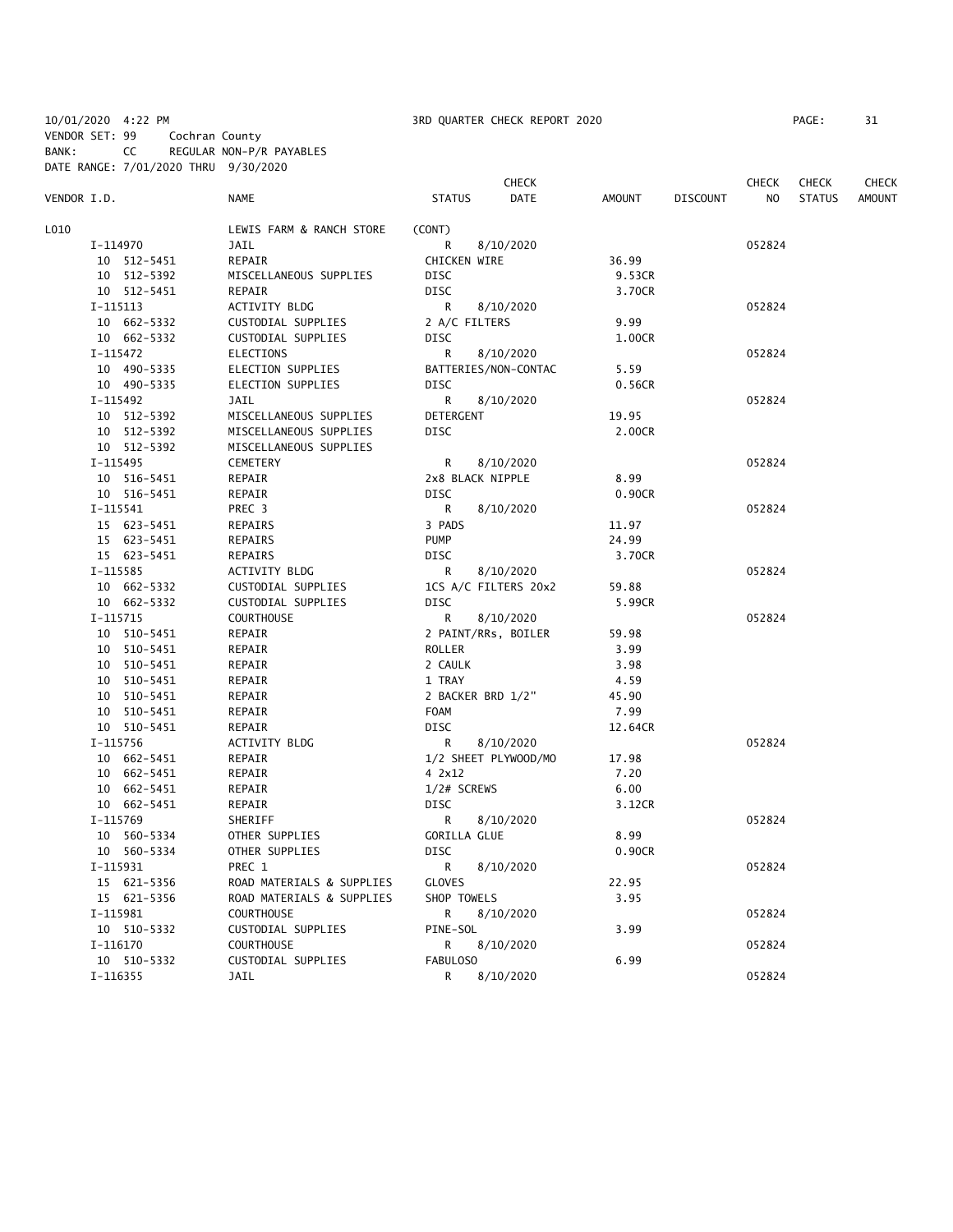|                   | VENDOR SET: 99                       | Cochran County                 |                  |                      |               |          |                |               |               |
|-------------------|--------------------------------------|--------------------------------|------------------|----------------------|---------------|----------|----------------|---------------|---------------|
| BANK:             | CC                                   | REGULAR NON-P/R PAYABLES       |                  |                      |               |          |                |               |               |
|                   | DATE RANGE: 7/01/2020 THRU 9/30/2020 |                                |                  |                      |               |          |                |               |               |
|                   |                                      |                                |                  | <b>CHECK</b>         |               |          | <b>CHECK</b>   | <b>CHECK</b>  | <b>CHECK</b>  |
| VENDOR I.D.       |                                      | <b>NAME</b>                    | <b>STATUS</b>    | DATE                 | <b>AMOUNT</b> | DISCOUNT | N <sub>O</sub> | <b>STATUS</b> | <b>AMOUNT</b> |
| L010              |                                      | LEWIS FARM & RANCH STORE       | (CONT)           |                      |               |          |                |               |               |
|                   | I-116355                             | <b>JAIL</b>                    | R                | 8/10/2020            |               |          | 052824         |               |               |
|                   | 10 512-5451                          | REPAIR                         | PAINT/2          |                      | 59.98         |          |                |               |               |
|                   | 10 512-5451                          | REPAIR                         | <b>ROLLER</b>    |                      | 4.59          |          |                |               |               |
|                   | 10 512-5392                          | MISCELLANEOUS SUPPLIES         | <b>BLEACH</b>    |                      | 3.99          |          |                |               |               |
|                   | 10 512-5451                          | REPAIR                         | <b>DISC</b>      |                      | 6.86CR        |          |                |               |               |
|                   | I-116363                             | <b>PARK</b>                    | R                | 8/10/2020            |               |          | 052824         |               |               |
|                   | 10 660-5451                          | REPAIR                         | <b>TRUFUEL</b>   |                      | 6.99          |          |                |               |               |
|                   | 10 660-5451                          | REPAIR                         | <b>GREASE</b>    |                      | 38.90         |          |                |               |               |
|                   | 10 660-5451                          | REPAIR                         | <b>DISC</b>      |                      | 4.59CR        |          |                |               | 803.02        |
| L018              |                                      | LUBBOCK GRADER BLADE, INC      |                  |                      |               |          |                |               |               |
|                   | I-70300                              | PREC 2                         | R                | 8/10/2020            |               |          | 052827         |               |               |
|                   | 15 622-5356                          | ROAD MATERIALS & SUPPLIES      |                  | 6 GRADER BLADES 5/8x | 711.90        |          |                |               | 711.90        |
| L189              |                                      | HOCKLEY COUNTY PUBLISHING CO.I |                  |                      |               |          |                |               |               |
|                   | I-7/29/20 QTRLY RPT                  | COMMISSIONERS COURT            | R                | 8/10/2020            |               |          | 052828         |               |               |
|                   | 15 610-5430                          | LEGAL NOTICES                  |                  | 2ND QTR TREAS QTRLY  | 211.20        |          |                |               |               |
|                   | 15 610-5430                          | LEGAL NOTICES                  | TIMELY PAY DISC  |                      | 19.20CR       |          |                |               |               |
|                   | I-FAST GRANT 070820                  | COMMISSIONERS COURT            | R                | 8/10/2020            |               |          | 052828         |               |               |
|                   | 15 610-5430                          | LEGAL NOTICES                  |                  | PUBLIC HRNG NTC 7/8/ | 158.40        |          |                |               |               |
|                   | 15 610-5430                          | LEGAL NOTICES                  | TIMELY PAY DISC  |                      | 9.60CR        |          |                |               | 340.80        |
|                   |                                      |                                |                  |                      |               |          |                |               |               |
| M347              |                                      | MATT K MORROW,                 |                  |                      |               |          |                |               |               |
|                   | I-#1584/RENTERIA                     | DISTRICT COURT                 | R                | 8/10/2020            |               |          | 052829         |               |               |
|                   | 10 435-5400                          | ATTORNEY AD LITEM              |                  | PLEA(F)/REFUGIO L RE | 375.00        |          |                |               |               |
|                   | I-#1650/RENTERIA                     | DISTRICT COURT                 | R                | 8/10/2020            |               |          | 052829         |               |               |
|                   | 10 435-5400                          | ATTORNEY AD LITEM              |                  | PLEA(F)/REFUGIO L RE | 375.00        |          |                |               |               |
|                   | I-#1653/RENTERIA                     | DISTRICT COURT                 | R                | 8/10/2020            |               |          | 052829         |               |               |
|                   | 10 435-5400                          | ATTORNEY AD LITEM              |                  | PLEA(F)/REFUGIO L RE | 375.00        |          |                |               | 1,125.00      |
| N082              |                                      | NETDATA                        |                  |                      |               |          |                |               |               |
|                   | I-ND-001765                          | CLERK/SHERIFF/JP/CO, DIST CT   | R                | 8/10/2020            |               |          | 052830         |               |               |
|                   | 10 403-5310                          | OFFICE SUPPLIES                |                  | 40% LOGAGENT SOFTWAR | 2,400.00      |          |                |               |               |
|                   | 10 560-5310                          | OFFICE SUPPLIES                |                  | 40% LOGAGENT SOFTWAR | 2,400.00      |          |                |               |               |
|                   | 10 455-5310                          | OFFICE SUPPLIES                |                  | 15% LOGAGENT SOFTWAR | 900.00        |          |                |               |               |
|                   | 10 426-5310                          | OFFICE SUPPLIES                |                  | 2.5% LOGAGENT SOFTWA | 150.00        |          |                |               |               |
|                   | 10 435-5310                          | OFFICE SUPPLIES                |                  | 2.5% LOGAGENT SOFTWA | 150.00        |          |                |               |               |
|                   | I-iTICKET JUL 20                     | JUSTICE OF PEACE               | R                | 8/10/2020            |               |          | 052830         |               |               |
|                   | 10 455-5499                          | MISCELLANEOUS                  | <b>JULY 2020</b> |                      | 6.00          |          |                |               | 6,006.00      |
| N <sub>10</sub> 3 |                                      | NETPROTECT LLC                 |                  |                      |               |          |                |               |               |
|                   | I-1950                               | JUSTICE OF PEACE               | R                | 8/10/2020            |               |          | 052831         |               |               |
|                   | 10 455-5411                          | MAINTENANCE CONTRACTS          |                  | VIDEO MAGIS 7/30-8/2 | 249.00        |          |                |               | 249.00        |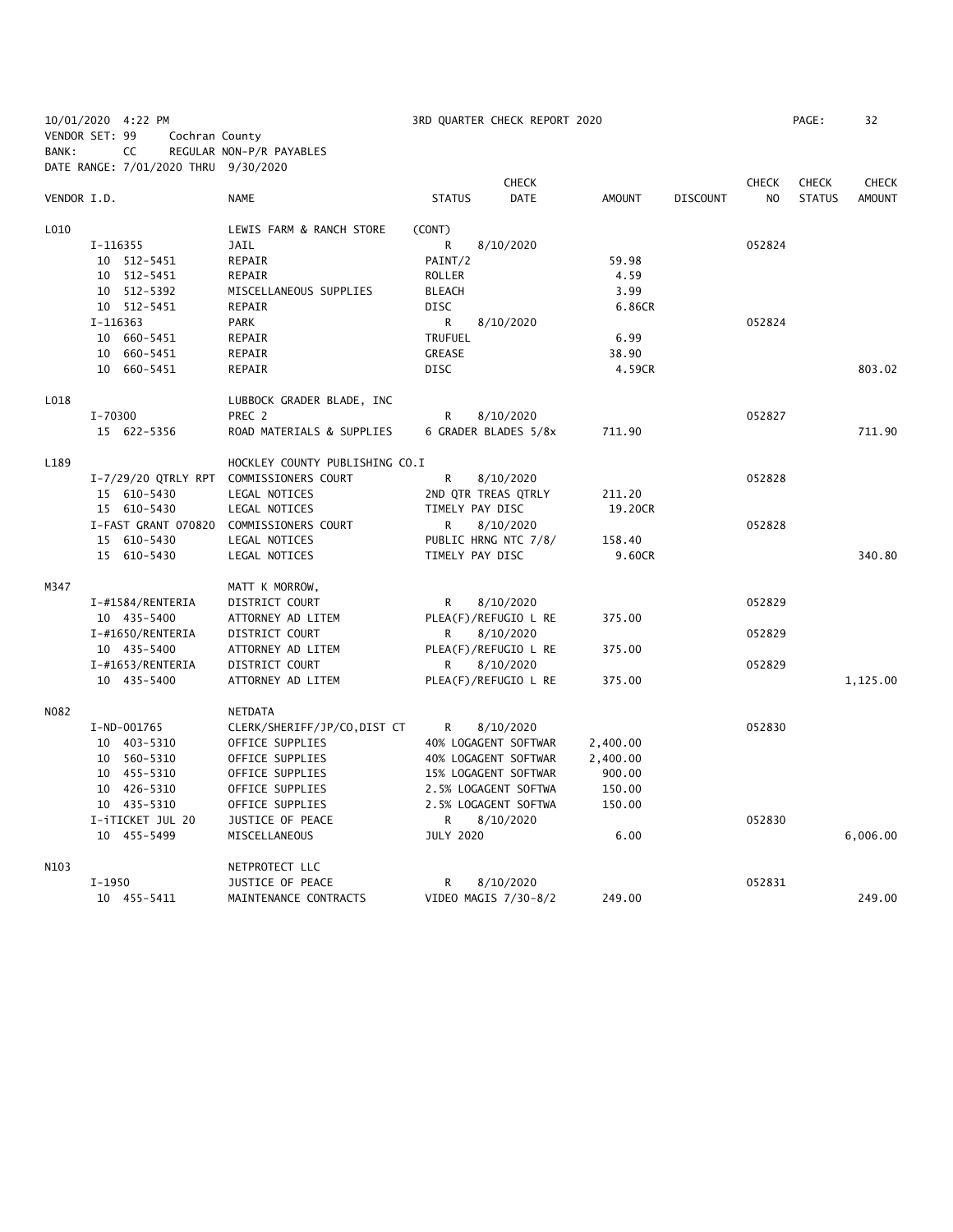| 10/01/2020 4:22 PM<br>VENDOR SET: 99 | Cochran County                       |                              | 3RD QUARTER CHECK REPORT 2020 |              |        |                 |              |               | 33            |
|--------------------------------------|--------------------------------------|------------------------------|-------------------------------|--------------|--------|-----------------|--------------|---------------|---------------|
| BANK:                                | CC                                   | REGULAR NON-P/R PAYABLES     |                               |              |        |                 |              |               |               |
|                                      | DATE RANGE: 7/01/2020 THRU 9/30/2020 |                              |                               |              |        |                 |              |               |               |
|                                      |                                      |                              |                               | <b>CHECK</b> |        |                 | <b>CHECK</b> | <b>CHECK</b>  | <b>CHECK</b>  |
| VENDOR I.D.                          |                                      | NAME                         | <b>STATUS</b>                 | <b>DATE</b>  | AMOUNT | <b>DISCOUNT</b> | NO.          | <b>STATUS</b> | <b>AMOUNT</b> |
| P262                                 |                                      | GEORGE ELLIS dba             |                               |              |        |                 |              |               |               |
| I-281298                             |                                      | <b>PARK</b>                  | R                             | 8/10/2020    |        |                 | 052832       |               |               |
|                                      | 10 660-5332                          | CUSTODIAL SUPPLIES           | <b>GATOR LINE</b>             |              | 48.46  |                 |              |               |               |
|                                      | 10 660-5332                          | CUSTODIAL SUPPLIES           | 2 MOWING HEAD                 |              | 63.82  |                 |              |               |               |
|                                      | 10 660-5332                          | CUSTODIAL SUPPLIES           | STIHL TRIMMER QSTFS9          |              | 329.99 |                 |              |               |               |
| I-281299                             |                                      | CEMETERY                     | R                             | 8/10/2020    |        |                 | 052832       |               |               |
|                                      | 10 516-5451                          | REPAIR                       | CHAINSAW DISPLAY              |              | 5.74   |                 |              |               | 448.01        |
| S071                                 |                                      | SCRIPT OFFICE PRODUCTS, INC. |                               |              |        |                 |              |               |               |
| I-58540                              |                                      | TAX A/C                      | R                             | 8/10/2020    |        |                 | 052833       |               |               |
|                                      | 10 499-5310                          | OFFICE SUPPLIES              | 2EA 2" VIEW BINDER/W          |              | 9.90   |                 |              |               |               |
|                                      | 10 499-5310                          | OFFICE SUPPLIES              | 2EA MONROE RIBBON P6          |              | 7.90   |                 |              |               |               |
|                                      | 10 499-5310                          | OFFICE SUPPLIES              | 1EA CORR RIBBON               |              | 7.89   |                 |              |               |               |
| I-58545                              |                                      | ELECTIONS                    | R                             | 8/10/2020    |        |                 | 052833       |               |               |
|                                      | 10 490-5310                          | OFFICE SUPPLIES              | 4ST 8-TAB DIVIDERS            |              | 43.20  |                 |              |               |               |
|                                      | 10 490-5310                          | OFFICE SUPPLIES              | 1EA 2-3 HOLE PUNCH            |              | 26.95  |                 |              |               |               |
|                                      | 10 490-5310                          | OFFICE SUPPLIES              | 1EA POP-UP DISPENSER          |              | 31.70  |                 |              |               |               |
|                                      | 10 490-5310                          | OFFICE SUPPLIES              | 1PK POP-UP NOTES 3x3          |              | 29.63  |                 |              |               |               |
|                                      | 10 490-5310                          | OFFICE SUPPLIES              | 1BX ASST FOLDERS              |              | 44.95  |                 |              |               |               |
|                                      | 10 490-5310                          | OFFICE SUPPLIES              | 1EA FOLDERS                   |              | 21.53  |                 |              |               |               |
| I-58558                              |                                      | <b>CLERK</b>                 | R                             | 8/10/2020    |        |                 | 052833       |               |               |
|                                      | 10 403-5310                          | OFFICE SUPPLIES              | 4EA CORR TAPE                 |              | 16.88  |                 |              |               |               |
|                                      | 10 403-5310                          | OFFICE SUPPLIES              | 1BX COPY PAPER                |              | 42.50  |                 |              |               |               |
| I-58559                              |                                      | AUDITOR                      | R                             | 8/10/2020    |        |                 | 052833       |               |               |
|                                      | 10 495-5310                          | OFFICE SUPPLIES              | 6BX MINI BINDER CLIP          |              | 5.70   |                 |              |               |               |
| I-58561                              |                                      | ELECTIONS                    | R                             | 8/10/2020    |        |                 | 052833       |               |               |
|                                      | 10 490-5310                          | OFFICE SUPPLIES              | NAME PLATE W/HLDR, ME         |              | 43.95  |                 |              |               |               |
| I-58567                              |                                      | SHERIFF                      | R                             | 8/10/2020    |        |                 | 052833       |               |               |
|                                      | 10 560-5310                          | OFFICE SUPPLIES              | 2 STAMPS: DISTRICT, CO        |              | 90.60  |                 |              |               |               |
| $I - 58571$                          |                                      | TREASURER                    | R                             | 8/10/2020    |        |                 | 052833       |               |               |
|                                      | 10 497-5310                          | OFFICE SUPPLIES              | DELL TONER, BK                |              | 161.99 |                 |              |               |               |
|                                      | 10 497-5310                          | OFFICE SUPPLIES              | DELL TONER, YW                |              | 289.99 |                 |              |               |               |
| I-58574                              |                                      | JUVENILE PROBATION           | R                             | 8/10/2020    |        |                 | 052833       |               |               |
|                                      | 17 573-5499                          | OPERATING EXPENSES           | 1DZ BIC PENS                  |              | 2.95   |                 |              |               |               |
| I-58576                              |                                      | TREASURER                    | R                             | 8/10/2020    |        |                 | 052833       |               |               |
|                                      | 10 497-5310                          | OFFICE SUPPLIES              | DELL DRUM/MG                  |              | 171.95 |                 |              |               |               |
|                                      | 10 497-5310                          | OFFICE SUPPLIES              | DELL DRUM/YW                  |              | 171.95 |                 |              |               |               |
| I-58590                              |                                      | CO JUDGE/COMM'R CT           | $R \sim$                      | 8/10/2020    |        |                 | 052833       |               |               |
|                                      | 15 610-5310                          | OFFICE SUPPLIES              | NAME PLATE W/HLDR, SA         |              | 26.60  |                 |              |               |               |
| I-58602                              |                                      | ATTORNEY                     | R.                            | 8/10/2020    |        |                 | 052833       |               |               |
|                                      | 10 475-5310                          | OFFICE SUPPLIES              | 2EA LABEL TAPE                |              | 47.58  |                 |              |               | 1,296.29      |
| S242                                 |                                      | SAM'S CLUB                   |                               |              |        |                 |              |               |               |
|                                      | I-001270SC0106890722 JAIL            |                              | R                             | 8/10/2020    |        |                 | 052834       |               |               |
|                                      | 10 512-5333                          | FOOD-PRISONERS               | BRKFST PATTIES/5              |              | 49.90  |                 |              |               |               |
|                                      | 10 512-5333                          | FOOD-PRISONERS               | CATFISH/2                     |              | 151.96 |                 |              |               |               |
|                                      | 10 512-5333                          | FOOD-PRISONERS               | CRINKLE FRIES                 |              | 18.48  |                 |              |               |               |
|                                      | 10 512-5392                          | MISCELLANEOUS SUPPLIES       | 33GAL TRASH BAGS/2            |              | 29.96  |                 |              |               |               |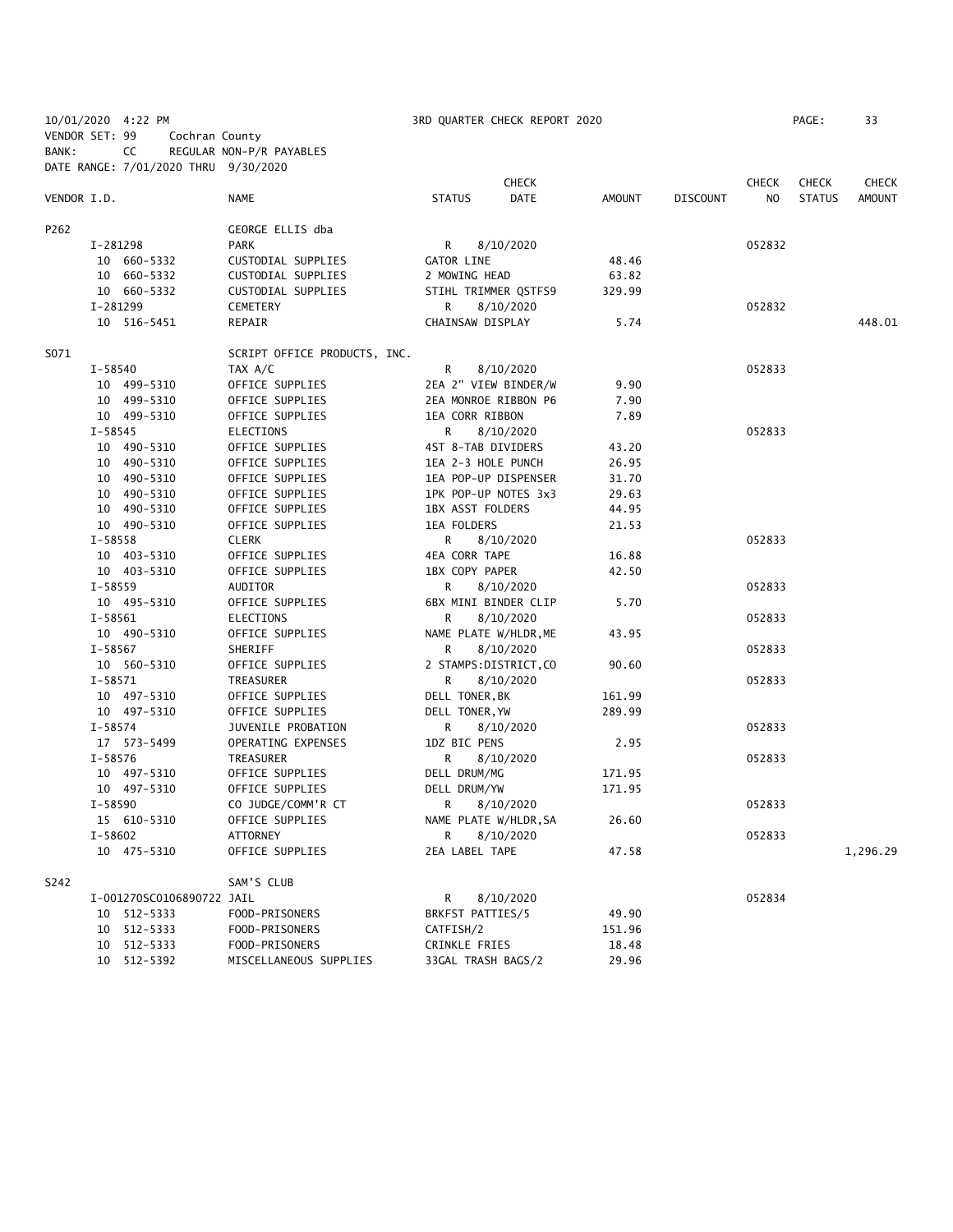10/01/2020 4:22 PM 3RD QUARTER CHECK REPORT 2020 PAGE: 34 VENDOR SET: 99 Cochran County BANK: CC REGULAR NON-P/R PAYABLES DATE RANGE: 7/01/2020 THRU 9/30/2020

|             |    |                           |                        |                     | <b>CHECK</b>         |               |                 | <b>CHECK</b> | <b>CHECK</b>  | CHECK         |
|-------------|----|---------------------------|------------------------|---------------------|----------------------|---------------|-----------------|--------------|---------------|---------------|
| VENDOR I.D. |    |                           | <b>NAME</b>            | <b>STATUS</b>       | <b>DATE</b>          | <b>AMOUNT</b> | <b>DISCOUNT</b> | NO.          | <b>STATUS</b> | <b>AMOUNT</b> |
| S242        |    |                           | SAM'S CLUB<br>(CONT)   |                     |                      |               |                 |              |               |               |
|             |    | I-001270SC0106890722 JAIL |                        | R                   | 8/10/2020            |               |                 | 052834       |               |               |
|             |    | 10 512-5333               | FOOD-PRISONERS         | ONION RINGS         |                      | 19.98         |                 |              |               |               |
|             |    | 10 512-5333               | FOOD-PRISONERS         | MARGARINE           |                      | 4.98          |                 |              |               |               |
|             |    | 10 512-5333               | FOOD-PRISONERS         | <b>BUTTER</b>       |                      | 9.22          |                 |              |               |               |
|             |    | 10 512-5333               | FOOD-PRISONERS         | LESUEUR PEAS/3      |                      | 29.94         |                 |              |               |               |
|             |    | 10 512-5333               | FOOD-PRISONERS         | POPCORN SHRIMP/4    |                      | 39.92         |                 |              |               |               |
|             |    | 10 512-5333               | FOOD-PRISONERS         | MARGARINE           |                      | 4.98          |                 |              |               |               |
|             |    | 10 512-5392               | MISCELLANEOUS SUPPLIES | ODOBAN CLNR/5       |                      | 39.90         |                 |              |               |               |
|             |    | 10 512-5392               | MISCELLANEOUS SUPPLIES | <b>BATH TISSUE</b>  |                      | 18.46         |                 |              |               |               |
|             |    | 10 512-5392               | MISCELLANEOUS SUPPLIES | PINE-SOL/2          |                      | 21.16         |                 |              |               |               |
|             |    | 10 512-5392               | MISCELLANEOUS SUPPLIES |                     | WINDFRESH DETERGENT/ | 32.96         |                 |              |               |               |
|             |    | 10 512-5392               | MISCELLANEOUS SUPPLIES | PAPER TOWELS        |                      | 16.98         |                 |              |               |               |
|             |    | 10 512-5333               | FOOD-PRISONERS         | BNLS CKN/2          |                      | 21.96         |                 |              |               |               |
|             |    | 10 512-5333               | FOOD-PRISONERS         | DISC MARGARINE      |                      | 2.00CR        |                 |              |               |               |
|             |    | I-5552519749              | <b>JAIL</b>            | R                   | 8/10/2020            |               |                 | 052834       |               |               |
|             |    | 10 512-5333               | FOOD-PRISONERS         | <b>RAISIN BRAN</b>  |                      | 7.78          |                 |              |               |               |
|             |    | 10 512-5333               | FOOD-PRISONERS         |                     | FRZN CKN BREASTS 5#/ | 63.92         |                 |              |               |               |
|             |    | 10 512-5333               | FOOD-PRISONERS         | LARGE EGGS          |                      | 17.82         |                 |              |               |               |
|             |    | 10 512-5392               | MISCELLANEOUS SUPPLIES | FOAM PLATES/3       |                      | 41.94         |                 |              |               |               |
|             |    | 10 512-5392               | MISCELLANEOUS SUPPLIES | PINE-SOL/3          |                      | 31.74         |                 |              |               |               |
|             |    | 10 512-5333               | FOOD-PRISONERS         | TORTILLA CHIPS/2    |                      | 15.96         |                 |              |               |               |
|             |    | 10 512-5333               | FOOD-PRISONERS         | BACON/4             |                      | 53.76         |                 |              |               |               |
|             |    | 10 512-5333               | FOOD-PRISONERS         | BNLS THIGH 6#/4     |                      | 43.92         |                 |              |               |               |
|             |    | 10 512-5333               | FOOD-PRISONERS         | MEX BLEND CHEESE/2  |                      | 24.96         |                 |              |               |               |
|             |    | 10 512-5333               | FOOD-PRISONERS         | WOLF CHILI 6PK/2    |                      | 18.54         |                 |              |               |               |
|             |    | 10 512-5392               | MISCELLANEOUS SUPPLIES | <b>BLEACH</b>       |                      | 13.98         |                 |              |               |               |
|             |    | 10 512-5333               | FOOD-PRISONERS         | BACON/2             |                      | 19.84         |                 |              |               |               |
|             |    | 10 512-5392               | MISCELLANEOUS SUPPLIES | FOAM PLATES         |                      | 8.98          |                 |              |               |               |
|             |    | 10 512-5333               | FOOD-PRISONERS         | CORN TORTILLAS/6    |                      | 16.08         |                 |              |               |               |
|             |    | 10 512-5333               | FOOD-PRISONERS         | <b>CHEERIOS</b>     |                      | 5.78          |                 |              |               |               |
|             |    | 10 512-5333               | FOOD-PRISONERS         | COUNTRY CROCK/3     |                      | 14.94         |                 |              |               |               |
|             |    | 10 512-5392               | MISCELLANEOUS SUPPLIES | 12-0Z FOAM BOWLS    |                      | 9.98          |                 |              |               |               |
|             |    | 10 512-5333               | FOOD-PRISONERS         | BREAKFAST PATTIES/8 |                      | 79.84         |                 |              |               |               |
|             |    | 10 512-5333               | FOOD-PRISONERS         | POPCORN SHRIMP/4    |                      | 39.92         |                 |              |               |               |
|             |    | 10 512-5333               | FOOD-PRISONERS         | HERSHEY COCOA/2     |                      | 14.36         |                 |              |               |               |
|             |    | 10 512-5333               | FOOD-PRISONERS         | NACHO CHEESE/2      |                      | 12.96         |                 |              |               |               |
|             |    | 10 512-5333               | FOOD-PRISONERS         | SUGAR 50#/2         |                      | 55.48         |                 |              |               |               |
|             |    | 10 512-5333               | FOOD-PRISONERS         | FLOUR TORTILLAS/6   |                      | 21.48         |                 |              |               |               |
|             |    | 10 512-5333               | FOOD-PRISONERS         | RANCH DRESSING/2    |                      | 19.96         |                 |              |               |               |
|             | 10 | 512-5333                  | FOOD-PRISONERS         | JUICE VAR PK/10     |                      | 89.80         |                 |              |               |               |
|             |    | 10 512-5333               | FOOD-PRISONERS         | <b>DISC</b>         |                      | 15.00CR       |                 |              |               | 1,237.46      |
|             |    |                           |                        |                     |                      |               |                 |              |               |               |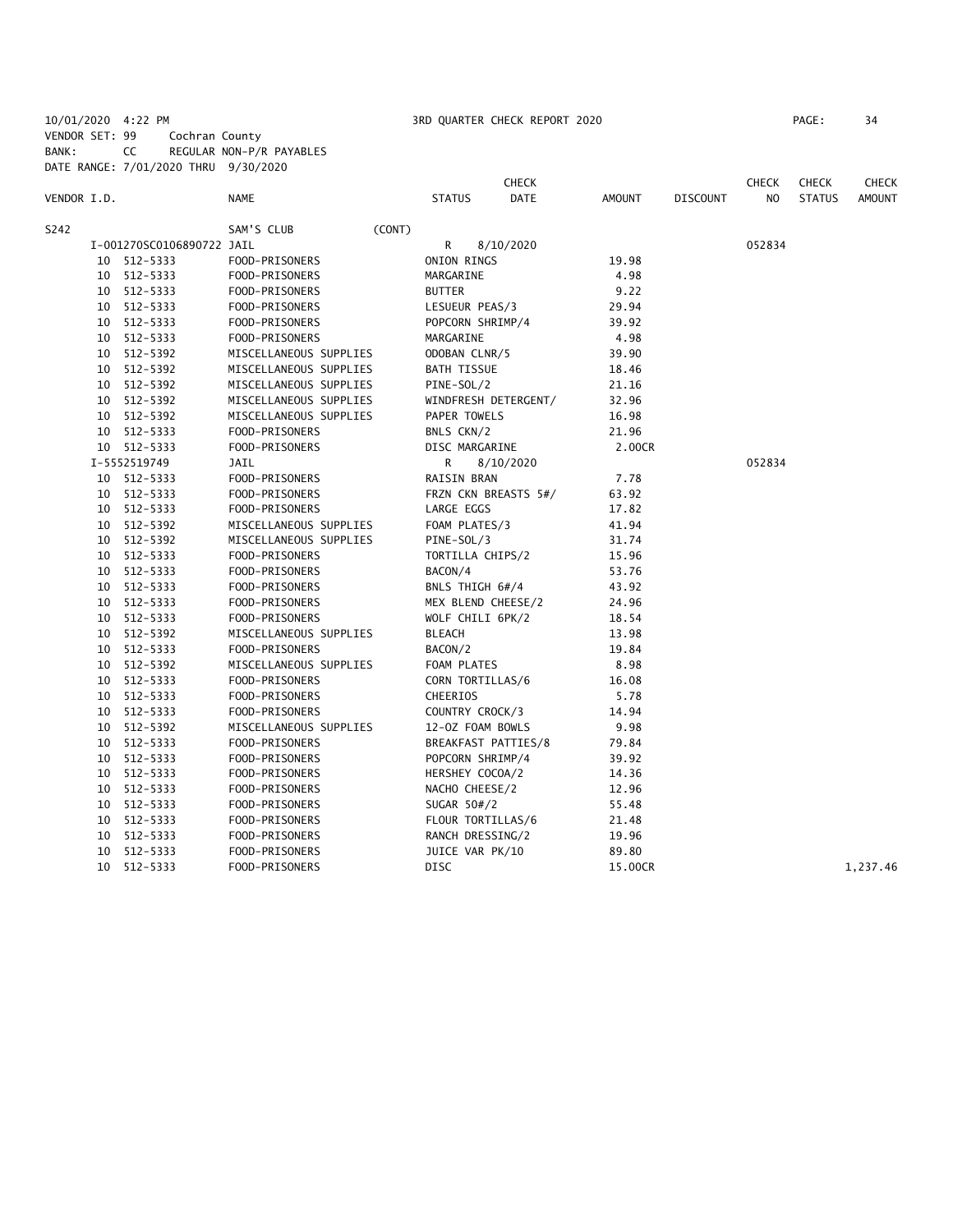| 10/01/2020 4:22 PM<br>VENDOR SET: 99 |          | Cochran County                       | 3RD QUARTER CHECK REPORT 2020 |                           |                      |        |                 |              | PAGE:         | 35           |
|--------------------------------------|----------|--------------------------------------|-------------------------------|---------------------------|----------------------|--------|-----------------|--------------|---------------|--------------|
| BANK:                                |          | CC                                   | REGULAR NON-P/R PAYABLES      |                           |                      |        |                 |              |               |              |
|                                      |          | DATE RANGE: 7/01/2020 THRU 9/30/2020 |                               |                           |                      |        |                 |              |               |              |
|                                      |          |                                      |                               |                           | <b>CHECK</b>         |        |                 | <b>CHECK</b> | <b>CHECK</b>  | <b>CHECK</b> |
| VENDOR I.D.                          |          |                                      | NAME                          | <b>STATUS</b>             | DATE                 | AMOUNT | <b>DISCOUNT</b> | NO.          | <b>STATUS</b> | AMOUNT       |
|                                      |          |                                      |                               |                           |                      |        |                 |              |               |              |
| T009                                 |          |                                      | TEXAS ASSOCIATION OF COUNTIES |                           |                      |        |                 |              |               |              |
|                                      |          | I-302749 LEGIS 2020                  | AUDITOR                       | R                         | 8/10/2020            |        |                 | 052835       |               |              |
|                                      |          | 10 495-5427                          | CONTINUING EDUCATION          | REGIS/LEGISLATIVE CO      |                      | 100.00 |                 |              |               | 100.00       |
|                                      |          |                                      |                               |                           |                      |        |                 |              |               |              |
| T237                                 |          |                                      | <b>TDCAA</b>                  |                           |                      |        |                 |              |               |              |
|                                      | I-120797 |                                      | <b>ATTORNEY</b>               | R                         | 8/10/2020            |        |                 | 052836       |               |              |
|                                      |          | 10 475-5481                          | DUES AND REGISTRATION         | 2020 DUES/LISA RICE       |                      | 50.00  |                 |              |               |              |
|                                      |          | I-32419 2020 DUES                    | <b>ATTORNEY</b>               | R                         | 8/10/2020            |        |                 | 052836       |               |              |
|                                      |          | 10 475-5481                          | DUES AND REGISTRATION         |                           | 2020 DUES/AMANDA MAR | 75.00  |                 |              |               | 125.00       |
| T297                                 |          |                                      | TRACTOR SUPPLY CO.            |                           |                      |        |                 |              |               |              |
|                                      |          | I-200162061                          | PREC 1                        | R.                        | 8/10/2020            |        |                 | 052837       |               |              |
|                                      |          | 15 621-5356                          | ROAD MATERIALS & SUPPLIES     | HOSE REEL #1017407        |                      | 24.99  |                 |              |               |              |
|                                      |          | 15 621-5356                          | ROAD MATERIALS & SUPPLIES     | BLOW GUN W/2FT EXT        |                      | 14.99  |                 |              |               |              |
|                                      |          | 15 621-5356                          | ROAD MATERIALS & SUPPLIES     | $1/4$ "x $1/4$ "          |                      | 4.99   |                 |              |               | 44.97        |
|                                      |          |                                      |                               |                           |                      |        |                 |              |               |              |
| V053                                 |          |                                      | VP PLUMBING INC.              |                           |                      |        |                 |              |               |              |
|                                      | $I-2329$ |                                      | JAIL                          | R                         | 8/10/2020            |        |                 | 052838       |               |              |
|                                      |          | 10 512-5451                          | REPAIR                        | RPR HI-PRS SINK BTN,      |                      | 990.00 |                 |              |               |              |
|                                      |          | 10 512-5451                          | REPAIR                        | WATER HEATER, MISC P      |                      | 180.04 |                 |              |               | 1,170.04     |
| W010                                 |          |                                      | WEST TEXAS GAS INC            |                           |                      |        |                 |              |               |              |
|                                      |          | I-020036001501 08/20 PARK/SHOP       |                               | R                         | 8/10/2020            |        |                 | 052839       |               |              |
|                                      |          | 10 660-5440                          | UTILITIES & IRRIGATION        | GAS SVC 6/25-7/27/20      |                      | 9.54   |                 |              |               |              |
|                                      |          | 10 660-5440                          | UTILITIES & IRRIGATION        | <b>GRIP CHG</b>           |                      | 5.21   |                 |              |               |              |
|                                      |          | I-020036002501 08/20 PARK/SHOWBARN   |                               | R                         | 8/10/2020            |        |                 | 052839       |               |              |
|                                      |          | 10 660-5440                          | UTILITIES & IRRIGATION        | GAS SVC 6/25-7/27/20      |                      | 13.06  |                 |              |               |              |
|                                      |          | 10 660-5440                          | UTILITIES & IRRIGATION        | <b>GRIP CHG</b>           |                      | 13.16  |                 |              |               |              |
|                                      |          | I-020049022001 08/20 PREC 3          |                               | R                         | 8/10/2020            |        |                 | 052839       |               |              |
|                                      |          | 15 623-5440                          | UTILITIES                     |                           | .3MCF COST OF SVC (2 | 0.74   |                 |              |               |              |
|                                      |          | 15 623-5440                          | UTILITIES                     | COST OF GAS (1.274)       |                      | 0.38   |                 |              |               |              |
|                                      |          | 15 623-5440                          | UTILITIES                     | <b>CUSTOMER CHG</b>       |                      | 13.06  |                 |              |               |              |
|                                      |          | 15 623-5440                          | UTILITIES                     | GRIP CHG                  |                      | 13.16  |                 |              |               | 68.31        |
|                                      |          |                                      |                               |                           |                      |        |                 |              |               |              |
| W055                                 |          |                                      | WINDSTREAM COMMUNICATIONS SW  |                           |                      |        |                 |              |               |              |
|                                      |          | I-266-5051 JUL20                     | LIBRARY                       | R                         | 8/10/2020            |        |                 | 052840       |               |              |
|                                      |          | 10 650-5420                          | TELECOMMUNICATIONS            | BASIC SVCS/2 LINES        |                      | 126.12 |                 |              |               |              |
|                                      |          | 10 650-5420                          | TELECOMMUNICATIONS            | FEES                      |                      | 41.21  |                 |              |               |              |
|                                      |          | 10 650-5420                          | TELECOMMUNICATIONS            | LONG DISTANCE SVC         |                      | 0.05   |                 |              |               |              |
|                                      |          | I-266-5074 JUL20                     | ADULT PROBATION               | R                         | 8/10/2020            |        |                 | 052840       |               |              |
|                                      |          | 10 570-5420                          | TELECOMMUNICATIONS            | BASIC SVCS                |                      | 37.30  |                 |              |               |              |
|                                      |          | 10 570-5420                          | TELECOMMUNICATIONS            | VOICEMAIL SVC             |                      | 11.95  |                 |              |               |              |
|                                      |          | 10 570-5420                          | TELECOMMUNICATIONS            | FEES                      |                      | 18.10  |                 |              |               |              |
|                                      |          | I-266-5161 JUL20                     | TREASURER                     | R                         | 8/10/2020            |        |                 | 052840       |               |              |
|                                      |          | 10 497-5420                          | TELECOMMUNICATIONS            | BASIC SVCS<br><b>FEES</b> |                      | 37.30  |                 |              |               |              |
|                                      |          | 10 497-5420                          | TELECOMMUNICATIONS            | LONG DISTANCE SVC         |                      | 18.08  |                 |              |               |              |
|                                      |          | 10 497-5420<br>I-266-5171 JUL20      | TELECOMMUNICATIONS<br>TAX A/C | R                         | 8/10/2020            | 0.50   |                 | 052840       |               |              |
|                                      |          |                                      |                               |                           |                      |        |                 |              |               |              |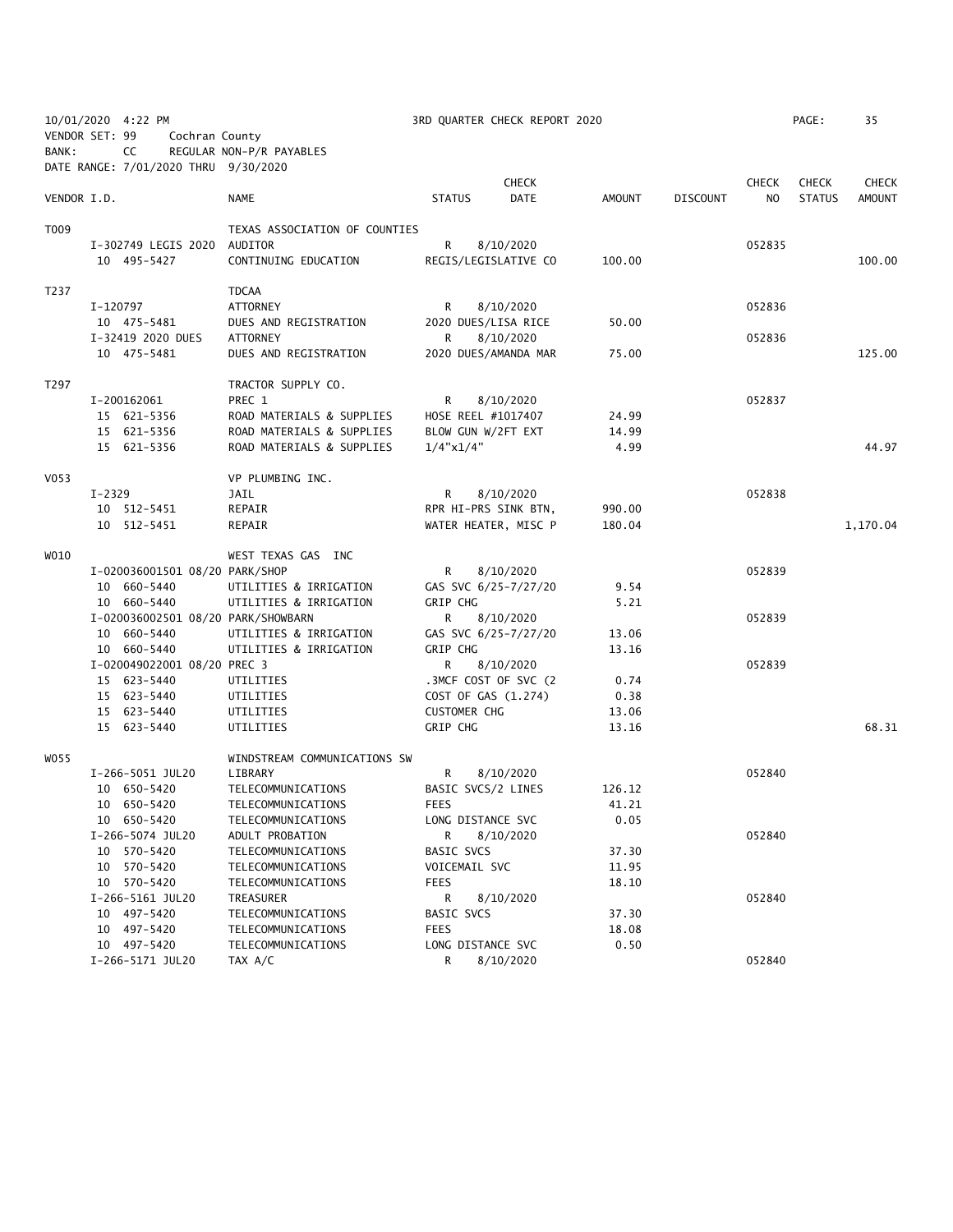10/01/2020 4:22 PM 3RD QUARTER CHECK REPORT 2020 PAGE: 36 VENDOR SET: 99 Cochran County

BANK: CC REGULAR NON-P/R PAYABLES

DATE RANGE: 7/01/2020 THRU 9/30/2020 **CHECK CHECK CHECK CHECK CHECK CHECK CHECK** VENDOR I.D. NAME STATUS DATE AMOUNT DISCOUNT NO STATUS AMOUNT WOSS WINDSTREAM COMMUNICATIONS (CONT) I-266-5171 JUL20 TAX A/C R 8/10/2020 052840 10 499-5420 TELECOMMUNICATIONS BASIC SVCS/3 LINES 96.59 10 499-5420 TELECOMMUNICATIONS PCPROTEC/TECHHELP 19.99 10 499-5420 TELECOMMUNICATIONS INTERNET 130.00 10 499-5420 TELECOMMUNICATIONS FEES 68.99 10 499-5420 TELECOMMUNICATIONS LONG DISTANCE SVC 11.24 I-266-5211 JUL20 SHERIFF R 8/10/2020 052840 10 560-5420 TELECOMMUNICATIONS BASIC SVCS/3 LINES 132.94 10 560-5420 TELECOMMUNICATIONS FEES 61.85 10 560-5420 TELECOMMUNICATIONS LONG DISTANCE SVC 12.21 I-266-5302 JUL20 JUSTICE OF PEACE R 8/10/2020 052840 10 455-5420 TELECOMMUNICATIONS BASIC SVCS 31.83 10 455-5420 TELECOMMUNICATIONS FEES 18.07 10 455-5420 TELECOMMUNICATIONS LONG DISTANCE SVC 2.31 I-266-5411 JUL20 JUVENILE PROBATION R 8/10/2020 052840 17 573-5499 OPERATING EXPENSES BASIC SVCS 31.83 OPERATING EXPENSES FEES 18.07 17 573-5499 OPERATING EXPENSES LONG DISTANCE SVC 3.35 I-266-5450 JUL20 CLERK R 8/10/2020 052840 10 403-5420 TELECOMMUNICATIONS BASIC SVCS/3 LINES 113.00 10 403-5420 TELECOMMUNICATIONS FEES 69.25 10 403-5420 TELECOMMUNICATIONS LONG DISTANCE SVC 10.53 I-266-5508 JUL20 CO JUDGE/COMM'R CT R 8/10/2020 052840 15 610-5420 TELECOMMUNICATIONS BASIC SVCS/2 LINES 64.76 15 610-5420 TELECOMMUNICATIONS FEES 57.63 15 610-5420 TELECOMMUNICATIONS LONG DISTANCE SVC 18.39 I-266-5822 JUL20 AUDITOR/NON-DEPT'L R 8/10/2020 052840 10 495-5420 TELECOMMUNICATIONS BASIC SVCS 20.89 10 495-5420 TELECOMMUNICATIONS FEES 20.93 10 495-5420 TELECOMMUNICATIONS INTERNET 130.00 10 495-5420 TELECOMMUNICATIONS PICC CHG 1.16 10 495-5420 TELECOMMUNICATIONS LONG DISTANCE SVC 7.01 10 409-5420 TELECOMMUNICATIONS FAX LINE 266-5629 20.89 10 409-5420 TELECOMMUNICATIONS FEES 20.94 TELECOMMUNICATIONS INTERNET 145.00 10 409-5420 TELECOMMUNICATIONS PICC CHG 1.16 1,631.42 W070 R D WALLACE OIL CO INC I-12520010 JUL20 CEMETERY/AIRPORT R 8/10/2020 052841 10 516-5451 REPAIR ST INSP/10 FORD PK # 7.00 10 516-5451 REPAIR PAPER FORM 3.00 10 516-5330 FUEL & OIL 25.01GL UNL 7/6 41.34 30 518-5330 FUEL & OIL 27.01GL UNL 7/16 46.27 10 516-5330 FUEL & OIL 24.06GL UNL 7/28 41.22 I-12520021 JUL20 PREC 3 R 8/10/2020 052841 15 623-5451 REPAIRS ST INSP/08 CHEV PK # 7.00 15 623-5451 REPAIRS PAPER FORM 3.00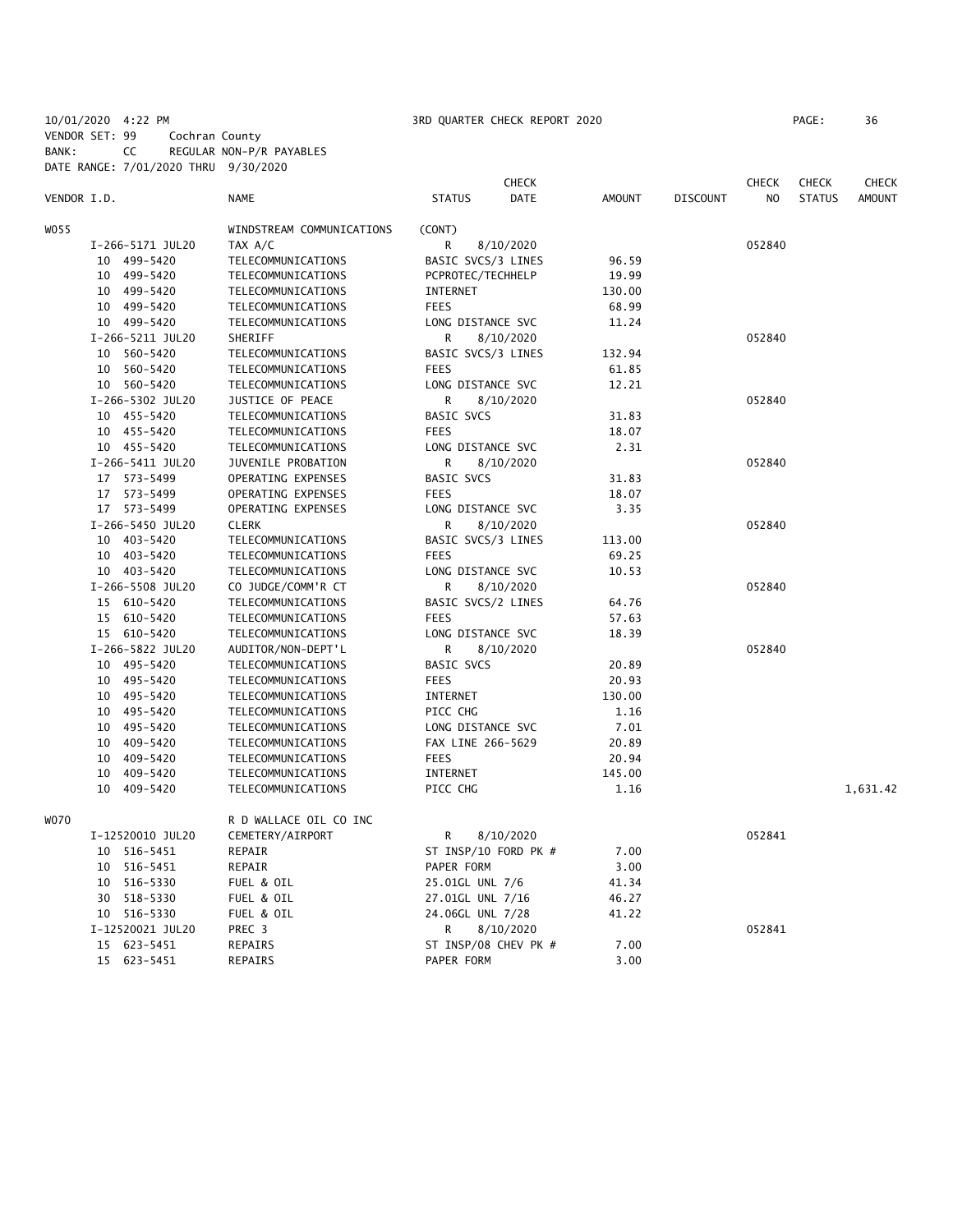10/01/2020 4:22 PM 3RD QUARTER CHECK REPORT 2020 PAGE: 37 VENDOR SET: 99 Cochran County BANK: CC REGULAR NON-P/R PAYABLES DATE RANGE: 7/01/2020 THRU 9/30/2020

|             |                  |                        |                        | <b>CHECK</b>   |                 | <b>CHECK</b> | <b>CHECK</b>  | <b>CHECK</b> |
|-------------|------------------|------------------------|------------------------|----------------|-----------------|--------------|---------------|--------------|
| VENDOR I.D. |                  | NAME                   | <b>STATUS</b>          | DATE<br>AMOUNT | <b>DISCOUNT</b> | NO           | <b>STATUS</b> | AMOUNT       |
| WO70        |                  | R D WALLACE OIL CO INC | (CONT)                 |                |                 |              |               |              |
|             | I-12520021 JUL20 | PREC <sub>3</sub>      | R<br>8/10/2020         |                |                 | 052841       |               |              |
|             | 15 623-5330      | FUEL AND OIL           | 1198GL DYED DIESEL     | 1,940.76       |                 |              |               |              |
|             | 15 623-5330      | FUEL AND OIL           | 5 80-02 PWR SVC        | 64.75          |                 |              |               |              |
|             | 15 623-5330      | FUEL AND OIL           | 108.3GL REG ETH 7/31   | 185.73         |                 |              |               |              |
|             | I-12520030 JUL20 | PREC 1                 | R<br>8/10/2020         |                |                 | 052841       |               |              |
|             | 15 621-5330      | FUEL & OIL             | 800GL DYED DIESEL 7/   | 1,288.00       |                 |              |               |              |
|             | 15 621-5330      | FUEL & OIL             | 3 80-0Z PWR SVC        | 38.85          |                 |              |               |              |
|             | 15 621-5330      | FUEL & OIL             | 20 2.5 DEF             | 215.00         |                 |              |               |              |
|             | 15 621-5330      | FUEL & OIL             | 30.13GL UNL 7/20       | 51.61          |                 |              |               |              |
|             | 15 621-5330      | FUEL & OIL             | 24.99GL UNL 7/31       | 42.81          |                 |              |               |              |
|             | I-12520032 JUL20 | PREC 2                 | R<br>8/10/2020         |                |                 | 052841       |               |              |
|             | 15 622-5330      | FUEL AND OIL           | 707.3GL DYED DIESEL    | 1,138.75       |                 |              |               |              |
|             | 15 622-5330      | FUEL AND OIL           | 2 80-0Z PWR SVC        | 25.90          |                 |              |               |              |
|             | 15 622-5330      | FUEL AND OIL           | 863.4GL DYED DIESEL    | 1,398.71       |                 |              |               |              |
|             | 15 622-5330      | FUEL AND OIL           | 3 80-0Z PWR SVC        | 38.85          |                 |              |               |              |
|             | 15 622-5330      | FUEL AND OIL           | 30.05GL UNL 7/6        | 49.67          |                 |              |               |              |
|             | 15 622-5330      | FUEL AND OIL           | 21.41GL UNL 7/27       | 36.68          |                 |              |               |              |
|             | I-12520041 JUL20 | PREC 4                 | R<br>8/10/2020         |                |                 | 052841       |               |              |
|             | 15 624-5451      | REPAIRS                | ST INSP/11 FORD PK $#$ | 7.00           |                 |              |               |              |
|             | 15 624-5451      | REPAIRS                | PAPER FORM             | 3.00           |                 |              |               |              |
|             | 15 624-5330      | FUEL AND OIL           | 794.9GL DYED DIESEL    | 1,287.74       |                 |              |               |              |
|             | 15 624-5330      | FUEL AND OIL           | 3 80-0Z PWR SVC        | 38.85          |                 |              |               |              |
|             | 15 624-5330      | FUEL AND OIL           | 11 2.5 DEF             | 118.25         |                 |              |               |              |
|             | 15 624-5330      | FUEL AND OIL           | 28.59GL UNL 7/17       | 48.98          |                 |              |               |              |
|             | I-12520043 JUL20 | SHERIFF                | R<br>8/10/2020         |                |                 | 052841       |               |              |
|             | 10 560-5330      | FUEL AND OIL           | 686.944GL UNL          | 1,178.08       |                 |              |               |              |
|             | 10 560-5330      | FUEL AND OIL           | 75.92GL UNL/CARD#258   | 128.79         |                 |              |               |              |
|             | 10 560-5330      | FUEL AND OIL           | 32.11GL UNL/CARD#867   | 54.24          |                 |              |               |              |
|             | I-12520241 JUL20 | EXTENSION SVC          | R<br>8/10/2020         |                |                 | 052841       |               |              |
|             | 10 665-5330      | FUEL AND OIL           | 32.38GL UNL 7/21       | 55.47          |                 |              |               | 9,585.30     |
| W164        |                  | WARREN CAT             |                        |                |                 |              |               |              |
|             | I-W0020144389    | PREC 2                 | R<br>8/10/2020         |                |                 | 052842       |               |              |
|             | 15 622-5451      | REPAIRS                | TRBLSHOOT A/C, 140M3   | 375.00         |                 |              |               |              |
|             | 15 622-5451      | REPAIRS                | PARTS/RPR A/C CLUTCH   | 1,498.79       |                 |              |               |              |
|             | 15 622-5451      | REPAIRS                | RPR W/SHIELD WIPER M   | 150.00         |                 |              |               |              |
|             | 15 622-5451      | REPAIRS                | WIPER MOTOR            | 149.99         |                 |              |               |              |
|             | 15 622-5451      | REPAIRS                | TRBLSHOOT STEER SNSR   | 525.00         |                 |              |               |              |
|             | 15 622-5451      | REPAIRS                | RPR WIRING             | 375.00         |                 |              |               |              |
|             | 15 622-5451      | REPAIRS                | TRAVEL TIME TO/FR MA   | 500.00         |                 |              |               |              |
|             | 15 622-5451      | REPAIRS                | MILEAGE                | 385.00         |                 |              |               | 3,958.78     |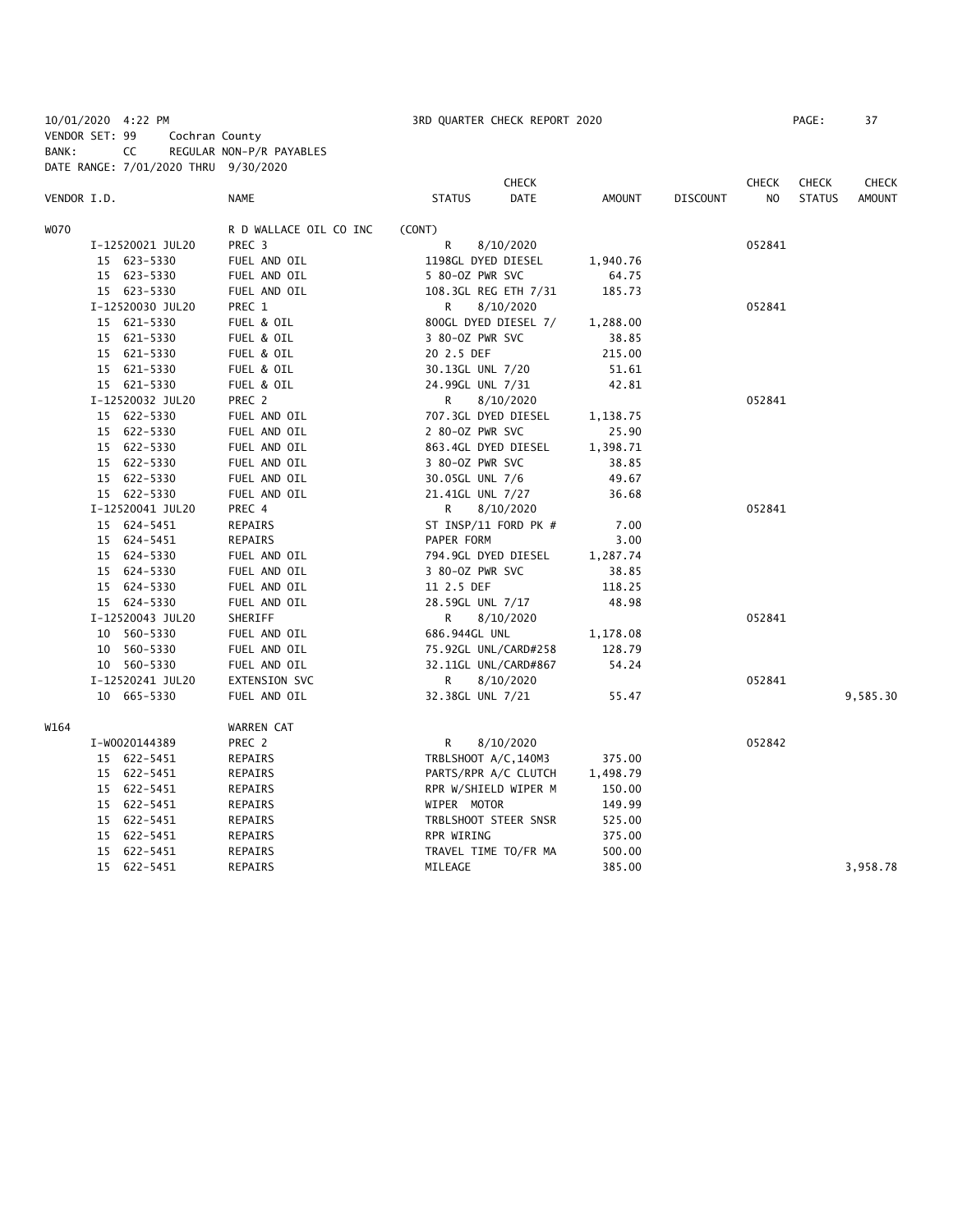|             | 10/01/2020 4:22 PM                   |                           | 3RD QUARTER CHECK REPORT 2020 |              |            |                 |              | PAGE:         | 38            |
|-------------|--------------------------------------|---------------------------|-------------------------------|--------------|------------|-----------------|--------------|---------------|---------------|
|             | VENDOR SET: 99                       | Cochran County            |                               |              |            |                 |              |               |               |
| BANK:       | CC                                   | REGULAR NON-P/R PAYABLES  |                               |              |            |                 |              |               |               |
|             | DATE RANGE: 7/01/2020 THRU 9/30/2020 |                           |                               |              |            |                 |              |               |               |
|             |                                      |                           |                               | <b>CHECK</b> |            |                 | <b>CHECK</b> | <b>CHECK</b>  | <b>CHECK</b>  |
| VENDOR I.D. |                                      | NAME                      | <b>STATUS</b>                 | <b>DATE</b>  | AMOUNT     | <b>DISCOUNT</b> | NO.          | <b>STATUS</b> | <b>AMOUNT</b> |
|             |                                      |                           |                               |              |            |                 |              |               |               |
| W246        |                                      | WAGNER SUPPLY             |                               |              |            |                 |              |               |               |
|             | I-L012671-01                         | <b>COURTHOUSE</b>         | R                             | 8/10/2020    |            |                 | 052843       |               |               |
|             | 10 510-5332                          | CUSTODIAL SUPPLIES        | 1CS ENZYME DRAIN TAM          |              | 72.00      |                 |              |               |               |
|             | I-L015449                            | <b>COURTHOUSE</b>         | R                             | 8/10/2020    |            |                 | 052843       |               |               |
|             | 10 510-5332                          | CUSTODIAL SUPPLIES        | <b>1CS DRAIN TAME</b>         |              | 72.00      |                 |              |               |               |
|             | I-L017522                            | <b>COURTHOUSE</b>         | R                             | 8/10/2020    |            |                 | 052843       |               |               |
|             | 10 510-5332                          | CUSTODIAL SUPPLIES        | 1DZ 409 CLNR 320Z             |              | 53.91      |                 |              |               |               |
|             | 10 510-5332                          | CUSTODIAL SUPPLIES        | 1CS SINGLE-FOLD TOWE          |              | 40.58      |                 |              |               |               |
|             | 10 510-5332                          | CUSTODIAL SUPPLIES        | 1CS CAN LINERS 15GL           |              | 36.20      |                 |              |               | 274.69        |
| Y001        |                                      | YELLOWHOUSE MACHINERY CO. |                               |              |            |                 |              |               |               |
|             | C-CM 549002                          | PREC 4                    | R.                            | 8/10/2020    |            |                 | 052844       |               |               |
|             | 15 624-5451                          | REPAIRS                   | CR RADIO RPR/WARRANT          |              | 2,103.02CR |                 |              |               |               |
|             | $I - 548513$                         | PREC 4                    | R                             | 8/10/2020    |            |                 | 052844       |               |               |
|             | 15 624-5451                          | REPAIRS                   | FREIGHT PARTS/RPR AI          |              | 46.79      |                 |              |               |               |
|             | I-549002                             | PREC 4                    | R                             | 8/10/2020    |            |                 | 052844       |               |               |
|             | 15 624-5451                          | REPAIRS                   | RPR RADIO ON SITE/LA          |              | 750.60     |                 |              |               |               |
|             | 15 624-5451                          | REPAIRS                   | ANTENNA/772G#2893             |              | 42.78      |                 |              |               |               |
|             | 15 624-5451                          | REPAIRS                   | RADIO                         |              | 908.47     |                 |              |               |               |
|             | 15 624-5451                          | REPAIRS                   | FREIGHT                       |              | 52.84      |                 |              |               |               |
|             | 15 624-5451                          | REPAIRS                   | 141MI TO/FR SITE @\$2         |              | 317.25     |                 |              |               |               |
|             | 15 624-5451                          | REPAIRS                   | ENV FEES                      |              | 31.08      |                 |              |               |               |
|             | I-550238                             | PREC 1                    | R                             | 8/10/2020    |            |                 | 052844       |               |               |
|             | 15 621-5451                          | REPAIRS                   | AIR FILTER #AT311066          |              | 135.89     |                 |              |               |               |
|             | 15 621-5451                          | REPAIRS                   | 3 FILTER #AT311067            |              | 230.40     |                 |              |               | 413.08        |
|             |                                      |                           |                               |              |            |                 |              |               |               |
| A178        |                                      | AMAZON                    |                               |              |            |                 |              |               |               |
|             | C-785646745573                       | LIBRARY                   | R                             | 8/28/2020    |            |                 | 052863       |               |               |
|             | 10 650-5590                          | <b>BOOKS</b>              | RET NEAR DARK:A THRI          |              | 20.29CR    |                 |              |               |               |
|             | I-445496585677                       | LIBRARY                   | R.                            | 8/28/2020    |            |                 | 052863       |               |               |
|             | 10 650-5590                          | <b>BOOKS</b>              | DARK SUMMER BY SPARK          |              | 18.38      |                 |              |               |               |
|             | 10 650-5590                          | <b>BOOKS</b>              | SHIPPING                      |              | 3.99       |                 |              |               |               |
|             | I-456549689459                       | LIBRARY                   | R                             | 8/28/2020    |            |                 | 052863       |               |               |
|             | 10 650-5590                          | <b>BOOKS</b>              | DEVOLUTION: A FIRSTH          |              | 16.99      |                 |              |               |               |
|             | 10 650-5590                          | <b>BOOKS</b>              | HOME BEFORE DARK:A N          |              | 20.08      |                 |              |               |               |
|             | 10 650-5590                          | <b>BOOKS</b>              | SHOULDN'T YOU BE IN           |              | 23.07      |                 |              |               |               |
|             | 10 650-5590                          | <b>BOOKS</b>              | THE TERMINAL LIST             |              | 38.95      |                 |              |               |               |
|             | 10 650-5590                          | <b>BOOKS</b>              | THE BETROTHED                 |              | 13.98      |                 |              |               |               |
|             | 10 650-5590                          | <b>BOOKS</b>              | WHY IS THIS NIGHT DI          |              | 20.49      |                 |              |               |               |
|             | 650-5590<br>10                       | <b>BOOKS</b>              | SEX AND VANITY: A NOV         |              | 18.86      |                 |              |               |               |
|             | 650-5590<br>10                       | <b>BOOKS</b>              | TOM CLANCY FIRING PO          |              | 20.30      |                 |              |               |               |
|             | 10 650-5590                          | <b>BOOKS</b>              | FRIENDS AND STRANGER          |              | 19.56      |                 |              |               |               |
|             | 10 650-5590                          | <b>BOOKS</b>              | KINDRED                       |              | 19.07      |                 |              |               |               |
|             | I-464864535337                       | TREASURER                 | R.                            | 8/28/2020    |            |                 | 052863       |               |               |
|             | 10 497-5310                          | OFFICE SUPPLIES           | CYAN DRUM KIT/5130cd          |              | 79.99      |                 |              |               |               |
|             | 10 497-5310                          | OFFICE SUPPLIES           | SHIPPING                      |              | 9.58       |                 |              |               |               |
|             | I-467999333635                       | LIBRARY                   | R                             | 8/28/2020    |            |                 | 052863       |               |               |
|             | 10 650-5590                          | <b>BOOKS</b>              | BLACK LIST:A THRILLE          |              | 8.93       |                 |              |               |               |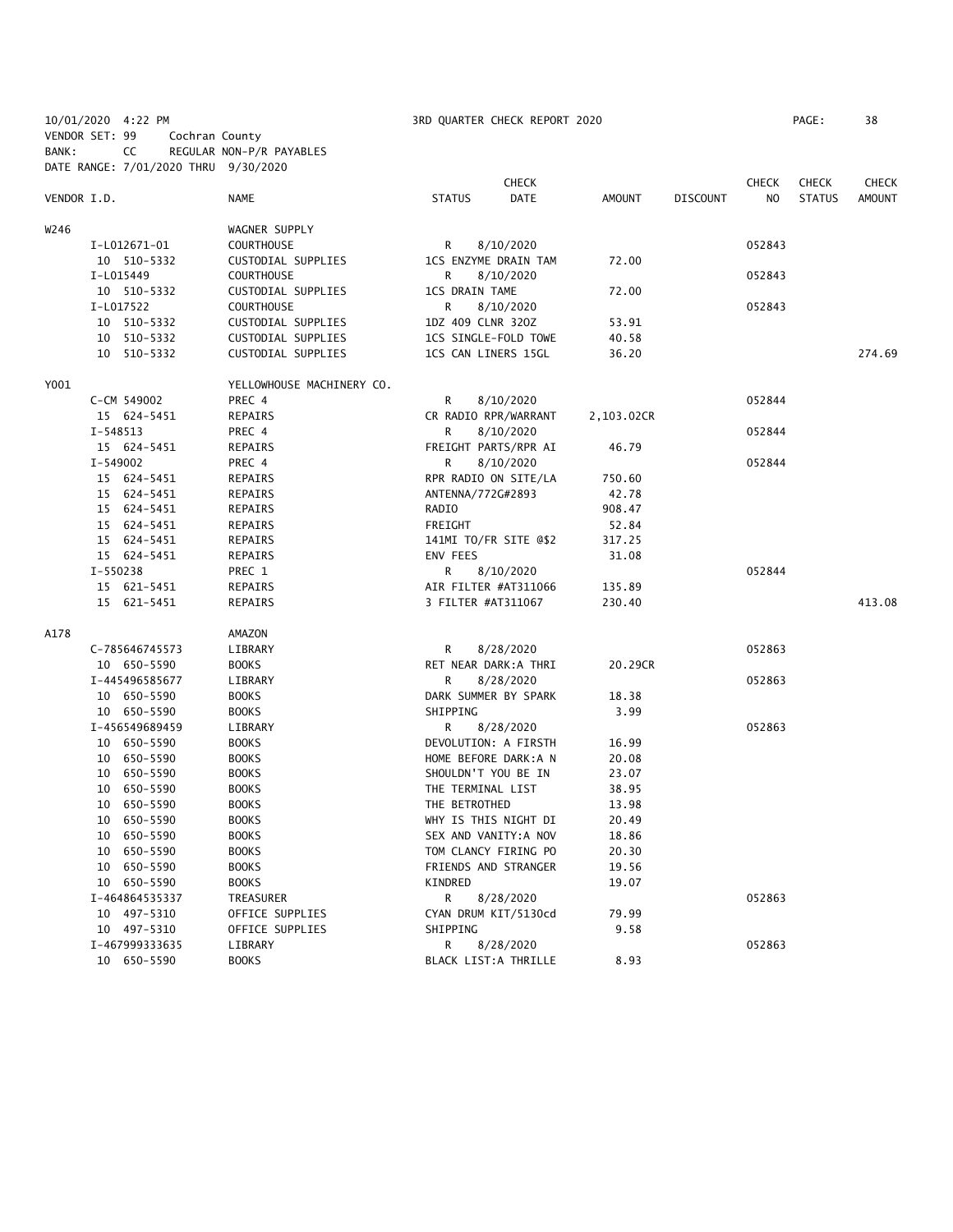10/01/2020 4:22 PM 3RD QUARTER CHECK REPORT 2020 PAGE: 39 VENDOR SET: 99 Cochran County BANK: CC REGULAR NON-P/R PAYABLES DATE RANGE: 7/01/2020 THRU 9/30/2020

|             |                  |                                |                     | <b>CHECK</b>          |          |                 | <b>CHECK</b> | <b>CHECK</b>  | CHECK         |
|-------------|------------------|--------------------------------|---------------------|-----------------------|----------|-----------------|--------------|---------------|---------------|
| VENDOR I.D. |                  | NAME                           | <b>STATUS</b>       | <b>DATE</b>           | AMOUNT   | <b>DISCOUNT</b> | NO           | <b>STATUS</b> | <b>AMOUNT</b> |
| A178        |                  | (CONT)<br>AMAZON               |                     |                       |          |                 |              |               |               |
|             | I-467999333635   | LIBRARY                        | R                   | 8/28/2020             |          |                 | 052863       |               |               |
|             | 10 650-5590      | <b>BOOKS</b>                   | SHIPPING            |                       | 3.90     |                 |              |               |               |
|             | I-575677934677   | LIBRARY                        | R                   | 8/28/2020             |          |                 | 052863       |               |               |
|             | 10 650-5590      | <b>BOOKS</b>                   | AXIOM'S END:A NOVEL |                       | 25.19    |                 |              |               |               |
|             | 10 650-5590      | <b>BOOKS</b>                   | BEAUTIFUL STRANGER  |                       | 16.00    |                 |              |               |               |
|             | 10 650-5590      | <b>BOOKS</b>                   | ROOMIES             |                       | 14.26    |                 |              |               |               |
|             | 10 650-5590      | <b>BOOKS</b>                   | THE PATIENT         |                       | 31.99    |                 |              |               |               |
|             | 10 650-5590      | <b>BOOKS</b>                   | THE ORDER: A NOVEL  |                       | 17.39    |                 |              |               |               |
|             | 10 650-5590      | <b>BOOKS</b>                   | <b>WARCROSS</b>     |                       | 11.61    |                 |              |               |               |
|             | 10 650-5590      | <b>BOOKS</b>                   |                     | A BEAUTIFULLY FOOLIS  | 18.90    |                 |              |               |               |
|             | 10 650-5590      | <b>BOOKS</b>                   | PEACE TALKS         |                       | 16.80    |                 |              |               |               |
|             | 10 650-5590      | <b>BOOKS</b>                   |                     | LOVE AND OTHER WORDS  | 24.05    |                 |              |               |               |
|             | 10 650-5590      | <b>BOOKS</b>                   |                     | 2 NEAR DARK: A THRILL | 40.58    |                 |              |               |               |
|             | 10 650-5590      | <b>BOOKS</b>                   | LEGACY (14)         |                       | 15.99    |                 |              |               |               |
|             | I-689995473867   | SHERIFF                        | R                   | 8/28/2020             |          |                 | 052863       |               |               |
|             | 10 560-5310      | OFFICE SUPPLIES                |                     | 2 DISPLAY PORT TO VG  | 16.80    |                 |              |               |               |
|             | 10 560-5310      | OFFICE SUPPLIES                | SHIPPING            |                       | 5.99     |                 |              |               |               |
|             | I-787554468967   | AMAZON                         | R                   | 8/28/2020             |          |                 | 052863       |               |               |
|             | 10 497-5310      | OFFICE SUPPLIES                |                     | 3 SEAGATE 1TB HARD D  | 143.97   |                 |              |               |               |
|             | 10 495-5310      | OFFICE SUPPLIES                |                     | 2 SEAGATE 1TB HARD D  | 95.98    |                 |              |               |               |
|             | 10 475-5310      | OFFICE SUPPLIES                |                     | 1 SEAGATE 1TB HARD D  | 47.99    |                 |              |               |               |
|             | 10 560-5310      | OFFICE SUPPLIES                |                     | 2 SEAGATE 1TB HARD D  | 95.98    |                 |              |               |               |
|             | I-883476774593   | LIBRARY                        | R                   | 8/28/2020             |          |                 | 052863       |               |               |
|             | 10 650-5590      | <b>BOOKS</b>                   |                     | THE DARK COMERS OF T  | 17.54    |                 |              |               |               |
|             | I-993875658467   | TREASURER                      | R                   | 8/28/2020             |          |                 | 052863       |               |               |
|             | 10 497-5310      | OFFICE SUPPLIES                |                     | BLACK DRUM KIT/5130c  | 102.01   |                 |              |               | 1,074.85      |
| A266        |                  | AXON ENTERPRISES, INC          |                     |                       |          |                 |              |               |               |
|             | I-BAL/SI-1650540 | SHERIFF                        | R                   | 8/28/2020             |          |                 | 052865       |               |               |
|             | 10 560-5571      | CAPITAL OUTLAY                 | RELEASE 10%/INSTALL |                       | 1,999.61 |                 |              |               |               |
|             | I-SI-1676686     | SHERIFF                        | R                   | 8/28/2020             |          |                 | 052865       |               |               |
|             | 10 560-5334      | OTHER SUPPLIES                 |                     | 5 RAPIDLOCK BELT CLI  | 156.50   |                 |              |               |               |
|             | 10 560-5334      | OTHER SUPPLIES                 | 3 POCKET MOUNT 6"   |                       | 93.90    |                 |              |               | 2,250.01      |
| A271        |                  | AVENU ENTERPRISE SOLUTIONS, LL |                     |                       |          |                 |              |               |               |
|             | C-ARCR-51276     | <b>CLERK</b>                   | R                   | 8/28/2020             |          |                 | 052866       |               |               |
|             | 10 403-5310      | OFFICE SUPPLIES                |                     | CR CK#51276/PD TO WR  | 208.46CR |                 |              |               |               |
|             | I-INVB-015951    | CO/DIST CLERK                  | R.                  | 8/28/2020             |          |                 | 052866       |               |               |
|             | 10 403-5416      | FILMING & INDEXING             |                     | 20/20 LAND RECORDS J  | 1,250.00 |                 |              |               | 1,041.54      |
| B026        |                  | BLEDSOE WATER SUPPLY CORP      |                     |                       |          |                 |              |               |               |
|             | $I-3004$ 08/20   | PREC 3                         | R                   | 8/28/2020             |          |                 | 052867       |               |               |
|             | 15 623-5440      | UTILITIES                      |                     | 350GL WATER JULY 202  | 22.00    |                 |              |               |               |
|             | 15 623-5440      | UTILITIES                      | ASSESSMENT FEE      |                       | 0.11     |                 |              |               | 22.11         |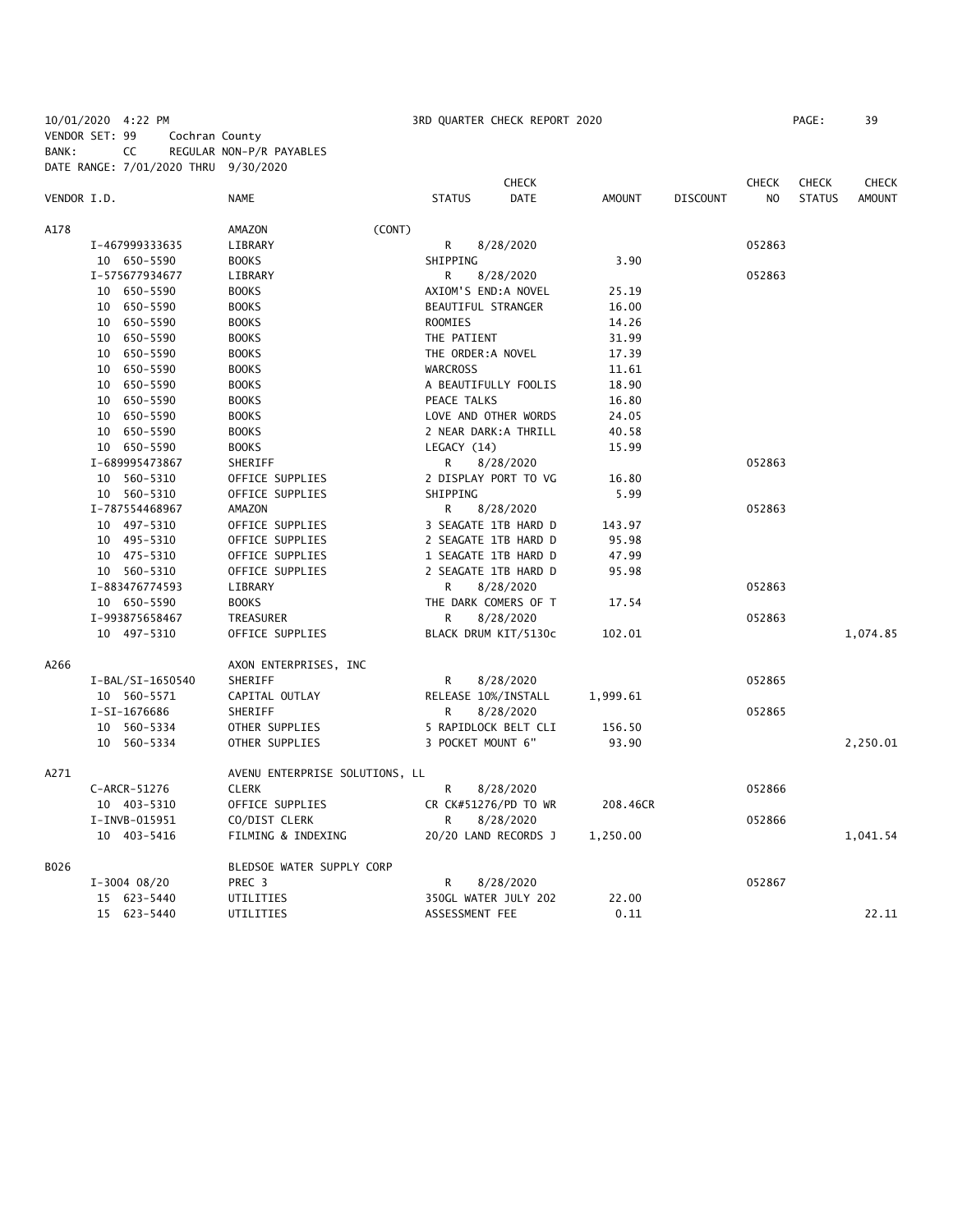10/01/2020 4:22 PM 3RD QUARTER CHECK REPORT 2020 PAGE: 40 VENDOR SET: 99 Cochran County BANK: CC REGULAR NON-P/R PAYABLES

|                  | DATE RANGE: 7/01/2020 THRU 9/30/2020 |                                         |                         |                             |        |          |              |               |               |
|------------------|--------------------------------------|-----------------------------------------|-------------------------|-----------------------------|--------|----------|--------------|---------------|---------------|
|                  |                                      |                                         |                         | <b>CHECK</b>                |        |          | <b>CHECK</b> | <b>CHECK</b>  | <b>CHECK</b>  |
| VENDOR I.D.      |                                      | <b>NAME</b>                             | <b>STATUS</b>           | DATE                        | AMOUNT | DISCOUNT | NO.          | <b>STATUS</b> | <b>AMOUNT</b> |
| C <sub>290</sub> |                                      | CENTER POINT LARGE PRINT                |                         |                             |        |          |              |               |               |
|                  | I-1780038                            | LIBRARY                                 | R                       | 8/28/2020                   |        |          | 052868       |               |               |
|                  | 10 650-5590                          | <b>BOOKS</b>                            | THE HEIRLOOM GARDEN     |                             | 23.37  |          |              |               |               |
|                  | 10 650-5590                          | <b>BOOKS</b>                            |                         | THE SEA GLASS COTTAG        | 23.37  |          |              |               |               |
|                  | 10 650-5590                          | <b>BOOKS</b>                            |                         | THE BILLIONAIRE IN B        | 23.37  |          |              |               |               |
|                  | 10 650-5590                          | <b>BOOKS</b>                            | CARTIER'S HOPE          |                             | 23.37  |          |              |               |               |
|                  | 10 650-5590                          | <b>BOOKS</b>                            |                         | ABOVE THE BAY OF ANG        | 23.37  |          |              |               |               |
|                  | 10 650-5590                          | <b>BOOKS</b>                            | <b>GONE BY MIDNIGHT</b> |                             | 23.37  |          |              |               | 140.22        |
| C302             |                                      | CHARM-TEX, INC.                         |                         |                             |        |          |              |               |               |
|                  | I-0226544-IN                         | JAIL                                    | R                       | 8/28/2020                   |        |          | 052869       |               |               |
|                  | 10 512-5392                          | MISCELLANEOUS SUPPLIES                  | 1CS 2XL SHIRTS, OR,     |                             | 72.00  |          |              |               |               |
|                  | 10 512-5392                          | MISCELLANEOUS SUPPLIES                  |                         | 1CS 2XL PANTS, OR, 1        | 89.00  |          |              |               |               |
|                  | 10 512-5392                          | MISCELLANEOUS SUPPLIES                  |                         | 24EA SCREEN PRINT/SH        |        |          |              |               |               |
|                  | 10 512-5392                          | MISCELLANEOUS SUPPLIES                  | 4EA SHOWER CURTAIN      |                             | 78.00  |          |              |               |               |
|                  | 10 512-5392                          | MISCELLANEOUS SUPPLIES                  | 5DZ WASHCLOTH           |                             | 15.00  |          |              |               |               |
|                  | 10 512-5392                          | MISCELLANEOUS SUPPLIES                  |                         | 1CS XL SHIRTS/OR, 12        | 66.00  |          |              |               |               |
|                  | 10 512-5392                          | MISCELLANEOUS SUPPLIES                  |                         | 1CS XL PANTS/OR, 12/        | 89.00  |          |              |               |               |
|                  | 10 512-5392                          | MISCELLANEOUS SUPPLIES                  |                         | 10PR SLIP-ONS, NV, S        | 42.00  |          |              |               |               |
|                  | 10 512-5392                          | MISCELLANEOUS SUPPLIES                  |                         | <b>5PR SHOWER SHOE, OR,</b> | 12.00  |          |              |               |               |
|                  | 10 512-5392                          | MISCELLANEOUS SUPPLIES                  |                         | 10PR SHOWER SHOE, OR        | 24.00  |          |              |               |               |
|                  | 10 512-5392                          | MISCELLANEOUS SUPPLIES                  |                         | 10PR SHOWER SHOE, OR        | 24.00  |          |              |               |               |
|                  | 10 512-5392                          | MISCELLANEOUS SUPPLIES                  |                         | 5PR SHOWER SHOE, OR,        | 12.00  |          |              |               | 523.00        |
| C340             |                                      | COUNTY INFORMATION RESOURCE AG          |                         |                             |        |          |              |               |               |
|                  | I-S0P013048                          | NON-DEPT'L                              | R                       | 8/28/2020                   |        |          | 052870       |               |               |
|                  | 10 409-5420                          | TELECOMMUNICATIONS                      |                         | 33 EMAIL ACCOUNTS JU        | 66.00  |          |              |               | 66.00         |
| C371             |                                      | COCHRAN COUNTY TAX A/C                  |                         |                             |        |          |              |               |               |
|                  |                                      | I-14 CHEV #7220/2020 JUVENILE PROBATION | R                       | 8/28/2020                   |        |          | 052871       |               |               |
|                  | 17 573-5499                          | OPERATING EXPENSES                      |                         | STATE REGIS FEE/14 C        | 7.50   |          |              |               | 7.50          |
| C416             |                                      | BRANDY CRISWELL                         |                         |                             |        |          |              |               |               |
|                  | I-CPS#4556 081420                    | DISTRICT COURT                          | R                       | 8/28/2020                   |        |          | 052872       |               |               |
|                  | 10 435-5400                          | ATTORNEY AD LITEM                       |                         | FINAL HRNG(C)/CPS#45        | 300.00 |          |              |               | 300.00        |
| D048             |                                      | DATA-LINE OFFICE SYSTEMS                |                         |                             |        |          |              |               |               |
|                  | I-IN118250                           | <b>EXTENSION SVC</b>                    | R                       | 8/28/2020                   |        |          | 052873       |               |               |
|                  | 10 665-5411                          | MAINTENANCE CONTRACTS                   |                         | COPIER MAINT 8/5-9/4        | 33.00  |          |              |               |               |
|                  | I-IN118567                           | LIBRARY                                 | R                       | 8/28/2020                   |        |          | 052873       |               |               |
|                  | 10 650-5411                          | MAINTENANCE CONTRACTS                   |                         | COPIER MAINT 8/21-9/        | 37.50  |          |              |               |               |
|                  | 10 650-5411                          | MAINTENANCE CONTRACTS                   |                         | 173 COLOR COPIES 7/2        | 17.30  |          |              |               | 87.80         |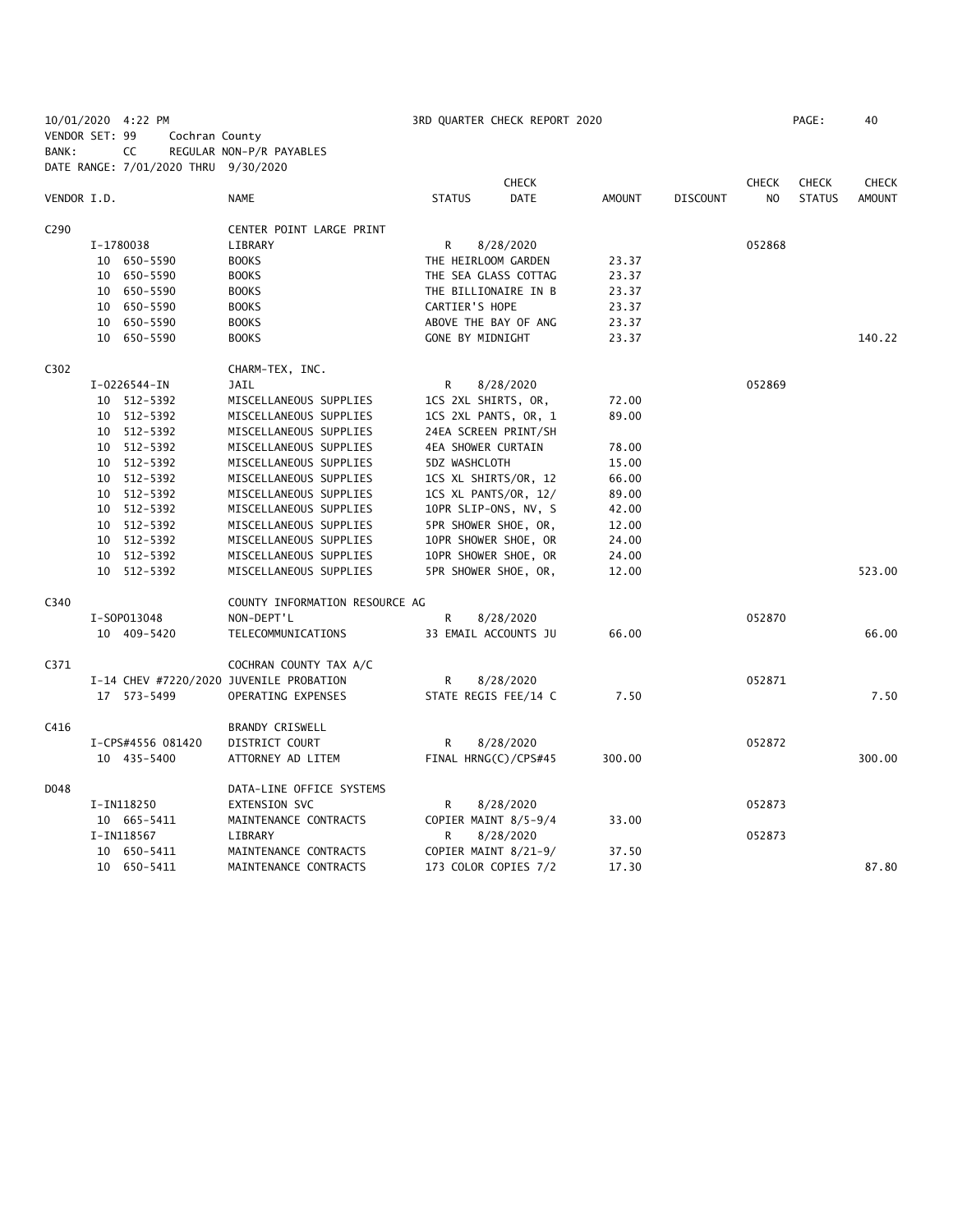10/01/2020 4:22 PM 3RD QUARTER CHECK REPORT 2020 PAGE: 41 VENDOR SET: 99 Cochran County BANK: CC REGULAR NON-P/R PAYABLES

DATE RANGE: 7/01/2020 THRU 9/30/2020 **CHECK CHECK CHECK CHECK CHECK CHECK CHECK** VENDOR I.D. NAME STATUS DATE AMOUNT DISCOUNT NO STATUS AMOUNT D196 JORGE DE LA CRUZ, SHERIFF I-08/06/20 JAIL R 8/28/2020 052874 10 512-5392 MISCELLANEOUS SUPPLIES BRUSH/COMB SET/FAM\$ 2.50 10 512-5333 FOOD-PRISONERS 10# POTATO/ALLSUP'S 3.99 10 512-5333 FOOD-PRISONERS 2PK ONION/ALLSUP'S 7 0.99 10 512-5333 FOOD-PRISONERS 2PK ONION/ALLSUP'S 7 0.99 I-08/21/20 JAIL R 8/28/2020 052874 10 512-5333 FOOD-PRISONERS 1 GAL VEG OIL/FAM\$ 8 6.25 10 512-5333 FOOD-PRISONERS 3 ALLSUP'S EGGS 8/13 4.77 10 512-5333 FOOD-PRISONERS 2 GAL ALLSUP'S MILK 7.98 10 512-5333 FOOD-PRISONERS 2 GAL ALLSUP'S MILK 7.98 I-ST INSP/15 CHRGR20 SHERIFF R 8/28/2020 052874 10 560-5451 MACHINERY-NON-OFFICE REPAIR R/B ST INSP/15 CHARG 7.50 42.95 D207 DUFFY LAW FIRM, PC I-CPS#4556 081420 DISTRICT COURT R 8/28/2020 052875 10 435-5400 ATTORNEY AD LITEM FINAL HRNG(PM)/CPS#4 300.00 I-PRE-IND/D GARZA DISTRICT COURT R 8/28/2020 852875 10 435-5400 ATTORNEY AD LITEM PLEA/OTHER(F)/DANIEL 100.00 I-UNF/DANIEL GARZA COUNTY COURT COURT COUNTY R 8/28/2020 10 426-5400 ATTORNEY AD LITEM UNFILED(M)/PLEA TO F 100.00 500.00 F213 MICHAEL FREDERICK I-880266 LIBRARY R 8/28/2020 052876 10 650-5590 BOOKS 2 FIRE OF GRACE/BK 1 48.00 48.00 G031 GRAINGER I-9625018453 NON-DEPT'L R 8/28/2020 052877 10 409-5300 COUNTY-WIDE SUPPLIES 2PK AA BATT/24EA 9.80 9.80 G277 GOODWILL INDUSTRIES OF I-32123 NON-DEPT'L R 8/28/2020 052878 10 409-5499 MISCELLANEOUS 6 64-GAL BINS/DOC DE 324.00 324.00 H242 DANA HEFLIN I-PDF SFTWR 08/20 LIBRARY R 8/28/2020 052879 10 650-5310 OFFICE SUPPLIES R/B PDF FILLER SOFTW 96.00 I-POSTAGE 082720 LIBRARY R 8/28/2020 R 800 MHz 10 650-5311 POSTAL EXPENSES R/B POSTAGE 40.00 136.00 H301 HAYS COUNTY TREASURER I-8/10/20 JUV#864 JUVENILE PROBATION R 8/28/2020 052880 17 573-5413.004 Other Placements 31 DAYS GO/POST(S)/J 6,107.00 6,107.00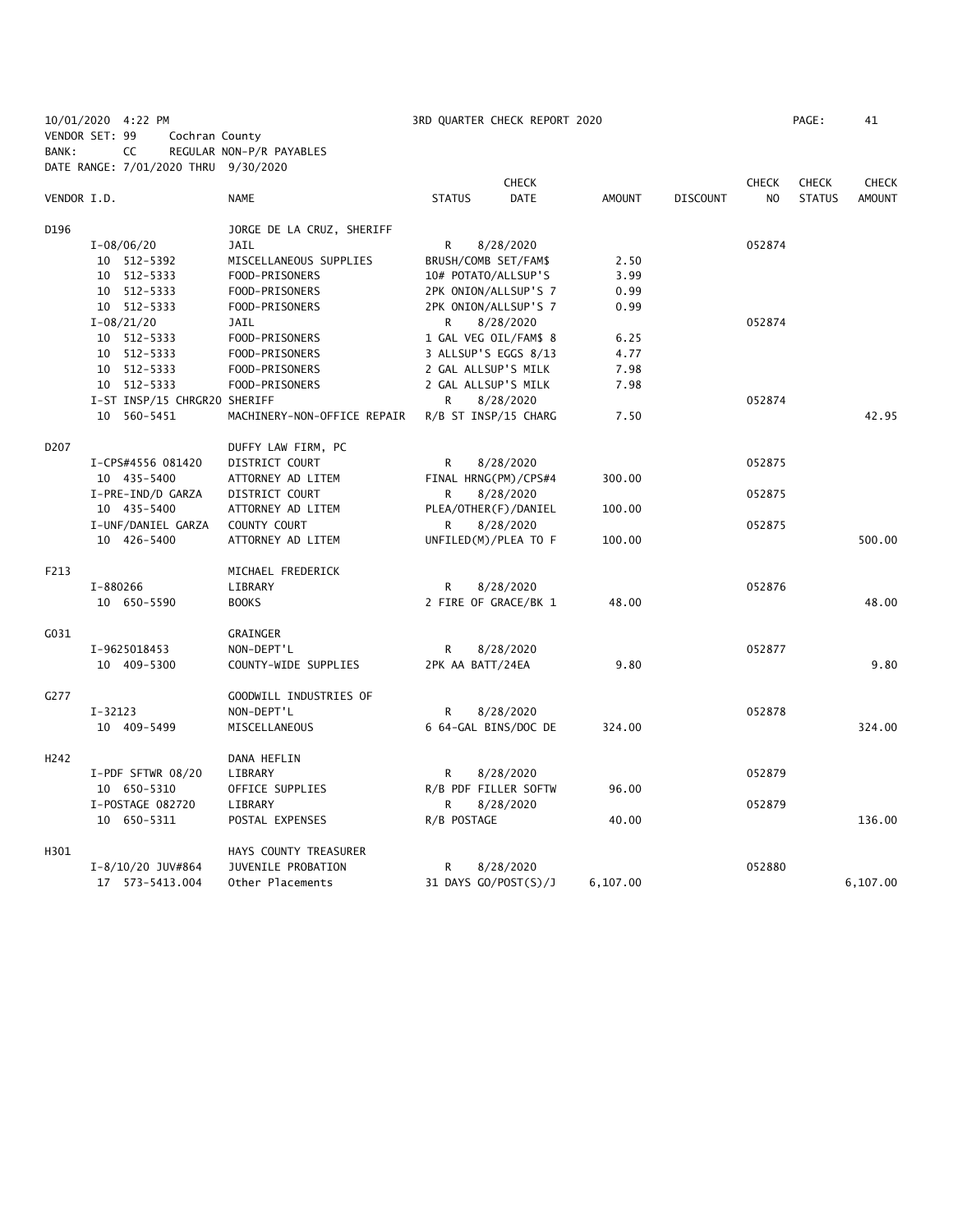10/01/2020 4:22 PM 3RD QUARTER CHECK REPORT 2020 PAGE: 42 VENDOR SET: 99 Cochran County BANK: CC REGULAR NON-P/R PAYABLES DATE RANGE: 7/01/2020 THRU 9/30/2020 **CHECK CHECK CHECK CHECK CHECK CHECK CHECK** VENDOR I.D. NAME STATUS DATE AMOUNT DISCOUNT NO STATUS AMOUNT J057 MT LIBRARY SERVICES dba I-519120 LIBRARY R 8/28/2020 052881 10 650-5590 BOOKS INTERMEDIATE RDRS 228.20 10 650-5590 BOOKS UPPR ELEM, JR HI 228.20 10 650-5590 BOOKS INDEP RDRS 183.00 10 650-5590 BOOKS KINDER 228.20 10 650-5590 BOOKS PRIMARY 195.60 10 650-5590 BOOKS MATURE YOUNG ADULTS 235.90 10 650-5590 BOOKS YOUNG ADULTS 201.60 1,500.70 J093 4-J'S ENTERPRISES LLC I-2422 PREC 1 R 8/28/2020 052882 15 621-5356 ROAD MATERIALS & SUPPLIES AIR FILTER BLASTER/6 397.00 397.00 M347 MATT K MORROW, I-#1430/BORDAYO DISTRICT COURT R 8/28/2020 052883 10 435-5400 ATTORNEY AD LITEM PLEA/REV(F)/LEO PALM 375.00 I-#6527/RENTERIA COUNTY COURT R 8/28/2020 052883 10 426-5400 ATTORNEY AD LITEM DISM(M)/REFUGIO RENT 100.00 I-#6528/RENTERIA COUNTY COURT R 8/28/2020 052883 10 426-5400 ATTORNEY AD LITEM DISM(M)/REFUGIO RENT 100.00 I-#6529/RENTERIA COUNTY COURT R 8/28/2020 052883 10 426-5400 ATTORNEY AD LITEM PLEA(M)/REFUGIO RENT 200.00 I-#6531/RENTERIA COUNTY COURT R 8/28/2020 R 8.000 R 8/28/2020 10 426-5400 ATTORNEY AD LITEM DISM(M)/REFUGIO RENT 100.00 I-JV00004 COUNTY COURT R 8/28/2020 052883 10 426-5400 ATTORNEY AD LITEM DISP/ADJ HRNG 200.00 1,075.00 O013 OLD REPUBLIC SURETY COMPA I-LP02133874 CO20 CO/DIST CLERK R 8/28/2020 R 8/28/2020 10 403-5480 BONDS & NOTARY FEES CO CLERK RNWL/SHANNA 50.00 I-LP02133875 DIST20 CO/DIST CLERK R 8/28/2020 R 8/28/2020 10 403-5480 BONDS & NOTARY FEES DIST CLRK RNWL/SHANN 50.00 I-NOTARY/ROSA 2020 SHERIFF R 8/28/2020 052884 10 560-5480 BONDS & NOTARY FEES NOTARY BOND/R HERNAN 50.00 150.00 S043 SALEM PRESS I-174053 LIBRARY R 8/28/2020 052885 10 650-5590 BOOKS ADDICTIONS & SUBSTAN 247.50 10 650-5590 BOOKS SHIPPING 9.90 257.40 S379 SOUTH PLAINS FORENSIC PATHOLOG I-6221 JUSTICE OF PEACE R 8/28/2020 852886 10 455-5405 AUTOPSY LEV1/BRIGETTE BALDWI 2,200.00 2,200.00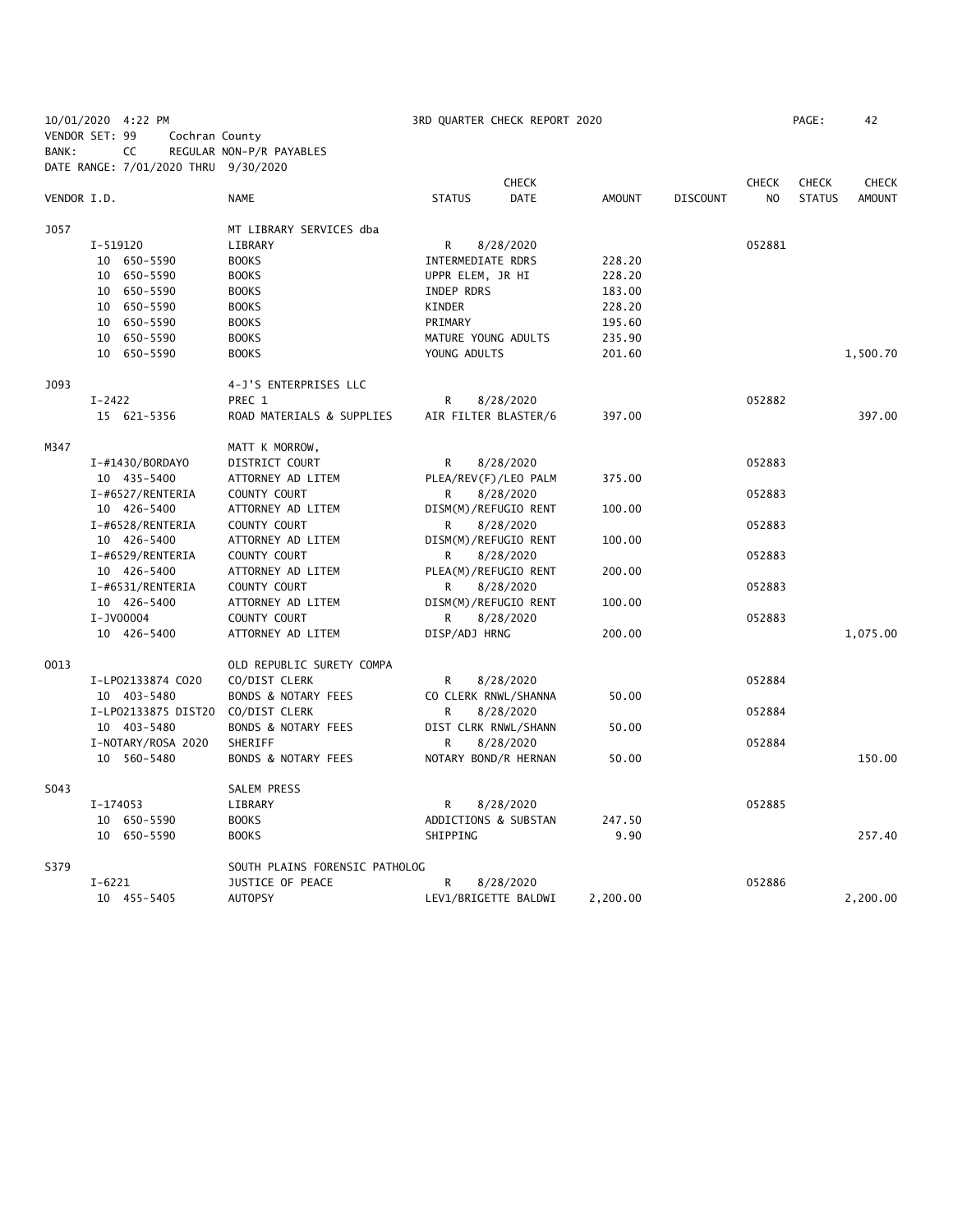|                |         | 10/01/2020 4:22 PM                   |                             |                    | 3RD QUARTER CHECK REPORT 2020 |         |                 |                | PAGE:         | 43           |
|----------------|---------|--------------------------------------|-----------------------------|--------------------|-------------------------------|---------|-----------------|----------------|---------------|--------------|
| VENDOR SET: 99 |         | Cochran County                       |                             |                    |                               |         |                 |                |               |              |
| BANK:          |         | CC                                   | REGULAR NON-P/R PAYABLES    |                    |                               |         |                 |                |               |              |
|                |         | DATE RANGE: 7/01/2020 THRU 9/30/2020 |                             |                    |                               |         |                 |                |               |              |
|                |         |                                      |                             |                    | <b>CHECK</b>                  |         |                 | <b>CHECK</b>   | <b>CHECK</b>  | <b>CHECK</b> |
| VENDOR I.D.    |         |                                      | NAME                        | <b>STATUS</b>      | <b>DATE</b>                   | AMOUNT  | <b>DISCOUNT</b> | N <sub>O</sub> | <b>STATUS</b> | AMOUNT       |
|                |         |                                      |                             |                    |                               |         |                 |                |               |              |
| S398           |         |                                      | SECRETARY OF STATE          |                    |                               |         |                 |                |               |              |
|                |         | I-NOTR FEE/ROSA H                    | SHERIFF                     | R.                 | 8/28/2020                     |         |                 | 052887         |               |              |
|                |         | 10 560-5480                          | BONDS & NOTARY FEES         |                    | FILING FEE/R HERNAND          | 21.00   |                 |                |               | 21.00        |
|                |         |                                      |                             |                    |                               |         |                 |                |               |              |
| S416           |         |                                      | SOS WASTE DISPOSAL, INC     |                    |                               |         |                 |                |               |              |
|                | I-94503 |                                      | PREC 3/PREC 4               | R                  | 8/28/2020                     |         |                 | 052888         |               |              |
|                |         | 15 623-5440                          | UTILITIES                   |                    | DUMPSTER SVC/SEP 202          | 57.25   |                 |                |               |              |
|                |         | 15 624-5440                          | UTILITIES                   |                    | DUMPSTER SVC/SEP 202          | 55.25   |                 |                |               | 112.50       |
| S435           |         |                                      | SS OUTFITTERS               |                    |                               |         |                 |                |               |              |
|                |         | I-081420/AMMO                        | SHERIFF                     | R                  | 8/28/2020                     |         |                 | 052889         |               |              |
|                |         | 10 560-5334                          | OTHER SUPPLIES              | 10BX 9MM+P 115GR   |                               | 250.00  |                 |                |               | 250.00       |
|                |         |                                      |                             |                    |                               |         |                 |                |               |              |
| T087           |         |                                      | TEXAS DEPARTMENT OF HEALTH  |                    |                               |         |                 |                |               |              |
|                |         | I-2011456                            | <b>CLERK</b>                | R                  | 8/28/2020                     |         |                 | 052890         |               |              |
|                |         | 10 403-5310                          | OFFICE SUPPLIES             |                    | 8 REMOTE BIRTH ACCES          | 14.64   |                 |                |               | 14.64        |
|                |         |                                      |                             |                    |                               |         |                 |                |               |              |
| T148           |         |                                      | TASCOSA OFFICE MACHINES INC |                    |                               |         |                 |                |               |              |
|                |         | I-209130                             | <b>CLERK</b>                | R                  | 8/28/2020                     |         |                 | 052891         |               |              |
|                |         | 10 403-5411                          | MAINTENANCE CONTRACTS       |                    | 1,418 COPIES 7/10-8/          | 21.27   |                 |                |               | 21.27        |
| U019           |         |                                      | UNITED SUPERMARKETS, INC    |                    |                               |         |                 |                |               |              |
|                |         | I-1059002 082120                     | JAIL                        | R                  | 8/28/2020                     |         |                 | 052892         |               |              |
|                |         | 10 512-5333                          | FOOD-PRISONERS              | VEG OIL            |                               | 7.99    |                 |                |               |              |
|                |         | 10 512-5333                          | FOOD-PRISONERS              | CALIDAD SUPER TH/3 |                               | 6.00    |                 |                |               |              |
|                |         | 10 512-5333                          | FOOD-PRISONERS              | DM PEACHES/3       |                               | 31.47   |                 |                |               |              |
|                |         | 10 512-5333                          | FOOD-PRISONERS              | FRITO-LAY MIX/2    |                               | 13.98   |                 |                |               |              |
|                |         | 10 512-5333                          | FOOD-PRISONERS              | MASHED POTATO/2    |                               | 6.78    |                 |                |               |              |
|                |         | 10 512-5333                          | FOOD-PRISONERS              | CHOC PUDDING/2     |                               | 12.98   |                 |                |               |              |
|                |         | 10 512-5333                          | FOOD-PRISONERS              | <b>FLOUR</b>       |                               | 14.99   |                 |                |               |              |
|                |         | 10 512-5333                          | FOOD-PRISONERS              | RANCH BEANS/6      |                               | 5.94    |                 |                |               |              |
|                |         | 10 512-5333                          | FOOD-PRISONERS              | SLICED JALAPENOS   |                               | 7.99    |                 |                |               |              |
|                |         | 10 512-5333                          | FOOD-PRISONERS              | FRUIT COCKTAIL/3   |                               | 26.97   |                 |                |               |              |
|                |         | 10 512-5333                          | FOOD-PRISONERS              | PINTO BEANS        |                               | 11.49   |                 |                |               |              |
|                |         | 10 512-5333                          | FOOD-PRISONERS              | SHELLS/CHED/2      |                               | 11.98   |                 |                |               |              |
|                |         | 10 512-5333                          | FOOD-PRISONERS              | LARD               |                               | 33.99   |                 |                |               |              |
|                |         | 10 512-5333                          | FOOD-PRISONERS              | 3# SWEET ONIONS    |                               | 2.99    |                 |                |               |              |
|                |         | 10 512-5333                          | FOOD-PRISONERS              |                    | AMERICAN CH SINGLES/          | 13.98   |                 |                |               |              |
|                |         | 10 512-5333                          | FOOD-PRISONERS              | SMKD BCH STC/3     |                               | 30.00   |                 |                |               |              |
|                | 10      | 512-5333                             | FOOD-PRISONERS              | VEG MIX/3          |                               | 4.17    |                 |                |               |              |
|                | 10      | 512-5333                             | FOOD-PRISONERS              | CHPD BROCCOLI/3    |                               | 4.47    |                 |                |               |              |
|                | 10      | 512-5333                             | FOOD-PRISONERS              | GAL MILK/2         |                               | 6.58    |                 |                |               |              |
|                | 10      | 512-5333                             | FOOD-PRISONERS              | LG EGGS/2          |                               | 6.98    |                 |                |               |              |
|                |         | 10 512-5333                          | FOOD-PRISONERS              | DISC               |                               | 26.17CR |                 |                |               |              |
|                |         | I-7903003 073120                     | JAIL                        | R                  | 8/28/2020                     |         |                 | 052892         |               |              |
|                |         | 10 512-5333                          | FOOD-PRISONERS              | MUFFIN MIX/4       |                               | 4.76    |                 |                |               |              |
|                |         | 10 512-5333                          | FOOD-PRISONERS              | BAKING POWDER      |                               | 4.19    |                 |                |               |              |
|                |         | 10 512-5333                          | FOOD-PRISONERS              | DM PEACHES/2       |                               | 20.98   |                 |                |               |              |
|                |         |                                      |                             |                    |                               |         |                 |                |               |              |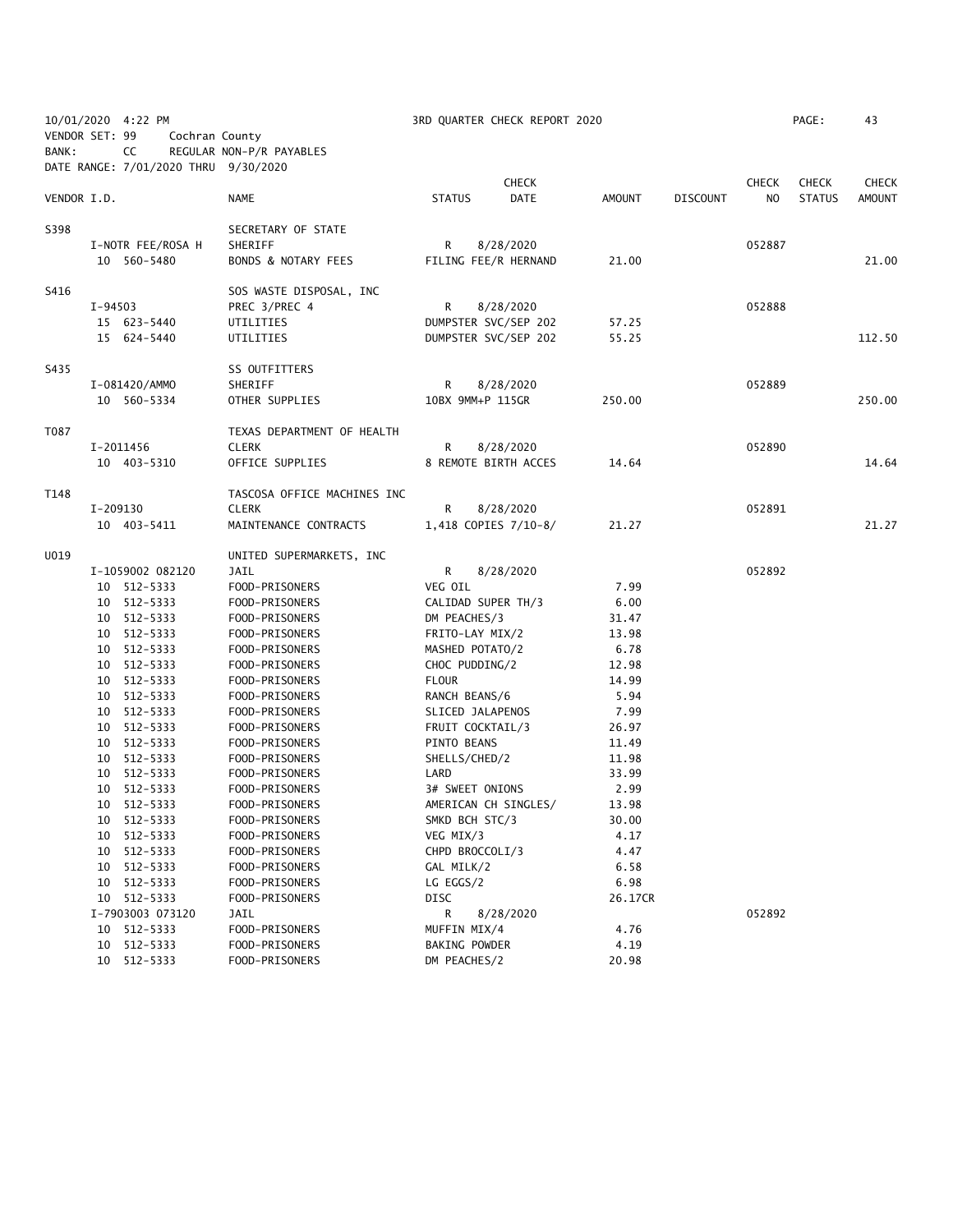10/01/2020 4:22 PM 3RD QUARTER CHECK REPORT 2020 PAGE: 44 VENDOR SET: 99 Cochran County BANK: CC REGULAR NON-P/R PAYABLES DATE RANGE: 7/01/2020 THRU 9/30/2020

|             |    |                  |                          | <b>CHECK</b>                 |           |               | CHECK           | <b>CHECK</b>   | <b>CHECK</b>  |               |
|-------------|----|------------------|--------------------------|------------------------------|-----------|---------------|-----------------|----------------|---------------|---------------|
| VENDOR I.D. |    |                  | <b>NAME</b>              | <b>STATUS</b><br><b>DATE</b> |           | <b>AMOUNT</b> | <b>DISCOUNT</b> | N <sub>O</sub> | <b>STATUS</b> | <b>AMOUNT</b> |
| U019        |    |                  | UNITED SUPERMARKETS, INC | (CONT)                       |           |               |                 |                |               |               |
|             |    | I-7903003 073120 | <b>JAIL</b>              | R                            | 8/28/2020 |               |                 | 052892         |               |               |
|             | 10 | 512-5333         | FOOD-PRISONERS           | MASHED POTATO/3              |           | 10.17         |                 |                |               |               |
|             | 10 | 512-5333         | FOOD-PRISONERS           | CHOC PUDDING/2               |           | 12.98         |                 |                |               |               |
|             | 10 | 512-5333         | FOOD-PRISONERS           | LOUISIANA FISH FILET         |           | 7.96          |                 |                |               |               |
|             | 10 | 512-5333         | FOOD-PRISONERS           | MIRACLE WHIP/3               |           | 11.97         |                 |                |               |               |
|             | 10 | 512-5333         | FOOD-PRISONERS           | BIRTHDAY CAKE MIX/3          |           | 3.87          |                 |                |               |               |
|             | 10 | 512-5333         | FOOD-PRISONERS           | MUFFIN MIX/4                 |           | 5.16          |                 |                |               |               |
|             | 10 | 512-5333         | FOOD-PRISONERS           | MUFFIN MIX/12                |           | 14.28         |                 |                |               |               |
|             | 10 | 512-5333         | FOOD-PRISONERS           | RANCH STYLE BEANS/12         |           | 11.88         |                 |                |               |               |
|             | 10 | 512-5333         | FOOD-PRISONERS           | SOPAPILLA MIX/4              |           | 2.36          |                 |                |               |               |
|             | 10 | 512-5333         | FOOD-PRISONERS           | FRUIT COCKTAIL               |           | 8.99          |                 |                |               |               |
|             | 10 | 512-5333         | FOOD-PRISONERS           | IODIZED SALT/6               |           | 4.74          |                 |                |               |               |
|             | 10 | 512-5333         | FOOD-PRISONERS           | SHELLS/CHEDDAR/3             |           | 17.97         |                 |                |               |               |
|             | 10 | 512-5333         | FOOD-PRISONERS           | LARD                         |           | 33.99         |                 |                |               |               |
|             | 10 | 512-5333         | FOOD-PRISONERS           | DOLE GARDEN SALAD/2          |           | 7.98          |                 |                |               |               |
|             | 10 | 512-5333         | FOOD-PRISONERS           | SHREDDED LETTUCE             |           | 2.99          |                 |                |               |               |
|             | 10 | 512-5333         | FOOD-PRISONERS           | <b>TOMATOES</b>              |           | 6.87          |                 |                |               |               |
|             | 10 | 512-5333         | FOOD-PRISONERS           | AVOCADO                      |           | 3.99          |                 |                |               |               |
|             | 10 | 512-5333         | FOOD-PRISONERS           | TOMATOES ON VINE             |           | 3.31          |                 |                |               |               |
|             | 10 | 512-5333         | FOOD-PRISONERS           | BAR-S MEAT FRANK/10          |           | 9.90          |                 |                |               |               |
|             | 10 | 512-5333         | FOOD-PRISONERS           | BONE-IN SIRLOIN/7            |           | 58.11         |                 |                |               |               |
|             | 10 | 512-5333         | FOOD-PRISONERS           | PORK CHOP/4                  |           | 5.96          |                 |                |               |               |
|             | 10 | 512-5333         | FOOD-PRISONERS           | CNTRY CREEK CRAC/6           |           | 23.94         |                 |                |               |               |
|             | 10 | 512-5333         | FOOD-PRISONERS           | O/M HAM STACK/4              |           | 19.96         |                 |                |               |               |
|             | 10 | 512-5333         | FOOD-PRISONERS           | O/M HAM/CHEESE/6             |           | 20.94         |                 |                |               |               |
|             | 10 | 512-5333         | FOOD-PRISONERS           | TRIPE                        |           | 9.99          |                 |                |               |               |
|             | 10 | 512-5333         | FOOD-PRISONERS           | BEEF TRIPE/2                 |           | 21.98         |                 |                |               |               |
|             | 10 | 512-5333         | FOOD-PRISONERS           | BLUE BONNET TUB/3            |           | 10.47         |                 |                |               |               |
|             | 10 | 512-5333         | FOOD-PRISONERS           | LUCERNE MILK/4               |           | 11.96         |                 |                |               |               |
|             | 10 | 512-5333         | FOOD-PRISONERS           | $LG$ EGG/2                   |           | 7.38          |                 |                |               |               |
|             |    | 10 512-5333      | FOOD-PRISONERS           | <b>GRND TORTILLA</b>         |           | 5.99          |                 |                |               |               |
|             |    | 10 512-5333      | FOOD-PRISONERS           | DISC                         |           | 40.80CR       |                 |                |               |               |
|             |    | I-8330004 081720 | JAIL                     | R                            | 8/28/2020 |               |                 | 052892         |               |               |
|             |    | 10 512-5333      | FOOD-PRISONERS           | HERSHEY COCOA                |           | 6.99          |                 |                |               |               |
|             | 10 | 512-5392         | MISCELLANEOUS SUPPLIES   | PAPER TOWELS/2               |           | 31.98         |                 |                |               |               |
|             | 10 | 512-5333         | FOOD-PRISONERS           | <b>SUGAR</b>                 |           | 14.99         |                 |                |               |               |
|             | 10 | 512-5333         | FOOD-PRISONERS           | 10# POTATO                   |           | 3.99          |                 |                |               |               |
|             | 10 | 512-5333         | FOOD-PRISONERS           | 4PK TOMATOES/4               |           | 11.96         |                 |                |               |               |
|             | 10 | 512-5333         | FOOD-PRISONERS           | GARDEN SALAD/3               |           | 11.97         |                 |                |               |               |
|             | 10 | 512-5333         | FOOD-PRISONERS           | SHREDDED LETTUCE/2           |           | 5.98          |                 |                |               |               |
|             | 10 | 512-5333         | FOOD-PRISONERS           | GROUND BEEF/4                |           | 59.96         |                 |                |               |               |
|             | 10 | 512-5333         | FOOD-PRISONERS           | BAR-S MEAT FRANKS/10         |           | 9.90          |                 |                |               |               |
|             | 10 | 512-5333         | FOOD-PRISONERS           | CHOPPED HAM/4                |           | 13.96         |                 |                |               |               |
|             | 10 | 512-5333         | FOOD-PRISONERS           | HAM/CHEESE/4                 |           | 13.96         |                 |                |               |               |
|             | 10 | 512-5333         | FOOD-PRISONERS           | HICKORY SMOKED BACON         |           | 25.98         |                 |                |               |               |
|             | 10 | 512-5333         | FOOD-PRISONERS           | 6 GAL MILK                   |           | 17.94         |                 |                |               |               |
|             |    | 10 512-5333      | FOOD-PRISONERS           | SALTED BUTTER QTRS/4         |           | 11.96         |                 |                |               |               |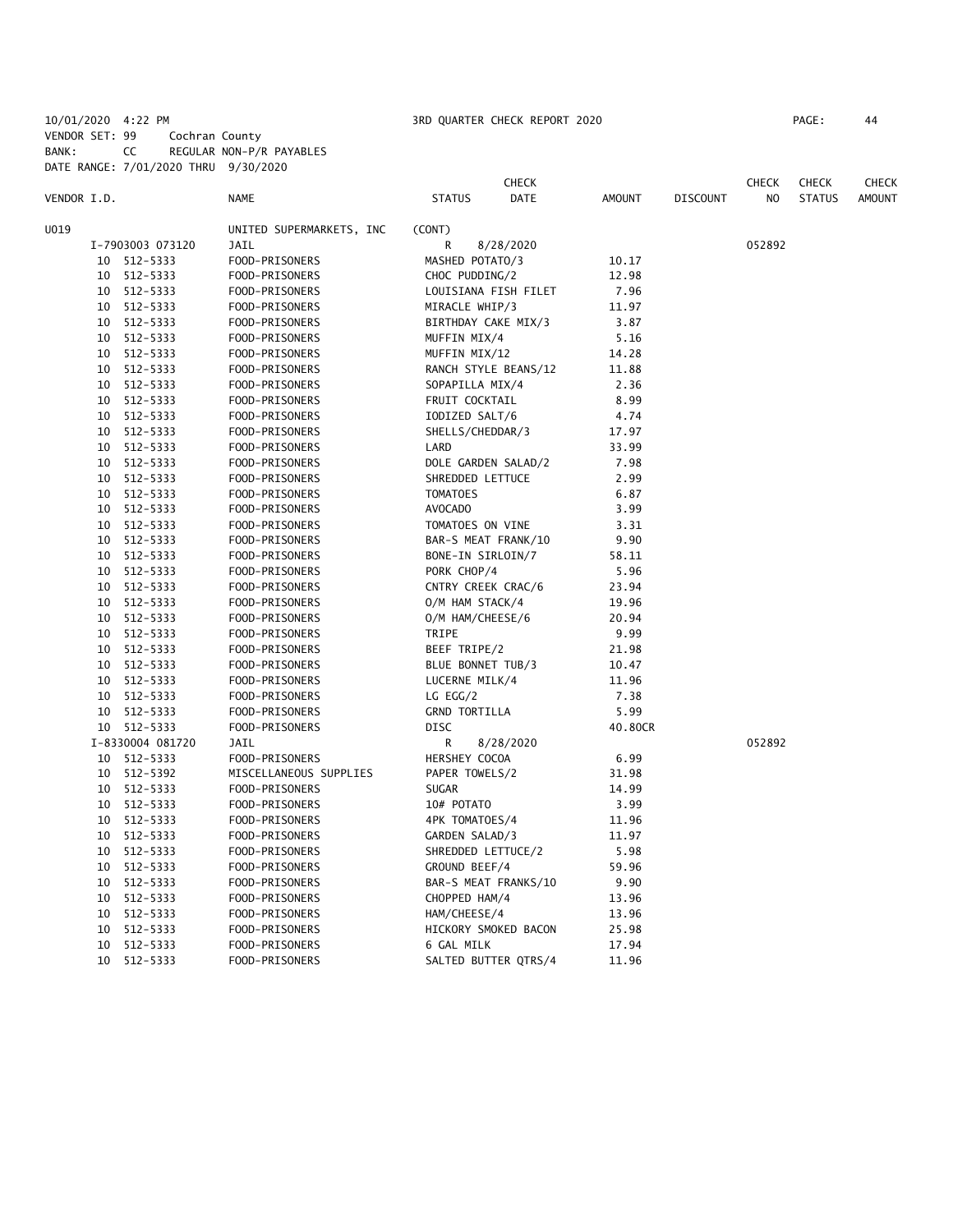| 10/01/2020 4:22 PM |          |                 |                  |                                      |                         | 3RD QUARTER CHECK REPORT 2020 |               |                 |                | PAGE:         | 45            |
|--------------------|----------|-----------------|------------------|--------------------------------------|-------------------------|-------------------------------|---------------|-----------------|----------------|---------------|---------------|
| VENDOR SET: 99     |          |                 |                  | Cochran County                       |                         |                               |               |                 |                |               |               |
| BANK:              |          | CC              |                  | REGULAR NON-P/R PAYABLES             |                         |                               |               |                 |                |               |               |
|                    |          |                 |                  | DATE RANGE: 7/01/2020 THRU 9/30/2020 |                         |                               |               |                 |                |               |               |
|                    |          |                 |                  |                                      |                         | <b>CHECK</b>                  |               |                 | <b>CHECK</b>   | <b>CHECK</b>  | <b>CHECK</b>  |
| VENDOR I.D.        |          |                 |                  | <b>NAME</b>                          | <b>STATUS</b>           | DATE                          | <b>AMOUNT</b> | <b>DISCOUNT</b> | N <sub>O</sub> | <b>STATUS</b> | <b>AMOUNT</b> |
| U019               |          |                 |                  | UNITED SUPERMARKETS, INC             | (CONT)                  |                               |               |                 |                |               |               |
|                    |          |                 | I-8330004 081720 | JAIL                                 | R                       | 8/28/2020                     |               |                 | 052892         |               |               |
|                    |          | 10 512-5333     |                  | FOOD-PRISONERS                       |                         | UNSALTED BUTTER QTR/          | 5.98          |                 |                |               |               |
|                    |          | 10 512-5333     |                  | FOOD-PRISONERS                       | LG EGGS/3               |                               | 11.07         |                 |                |               |               |
|                    |          | 10 512-5333     |                  | FOOD-PRISONERS                       | <b>DISC</b>             |                               | 25.86CR       |                 |                |               | 835.43        |
| U036               |          |                 |                  | UNIFIRST HOLDINGS, INC.              |                         |                               |               |                 |                |               |               |
|                    |          | I-831 2515942   |                  | COURTHOUSE/JAIL                      | R                       | 8/28/2020                     |               |                 | 052893         |               |               |
|                    |          | 10 510-5332     |                  | CUSTODIAL SUPPLIES                   | 4 MATS 4x6              |                               | 12.00         |                 |                |               |               |
|                    |          | 10 512-5392     |                  | MISCELLANEOUS SUPPLIES               |                         | 200 MICROFIBER TOWEL          | 22.00         |                 |                |               |               |
|                    |          | 10 512-5392     |                  | MISCELLANEOUS SUPPLIES               | DEFE CHG                |                               | 5.00          |                 |                |               |               |
|                    |          | I-831 2518509   |                  | JAIL/COURTHOUSE                      | R                       | 8/28/2020                     |               |                 | 052893         |               |               |
|                    |          | 10 510-5332     |                  | CUSTODIAL SUPPLIES                   | 4 MATS 4x6              |                               | 12.00         |                 |                |               |               |
|                    |          | 10 512-5392     |                  | MISCELLANEOUS SUPPLIES               |                         | 200 MICROFIBER TOWEL          | 22.00         |                 |                |               |               |
|                    |          | 10 512-5392     |                  | MISCELLANEOUS SUPPLIES               | DEFE CHG                |                               | 5.00          |                 |                |               | 78.00         |
| <b>WOO7</b>        |          |                 |                  | THOMSON REUTERS-WEST PAYMENT C       |                         |                               |               |                 |                |               |               |
|                    |          | I-842869149     |                  | ATTORNEY/LAW LIBRARY                 | R                       | 8/28/2020                     |               |                 | 052894         |               |               |
|                    |          | 10 475-5590     |                  | LAW LIBRARY MTRLS/UPDATES            |                         | BOOKS & BOUND VOL AU          | 129.52        |                 |                |               | 129.52        |
| W055               |          |                 |                  | WINDSTREAM COMMUNICATIONS SW         |                         |                               |               |                 |                |               |               |
|                    |          |                 | I-266-5181 AUG20 | ELECTIONS                            | R                       | 8/28/2020                     |               |                 | 052895         |               |               |
|                    |          | 10 490-5420     |                  | TELECOMMUNICATIONS                   | <b>BASIC SVCS</b>       |                               | 30.30         |                 |                |               |               |
|                    |          | 10 490-5420     |                  | TELECOMMUNICATIONS                   | <b>FEES</b>             |                               | 21.68         |                 |                |               |               |
|                    |          | 10 490-5420     |                  | TELECOMMUNICATIONS                   | LONG DISTANCE SVC       |                               | 9.53          |                 |                |               | 61.51         |
| W062               |          |                 |                  | WAL-MART COMMUNITY                   |                         |                               |               |                 |                |               |               |
|                    |          | I-001415 080120 |                  | <b>JAIL</b>                          | R                       | 8/28/2020                     |               |                 | 052896         |               |               |
|                    |          | 10 512-5392     |                  | MISCELLANEOUS SUPPLIES               | <b>4BX STORAGE BAGS</b> |                               | 11.92         |                 |                |               |               |
|                    |          | I-001674 080120 |                  | <b>JAIL</b>                          | R                       | 8/28/2020                     |               |                 | 052896         |               |               |
|                    |          | 10 512-5333     |                  | FOOD-PRISONERS                       | PEARS/4                 |                               | 19.92         |                 |                |               |               |
|                    |          | 10 512-5333     |                  | FOOD-PRISONERS                       | TUNA 8PK                |                               | 7.88          |                 |                |               |               |
|                    |          | 10 512-5333     |                  | FOOD-PRISONERS                       | EGG NOODLES/2           |                               | 3.56          |                 |                |               |               |
|                    |          | 10 512-5333     |                  | FOOD-PRISONERS                       | 12 MANWICH BBQ          |                               | 12.00         |                 |                |               | 55.28         |
| W193               |          |                 |                  | WESTWARD AUTOMOTIVE REPAIR LLC       |                         |                               |               |                 |                |               |               |
|                    |          | I-1160 072220   |                  | <b>SHERIFF</b>                       | R                       | 8/28/2020                     |               |                 | 052897         |               |               |
|                    |          | 10 560-5451     |                  | MACHINERY-NON-OFFICE REPAIR          |                         | CHG A/C; 16 CHRGR #8          | 37.50         |                 |                |               |               |
|                    | $I-1171$ |                 |                  | JAIL/SHERIFF                         | R                       | 8/28/2020                     |               |                 | 052897         |               |               |
|                    |          | 10 560-5451     |                  | MACHINERY-NON-OFFICE REPAIR          |                         | OIL CHG/10 F150 #795          | 20.00         |                 |                |               |               |
|                    |          | 10 560-5451     |                  | MACHINERY-NON-OFFICE REPAIR          | HAZ WASTE FEE           |                               | 1.75          |                 |                |               |               |
|                    |          | 10 560-5451     |                  | MACHINERY-NON-OFFICE REPAIR          |                         | OIL CHG/17 CHEV #780          | 20.00         |                 |                |               |               |
|                    |          | 10 560-5451     |                  | MACHINERY-NON-OFFICE REPAIR          | HAZ WASTE FEE           |                               | 1.75          |                 |                |               | 81.00         |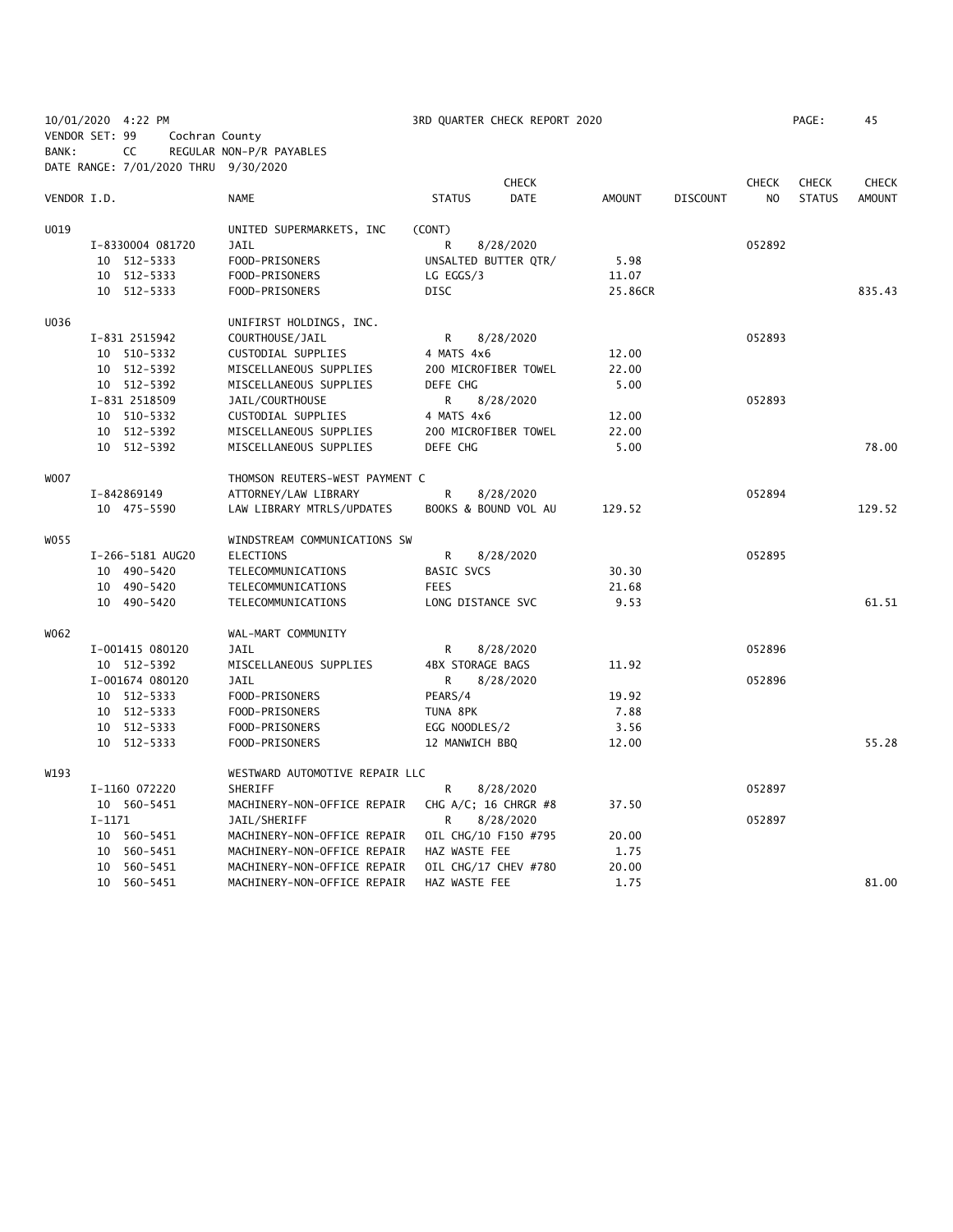|                |        | 10/01/2020 4:22 PM                   |                                          |                                  | 3RD QUARTER CHECK REPORT 2020 |               |                 |              | PAGE:         | 46            |
|----------------|--------|--------------------------------------|------------------------------------------|----------------------------------|-------------------------------|---------------|-----------------|--------------|---------------|---------------|
| VENDOR SET: 99 |        | Cochran County                       |                                          |                                  |                               |               |                 |              |               |               |
| BANK:          |        | CC                                   | REGULAR NON-P/R PAYABLES                 |                                  |                               |               |                 |              |               |               |
|                |        | DATE RANGE: 7/01/2020 THRU 9/30/2020 |                                          |                                  |                               |               |                 |              |               |               |
|                |        |                                      |                                          |                                  | <b>CHECK</b>                  |               |                 | <b>CHECK</b> | <b>CHECK</b>  | <b>CHECK</b>  |
| VENDOR I.D.    |        |                                      | <b>NAME</b>                              | <b>STATUS</b>                    | <b>DATE</b>                   | AMOUNT        | <b>DISCOUNT</b> | NO.          | <b>STATUS</b> | <b>AMOUNT</b> |
|                |        |                                      |                                          |                                  |                               |               |                 |              |               |               |
| W235           |        |                                      | VANDY NELSON dba                         |                                  |                               |               |                 |              |               |               |
|                | I-3128 |                                      | CRTHSE/ACT BLDG/LIBRARY                  | R                                | 8/28/2020                     |               |                 | 052898       |               |               |
|                |        | 10 510-5332                          | CUSTODIAL SUPPLIES                       | SPRAY BUGS                       |                               | 70.00         |                 |              |               |               |
|                |        | 10 662-5332                          | CUSTODIAL SUPPLIES                       | SPRAY BUGS                       |                               | 45.00         |                 |              |               |               |
|                |        | 10 650-5332                          | CUSTODIAL SUPPLIES                       | SPRAY BUGS                       |                               | 35.00         |                 |              |               | 150.00        |
| X001           |        |                                      | XCEL ENERGY                              |                                  |                               |               |                 |              |               |               |
|                |        | I-54-1829977-7 AUG20 PREC 2          |                                          | R                                | 8/28/2020                     |               |                 | 052899       |               |               |
|                |        | 15 622-5440                          | UTILITIES                                |                                  | 1014KWH 7/15-8/13/20          | 93.40         |                 |              |               |               |
|                |        | 15 622-5440                          | UTILITIES                                | AREA LIGHT                       |                               | 14.70         |                 |              |               | 108.10        |
|                |        |                                      |                                          |                                  |                               |               |                 |              |               |               |
| Y026           |        |                                      | YOAKUM COUNTY SHERIFF'S OFFICE           |                                  |                               |               |                 |              |               |               |
|                |        | I-JUL 2020                           | JAIL/MEDS                                | R                                | 8/28/2020                     |               |                 | 052900       |               |               |
|                |        | 10 512-5499                          | MISCELLANEOUS                            |                                  | 31 DAS/FABIAN BORDAY          | 1,550.00      |                 |              |               |               |
|                |        | 10 512-5499                          | MISCELLANEOUS                            |                                  | 31 DAS/MAIRA CASTANE          | 1,550.00      |                 |              |               |               |
|                |        | 10 512-5499                          | MISCELLANEOUS                            |                                  | 31 DAS/TYRONE HARRIS          | 1,550.00      |                 |              |               |               |
|                |        | 10 512-5499                          | MISCELLANEOUS                            |                                  | 31 DAS/JEFFREY DON H          | 1,550.00      |                 |              |               |               |
|                |        | 10 512-5499                          | MISCELLANEOUS                            | 31 DAS/ISAIAH MORIN              |                               | 1,550.00      |                 |              |               |               |
|                |        | 10 512-5499                          | MISCELLANEOUS                            |                                  | 31 DAYS/MARKEIS D PA          | 1,550.00      |                 |              |               |               |
|                |        | 10 512-5391                          | MEDICAL CARE-PRISONERS                   |                                  | RX/MAIRA CASTANEDA 7          | 30.00         |                 |              |               |               |
|                |        | 10 512-5391                          | MEDICAL CARE-PRISONERS                   |                                  | RX/MAIRA CASTANEDA 7          | 30.00         |                 |              |               |               |
|                |        | 10 512-5391                          | MEDICAL CARE-PRISONERS                   | RX1/TYRONE HARRISON              |                               | 31.59         |                 |              |               |               |
|                |        | 10 512-5391                          | MEDICAL CARE-PRISONERS                   | RX2/TYRONE HARRISON              |                               | 32.14         |                 |              |               |               |
|                |        | 10 512-5391                          | MEDICAL CARE-PRISONERS                   | RX1/TYRONE HARRISON              |                               | 32.14         |                 |              |               |               |
|                |        | 10 512-5391                          | MEDICAL CARE-PRISONERS                   | RX2/TYRONE HARRISON              |                               | 31.59         |                 |              |               |               |
|                |        | 10 512-5391                          | MEDICAL CARE-PRISONERS                   | RX1/TYRONE HARRISON              |                               | 28.66         |                 |              |               |               |
|                |        | 10 512-5391                          | MEDICAL CARE-PRISONERS                   | RX2/TYRONE HARRISON              |                               | 31.02         |                 |              |               |               |
|                |        | 10 512-5391                          | MEDICAL CARE-PRISONERS                   |                                  | RX/MAIRA CASTANEDA 7          | 30.95         |                 |              |               |               |
|                |        | 10 512-5391                          | MEDICAL CARE-PRISONERS                   |                                  | RX/MAIRA CASTANEDA 7          | 102.00        |                 |              |               | 9,680.09      |
| C008           |        |                                      | CITY OF WHITEFACE                        |                                  |                               |               |                 |              |               |               |
|                |        | $I-409$ 08/20                        | PREC 2                                   | R                                | 8/28/2020                     |               |                 | 052901       |               |               |
|                |        | 15 622-5440                          | UTILITIES                                |                                  | GAS SVC 7/15-8/14/20          | 16.50         |                 |              |               |               |
|                |        | 15 622-5440                          | UTILITIES                                | WATER SVC                        |                               | 26.00         |                 |              |               |               |
|                |        | 15 622-5440                          | UTILITIES                                | GARBAGE SVC                      |                               | 54.37         |                 |              |               |               |
|                |        | 15 622-5440                          | UTILITIES                                | SEWER SVC                        |                               | 22.50         |                 |              |               | 119.37        |
|                |        |                                      |                                          |                                  |                               |               |                 |              |               |               |
| W055           |        |                                      | WINDSTREAM COMMUNICATIONS SW             |                                  |                               |               |                 |              |               |               |
|                |        | I-266-0638 AUG20                     | MUSEUM                                   | R                                | 8/28/2020                     |               |                 | 052902       |               |               |
|                |        | 10 652-5420                          | TELECOMMUNICATIONS                       | BASIC SVCS                       |                               | 62.58         |                 |              |               |               |
|                |        | 10 652-5420                          | TELECOMMUNICATIONS                       | <b>FEES</b>                      |                               | 29.97         |                 |              |               |               |
|                |        | 10 652-5420                          | TELECOMMUNICATIONS                       | INTERNET/FIBER                   |                               | 566.43        |                 |              |               |               |
|                |        | 10 652-5420                          | TELECOMMUNICATIONS                       | PICC CHG                         |                               | 1.16          |                 |              |               |               |
|                |        | I-266-5215 AUG20                     | EXTENSION SVC<br>TELECOMMUNICATIONS      | R                                | 8/28/2020                     |               |                 | 052902       |               |               |
|                |        | 10 665-5420                          |                                          | BASIC SVCS/3 LINES               |                               | 143.38        |                 |              |               |               |
|                |        | 10 665-5420<br>10 665-5420           | TELECOMMUNICATIONS<br>TELECOMMUNICATIONS | <b>FEES</b><br>LONG DISTANCE SVC |                               | 61.80<br>0.28 |                 |              |               |               |
|                |        | I-266-5412 AUG20                     | NON-DEPT'L/DIST CT/CONST/ELEC            | R                                | 8/28/2020                     |               |                 | 052902       |               |               |
|                |        |                                      |                                          |                                  |                               |               |                 |              |               |               |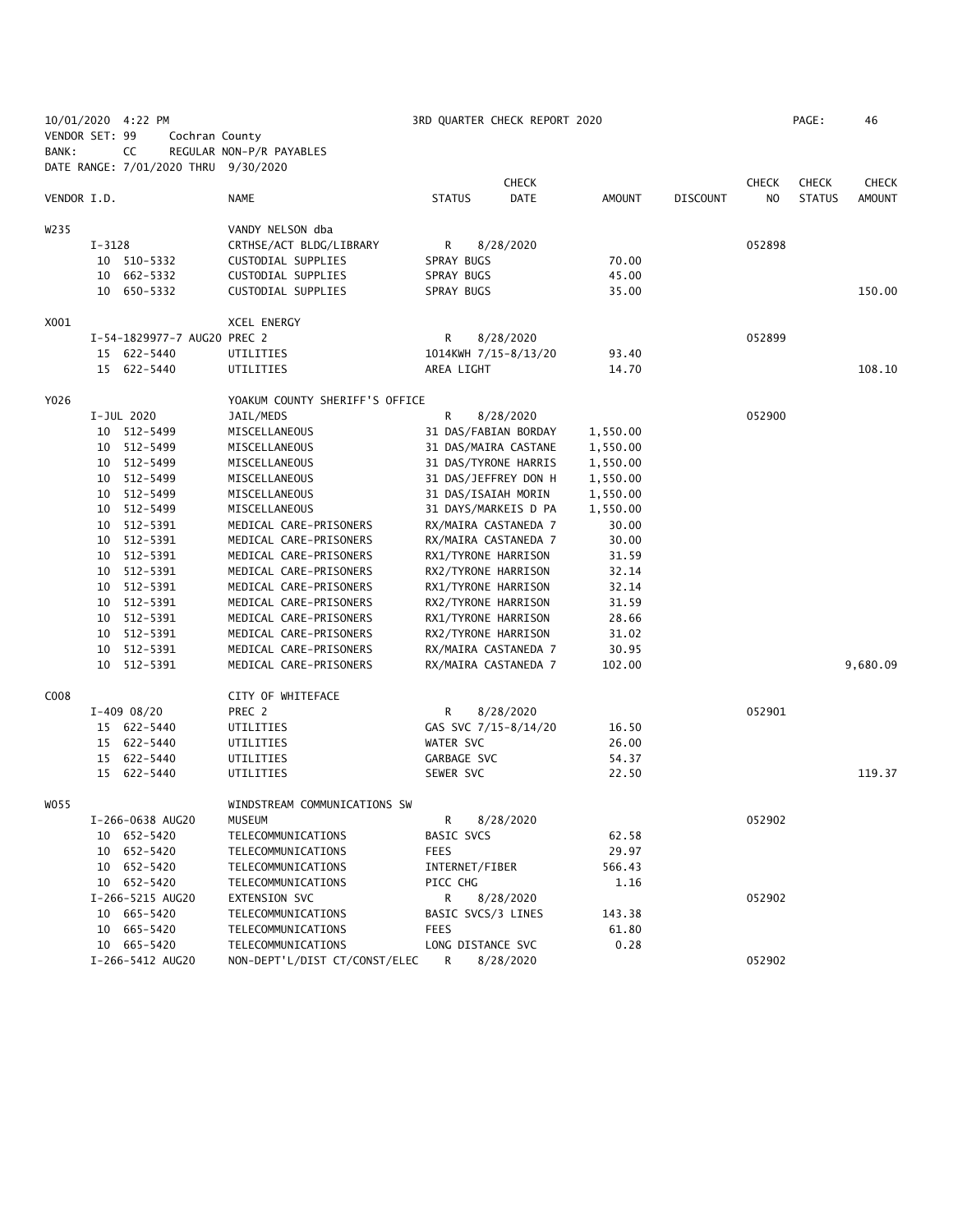10/01/2020 4:22 PM 3RD QUARTER CHECK REPORT 2020 PAGE: 47 VENDOR SET: 99 Cochran County BANK: CC REGULAR NON-P/R PAYABLES DATE RANGE: 7/01/2020 THRU 9/30/2020

|                  |                     |                               |                     | <b>CHECK</b> |               |                 | CHECK          | <b>CHECK</b>  | <b>CHECK</b>  |
|------------------|---------------------|-------------------------------|---------------------|--------------|---------------|-----------------|----------------|---------------|---------------|
| VENDOR I.D.      |                     | <b>NAME</b>                   | <b>STATUS</b>       | <b>DATE</b>  | <b>AMOUNT</b> | <b>DISCOUNT</b> | N <sub>O</sub> | <b>STATUS</b> | <b>AMOUNT</b> |
| WO55             |                     | WINDSTREAM COMMUNICATIONS     | (CONT)              |              |               |                 |                |               |               |
|                  | I-266-5412 AUG20    | NON-DEPT'L/DIST CT/CONST/ELEC | R                   | 8/28/2020    |               |                 | 052902         |               |               |
|                  | 10 409-5420         | TELECOMMUNICATIONS            | COURTHOUSE INTERNET |              | 130.00        |                 |                |               |               |
|                  | 10 435-5420         | TELECOMMUNICATIONS            | BASIC SVC           |              | 20.89         |                 |                |               |               |
|                  | 10 435-5420         | TELECOMMUNICATIONS            | INTERNET            |              | 130.00        |                 |                |               |               |
|                  | 10 435-5420         | TELECOMMUNICATIONS            | <b>FEES</b>         |              | 20.75         |                 |                |               |               |
|                  | 10 435-5420         | TELECOMMUNICATIONS            | PICC CHG            |              | 1.16          |                 |                |               |               |
|                  | 10 550-5420         | TELECOMMUNICATIONS            | BASIC SVCS          |              | 20.89         |                 |                |               |               |
|                  | 10 550-5420         | TELECOMMUNICATIONS            | <b>FEES</b>         |              | 20.76         |                 |                |               |               |
|                  | 10 490-5420         | TELECOMMUNICATIONS            | LOCAL MEAS CALLS    |              | 0.10          |                 |                |               |               |
|                  | I-266-5700 AUG20    | SHERIFF                       | R                   | 8/28/2020    |               |                 | 052902         |               |               |
|                  | 10 560-5420         | TELECOMMUNICATIONS            | <b>BASIC SVCS</b>   |              | 48.37         |                 |                |               |               |
|                  | 10 560-5420         | TELECOMMUNICATIONS            | <b>FEES</b>         |              | 14.63         |                 |                |               |               |
|                  | 10 560-5420         | TELECOMMUNICATIONS            | LONG DISTANCE SVC   |              | 1.01          |                 |                |               |               |
|                  | I-266-8661 AUG20    | <b>ATTORNEY</b>               | R                   | 8/28/2020    |               |                 | 052902         |               |               |
|                  | 10 475-5420         | TELECOMMUNICATIONS            | BASIC SVCS/2 LINES  |              | 75.21         |                 |                |               |               |
|                  | 10 475-5420         | TELECOMMUNICATIONS            | <b>FEES</b>         |              | 41.21         |                 |                |               |               |
|                  | I-266-8888 AUG20    | SHERIFF                       | R                   | 8/28/2020    |               |                 | 052902         |               |               |
|                  | 10 560-5420         | TELECOMMUNICATIONS            | SERVICES/FAX LINE   |              | 32.38         |                 |                |               |               |
|                  | 10 560-5420         | TELECOMMUNICATIONS            | <b>FEES</b>         |              | 14.60         |                 |                |               |               |
|                  | 10 560-5420         | TELECOMMUNICATIONS            | LONG DISTANCE SVC   |              | 1.06          |                 |                |               | 1,438.62      |
| B012             |                     | JOHN H. BARKER                |                     |              |               |                 |                |               |               |
|                  | I-GR JURY RE 082720 | DISTRICT COURT                | R                   | 8/28/2020    |               |                 | 052903         |               |               |
|                  | 10 435-5491         | <b>GRAND JURY</b>             | GRAND JURY RECALL   |              | 40.00         |                 |                |               | 40.00         |
| E031             |                     | FRANK ENRIQUEZ                |                     |              |               |                 |                |               |               |
|                  | I-GR JURY RE 082720 | DISTRICT COURT                | R                   | 8/28/2020    |               |                 | 052904         |               |               |
|                  | 10 435-5491         | <b>GRAND JURY</b>             | GRAND JURY RECALL   |              | 40.00         |                 |                |               | 40.00         |
| H148             |                     | ROBERT HAWKINS                |                     |              |               |                 |                |               |               |
|                  | I-GR JURY RE 082720 | DISTRICT COURT                | R                   | 8/28/2020    |               |                 | 052905         |               |               |
|                  | 10 435-5491         | <b>GRAND JURY</b>             | GRAND JURY RECALL   |              | 40.00         |                 |                |               | 40.00         |
| H <sub>296</sub> |                     | CRUZ HONESTO JR               |                     |              |               |                 |                |               |               |
|                  | I-GR JURY RE 082720 | DISTRICT COURT                | R                   | 8/28/2020    |               |                 | 052906         |               |               |
|                  | 10 435-5491         | <b>GRAND JURY</b>             | GRAND JURY RECALL   |              | 40.00         |                 |                |               | 40.00         |
| I005             |                     | TINA KAY IVINS                |                     |              |               |                 |                |               |               |
|                  | I-GR JURY RE 082720 | DISTRICT COURT                | R                   | 8/28/2020    |               |                 | 052907         |               |               |
|                  | 10 435-5491         | GRAND JURY                    | GRAND JURY RECALL   |              | 40.00         |                 |                |               | 40.00         |
| M062             |                     | EMMA MORIN                    |                     |              |               |                 |                |               |               |
|                  | I-GR JURY RE 082720 | DISTRICT COURT                | R                   | 8/28/2020    |               |                 | 052908         |               |               |
|                  | 10 435-5491         | <b>GRAND JURY</b>             | GRAND JURY RECALL   |              | 40.00         |                 |                |               | 40.00         |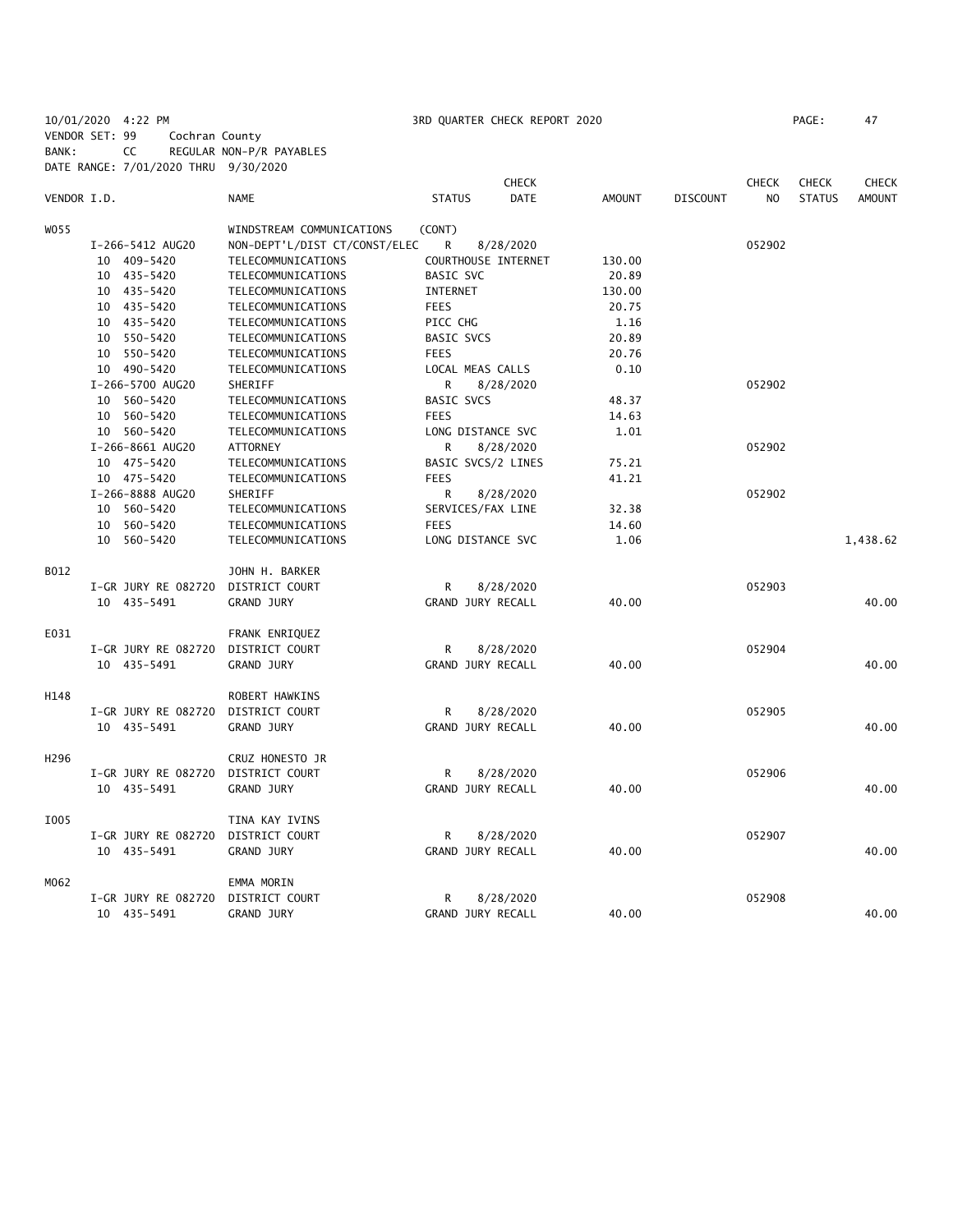| 10/01/2020 4:22 PM<br>VENDOR SET: 99<br>Cochran County |            |                                            |                             | 3RD QUARTER CHECK REPORT 2020 |                      |               |                 | PAGE:          | 48            |               |
|--------------------------------------------------------|------------|--------------------------------------------|-----------------------------|-------------------------------|----------------------|---------------|-----------------|----------------|---------------|---------------|
| BANK:                                                  |            | CC<br>DATE RANGE: 7/01/2020 THRU 9/30/2020 | REGULAR NON-P/R PAYABLES    |                               |                      |               |                 |                |               |               |
|                                                        |            |                                            |                             |                               | <b>CHECK</b>         |               |                 | <b>CHECK</b>   | <b>CHECK</b>  | <b>CHECK</b>  |
| VENDOR I.D.                                            |            |                                            | <b>NAME</b>                 | <b>STATUS</b>                 | <b>DATE</b>          | <b>AMOUNT</b> | <b>DISCOUNT</b> | N <sub>O</sub> | <b>STATUS</b> | <b>AMOUNT</b> |
| P263                                                   |            |                                            | LORI PRUITT                 |                               |                      |               |                 |                |               |               |
|                                                        |            | I-GR JURY RE 082720 DISTRICT COURT         |                             | R                             | 8/28/2020            |               |                 | 052909         |               |               |
|                                                        |            | 10 435-5491                                | <b>GRAND JURY</b>           |                               | GRAND JURY RECALL    | 40.00         |                 |                |               | 40.00         |
| R047                                                   |            |                                            | MARCELO RODRIGUEZ           |                               |                      |               |                 |                |               |               |
|                                                        |            | I-GR JURY RE 082720                        | DISTRICT COURT              | R                             | 8/28/2020            |               |                 | 052910         |               |               |
|                                                        |            | 10 435-5491                                | <b>GRAND JURY</b>           |                               | GRAND JURY RECALL    | 40.00         |                 |                |               | 40.00         |
| R308                                                   |            |                                            | KANNEN RICHARDSON           |                               |                      |               |                 |                |               |               |
|                                                        |            | I-GR JURY RE 082720                        | DISTRICT COURT              | R                             | 8/28/2020            |               |                 | 052911         |               |               |
|                                                        |            | 10 435-5491                                | <b>GRAND JURY</b>           |                               | GRAND JURY RECALL    | 40.00         |                 |                |               | 40.00         |
| S304                                                   |            |                                            | JAMES SOLIZ                 |                               |                      |               |                 |                |               |               |
|                                                        |            | I-GR JURY RE 082720 DISTRICT COURT         |                             | R                             | 8/28/2020            |               |                 | 052912         |               |               |
|                                                        |            | 10 435-5491                                | <b>GRAND JURY</b>           |                               | GRAND JURY RECALL    | 40.00         |                 |                |               | 40.00         |
| W024                                                   |            |                                            | COREY WESTBROOK             |                               |                      |               |                 |                |               |               |
|                                                        |            | I-GR JURY RE 082720                        | DISTRICT COURT              | R                             | 8/28/2020            |               |                 | 052913         |               |               |
|                                                        |            | 10 435-5491                                | GRAND JURY                  |                               | GRAND JURY RECALL    | 40.00         |                 |                |               | 40.00         |
| Z007                                                   |            |                                            | JOANN ZAPATA                |                               |                      |               |                 |                |               |               |
|                                                        |            | I-GR JURY RE 082720                        | DISTRICT COURT              | R                             | 8/28/2020            |               |                 | 052914         |               |               |
|                                                        |            | 10 435-5491                                | <b>GRAND JURY</b>           |                               | GRAND JURY RECALL    | 40.00         |                 |                |               | 40.00         |
| A108                                                   |            |                                            | AT&T MOBILITY               |                               |                      |               |                 |                |               |               |
|                                                        |            | I-#4144 081920                             | SHERIFF                     | R                             | 9/14/2020            |               |                 | 052915         |               |               |
|                                                        |            | 10 560-5420                                | TELECOMMUNICATIONS          |                               | 1ST NET/6 LNS 7/20-8 | 229.50        |                 |                |               | 229.50        |
| A200                                                   |            |                                            | APPRISS, INC.               |                               |                      |               |                 |                |               |               |
|                                                        |            | I-INV79965                                 | SHERIFF/TX VINE             | R                             | 9/14/2020            |               |                 | 052916         |               |               |
|                                                        |            | 10 560-5411                                | MAINTENANCE CONTRACTS       |                               | TX VINE SVC FEE Q4 F | 2,003.23      |                 |                |               | 2,003.23      |
| A249                                                   |            |                                            | ANTELOPE TIRE & SUPPLY, INC |                               |                      |               |                 |                |               |               |
|                                                        | $I - 5639$ |                                            | PREC 3                      | R                             | 9/14/2020            |               |                 | 052917         |               |               |
|                                                        |            | 15 623-5454                                | <b>TIRES</b>                |                               | FIX FLAT/TKT#9134    | 15.00         |                 |                |               |               |
|                                                        |            | 15 623-5454                                | TIRES                       | PLUG BOOT                     |                      | 6.00          |                 |                |               |               |
|                                                        | $I - 5670$ |                                            | PREC 2                      | R                             | 9/14/2020            |               |                 | 052917         |               |               |
|                                                        |            | 15 622-5454                                | <b>TIRES</b>                | SVC CALL 7/30                 |                      | 50.00         |                 |                |               |               |
|                                                        |            | 15 622-5454                                | TIRES                       | 26 MI @\$2                    |                      | 52.00         |                 |                |               |               |
|                                                        |            | 15 622-5454                                | TIRES                       | SWAP TIRES                    |                      | 90.00         |                 |                |               |               |
|                                                        |            | 15 622-5454                                | <b>TIRES</b>                | 25" O-RING                    |                      | 20.00         |                 |                |               |               |
|                                                        |            | 15 622-5454                                | <b>TIRES</b>                | TDF/MAINTAINER                |                      | 25.00         |                 |                |               | 258.00        |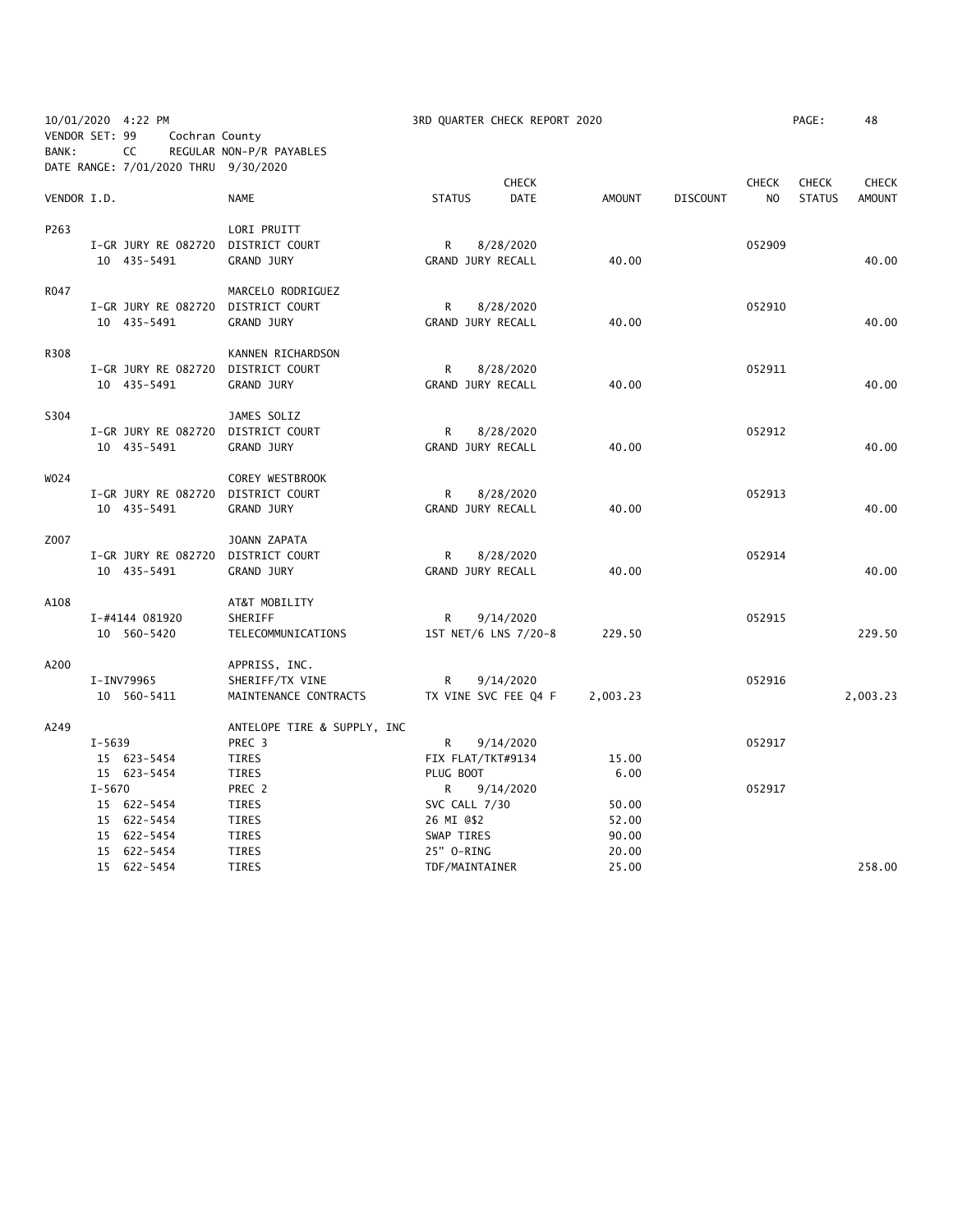|                |            | 10/01/2020 4:22 PM                   |                                       |                         | 3RD QUARTER CHECK REPORT 2020 |               |                 |                | PAGE:         | 49            |
|----------------|------------|--------------------------------------|---------------------------------------|-------------------------|-------------------------------|---------------|-----------------|----------------|---------------|---------------|
| VENDOR SET: 99 |            | Cochran County                       |                                       |                         |                               |               |                 |                |               |               |
| BANK:          |            | CC                                   | REGULAR NON-P/R PAYABLES              |                         |                               |               |                 |                |               |               |
|                |            | DATE RANGE: 7/01/2020 THRU 9/30/2020 |                                       |                         |                               |               |                 |                |               |               |
|                |            |                                      |                                       |                         | <b>CHECK</b>                  |               |                 | <b>CHECK</b>   | <b>CHECK</b>  | <b>CHECK</b>  |
| VENDOR I.D.    |            |                                      | <b>NAME</b>                           | <b>STATUS</b>           | <b>DATE</b>                   | <b>AMOUNT</b> | <b>DISCOUNT</b> | N <sub>O</sub> | <b>STATUS</b> | <b>AMOUNT</b> |
|                |            |                                      |                                       |                         |                               |               |                 |                |               |               |
| A271           |            |                                      | AVENU ENTERPRISE SOLUTIONS, LLC       |                         |                               |               |                 |                |               |               |
|                |            | I-INVB-016784                        | CO/DIST CLERK                         | R                       | 9/14/2020                     |               |                 | 052918         |               |               |
|                |            | 10 403-5416                          | FILMING & INDEXING                    |                         | 20/20 LAND RECORDS A          | 1,250.00      |                 |                |               | 1,250.00      |
| B001           |            |                                      | BAILEY CO. ELECTRIC COOP              |                         |                               |               |                 |                |               |               |
|                | I-460766   |                                      | PREC 4                                | R                       | 9/14/2020                     |               |                 | 052919         |               |               |
|                |            | 15 624-5440                          | UTILITIES                             | 263KWH 7/14-8/14/20     |                               | 51.17         |                 |                |               |               |
|                |            | 15 624-5440                          | UTILITIES                             | AREA LIGHT              |                               | 11.85         |                 |                |               |               |
|                | $I-460767$ |                                      | PREC <sub>3</sub>                     | R                       | 9/14/2020                     |               |                 | 052919         |               |               |
|                |            | 15 623-5440                          | UTILITIES                             | 360KWH 7/14-8/14/20     |                               | 58.98         |                 |                |               |               |
|                |            | 15 623-5440                          |                                       | 2 AREA LIGHTS           |                               |               |                 |                |               |               |
|                |            | I-460768                             | UTILITIES<br>NON-DEPT'L/SHERIFF POSSE | R                       | 9/14/2020                     | 25.40         |                 | 052919         |               |               |
|                |            |                                      | UTILITIES                             |                         |                               |               |                 |                |               | 189.90        |
|                |            | 10 409-5440                          |                                       |                         | ELEC SVC 7/15-8/14/2          | 42.50         |                 |                |               |               |
| B026           |            |                                      | BLEDSOE WATER SUPPLY CORP             |                         |                               |               |                 |                |               |               |
|                |            | $I-3004$ 09/20                       | PREC <sub>3</sub>                     | R                       | 9/14/2020                     |               |                 | 052920         |               |               |
|                |            | 15 623-5440                          | UTILITIES                             |                         | 355 GAL WATER AUG 20          | 22.00         |                 |                |               |               |
|                |            | 15 623-5440                          | UTILITIES                             | ASSESSMENT FEE          |                               | 0.11          |                 |                |               | 22.11         |
|                |            |                                      |                                       |                         |                               |               |                 |                |               |               |
| C007           |            |                                      | CITY OF MORTON                        |                         |                               |               |                 |                |               |               |
|                |            | I-083120                             | LIB/MUS/ACT BLDG/CRTHSE/PREC 1        | R                       | 9/14/2020                     |               |                 | 052921         |               |               |
|                |            | 10 650-5440                          | UTILITIES                             | LIBRARY GAS             |                               | 19.00         |                 |                |               |               |
|                |            | 10 650-5440                          | UTILITIES                             | LIBRARY WATER           |                               | 28.00         |                 |                |               |               |
|                |            | 10 650-5440                          | UTILITIES                             | LIBRARY GARBAGE         |                               | 51.50         |                 |                |               |               |
|                |            | 10 650-5440                          | UTILITIES                             | LIBRARY SEWER           |                               | 18.00         |                 |                |               |               |
|                |            | 10 652-5440                          | UTILITIES                             | MUSEUM GAS              |                               | 27.75         |                 |                |               |               |
|                |            | 10 652-5440                          | UTILITIES                             | MUSEUM WATER            |                               | 28.00         |                 |                |               |               |
|                |            | 10 652-5440                          | UTILITIES                             | MUSEUM GARBAGE          |                               | 28.00         |                 |                |               |               |
|                |            | 10 652-5440                          | UTILITIES                             | MUSEUM SEWER            |                               | 16.00         |                 |                |               |               |
|                |            | 10 662-5440                          | UTILITIES                             | ACTIVITY BLDG GAS       |                               | 27.75         |                 |                |               |               |
|                |            | 10 662-5440                          | UTILITIES                             | ACT. BLDG WATER         |                               | 28.00         |                 |                |               |               |
|                |            | 10 662-5440                          | UTILITIES                             | ACT. BLDG GARBAGE       |                               | 77.00         |                 |                |               |               |
|                |            | 10 662-5440                          | UTILITIES                             | ACT. BLDG SEWER         |                               | 48.00         |                 |                |               |               |
|                |            | 10 510-5440                          | UTILITIES                             | COURTHOUSE GAS          |                               | 19.00         |                 |                |               |               |
|                |            | 10 510-5440                          | UTILITIES                             | COURTHOUSE WATER        |                               | 996.50        |                 |                |               |               |
|                |            | 10 510-5440                          | UTILITIES                             | CRTHSE GARBAGE          |                               | 334.50        |                 |                |               |               |
|                |            | 10 510-5440                          | UTILITIES                             | <b>COURTHOUSE SEWER</b> |                               | 54.00         |                 |                |               |               |
|                |            | 15 621-5440                          | UTILITIES                             | PREC 1 GAS              |                               | 19.00         |                 |                |               |               |
|                |            | 15 621-5440                          | UTILITIES                             | PREC 1 WATER            |                               | 28.00         |                 |                |               |               |
|                |            | 15 621-5440                          | UTILITIES                             | PREC 1 GARBAGE          |                               | 51.50         |                 |                |               | 1,899.50      |
|                |            |                                      |                                       |                         |                               |               |                 |                |               |               |
| C015           |            |                                      | COCHRAN COUNTY SENIOR                 |                         |                               |               |                 |                |               |               |
|                |            | I-SEP '20 INSTLMT                    | SENIOR CITIZENS                       | R                       | 9/14/2020                     |               |                 | 052922         |               |               |
|                |            | 10 663-5418                          | SENIOR CITIZENS CONTRACT              | SEPTEMBER 2020          |                               | 6,250.00      |                 |                |               | 6,250.00      |
|                |            |                                      |                                       |                         |                               |               |                 |                |               |               |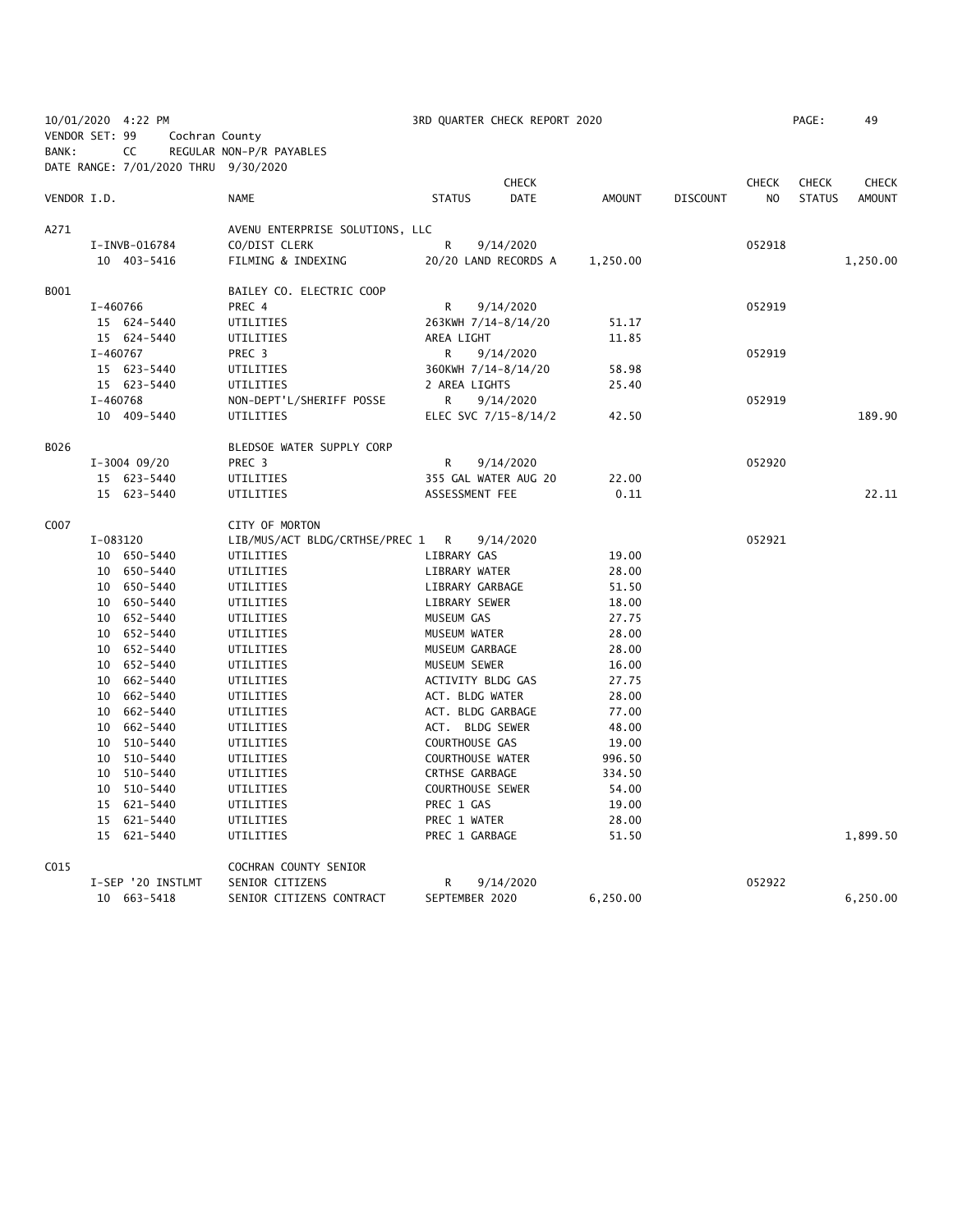10/01/2020 4:22 PM 3RD QUARTER CHECK REPORT 2020 PAGE: 50 VENDOR SET: 99 Cochran County BANK: CC REGULAR NON-P/R PAYABLES

|             | DATE RANGE: 7/01/2020 THRU 9/30/2020 |                             |                   |                      |               |                 |                |               |               |
|-------------|--------------------------------------|-----------------------------|-------------------|----------------------|---------------|-----------------|----------------|---------------|---------------|
|             |                                      |                             |                   | <b>CHECK</b>         |               |                 | <b>CHECK</b>   | <b>CHECK</b>  | <b>CHECK</b>  |
| VENDOR I.D. |                                      | <b>NAME</b>                 | <b>STATUS</b>     | <b>DATE</b>          | <b>AMOUNT</b> | <b>DISCOUNT</b> | N <sub>O</sub> | <b>STATUS</b> | <b>AMOUNT</b> |
| C035        |                                      | COX AUTO SUPPLY CO          |                   |                      |               |                 |                |               |               |
|             | $C-448741$                           | PREC 1                      | R                 | 9/14/2020            |               |                 | 052923         |               |               |
|             | 15 621-5451                          | REPAIRS                     | RET ALTERNATOR    |                      | 253.99CR      |                 |                |               |               |
|             | $I-448217$                           | SHERIFF                     | R.                | 9/14/2020            |               |                 | 052923         |               |               |
|             | 10 560-5451                          | MACHINERY-NON-OFFICE REPAIR | 2 ADV BEAM 22"    |                      | 23.98         |                 |                |               |               |
|             | 10 560-5451                          | MACHINERY-NON-OFFICE REPAIR | 2 SCREWS          |                      | 0.10          |                 |                |               |               |
|             | I-448275                             | PREC 4                      | R                 | 9/14/2020            |               |                 | 052923         |               |               |
|             | 15 624-5356                          | ROAD MATERIALS & SUPPLIES   | 2 BUG WASH        |                      | 6.38          |                 |                |               |               |
|             | 15 624-5356                          | ROAD MATERIALS & SUPPLIES   | 2 PAPER TOWELS    |                      | 9.98          |                 |                |               |               |
|             | I-448280                             | PREC 1                      | R                 | 9/14/2020            |               |                 | 052923         |               |               |
|             | 15 621-5451                          | REPAIRS                     | <b>ALTERNATOR</b> |                      | 253.99        |                 |                |               |               |
|             | I-448399                             | PREC 1                      | R                 | 9/14/2020            |               |                 | 052923         |               |               |
|             | 15 621-5451                          | <b>REPAIRS</b>              |                   | 10 FITTING/AIR SEAT, | 3.90          |                 |                |               |               |
|             | $I - 448450$                         | PREC 2                      | R.                | 9/14/2020            |               |                 | 052923         |               |               |
|             | 15 622-5451                          | REPAIRS                     | WHITE SILICONE    |                      | 7.99          |                 |                |               |               |
|             | 15 622-5451                          | REPAIRS                     | 20 SCREWS         |                      | 1.00          |                 |                |               |               |
|             | 15 622-5451                          | REPAIRS                     | 48 WIRE 2/2       |                      | 33.12         |                 |                |               |               |
|             | 15 622-5451                          | REPAIRS                     | ELEC BOX HOLDER   |                      | 0.85          |                 |                |               |               |
|             | 15 622-5451                          | REPAIRS                     | SPEEDBOR - EXT    |                      | 8.99          |                 |                |               |               |
|             | 15 622-5451                          | REPAIRS                     | SPEEDBOR          |                      | 4.29          |                 |                |               |               |
|             | 15 622-5451                          | REPAIRS                     | SAWS-ALL BLADE    |                      | 2.49          |                 |                |               |               |
|             | 15 622-5451                          | REPAIRS                     | 2 BOX COVERS      |                      | 2.58          |                 |                |               |               |
|             | 15 622-5451                          | REPAIRS                     | 2 ELEC BOX        |                      | 22.98         |                 |                |               |               |
|             | 15 622-5451                          | REPAIRS                     | 4 ELEC PLUG       |                      | 5.96          |                 |                |               |               |
|             | 15 622-5451                          | REPAIRS                     | 10 WIRE NUT       |                      | 4.40          |                 |                |               |               |
|             | 15 622-5451                          | REPAIRS                     | 10 WIRE NUTS      |                      | 2.00          |                 |                |               |               |
|             | 15 622-5451                          | REPAIRS                     | 10 WIRE NUTS      |                      | 2.00          |                 |                |               |               |
|             | 15 622-5451                          | REPAIRS                     | 4 CONDUIT HOLDER  |                      | 1.96          |                 |                |               |               |
|             | I-448848                             | CRTHSE/NON-DEPT'L           | R                 | 9/14/2020            |               |                 | 052923         |               |               |
|             | 10 409-5300                          | COUNTY-WIDE SUPPLIES        | NETWORK CABLE     |                      | 5.99          |                 |                |               |               |
|             | $I - 449455$                         | PREC 1                      | R.                | 9/14/2020            |               |                 | 052923         |               |               |
|             | 15 621-5451                          | REPAIRS                     | HITCH PIN/SHRDR   |                      | 2.70          |                 |                |               |               |
|             | I-449498                             | PARK/AIRPORT                | R                 | 9/14/2020            |               |                 | 052923         |               |               |
|             | 30 518-5451                          | REPAIR                      | RESISTOR RU-440   |                      | 24.99         |                 |                |               |               |
|             | I-449598                             | PARK                        | R.                | 9/14/2020            |               |                 | 052923         |               |               |
|             | 10 660-5451                          | REPAIR                      | BLOWER MOTOR      |                      | 184.99        |                 |                |               | 363.62        |
| C057        |                                      | CITY BANK AS DEPOSITORY     |                   |                      |               |                 |                |               |               |
|             | I-4TH QTR 2020                       | NON-DEPT'L/APPR DISTRICT    | R                 | 9/14/2020            |               |                 | 052924         |               |               |
|             | 10 409-5406                          | APPRAISAL DISTRICT          |                   | 4TH QTR ASSESSMENT-- | 26,543.40     |                 |                |               | 26,543.40     |
| C412        |                                      | <b>CTRMA</b>                |                   |                      |               |                 |                |               |               |
|             | I-100014411539                       | JUVENILE PROBATION          | R                 | 9/14/2020            |               |                 | 052925         |               |               |
|             | 17 573-5499                          | OPERATING EXPENSES          |                   | MOPAC NB CHAVEZ183 7 | 0.53          |                 |                |               |               |
|             | 17 573-5499                          | OPERATING EXPENSES          | <b>FEES</b>       |                      | 1.00          |                 |                |               | 1.53          |
|             |                                      |                             |                   |                      |               |                 |                |               |               |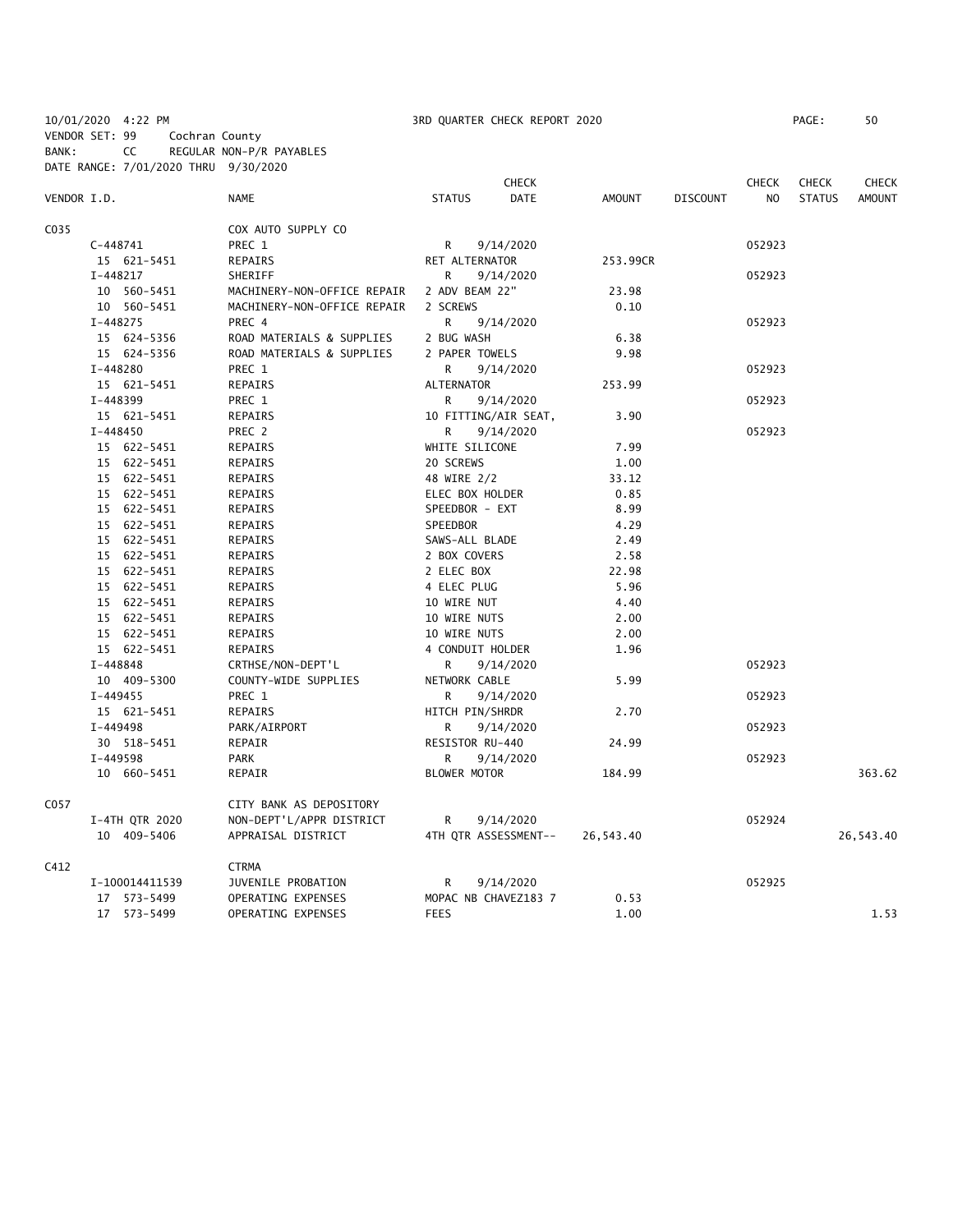|                | 10/01/2020 4:22 PM                   |                                                  | 3RD QUARTER CHECK REPORT 2020 |        |                 |              | PAGE:         | 51           |
|----------------|--------------------------------------|--------------------------------------------------|-------------------------------|--------|-----------------|--------------|---------------|--------------|
| VENDOR SET: 99 | Cochran County                       |                                                  |                               |        |                 |              |               |              |
| BANK:          | CC                                   | REGULAR NON-P/R PAYABLES                         |                               |        |                 |              |               |              |
|                | DATE RANGE: 7/01/2020 THRU 9/30/2020 |                                                  |                               |        |                 |              |               |              |
|                |                                      |                                                  | <b>CHECK</b>                  |        |                 | <b>CHECK</b> | <b>CHECK</b>  | <b>CHECK</b> |
| VENDOR I.D.    |                                      | NAME                                             | <b>DATE</b><br><b>STATUS</b>  | AMOUNT | <b>DISCOUNT</b> | NO           | <b>STATUS</b> | AMOUNT       |
|                |                                      |                                                  |                               |        |                 |              |               |              |
| C414           |                                      | CARDMEMBER SERVICES                              |                               |        |                 |              |               |              |
|                | I-4486 083120                        | SHERIFF                                          | R<br>9/14/2020                |        |                 | 052926       |               |              |
|                | 10 512-5310                          | OFFICE SUPPLIES                                  | MS OFC 365/JAIL COMP          | 7.53   |                 |              |               |              |
|                | 10 560-5499                          | MISCELLANEOUS                                    | RESERVATION.COM FEE           | 19.99  |                 |              |               |              |
|                | 10 560-5427                          | CONTINUING EDUCATION                             | 5 NITES/HOL INN/GLV           | 603.22 |                 |              |               |              |
|                | 10 560-5481                          | DUES AND REGISTRATION                            | SHERIFF'S ASS'N DUES          |        |                 |              |               |              |
|                | 10 560-5427                          | CONTINUING EDUCATION                             | REGIS/RYAN; JAIL SCH/         |        |                 |              |               |              |
|                | 10 560-5427                          | CONTINUING EDUCATION                             | REGIS/REGINA; JAIL SC         |        |                 |              |               | 630.74       |
| D194           |                                      | DRISKILL & BATES PSYCHOLOGY, P                   |                               |        |                 |              |               |              |
|                | I-EVAL/#5744 082720                  | JUVENILE PROBATION                               | R<br>9/14/2020                |        |                 | 052927       |               |              |
|                | 17  573-5413.002                     | Mental Health External ContracPSYCH EVAL/JUV#864 |                               | 550.00 |                 |              |               | 550.00       |
|                |                                      |                                                  |                               |        |                 |              |               |              |
| D212           |                                      | D & J TIRE SERVICE, LLC                          |                               |        |                 |              |               |              |
|                | $I - 332454$                         | PREC 4                                           | R<br>9/14/2020                |        |                 | 052928       |               |              |
|                | 15 624-5454                          | TIRES                                            | FLAT/CO P/U                   | 15.00  |                 |              |               |              |
|                | $I-332471$                           | PREC 1                                           | 9/14/2020<br>R                |        |                 | 052928       |               |              |
|                | 15 621-5454                          | TIRES                                            | FLAT/CO P/U                   | 15.00  |                 |              |               |              |
|                | I-332472                             | PREC 4                                           | 9/14/2020<br>R                |        |                 | 052928       |               |              |
|                | 15 624-5454                          | TIRES                                            | FLAT RPR                      | 15.00  |                 |              |               | 45.00        |
| E017           |                                      | ELLIS AND SON INC                                |                               |        |                 |              |               |              |
|                | I-B BALDWIN 072020                   | JUSTICE OF PEACE                                 | R<br>9/14/2020                |        |                 | 052929       |               |              |
|                | 10 455-5405                          | <b>AUTOPSY</b>                                   | RMVL/BRIGETTE BALDWI          | 95.00  |                 |              |               |              |
|                | 10 455-5405                          | <b>AUTOPSY</b>                                   | BODY BAG                      | 60.00  |                 |              |               |              |
|                | 10 455-5405                          | AUTOPSY                                          | XPRT TO LBK                   | 87.50  |                 |              |               |              |
|                | 10 455-5405                          | <b>AUTOPSY</b>                                   | XPRT LBK TO MRTN              | 87.50  |                 |              |               | 330.00       |
|                |                                      |                                                  |                               |        |                 |              |               |              |
| E069           |                                      | ENCARTELE, INC                                   |                               |        |                 |              |               |              |
|                | I-9430                               | JAIL                                             | R<br>9/14/2020                |        |                 | 052930       |               |              |
|                | 10 000-4380.200                      | OTHER [MISCELLANEOUS]                            | 1,000 MIN @30c/DATA           | 300.00 |                 |              |               | 300.00       |
| E075           |                                      | <b>WEX BANK</b>                                  |                               |        |                 |              |               |              |
|                | I-67276815                           | JAIL                                             | R<br>9/14/2020                |        |                 | 052931       |               |              |
|                | 10 512-5499                          | MISCELLANEOUS                                    | 15.482GL UNL/ABLN 8/          | 23.94  |                 |              |               | 23.94        |
| F010           |                                      | FIVE-AREA TELEPHONE CO-OP                        |                               |        |                 |              |               |              |
|                | I-927-5510 SEP20                     | PREC 4                                           | R<br>9/14/2020                |        |                 | 052932       |               |              |
|                | 15 624-5420                          | TELECOMMUNICATIONS                               | <b>BASIC SVCS</b>             | 32.25  |                 |              |               |              |
|                | 15 624-5420                          | TELECOMMUNICATIONS                               | <b>FEES</b>                   | 12.58  |                 |              |               |              |
|                | 15 624-5420                          | TELECOMMUNICATIONS                               | LONG DISTANCE SVC             | 0.16   |                 |              |               | 44.99        |
|                |                                      |                                                  |                               |        |                 |              |               |              |
| F073           |                                      | FRONTIER VALLEY INC.                             |                               |        |                 |              |               |              |
|                | I-386918                             | PREC 4                                           | 9/14/2020<br>R                |        |                 | 052933       |               |              |
|                | 15 624-5451                          | REPAIRS                                          | RPL PRSR SW @ WELL/P          | 125.00 |                 |              |               |              |
|                | 15 624-5451                          | REPAIRS                                          | PRESSURE SWITCH 30/5          | 29.71  |                 |              |               |              |
|                | 15 624-5451                          | REPAIRS                                          | 100PSI GAUGE 2.5"             | 23.99  |                 |              |               | 178.70       |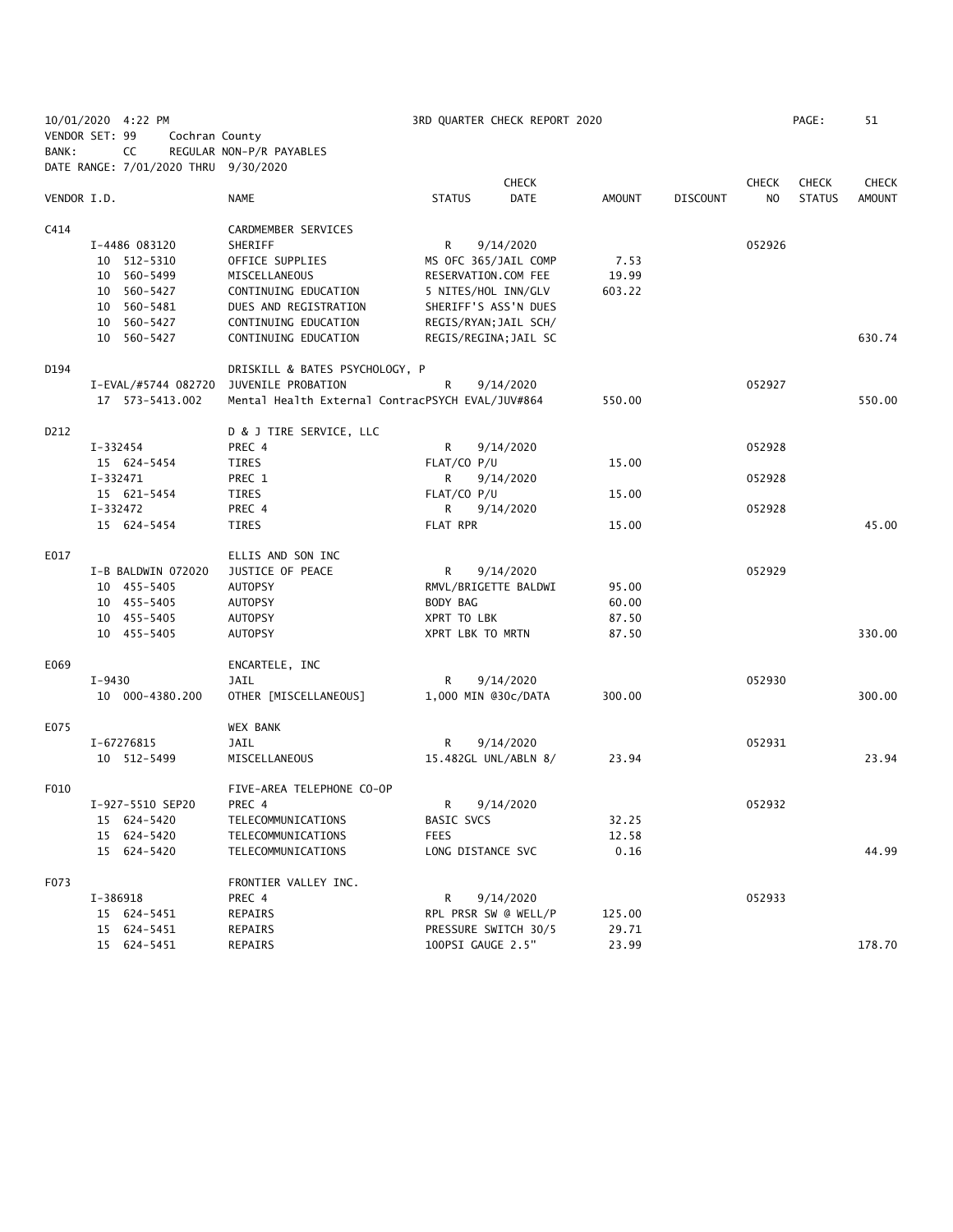|                |          | 10/01/2020 4:22 PM                   |                                |                    | 3RD QUARTER CHECK REPORT 2020 |          |                 |              | PAGE:         | 52            |
|----------------|----------|--------------------------------------|--------------------------------|--------------------|-------------------------------|----------|-----------------|--------------|---------------|---------------|
| VENDOR SET: 99 |          | Cochran County                       |                                |                    |                               |          |                 |              |               |               |
| BANK:          |          | CC                                   | REGULAR NON-P/R PAYABLES       |                    |                               |          |                 |              |               |               |
|                |          | DATE RANGE: 7/01/2020 THRU 9/30/2020 |                                |                    |                               |          |                 |              |               |               |
|                |          |                                      |                                |                    | <b>CHECK</b>                  |          |                 | <b>CHECK</b> | <b>CHECK</b>  | <b>CHECK</b>  |
| VENDOR I.D.    |          |                                      | <b>NAME</b>                    | <b>STATUS</b>      | <b>DATE</b>                   | AMOUNT   | <b>DISCOUNT</b> | NO           | <b>STATUS</b> | <b>AMOUNT</b> |
|                |          |                                      |                                |                    |                               |          |                 |              |               |               |
| G074           |          |                                      | GRAVES, HUMPHRIES, STAHL, LTD  |                    |                               |          |                 |              |               |               |
|                |          | I-FEES AUG20                         | JUSTICE OF PEACE               | R                  | 9/14/2020                     |          |                 | 052934       |               |               |
|                |          | 10 000-2206.002                      | COLLECTION AGENCY FEES         |                    | COLLECTION FEES AUG           | 285.83   |                 |              |               | 285.83        |
|                |          |                                      |                                |                    |                               |          |                 |              |               |               |
| H126           |          |                                      | HOLLAND'S OFFICE TECHNOLOGIES  |                    |                               |          |                 |              |               |               |
|                |          | I-00141623                           | TAX A/C                        | R                  | 9/14/2020                     |          |                 | 052935       |               |               |
|                |          | 10 499-5310                          | OFFICE SUPPLIES                |                    | 1BX ENVELOPES, 9.5x1          | 58.50    |                 |              |               |               |
|                |          | 10 499-5310                          | OFFICE SUPPLIES                | SHIPPING           |                               | 17.94    |                 |              |               | 76.44         |
|                |          |                                      |                                |                    |                               |          |                 |              |               |               |
| H152           |          |                                      | HARRIS LOCAL GOVERNMENT        |                    |                               |          |                 |              |               |               |
|                |          | I-MN00013674                         | TAX A/C                        | R                  | 9/14/2020                     |          |                 | 052936       |               |               |
|                |          | 10 499-5411                          | MAINTENANCE CONTRACTS          |                    | 4TH QTR'20 ONLINE CO          | 7,567.73 |                 |              |               |               |
|                |          | 10 499-5411                          | MAINTENANCE CONTRACTS          |                    | 4TH OTR MAINT/ONLINE          | 378.01   |                 |              |               | 7,945.74      |
|                |          |                                      |                                |                    |                               |          |                 |              |               |               |
| H324           |          |                                      | HILLIARD OFFICE SOLUTIONS, LTD |                    |                               |          |                 |              |               |               |
|                | I-537639 |                                      | NON-DEPT'L                     | R                  | 9/14/2020                     |          |                 | 052937       |               |               |
|                |          | 10 409-5411                          | MAINTENANCE CONTRACTS          | 3 SERVERS JUL2020  |                               | 525.00   |                 |              |               |               |
|                |          | 10 409-5411                          | MAINTENANCE CONTRACTS          |                    | 55 WORKSTATIONS JUL2          | 2,475.00 |                 |              |               |               |
|                |          | 10 409-5411                          | MAINTENANCE CONTRACTS          |                    | 58 FORTIFY ENDPOINT           | 377.00   |                 |              |               |               |
|                |          | 10 409-5411                          | MAINTENANCE CONTRACTS          | 58 SECURE ANYWHERE |                               | 116.00   |                 |              |               |               |
|                | I-539364 |                                      | <b>CLERK</b>                   | R.                 | 9/14/2020                     |          |                 | 052937       |               |               |
|                |          | 10 403-5310                          | OFFICE SUPPLIES                |                    | HP ELITEONE AIO #MXL          | 1,379.00 |                 |              |               |               |
|                |          | 10 403-5310                          | OFFICE SUPPLIES                | 2HR LABOR          |                               | 300.00   |                 |              |               |               |
|                | I-541867 |                                      | NON-DEPT'L                     | R                  | 9/14/2020                     |          |                 | 052937       |               |               |
|                |          | 10 409-5411                          | MAINTENANCE CONTRACTS          | 3 SERVERS AUG2020  |                               | 525.00   |                 |              |               |               |
|                |          | 10 409-5411                          | MAINTENANCE CONTRACTS          |                    | 55 WORKSTATIONS AUG2          | 2,475.00 |                 |              |               |               |
|                |          | 10 409-5411                          | MAINTENANCE CONTRACTS          |                    | 58 FORTIFY ENDPOINT           | 377.00   |                 |              |               |               |
|                |          | 10 409-5411                          | MAINTENANCE CONTRACTS          | 58 SECURE ANYWHERE |                               | 116.00   |                 |              |               |               |
|                | I-546994 |                                      | SHERIFF                        | R                  | 9/14/2020                     |          |                 | 052937       |               |               |
|                |          | 10 560-5310                          | OFFICE SUPPLIES                |                    | HP ELITEONE #MXL0303          | 1,229.00 |                 |              |               |               |
|                |          | 10 560-5310                          | OFFICE SUPPLIES                | <b>1HR LABOR</b>   |                               | 150.00   |                 |              |               |               |
|                | I-546995 |                                      | SHERIFF                        | R                  | 9/14/2020                     |          |                 | 052937       |               |               |
|                |          | 10 560-5310                          | OFFICE SUPPLIES                |                    | HP ELITEDESK 705 #MX          | 879.00   |                 |              |               |               |
|                |          | 10 560-5310                          | OFFICE SUPPLIES                |                    | HP DISPLAY E243 #CNC          | 179.00   |                 |              |               |               |
|                |          | 10 560-5310                          | OFFICE SUPPLIES                | <b>3HR LABOR</b>   |                               | 450.00   |                 |              |               |               |
|                | I-546996 |                                      | SHERIFF                        | R                  | 9/14/2020                     |          |                 | 052937       |               |               |
|                |          | 10 560-5310                          | OFFICE SUPPLIES                |                    | DISPLAY PORT/HDMI AD          | 16.00    |                 |              |               |               |
|                | I-546998 |                                      | NON-DEPT'L                     | R                  | 9/14/2020                     |          |                 | 052937       |               |               |
|                |          | 10 409-5411                          | MAINTENANCE CONTRACTS          | 3 SERVERS SEPT2020 |                               | 525.00   |                 |              |               |               |
|                |          | 10 409-5411                          | MAINTENANCE CONTRACTS          |                    | 55 WORKSTATIONS SEP2          | 2,475.00 |                 |              |               |               |
|                | 10       | 409-5411                             | MAINTENANCE CONTRACTS          |                    | 58 FORTIFY ENDPOINT           | 377.00   |                 |              |               |               |
|                |          | 10 409-5411                          | MAINTENANCE CONTRACTS          | 58 SECURE ANYWHERE |                               | 116.00   |                 |              |               |               |
|                |          | 10 409-5411                          | MAINTENANCE CONTRACTS          |                    | ALTO TIME-BASED SEP2          | 149.00   |                 |              |               |               |
|                | I-547007 |                                      | AUDITOR/TREASURER              | R                  | 9/14/2020                     |          |                 | 052937       |               |               |
|                |          | 10 495-5310                          | OFFICE SUPPLIES                |                    | 1/2 ALTO 3 BKUP APPL          | 300.00   |                 |              |               |               |
|                |          | 10 497-5310                          | OFFICE SUPPLIES                |                    | 1/2 ALTO 3 BKUP APPL          | 300.00   |                 |              |               | 15,810.00     |
|                |          |                                      |                                |                    |                               |          |                 |              |               |               |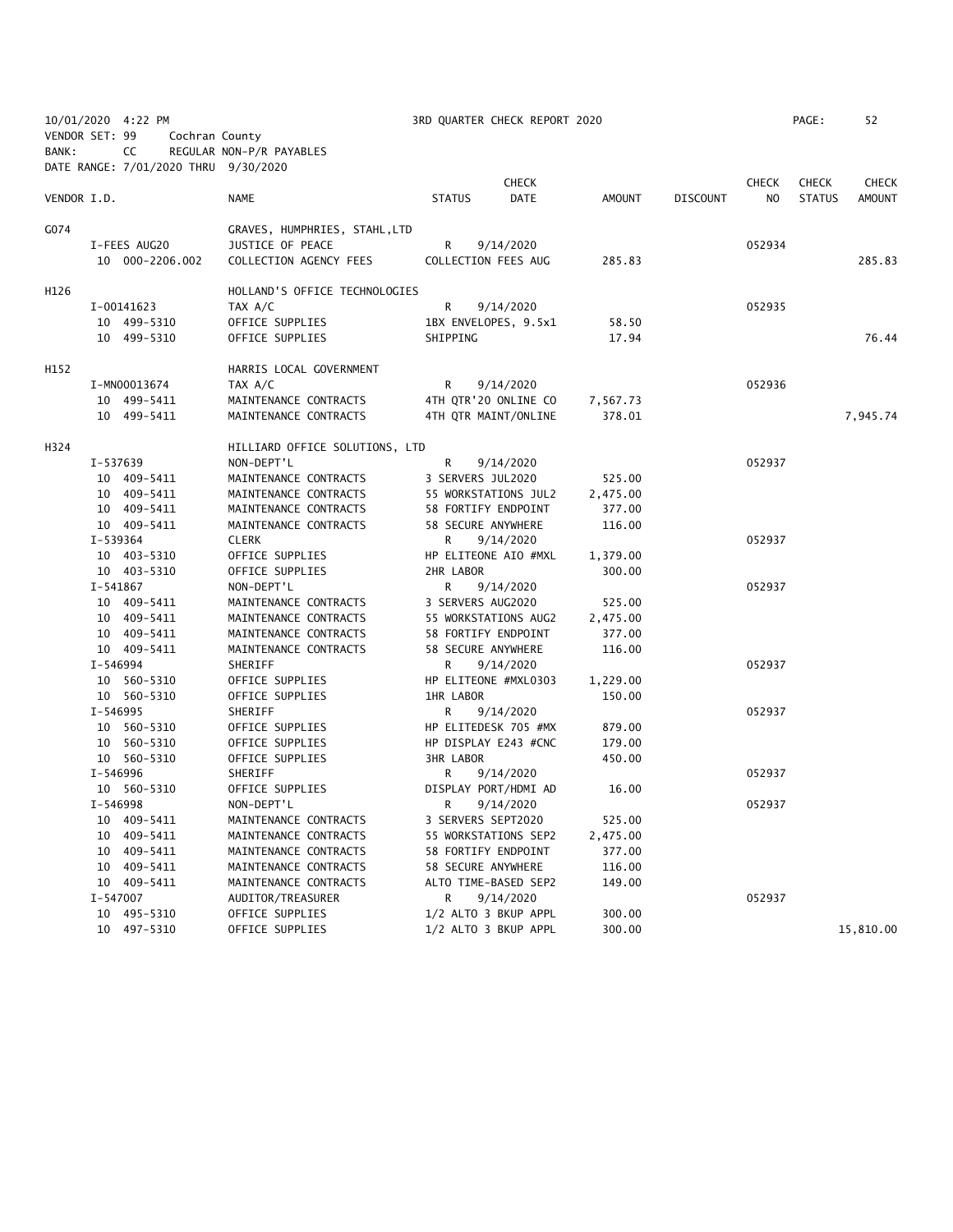| 10/01/2020 4:22 PM<br>VENDOR SET: 99<br>Cochran County |          |                                      |                                        | 3RD QUARTER CHECK REPORT 2020 |                      |          |                 |              | PAGE:         | 53           |
|--------------------------------------------------------|----------|--------------------------------------|----------------------------------------|-------------------------------|----------------------|----------|-----------------|--------------|---------------|--------------|
|                                                        |          |                                      |                                        |                               |                      |          |                 |              |               |              |
| BANK:                                                  |          | CC                                   | REGULAR NON-P/R PAYABLES               |                               |                      |          |                 |              |               |              |
|                                                        |          | DATE RANGE: 7/01/2020 THRU 9/30/2020 |                                        |                               |                      |          |                 |              |               |              |
|                                                        |          |                                      |                                        |                               | <b>CHECK</b>         |          |                 | <b>CHECK</b> | <b>CHECK</b>  | <b>CHECK</b> |
| VENDOR I.D.                                            |          |                                      | NAME                                   | <b>STATUS</b>                 | <b>DATE</b>          | AMOUNT   | <b>DISCOUNT</b> | NO.          | <b>STATUS</b> | AMOUNT       |
| J049                                                   |          |                                      | JUVENILE PROBATION FUND                |                               |                      |          |                 |              |               |              |
|                                                        |          |                                      | I-LOCAL MATCH 09/20 JUVENILE PROBATION | R                             | 9/14/2020            |          |                 | 052938       |               |              |
|                                                        |          | 10 571-5472                          | LOCAL SUPPORT-JUV BOARD                |                               | LOCAL FUNDS MATCH SE | 4,170.00 |                 |              |               | 4,170.00     |
|                                                        |          |                                      |                                        |                               |                      |          |                 |              |               |              |
| J082                                                   |          |                                      | JOHN DEERE FINANCIAL                   |                               |                      |          |                 |              |               |              |
|                                                        |          | I-949900                             | PREC 1                                 | R.                            | 9/14/2020            |          |                 | 052939       |               |              |
|                                                        |          | 15 621-5451                          | REPAIRS                                | 4 CLUTCH DISC                 |                      | 62.20    |                 |              |               |              |
|                                                        | I-953625 |                                      | CEMETERY                               | R                             | 9/14/2020            |          |                 | 052939       |               |              |
|                                                        |          | 10 516-5451                          | REPAIR                                 |                               | FILTER ELEM #MIU8047 | 7.20     |                 |              |               | 69.40        |
| L010                                                   |          |                                      | LEWIS FARM & RANCH STORE INC           |                               |                      |          |                 |              |               |              |
|                                                        |          | I-116423                             | PREC 1                                 | R                             | 9/14/2020            |          |                 | 052940       |               |              |
|                                                        |          | 15 621-5356                          | ROAD MATERIALS & SUPPLIES              |                               | 2.5GL TOMAHAWK       | 40.00    |                 |              |               |              |
|                                                        | I-116429 |                                      | ACTIVITY BLDG                          | R                             | 9/14/2020            |          |                 | 052940       |               |              |
|                                                        |          | 10 662-5332                          | CUSTODIAL SUPPLIES                     |                               | ARMOR-ALL WIPES      | 5.59     |                 |              |               |              |
|                                                        |          | 10 662-5332                          | CUSTODIAL SUPPLIES                     | DISC                          |                      | 0.56CR   |                 |              |               |              |
|                                                        | I-116503 |                                      | PREC <sub>3</sub>                      | R                             | 9/14/2020            |          |                 | 052940       |               |              |
|                                                        |          | 15 623-5451                          | REPAIRS                                | <b>FLOAT</b>                  |                      | 6.99     |                 |              |               |              |
|                                                        |          | 15 623-5451                          | REPAIRS                                | <b>DISC</b>                   |                      | 0.70CR   |                 |              |               |              |
|                                                        | I-116510 |                                      | ACTIVITY BLDG                          | R                             | 9/14/2020            |          |                 | 052940       |               |              |
|                                                        |          | 10 662-5332                          | CUSTODIAL SUPPLIES                     | PINE-SOL                      |                      | 11.99    |                 |              |               |              |
|                                                        |          | 10 662-5332                          | CUSTODIAL SUPPLIES                     | <b>PLATE</b>                  |                      | 1.29     |                 |              |               |              |
|                                                        |          | 10 662-5451                          | REPAIR                                 | DISC                          |                      | 1.33CR   |                 |              |               |              |
|                                                        | I-116543 |                                      | ACTIVITY BLDG                          | R                             | 9/14/2020            |          |                 | 052940       |               |              |
|                                                        |          | 10 662-5451                          | REPAIR                                 | CARBON CLIPS                  |                      | 3.99     |                 |              |               |              |
|                                                        |          | 10 662-5451                          | REPAIR                                 | HANDLE                        |                      | 23.95    |                 |              |               |              |
|                                                        |          | 10 662-5451                          | REPAIR                                 | DISC                          |                      | 2.79CR   |                 |              |               |              |
|                                                        |          | I-116554                             | JAIL                                   | R                             | 9/14/2020            |          |                 | 052940       |               |              |
|                                                        |          | 10 512-5451                          | REPAIR                                 |                               | 2QT PAINT THINNER    | 11.98    |                 |              |               |              |
|                                                        |          | 10 512-5451                          | REPAIR                                 | ROLLER COVER                  |                      | 3.99     |                 |              |               |              |
|                                                        |          | 10 512-5451                          | REPAIR                                 | NOZZLE                        |                      | 11.99    |                 |              |               |              |
|                                                        |          | 10 512-5451                          | REPAIR                                 | 2 GAL PAINT                   |                      | 57.98    |                 |              |               |              |
|                                                        |          | 10 512-5451                          | REPAIR                                 | DISC                          |                      | 8.59CR   |                 |              |               |              |
|                                                        | I-116589 |                                      | PREC 4                                 | R                             | 9/14/2020            |          |                 | 052940       |               |              |
|                                                        |          | 15 624-5356                          | ROAD MATERIALS & SUPPLIES              | COFFEE                        |                      | 11.95    |                 |              |               |              |
|                                                        |          | 15 624-5356                          | ROAD MATERIALS & SUPPLIES              | <b>SUGAR</b>                  |                      | 1.95     |                 |              |               |              |
|                                                        |          | 15 624-5356                          | ROAD MATERIALS & SUPPLIES              | SHOP TOWELS                   |                      | 4.99     |                 |              |               |              |
|                                                        |          | 15 624-5356                          | ROAD MATERIALS & SUPPLIES              |                               | HAND SANITIZER       | 3.99     |                 |              |               |              |
|                                                        |          | I-116597                             | PREC 2                                 | R                             | 9/14/2020            |          |                 | 052940       |               |              |
|                                                        |          | 15 622-5356                          | ROAD MATERIALS & SUPPLIES              | A/C                           |                      | 379.00   |                 |              |               |              |
|                                                        |          | 15 622-5356                          | ROAD MATERIALS & SUPPLIES              | <b>DISC</b>                   |                      | 37.90CR  |                 |              |               |              |
|                                                        | I-116829 |                                      | PREC 4                                 | R                             | 9/14/2020            |          |                 | 052940       |               |              |
|                                                        |          | 15 624-5356                          | ROAD MATERIALS & SUPPLIES              | POST DIGGER                   |                      | 59.99    |                 |              |               |              |
|                                                        |          | 15 624-5356                          | ROAD MATERIALS & SUPPLIES              | <b>BOLTS</b>                  |                      | 14.99    |                 |              |               |              |
|                                                        |          | I-116878                             | <b>COURTHOUSE</b>                      | R.                            | 9/14/2020            |          |                 | 052940       |               |              |
|                                                        |          | 10 510-5332                          | CUSTODIAL SUPPLIES                     | PINE-SOL                      |                      | 11.99    |                 |              |               |              |
|                                                        |          | 10 510-5332                          | CUSTODIAL SUPPLIES                     | FABULOSO                      |                      | 6.99     |                 |              |               |              |
|                                                        |          | 10 510-5332                          | CUSTODIAL SUPPLIES                     | DISC                          |                      | 1.90CR   |                 |              |               |              |
|                                                        |          | I-116886                             | <b>PARK</b>                            | R                             | 9/14/2020            |          |                 | 052940       |               |              |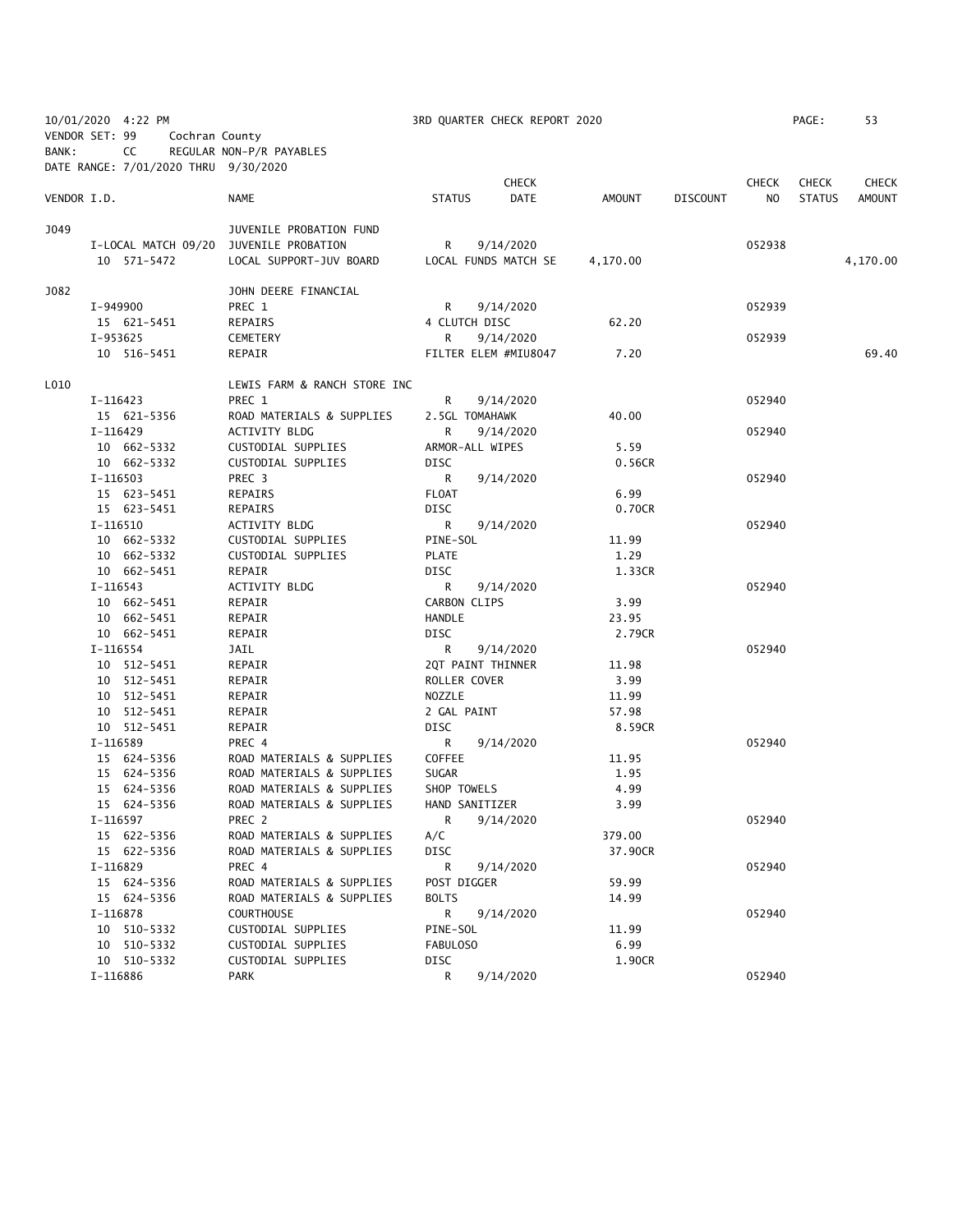10/01/2020 4:22 PM 3RD QUARTER CHECK REPORT 2020 PAGE: 54

BANK: CC REGULAR NON-P/R PAYABLES DATE RANGE: 7/01/2020 THRU 9/30/2020

CHECK CHECK CHECK CHECK VENDOR I.D. NAME STATUS DATE AMOUNT DISCOUNT NO STATUS AMOUNT L010 LEWIS FARM & RANCH STORE (CONT) I-116886 PARK R 9/14/2020 052940 10 660-5332 CUSTODIAL SUPPLIES HOSE END 2.39 I-117127 JAIL R 9/14/2020 052940 10 512-5451 REPAIR 2 CAULK 11.18 10 512-5451 REPAIR 2 DOOR SWEEPS 17.98 10 512-5451 REPAIR 1 GAL PAINT 29.99 10 512-5451 REPAIR 2 GAL FLOOR PAINT 59.98 10 512-5451 REPAIR 1 GAL PAINT 29.99 10 512-5451 REPAIR DISC 14.91CR I-117380 PREC 3 R 9/14/2020 052940 15 623-5356 ROAD MATERIALS & SUPPLIES OFF 6.99 15 623-5356 ROAD MATERIALS & SUPPLIES DISC 0.70CR I-117383 SHERIFF R 9/14/2020 052940 10 560-5451 MACHINERY-NON-OFFICE REPAIR 2 U-BOLTS 5.18 10 560-5451 MACHINERY-NON-OFFICE REPAIR WASHER 0.50 I-117427 PREC 2 R 9/14/2020 052940 15 622-5356 ROAD MATERIALS & SUPPLIES 2 BOXES 9.98 15 622-5356 ROAD MATERIALS & SUPPLIES DISC 1.00CR I-117525 JAIL R 9/14/2020 052940 10 512-5392 MISCELLANEOUS SUPPLIES 16 GAL BLEACH 57.44 10 512-5392 MISCELLANEOUS SUPPLIES 4 DAWN 19.96 10 512-5392 MISCELLANEOUS SUPPLIES 6 COMET 9.54 10 512-5451 REPAIR 2 PAINT ROLLER COVER 15.98 10 512-5451 REPAIR 2 PAINT BRUSHES 7.98 I-117626 CLERK R 9/14/2020 052940 10 403-5310 OFFICE SUPPLIES COMPUTER CABLE 7.99 10 403-5310 OFFICE SUPPLIES DISC 0.80CR I-117630 ACTIVITY BLDG/NRCS OFC R 9/14/2020 052940 10 662-5451 REPAIR PLEXIGLASS 20.00 10 662-5451 REPAIR DISC 2.00CR I-117679 COURTHOUSE R 9/14/2020 052940 10 510-5332 CUSTODIAL SUPPLIES 6 PUMICE STONES 21.54 10 510-5332 CUSTODIAL SUPPLIES DISC 2.15CR I-117705 PARK R 9/14/2020 052940 10 660-5451 REPAIR **FAUCET** FAUCET 12.99 10 660-5451 REPAIR DISC 1.29CR I-117752 JAIL R 9/14/2020 052940 10 512-5451 REPAIR 2 PAINT BRUSHES 9.98 10 512-5451 REPAIR 2 ROLLER 7.98 10 512-5392 MISCELLANEOUS SUPPLIES 2 CS BLEACH 43.08 10 512-5451 REPAIR 3 GAL PAINT 89.97 10 512-5451 REPAIR DISC 10.79CR I-117959 PREC 4 R 9/14/2020 052940 15 624-5420 TELECOMMUNICATIONS PHONE 39.99 15 624-5420 TELECOMMUNICATIONS DISC 4.00CR 1,122.75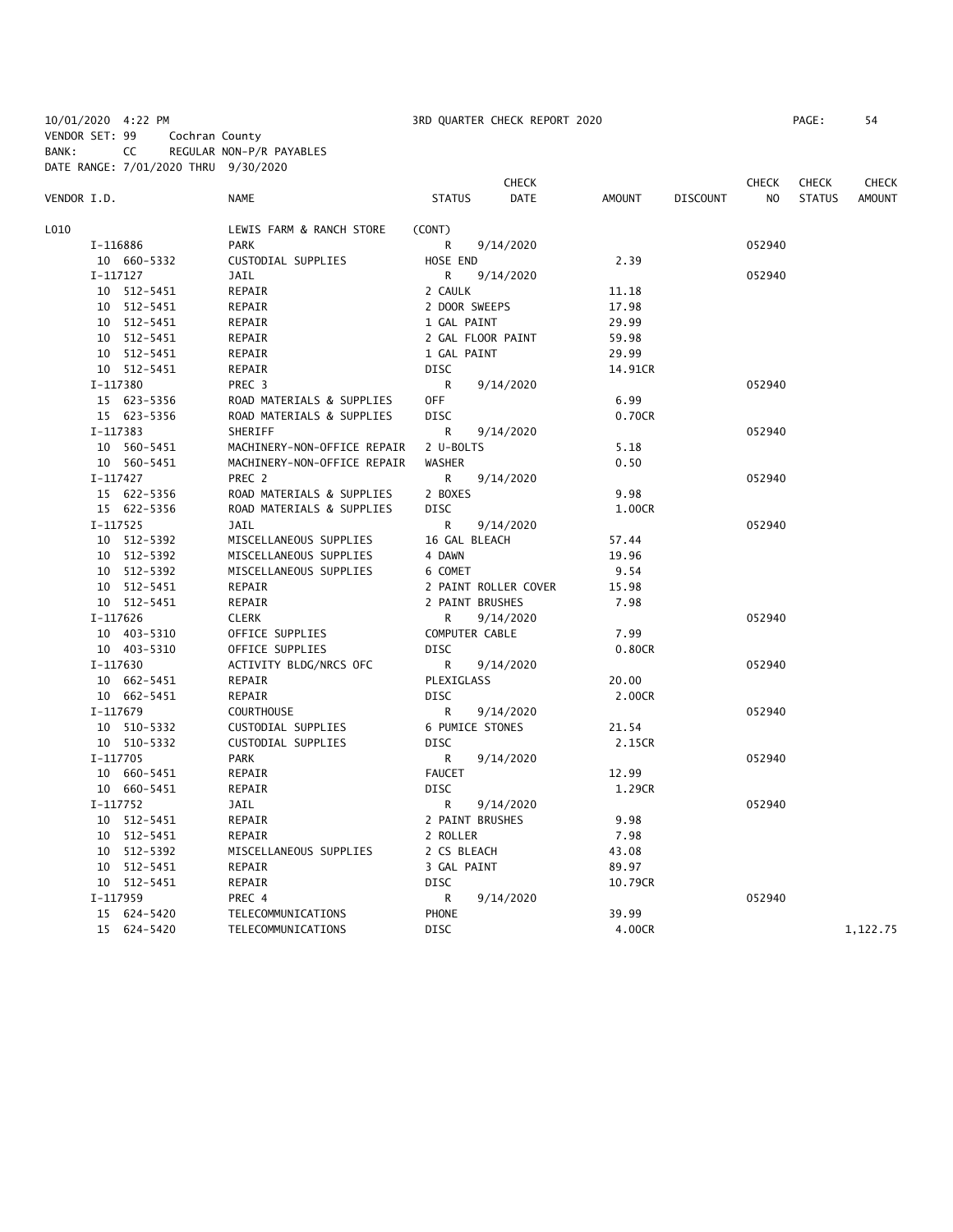|             | 10/01/2020 4:22 PM                   |                                          | 3RD QUARTER CHECK REPORT 2020 |               |                 |                | PAGE:         | 55            |
|-------------|--------------------------------------|------------------------------------------|-------------------------------|---------------|-----------------|----------------|---------------|---------------|
|             | VENDOR SET: 99                       | Cochran County                           |                               |               |                 |                |               |               |
| BANK:       | CC                                   | REGULAR NON-P/R PAYABLES                 |                               |               |                 |                |               |               |
|             | DATE RANGE: 7/01/2020 THRU 9/30/2020 |                                          |                               |               |                 |                |               |               |
|             |                                      |                                          | <b>CHECK</b>                  |               |                 | <b>CHECK</b>   | <b>CHECK</b>  | <b>CHECK</b>  |
| VENDOR I.D. |                                      | <b>NAME</b>                              | <b>DATE</b><br><b>STATUS</b>  | <b>AMOUNT</b> | <b>DISCOUNT</b> | N <sub>O</sub> | <b>STATUS</b> | <b>AMOUNT</b> |
| L015        |                                      | LUBBOCK COUNTY, TEXAS                    |                               |               |                 |                |               |               |
|             | I-JUV AUG2020                        | JUVENILE PROBATION                       | 9/14/2020<br>R                |               |                 | 052943         |               |               |
|             | 17 573-5413                          | Detention Services                       | 14 DAYS PRE(S)/JUV#8          | 1,400.00      |                 |                |               | 1,400.00      |
| L189        |                                      | HOCKLEY COUNTY PUBLISHING CO.I           |                               |               |                 |                |               |               |
|             | I-083020/PROP CWS                    | COMMISSIONERS COURT                      | R<br>9/14/2020                |               |                 | 052944         |               |               |
|             | 15 610-5430                          | LEGAL NOTICES                            | NTC PROPOSED TAX RA           | 207.90        |                 |                |               |               |
|             | 15 610-5430                          | LEGAL NOTICES                            | TIMELY PAY DISC               | 26.77CR       |                 |                |               |               |
|             |                                      | I-083020/PROPOSED CC COMMISSIONERS COURT | 9/14/2020<br>R.               |               |                 | 052944         |               |               |
|             | 15 610-5430                          | LEGAL NOTICES                            | NTC PROPOSED TAX RAT          | 207.90        |                 |                |               |               |
|             | 15 610-5430                          | LEGAL NOTICES                            | TIMELY PAY DISC               | 26.78CR       |                 |                |               |               |
|             | I-083020/TNT NTC                     | COMMISSIONERS COURT                      | 9/14/2020<br>R                |               |                 | 052944         |               |               |
|             | 15 610-5430                          | LEGAL NOTICES                            | NTC NNR RATES/6 ENTI          | 415.80        |                 |                |               |               |
|             | 15 610-5430                          | LEGAL NOTICES                            | TIMELY PAY DISC               | 53.55CR       |                 |                |               |               |
|             | I-FAST GRANT 8/12                    | COMMISSIONERS COURT                      | R<br>9/14/2020                |               |                 | 052944         |               |               |
|             | 15 610-5430                          | LEGAL NOTICES                            | NTC PUB HRNG/FAST GR          | 99.00         |                 |                |               |               |
|             | 15 610-5430                          | LEGAL NOTICES                            | TIMELY PAY DISC               | 6.00CR        |                 |                |               | 817.50        |
| M011        |                                      | MCWHORTER'S LTD                          |                               |               |                 |                |               |               |
|             | I-4032800                            | PREC 3                                   | R<br>9/14/2020                |               |                 | 052945         |               |               |
|             | 15 623-5454                          | TIRES                                    | 64 MI @\$1.25                 | 80.00         |                 |                |               |               |
|             | 15 623-5454                          | <b>TIRES</b>                             | 2 MICHELIN XTLA 17.5          | 3,954.46      |                 |                |               |               |
|             | 15 623-5454                          | <b>TIRES</b>                             | 2 MT/DSMT                     | 130.00        |                 |                |               | 4,164.46      |
| N082        |                                      | NETDATA                                  |                               |               |                 |                |               |               |
|             | I-ND-001943                          | <b>CLERK</b>                             | R<br>9/14/2020                |               |                 | 052946         |               |               |
|             | 10 403-5411                          | MAINTENANCE CONTRACTS                    | IT/HRDW MAINT 10/1/2          | 6,000.00      |                 |                |               |               |
|             | I-iTICKET AUG20                      | JUSTICE OF PEACE                         | R.<br>9/14/2020               |               |                 | 052946         |               |               |
|             | 10 455-5499                          | MISCELLANEOUS                            | AUGUST 2020                   | 6.00          |                 |                |               | 6,006.00      |
| N103        |                                      | NETPROTECT LLC                           |                               |               |                 |                |               |               |
|             | $I-1682$                             | JUSTICE OF PEACE                         | R<br>9/14/2020                |               |                 | 052947         |               |               |
|             | 10 455-5411                          | MAINTENANCE CONTRACTS                    | VIDEO MAGIS 8/30-9/           | 249.00        |                 |                |               | 249.00        |
| 0125        |                                      | OFFICIAL PAYMENTS CORPORATION            |                               |               |                 |                |               |               |
|             | I-1000029273                         | TAX A/C                                  | 9/14/2020<br>R                |               |                 | 052948         |               |               |
|             | 10 499-5408                          | TAX ROLL                                 | CHGBACK FEE JUL2020           | 5.95          |                 |                |               | 5.95          |
| 0130        |                                      | OASIS IRRIGATION & FARM SUPPLY           |                               |               |                 |                |               |               |
|             | $I - 675$                            | PREC 3                                   | R<br>9/14/2020                |               |                 | 052949         |               |               |
|             | 15 623-5356                          | ROAD MATERIALS & SUPPLIES                | 2 HD METAL PROTECT 1          | 27.00         |                 |                |               |               |
|             | 15 623-5356                          | ROAD MATERIALS & SUPPLIES                | <b>DISC</b>                   | 5.40CR        |                 |                |               | 21.60         |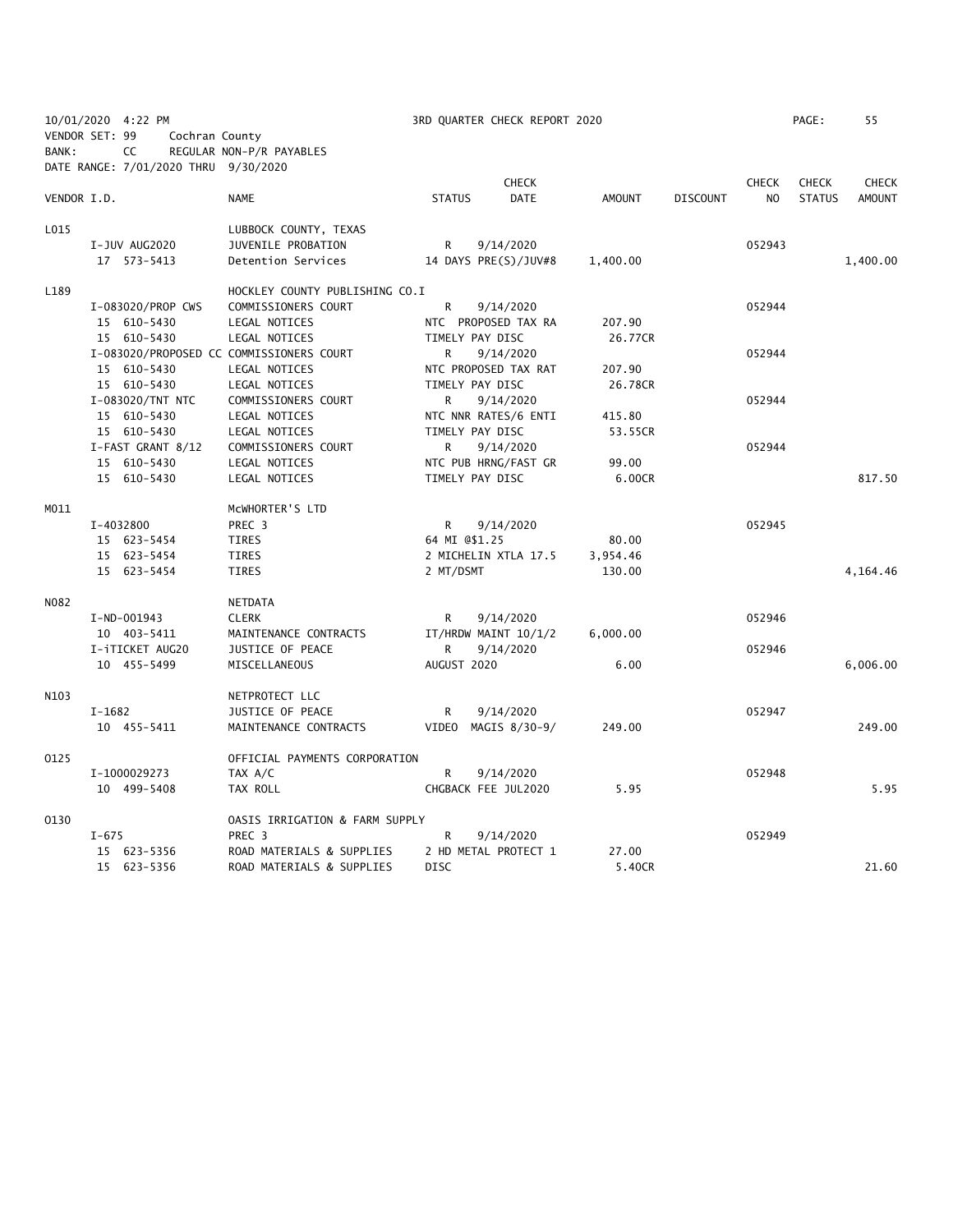|                |             | 10/01/2020 4:22 PM                   |                                |                       | 3RD QUARTER CHECK REPORT 2020 |         |                 |              | PAGE:         | 56           |
|----------------|-------------|--------------------------------------|--------------------------------|-----------------------|-------------------------------|---------|-----------------|--------------|---------------|--------------|
| VENDOR SET: 99 |             | Cochran County                       |                                |                       |                               |         |                 |              |               |              |
| BANK:          |             | CC                                   | REGULAR NON-P/R PAYABLES       |                       |                               |         |                 |              |               |              |
|                |             | DATE RANGE: 7/01/2020 THRU 9/30/2020 |                                |                       |                               |         |                 |              |               |              |
|                |             |                                      |                                |                       | <b>CHECK</b>                  |         |                 | <b>CHECK</b> | <b>CHECK</b>  | <b>CHECK</b> |
| VENDOR I.D.    |             |                                      | <b>NAME</b>                    | <b>STATUS</b>         | <b>DATE</b>                   | AMOUNT  | <b>DISCOUNT</b> | NO           | <b>STATUS</b> | AMOUNT       |
|                |             |                                      |                                |                       |                               |         |                 |              |               |              |
| 0131           |             |                                      | OWEN G DUNN CO, INC/PRINTELECT |                       |                               |         |                 |              |               |              |
|                | I-22700     |                                      | ELECTIONS                      | R                     | 9/14/2020                     |         |                 | 052950       |               |              |
|                |             | 10 490-5335                          | ELECTION SUPPLIES              | 4 PATRIOTIC TOTE      |                               | 80.00   |                 |              |               |              |
|                |             | 10 490-5310                          | OFFICE SUPPLIES                |                       | 4 PATRIOTIC BRACELET          |         |                 |              |               |              |
|                |             | 10 490-5335                          | ELECTION SUPPLIES              |                       | 2 OFF'L BALLOT BOX S          | 49.00   |                 |              |               |              |
|                |             | 10 490-5335                          | ELECTION SUPPLIES              | SHIPPING              |                               | 18.88   |                 |              |               | 147.88       |
| S071           |             |                                      | SCRIPT OFFICE PRODUCTS, INC.   |                       |                               |         |                 |              |               |              |
|                | $C - 58665$ |                                      | TAX A/C                        | R                     | 9/14/2020                     |         |                 | 052951       |               |              |
|                |             | 10 499-5310                          | OFFICE SUPPLIES                |                       | RET 12 ENERGEL PENS/          | 41.88CR |                 |              |               |              |
|                |             | 10 499-5310                          | OFFICE SUPPLIES                | 12 ENERGEL REFILLS    |                               | 15.48   |                 |              |               |              |
|                | $I - 58624$ |                                      | TAX A/C                        | R                     | 9/14/2020                     |         |                 | 052951       |               |              |
|                |             | 10 499-5310                          | OFFICE SUPPLIES                | <b>1PK CALC PAPER</b> |                               | 12.95   |                 |              |               |              |
|                |             | 10 499-5310                          | OFFICE SUPPLIES                |                       | 2BX JUMBO PAPER CLIP          | 1.90    |                 |              |               |              |
|                |             | 10 499-5310                          | OFFICE SUPPLIES                | 2BX COPY PAPER        |                               | 85.00   |                 |              |               |              |
|                | I-58628     |                                      | <b>CLERK</b>                   | R                     | 9/14/2020                     |         |                 | 052951       |               |              |
|                |             | 10 403-5310                          | OFFICE SUPPLIES                | 1PK DVD-R             |                               | 43.70   |                 |              |               |              |
|                | $I - 58635$ |                                      | JAIL                           | R                     | 9/14/2020                     |         |                 | 052951       |               |              |
|                |             | 10 512-5310                          | OFFICE SUPPLIES                |                       | "INMATE CORRESP" STA          | 50.95   |                 |              |               |              |
|                | I-58650     |                                      | TAX A/C                        | R                     | 9/14/2020                     |         |                 | 052951       |               |              |
|                |             | 10 499-5310                          | OFFICE SUPPLIES                | HP TONER 55A          |                               | 195.95  |                 |              |               |              |
|                |             | 10 499-5310                          | OFFICE SUPPLIES                | 12EA ENERGEL PENS     |                               | 41.88   |                 |              |               |              |
|                | $I-58651$   |                                      | CO JUDGE/COMM'R CT             | R                     | 9/14/2020                     |         |                 | 052951       |               |              |
|                |             | 15 610-5310                          | OFFICE SUPPLIES                | PACKING TAPE W/DISP   |                               | 4.10    |                 |              |               |              |
|                | I-58666     |                                      | <b>CLERK</b>                   | R                     | 9/14/2020                     |         |                 | 052951       |               |              |
|                |             | 10 403-5310                          | OFFICE SUPPLIES                | <b>1PK TAPE</b>       |                               | 31.56   |                 |              |               |              |
|                |             | 10 403-5310                          | OFFICE SUPPLIES                |                       | 2EA ENERGEL REFILL/B          | 2.58    |                 |              |               |              |
|                |             | 10 403-5310                          | OFFICE SUPPLIES                |                       | 1EA ENERGEL REFILL/B          | 1.29    |                 |              |               |              |
|                |             | 10 403-5310                          | OFFICE SUPPLIES                | 1EA ENERGEL PEN/BK    |                               | 3.49    |                 |              |               |              |
|                |             | 10 403-5310                          | OFFICE SUPPLIES                | 20 WARR DEEDS         |                               | 20.00   |                 |              |               |              |
|                | I-58694     |                                      | AUDITOR                        | R                     | 9/14/2020                     |         |                 | 052951       |               |              |
|                |             | 10 495-5310                          | OFFICE SUPPLIES                | 16GB USB DRIVE        |                               | 11.50   |                 |              |               |              |
|                | $I - 58700$ |                                      | AUDITOR                        | R                     | 9/14/2020                     |         |                 | 052951       |               |              |
|                |             | 10 495-5310                          | OFFICE SUPPLIES                |                       | 1PK 32GB USB DRV/2PK          | 23.40   |                 |              |               |              |
|                | $I - 58730$ |                                      | TREASURER                      | R                     | 9/14/2020                     |         |                 | 052951       |               |              |
|                |             | 10 497-5310                          | OFFICE SUPPLIES                | 1 BX COPY PAPER       |                               | 42.50   |                 |              |               | 546.35       |
|                |             |                                      |                                |                       |                               |         |                 |              |               |              |
| S242           |             |                                      | SAM'S CLUB                     |                       |                               |         |                 |              |               |              |
|                |             | I-5552519749-02                      | JAIL                           | R                     | 9/14/2020                     |         |                 | 052952       |               |              |
|                |             | 10 512-5392                          | MISCELLANEOUS SUPPLIES         | 2 TIDE LIQUID         |                               | 33.96   |                 |              |               |              |
|                |             | 10 512-5333                          | FOOD-PRISONERS                 |                       | 2 FRITO VARIETY PK 5          | 25.96   |                 |              |               |              |
|                |             | 10 512-5392                          | MISCELLANEOUS SUPPLIES         | ZIPLOCK BAG BUNDLE    |                               | 12.08   |                 |              |               |              |
|                |             | I-P928000L401SBZLJ6                  | JAIL                           | R                     | 9/14/2020                     |         |                 | 052952       |               |              |
|                |             | 10 512-5333                          | FOOD-PRISONERS                 |                       | 3 WOLF CHILI W/O BEA          | 27.81   |                 |              |               |              |
|                |             | 10 512-5392                          | MISCELLANEOUS SUPPLIES         | 3 FOAM CUPS 20-OZ     |                               | 72.84   |                 |              |               |              |
|                |             | 10 512-5333                          | FOOD-PRISONERS                 | 2 HB PICKLES/GAL      |                               | 10.96   |                 |              |               |              |
|                |             | 10 512-5333                          | FOOD-PRISONERS                 | 4 HORMEL BACON        |                               | 47.92   |                 |              |               |              |
|                |             | 10 512-5333                          | FOOD-PRISONERS                 | 8 VAR PK JUICE 36PK   |                               | 71.84   |                 |              |               |              |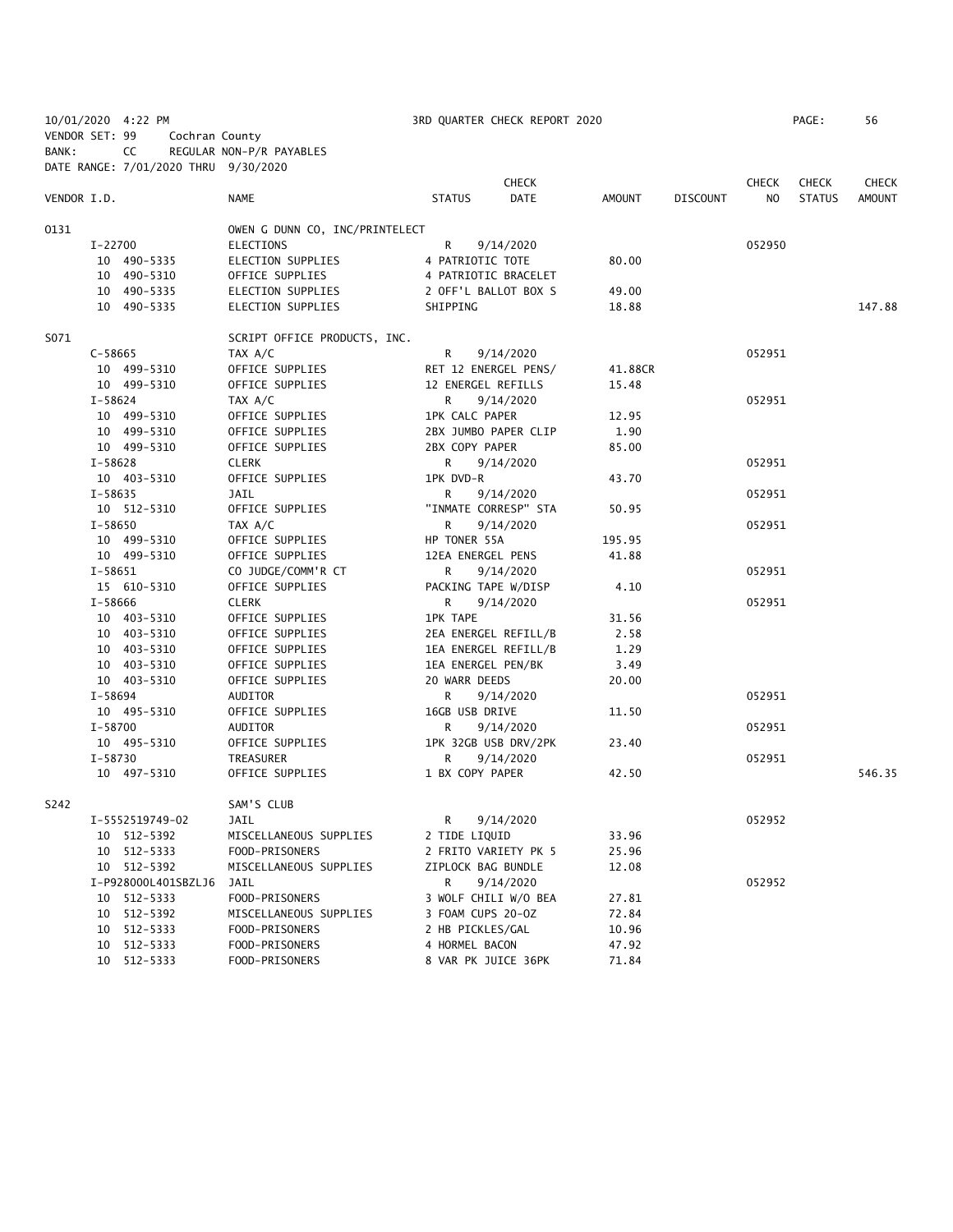10/01/2020 4:22 PM 3RD QUARTER CHECK REPORT 2020 PAGE: 57 VENDOR SET: 99 Cochran County BANK: CC REGULAR NON-P/R PAYABLES DATE RANGE: 7/01/2020 THRU 9/30/2020

|             |    |                     |                               |                     | <b>CHECK</b>         |        |                 | <b>CHECK</b>   | <b>CHECK</b>  | <b>CHECK</b>  |
|-------------|----|---------------------|-------------------------------|---------------------|----------------------|--------|-----------------|----------------|---------------|---------------|
| VENDOR I.D. |    |                     | NAME                          | <b>STATUS</b>       | <b>DATE</b>          | AMOUNT | <b>DISCOUNT</b> | N <sub>O</sub> | <b>STATUS</b> | <b>AMOUNT</b> |
| S242        |    |                     | SAM'S CLUB<br>(CONT)          |                     |                      |        |                 |                |               |               |
|             |    | I-P928000L401SBZLJ6 | JAIL                          | R                   | 9/14/2020            |        |                 | 052952         |               |               |
|             |    | 10 512-5333         | FOOD-PRISONERS                | SOUR CREAM          |                      | 6.98   |                 |                |               |               |
|             |    | 10 512-5333         | FOOD-PRISONERS                | 6 CREAMY PB 6#      |                      | 56.88  |                 |                |               |               |
|             |    | 10 512-5333         | FOOD-PRISONERS                | 2 HAM/CH HOT POCKET |                      | 25.36  |                 |                |               |               |
|             |    | 10 512-5333         | FOOD-PRISONERS                |                     | 2 BUSH BAKED BEANS 8 | 17.94  |                 |                |               |               |
|             |    | 10 512-5333         | FOOD-PRISONERS                |                     | 2 HEINZ KETCHUP 3-44 | 14.56  |                 |                |               |               |
|             | 10 | 512-5333            | FOOD-PRISONERS                |                     | 2 JALAPENO PEPPER RI | 59.16  |                 |                |               |               |
|             |    | 10 512-5392         | MISCELLANEOUS SUPPLIES        | 3 9" FOAM PLATES    |                      | 37.44  |                 |                |               |               |
|             |    | 10 512-5333         | FOOD-PRISONERS                | LARGE EGGS          |                      | 14.32  |                 |                |               |               |
|             |    | 10 512-5333         | FOOD-PRISONERS                | 3 BNLS THIGH 6#     |                      | 32.94  |                 |                |               |               |
|             |    | 10 512-5333         | FOOD-PRISONERS                | 2 QUICK OATS 10#    |                      | 17.96  |                 |                |               |               |
|             |    | 10 512-5392         | MISCELLANEOUS SUPPLIES        | AJAX CLNR           |                      | 35.24  |                 |                |               |               |
|             |    | 10 512-5392         | MISCELLANEOUS SUPPLIES        | <b>BATH TISSUE</b>  |                      | 20.98  |                 |                |               |               |
|             |    | 10 512-5333         | FOOD-PRISONERS                |                     | HONEY NUT CHDERIOS 4 | 6.88   |                 |                |               |               |
|             |    | 10 512-5333         | FOOD-PRISONERS                | STARKIST TUNA 12PK  |                      | 9.88   |                 |                |               |               |
|             | 10 | 512-5333            | FOOD-PRISONERS                | FROSTED FLAKES 550Z |                      | 6.74   |                 |                |               |               |
|             |    | 10 512-5392         | MISCELLANEOUS SUPPLIES        | WINDFRESH DETERGENT |                      | 16.48  |                 |                |               |               |
|             |    | 10 512-5333         | FOOD-PRISONERS                | 2 PANCAKE MIX 10#   |                      | 11.96  |                 |                |               |               |
|             |    | 10 512-5333         | FOOD-PRISONERS                | DRY PINTO BEANS 50# |                      | 44.54  |                 |                |               |               |
|             |    | 10 512-5333         | FOOD-PRISONERS                | 3 MEX BLND SHREDDED |                      | 48.09  |                 |                |               |               |
|             |    | 10 512-5333         | FOOD-PRISONERS                |                     | 2 BACON CRMBLS 20-0Z | 17.76  |                 |                |               |               |
|             |    | 10 512-5333         | FOOD-PRISONERS                |                     | 2 BNLS SKNLS CKN BRS | 31.96  |                 |                |               |               |
|             |    | 10 512-5392         | MISCELLANEOUS SUPPLIES        | PAPER TOWELS        |                      | 16.98  |                 |                |               |               |
|             |    | 10 512-5333         | FOOD-PRISONERS                |                     | 2 STATE FAIR CORN DO | 23.96  |                 |                |               |               |
|             |    | 10 512-5333         | FOOD-PRISONERS                | 3 BEEF/BEAN BURRITO |                      | 26.94  |                 |                |               |               |
|             |    | 10 512-5333         | FOOD-PRISONERS                | 2 BROCCOLI FLORETS  |                      | 12.96  |                 |                |               |               |
|             |    | 10 512-5333         | FOOD-PRISONERS                | 3 WHOLE TILAPIA     |                      | 31.44  |                 |                |               |               |
|             |    | 10 512-5333         | FOOD-PRISONERS                | 3 POPCORN SHRIMP    |                      | 29.94  |                 |                |               |               |
|             |    | 10 512-5392         | MISCELLANEOUS SUPPLIES        |                     | 13-GAL TALL KTCHN BA | 13.98  |                 |                |               |               |
|             |    | 10 512-5333         | FOOD-PRISONERS                | 2 VEG OIL 2-3QT     |                      | 13.76  |                 |                |               |               |
|             |    | 10 512-5333         | FOOD-PRISONERS                |                     | 3 VARIETY PACK CHIPS | 38.94  |                 |                |               |               |
|             |    | 10 512-5392         | MISCELLANEOUS SUPPLIES        | MOP BUCKET          |                      | 39.98  |                 |                |               |               |
|             |    | 10 512-5333         | FOOD-PRISONERS                |                     | 2 YELLOW CORN TORTIL | 15.96  |                 |                |               |               |
|             |    | 10 512-5333         | FOOD-PRISONERS                |                     | 4 BNLS SKNLS CHKN 10 | 67.92  |                 |                |               |               |
|             |    | 10 512-5333         | FOOD-PRISONERS                | ONION RINGS         |                      | 19.98  |                 |                |               |               |
|             |    | 10 512-5333         | FOOD-PRISONERS                | 2 NORMANDY BLEND    |                      | 11.96  |                 |                |               | 1,202.12      |
| S432        |    |                     | ISAIAS J SOLORZANO            |                     |                      |        |                 |                |               |               |
|             |    | $I$ -#1642/J GRADO  | DISTRICT COURT                | R                   | 9/14/2020            |        |                 | 052953         |               |               |
|             |    | 10 435-5400         | ATTORNEY AD LITEM             |                     | OTHER(F)/JESUS GRADO | 200.00 |                 |                |               | 200.00        |
| T009        |    |                     | TEXAS ASSOCIATION OF COUNTIES |                     |                      |        |                 |                |               |               |
|             |    | I-303314/VIRT FALL  | <b>AUDITOR</b>                | R                   | 9/14/2020            |        |                 | 052954         |               |               |
|             |    | 10 495-5427         | CONTINUING EDUCATION          |                     | REG/VIRTUAL FALL CON | 150.00 |                 |                |               | 150.00        |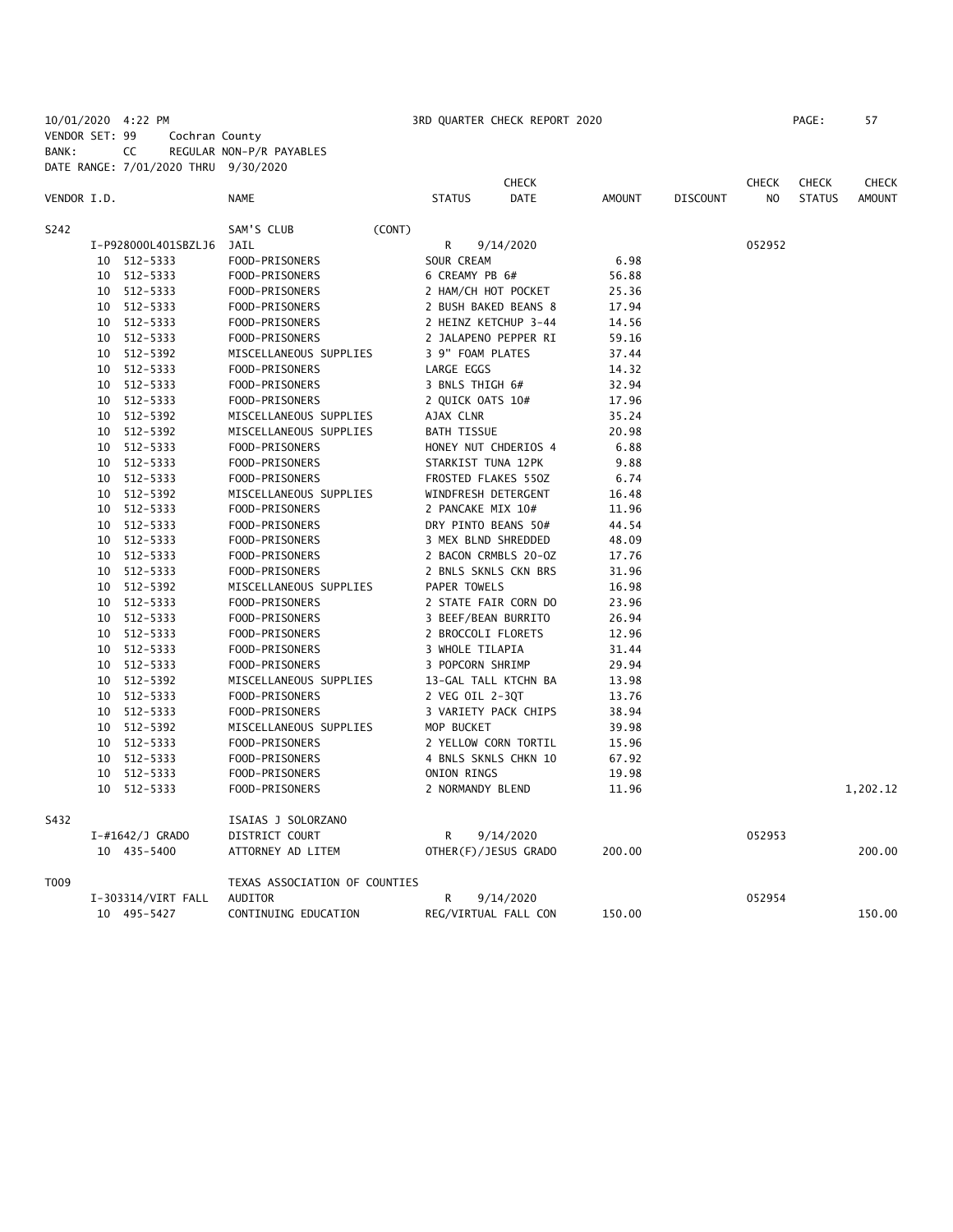| VENDOR SET: 99 |           | 10/01/2020 4:22 PM<br>Cochran County       |                                          |                           | 3RD QUARTER CHECK REPORT 2020 |                |                 |              | PAGE:         | 58           |
|----------------|-----------|--------------------------------------------|------------------------------------------|---------------------------|-------------------------------|----------------|-----------------|--------------|---------------|--------------|
| BANK:          |           | CC<br>DATE RANGE: 7/01/2020 THRU 9/30/2020 | REGULAR NON-P/R PAYABLES                 |                           |                               |                |                 |              |               |              |
|                |           |                                            |                                          |                           | <b>CHECK</b>                  |                |                 | <b>CHECK</b> | <b>CHECK</b>  | <b>CHECK</b> |
| VENDOR I.D.    |           |                                            | NAME                                     | <b>STATUS</b>             | DATE                          | AMOUNT         | <b>DISCOUNT</b> | NO.          | <b>STATUS</b> | AMOUNT       |
| T051           |           |                                            | TAC RISK MANAGEMENT POOL                 |                           |                               |                |                 |              |               |              |
|                |           | I-4TH QTR 2020                             | WORKERS COMP/ALL DEPTS                   | R                         | 9/14/2020                     |                |                 | 052955       |               |              |
|                |           | 10 000-2500.10                             | RESERVE FOR W/C, UNEMPLYMNT              |                           | 4TH QTR WORKERS COMP          | 5,884.00       |                 |              |               | 5,884.00     |
| T087           |           |                                            | TEXAS DEPARTMENT OF HEALTH               |                           |                               |                |                 |              |               |              |
|                |           | I-2011803                                  | <b>CLERK</b>                             | R                         | 9/14/2020                     |                |                 | 052956       |               |              |
|                |           | 10 403-5310                                | OFFICE SUPPLIES                          |                           | 9 REMOTE BIRTH ACCES          | 16.47          |                 |              |               | 16.47        |
| T225           |           |                                            | TEXAS STATE LIBRARY AND ARCHIV           |                           |                               |                |                 |              |               |              |
|                |           | I-TS21754                                  | LIBRARY                                  | R                         | 9/14/2020                     |                |                 | 052957       |               |              |
|                |           | 10 650-5499                                | MISCELLANEOUS                            |                           | FY21 TEXSHARE MEMBER          | 89.00          |                 |              |               | 89.00        |
| U040           |           |                                            | US FOODS INC                             |                           |                               |                |                 |              |               |              |
|                |           | I-3374311                                  | NON-DEPT'L                               | R                         | 9/14/2020                     |                |                 | 052958       |               |              |
|                |           | 10 409-5300                                | COUNTY-WIDE SUPPLIES                     | <b>6BX TEA BAGS</b>       |                               | 111.54         |                 |              |               |              |
|                |           | 10 409-5300                                | COUNTY-WIDE SUPPLIES                     |                           | 2BX COFFEE, DK BLND           | 60.18          |                 |              |               | 171.72       |
| V035           |           |                                            | VARIVERGE, LLC                           |                           |                               |                |                 |              |               |              |
|                | $I-29839$ |                                            | TAX A/C                                  | R                         | 9/14/2020                     |                |                 | 052959       |               |              |
|                |           | 10 499-5311                                | POSTAL EXPENSES                          |                           | POSTAGE DEPOSIT/2020          | 3,000.00       |                 |              |               | 3,000.00     |
| WO10           |           |                                            | WEST TEXAS GAS INC                       |                           |                               |                |                 |              |               |              |
|                |           | I-020036001501 09/20 PARK/SHOP             |                                          | R                         | 9/14/2020                     |                |                 | 052960       |               |              |
|                |           | 10 660-5440                                | UTILITIES & IRRIGATION                   |                           | ELEC SVC 7/27-8/25/2          | 9.54           |                 |              |               |              |
|                |           | 10 660-5440                                | UTILITIES & IRRIGATION                   | GRIP CHG                  |                               | 5.21           |                 |              |               |              |
|                |           | I-020036002501 09/20 PARK/SHOWBARN         |                                          | R                         | 9/14/2020                     |                |                 | 052960       |               |              |
|                |           | 10 660-5440                                | UTILITIES & IRRIGATION                   |                           | ELEC SVC 7/27-8/25/2          | 13.06          |                 |              |               |              |
|                |           | 10 660-5440                                | UTILITIES & IRRIGATION                   | GRIP CHG                  |                               | 13.16          |                 |              |               |              |
|                |           | I-020049022001 09/20 PREC 3                |                                          | R                         | 9/14/2020                     |                |                 | 052960       |               |              |
|                |           | 15 623-5440                                | UTILITIES                                |                           | .1MCF $7/28-8/25/20$ (        | 0.25           |                 |              |               |              |
|                |           | 15 623-5440<br>15 623-5440                 | UTILITIES<br>UTILITIES                   | <b>CUSTOMER CHG</b>       | COST OF GAS (1.385)           | 0.13<br>13.06  |                 |              |               |              |
|                |           | 15 623-5440                                | UTILITIES                                | GRIP CHG                  |                               | 13.16          |                 |              |               | 67.57        |
|                |           |                                            |                                          |                           |                               |                |                 |              |               |              |
| W055           |           |                                            | WINDSTREAM COMMUNICATIONS SW             |                           |                               |                |                 |              |               |              |
|                |           | I-266-5051 AUG20                           | LIBRARY                                  | R                         | 9/14/2020                     |                |                 | 052961       |               |              |
|                |           | 10 650-5420                                | TELECOMMUNICATIONS                       | BASIC SVCS/2 LINES        |                               | 126.12         |                 |              |               |              |
|                |           | 10 650-5420                                | TELECOMMUNICATIONS                       | <b>FEES</b>               |                               | 41.21          |                 |              |               |              |
|                |           | 10 650-5420                                | TELECOMMUNICATIONS                       | LONG DISTANCE SVC         |                               | 0.30           |                 |              |               |              |
|                |           | I-266-5074 AUG20                           | ADULT PROBATION                          | R                         | 9/14/2020                     |                |                 | 052961       |               |              |
|                |           | 10 570-5420<br>10 570-5420                 | TELECOMMUNICATIONS<br>TELECOMMUNICATIONS | BASIC SVCS<br><b>FEES</b> |                               | 37.30<br>18.08 |                 |              |               |              |
|                |           | 10 570-5420                                | TELECOMMUNICATIONS                       | VOICE SVC ADJ             |                               | 0.40           |                 |              |               |              |
|                |           | I-266-5161 AUG20                           | TREASURER                                | R                         | 9/14/2020                     |                |                 | 052961       |               |              |
|                |           | 10 497-5420                                | TELECOMMUNICATIONS                       | <b>BASIC SVCS</b>         |                               | 37.30          |                 |              |               |              |
|                |           | 10 497-5420                                | TELECOMMUNICATIONS                       | <b>FEES</b>               |                               | 18.08          |                 |              |               |              |
|                |           | 10 497-5420                                | TELECOMMUNICATIONS                       | LONG DISTANCE SVC         |                               | 0.88           |                 |              |               |              |
|                |           | I-266-5171 AUG20                           | TAX A/C                                  | R                         | 9/14/2020                     |                |                 | 052961       |               |              |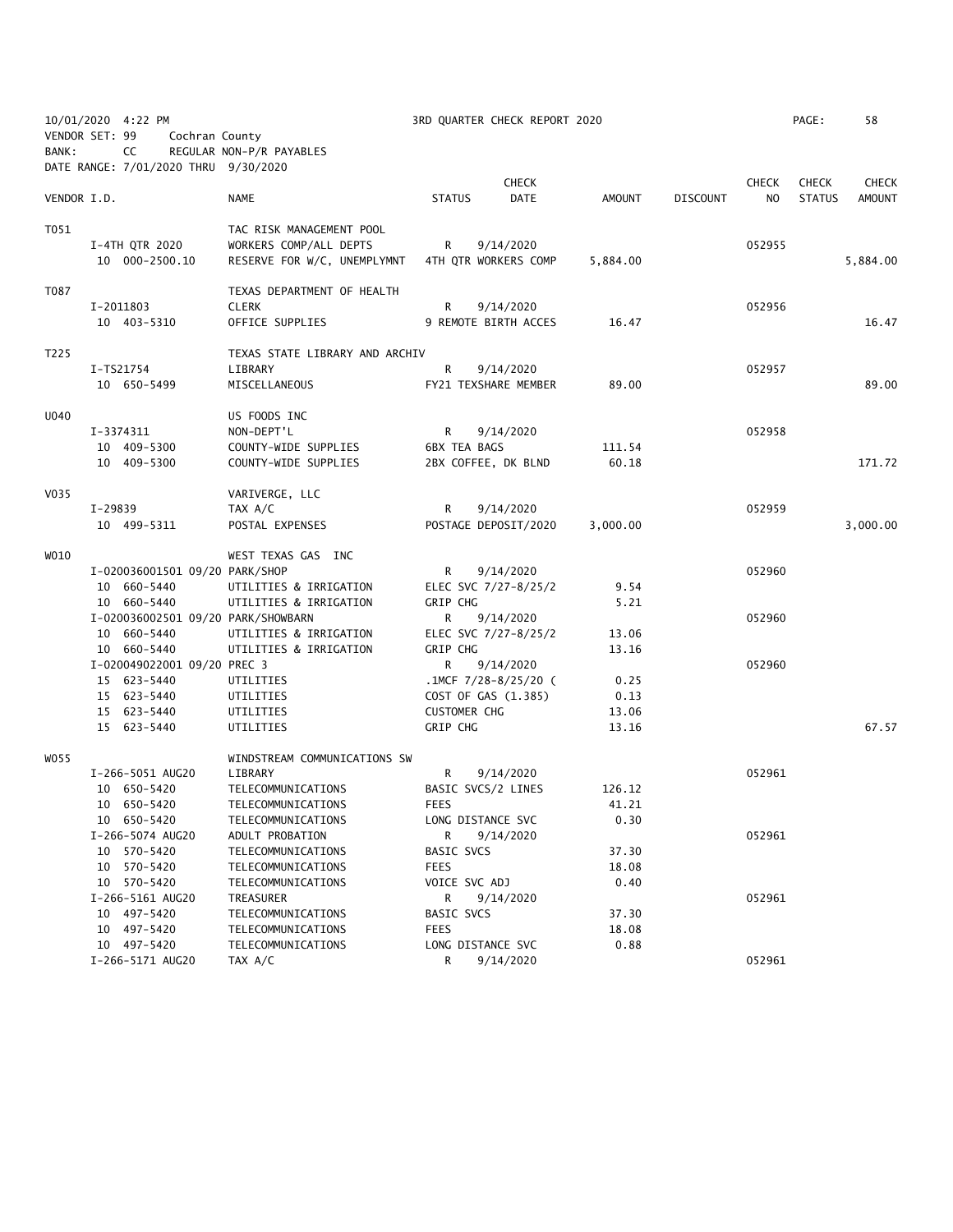10/01/2020 4:22 PM 3RD QUARTER CHECK REPORT 2020 PAGE: 59 VENDOR SET: 99 Cochran County

BANK: CC REGULAR NON-P/R PAYABLES

DATE RANGE: 7/01/2020 THRU 9/30/2020 **CHECK CHECK CHECK CHECK CHECK CHECK CHECK** VENDOR I.D. NAME STATUS DATE AMOUNT DISCOUNT NO STATUS AMOUNT WOSS WINDSTREAM COMMUNICATIONS (CONT) I-266-5171 AUG20 TAX A/C R 9/14/2020 052961 10 499-5420 TELECOMMUNICATIONS BASIC SVCS/3 LINES 116.58 10 499-5420 TELECOMMUNICATIONS INTERNET SVC 130.00 10 499-5420 TELECOMMUNICATIONS FEES 68.99 10 499-5420 TELECOMMUNICATIONS LONG DISTANCE SVCS 15.50 I-266-5211 AUG20 SHERIFF R R 9/14/2020 R 9/14/2020 10 560-5420 TELECOMMUNICATIONS BASIC SVCS/3 LINES 132.94 10 560-5420 TELECOMMUNICATIONS FEES 61.85 10 560-5420 TELECOMMUNICATIONS LONG DISTANCE SVCS 10.09 I-266-5302 AUG20 JUSTICE OF PEACE R 9/14/2020 052961 10 455-5420 TELECOMMUNICATIONS BASIC SVCS 31.83 10 455-5420 TELECOMMUNICATIONS FEES 18.07 10 455-5420 TELECOMMUNICATIONS LONG DISTANCE SVC 0.41 I-266-5411 AUG20 JUVENILE PROBATION R 9/14/2020 052961 17 573-5499 OPERATING EXPENSES BASIC SVCS 31.83 17 573-5499 OPERATING EXPENSES FEES 18.07 17 573-5499 OPERATING EXPENSES LONG DISTANCE SVC 2.39 I-266-5450 AUG20 CLERK R 9/14/2020 052961 10 403-5420 TELECOMMUNICATIONS BASIC SVCS/3 LINES 113.00 10 403-5420 TELECOMMUNICATIONS FEES 69.25 10 403-5420 TELECOMMUNICATIONS LONG DISTANCE SVC 11.84 I-266-5508 AUG20 CO JUDGE/COMM'R CT R 9/14/2020 052961 15 610-5420 TELECOMMUNICATIONS BASIC SVCS/2 LINES 64.76 15 610-5420 TELECOMMUNICATIONS FEES 57.63 15 610-5420 TELECOMMUNICATIONS LONG DISTANCE SVC 6.21 I-266-5822 AUG20 AUDITOR/NON-DEPT'L R 9/14/2020 052961 10 495-5420 TELECOMMUNICATIONS BASIC SVCS 20.89 10 495-5420 TELECOMMUNICATIONS INTERNET 130.00 10 495-5420 TELECOMMUNICATIONS FEES 20.93 10 495-5420 TELECOMMUNICATIONS LONG DISTANCE SVC 0.78 10 495-5420 TELECOMMUNICATIONS PICC CHG 1.16 10 409-5420 TELECOMMUNICATIONS FAX LINE 266-5629 20.89 10 409-5420 TELECOMMUNICATIONS INTERNET 145.00 10 409-5420 TELECOMMUNICATIONS FEES 20.94 10 409-5420 TELECOMMUNICATIONS PICC CHG 1.16 1,602.66 W070 R D WALLACE OIL CO INC I-12520010 AUG20 CEMETERY R 9/14/2020 052962 10 516-5330 FUEL & OIL 24GL UNL 8/5 41.11 10 516-5330 FUEL & OIL 16.01GL UNL 8/11 25.83 10 516-5330 FUEL & OIL 23.73GL UNL 8/21 38.28 I-12520021 AUG20 PREC 3 R 9/14/2020 052962 15 623-5330 FUEL AND OIL 899GL DYED DIESEL 8/ 1,519.31 15 623-5330 FUEL AND OIL 4 80-OZ PWR SVC 51.80 15 623-5330 FUEL AND OIL 155.3GL REG ETH 8/31 266.34 I-12520030 AUG20 PREC 1 R 9/14/2020 052962 15 621-5330 FUEL & OIL 997GL DYED DIESEL 8/ 1,684.93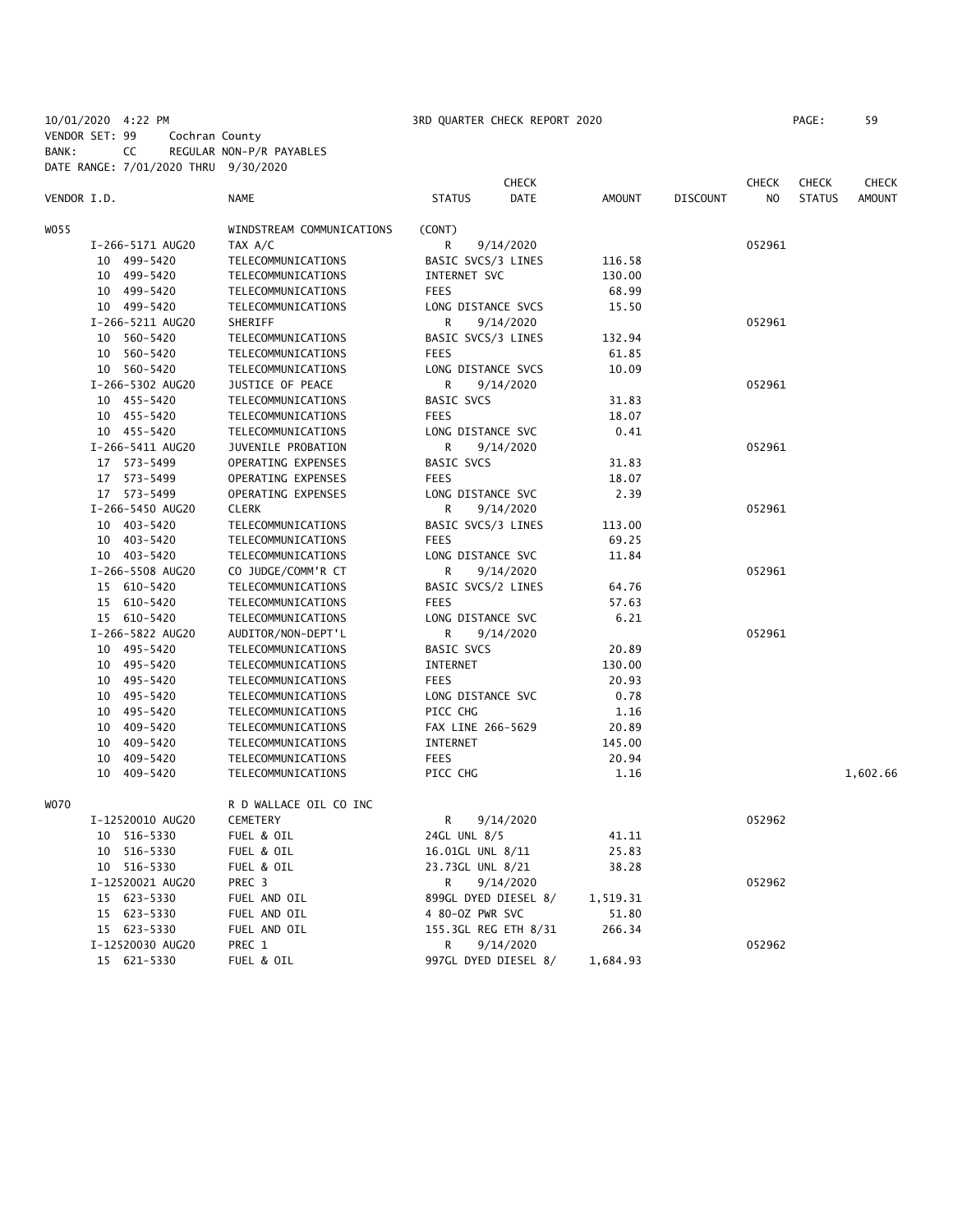10/01/2020 4:22 PM 3RD QUARTER CHECK REPORT 2020 PAGE: 60 VENDOR SET: 99 Cochran County BANK: CC REGULAR NON-P/R PAYABLES DATE RANGE: 7/01/2020 THRU 9/30/2020

|             |                  |                             | <b>CHECK</b>                 |          |                 | <b>CHECK</b> | <b>CHECK</b>  | CHECK         |
|-------------|------------------|-----------------------------|------------------------------|----------|-----------------|--------------|---------------|---------------|
| VENDOR I.D. |                  | <b>NAME</b>                 | <b>STATUS</b><br><b>DATE</b> | AMOUNT   | <b>DISCOUNT</b> | NO           | <b>STATUS</b> | <b>AMOUNT</b> |
| W070        |                  | R D WALLACE OIL CO INC      | (CONT)                       |          |                 |              |               |               |
|             | I-12520030 AUG20 | PREC 1                      | R<br>9/14/2020               |          |                 | 052962       |               |               |
|             | 15 621-5330      | FUEL & OIL                  | 3 80-0Z PWR SVC              | 38.85    |                 |              |               |               |
|             | 15 621-5330      | FUEL & OIL                  | 28.33GL UNL 8/12             | 45.70    |                 |              |               |               |
|             | 15 621-5330      | FUEL & OIL                  | 25.8GL UNL 8/25              | 41.62    |                 |              |               |               |
|             | I-12520032 AUG20 | PREC 2                      | 9/14/2020<br>R               |          |                 | 052962       |               |               |
|             | 15 622-5330      | FUEL AND OIL                | 12) 2.5DEF 8/25              | 129.00   |                 |              |               |               |
|             | 15 622-5330      | FUEL AND OIL                | 901GL DYED DIESEL 8/         | 1,522.69 |                 |              |               |               |
|             | 15 622-5330      | FUEL AND OIL                | 4 80-0Z PWR SVC              | 51.80    |                 |              |               |               |
|             | 15 622-5330      | FUEL AND OIL                | 28.78GL UNL 8/20             | 46.42    |                 |              |               |               |
|             | I-12520041 AUG20 | PREC 4                      | R<br>9/14/2020               |          |                 | 052962       |               |               |
|             | 15 624-5330      | FUEL AND OIL                | 851.3GL DYED DIESEL          | 1,438.70 |                 |              |               |               |
|             | 15 624-5330      | FUEL AND OIL                | 3 80-0Z PWR SVC              | 38.85    |                 |              |               |               |
|             | 15 624-5330      | FUEL AND OIL                | 23.19GL UNL 8/12             | 37.41    |                 |              |               |               |
|             | 15 624-5330      | FUEL AND OIL                | 22.83GL UNL 8/31             | 39.12    |                 |              |               |               |
|             | I-12520043 AUG20 | SHERIFF                     | R<br>9/14/2020               |          |                 | 052962       |               |               |
|             | 10 560-5451      | MACHINERY-NON-OFFICE REPAIR | ST INSP/15 CHARGER #         | 7.00     |                 |              |               |               |
|             | 10 560-5451      | MACHINERY-NON-OFFICE REPAIR | PAPER FORM                   | 3.00     |                 |              |               |               |
|             | 10 560-5330      | FUEL AND OIL                | 922.2GL UNL                  | 1,348.94 |                 |              |               |               |
|             | 10 560-5330      | FUEL AND OIL                | 74.57GL UNL/CARD#258         | 123.98   |                 |              |               |               |
|             | 10 560-5330      | FUEL AND OIL                | 35.07GL UNL/CARD#867         | 57.68    |                 |              |               |               |
|             | I-12520241 AUG20 | EXTENSION SVC               | 9/14/2020<br>R               |          |                 | 052962       |               |               |
|             | 10 665-5330      | FUEL AND OIL                | 3.28GL UNL 8/5               | 5.63     |                 |              |               |               |
|             | 10 665-5330      | FUEL AND OIL                | 29.77GL UNL 8/5              | 51.00    |                 |              |               |               |
|             | 10 665-5330      | FUEL AND OIL                | 19.72GL UNL 8/25             | 31.81    |                 |              |               |               |
|             | 10 665-5330      | FUEL AND OIL                | 17.96GL UNL 8/28             | 28.96    |                 |              |               |               |
|             | I-12520250 AUG20 | JUVENILE PROBATION          | 9/14/2020<br>R               |          |                 | 052962       |               |               |
|             | 17 573-5499      | OPERATING EXPENSES          | ST INSP/14 CHEV #722         | 7.00     |                 |              |               |               |
|             | 17 573-5499      | OPERATING EXPENSES          | PAPER FORM                   | 3.00     |                 |              |               |               |
|             | I-12520261 AUG20 | VETERANS SVC                | R<br>9/14/2020               |          |                 | 052962       |               |               |
|             | 10 405-5330      | FUEL AND OIL                | 20GL UNL 8/7                 | 34.27    |                 |              |               | 8,760.03      |
|             |                  |                             |                              |          |                 |              |               |               |
| W164        |                  | WARREN CAT                  |                              |          |                 |              |               |               |
|             | I-PS000568411    | PREC 3                      | 9/14/2020<br>R               |          |                 | 052963       |               |               |
|             | 15 623-5451      | REPAIRS                     | 20 CAP & PROBE               | 51.40    |                 |              |               |               |
|             | I-PS020393025    | PREC 2                      | R<br>9/14/2020               |          |                 | 052963       |               |               |
|             | 15 622-5451      | REPAIRS                     | 1 ELEMENT-LUBE #500-         | 31.44    |                 |              |               |               |
|             | 15 622-5451      | REPAIRS                     | 2 ELEMENT-FUEL #500-         | 39.42    |                 |              |               |               |
|             | 15 622-5451      | REPAIRS                     | 1 ELEMENT-FUEL #436-         | 36.24    |                 |              |               |               |
|             | 15 622-5451      | REPAIRS                     | 1 AIR FILTER #211-26         | 31.23    |                 |              |               |               |
|             | 15 622-5451      | REPAIRS                     | 1 AIR FILTER #149-19         | 38.86    |                 |              |               |               |
|             | 15 622-5451      | REPAIRS                     | 8 GL 15W40 DEO               | 120.80   |                 |              |               |               |
|             | 15 622-5451      | REPAIRS                     | 8 GAL OILCAT HYDRO           | 127.20   |                 |              |               |               |
|             | 15 622-5451      | REPAIRS                     | 1 CLIP #8T-1889              | 3.65     |                 |              |               |               |
|             | 15 622-5451      | REPAIRS                     | 1 CLIP #8T-1890              | 3.43     |                 |              |               |               |
|             | 15 622-5451      | REPAIRS                     | <b>WASHER</b>                | 0.92     |                 |              |               |               |
|             | 15 622-5451      | REPAIRS                     | <b>BOLT</b>                  | 1.64     |                 |              |               |               |
|             | 15 622-5451      | REPAIRS                     | ELEMENT AS-X #337-52         | 69.14    |                 |              |               |               |
|             | I-PS020393026    | PREC <sub>2</sub>           | R<br>9/14/2020               |          |                 | 052963       |               |               |
|             |                  |                             |                              |          |                 |              |               |               |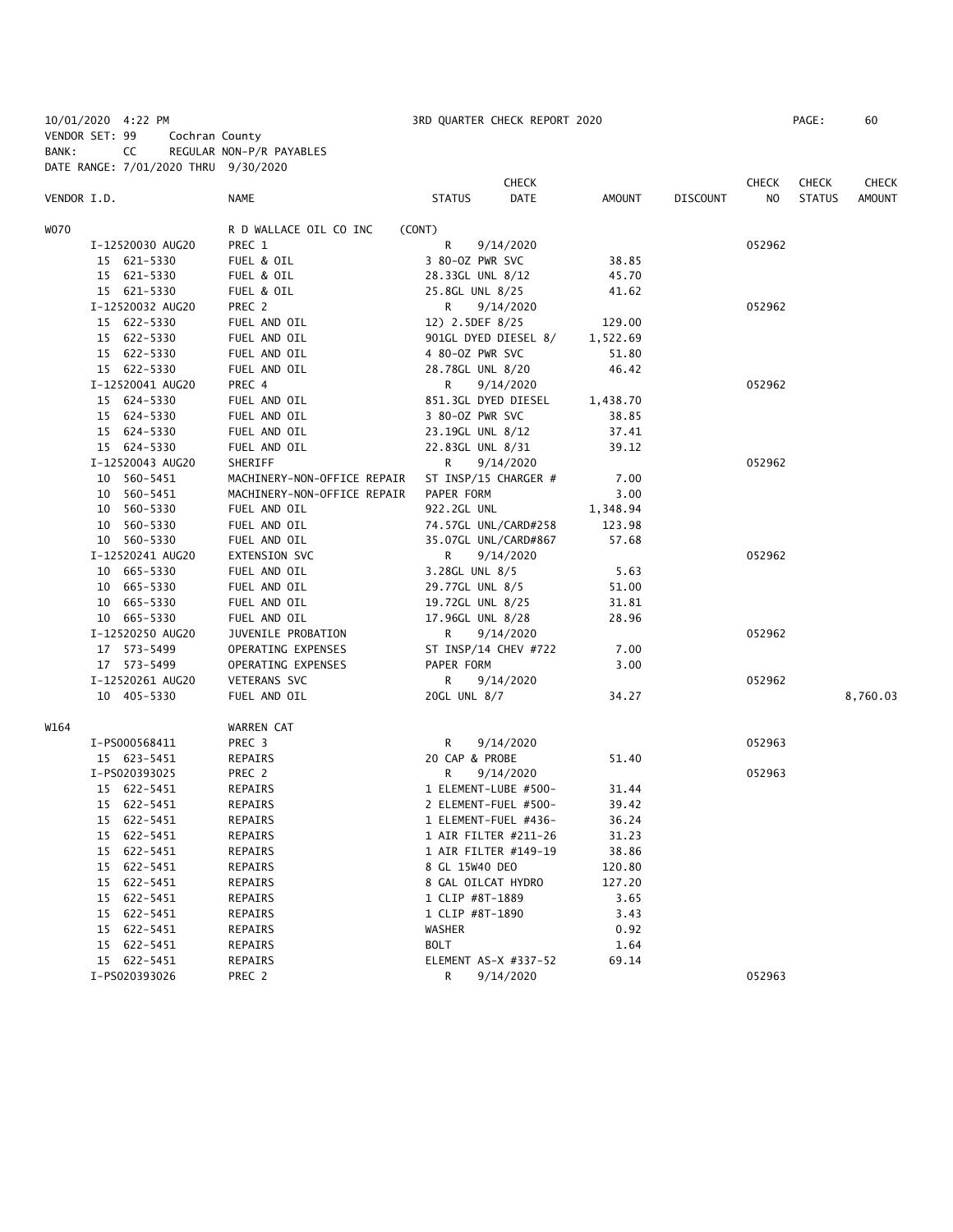|                |          | 10/01/2020 4:22 PM                   |                                       |                    | 3RD QUARTER CHECK REPORT 2020 |               |                 |                | PAGE:         | 61           |
|----------------|----------|--------------------------------------|---------------------------------------|--------------------|-------------------------------|---------------|-----------------|----------------|---------------|--------------|
| VENDOR SET: 99 |          | Cochran County                       |                                       |                    |                               |               |                 |                |               |              |
| BANK:          |          | CC                                   | REGULAR NON-P/R PAYABLES              |                    |                               |               |                 |                |               |              |
|                |          | DATE RANGE: 7/01/2020 THRU 9/30/2020 |                                       |                    |                               |               |                 |                |               |              |
|                |          |                                      |                                       |                    | <b>CHECK</b>                  |               |                 | <b>CHECK</b>   | <b>CHECK</b>  | <b>CHECK</b> |
| VENDOR I.D.    |          |                                      | NAME                                  | <b>STATUS</b>      | <b>DATE</b>                   | <b>AMOUNT</b> | <b>DISCOUNT</b> | N <sub>O</sub> | <b>STATUS</b> | AMOUNT       |
| W164           |          |                                      | (CONT)                                |                    |                               |               |                 |                |               |              |
|                |          | I-PS020393026                        | WARREN CAT<br>PREC 2                  | R                  | 9/14/2020                     |               |                 | 052963         |               |              |
|                |          | 15 622-5451                          | REPAIRS                               | 1 CLIP #8T-1897    |                               | 4.62          |                 |                |               |              |
|                |          | 15 622-5451                          | REPAIRS                               | 1 CLIP #8T-1898    |                               | 3.53          |                 |                |               | 563.52       |
|                |          |                                      |                                       |                    |                               |               |                 |                |               |              |
| W235           |          |                                      | VANDY NELSON dba                      |                    |                               |               |                 |                |               |              |
|                | $I-3159$ |                                      | CRTHSE/ACT BLDG/LIBRARY               | R                  | 9/14/2020                     |               |                 | 052964         |               |              |
|                |          | 10 510-5332                          | CUSTODIAL SUPPLIES                    | SPRAY BUGS         |                               | 70.00         |                 |                |               |              |
|                |          | 10 662-5332                          | CUSTODIAL SUPPLIES                    | SPRAY BUGS         |                               | 45.00         |                 |                |               |              |
|                |          | 10 650-5332                          | CUSTODIAL SUPPLIES                    | SPRAY BUGS         |                               | 35.00         |                 |                |               | 150.00       |
| W246           |          |                                      | WAGNER SUPPLY                         |                    |                               |               |                 |                |               |              |
|                |          | I-L012266                            | <b>COURTHOUSE</b>                     | R                  | 9/14/2020                     |               |                 | 052965         |               |              |
|                |          | 10 510-5332                          | CUSTODIAL SUPPLIES                    | 1CS DISINF WIPES   |                               | 82.38         |                 |                |               |              |
|                |          | I-L017522-01                         | <b>COURTHOUSE</b>                     | R                  | 9/14/2020                     |               |                 | 052965         |               |              |
|                |          | 10 510-5332                          | CUSTODIAL SUPPLIES                    |                    | 1CS ENZYME DRAIN TAM          | 72.00         |                 |                |               |              |
|                |          | 10 510-5332                          | CUSTODIAL SUPPLIES                    | 1CS FABULOSO       |                               | 67.20         |                 |                |               |              |
|                |          | I-L019102                            | <b>COURTHOUSE</b>                     | R                  | 9/14/2020                     |               |                 | 052965         |               |              |
|                |          | 10 510-5332                          | CUSTODIAL SUPPLIES                    | 1CS FABULOSO       |                               | 67.20         |                 |                |               |              |
|                |          | 10 510-5332                          | CUSTODIAL SUPPLIES                    |                    | 1CS TRASH LINERS 15G          | 36.20         |                 |                |               |              |
|                |          | 10 510-5332                          | CUSTODIAL SUPPLIES                    |                    | 1CS TRASH LINERS 1.7          | 63.84         |                 |                |               |              |
|                |          | I-L019102-01                         | <b>COURTHOUSE</b>                     | R                  | 9/14/2020                     |               |                 | 052965         |               |              |
|                |          | 10 510-5332                          | CUSTODIAL SUPPLIES                    | 1CS PINE-SOL 1440Z |                               | 45.60         |                 |                |               |              |
|                |          | I-L019102-02                         | COURTHOUSE/COVID-19                   | R                  | 9/14/2020                     |               |                 | 052965         |               |              |
|                |          | 10 510-5332                          | CUSTODIAL SUPPLIES                    | 1CS ALC WIPES 60CT |                               | 111.09        |                 |                |               |              |
|                |          | I-L019929                            | <b>COURTHOUSE</b>                     | R                  | 9/14/2020                     |               |                 | 052965         |               |              |
|                |          | 10 510-5332                          | CUSTODIAL SUPPLIES                    | 1CS FABULOSO       |                               | 67.20         |                 |                |               | 612.71       |
|                |          |                                      |                                       |                    |                               |               |                 |                |               |              |
| X001           |          |                                      | <b>XCEL ENERGY</b>                    |                    |                               |               |                 |                |               |              |
|                |          |                                      | I-54-1324315-7 08/20 ALMOST ALL DEPTS | R                  | 9/14/2020                     |               |                 | 052966         |               |              |
|                |          | 30 518-5440                          | UTILITIES                             |                    | 300210167 RUNWAY LIG          | 52.00         |                 |                |               |              |
|                |          | 10 510-5440                          | UTILITIES                             |                    | 300240736 COURTHOUSE          | 1,613.65      |                 |                |               |              |
|                |          | 10 580-5440                          | UTILITIES [TOWER]                     | 300282806 TOWER    |                               | 72.19         |                 |                |               |              |
|                |          | 15 621-5440                          | UTILITIES                             |                    | 300294119 PREC 1 SHO          | 91.08         |                 |                |               |              |
|                |          | 10 650-5440                          | UTILITIES                             | 300338546 LIBRARY  |                               | 353.26        |                 |                |               |              |
|                |          | 10 652-5440                          | UTILITIES                             | 300342232 MUSEUM   |                               | 286.69        |                 |                |               |              |
|                |          | 10 662-5440                          | UTILITIES                             |                    | 300390484 ACTIVITY B          | 690.81        |                 |                |               |              |
|                |          | 10 660-5440                          | UTILITIES & IRRIGATION                | 300410370 PARK     |                               | 353.99        |                 |                |               |              |
|                |          | 10 660-5440                          | UTILITIES & IRRIGATION                |                    | 300457515 PARK/SHOP           | 19.46         |                 |                |               |              |
|                |          | 10 516-5440                          | UTILITIES                             | 300555198 CEMETERY |                               | 180.76        |                 |                |               |              |
|                |          | 10 660-5440                          | UTILITIES & IRRIGATION                | 300587052 SHOWBARN |                               | 182.90CR      |                 |                |               |              |
|                |          | 10 660-5440                          | UTILITIES & IRRIGATION                |                    | 300587753 RODEO GROU          | 58.26         |                 |                |               |              |
|                | 10       | 409-5440                             | UTILITIES                             | 300588989 ANNEX    |                               | 70.82         |                 |                |               |              |
|                | 10       | 516-5440                             | UTILITIES                             | 300603417 CEMETERY |                               | 44.44CR       |                 |                |               |              |
|                |          | 10 516-5440                          | UTILITIES                             |                    | 300637038 CEMETERY S          | 318.92        |                 |                |               | 3,934.55     |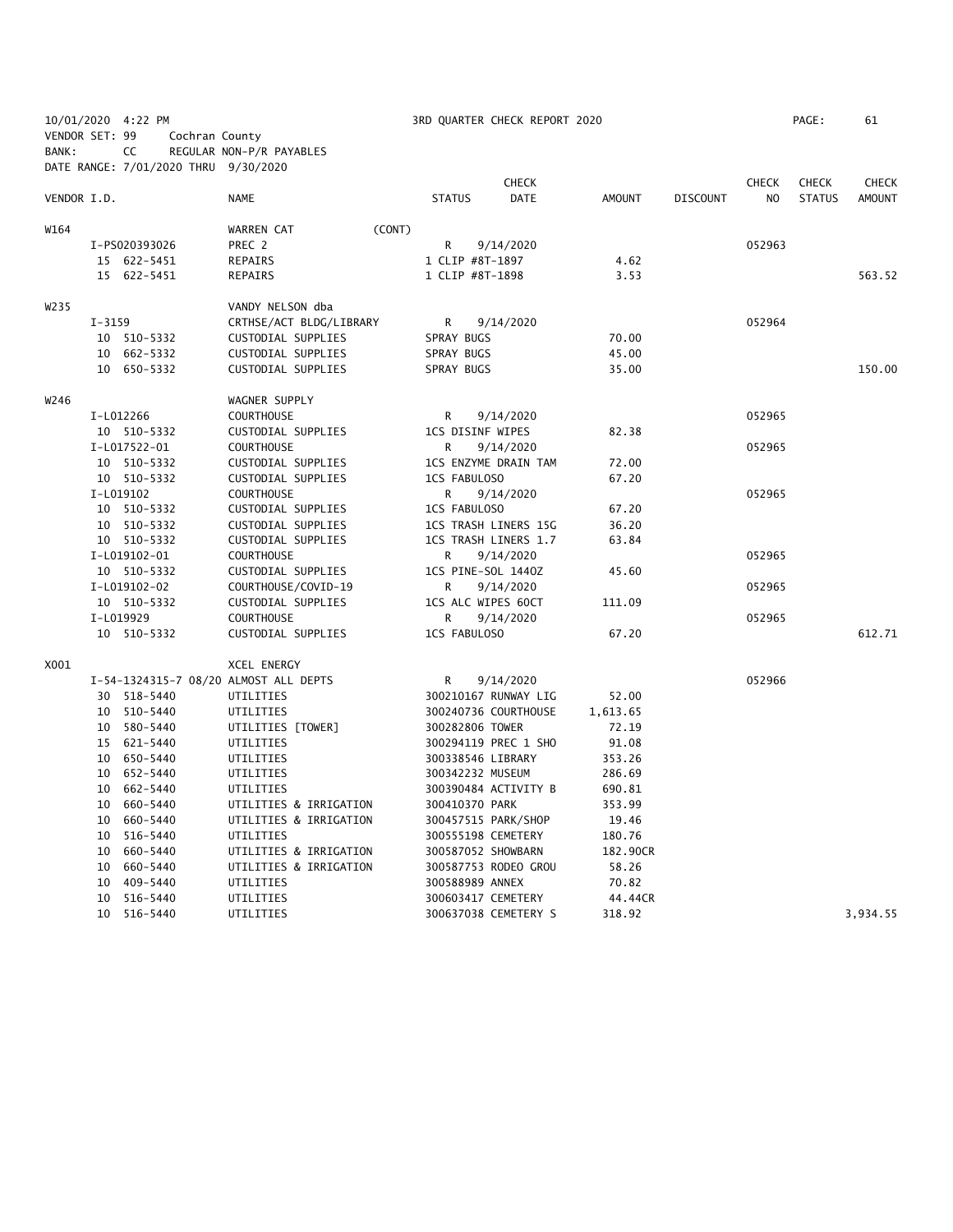| 10/01/2020 4:22 PM |          |                |                     |                                                |                   | 3RD QUARTER CHECK REPORT 2020 |               |                 |                | PAGE:         | 62            |
|--------------------|----------|----------------|---------------------|------------------------------------------------|-------------------|-------------------------------|---------------|-----------------|----------------|---------------|---------------|
| VENDOR SET: 99     |          |                | Cochran County      |                                                |                   |                               |               |                 |                |               |               |
| BANK:              |          | CC             |                     | REGULAR NON-P/R PAYABLES                       |                   |                               |               |                 |                |               |               |
|                    |          |                |                     | DATE RANGE: 7/01/2020 THRU 9/30/2020           |                   |                               |               |                 |                |               |               |
|                    |          |                |                     |                                                |                   | <b>CHECK</b>                  |               |                 | <b>CHECK</b>   | <b>CHECK</b>  | <b>CHECK</b>  |
| VENDOR I.D.        |          |                |                     | <b>NAME</b>                                    | <b>STATUS</b>     | <b>DATE</b>                   | <b>AMOUNT</b> | <b>DISCOUNT</b> | N <sub>O</sub> | <b>STATUS</b> | <b>AMOUNT</b> |
| Y001               |          |                |                     | YELLOWHOUSE MACHINERY CO.                      |                   |                               |               |                 |                |               |               |
|                    | I-555463 |                |                     | PREC 4                                         | $\mathsf{R}$      | 9/14/2020                     |               |                 | 052967         |               |               |
|                    |          | 15 624-5451    |                     | REPAIRS                                        |                   | 2 AIR FILTR #AT31106          | 271.78        |                 |                |               |               |
|                    |          | 15 624-5451    |                     | REPAIRS                                        | 20 OIL SAMPLE KIT |                               | 322.00        |                 |                |               |               |
|                    |          | 15 624-5451    |                     | REPAIRS                                        |                   | 2 FILTER KIT #DZ1018          | 59.62         |                 |                |               |               |
|                    | I-557183 |                |                     | PREC 1                                         | R                 | 9/14/2020                     |               |                 | 052967         |               |               |
|                    |          | 15 621-5451    |                     | REPAIRS                                        |                   | 2 FILTER KIT #DZ1018          | 59.62         |                 |                |               |               |
|                    |          | 15 621-5451    |                     | REPAIRS                                        |                   | 2 FILTER ELEM #DZ112          | 189.98        |                 |                |               |               |
|                    |          | 15 621-5451    |                     | REPAIRS                                        |                   | 2 FILTER ELEM #RE539          | 158.96        |                 |                |               | 1,061.96      |
| T273               |          |                |                     | TEXAS JUVENILE JUSTICE DEPT.                   |                   |                               |               |                 |                |               |               |
|                    |          |                | I-UNUSED GRANT 2020 | JUVENILE PROBATION                             | R                 | 9/25/2020                     |               |                 | 052968         |               |               |
|                    |          |                | 17 000-4333.302     | GRANT #TJPC-A-STATE AID                        |                   | REFUND UNUSED GRANT           | 510.18        |                 |                |               | 510.18        |
| A105               |          |                |                     | ALLISON BASS & ASSOCIATES                      |                   |                               |               |                 |                |               |               |
|                    |          |                |                     | I-2020 REDISTRICT #1 NON-DEPT'L--REDISTRICTING | R                 | 9/29/2020                     |               |                 | 052986         |               |               |
|                    |          | 10 409-5499    |                     | MISCELLANEOUS                                  |                   | 2020 REDISTRICTING/1          | 5,000.00      |                 |                |               | 5,000.00      |
|                    |          |                |                     |                                                |                   |                               |               |                 |                |               |               |
| A108               |          |                |                     | AT&T MOBILITY                                  |                   |                               |               |                 |                |               |               |
|                    |          | I-#4144 091920 |                     | SHERIFF                                        | R                 | 9/29/2020                     |               |                 | 052987         |               |               |
|                    |          | 10 560-5420    |                     | TELECOMMUNICATIONS                             |                   | 1ST NET/6LNS 8/20-9/          | 229.50        |                 |                |               | 229.50        |
| A178               |          |                |                     | AMAZON                                         |                   |                               |               |                 |                |               |               |
|                    |          | I-598849985357 |                     | LIBRARY                                        | R                 | 9/29/2020                     |               |                 | 052988         |               |               |
|                    |          | 10 650-5590    |                     | <b>BOOKS</b>                                   | GIRL JACKED       |                               | 22.60         |                 |                |               |               |
|                    |          | 10 650-5590    |                     | <b>BOOKS</b>                                   |                   | THE SILENT WIFE: A N          | 19.28         |                 |                |               |               |
|                    |          | 10 650-5590    |                     | <b>BOOKS</b>                                   |                   | THE LAST FLIGHT: A N          | 19.28         |                 |                |               |               |
|                    |          | 10 650-5590    |                     | <b>BOOKS</b>                                   |                   | A PRIVATE CATHEDRAL           | 24.49         |                 |                |               |               |
|                    |          | 10 650-5590    |                     | <b>BOOKS</b>                                   |                   | UNDEFEATED: BLOOD BON         | 14.49         |                 |                |               |               |
|                    |          | 10 650-5590    |                     | <b>BOOKS</b>                                   | MEXICAN GOTHIC    |                               | 16.20         |                 |                |               |               |
|                    |          | 10 650-5590    |                     | <b>BOOKS</b>                                   |                   | UNMASKED: BLOOD BOND          | 14.49         |                 |                |               |               |
|                    |          | 10 650-5590    |                     | <b>BOOKS</b>                                   | 1ST CASE          |                               | 18.21         |                 |                |               |               |
|                    |          | 10 650-5590    |                     | <b>BOOKS</b>                                   | CHOPPY WATER      |                               | 19.58         |                 |                |               |               |
|                    |          | 10 650-5590    |                     | <b>BOOKS</b>                                   |                   | THE EIGHTH DETECTIVE          | 20.12         |                 |                |               |               |
|                    |          | I-653598885579 |                     | <b>CLERK</b>                                   | R                 | 9/29/2020                     |               |                 | 052988         |               |               |
|                    |          | 10 403-5310    |                     | OFFICE SUPPLIES                                |                   | LEXMARK PRTR CCA118F          | 299.00        |                 |                |               | 487.74        |
| C008               |          |                |                     | CITY OF WHITEFACE                              |                   |                               |               |                 |                |               |               |
|                    |          | $I-409$ 09/20  |                     | PREC 2                                         | R                 | 9/29/2020                     |               |                 | 052989         |               |               |
|                    |          | 15 622-5440    |                     | UTILITIES                                      |                   | GAS SVC 8/14-9/14/20          | 16.50         |                 |                |               |               |
|                    |          | 15 622-5440    |                     | UTILITIES                                      | WATER SVC         |                               | 27.85         |                 |                |               |               |
|                    |          | 15 622-5440    |                     | UTILITIES                                      | GARBAGE SVC       |                               | 54.37         |                 |                |               |               |
|                    |          | 15 622-5440    |                     | UTILITIES                                      | SEWER SVC         |                               | 22.50         |                 |                |               | 121.22        |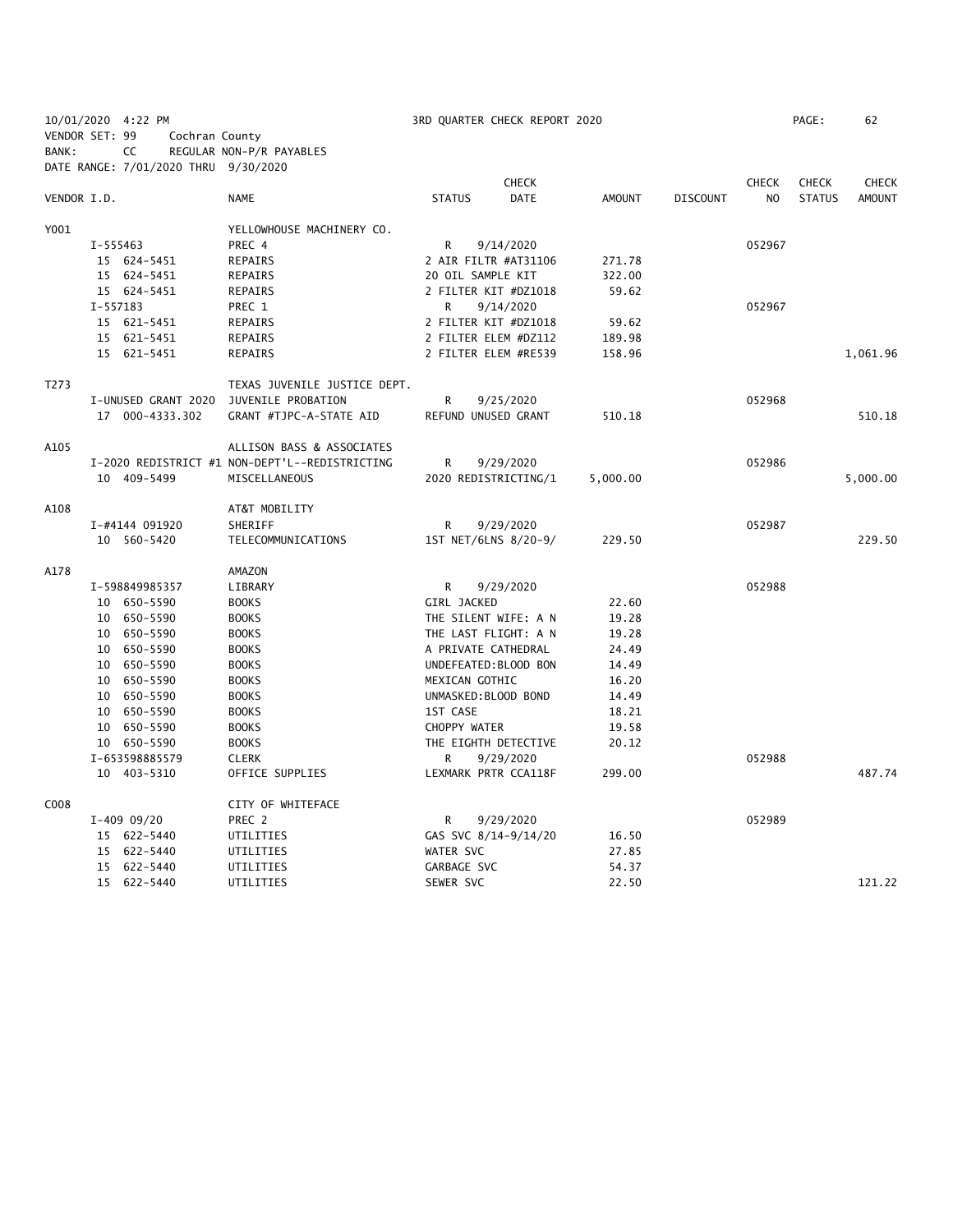|                  |          | 10/01/2020 4:22 PM                   |                                              |                    | 3RD QUARTER CHECK REPORT 2020 |        |                 |              | PAGE:         | 63            |
|------------------|----------|--------------------------------------|----------------------------------------------|--------------------|-------------------------------|--------|-----------------|--------------|---------------|---------------|
| VENDOR SET: 99   |          | Cochran County                       |                                              |                    |                               |        |                 |              |               |               |
| BANK:            |          | CC                                   | REGULAR NON-P/R PAYABLES                     |                    |                               |        |                 |              |               |               |
|                  |          | DATE RANGE: 7/01/2020 THRU 9/30/2020 |                                              |                    |                               |        |                 |              |               |               |
|                  |          |                                      |                                              |                    | <b>CHECK</b>                  |        |                 | <b>CHECK</b> | <b>CHECK</b>  | <b>CHECK</b>  |
| VENDOR I.D.      |          |                                      | <b>NAME</b>                                  | <b>STATUS</b>      | <b>DATE</b>                   | AMOUNT | <b>DISCOUNT</b> | NO           | <b>STATUS</b> | <b>AMOUNT</b> |
|                  |          |                                      |                                              |                    |                               |        |                 |              |               |               |
| C065             |          |                                      | CITY OF WHITEFACE F D                        |                    |                               |        |                 |              |               |               |
|                  |          | I-AUG 2020                           | PUBLIC SAFETY*OTHER                          | R                  | 9/29/2020                     |        |                 | 052990       |               |               |
|                  |          | 10 580-5414                          | FIRE PROTECTION CONTRACTS                    |                    | 7miS 1585/FM1780;GRA          | 350.00 |                 |              |               |               |
|                  |          | 10 580-5414                          | FIRE PROTECTION CONTRACTS                    |                    | W/SH214/FM1585; GRAS          | 350.00 |                 |              |               | 700.00        |
|                  |          |                                      |                                              |                    |                               |        |                 |              |               |               |
| C084             |          |                                      | CLERK, SEVENTH COURT OF APPEAL               |                    |                               |        |                 |              |               |               |
|                  | I-AUG 20 |                                      | STATE FEES                                   | R                  | 9/29/2020                     |        |                 | 052991       |               |               |
|                  |          | 90 000-2379.002                      | 7th Crt of Appeal Gov't22.2081DISTRICT COURT |                    |                               | 5.00   |                 |              |               | 5.00          |
|                  |          |                                      |                                              |                    |                               |        |                 |              |               |               |
| C <sub>290</sub> |          |                                      | CENTER POINT LARGE PRINT                     |                    |                               |        |                 |              |               |               |
|                  |          | I-1788056                            | LIBRARY                                      | R                  | 9/29/2020                     |        |                 | 052992       |               |               |
|                  |          | 10 650-5590                          | <b>BOOKS</b>                                 | TRANQUILITY FALLS  |                               | 23.37  |                 |              |               |               |
|                  |          | 10 650-5590                          | <b>BOOKS</b>                                 |                    | THE SECRETS OF LOVE           | 23.37  |                 |              |               |               |
|                  |          | 10 650-5590                          | <b>BOOKS</b>                                 |                    | THE VINEYARDS OF CHA          | 23.37  |                 |              |               |               |
|                  |          | 10 650-5590                          | <b>BOOKS</b>                                 | THE FAMILY JOURNAL |                               | 23.37  |                 |              |               |               |
|                  |          | 10 650-5590                          | <b>BOOKS</b>                                 | LOST HILLS         |                               | 23.37  |                 |              |               |               |
|                  |          | 10 650-5590                          | <b>BOOKS</b>                                 | THE HOLDOUT        |                               | 23.37  |                 |              |               | 140.22        |
|                  |          |                                      |                                              |                    |                               |        |                 |              |               |               |
| C302             |          |                                      | CHARM-TEX, INC.                              |                    |                               |        |                 |              |               |               |
|                  |          | I-0227215-IN                         | JAIL                                         | R                  | 9/29/2020                     |        |                 | 052993       |               |               |
|                  |          | 10 512-5392                          | MISCELLANEOUS SUPPLIES                       |                    | 10 PR SHOWER SHOE, O          | 42.00  |                 |              |               |               |
|                  |          | 10 512-5392                          | MISCELLANEOUS SUPPLIES                       |                    | 5 PR SHOWER SHOE, OR          | 21.00  |                 |              |               |               |
|                  |          | 10 512-5392                          | MISCELLANEOUS SUPPLIES                       |                    | 5 PR SHOWER SHOE, OR          | 21.00  |                 |              |               | 84.00         |
|                  |          |                                      |                                              |                    |                               |        |                 |              |               |               |
| C340             |          |                                      | COUNTY INFORMATION RESOURCE AG               |                    |                               |        |                 |              |               |               |
|                  |          | I-S0P013176                          | NON-DEPT'L                                   | R                  | 9/29/2020                     |        |                 | 052994       |               |               |
|                  |          | 10 409-5420                          | TELECOMMUNICATIONS                           |                    | 33 EMAIL ACCOUNTS AU          | 66.00  |                 |              |               | 66.00         |
|                  |          |                                      |                                              |                    |                               |        |                 |              |               |               |
| C367             |          |                                      | COMPUTER TRANSITION SERVICES,                |                    |                               |        |                 |              |               |               |
|                  | I-190453 |                                      | COUNTY COURT                                 | R                  | 9/29/2020                     |        |                 | 052995       |               |               |
|                  |          | 10 426-5310                          | OFFICE SUPPLIES                              |                    | .25 HRS/RPR LAPTOP            | 26.50  |                 |              |               | 26.50         |
|                  |          |                                      |                                              |                    |                               |        |                 |              |               |               |
| C371             |          |                                      | COCHRAN COUNTY TAX A/C                       |                    |                               |        |                 |              |               |               |
|                  |          | I-05 MACK#6845 SEP20 PREC 4          |                                              | R                  | 9/29/2020                     |        |                 | 052996       |               |               |
|                  |          | 15 624-5451                          | REPAIRS                                      |                    | ST INSP FEE/05 MACK           | 7.50   |                 |              |               | 7.50          |
|                  |          |                                      |                                              |                    |                               |        |                 |              |               |               |
| C416             |          |                                      | <b>BRANDY CRISWELL</b>                       |                    |                               |        |                 |              |               |               |
|                  |          | I-CPS#4586 091020                    | DISTRICT COURT                               | R                  | 9/29/2020                     |        |                 | 052997       |               |               |
|                  |          | 10 435-5400                          | ATTORNEY AD LITEM                            |                    | PERM HRNG(C)/CPS#458          | 300.00 |                 |              |               |               |
|                  |          | I-CPS#4616 091020                    | DISTRICT COURT                               | R                  | 9/29/2020                     |        |                 | 052997       |               |               |
|                  |          | 10 435-5400                          | ATTORNEY AD LITEM                            |                    | RMVL HRNG(PM)/CPS#46          | 300.00 |                 |              |               | 600.00        |
|                  |          |                                      |                                              |                    |                               |        |                 |              |               |               |
| D048             |          |                                      | DATA-LINE OFFICE SYSTEMS                     |                    |                               |        |                 |              |               |               |
|                  | I-119835 |                                      | LIBRARY                                      | R                  | 9/29/2020                     |        |                 | 052998       |               |               |
|                  |          | 10 650-5411                          | MAINTENANCE CONTRACTS                        |                    | COPIER MAINT 9/21-10          | 37.50  |                 |              |               |               |
|                  |          | 10 650-5411                          | MAINTENANCE CONTRACTS                        |                    | 175 COLOR COPIES 8/2          | 17.50  |                 |              |               |               |
|                  |          | I-IN119978                           | EXTENSION SVC                                | R                  | 9/29/2020                     |        |                 | 052998       |               |               |
|                  |          | 10 665-5411                          | MAINTENANCE CONTRACTS                        |                    | COPIER MAINT 9/5-10/          | 33.00  |                 |              |               | 88.00         |
|                  |          |                                      |                                              |                    |                               |        |                 |              |               |               |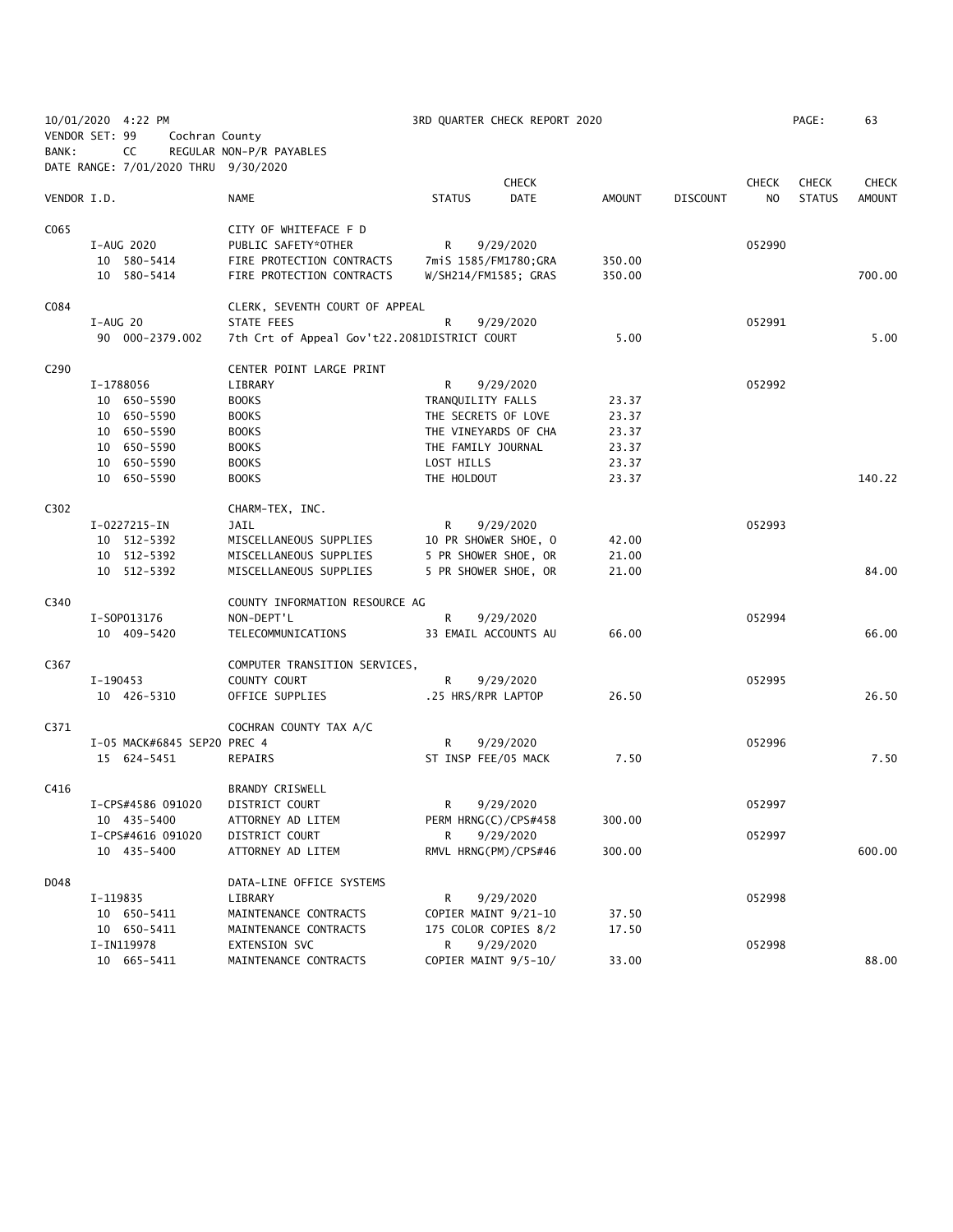| 10/01/2020 4:22 PM<br>VENDOR SET: 99<br>Cochran County |                                      | 3RD QUARTER CHECK REPORT 2020    |                      |             |               |                 |                | PAGE:         | 64            |
|--------------------------------------------------------|--------------------------------------|----------------------------------|----------------------|-------------|---------------|-----------------|----------------|---------------|---------------|
|                                                        |                                      |                                  |                      |             |               |                 |                |               |               |
| BANK:                                                  | CC                                   | REGULAR NON-P/R PAYABLES         |                      |             |               |                 |                |               |               |
|                                                        | DATE RANGE: 7/01/2020 THRU 9/30/2020 |                                  |                      |             |               |                 |                |               |               |
|                                                        |                                      |                                  |                      | CHECK       |               |                 | <b>CHECK</b>   | <b>CHECK</b>  | <b>CHECK</b>  |
| VENDOR I.D.                                            |                                      | <b>NAME</b>                      | <b>STATUS</b>        | <b>DATE</b> | <b>AMOUNT</b> | <b>DISCOUNT</b> | N <sub>O</sub> | <b>STATUS</b> | <b>AMOUNT</b> |
| D182                                                   |                                      | RYAN DAVIS                       |                      |             |               |                 |                |               |               |
|                                                        | I-MEALS/JAIL SCH'20                  | SHERIFF                          | R                    | 9/29/2020   |               |                 | 052999         |               |               |
|                                                        | 10 560-5427                          | CONTINUING EDUCATION             | MEALS/RYAN, REGINA 9 |             | 120.11        |                 |                |               |               |
|                                                        | I-MILEAGE 092120                     | SHERIFF                          | R                    | 9/29/2020   |               |                 | 052999         |               |               |
|                                                        | 10 560-5427                          | CONTINUING EDUCATION             | 1276 MI TO/FR GLVSTN |             | 733.70        |                 |                |               | 853.81        |
| D196                                                   |                                      | JORGE DE LA CRUZ, SHERIFF        |                      |             |               |                 |                |               |               |
|                                                        | $I-09/03/20$                         | JAIL                             | R                    | 9/29/2020   |               |                 | 053000         |               |               |
|                                                        | 10 512-5333                          | FOOD-PRISONERS                   | 40 BIMBO SFT WHI BRE |             | 74.40         |                 |                |               |               |
|                                                        | 10 512-5333                          | FOOD-PRISONERS                   | 3 GAL ALLSUP'S MILK  |             | 11.97         |                 |                |               |               |
|                                                        | 10 512-5333                          | FOOD-PRISONERS                   | LETTUCE/ALLSUP'S     |             | 1.59          |                 |                |               |               |
|                                                        | $I-09/16/20$                         | JAIL                             | R                    | 9/29/2020   |               |                 | 053000         |               |               |
|                                                        | 10 512-5333                          | FOOD-PRISONERS                   | 6 BROWN GRAVY/ FAM\$ |             | 3.30          |                 |                |               |               |
|                                                        | 10 512-5333                          | FOOD-PRISONERS                   | 4 VANILLA WAFER/ FAM |             | 4.00          |                 |                |               |               |
|                                                        | 10 512-5333                          | FOOD-PRISONERS                   | 3 FIDEO/ ALLSUPS 9/1 |             | 1.47          |                 |                |               | 96.73         |
| E069                                                   |                                      | ENCARTELE, INC                   |                      |             |               |                 |                |               |               |
|                                                        | $I-9482$                             | JAIL                             | R                    | 9/29/2020   |               |                 | 053001         |               |               |
|                                                        | 10 000-4380.200                      | OTHER [MISCELLANEOUS]            | 1,000 MIN @.30/DATA  |             | 300.00        |                 |                |               | 300.00        |
| G161                                                   |                                      | <b>GEBO'S CREDIT CORPORATION</b> |                      |             |               |                 |                |               |               |
|                                                        | $I-32973/E$                          | PREC 1                           | R                    | 9/29/2020   |               |                 | 053002         |               |               |
|                                                        | 15 621-5451                          | REPAIRS                          | BATTERY GTX          |             | 51.99         |                 |                |               |               |
|                                                        | 15 621-5451                          | REPAIRS                          | CORE CHG             |             | 7.50          |                 |                |               | 59.49         |
|                                                        |                                      |                                  |                      |             |               |                 |                |               |               |
| G277                                                   |                                      | GOODWILL INDUSTRIES OF           |                      |             |               |                 |                |               |               |
|                                                        | $I - 32265$                          | NON-DEPT'L                       | R                    | 9/29/2020   |               |                 | 053003         |               |               |
|                                                        | 10 409-5499                          | MISCELLANEOUS                    | 6 64-GAL BINS/DOC DE |             | 324.00        |                 |                |               | 324.00        |
| G278                                                   |                                      | ELIAS J GARCIA LLC               |                      |             |               |                 |                |               |               |
|                                                        | I-CPS#4581 091020                    | DISTRICT COURT                   | R                    | 9/29/2020   |               |                 | 053004         |               |               |
|                                                        | 10 435-5400                          | ATTORNEY AD LITEM                | FINAL HRNG(PF)/CPS#4 |             | 300.00        |                 |                |               |               |
|                                                        | I-CPS#4587 091020                    | DISTRICT COURT                   | R                    | 9/29/2020   |               |                 | 053004         |               |               |
|                                                        | 10 435-5400                          | ATTORNEY AD LITEM                | PERM RVW(PM)/CPS#458 |             | 300.00        |                 |                |               |               |
|                                                        | I-CPS#4616 091020                    | DISTRICT COURT                   | R                    | 9/29/2020   |               |                 | 053004         |               |               |
|                                                        | 10 435-5400                          | ATTORNEY AD LITEM                | RMVL HRNG(PF)/CPS#46 |             | 300.00        |                 |                |               | 900.00        |
| H <sub>009</sub>                                       |                                      | HART INTERCIVIC, INC             |                      |             |               |                 |                |               |               |
|                                                        | I-081346                             | <b>ELECTIONS</b>                 | R                    | 9/29/2020   |               |                 | 053005         |               |               |
|                                                        | 10 490-5335                          | ELECTION SUPPLIES                | 8 POLL PAD SOFTWARE  |             |               |                 |                |               |               |
|                                                        | 10 490-5335                          | ELECTION SUPPLIES                | 8 CARRYING CASE      |             | 800.00        |                 |                |               |               |
|                                                        | 10 490-5335                          | ELECTION SUPPLIES                | 8 POLL PAD STAND     |             | 400.00        |                 |                |               |               |
|                                                        | 10 490-5335                          | ELECTION SUPPLIES                | 16 POLL PAD STYLUS   |             | 40.00         |                 |                |               |               |
|                                                        | 10 490-5335                          | ELECTION SUPPLIES                | 8 SETUP & DELIVERY   |             | 160.00        |                 |                |               | 1,400.00      |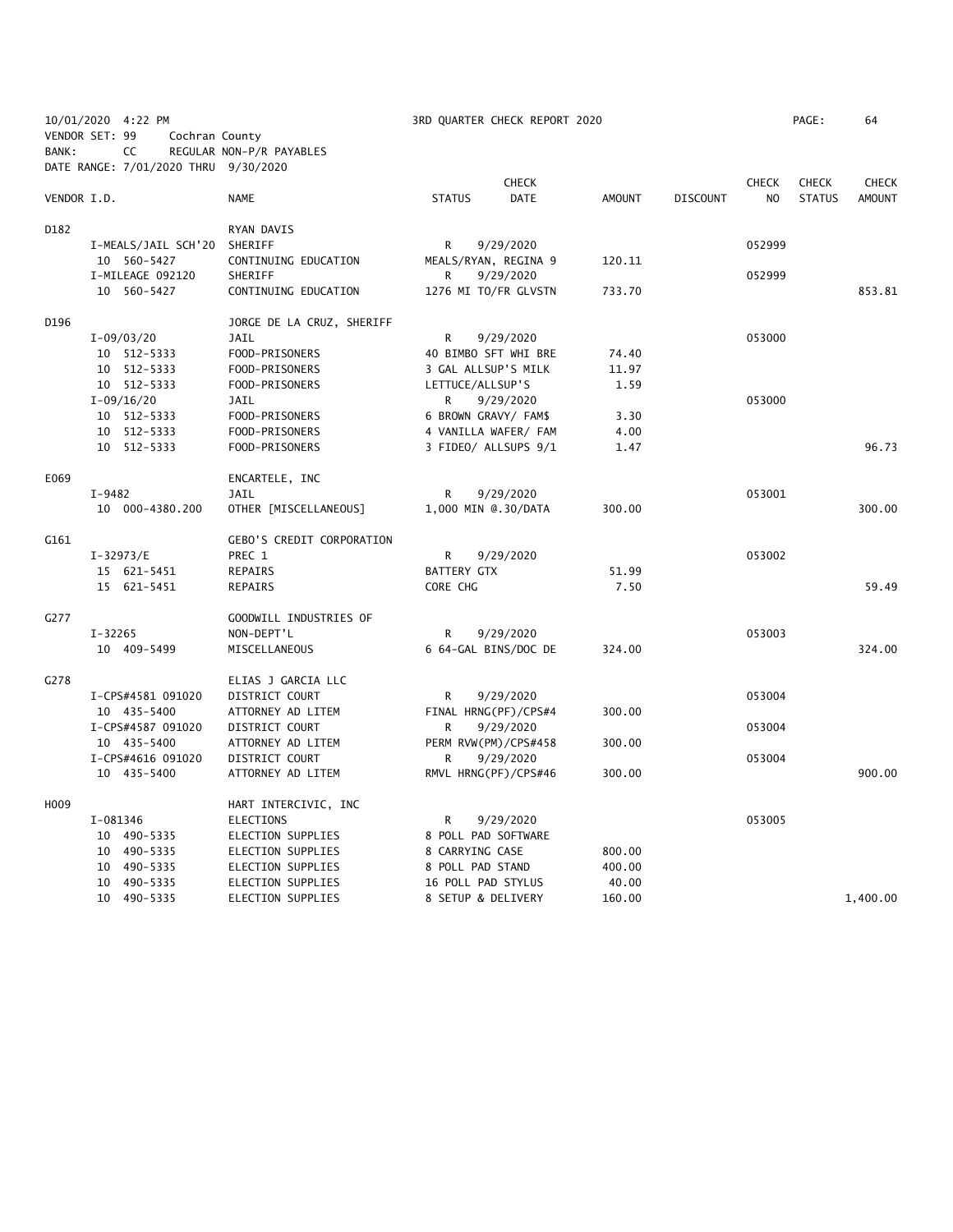10/01/2020 4:22 PM 3RD QUARTER CHECK REPORT 2020 PAGE: 65 VENDOR SET: 99 Cochran County BANK: CC REGULAR NON-P/R PAYABLES DATE RANGE: 7/01/2020 THRU 9/30/2020

|             |                   |                                | CHECK                        |               |                 | <b>CHECK</b> | <b>CHECK</b>  | <b>CHECK</b> |
|-------------|-------------------|--------------------------------|------------------------------|---------------|-----------------|--------------|---------------|--------------|
| VENDOR I.D. |                   | NAME                           | <b>DATE</b><br><b>STATUS</b> | <b>AMOUNT</b> | <b>DISCOUNT</b> | NO.          | <b>STATUS</b> | AMOUNT       |
| K053        |                   | KNOWBUDDY RESOURCES            |                              |               |                 |              |               |              |
|             | I-ARU0308655      | LIBRARY                        | R<br>9/29/2020               |               |                 | 053006       |               |              |
|             | 10 650-5590       | <b>BOOKS</b>                   | LIGHTS OUT                   | 18.99         |                 |              |               |              |
|             | 10 650-5590       | <b>BOOKS</b>                   | NO HUGS                      | 16.99         |                 |              |               |              |
|             | 10 650-5590       | <b>BOOKS</b>                   | TINY BROWN MONKEY ON         | 17.99         |                 |              |               |              |
|             | 10 650-5590       | <b>BOOKS</b>                   | THE IMAGINATIVE EXPL         | 20.95         |                 |              |               |              |
|             | 10 650-5590       | <b>BOOKS</b>                   | BASEMENT, IMAGINATIV         | 20.95         |                 |              |               |              |
|             | 10 650-5590       | <b>BOOKS</b>                   | LIBRARY, IMAGINATIVE         | 20.95         |                 |              |               |              |
|             | 10 650-5590       | <b>BOOKS</b>                   | MALL, IMAGINATIVE EX         | 20.95         |                 |              |               |              |
|             | 10<br>650-5590    | <b>BOOKS</b>                   | PARK, IMAGINATIVE EX         | 20.95         |                 |              |               |              |
|             | 10 650-5590       | <b>BOOKS</b>                   | YARD, IMAGINATIVE EX         | 20.95         |                 |              |               | 179.67       |
| L189        |                   | HOCKLEY COUNTY PUBLISHING CO.I |                              |               |                 |              |               |              |
|             | I-CO JDG 2020     | CO JDG/COMM'R CT               | R<br>9/29/2020               |               |                 | 053007       |               |              |
|             | 15 610-5310       | OFFICE SUPPLIES                | 1 YR SUBSCRIPTION            | 45.00         |                 |              |               | 45.00        |
| M347        |                   | MATT K MORROW,                 |                              |               |                 |              |               |              |
|             | I-JV00001 083120  | COUNTY COURT                   | R<br>9/29/2020               |               |                 | 053008       |               |              |
|             | 10 426-5400       | ATTORNEY AD LITEM              | PLEA HRNG 8/31               | 200.00        |                 |              |               | 200.00       |
| NO15        |                   | NINTH ADM. JUDICIAL REGION     |                              |               |                 |              |               |              |
|             | I-2020 ASSESSMENT | DISTRICT COURT                 | R<br>9/29/2020               |               |                 | 053009       |               |              |
|             | 10 435-5415       | ASSESSMENT                     | 2020 ASSESSMENT              | 379.55        |                 |              |               | 379.55       |
| N103        |                   | NETPROTECT LLC                 |                              |               |                 |              |               |              |
|             | $I-1715$          | JUSTICE OF THE PEACE           | R<br>9/29/2020               |               |                 | 053010       |               |              |
|             | 10 455-5411       | MAINTENANCE CONTRACTS          | VIDEO MAGIS 9/30-10/         | 249.00        |                 |              |               | 249.00       |
| P007        |                   | PAYROLL CLEARING ACCT          |                              |               |                 |              |               |              |
|             | I-3RD QTR 2020    | WORKERS COMP/ALL DEPTS         | R<br>9/29/2020               |               |                 | 053011       |               |              |
|             | 10 400-5204       | WORKERS' COMPENSATION          | W/C QTRLY DEPOSIT-CN         | 56.36         |                 |              |               |              |
|             | 10 403-5204       | WORKERS' COMPENSATION          | W/C QTRLY DEPOSIT-CL         | 57.84         |                 |              |               |              |
|             | 10 435-5204       | WORKERS' COMPENSATION          | W/C QTRLY DEPOSIT-DI         | 11.39         |                 |              |               |              |
|             | 10 455-5204       | WORKERS' COMPENSATION          | W/C QRTRLY DEPOSIT-J         | 26.66         |                 |              |               |              |
|             | 10 475-5204       | WORKERS' COMPENSATION          | W/C QTRLY DEPOSIT-CN         | 8.58          |                 |              |               |              |
|             | 10 476-5204       | WORKERS' COMPENSATION          | W/C QTRLY DEPOSIT-DI         | 31.40         |                 |              |               |              |
|             | 10 490-5204       | WORKERS' COMPENSATION          | W/C QTRLY DEPOSIT-EL         | 14.39         |                 |              |               |              |
|             | 10 495-5204       | WORKERS' COMPENSATION          | W/C QTRLY DEPOSIT-AU         | 28.07         |                 |              |               |              |
|             | 10 497-5204       | WORKERS' COMPENSATION          | W/C QTRLY DEPOSIT-TR         | 35.15         |                 |              |               |              |
|             | 10 499-5204       | WORKERS' COMPENSATION          | W/C QTRLY DEPOSIT-TA         | 67.18         |                 |              |               |              |
|             | 10<br>510-5204    | WORKERS' COMPENSATION          | W/C QTRLY DEPOSIT-CO         | 276.59        |                 |              |               |              |
|             | 10 512-5204       | WORKERS' COMPENSATION          | W/C QTRLY DEPOSIT-JA         | 472.73        |                 |              |               |              |
|             | 10 516-5204       | WORKERS' COMPENSATION          | W/C QTRLY DEPOSIT-CE         | 263.42        |                 |              |               |              |
|             | 10 550-5204       | WORKERS' COMPENSATION          | W/C QTRLY DEPOSIT-CO         | 139.17        |                 |              |               |              |
|             | 560-5204<br>10    | WORKERS' COMPENSATION          | W/C QTRLY DEPOSIT-SH         | 1,416.52      |                 |              |               |              |
|             | 17 573-5204       | WORKERS' COMPENSATION          | W/C QTRLY DEPOSIT-JU         | 67.32         |                 |              |               |              |
|             | 10 650-5204       | WORKERS' COMPENSATION          | W/C QTRLY DEPOSIT-LI         | 38.30         |                 |              |               |              |
|             | 10 652-5204       | WORKERS' COMPENSATION          | W/C QTRLY DEPOSIT-MU         | 15.84         |                 |              |               |              |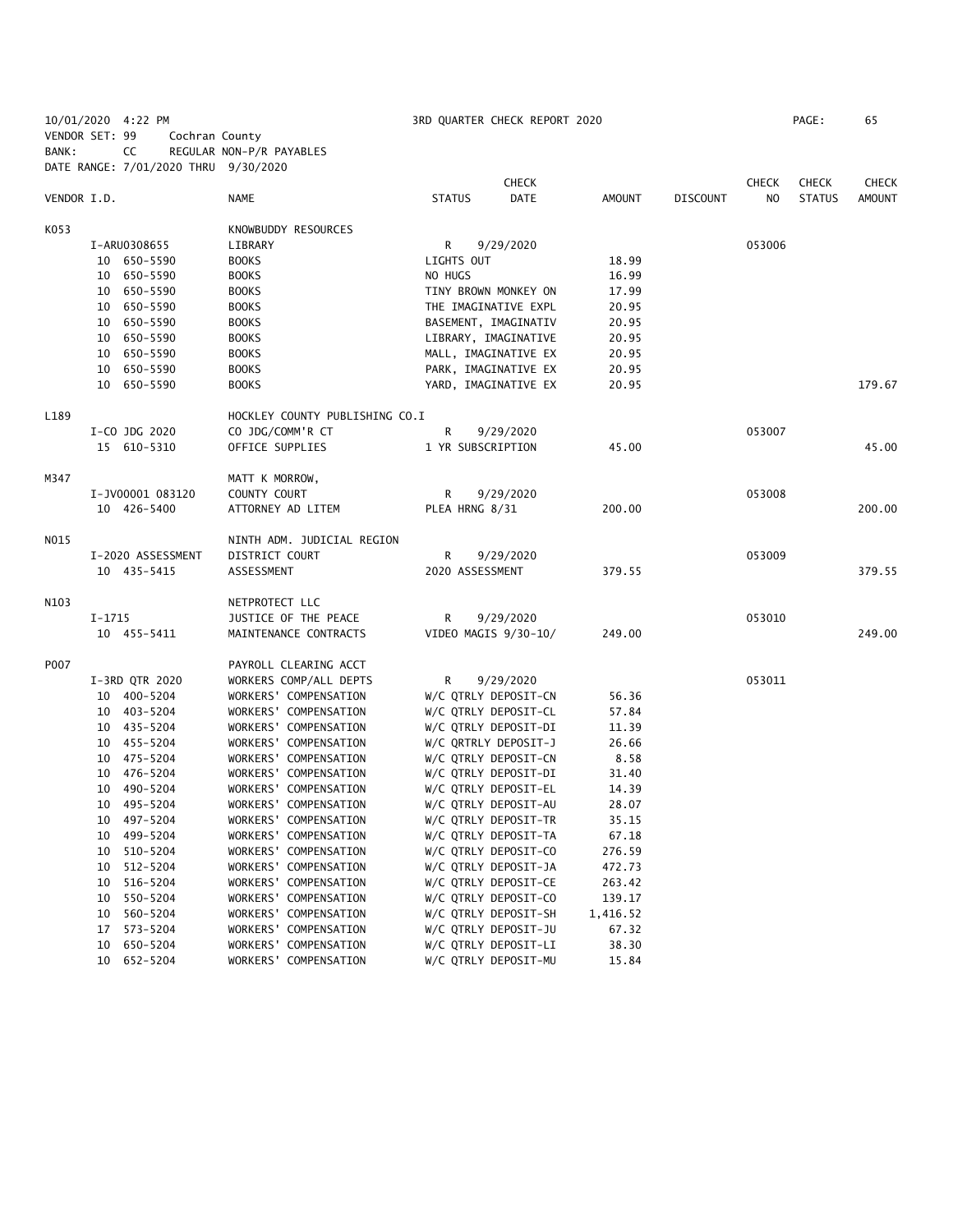10/01/2020 4:22 PM 3RD QUARTER CHECK REPORT 2020 PAGE: 66 VENDOR SET: 99 Cochran County BANK: CC REGULAR NON-P/R PAYABLES DATE RANGE: 7/01/2020 THRU 9/30/2020

|             |                   |                             | <b>CHECK</b>                 |               |                 | <b>CHECK</b>   | <b>CHECK</b>  | <b>CHECK</b>  |
|-------------|-------------------|-----------------------------|------------------------------|---------------|-----------------|----------------|---------------|---------------|
| VENDOR I.D. |                   | <b>NAME</b>                 | <b>STATUS</b><br><b>DATE</b> | <b>AMOUNT</b> | <b>DISCOUNT</b> | N <sub>O</sub> | <b>STATUS</b> | <b>AMOUNT</b> |
| P007        |                   | PAYROLL CLEARING ACCT       | (CONT)                       |               |                 |                |               |               |
|             | I-3RD QTR 2020    | WORKERS COMP/ALL DEPTS      | R<br>9/29/2020               |               |                 | 053011         |               |               |
|             | 10 660-5204       | WORKERS' COMPENSATION       | W/C QTRLY DEPOSIT-PA         | 174.72        |                 |                |               |               |
|             | 10 662-5204       | WORKERS' COMPENSATION       | W/C QTRLY DEPOSIT-AC         | 298.52        |                 |                |               |               |
|             | 665-5204<br>10    | WORKERS' COMPENSATION       | W/C QTRLY DEPOSIT-EX         | 17.86         |                 |                |               |               |
|             | 15 610-5204       | WORKERS' COMPENSATION       | W/C QTRLY DEPOSIT-CO         | 151.00        |                 |                |               |               |
|             | 621-5204<br>15    | WORKERS' COMPENSATION       | W/C QTRLY DEPOSIT-PR         | 527.94        |                 |                |               |               |
|             | 15 622-5204       | WORKERS' COMPENSATION       | W/C QTRLY DEPOSIT-PR         | 509.86        |                 |                |               |               |
|             | 15 623-5204       | WORKERS' COMPENSATION       | W/C QTRLY DEPOSIT-PR         | 474.40        |                 |                |               |               |
|             | 15 624-5204       | WORKERS' COMPENSATION       | W/C QTRLY DEPOSIT-PR         | 542.40        |                 |                |               |               |
|             | 30 518-5204       | WORKERS' COMPENSATION       | W/C QTRLY DEPOSIT-AI         | 73.37         |                 |                |               | 5,796.98      |
| P073        |                   | THE PENWORTHY COMPANY       |                              |               |                 |                |               |               |
|             | $I-0565165-IN$    | LIBRARY                     | R<br>9/29/2020               |               |                 | 053012         |               |               |
|             | 10 650-5590       | <b>BOOKS</b>                | ARMORED DINOSAURS            | 22.95         |                 |                |               |               |
|             | 10 650-5590       | <b>BOOKS</b>                | DOGS BEST FRIEND             | 14.96         |                 |                |               |               |
|             | 10 650-5590       | <b>BOOKS</b>                | DR SNOW HAS GOT TO G         | 15.36         |                 |                |               |               |
|             | 10 650-5590       | <b>BOOKS</b>                | DUCKBILLED DINOSAURS         | 22.95         |                 |                |               |               |
|             | 10 650-5590       | <b>BOOKS</b>                | FLYING REPTILES              | 22.95         |                 |                |               |               |
|             | 10 650-5590       | <b>BOOKS</b>                | HAPPY CAMPERS                | 14.96         |                 |                |               |               |
|             | 10 650-5590       | <b>BOOKS</b>                | HORNED DINOSAURS             | 22.95         |                 |                |               |               |
|             | 10 650-5590       | <b>BOOKS</b>                | LONGNECKED DINOSAURS         | 22.95         |                 |                |               |               |
|             | 10 650-5590       | <b>BOOKS</b>                | MISS PORTER IS OUT O         | 15.36         |                 |                |               |               |
|             | 10 650-5590       | <b>BOOKS</b>                | TWO LEGGED, MEAT, DI         | 22.95         |                 |                |               | 198.34        |
| R272        |                   | RICKER LAW FIRM, PC         |                              |               |                 |                |               |               |
|             | I-CPS#4581 090120 | DISTRICT COURT              | R<br>9/29/2020               |               |                 | 053013         |               |               |
|             | 10 435-5400       | ATTORNEY AD LITEM           | 4HRS(PM)/CPS#4581 9/         | 300.00        |                 |                |               |               |
|             | I-CPS#4616 090120 | DISTRICT COURT              | R<br>9/29/2020               |               |                 | 053013         |               |               |
|             | 10 435-5400       | ATTORNEY AD LITEM           | CONT HRNG(C)/CPS#461         | 300.00        |                 |                |               |               |
|             | I-CPS#4616 091020 | DISTRICT COURT              | R.<br>9/29/2020              |               |                 | 053013         |               |               |
|             | 10 435-5400       | ATTORNEY AD LITEM           | HRNG(C)/CPS#4616 9/1         | 300.00        |                 |                |               | 900.00        |
| S023        |                   | SMART APPLE MEDIA           |                              |               |                 |                |               |               |
|             | I-ARU0308962      | LIBRARY                     | R<br>9/29/2020               |               |                 | 053014         |               |               |
|             | 10 650-5590       | <b>BOOKS</b>                | THE LION AND THE MOU         | 20.95         |                 |                |               |               |
|             | 10 650-5590       | <b>BOOKS</b>                | THE TORTOISE AND THE         | 20.95         |                 |                |               |               |
|             | 10 650-5590       | <b>BOOKS</b>                | WOLF IN SHEEPS CLOTH         | 20.95         |                 |                |               | 62.85         |
| S222        |                   | SOUTH PLAINS COMMUNICATIONS |                              |               |                 |                |               |               |
|             | I-0119839-IN      | SHERIFF                     | R<br>9/29/2020               |               |                 | 053015         |               |               |
|             | 10 560-5451       | MACHINERY-NON-OFFICE REPAIR | 4 BAT 2500                   | 546.00        |                 |                |               |               |
|             | 10 560-5451       | MACHINERY-NON-OFFICE REPAIR | MIC 90 SERIES                | 104.00        |                 |                |               |               |
|             | I-0119891-IN      | SHERIFF                     | R<br>9/29/2020               |               |                 | 053015         |               |               |
|             | 10 560-5451       | MACHINERY-NON-OFFICE REPAIR | RPR CONSOLE, XVR             | 50.00         |                 |                |               |               |
|             | 10 560-5451       | MACHINERY-NON-OFFICE REPAIR | POWER SUPPLY                 | 72.00         |                 |                |               | 772.00        |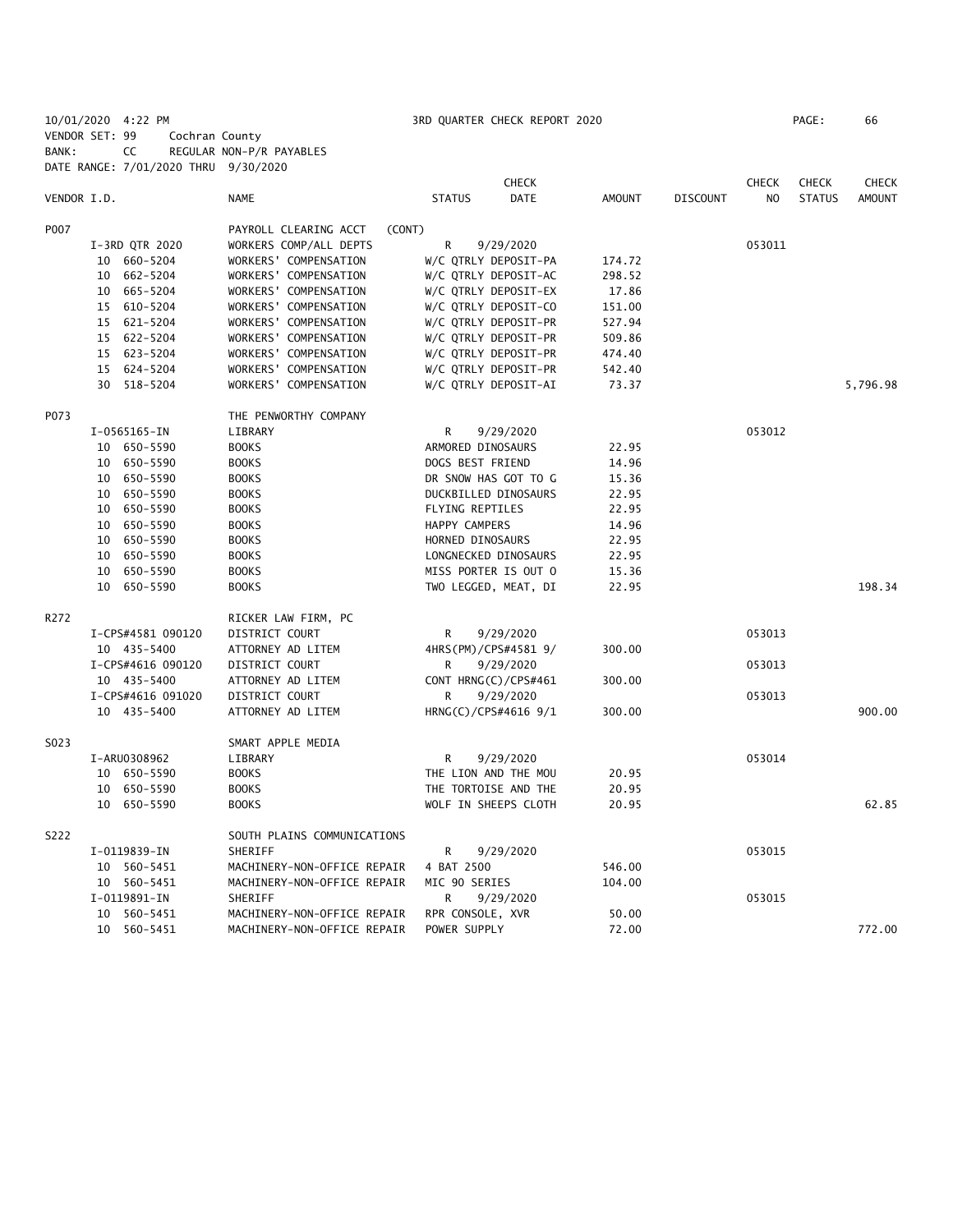| VENDOR SET: 99<br>Cochran County<br>CC<br>BANK:<br>REGULAR NON-P/R PAYABLES<br>DATE RANGE: 7/01/2020 THRU 9/30/2020<br><b>CHECK</b><br><b>CHECK</b><br><b>CHECK</b><br><b>CHECK</b><br>DATE<br><b>AMOUNT</b><br>VENDOR I.D.<br><b>NAME</b><br><b>STATUS</b><br><b>AMOUNT</b><br><b>DISCOUNT</b><br>N <sub>O</sub><br><b>STATUS</b><br>S281<br><b>STAPLES</b><br>$\mathsf{R}$<br>053016<br>I-2638158311<br>SHERIFF<br>9/29/2020<br>OFFICE SUPPLIES<br>1 BOX BUS ENV<br>33.23<br>10 560-5310<br>5.38<br>10 560-5310<br>OFFICE SUPPLIES<br>60 PK BIC PEN BE<br>"COPY" STAMP<br>OFFICE SUPPLIES<br>10.29<br>10 560-5310<br>4PK 3X3 STICKIE NOTE<br>48.12<br>10<br>560-5310<br>OFFICE SUPPLIES<br>6 PK AIR DUSTER<br>10<br>560-5310<br>OFFICE SUPPLIES<br>49.99<br>560-5310<br>OFFICE SUPPLIES<br><b>CPN</b><br>10<br>1.18CR<br>10 560-5310<br>OFFICE SUPPLIES<br><b>CPN</b><br>137.67<br>8.16CR<br>S416<br>SOS WASTE DISPOSAL, INC<br>R<br>9/29/2020<br>053017<br>I-97172<br>PREC 3/PREC 4<br>DUMPSTER SVC/OCT 202<br>15 623-5440<br>UTILITIES<br>57.25<br>15 624-5440<br>DUMPSTER SVC/OCT 202<br>112.50<br>UTILITIES<br>55.25<br>T050<br>TAC UNEMPLOYMENT FUND<br>053018<br>I-3RD QTR 2020<br>UNEMPLOYMENT--ALL DEPTS<br>R<br>9/29/2020<br>10 400-5206<br>QTRLY UNEMPLYMNT-CO<br>UNEMPLOYMENT<br>4.08<br>10 403-5206<br>UNEMPLOYMENT<br>QTRLY UNEMPLYMNT-CLE<br>7.19<br>10 435-5206<br>QTRLY UNEMPLYMNT-DIS<br>1.91<br>UNEMPLOYMENT<br>10 455-5206<br>QTRLY UNEMPLYMNT-JP<br>0.09<br>UNEMPLOYMENT<br>10 475-5206<br>UNEMPLOYMENT<br>QTRLY UNEMPLYMNT-CO<br>5.20<br>10 476-5206<br>UNEMPLOYMENT<br>QTRLY UNEMPLYMNT-DIS<br>1.88<br>10 490-5206<br>3.28<br>UNEMPLOYMENT<br>QTRLY UNEMPLYMNT-ELE<br>495-5206<br>UNEMPLOYMENT<br>QTRLY UNEMPLYMNT-CO<br>6.41<br>10<br>10 497-5206<br>QTRLY UNEMPLYMNT-TRE<br>1.58<br>UNEMPLOYMENT<br>10 499-5206<br>QTRLY UNEMPLYMNT-TAX<br>9.26<br>UNEMPLOYMENT<br>10 510-5206<br>UNEMPLOYMENT<br><b>QTRLY UNEMPLYMNT-CRT</b><br>4.62<br>512-5206<br>QTRLY UNEMPLYMNT-JAI<br>10<br>UNEMPLOYMENT<br>13.88<br>516-5206<br>QTRLY UNEMPLYMNT-CEM<br>5.54<br>10<br>UNEMPLOYMENT<br>10<br>560-5206<br>UNEMPLOYMENT<br>QTRLY UNEMPLYMNT-SHE<br>51.60<br>650-5206<br>QTRLY UNEMPLYMNT-LIB<br>4.39<br>10<br>UNEMPLOYMENT<br>10 660-5206<br>QTRLY UNEMPLYMNT-PAR<br>5.20<br>UNEMPLOYMENT<br>10<br>662-5206<br>UNEMPLOYMENT<br>QTRLY UNEMPLYMNT-ACT<br>5.51<br>10 665-5206<br>UNEMPLOYMENT<br>QTRLY UNEMPLYMNT-EXT<br>5.64<br>15 621-5206<br>10.95<br>UNEMPLOYMENT<br>QTRLY UNEMPLYMNT-PRE<br>15 622-5206<br>UNEMPLOYMENT<br>QTRLY UNEMPLYMNT-PRE<br>10.58<br>15 623-5206<br>QTRLY UNEMPLYMNT-PRE<br>9.87<br>UNEMPLOYMENT<br>15 624-5206<br>UNEMPLOYMENT<br>QTRLY UNEMPLYMNT-PRE<br>11.25<br>5.31<br>185.22<br>17 573-5206<br>UNEMPLOYMENT INSURANCE<br>QTRLY UNEMPLYMNT-JUV<br>T068<br>TEXAS COMPTROLLER OF PUBLIC AC<br>053019<br>I-2020 COOP FEE<br>COMMISSIONERS COURT<br>R<br>9/29/2020<br>15 610-5481<br>DUES AND REGISTRATION<br>2020 CO-OP MEMBERSHI<br>100.00<br>100.00 | 10/01/2020 4:22 PM |  |  | 3RD QUARTER CHECK REPORT 2020 |  | PAGE: | 67 |
|-------------------------------------------------------------------------------------------------------------------------------------------------------------------------------------------------------------------------------------------------------------------------------------------------------------------------------------------------------------------------------------------------------------------------------------------------------------------------------------------------------------------------------------------------------------------------------------------------------------------------------------------------------------------------------------------------------------------------------------------------------------------------------------------------------------------------------------------------------------------------------------------------------------------------------------------------------------------------------------------------------------------------------------------------------------------------------------------------------------------------------------------------------------------------------------------------------------------------------------------------------------------------------------------------------------------------------------------------------------------------------------------------------------------------------------------------------------------------------------------------------------------------------------------------------------------------------------------------------------------------------------------------------------------------------------------------------------------------------------------------------------------------------------------------------------------------------------------------------------------------------------------------------------------------------------------------------------------------------------------------------------------------------------------------------------------------------------------------------------------------------------------------------------------------------------------------------------------------------------------------------------------------------------------------------------------------------------------------------------------------------------------------------------------------------------------------------------------------------------------------------------------------------------------------------------------------------------------------------------------------------------------------------------------------------------------------------------------------------------------------------------------------------------------------------------------------------------------------------------------------------------------------------------------------------------------------------------------------------------------------|--------------------|--|--|-------------------------------|--|-------|----|
|                                                                                                                                                                                                                                                                                                                                                                                                                                                                                                                                                                                                                                                                                                                                                                                                                                                                                                                                                                                                                                                                                                                                                                                                                                                                                                                                                                                                                                                                                                                                                                                                                                                                                                                                                                                                                                                                                                                                                                                                                                                                                                                                                                                                                                                                                                                                                                                                                                                                                                                                                                                                                                                                                                                                                                                                                                                                                                                                                                                                 |                    |  |  |                               |  |       |    |
|                                                                                                                                                                                                                                                                                                                                                                                                                                                                                                                                                                                                                                                                                                                                                                                                                                                                                                                                                                                                                                                                                                                                                                                                                                                                                                                                                                                                                                                                                                                                                                                                                                                                                                                                                                                                                                                                                                                                                                                                                                                                                                                                                                                                                                                                                                                                                                                                                                                                                                                                                                                                                                                                                                                                                                                                                                                                                                                                                                                                 |                    |  |  |                               |  |       |    |
|                                                                                                                                                                                                                                                                                                                                                                                                                                                                                                                                                                                                                                                                                                                                                                                                                                                                                                                                                                                                                                                                                                                                                                                                                                                                                                                                                                                                                                                                                                                                                                                                                                                                                                                                                                                                                                                                                                                                                                                                                                                                                                                                                                                                                                                                                                                                                                                                                                                                                                                                                                                                                                                                                                                                                                                                                                                                                                                                                                                                 |                    |  |  |                               |  |       |    |
|                                                                                                                                                                                                                                                                                                                                                                                                                                                                                                                                                                                                                                                                                                                                                                                                                                                                                                                                                                                                                                                                                                                                                                                                                                                                                                                                                                                                                                                                                                                                                                                                                                                                                                                                                                                                                                                                                                                                                                                                                                                                                                                                                                                                                                                                                                                                                                                                                                                                                                                                                                                                                                                                                                                                                                                                                                                                                                                                                                                                 |                    |  |  |                               |  |       |    |
|                                                                                                                                                                                                                                                                                                                                                                                                                                                                                                                                                                                                                                                                                                                                                                                                                                                                                                                                                                                                                                                                                                                                                                                                                                                                                                                                                                                                                                                                                                                                                                                                                                                                                                                                                                                                                                                                                                                                                                                                                                                                                                                                                                                                                                                                                                                                                                                                                                                                                                                                                                                                                                                                                                                                                                                                                                                                                                                                                                                                 |                    |  |  |                               |  |       |    |
|                                                                                                                                                                                                                                                                                                                                                                                                                                                                                                                                                                                                                                                                                                                                                                                                                                                                                                                                                                                                                                                                                                                                                                                                                                                                                                                                                                                                                                                                                                                                                                                                                                                                                                                                                                                                                                                                                                                                                                                                                                                                                                                                                                                                                                                                                                                                                                                                                                                                                                                                                                                                                                                                                                                                                                                                                                                                                                                                                                                                 |                    |  |  |                               |  |       |    |
|                                                                                                                                                                                                                                                                                                                                                                                                                                                                                                                                                                                                                                                                                                                                                                                                                                                                                                                                                                                                                                                                                                                                                                                                                                                                                                                                                                                                                                                                                                                                                                                                                                                                                                                                                                                                                                                                                                                                                                                                                                                                                                                                                                                                                                                                                                                                                                                                                                                                                                                                                                                                                                                                                                                                                                                                                                                                                                                                                                                                 |                    |  |  |                               |  |       |    |
|                                                                                                                                                                                                                                                                                                                                                                                                                                                                                                                                                                                                                                                                                                                                                                                                                                                                                                                                                                                                                                                                                                                                                                                                                                                                                                                                                                                                                                                                                                                                                                                                                                                                                                                                                                                                                                                                                                                                                                                                                                                                                                                                                                                                                                                                                                                                                                                                                                                                                                                                                                                                                                                                                                                                                                                                                                                                                                                                                                                                 |                    |  |  |                               |  |       |    |
|                                                                                                                                                                                                                                                                                                                                                                                                                                                                                                                                                                                                                                                                                                                                                                                                                                                                                                                                                                                                                                                                                                                                                                                                                                                                                                                                                                                                                                                                                                                                                                                                                                                                                                                                                                                                                                                                                                                                                                                                                                                                                                                                                                                                                                                                                                                                                                                                                                                                                                                                                                                                                                                                                                                                                                                                                                                                                                                                                                                                 |                    |  |  |                               |  |       |    |
|                                                                                                                                                                                                                                                                                                                                                                                                                                                                                                                                                                                                                                                                                                                                                                                                                                                                                                                                                                                                                                                                                                                                                                                                                                                                                                                                                                                                                                                                                                                                                                                                                                                                                                                                                                                                                                                                                                                                                                                                                                                                                                                                                                                                                                                                                                                                                                                                                                                                                                                                                                                                                                                                                                                                                                                                                                                                                                                                                                                                 |                    |  |  |                               |  |       |    |
|                                                                                                                                                                                                                                                                                                                                                                                                                                                                                                                                                                                                                                                                                                                                                                                                                                                                                                                                                                                                                                                                                                                                                                                                                                                                                                                                                                                                                                                                                                                                                                                                                                                                                                                                                                                                                                                                                                                                                                                                                                                                                                                                                                                                                                                                                                                                                                                                                                                                                                                                                                                                                                                                                                                                                                                                                                                                                                                                                                                                 |                    |  |  |                               |  |       |    |
|                                                                                                                                                                                                                                                                                                                                                                                                                                                                                                                                                                                                                                                                                                                                                                                                                                                                                                                                                                                                                                                                                                                                                                                                                                                                                                                                                                                                                                                                                                                                                                                                                                                                                                                                                                                                                                                                                                                                                                                                                                                                                                                                                                                                                                                                                                                                                                                                                                                                                                                                                                                                                                                                                                                                                                                                                                                                                                                                                                                                 |                    |  |  |                               |  |       |    |
|                                                                                                                                                                                                                                                                                                                                                                                                                                                                                                                                                                                                                                                                                                                                                                                                                                                                                                                                                                                                                                                                                                                                                                                                                                                                                                                                                                                                                                                                                                                                                                                                                                                                                                                                                                                                                                                                                                                                                                                                                                                                                                                                                                                                                                                                                                                                                                                                                                                                                                                                                                                                                                                                                                                                                                                                                                                                                                                                                                                                 |                    |  |  |                               |  |       |    |
|                                                                                                                                                                                                                                                                                                                                                                                                                                                                                                                                                                                                                                                                                                                                                                                                                                                                                                                                                                                                                                                                                                                                                                                                                                                                                                                                                                                                                                                                                                                                                                                                                                                                                                                                                                                                                                                                                                                                                                                                                                                                                                                                                                                                                                                                                                                                                                                                                                                                                                                                                                                                                                                                                                                                                                                                                                                                                                                                                                                                 |                    |  |  |                               |  |       |    |
|                                                                                                                                                                                                                                                                                                                                                                                                                                                                                                                                                                                                                                                                                                                                                                                                                                                                                                                                                                                                                                                                                                                                                                                                                                                                                                                                                                                                                                                                                                                                                                                                                                                                                                                                                                                                                                                                                                                                                                                                                                                                                                                                                                                                                                                                                                                                                                                                                                                                                                                                                                                                                                                                                                                                                                                                                                                                                                                                                                                                 |                    |  |  |                               |  |       |    |
|                                                                                                                                                                                                                                                                                                                                                                                                                                                                                                                                                                                                                                                                                                                                                                                                                                                                                                                                                                                                                                                                                                                                                                                                                                                                                                                                                                                                                                                                                                                                                                                                                                                                                                                                                                                                                                                                                                                                                                                                                                                                                                                                                                                                                                                                                                                                                                                                                                                                                                                                                                                                                                                                                                                                                                                                                                                                                                                                                                                                 |                    |  |  |                               |  |       |    |
|                                                                                                                                                                                                                                                                                                                                                                                                                                                                                                                                                                                                                                                                                                                                                                                                                                                                                                                                                                                                                                                                                                                                                                                                                                                                                                                                                                                                                                                                                                                                                                                                                                                                                                                                                                                                                                                                                                                                                                                                                                                                                                                                                                                                                                                                                                                                                                                                                                                                                                                                                                                                                                                                                                                                                                                                                                                                                                                                                                                                 |                    |  |  |                               |  |       |    |
|                                                                                                                                                                                                                                                                                                                                                                                                                                                                                                                                                                                                                                                                                                                                                                                                                                                                                                                                                                                                                                                                                                                                                                                                                                                                                                                                                                                                                                                                                                                                                                                                                                                                                                                                                                                                                                                                                                                                                                                                                                                                                                                                                                                                                                                                                                                                                                                                                                                                                                                                                                                                                                                                                                                                                                                                                                                                                                                                                                                                 |                    |  |  |                               |  |       |    |
|                                                                                                                                                                                                                                                                                                                                                                                                                                                                                                                                                                                                                                                                                                                                                                                                                                                                                                                                                                                                                                                                                                                                                                                                                                                                                                                                                                                                                                                                                                                                                                                                                                                                                                                                                                                                                                                                                                                                                                                                                                                                                                                                                                                                                                                                                                                                                                                                                                                                                                                                                                                                                                                                                                                                                                                                                                                                                                                                                                                                 |                    |  |  |                               |  |       |    |
|                                                                                                                                                                                                                                                                                                                                                                                                                                                                                                                                                                                                                                                                                                                                                                                                                                                                                                                                                                                                                                                                                                                                                                                                                                                                                                                                                                                                                                                                                                                                                                                                                                                                                                                                                                                                                                                                                                                                                                                                                                                                                                                                                                                                                                                                                                                                                                                                                                                                                                                                                                                                                                                                                                                                                                                                                                                                                                                                                                                                 |                    |  |  |                               |  |       |    |
|                                                                                                                                                                                                                                                                                                                                                                                                                                                                                                                                                                                                                                                                                                                                                                                                                                                                                                                                                                                                                                                                                                                                                                                                                                                                                                                                                                                                                                                                                                                                                                                                                                                                                                                                                                                                                                                                                                                                                                                                                                                                                                                                                                                                                                                                                                                                                                                                                                                                                                                                                                                                                                                                                                                                                                                                                                                                                                                                                                                                 |                    |  |  |                               |  |       |    |
|                                                                                                                                                                                                                                                                                                                                                                                                                                                                                                                                                                                                                                                                                                                                                                                                                                                                                                                                                                                                                                                                                                                                                                                                                                                                                                                                                                                                                                                                                                                                                                                                                                                                                                                                                                                                                                                                                                                                                                                                                                                                                                                                                                                                                                                                                                                                                                                                                                                                                                                                                                                                                                                                                                                                                                                                                                                                                                                                                                                                 |                    |  |  |                               |  |       |    |
|                                                                                                                                                                                                                                                                                                                                                                                                                                                                                                                                                                                                                                                                                                                                                                                                                                                                                                                                                                                                                                                                                                                                                                                                                                                                                                                                                                                                                                                                                                                                                                                                                                                                                                                                                                                                                                                                                                                                                                                                                                                                                                                                                                                                                                                                                                                                                                                                                                                                                                                                                                                                                                                                                                                                                                                                                                                                                                                                                                                                 |                    |  |  |                               |  |       |    |
|                                                                                                                                                                                                                                                                                                                                                                                                                                                                                                                                                                                                                                                                                                                                                                                                                                                                                                                                                                                                                                                                                                                                                                                                                                                                                                                                                                                                                                                                                                                                                                                                                                                                                                                                                                                                                                                                                                                                                                                                                                                                                                                                                                                                                                                                                                                                                                                                                                                                                                                                                                                                                                                                                                                                                                                                                                                                                                                                                                                                 |                    |  |  |                               |  |       |    |
|                                                                                                                                                                                                                                                                                                                                                                                                                                                                                                                                                                                                                                                                                                                                                                                                                                                                                                                                                                                                                                                                                                                                                                                                                                                                                                                                                                                                                                                                                                                                                                                                                                                                                                                                                                                                                                                                                                                                                                                                                                                                                                                                                                                                                                                                                                                                                                                                                                                                                                                                                                                                                                                                                                                                                                                                                                                                                                                                                                                                 |                    |  |  |                               |  |       |    |
|                                                                                                                                                                                                                                                                                                                                                                                                                                                                                                                                                                                                                                                                                                                                                                                                                                                                                                                                                                                                                                                                                                                                                                                                                                                                                                                                                                                                                                                                                                                                                                                                                                                                                                                                                                                                                                                                                                                                                                                                                                                                                                                                                                                                                                                                                                                                                                                                                                                                                                                                                                                                                                                                                                                                                                                                                                                                                                                                                                                                 |                    |  |  |                               |  |       |    |
|                                                                                                                                                                                                                                                                                                                                                                                                                                                                                                                                                                                                                                                                                                                                                                                                                                                                                                                                                                                                                                                                                                                                                                                                                                                                                                                                                                                                                                                                                                                                                                                                                                                                                                                                                                                                                                                                                                                                                                                                                                                                                                                                                                                                                                                                                                                                                                                                                                                                                                                                                                                                                                                                                                                                                                                                                                                                                                                                                                                                 |                    |  |  |                               |  |       |    |
|                                                                                                                                                                                                                                                                                                                                                                                                                                                                                                                                                                                                                                                                                                                                                                                                                                                                                                                                                                                                                                                                                                                                                                                                                                                                                                                                                                                                                                                                                                                                                                                                                                                                                                                                                                                                                                                                                                                                                                                                                                                                                                                                                                                                                                                                                                                                                                                                                                                                                                                                                                                                                                                                                                                                                                                                                                                                                                                                                                                                 |                    |  |  |                               |  |       |    |
|                                                                                                                                                                                                                                                                                                                                                                                                                                                                                                                                                                                                                                                                                                                                                                                                                                                                                                                                                                                                                                                                                                                                                                                                                                                                                                                                                                                                                                                                                                                                                                                                                                                                                                                                                                                                                                                                                                                                                                                                                                                                                                                                                                                                                                                                                                                                                                                                                                                                                                                                                                                                                                                                                                                                                                                                                                                                                                                                                                                                 |                    |  |  |                               |  |       |    |
|                                                                                                                                                                                                                                                                                                                                                                                                                                                                                                                                                                                                                                                                                                                                                                                                                                                                                                                                                                                                                                                                                                                                                                                                                                                                                                                                                                                                                                                                                                                                                                                                                                                                                                                                                                                                                                                                                                                                                                                                                                                                                                                                                                                                                                                                                                                                                                                                                                                                                                                                                                                                                                                                                                                                                                                                                                                                                                                                                                                                 |                    |  |  |                               |  |       |    |
|                                                                                                                                                                                                                                                                                                                                                                                                                                                                                                                                                                                                                                                                                                                                                                                                                                                                                                                                                                                                                                                                                                                                                                                                                                                                                                                                                                                                                                                                                                                                                                                                                                                                                                                                                                                                                                                                                                                                                                                                                                                                                                                                                                                                                                                                                                                                                                                                                                                                                                                                                                                                                                                                                                                                                                                                                                                                                                                                                                                                 |                    |  |  |                               |  |       |    |
|                                                                                                                                                                                                                                                                                                                                                                                                                                                                                                                                                                                                                                                                                                                                                                                                                                                                                                                                                                                                                                                                                                                                                                                                                                                                                                                                                                                                                                                                                                                                                                                                                                                                                                                                                                                                                                                                                                                                                                                                                                                                                                                                                                                                                                                                                                                                                                                                                                                                                                                                                                                                                                                                                                                                                                                                                                                                                                                                                                                                 |                    |  |  |                               |  |       |    |
|                                                                                                                                                                                                                                                                                                                                                                                                                                                                                                                                                                                                                                                                                                                                                                                                                                                                                                                                                                                                                                                                                                                                                                                                                                                                                                                                                                                                                                                                                                                                                                                                                                                                                                                                                                                                                                                                                                                                                                                                                                                                                                                                                                                                                                                                                                                                                                                                                                                                                                                                                                                                                                                                                                                                                                                                                                                                                                                                                                                                 |                    |  |  |                               |  |       |    |
|                                                                                                                                                                                                                                                                                                                                                                                                                                                                                                                                                                                                                                                                                                                                                                                                                                                                                                                                                                                                                                                                                                                                                                                                                                                                                                                                                                                                                                                                                                                                                                                                                                                                                                                                                                                                                                                                                                                                                                                                                                                                                                                                                                                                                                                                                                                                                                                                                                                                                                                                                                                                                                                                                                                                                                                                                                                                                                                                                                                                 |                    |  |  |                               |  |       |    |
|                                                                                                                                                                                                                                                                                                                                                                                                                                                                                                                                                                                                                                                                                                                                                                                                                                                                                                                                                                                                                                                                                                                                                                                                                                                                                                                                                                                                                                                                                                                                                                                                                                                                                                                                                                                                                                                                                                                                                                                                                                                                                                                                                                                                                                                                                                                                                                                                                                                                                                                                                                                                                                                                                                                                                                                                                                                                                                                                                                                                 |                    |  |  |                               |  |       |    |
|                                                                                                                                                                                                                                                                                                                                                                                                                                                                                                                                                                                                                                                                                                                                                                                                                                                                                                                                                                                                                                                                                                                                                                                                                                                                                                                                                                                                                                                                                                                                                                                                                                                                                                                                                                                                                                                                                                                                                                                                                                                                                                                                                                                                                                                                                                                                                                                                                                                                                                                                                                                                                                                                                                                                                                                                                                                                                                                                                                                                 |                    |  |  |                               |  |       |    |
|                                                                                                                                                                                                                                                                                                                                                                                                                                                                                                                                                                                                                                                                                                                                                                                                                                                                                                                                                                                                                                                                                                                                                                                                                                                                                                                                                                                                                                                                                                                                                                                                                                                                                                                                                                                                                                                                                                                                                                                                                                                                                                                                                                                                                                                                                                                                                                                                                                                                                                                                                                                                                                                                                                                                                                                                                                                                                                                                                                                                 |                    |  |  |                               |  |       |    |
|                                                                                                                                                                                                                                                                                                                                                                                                                                                                                                                                                                                                                                                                                                                                                                                                                                                                                                                                                                                                                                                                                                                                                                                                                                                                                                                                                                                                                                                                                                                                                                                                                                                                                                                                                                                                                                                                                                                                                                                                                                                                                                                                                                                                                                                                                                                                                                                                                                                                                                                                                                                                                                                                                                                                                                                                                                                                                                                                                                                                 |                    |  |  |                               |  |       |    |
|                                                                                                                                                                                                                                                                                                                                                                                                                                                                                                                                                                                                                                                                                                                                                                                                                                                                                                                                                                                                                                                                                                                                                                                                                                                                                                                                                                                                                                                                                                                                                                                                                                                                                                                                                                                                                                                                                                                                                                                                                                                                                                                                                                                                                                                                                                                                                                                                                                                                                                                                                                                                                                                                                                                                                                                                                                                                                                                                                                                                 |                    |  |  |                               |  |       |    |
|                                                                                                                                                                                                                                                                                                                                                                                                                                                                                                                                                                                                                                                                                                                                                                                                                                                                                                                                                                                                                                                                                                                                                                                                                                                                                                                                                                                                                                                                                                                                                                                                                                                                                                                                                                                                                                                                                                                                                                                                                                                                                                                                                                                                                                                                                                                                                                                                                                                                                                                                                                                                                                                                                                                                                                                                                                                                                                                                                                                                 |                    |  |  |                               |  |       |    |
|                                                                                                                                                                                                                                                                                                                                                                                                                                                                                                                                                                                                                                                                                                                                                                                                                                                                                                                                                                                                                                                                                                                                                                                                                                                                                                                                                                                                                                                                                                                                                                                                                                                                                                                                                                                                                                                                                                                                                                                                                                                                                                                                                                                                                                                                                                                                                                                                                                                                                                                                                                                                                                                                                                                                                                                                                                                                                                                                                                                                 |                    |  |  |                               |  |       |    |
|                                                                                                                                                                                                                                                                                                                                                                                                                                                                                                                                                                                                                                                                                                                                                                                                                                                                                                                                                                                                                                                                                                                                                                                                                                                                                                                                                                                                                                                                                                                                                                                                                                                                                                                                                                                                                                                                                                                                                                                                                                                                                                                                                                                                                                                                                                                                                                                                                                                                                                                                                                                                                                                                                                                                                                                                                                                                                                                                                                                                 |                    |  |  |                               |  |       |    |
|                                                                                                                                                                                                                                                                                                                                                                                                                                                                                                                                                                                                                                                                                                                                                                                                                                                                                                                                                                                                                                                                                                                                                                                                                                                                                                                                                                                                                                                                                                                                                                                                                                                                                                                                                                                                                                                                                                                                                                                                                                                                                                                                                                                                                                                                                                                                                                                                                                                                                                                                                                                                                                                                                                                                                                                                                                                                                                                                                                                                 |                    |  |  |                               |  |       |    |
|                                                                                                                                                                                                                                                                                                                                                                                                                                                                                                                                                                                                                                                                                                                                                                                                                                                                                                                                                                                                                                                                                                                                                                                                                                                                                                                                                                                                                                                                                                                                                                                                                                                                                                                                                                                                                                                                                                                                                                                                                                                                                                                                                                                                                                                                                                                                                                                                                                                                                                                                                                                                                                                                                                                                                                                                                                                                                                                                                                                                 |                    |  |  |                               |  |       |    |
|                                                                                                                                                                                                                                                                                                                                                                                                                                                                                                                                                                                                                                                                                                                                                                                                                                                                                                                                                                                                                                                                                                                                                                                                                                                                                                                                                                                                                                                                                                                                                                                                                                                                                                                                                                                                                                                                                                                                                                                                                                                                                                                                                                                                                                                                                                                                                                                                                                                                                                                                                                                                                                                                                                                                                                                                                                                                                                                                                                                                 |                    |  |  |                               |  |       |    |
|                                                                                                                                                                                                                                                                                                                                                                                                                                                                                                                                                                                                                                                                                                                                                                                                                                                                                                                                                                                                                                                                                                                                                                                                                                                                                                                                                                                                                                                                                                                                                                                                                                                                                                                                                                                                                                                                                                                                                                                                                                                                                                                                                                                                                                                                                                                                                                                                                                                                                                                                                                                                                                                                                                                                                                                                                                                                                                                                                                                                 |                    |  |  |                               |  |       |    |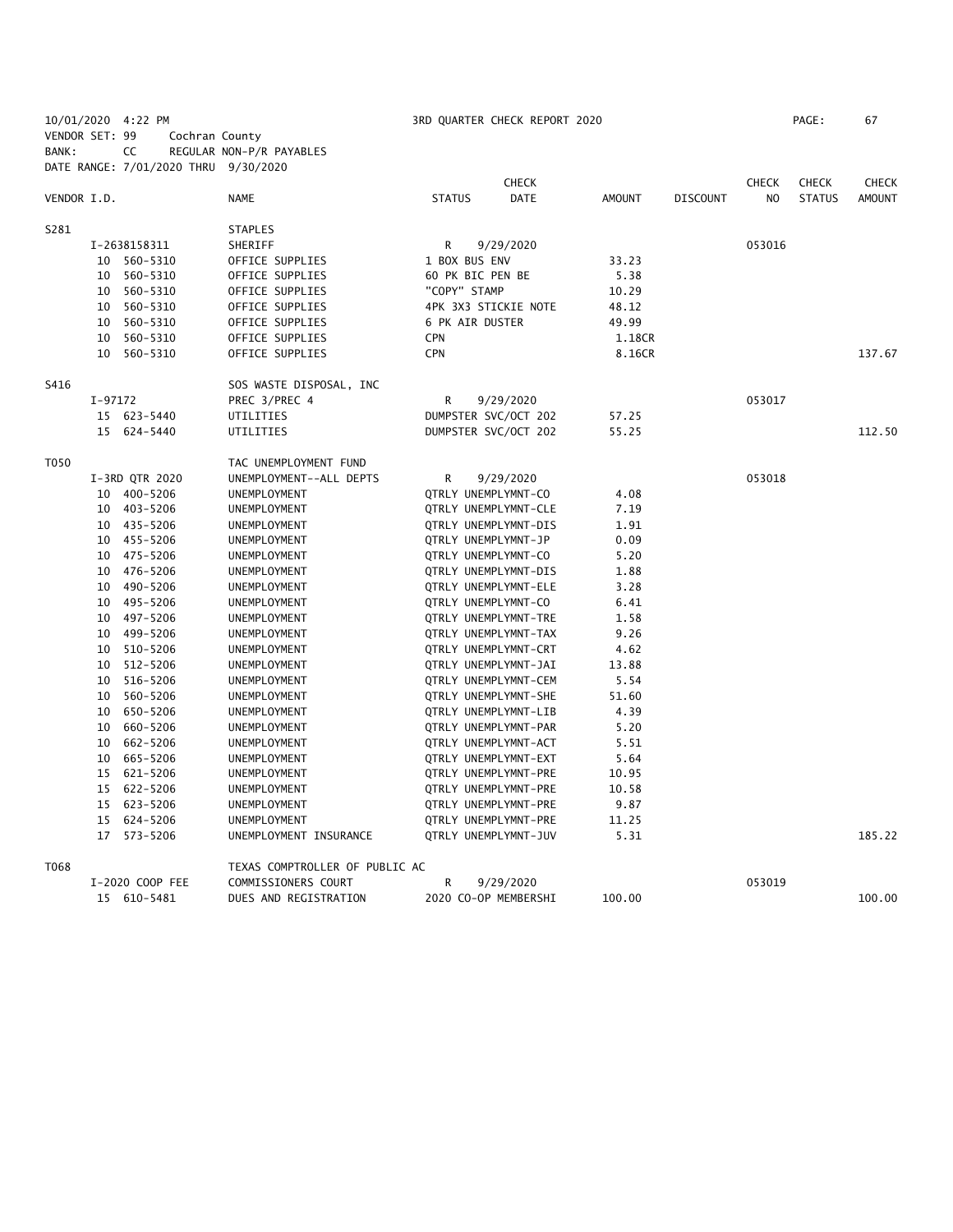|                |          | 10/01/2020 4:22 PM                   |                             |                     | 3RD QUARTER CHECK REPORT 2020 |          |                 |              | PAGE:         | 68            |
|----------------|----------|--------------------------------------|-----------------------------|---------------------|-------------------------------|----------|-----------------|--------------|---------------|---------------|
| VENDOR SET: 99 |          | Cochran County                       |                             |                     |                               |          |                 |              |               |               |
| BANK:          |          | CC                                   | REGULAR NON-P/R PAYABLES    |                     |                               |          |                 |              |               |               |
|                |          | DATE RANGE: 7/01/2020 THRU 9/30/2020 |                             |                     |                               |          |                 |              |               |               |
|                |          |                                      |                             |                     | <b>CHECK</b>                  |          |                 | <b>CHECK</b> | <b>CHECK</b>  | <b>CHECK</b>  |
| VENDOR I.D.    |          |                                      | <b>NAME</b>                 | <b>STATUS</b>       | <b>DATE</b>                   | AMOUNT   | <b>DISCOUNT</b> | NO.          | <b>STATUS</b> | <b>AMOUNT</b> |
| T148           |          |                                      | TASCOSA OFFICE MACHINES INC |                     |                               |          |                 |              |               |               |
|                |          | I-214544                             | <b>CLERK</b>                | R                   | 9/29/2020                     |          |                 | 053020       |               |               |
|                |          | 10 403-5411                          | MAINTENANCE CONTRACTS       |                     | 786 COPIES 08/10-9/9          | 11.79    |                 |              |               |               |
|                | I-215399 |                                      | <b>CLERK</b>                | R                   | 9/29/2020                     |          |                 | 053020       |               |               |
|                |          | 10 403-5451                          | REPAIRS                     |                     | 1HR/3 NTWRK CANON- I          | 50.00    |                 |              |               | 61.79         |
| U019           |          |                                      | UNITED SUPERMARKETS, INC    |                     |                               |          |                 |              |               |               |
|                |          | I-3384007 090720                     | JAIL                        | R                   | 9/29/2020                     |          |                 | 053021       |               |               |
|                |          | 10 512-5333                          | FOOD-PRISONERS              | 5 CAKE MIX @ 5/\$5  |                               | 5.00     |                 |              |               |               |
|                |          | 10 512-5333                          | FOOD-PRISONERS              | 5 CAKE MIX @1.89    |                               | 9.45     |                 |              |               |               |
|                |          | 10 512-5333                          | FOOD-PRISONERS              | <b>MAYO</b>         |                               | 3.19     |                 |              |               |               |
|                |          | 10 512-5333                          | FOOD-PRISONERS              | 2 CLUSTER BUNS      |                               | 2.38     |                 |              |               |               |
|                |          | 10 512-5333                          | FOOD-PRISONERS              | 2 CONEY BUNS        |                               | 2.38     |                 |              |               |               |
|                |          | 10 512-5333                          | FOOD-PRISONERS              | 3 DM PEACHES        |                               | 31.47    |                 |              |               |               |
|                |          | 10 512-5333                          | FOOD-PRISONERS              | 3 CAKE MIX          |                               | 3.87     |                 |              |               |               |
|                |          | 10 512-5333                          | FOOD-PRISONERS              | 10 MUFFIN MIX       |                               | 11.90    |                 |              |               |               |
|                |          | 10 512-5333                          | FOOD-PRISONERS              | 3 MUFFIN MIX        |                               | 3.57     |                 |              |               |               |
|                |          | 10 512-5333                          | FOOD-PRISONERS              |                     | 2 SANITIZING WIPES/C          | 13.98    |                 |              |               |               |
|                |          | 10 512-5333                          | FOOD-PRISONERS              | 3 BROWN SUGAR       |                               | 7.47     |                 |              |               |               |
|                |          | 10 512-5333                          | FOOD-PRISONERS              | 47 SS CORN          |                               | 30.55    |                 |              |               |               |
|                |          | 10 512-5333                          | FOOD-PRISONERS              | 49 SS GREEN BEANS   |                               | 31.85    |                 |              |               |               |
|                |          | 10 512-5333                          | FOOD-PRISONERS              | SHELLS/CHEDDAR      |                               | 5.99     |                 |              |               |               |
|                |          | 10 512-5333                          | FOOD-PRISONERS              | SWEET RELISH/2      |                               | 4.98     |                 |              |               |               |
|                |          | 10 512-5333                          | FOOD-PRISONERS              |                     | 24 TOMATO SAUCE @39c          | 9.36     |                 |              |               |               |
|                |          | 10 512-5333                          | FOOD-PRISONERS              | LARD PAIL           |                               | 33.99    |                 |              |               |               |
|                |          | 10 512-5392                          | MISCELLANEOUS SUPPLIES      | 2 ZIPLOC FRZR BAG   |                               | 9.98     |                 |              |               |               |
|                |          | 10 512-5333                          | FOOD-PRISONERS              | 10# POTATO/2        |                               | 7.98     |                 |              |               |               |
|                |          | 10 512-5333                          | FOOD-PRISONERS              | 4PK TOMATOES/2      |                               | 5.98     |                 |              |               |               |
|                |          | 10 512-5333                          | FOOD-PRISONERS              | DOLE GARDEN SALAD/2 |                               | 7.98     |                 |              |               |               |
|                |          | 10 512-5333                          | FOOD-PRISONERS              | DOLE SALAD          |                               | 1.99     |                 |              |               |               |
|                |          | 10 512-5333                          | FOOD-PRISONERS              | 2 SHREDDED LETTUCE  |                               | 4.00     |                 |              |               |               |
|                |          | 10 512-5333                          | FOOD-PRISONERS              | <b>BANANAS</b>      |                               | 0.77     |                 |              |               |               |
|                |          | 10 512-5333                          | FOOD-PRISONERS              | SW ONIONS 3#        |                               | 2.99     |                 |              |               |               |
|                |          | 10 512-5333                          | FOOD-PRISONERS              | 6 GR BEEF 73/27     |                               | 80.94    |                 |              |               |               |
|                |          | 10 512-5333                          | FOOD-PRISONERS              | 3 HAND TRIM BNLS B  |                               | 26.47    |                 |              |               |               |
|                |          | 10 512-5333                          | FOOD-PRISONERS              | MEAT MARKET         |                               | 14.32    |                 |              |               |               |
|                |          | 10 512-5333                          | FOOD-PRISONERS              | SIRLOIN CHOPS BN    |                               | 12.69    |                 |              |               |               |
|                |          | 10 512-5333                          | FOOD-PRISONERS              | 3 BONE-IN SIRLOIN   |                               | 40.04    |                 |              |               |               |
|                |          |                                      |                             |                     |                               |          |                 |              |               |               |
|                |          | 10 512-5333                          | FOOD-PRISONERS              | 2 PORK CHOPS        |                               | 28.63    |                 |              |               |               |
|                |          | 10 512-5333                          | FOOD-PRISONERS              | 80/20 BEEF PATTY    |                               | 285.87   |                 |              |               |               |
|                |          | 10 512-5333                          | FOOD-PRISONERS              |                     | DISC 80/20 BEEF PATT          | 142.20CR |                 |              |               |               |
|                | 10       | 512-5333                             | FOOD-PRISONERS              | 2 COTTAGE CHEESE    |                               | 5.18     |                 |              |               |               |
|                | 10       | 512-5333                             | FOOD-PRISONERS              | 6 GAL MILK          |                               | 19.74    |                 |              |               |               |
|                |          | 10 512-5333                          | FOOD-PRISONERS              | 2 GOLDEN DIPT FISH  |                               | 5.98     |                 |              |               |               |
|                |          | 10 512-5392                          | MISCELLANEOUS SUPPLIES      | <b>SCRUB BRUSH</b>  |                               | 5.99     |                 |              |               |               |
|                |          | 10 512-5333                          | FOOD-PRISONERS              | DISC                |                               | 63.67CR  |                 |              |               |               |
|                |          | I-8234004 091420                     | JAIL                        | R                   | 9/29/2020                     |          |                 | 053021       |               |               |
|                |          | 10 512-5333                          | FOOD-PRISONERS              | 3DM PINEAPPLE       |                               | 5.07     |                 |              |               |               |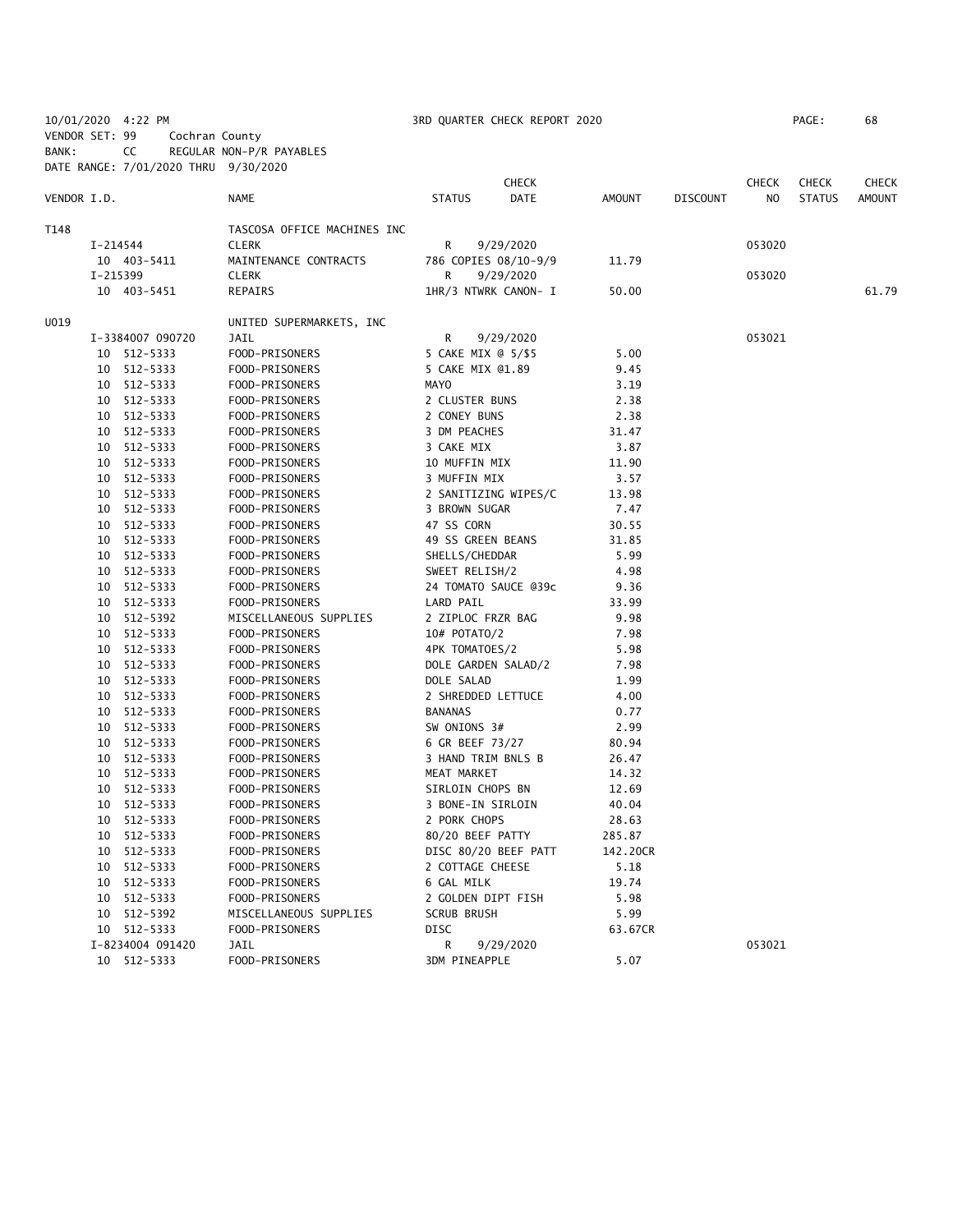10/01/2020 4:22 PM 3RD QUARTER CHECK REPORT 2020 PAGE: 69 VENDOR SET: 99 Cochran County BANK: CC REGULAR NON-P/R PAYABLES DATE RANGE: 7/01/2020 THRU 9/30/2020

|             |                  |                                       | <b>CHECK</b>                 |               |                 | <b>CHECK</b>   | <b>CHECK</b>  | <b>CHECK</b> |
|-------------|------------------|---------------------------------------|------------------------------|---------------|-----------------|----------------|---------------|--------------|
| VENDOR I.D. |                  | <b>NAME</b>                           | <b>DATE</b><br><b>STATUS</b> | <b>AMOUNT</b> | <b>DISCOUNT</b> | N <sub>O</sub> | <b>STATUS</b> | AMOUNT       |
| U019        |                  | UNITED SUPERMARKETS, INC.             | (CONT)                       |               |                 |                |               |              |
|             | I-8234004 091420 | JAIL                                  | R<br>9/29/2020               |               |                 | 053021         |               |              |
|             | 10 512-5333      | FOOD-PRISONERS                        | 2 KRAFT MAC/CH               | 16.98         |                 |                |               |              |
|             | 10 512-5333      | FOOD-PRISONERS                        | <b>6 RANCH BEANS</b>         | 5.94          |                 |                |               |              |
|             | 10 512-5333      | FOOD-PRISONERS                        | 5 COOKING SPRAY              | 12.45         |                 |                |               |              |
|             | 10 512-5333      | FOOD-PRISONERS                        | CHERRY PIE FILLING           | 2.59          |                 |                |               |              |
|             | 10 512-5333      | FOOD-PRISONERS                        | 3 DM PINEAPPLE               | 4.47          |                 |                |               |              |
|             | 10 512-5333      | FOOD-PRISONERS                        | 4 TOMATOES 4PK               | 11.96         |                 |                |               |              |
|             | 10 512-5333      | FOOD-PRISONERS                        | JALAPENO PEPPERS             | 4.49          |                 |                |               |              |
|             | 10 512-5333      | FOOD-PRISONERS                        | 5 LEMONS                     | 4.95          |                 |                |               |              |
|             | 10 512-5333      | FOOD-PRISONERS                        | HOT RED CHILE                | 4.99          |                 |                |               |              |
|             |                  |                                       |                              |               |                 |                |               |              |
|             | 10 512-5333      | FOOD-PRISONERS                        | PREM YELLOW PEPPERS          | 8.85          |                 |                |               |              |
|             | 10 512-5333      | FOOD-PRISONERS                        | 8 GAL MILK                   | 26.32         |                 |                |               |              |
|             | 10 512-5333      | FOOD-PRISONERS                        | 3 LG EGG                     | 10.47         |                 |                |               | 692.56       |
| U036        |                  | UNIFIRST HOLDINGS, INC.               |                              |               |                 |                |               |              |
|             | I-831 2521083    | JAIL/COURTHOUSE                       | R<br>9/29/2020               |               |                 | 053022         |               |              |
|             | 10 510-5332      | CUSTODIAL SUPPLIES                    | 4 MATS 4x6                   | 12.00         |                 |                |               |              |
|             | 10 512-5392      | MISCELLANEOUS SUPPLIES                | 200 MICROFIBER TOWEL         | 22.00         |                 |                |               |              |
|             | 10 512-5392      | MISCELLANEOUS SUPPLIES                | DEFE CHG                     | 5.00          |                 |                |               |              |
|             | I-831 2523245    | JAIL/COURTHOUSE                       | R<br>9/29/2020               |               |                 | 053022         |               |              |
|             | 10 510-5332      | CUSTODIAL SUPPLIES                    | 4 MATS 4X6                   | 12.00         |                 |                |               |              |
|             | 10 512-5392      | MISCELLANEOUS SUPPLIES                | 200 MICROFIBER TOWEL         | 22.00         |                 |                |               |              |
|             | 10 512-5392      | MISCELLANEOUS SUPPLIES                | DEFE CHG                     | 5.00          |                 |                |               |              |
|             | I-831 2523657    | JAIL/COURTHOUSE                       | R<br>9/29/2020               |               |                 | 053022         |               |              |
|             | 10 510-5332      | CUSTODIAL SUPPLIES                    | 4 MATS 4x6                   | 12.00         |                 |                |               |              |
|             | 10 512-5392      | MISCELLANEOUS SUPPLIES                | 200 MICROFIBER TOWEL         | 22.00         |                 |                |               |              |
|             | 10 512-5392      | MISCELLANEOUS SUPPLIES                | DEFE CHG                     | 5.00          |                 |                |               | 117.00       |
| WO 55       |                  | WINDSTREAM COMMUNICATIONS SW          |                              |               |                 |                |               |              |
|             | I-126542670      | TELECOMMUNICATIONS                    | R<br>9/29/2020               |               |                 | 053023         |               |              |
|             | 10 490-5420      | TELECOMMUNICATIONS                    | BASIC SVCS                   | 30.30         |                 |                |               |              |
|             | 10 490-5420      | TELECOMMUNICATIONS                    | <b>FEES</b>                  | 21.68         |                 |                |               |              |
|             | 10 490-5420      | TELECOMMUNICATIONS                    | LONG DISTANCE SVC            | 9.53          |                 |                |               | 61.51        |
|             |                  |                                       |                              |               |                 |                |               |              |
| W225        |                  | WEST TEXAS PAVING, INC                |                              |               |                 |                |               |              |
|             | I-7834           | PREC 4                                | R<br>9/29/2020               |               |                 | 053024         |               |              |
|             | 15 624-5356      | ROAD MATERIALS & SUPPLIES             | 12.04TN HMCL TY-D @9         | 1,083.60      |                 |                |               |              |
|             | 15 624-5356      | ROAD MATERIALS & SUPPLIES             | CTIF/CR 155, CR77            |               |                 |                |               | 1,083.60     |
| X001        |                  | <b>XCEL ENERGY</b>                    |                              |               |                 |                |               |              |
|             |                  | I-54-13243175-7 9/20 ALMOST ALL DEPTS | 9/29/2020<br>R               |               |                 | 053025         |               |              |
|             | 30 518-5440      | UTILITIES                             | 300210167 RUNWAY LIG         | 73.53         |                 |                |               |              |
|             | 10 510-5440      | UTILITIES                             | 300240736 COURTHOUSE         | 1,291.66      |                 |                |               |              |
|             | 10 580-5440      | UTILITIES [TOWER]                     | 300282806 TOWER              | 62.64         |                 |                |               |              |
|             | 15 621-5440      | UTILITIES                             | 300294119 PREC 1 SHO         | 60.50         |                 |                |               |              |
|             | 10 650-5440      | UTILITIES                             | 300338546 LIBRARY            | 225.51        |                 |                |               |              |
|             | 10 652-5440      | UTILITIES                             | 300342232 MUSEUM             | 171.03        |                 |                |               |              |
|             |                  |                                       |                              |               |                 |                |               |              |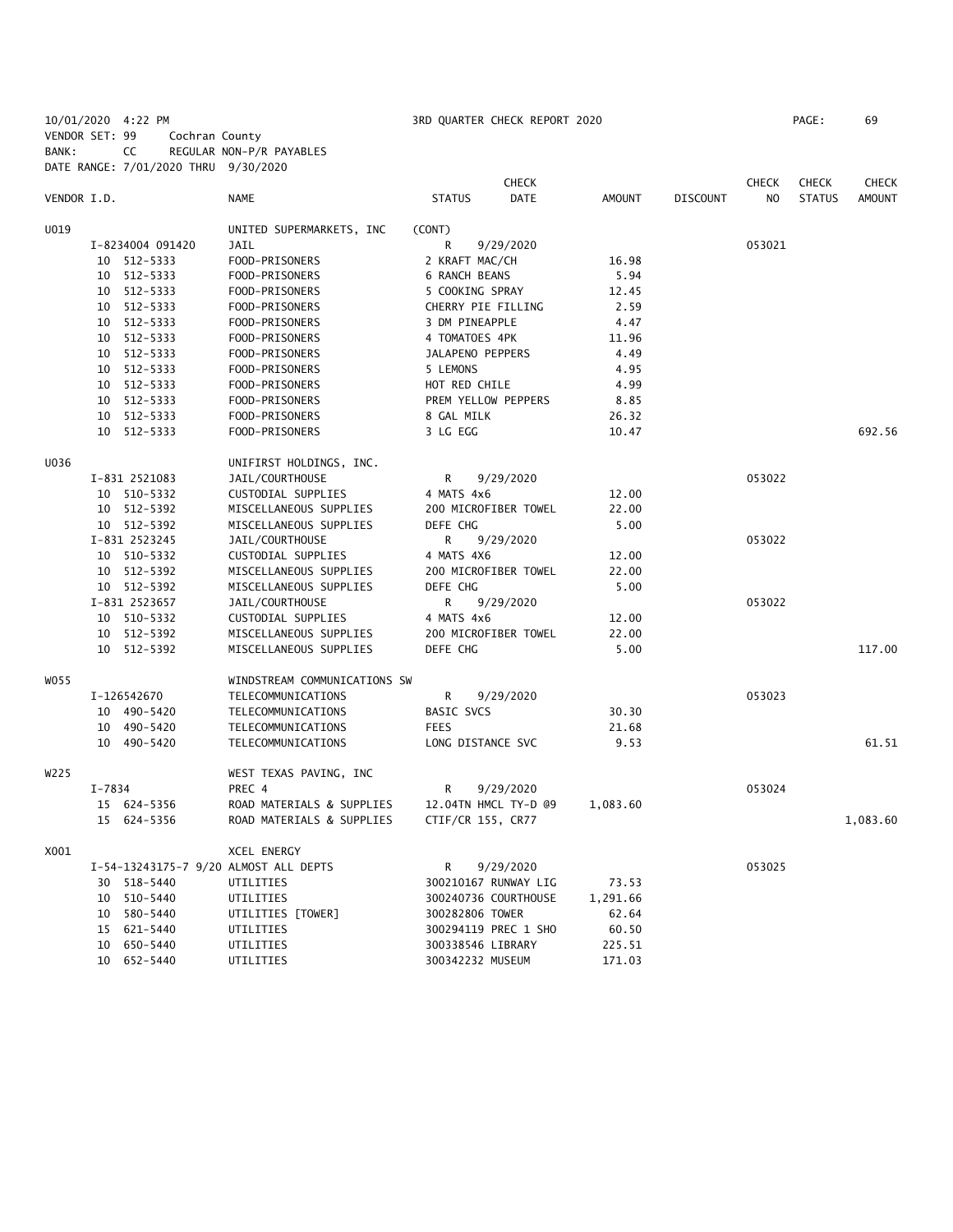|                |    | 10/01/2020 4:22 PM                   |                                                  |                                             | 3RD QUARTER CHECK REPORT 2020 |                |                 |              | PAGE:         | 70            |
|----------------|----|--------------------------------------|--------------------------------------------------|---------------------------------------------|-------------------------------|----------------|-----------------|--------------|---------------|---------------|
| VENDOR SET: 99 |    | Cochran County                       |                                                  |                                             |                               |                |                 |              |               |               |
| BANK:          |    | CC                                   | REGULAR NON-P/R PAYABLES                         |                                             |                               |                |                 |              |               |               |
|                |    | DATE RANGE: 7/01/2020 THRU 9/30/2020 |                                                  |                                             |                               |                |                 |              |               |               |
|                |    |                                      |                                                  |                                             | <b>CHECK</b>                  |                |                 | <b>CHECK</b> | <b>CHECK</b>  | CHECK         |
| VENDOR I.D.    |    |                                      | NAME                                             | <b>STATUS</b>                               | <b>DATE</b>                   | <b>AMOUNT</b>  | <b>DISCOUNT</b> | NO.          | <b>STATUS</b> | <b>AMOUNT</b> |
|                |    |                                      |                                                  |                                             |                               |                |                 |              |               |               |
| X001           |    |                                      | (CONT)<br>XCEL ENERGY                            |                                             |                               |                |                 |              |               |               |
|                |    |                                      | I-54-13243175-7 9/20 ALMOST ALL DEPTS            | R                                           | 9/29/2020                     |                |                 | 053025       |               |               |
|                |    | 10 662-5440                          | UTILITIES                                        | 300390484 ACTIVITY B                        |                               | 376.59         |                 |              |               |               |
|                |    | 10 660-5440                          | UTILITIES & IRRIGATION                           | 300410370 PARK                              |                               | 394.47         |                 |              |               |               |
|                |    | 10 660-5440                          | UTILITIES & IRRIGATION                           | 300457515 PARK/SHOP                         |                               | 26.68          |                 |              |               |               |
|                |    | 10 516-5440                          | UTILITIES                                        | 300555198 CEMETERY                          |                               | 116.16         |                 |              |               |               |
|                |    | 10 660-5440                          | UTILITIES & IRRIGATION                           | 300587052 SHOWBARN                          |                               | 242.46         |                 |              |               |               |
|                |    | 10 660-5440                          | UTILITIES & IRRIGATION                           |                                             | 300587753 RODEO GROU          | 12.23          |                 |              |               |               |
|                |    | 10 409-5440                          | UTILITIES                                        | 300588989 ANNEX                             |                               | 49.08          |                 |              |               |               |
|                |    | 10 516-5440                          | UTILITIES                                        | 300603417 CEMETERY                          |                               | 97.55          |                 |              |               |               |
|                |    | 10 516-5440                          | UTILITIES                                        |                                             | 300637038 CEMETERY S          | 391.25         |                 |              |               | 3,591.34      |
| X001           |    |                                      | XCEL ENERGY                                      |                                             |                               |                |                 |              |               |               |
|                |    | I-54-1829977-7 SEP20 PREC 2          |                                                  | R                                           | 9/29/2020                     |                |                 | 053026       |               |               |
|                |    | 15 622-5440                          | UTILITIES                                        | 325KWH 8/13-9/14/20                         |                               | 39.76          |                 |              |               |               |
|                |    | 15 622-5440                          | UTILITIES                                        | AREA LIGHT                                  |                               | 15.25          |                 |              |               | 55.01         |
|                |    |                                      |                                                  |                                             |                               |                |                 |              |               |               |
| Y026           |    |                                      | YOAKUM COUNTY SHERIFF'S OFFICE                   |                                             |                               |                |                 |              |               |               |
|                |    | I-AUG 2020                           | JAIL/MEDS                                        | R                                           | 9/29/2020                     |                |                 | 053027       |               |               |
|                |    | 10 512-5499                          | MISCELLANEOUS                                    |                                             | 16 DAS/FABIAN BORDAY          | 800.00         |                 |              |               |               |
|                |    | 10 512-5499                          | MISCELLANEOUS                                    |                                             | 31 DAS/MAIRA CASTANE          | 1,550.00       |                 |              |               |               |
|                |    | 10 512-5499                          | MISCELLANEOUS                                    |                                             | 31 DAS/TYRONE HARRIS          | 1,550.00       |                 |              |               |               |
|                |    | 10 512-5499                          | MISCELLANEOUS                                    |                                             | 16 DAS/JEFFREY DON H          | 800.00         |                 |              |               |               |
|                |    | 10 512-5499                          | MISCELLANEOUS                                    | 16 DAS/ISIAH MORIN                          |                               | 800.00         |                 |              |               |               |
|                |    | 10 512-5499                          | MISCELLANEOUS                                    |                                             | 31 DAS/MARKEIS PATTO          | 1,550.00       |                 |              |               |               |
|                |    | 10 512-5391                          | MEDICAL CARE-PRISONERS                           | PSYCH EVAL/TYRONE HA                        |                               | 240.00         |                 |              |               |               |
|                |    | 10 512-5391                          | MEDICAL CARE-PRISONERS                           | RX/MAIRA CASTANEDA 8                        |                               | 20.95          |                 |              |               |               |
|                |    | 10 512-5391                          | MEDICAL CARE-PRISONERS                           | RX1/TYRONE HARRISON                         |                               | 19.66          |                 |              |               |               |
|                |    | 10 512-5391                          | MEDICAL CARE-PRISONERS                           | RX2/TYRONE HARRISON                         |                               | 28.66          |                 |              |               |               |
|                |    | 10 512-5391                          | MEDICAL CARE-PRISONERS                           | RX1/MARKEIS PATTON 8                        |                               | 15.96          |                 |              |               |               |
|                |    | 10 512-5391                          | MEDICAL CARE-PRISONERS                           | RX2/MARKEIS PATTON 8                        |                               | 25.74          |                 |              |               |               |
|                |    | 10 512-5391<br>10 512-5391           | MEDICAL CARE-PRISONERS<br>MEDICAL CARE-PRISONERS | RX1/TYRONE HARRISON<br>RX2/TYRONE HARRISON  |                               | 50.01<br>31.59 |                 |              |               |               |
|                |    |                                      |                                                  |                                             |                               |                |                 |              |               |               |
|                | 10 | 512-5391<br>10 512-5391              | MEDICAL CARE-PRISONERS<br>MEDICAL CARE-PRISONERS | RX3/TYRONE HARRISON<br>RX/MAIRA CASTANEDA 8 |                               | 32.14<br>30.00 |                 |              |               | 7,544.71      |
|                |    |                                      |                                                  |                                             |                               |                |                 |              |               |               |
| WO 55          |    |                                      | WINDSTREAM COMMUNICATIONS SW                     |                                             |                               |                |                 |              |               |               |
|                |    | I-266-0638 SEP20                     | MUSEUM                                           | R                                           | 9/29/2020                     |                |                 | 053028       |               |               |
|                |    | 10 652-5420                          | TELECOMMUNICATIONS                               | BASIC SVCS                                  |                               | 62.58          |                 |              |               |               |
|                |    | 10 652-5420                          | TELECOMMUNICATIONS                               | <b>FEES</b>                                 |                               | 29.97          |                 |              |               |               |
|                |    | 10 652-5420                          | TELECOMMUNICATIONS                               | INTERNET FIBER                              |                               | 566.43         |                 |              |               |               |
|                |    | 10 652-5420                          | TELECOMMUNICATIONS                               | PICC CHG                                    |                               | 1.16           |                 |              |               |               |
|                |    | I-266-5051 SEP20                     | LIBRARY                                          | R                                           | 9/29/2020                     |                |                 | 053028       |               |               |
|                |    | 10 650-5420                          | TELECOMMUNICATIONS                               | BASIC SVCS/2 LINES                          |                               | 126.12         |                 |              |               |               |
|                |    | 10 650-5420                          | TELECOMMUNICATIONS                               | <b>FEES</b>                                 |                               | 41.21          |                 |              |               |               |
|                |    | 10 650-5420                          | TELECOMMUNICATIONS                               | LONG DISTANCE SVC                           |                               | 0.16           |                 |              |               |               |
|                |    | I-266-5074 SEP20                     | ADULT PROBATION                                  | R                                           | 9/29/2020                     |                |                 | 053028       |               |               |
|                |    | 10 570-5420                          | TELECOMMUNICATIONS                               | BASIC SVCS                                  |                               | 37.30          |                 |              |               |               |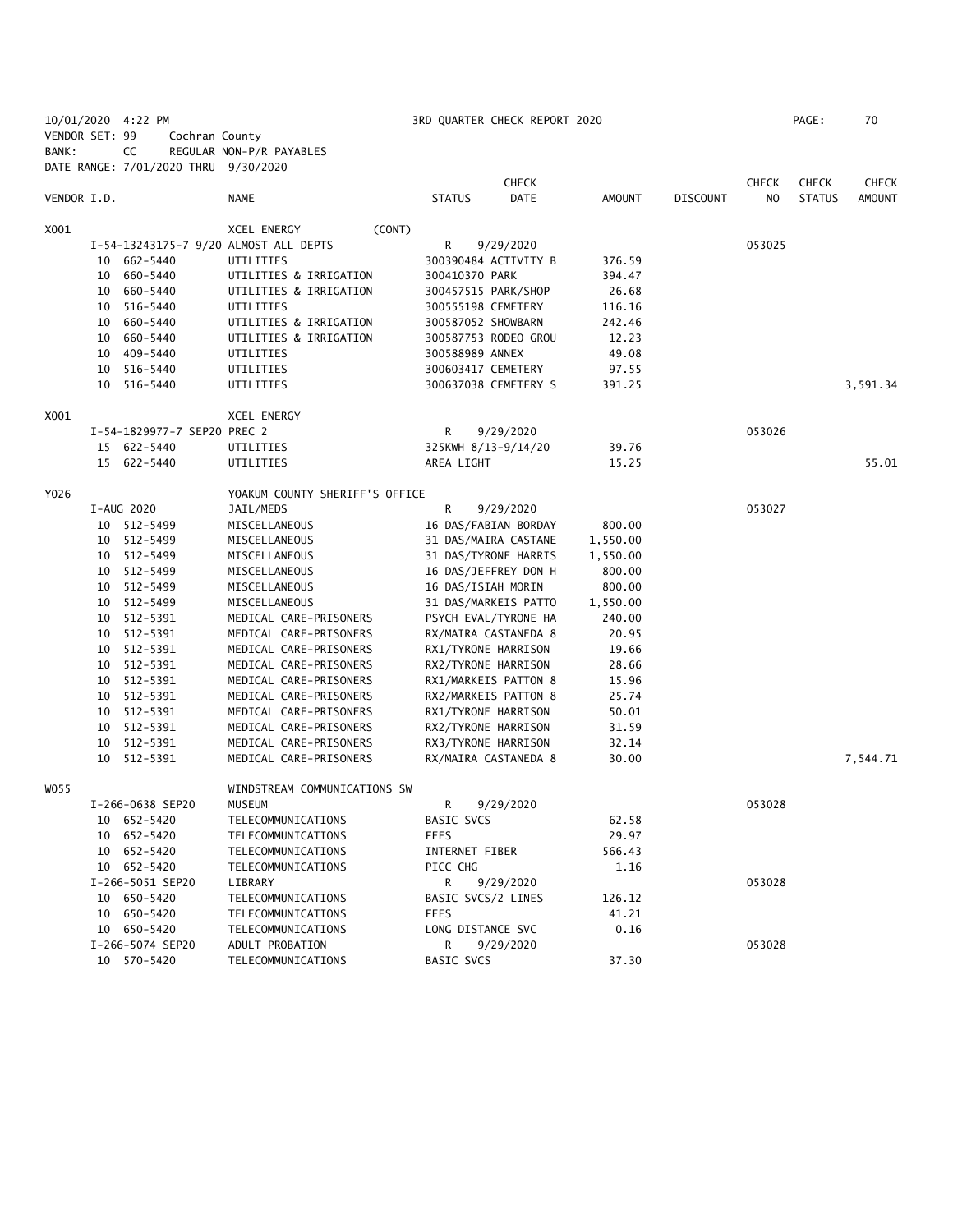10/01/2020 4:22 PM 3RD QUARTER CHECK REPORT 2020 PAGE: 71 VENDOR SET: 99 Cochran County BANK: CC REGULAR NON-P/R PAYABLES DATE RANGE: 7/01/2020 THRU 9/30/2020

|             |                  |                               |                     | <b>CHECK</b> |               |                 | <b>CHECK</b> | <b>CHECK</b>  | CHECK         |
|-------------|------------------|-------------------------------|---------------------|--------------|---------------|-----------------|--------------|---------------|---------------|
| VENDOR I.D. |                  | <b>NAME</b>                   | <b>STATUS</b>       | <b>DATE</b>  | <b>AMOUNT</b> | <b>DISCOUNT</b> | NO.          | <b>STATUS</b> | <b>AMOUNT</b> |
| WO55        |                  | WINDSTREAM COMMUNICATIONS     | (CONT)              |              |               |                 |              |               |               |
|             | I-266-5074 SEP20 | ADULT PROBATION               | R                   | 9/29/2020    |               |                 | 053028       |               |               |
|             | 10 570-5420      | TELECOMMUNICATIONS            | <b>FEES</b>         |              | 18.08         |                 |              |               |               |
|             | I-266-5161 SEP20 | TREASURER                     | R                   | 9/29/2020    |               |                 | 053028       |               |               |
|             | 10 497-5420      | TELECOMMUNICATIONS            | <b>BASIC SVCS</b>   |              | 37.30         |                 |              |               |               |
|             | 10 497-5420      | TELECOMMUNICATIONS            | <b>FEES</b>         |              | 18.08         |                 |              |               |               |
|             | 10 497-5420      | TELECOMMUNICATIONS            | LONG DISTANCE SVC   |              | 0.33          |                 |              |               |               |
|             | I-266-5171 SEP20 | TAX A/C                       | R                   | 9/29/2020    |               |                 | 053028       |               |               |
|             | 10 499-5420      | TELECOMMUNICATIONS            | BASIC SVCS/3 LINES  |              | 246.58        |                 |              |               |               |
|             | 10 499-5420      | TELECOMMUNICATIONS            | <b>FEES</b>         |              | 68.99         |                 |              |               |               |
|             | 10 499-5420      | TELECOMMUNICATIONS            | LONG DISTANCE SVC   |              | 18.37         |                 |              |               |               |
|             | I-266-5211 SEP20 | SHERIFF                       | R                   | 9/29/2020    |               |                 | 053028       |               |               |
|             | 10 560-5420      | TELECOMMUNICATIONS            | BASIC SVCS/3 LINES  |              | 132.94        |                 |              |               |               |
|             | 10 560-5420      | TELECOMMUNICATIONS            | <b>FEES</b>         |              | 61.85         |                 |              |               |               |
|             | 10 560-5420      | TELECOMMUNICATIONS            | LONG DISTANCE SVC   |              | 9.40          |                 |              |               |               |
|             | I-266-5215 SEP20 | EXTENSION SVC                 | R                   | 9/29/2020    |               |                 | 053028       |               |               |
|             | 10 665-5420      | TELECOMMUNICATIONS            | BASIC SVCS/3 LINES  |              | 143.38        |                 |              |               |               |
|             | 10 665-5420      | TELECOMMUNICATIONS            | <b>FEES</b>         |              | 61.80         |                 |              |               |               |
|             | 10 665-5420      | TELECOMMUNICATIONS            | LONG DISTANCE SVC   |              | 2.00          |                 |              |               |               |
|             | I-266-5302 SEP20 | JUSTICE OF THE PEACE          | R                   | 9/29/2020    |               |                 | 053028       |               |               |
|             | 10 455-5420      | TELECOMMUNICATIONS            | <b>BASIC SVCS</b>   |              | 31.83         |                 |              |               |               |
|             | 10 455-5420      | TELECOMMUNICATIONS            | <b>FEES</b>         |              | 18.07         |                 |              |               |               |
|             | 10 455-5420      | TELECOMMUNICATIONS            | LONG DISTANCE SVC   |              | 1.72          |                 |              |               |               |
|             | I-266-5411 SEP20 | JUVENILE PROBATION            | R                   | 9/29/2020    |               |                 | 053028       |               |               |
|             | 17 573-5499      | OPERATING EXPENSES            | <b>BASIC SVCS</b>   |              | 31.83         |                 |              |               |               |
|             | 17 573-5499      | OPERATING EXPENSES            | <b>FEES</b>         |              | 18.07         |                 |              |               |               |
|             | 17 573-5499      | OPERATING EXPENSES            | LONG DISTANCE SVC   |              | 2.41          |                 |              |               |               |
|             | I-266-5412 SEP20 | NON-DEPT'L/DIST CT/CONST/ELEC | R                   | 9/29/2020    |               |                 | 053028       |               |               |
|             | 10 409-5420      | TELECOMMUNICATIONS            | COURTHOUSE INTERNET |              | 130.00        |                 |              |               |               |
|             | 10 435-5420      | TELECOMMUNICATIONS            | BASIC SVC           |              | 20.89         |                 |              |               |               |
|             | 10 435-5420      | TELECOMMUNICATIONS            | <b>INTERNET</b>     |              | 130.00        |                 |              |               |               |
|             | 10 435-5420      | TELECOMMUNICATIONS            | <b>FEES</b>         |              | 20.75         |                 |              |               |               |
|             | 10 435-5420      | TELECOMMUNICATIONS            | PICC CHG            |              | 1.16          |                 |              |               |               |
|             | 10 550-5420      | TELECOMMUNICATIONS            | <b>BASIC SVCS</b>   |              | 20.89         |                 |              |               |               |
|             | 10 550-5420      | TELECOMMUNICATIONS            | <b>FEES</b>         |              | 20.76         |                 |              |               |               |
|             | 10 490-5420      | TELECOMMUNICATIONS            | LOCAL MEAS CALLS    |              | 0.30          |                 |              |               |               |
|             | I-266-5450 SEP20 | <b>CLERK</b>                  | R                   | 9/29/2020    |               |                 | 053028       |               |               |
|             | 10 403-5420      | TELECOMMUNICATIONS            | BASIC SVCS/3 LINES  |              | 113.00        |                 |              |               |               |
|             | 10 403-5420      | TELECOMMUNICATIONS            | <b>FEES</b>         |              | 69.25         |                 |              |               |               |
|             | 10 403-5420      | TELECOMMUNICATIONS            | LONG DISTANCE SVC   |              | 12.38         |                 |              |               |               |
|             | I-266-5508 SEP20 | CO JUDGE/COMM'R CT            | R                   | 9/29/2020    |               |                 | 053028       |               |               |
|             | 15 610-5420      | TELECOMMUNICATIONS            | BASIC SVCS/2 LINES  |              | 64.76         |                 |              |               |               |
|             | 15 610-5420      | TELECOMMUNICATIONS            | <b>FEES</b>         |              | 57.63         |                 |              |               |               |
|             | 15 610-5420      | TELECOMMUNICATIONS            | LONG DISTANCE SVC   |              | 4.86          |                 |              |               |               |
|             | I-266-5700 SEP20 | SHERIFF                       | R                   | 9/29/2020    |               |                 | 053028       |               |               |
|             | 10 560-5420      | TELECOMMUNICATIONS            | <b>BASIC SVCS</b>   |              | 48.37         |                 |              |               |               |
|             | 10 560-5420      | TELECOMMUNICATIONS            | <b>FEES</b>         |              | 14.63         |                 |              |               |               |
|             | 10 560-5420      | TELECOMMUNICATIONS            | LONG DISTANCE SVC   |              | 0.07          |                 |              |               |               |
|             | I-266-5822 SEP20 | AUDITOR/NON-DEPT'L            | R                   | 9/29/2020    |               |                 | 053028       |               |               |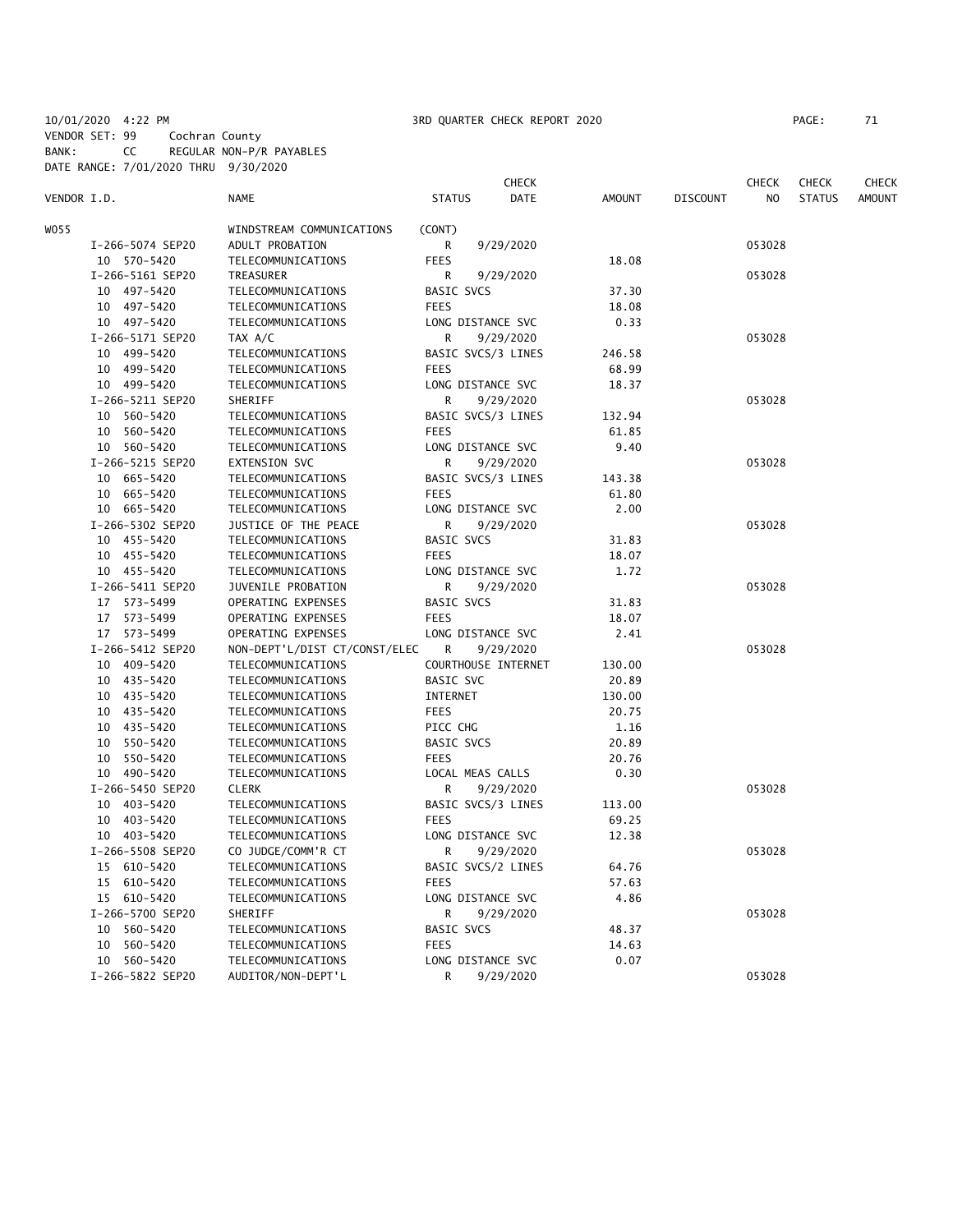10/01/2020 4:22 PM 3RD QUARTER CHECK REPORT 2020 PAGE: 72 VENDOR SET: 99 Cochran County BANK: CC REGULAR NON-P/R PAYABLES DATE RANGE: 7/01/2020 THRU 9/30/2020

|                           |                                                          | <b>CHECK</b>                 |                        | <b>CHECK</b>                      | <b>CHECK</b>  | <b>CHECK</b> |
|---------------------------|----------------------------------------------------------|------------------------------|------------------------|-----------------------------------|---------------|--------------|
| VENDOR I.D.               | <b>NAME</b>                                              | <b>DATE</b><br><b>STATUS</b> | <b>AMOUNT</b>          | N <sub>O</sub><br><b>DISCOUNT</b> | <b>STATUS</b> | AMOUNT       |
| W055                      | WINDSTREAM COMMUNICATIONS                                | (CONT)                       |                        |                                   |               |              |
| I-266-5822 SEP20          | AUDITOR/NON-DEPT'L                                       | R<br>9/29/2020               |                        | 053028                            |               |              |
| 10 495-5420               | TELECOMMUNICATIONS                                       | <b>BASIC SVCS</b>            | 20.89                  |                                   |               |              |
| 10 495-5420               | TELECOMMUNICATIONS                                       | INTERNET                     | 130.00                 |                                   |               |              |
| 10 495-5420               | TELECOMMUNICATIONS                                       | <b>FEES</b>                  | 20.93                  |                                   |               |              |
| 10 495-5420               | TELECOMMUNICATIONS                                       | LONG DISTANCE SVC            | 4.65                   |                                   |               |              |
| 10 495-5420               | TELECOMMUNICATIONS                                       | PICC CHG                     | 1.16                   |                                   |               |              |
| 10 409-5420               | TELECOMMUNICATIONS                                       | FAX LINE 266-5629            | 20.89                  |                                   |               |              |
| 10 409-5420               | TELECOMMUNICATIONS                                       | INTERNET                     | 145.00                 |                                   |               |              |
| 10 409-5420               | TELECOMMUNICATIONS                                       | <b>FEES</b>                  | 20.94                  |                                   |               |              |
| 10 409-5420               | TELECOMMUNICATIONS                                       | PICC CHG                     | 1.16                   |                                   |               |              |
| I-266-8661 SEP20          | ATTORNEY                                                 | R<br>9/29/2020               |                        | 053028                            |               |              |
| 10 475-5420               | TELECOMMUNICATIONS                                       | BASIC SVCS/2 LINES           | 75.21                  |                                   |               |              |
| 10 475-5420               | TELECOMMUNICATIONS                                       | <b>FEES</b>                  | 41.21                  |                                   |               |              |
| 10 475-5420               | TELECOMMUNICATIONS                                       | LONG DISTANCE SVC            | 0.46                   |                                   |               |              |
| I-266-8888 SEP20          | SHERIFF                                                  | R<br>9/29/2020               |                        | 053028                            |               |              |
| 10 560-5420               | TELECOMMUNICATIONS                                       | SERVICES/FAX LINE            | 32.38                  |                                   |               |              |
| 10 560-5420               | TELECOMMUNICATIONS                                       | <b>FEES</b>                  | 14.60                  |                                   |               |              |
| 10 560-5420               | TELECOMMUNICATIONS                                       | LONG DISTANCE SVC            | 1.10                   |                                   |               | 3,048.24     |
| * * TOTALS * *            | N <sub>O</sub>                                           |                              | INVOICE AMOUNT         | <b>DISCOUNTS</b>                  |               | CHECK AMOUNT |
| REGULAR CHECKS:           | 285                                                      |                              | 350, 274.11            | 0.00                              |               | 350, 274.11  |
| HAND CHECKS:              | $\mathbf 0$                                              |                              | 0.00                   | 0.00                              |               | 0.00         |
| DRAFTS:                   | $\mathbf 0$                                              |                              | 0.00                   | 0.00                              |               | 0.00         |
| EFT:                      | $\mathbf 0$                                              |                              | 0.00                   | 0.00                              |               | 0.00         |
| NON CHECKS:               | $\mathbf{1}$                                             |                              | 0.00                   | 0.00                              |               | 0.00         |
| VOID CHECKS:              | 0 VOID DEBITS                                            | 0.00                         |                        |                                   |               |              |
|                           | VOID CREDITS                                             | 0.00                         | 0.00                   | 0.00                              |               |              |
| TOTAL ERRORS:<br>$\Omega$ |                                                          |                              |                        |                                   |               |              |
|                           |                                                          | ** G/L ACCOUNT TOTALS **     |                        |                                   |               |              |
|                           | G/L ACCOUNT<br><b>NAME</b>                               |                              | <b>AMOUNT</b>          |                                   |               |              |
|                           |                                                          |                              |                        |                                   |               |              |
|                           | 10 000-2206.002<br>$10.000-2206.003$ Omni Collection Eee | COLLECTION AGENCY FEES       | 555.70<br><b>22 UB</b> |                                   |               |              |
|                           |                                                          |                              |                        |                                   |               |              |

|  | LU UUU-ZZUD.UUZ | CULLECTION AGENCY FEES      | 0/. כככ  |
|--|-----------------|-----------------------------|----------|
|  | 10 000-2206.003 | Omni Collection Fee         | 33.08    |
|  | 10 000-2500.10  | RESERVE FOR W/C, UNEMPLYMNT | 5,884.00 |
|  | 10 000-4380.200 | OTHER [MISCELLANEOUS]       | 875.25   |
|  | 10 400-5204     | WORKERS' COMPENSATION       | 56.36    |
|  | 10 400-5206     | UNEMPLOYMENT                | 4.08     |
|  | 10 403-5204     | WORKERS' COMPENSATION       | 57.84    |
|  | 10 403-5206     | <b>UNEMPLOYMENT</b>         | 7.19     |
|  | 10 403-5310     | OFFICE SUPPLIES             | 4,758.87 |
|  |                 |                             |          |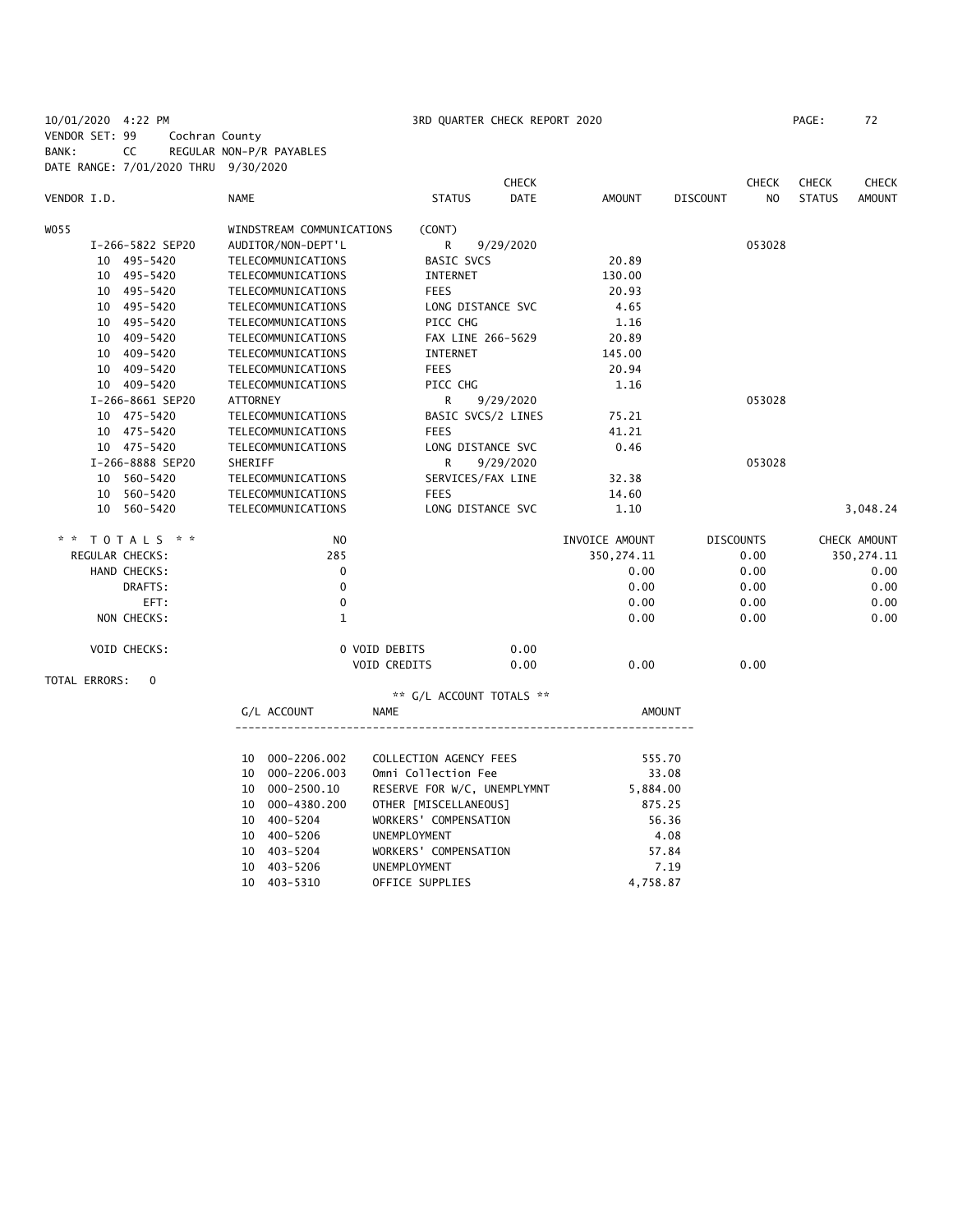#### \*\* G/L ACCOUNT TOTALS \*\*

|                 | G/L ACCOUNT | NAME                           | AMOUNT    |
|-----------------|-------------|--------------------------------|-----------|
|                 |             |                                |           |
| 10              | 403-5311    | POSTAL EXPENSES                | 999.44    |
| 10              | 403-5411    | MAINTENANCE CONTRACTS          | 6,058.37  |
| 10              | 403-5416    | FILMING & INDEXING             | 3,750.00  |
| 10              | 403-5420    | TELECOMMUNICATIONS             | 581.50    |
| 10              | 403-5451    | REPAIRS                        | 50.00     |
| 10              | 403-5480    | <b>BONDS &amp; NOTARY FEES</b> | 100.00    |
| 10              | 405-5330    | FUEL AND OIL                   | 63.40     |
| 10              | 409-5300    | COUNTY-WIDE SUPPLIES           | 404.63    |
| 10              | 409-5406    | APPRAISAL DISTRICT             | 26,543.40 |
| 10              | 409-5411    | MAINTENANCE CONTRACTS          | 11,393.00 |
| 10              | 409-5420    | <b>TELECOMMUNICATIONS</b>      | 2,528.15  |
| 10              | 409-5440    | UTILITIES                      | 351.77    |
| 10              | 409-5451    | <b>REPAIRS</b>                 | 100.42    |
| 10              | 409-5499    | MISCELLANEOUS                  | 5,971.35  |
| 10              | 426-5310    | OFFICE SUPPLIES                | 187.39    |
| 10              | 426-5400    | ATTORNEY AD LITEM              | 1,200.00  |
| 10              | 435-5204    | WORKERS' COMPENSATION          | 11.39     |
| 10              | 435-5206    | <b>UNEMPLOYMENT</b>            | 1.91      |
| 10              | 435-5310    | OFFICE SUPPLIES                | 150.00    |
| 10              | 435-5400    | ATTORNEY AD LITEM              | 7,350.00  |
| 10              | 435-5415    | ASSESSMENT                     | 379.55    |
| 10 <sup>°</sup> | 435-5420    | TELECOMMUNICATIONS             | 518.40    |
|                 | 10 435-5491 | <b>GRAND JURY</b>              | 480.00    |
| 10              | 455-5204    | WORKERS' COMPENSATION          | 26.66     |
| 10              | 455-5206    | <b>UNEMPLOYMENT</b>            | 0.09      |
| 10              | 455-5310    | OFFICE SUPPLIES                | 942.50    |
| 10              | 455-5311    | POSTAL EXPENSES                | 55.00     |
| 10              | 455-5405    | <b>AUTOPSY</b>                 | 2,530.00  |
|                 | 10 455-5411 | MAINTENANCE CONTRACTS          | 996.00    |
|                 | 10 455-5420 | TELECOMMUNICATIONS             | 154.14    |
|                 | 10 455-5499 | MISCELLANEOUS                  | 20.00     |
| 10              | 475-5204    | WORKERS' COMPENSATION          | 8.58      |
|                 | 10 475-5206 | <b>UNEMPLOYMENT</b>            | 5.20      |
| 10              | 475-5310    | OFFICE SUPPLIES                | 140.57    |
| 10              | 475-5420    | TELECOMMUNICATIONS             | 349.72    |
| 10              | 475-5481    | DUES AND REGISTRATION          | 125.00    |
| 10              | 475-5590    | LAW LIBRARY MTRLS/UPDATES      | 259.04    |
| 10              | 476-5204    | WORKERS' COMPENSATION          | 31.40     |
| 10              | 476-5206    | <b>UNEMPLOYMENT</b>            | 1.88      |
| 10 <sup>°</sup> | 490-5102    | ELECTION SALARIES              | 77.50     |
| 10              | 490-5204    | WORKERS' COMPENSATION          | 14.39     |
| 10              | 490-5206    | <b>UNEMPLOYMENT</b>            | 3.28      |
| 10              | 490-5310    | OFFICE SUPPLIES                | 607.88    |
| 10              | 490-5335    | ELECTION SUPPLIES              | 2,721.37  |
| 10              | 490-5420    | TELECOMMUNICATIONS             | 185.43    |
| 10              | 495-5204    | WORKERS' COMPENSATION          | 28.07     |
|                 |             |                                |           |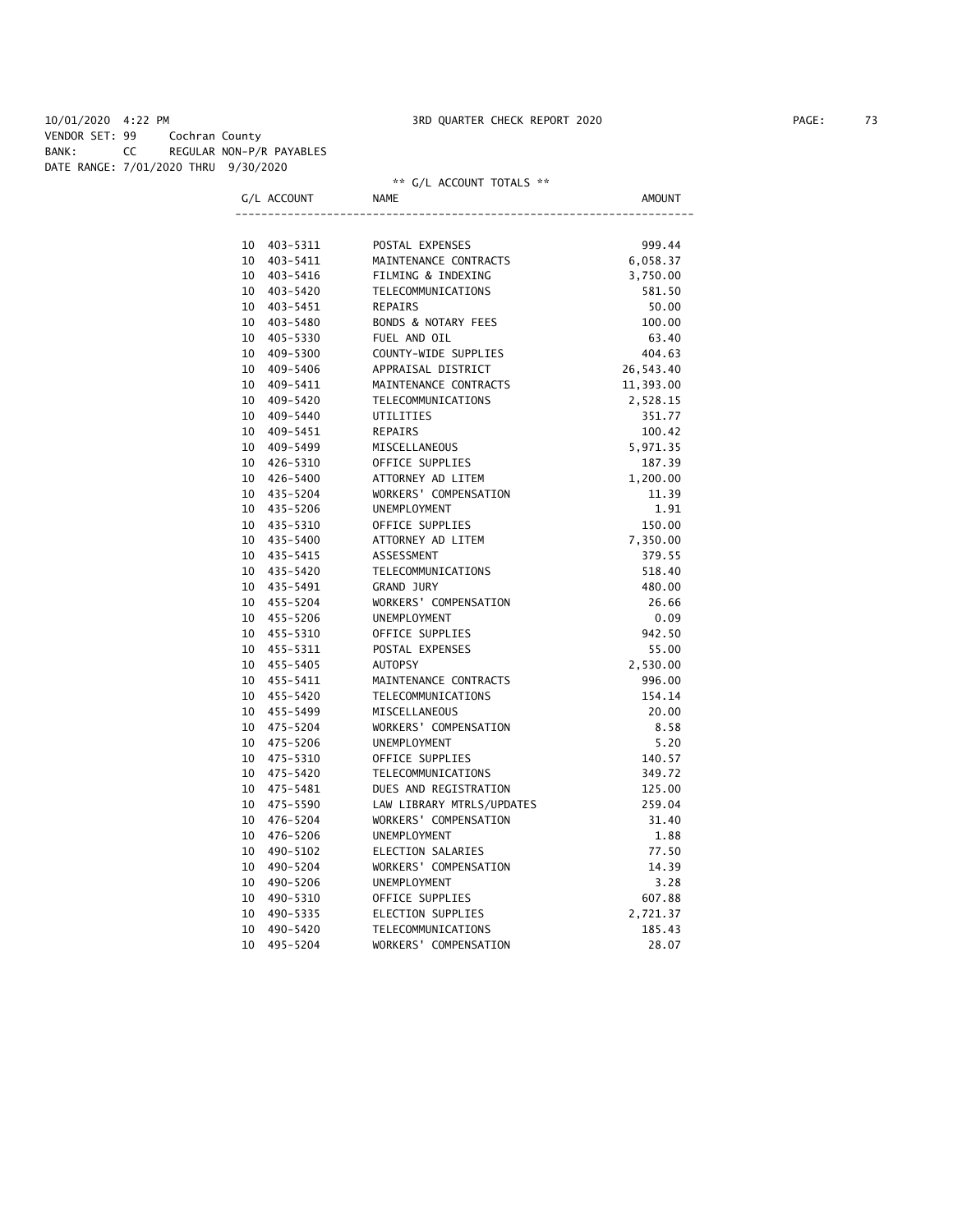VENDOR SET: 99 Cochran County BANK: CC REGULAR NON-P/R PAYABLES

DATE RANGE: 7/01/2020 THRU 9/30/2020

| DATE NANUE. 7/01/2020 THNO 3/30/2020 |                |                      | ** G/L ACCOUNT TOTALS **  |               |
|--------------------------------------|----------------|----------------------|---------------------------|---------------|
|                                      | G/L ACCOUNT    |                      | <b>NAME</b>               | <b>AMOUNT</b> |
|                                      | 10             | 495-5206             | UNEMPLOYMENT              | 6.41          |
|                                      | 10 495-5310    |                      | OFFICE SUPPLIES           | 545.31        |
|                                      | 10 495-5420    |                      | TELECOMMUNICATIONS        | 531.38        |
|                                      | 10 495-5427    |                      | CONTINUING EDUCATION      | 525.00        |
|                                      | 10<br>497–5204 |                      | WORKERS' COMPENSATION     | 35.15         |
|                                      | 10<br>497–5206 |                      | UNEMPLOYMENT              | 1.58          |
|                                      |                |                      | OFFICE SUPPLIES           |               |
|                                      | 10<br>10       | 497-5310<br>497-5420 | TELECOMMUNICATIONS        | 2,016.78      |
|                                      | 10             |                      | WORKERS' COMPENSATION     | 167.85        |
|                                      |                | 499-5204             |                           | 67.18         |
|                                      | 10             | 499-5206             | UNEMPLOYMENT              | 9.26          |
|                                      | 10<br>499-5310 |                      | OFFICE SUPPLIES           | 1,480.11      |
|                                      | 10             | 499-5311             | POSTAL EXPENSES           | 3,000.00      |
|                                      | 499-5408<br>10 |                      | TAX ROLL                  | 5.95          |
|                                      | 10             | 499-5411             | MAINTENANCE CONTRACTS     | 7,945.74      |
|                                      | 10             | 499-5420             | TELECOMMUNICATIONS        | 991.82        |
|                                      | 10             | 510-5204             | WORKERS' COMPENSATION     | 276.59        |
|                                      | 10             | 510-5206             | UNEMPLOYMENT              | 4.62          |
|                                      | 10<br>510-5332 |                      | CUSTODIAL SUPPLIES        | 2,007.97      |
|                                      | 10             | 510-5411             | MAINTENANCE CONTRACTS     | 2,217.43      |
|                                      | 10 510-5440    |                      | UTILITIES                 | 8,346.74      |
|                                      | 10             | 510-5451             | REPAIR                    | 2,698.26      |
|                                      | 10 512-5204    |                      | WORKERS' COMPENSATION     | 472.73        |
|                                      | 10             | $512 - 5206$         | UNEMPLOYMENT              | 13.88         |
|                                      | 10             | 512-5310             | OFFICE SUPPLIES           | 273.44        |
|                                      | 10<br>512-5333 |                      | FOOD-PRISONERS            | 5,345.93      |
|                                      | 10<br>512-5391 |                      | MEDICAL CARE-PRISONERS    | 1,005.73      |
|                                      | 10 512-5392    |                      | MISCELLANEOUS SUPPLIES    | 2,148.71      |
|                                      | 10             | $512 - 5451$         | REPAIR                    | 1,610.25      |
|                                      | 10 512-5499    |                      | MISCELLANEOUS             | 29,498.94     |
|                                      | 10             | 516-5204             | WORKERS' COMPENSATION     | 263.42        |
|                                      | 10             | 516-5206             | UNEMPLOYMENT              | 5.54          |
|                                      | 10             | 516-5330             | FUEL & OIL                | 213.29        |
|                                      | 10             | 516-5332             | CUSTODIAL SUPPLIES        | 32.37         |
|                                      | 10<br>516-5440 |                      | UTILITIES                 | 1,642.26      |
|                                      | 10             | 516-5451             | REPAIR                    | 103.96        |
|                                      | 10<br>550-5204 |                      | WORKERS' COMPENSATION     | 139.17        |
|                                      | 10             | 550-5420             | <b>TELECOMMUNICATIONS</b> | 124.95        |
|                                      | 10<br>550-5571 |                      | CAPITAL OUTLAY            | 34, 231.38    |
|                                      | 10             | 560-5204             | WORKERS' COMPENSATION     | 1,416.52      |
|                                      | 10             | 560-5205             | <b>UNIFORMS</b>           | 74.98         |
|                                      | 10             | 560-5206             | UNEMPLOYMENT              | 51.60         |
|                                      | 10             | 560-5310             | OFFICE SUPPLIES           | 5,940.84      |
|                                      | 10             | 560-5330             | FUEL AND OIL              | 4,324.87      |
|                                      | 10             | 560-5334             | OTHER SUPPLIES            | 584.59        |
|                                      | 10             | 560-5411             | MAINTENANCE CONTRACTS     | 2,003.23      |
|                                      | 10<br>560-5420 |                      | TELECOMMUNICATIONS        | 1,702.65      |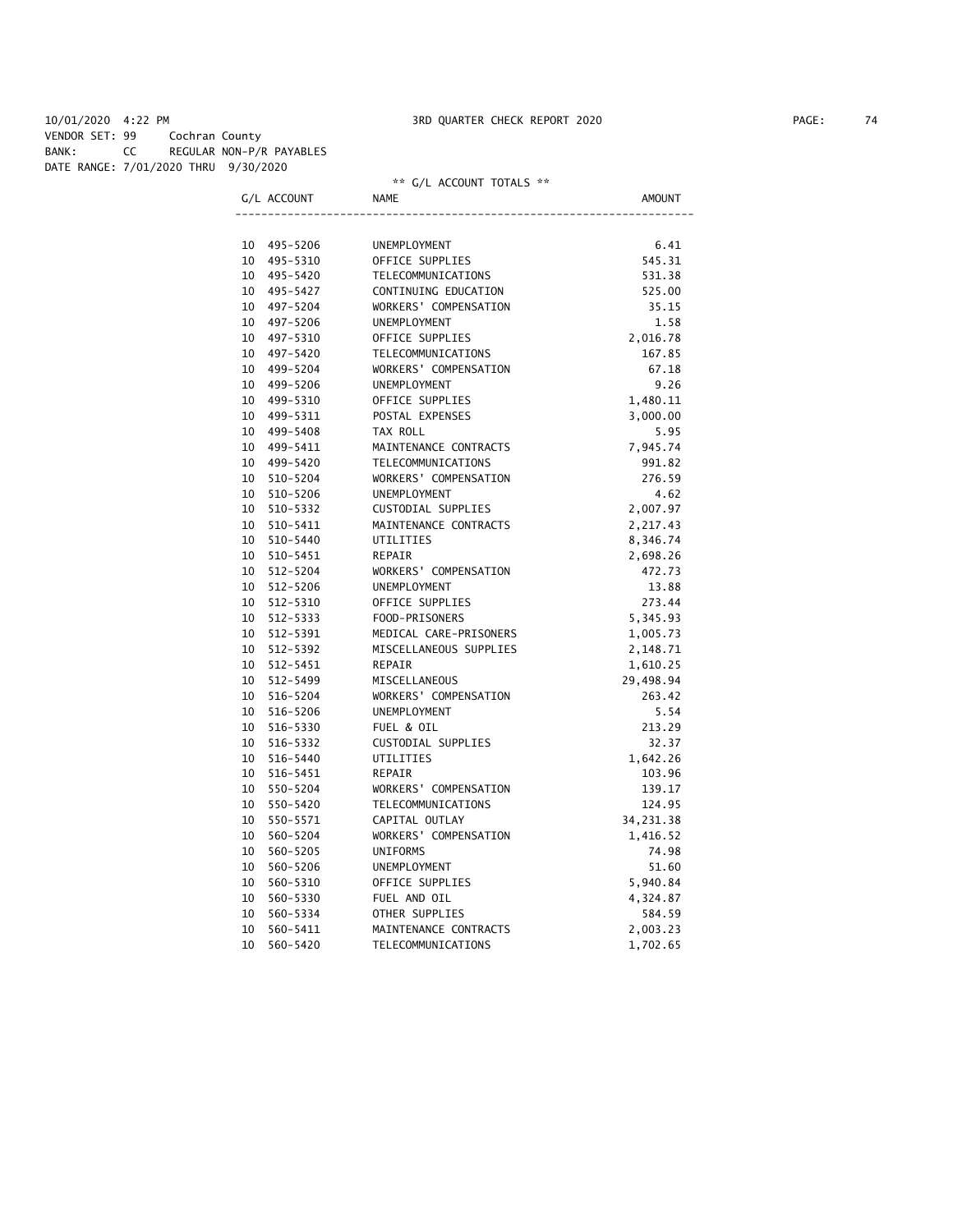VENDOR SET: 99 Cochran County BANK: CC REGULAR NON-P/R PAYABLES

DATE RANGE: 7/01/2020 THRU 9/30/2020

|             |             | ** G/L ACCOUNT TOTALS **    |           |  |  |
|-------------|-------------|-----------------------------|-----------|--|--|
|             | G/L ACCOUNT | <b>NAME</b>                 | AMOUNT    |  |  |
|             |             |                             |           |  |  |
| 10 560-5427 |             | CONTINUING EDUCATION        | 1,471.03  |  |  |
| 10 560-5451 |             | MACHINERY-NON-OFFICE REPAIR | 1,543.47  |  |  |
| 10 560-5454 |             | <b>TIRES</b>                | 775.52    |  |  |
| 10 560-5480 |             | BONDS & NOTARY FEES         | 71.00     |  |  |
| 10 560-5499 |             | MISCELLANEOUS               | 377.99    |  |  |
| 10 560-5571 |             | CAPITAL OUTLAY              | 1,999.61  |  |  |
| 10 570-5420 |             | TELECOMMUNICATIONS          | 178.51    |  |  |
| 10 571-5472 |             | LOCAL SUPPORT-JUV BOARD     | 12,500.00 |  |  |
| 10 580-5414 |             | FIRE PROTECTION CONTRACTS   | 7,700.00  |  |  |
| 10 580-5440 |             | UTILITIES [TOWER]           | 220.82    |  |  |
| 10 650-5204 |             | WORKERS' COMPENSATION       | 38.30     |  |  |
| 10 650-5206 |             | <b>UNEMPLOYMENT</b>         | 4.39      |  |  |
| 10 650-5310 |             | OFFICE SUPPLIES             | 96.00     |  |  |
| 10 650-5311 |             | POSTAL EXPENSES             | 40.00     |  |  |
| 10 650-5332 |             | CUSTODIAL SUPPLIES          | 115.79    |  |  |
| 10 650-5411 |             | MAINTENANCE CONTRACTS       | 156.40    |  |  |
| 10 650-5420 |             | TELECOMMUNICATIONS          | 502.50    |  |  |
| 10 650-5440 |             | UTILITIES                   | 1,152.96  |  |  |
| 10 650-5451 |             | REPAIR                      | 40.00     |  |  |
| 10 650-5499 |             | MISCELLANEOUS               | 89.00     |  |  |
| 10 650-5590 |             | <b>BOOKS</b>                | 3,596.92  |  |  |
| 10 652-5204 |             | WORKERS' COMPENSATION       | 15.84     |  |  |
| 10 652-5420 |             | TELECOMMUNICATIONS          | 1,947.47  |  |  |
| 10 652-5440 |             | <b>UTILITIES</b>            | 877.78    |  |  |
| 10 660-5204 |             | WORKERS' COMPENSATION       | 174.72    |  |  |
| 10 660-5206 |             | UNEMPLOYMENT                | 5.20      |  |  |
| 10 660-5330 |             | FUEL AND OIL                | 36.64     |  |  |
| 10 660-5332 |             | CUSTODIAL SUPPLIES          | 615.90    |  |  |
| 10 660-5440 |             | UTILITIES & IRRIGATION      | 1,712.04  |  |  |
| 10 660-5451 |             | <b>REPAIR</b>               | 6,127.89  |  |  |
| 10 662-5204 |             | WORKERS' COMPENSATION       | 298.52    |  |  |
| 10 662-5206 |             | UNEMPLOYMENT                | 5.51      |  |  |
| 10 662-5332 |             | CUSTODIAL SUPPLIES          | 319.10    |  |  |
| 10 662-5440 |             | UTILITIES                   | 2,179.13  |  |  |
| 10 662-5451 |             | REPAIR                      | 375.17    |  |  |
| 10 663-5418 |             | SENIOR CITIZENS CONTRACT    | 18,750.00 |  |  |
| 10 665-5204 |             | WORKERS' COMPENSATION       | 17.86     |  |  |
| 10 665-5206 |             | UNEMPLOYMENT                | 5.64      |  |  |
| 10 665-5310 |             | OFFICE SUPPLIES             | 76.78     |  |  |
| 10 665-5330 |             | FUEL AND OIL                | 225.16    |  |  |
| 10 665-5411 |             | MAINTENANCE CONTRACTS       | 99.00     |  |  |
| 10 665-5420 |             | TELECOMMUNICATIONS          | 617.82    |  |  |
| 10 665-5451 |             | <b>REPAIRS</b>              | 55.00     |  |  |
| 10 665-5454 |             | <b>TIRES</b>                | 154.19    |  |  |
|             |             |                             |           |  |  |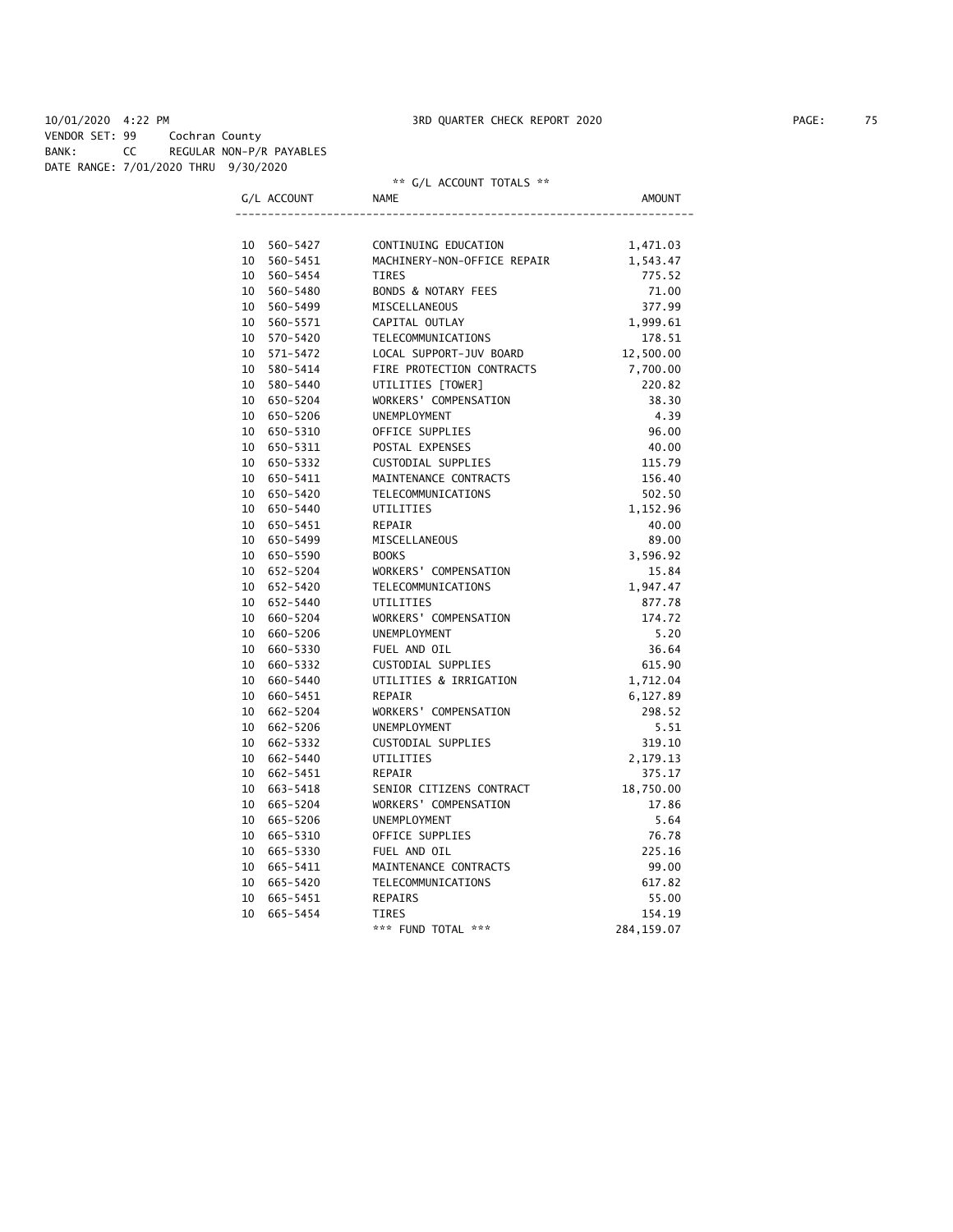VENDOR SET: 99 Cochran County BANK: CC REGULAR NON-P/R PAYABLES

DATE RANGE: 7/01/2020 THRU 9/30/2020

## \*\* G/L ACCOUNT TOTALS \*\*

| וחוו<br>ΔТ. |  |
|-------------|--|
|             |  |

|                 | 15 610-5204      | WORKERS' COMPENSATION          | 151.00    |
|-----------------|------------------|--------------------------------|-----------|
|                 | 15 610-5310      | OFFICE SUPPLIES                | 88.65     |
|                 | 15 610-5420      | TELECOMMUNICATIONS             | 396.63    |
|                 | 15 610-5430      | LEGAL NOTICES                  | 1,158.30  |
|                 | 15 610-5481      | DUES AND REGISTRATION          | 100.00    |
|                 | 15 610-5499      | MISCELLANEOUS                  | 163.00    |
|                 | 15 621-5204      | WORKERS' COMPENSATION          | 527.94    |
|                 | 15 621-5206      | UNEMPLOYMENT                   | 10.95     |
|                 | 15 621-5330      | FUEL & OIL                     | 4,892.99  |
|                 | 15 621-5356      | ROAD MATERIALS & SUPPLIES      | 539.13    |
|                 | 15 621-5440      | UTILITIES                      | 493.60    |
|                 | 15 621-5451      | REPAIRS                        | 1,716.73  |
|                 | 15 621-5454      | <b>TIRES</b>                   | 15.00     |
|                 | 15 622-5204      | WORKERS' COMPENSATION          | 509.86    |
|                 | 15 622-5206      | UNEMPLOYMENT                   | 10.58     |
|                 | 15 622-5330      | FUEL AND OIL                   | 5,301.59  |
|                 | 15 622-5356      | ROAD MATERIALS & SUPPLIES      | 1,061.98  |
|                 | 15 622-5370      | MACHINE HIRE                   | 825.00    |
|                 | 15 622-5440      | UTILITIES                      | 700.23    |
|                 | 15 622-5451      | <b>REPAIRS</b>                 | 7,675.39  |
|                 | 15 622-5454      | TIRES                          | 237.00    |
|                 | 15 623-5204      | WORKERS' COMPENSATION          | 474.40    |
|                 | 15 623-5206      | UNEMPLOYMENT                   | 9.87      |
|                 | 15 623-5330      | FUEL AND OIL                   | 5,260.88  |
|                 | 15 623-5356      | ROAD MATERIALS & SUPPLIES      | 119.40    |
|                 | 15 623-5440      | UTILITIES                      | 555.76    |
|                 | 15 623-5451      | <b>REPAIRS</b>                 | 931.38    |
|                 | 15 623-5454      | <b>TIRES</b>                   | 4,185.46  |
|                 | 15 624-5204      | WORKERS' COMPENSATION          | 542.40    |
|                 | 15 624-5206      | UNEMPLOYMENT                   | 11.25     |
|                 | 15 624-5330      | FUEL AND OIL                   | 4,198.98  |
|                 | 15 624-5356      | ROAD MATERIALS & SUPPLIES      | 1,646.25  |
|                 | 15 624-5420      | TELECOMMUNICATIONS             | 171.12    |
|                 | 15 624-5440      | UTILITIES                      | 344.99    |
|                 | 15 624-5451      | REPAIRS                        | 1,393.00  |
|                 | 15 624-5454      | <b>TIRES</b>                   | 30.00     |
|                 |                  | *** FUND TOTAL ***             | 46,450.69 |
|                 |                  |                                |           |
|                 | 17 000-4333.302  | GRANT #TJPC-A-STATE AID        | 510.18    |
| 17              | 573-5204         | WORKERS' COMPENSATION          | 67.32     |
| 17              | 573-5206         | UNEMPLOYMENT INSURANCE         | 5.31      |
| 17              | 573-5413         | Detention Services             | 1,400.00  |
| 17              | 573-5413.002     | Mental Health External Contrac | 550.00    |
|                 | 17  573-5413.004 | Other Placements               | 12,017.00 |
| 17 <sup>7</sup> | 573-5499         | OPERATING EXPENSES             | 798.44    |
|                 |                  | *** FUND TOTAL ***             | 15,348.25 |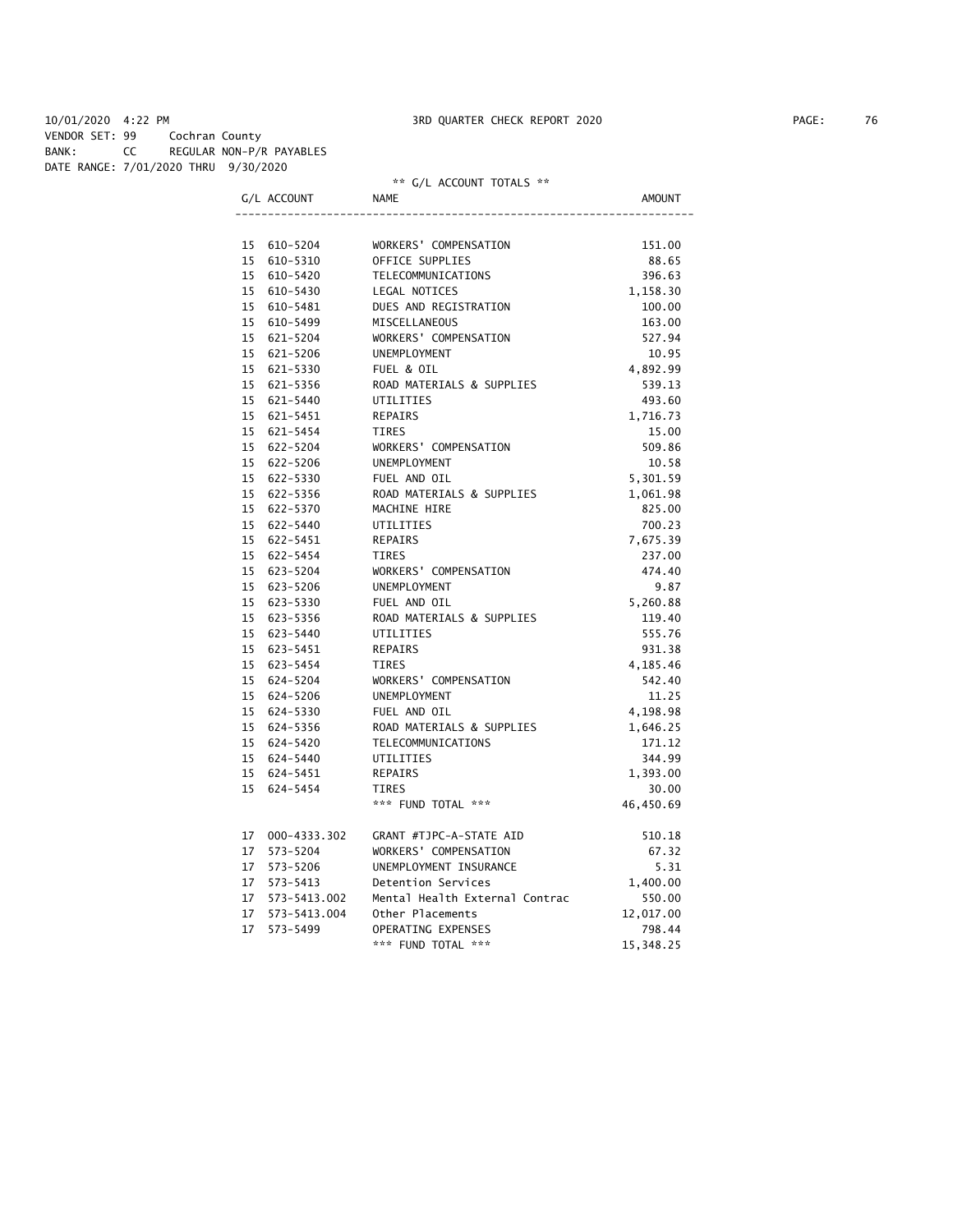VENDOR SET: 99 BANK: CC TOTALS: 286<br>BANK: CC TOTALS: 286

| 10/01/2020 4:22 PM |                                      |    |                          | 3RD QUARTER CHECK REPORT 2020  |                |                  | PAGE:<br>77 |
|--------------------|--------------------------------------|----|--------------------------|--------------------------------|----------------|------------------|-------------|
| VENDOR SET: 99     | Cochran County                       |    |                          |                                |                |                  |             |
| BANK:              | CC                                   |    | REGULAR NON-P/R PAYABLES |                                |                |                  |             |
|                    | DATE RANGE: 7/01/2020 THRU 9/30/2020 |    |                          |                                |                |                  |             |
|                    |                                      |    |                          | ** G/L ACCOUNT TOTALS **       |                |                  |             |
|                    |                                      |    | G/L ACCOUNT              | NAME                           | <b>AMOUNT</b>  |                  |             |
|                    |                                      |    |                          |                                |                |                  |             |
|                    |                                      |    | 30 518-5204              | WORKERS' COMPENSATION          | 73.37          |                  |             |
|                    |                                      |    | 30 518-5330              | FUEL & OIL                     | 87.38          |                  |             |
|                    |                                      |    | 30 518-5440              | UTILITIES                      | 182.15         |                  |             |
|                    |                                      |    | 30 518-5451              | REPAIR                         | 24.99          |                  |             |
|                    |                                      |    |                          | *** FUND TOTAL ***             | 367.89         |                  |             |
|                    |                                      |    | 90 000-2342              | Arrest Fees - State Officers   | 15.21          |                  |             |
|                    |                                      |    | 90 000-2342.001          | Omni FTA                       | 132.29         |                  |             |
|                    |                                      |    | 90 000-2347.001          | Truancy Prvtn & Diver. 102.015 | 13.89          |                  |             |
|                    |                                      |    | 90 000-2355              | MVF CCP 102.002                | 6.13           |                  |             |
|                    |                                      |    | 90 000-2358.001          | PRIOR OLD CCC 04 Forward       | 827.23         |                  |             |
|                    |                                      | 90 | 000-2358.002             | NEW CCC 2020 FORWARD           | 811.63         |                  |             |
|                    |                                      | 90 | 000-2361                 | 50% of Time Payment to State   | 102.09         |                  |             |
|                    |                                      |    | 90 000-2363.001          | Divorce & Family Gov't 133.151 | 90.00          |                  |             |
|                    |                                      |    | 90 000-2363.003          | Indigent Defense Fee           | 20.94          |                  |             |
|                    |                                      |    | 90 000-2363.004          | Co Filing Fee Ind Lgl Serv.    | 117.63         |                  |             |
|                    |                                      |    | 90 000-2363.005          | ELE. FILING FEE DIS CLK        | 120.00         |                  |             |
|                    |                                      |    | 90 000-2363.006          | ELE FILING FEE COUNTY CLERK    | 60.00          |                  |             |
|                    |                                      | 90 | 000-2363.007             | ELE FILING FEE JP              | 50.00          |                  |             |
|                    |                                      |    | 90 000-2367              | STF-Sub 95% C(Trans CD542.40   | 77.06          |                  |             |
|                    |                                      |    | 90 000-2367.001          | STF-SUB 96%9TRANDS CD542.40    | 546.97         |                  |             |
|                    |                                      | 90 | 000-2368                 | BB Bond Fee (Gov CD 41.258)    | 270.00         |                  |             |
|                    |                                      |    | 90 000-2369              | EMS Trauma Sec49.02 SB1131     | 0.06           |                  |             |
|                    |                                      |    | 90 000-2372              | Birth Cert. Gov118.015         | 19.80          |                  |             |
|                    |                                      | 90 | 000-2373                 | Marriage License Gov 118.011   | 120.00         |                  |             |
|                    |                                      | 90 | 000-2376                 | Co. CrtCriminal Judicial Fund  | 80.00          |                  |             |
|                    |                                      |    | 90 000-2376.001          | CRIM ELECTRONIC EFF DIS CLK    | 8.07           |                  |             |
|                    |                                      | 90 | 000-2376.002             | CRIMINAL ELECTRONIC EFF CO.    | 34.46          |                  |             |
|                    |                                      | 90 | 000-2378                 | JRF Jury Reimb Fee CCP102.0045 | 47.03          |                  |             |
|                    |                                      |    | 90 000-2379              | Judicial Support Fee/L133.105  | 229.02         |                  |             |
|                    |                                      |    | 90 000-2379.001          | Drug Court Fee CCP102.0178     | 30.89          |                  |             |
|                    |                                      | 90 | 000-2379.002             | 7th Crt of Appeal Gov't22.2081 | 40.00          |                  |             |
|                    |                                      | 90 | 000-2380                 | PRIOR MAND COMB COST           | 22.81          |                  |             |
|                    |                                      |    | 90 000-2380.001          | CJCPT PERSONAL TRAINGSEC51.971 | 55.00          |                  |             |
|                    |                                      |    |                          | *** FUND TOTAL ***             | 3,948.21       |                  |             |
|                    |                                      |    | NO                       |                                | INVOICE AMOUNT | <b>DISCOUNTS</b> | CHECK AMOL  |

| ΙVΨ                                       | INVOICE AMOUNT | <b>DISCOUNTS</b> | CHECK AMOUNT |
|-------------------------------------------|----------------|------------------|--------------|
| 286<br>VENDOR SET: 99 BANK: CC<br>TOTALS: | 350.274.11     | 0.00             | 350.274.11   |
| 286<br>BANK: CC<br>TOTALS:                | 350,274.11     | 0.00             | 350.274.11   |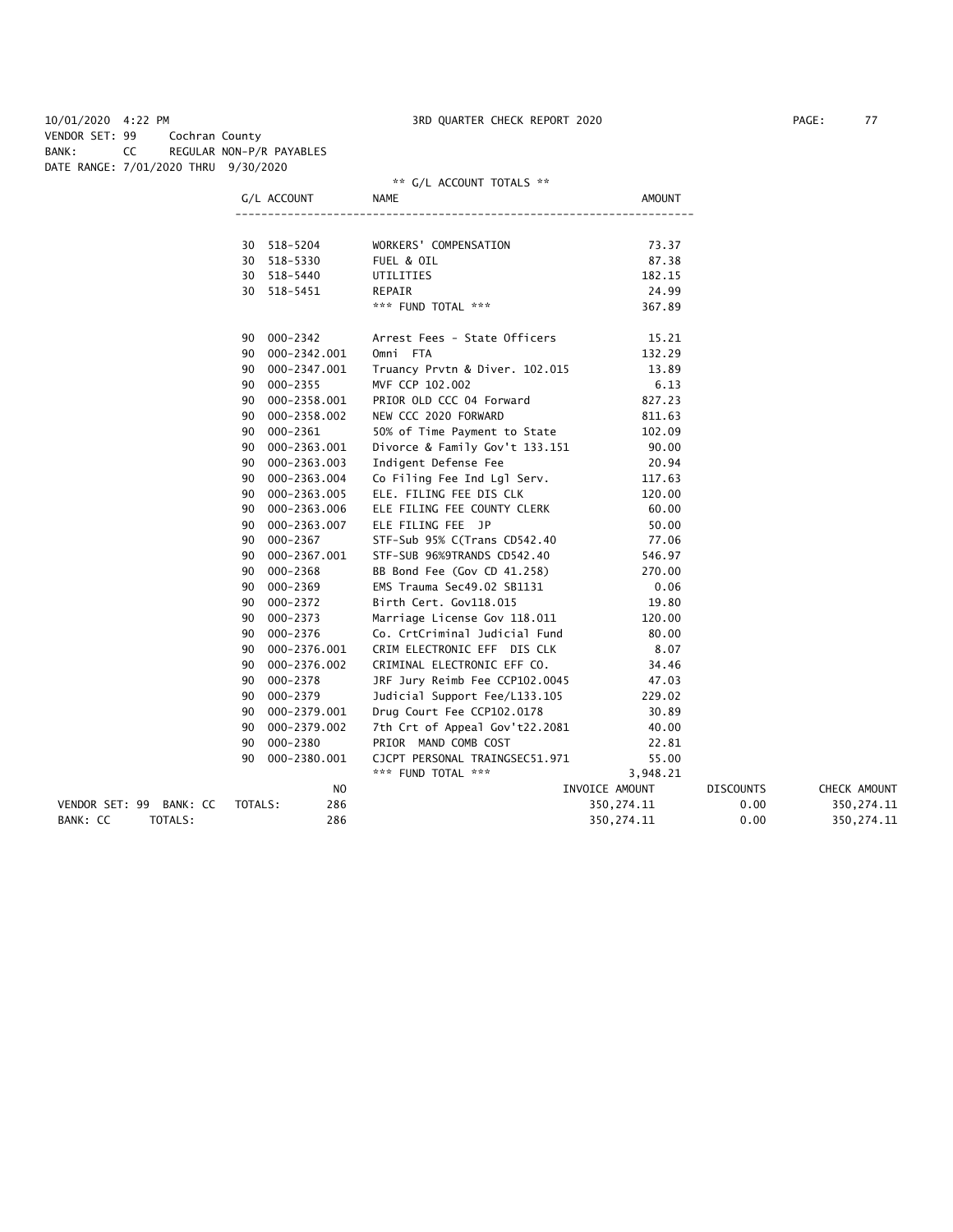|                  |    | 10/01/2020 4:22 PM                   |                                |                 | 3RD QUARTER CHECK REPORT 2020 |          |                 |                | PAGE:         | 78            |
|------------------|----|--------------------------------------|--------------------------------|-----------------|-------------------------------|----------|-----------------|----------------|---------------|---------------|
| VENDOR SET: 99   |    | Cochran County                       |                                |                 |                               |          |                 |                |               |               |
| BANK:            |    | <b>PR</b>                            | PAYROLL PAYABLES               |                 |                               |          |                 |                |               |               |
|                  |    | DATE RANGE: 7/01/2020 THRU 9/30/2020 |                                |                 |                               |          |                 |                |               |               |
|                  |    |                                      |                                |                 | <b>CHECK</b>                  |          |                 | <b>CHECK</b>   | <b>CHECK</b>  | <b>CHECK</b>  |
| VENDOR I.D.      |    |                                      | <b>NAME</b>                    | <b>STATUS</b>   | <b>DATE</b>                   | AMOUNT   | <b>DISCOUNT</b> | N <sub>O</sub> | <b>STATUS</b> | <b>AMOUNT</b> |
| A067             |    |                                      | AMERICAN FAMILY LIFE ASSURANCE |                 |                               |          |                 |                |               |               |
|                  |    | I-08 202007270702                    | MONTHLY PREMIUM                | R               | 7/31/2020                     |          |                 | 052748         |               |               |
|                  |    | 10 000-2500.4                        | INSURANCE PAYABLE              | MONTHLY PREMIUM |                               | 524.04   |                 |                |               |               |
|                  |    | 15 000-2500.4                        | INSURANCE PAYABLE              | MONTHLY PREMIUM |                               | 132.29   |                 |                |               |               |
|                  |    | 30 000-2500.4                        | AFLAC                          | MONTHLY PREMIUM |                               | 10.91    |                 |                |               | 667.24        |
|                  |    |                                      |                                |                 |                               |          |                 |                |               |               |
| C091             |    |                                      | <b>HUMANA</b>                  |                 |                               |          |                 |                |               |               |
|                  |    | I-17A202007270702                    | VISION MONTHLY PREMIUM         | R               | 7/31/2020                     |          |                 | 052749         |               |               |
|                  |    | 10 000-2500.4                        | INSURANCE PAYABLE              |                 | VISION MONTHLY PREMI          | 32.32    |                 |                |               | 32.32         |
| C <sub>253</sub> |    |                                      | COCHRAN COUNTY MONEY MKT       |                 |                               |          |                 |                |               |               |
|                  |    | I-01 202007270702                    | RETIREMENT CONTRIBUTIONS       | R               | 7/31/2020                     |          |                 | 052750         |               |               |
|                  |    | 10 000-2500.3                        | TCDRS PAYABLE                  |                 | RETIREMENT CONTRIBUT          | 9,373.97 |                 |                |               |               |
|                  |    | 10 400-5203                          | RETIREMENT                     |                 | RETIREMENT CONTRIBUT          | 1,077.31 |                 |                |               |               |
|                  |    | 10 403-5203                          | RETIREMENT                     |                 | RETIREMENT CONTRIBUT          | 1,122.59 |                 |                |               |               |
|                  |    | 10 435-5203                          | RETIREMENT                     |                 | RETIREMENT CONTRIBUT          | 231.80   |                 |                |               |               |
|                  |    | 10 455-5203                          | RETIREMENT                     |                 | RETIREMENT CONTRIBUT          | 520.92   |                 |                |               |               |
|                  |    | 10 475-5203                          | RETIREMENT                     |                 | RETIREMENT CONTRIBUT          | 1,276.38 |                 |                |               |               |
|                  | 10 | 476-5203                             | RETIREMENT                     |                 | RETIREMENT CONTRIBUT          | 229.20   |                 |                |               |               |
|                  | 10 | 490-5203.001                         | RETIREMENT                     |                 | RETIREMENT CONTRIBUT          | 306.39   |                 |                |               |               |
|                  | 10 | 495-5203                             | RETIREMENT                     |                 | RETIREMENT CONTRIBUT          | 526.84   |                 |                |               |               |
|                  | 10 | 497–5203                             | RETIREMENT                     |                 | RETIREMENT CONTRIBUT          | 691.45   |                 |                |               |               |
|                  | 10 | 499-5203                             | RETIREMENT                     |                 | RETIREMENT CONTRIBUT          | 1,329.73 |                 |                |               |               |
|                  |    | 10 510-5203                          | RETIREMENT                     |                 | RETIREMENT CONTRIBUT          | 401.06   |                 |                |               |               |
|                  |    | 10 512-5203                          | RETIREMENT                     |                 | RETIREMENT CONTRIBUT          | 1,982.09 |                 |                |               |               |
|                  | 10 | 516-5203                             | RETIREMENT                     |                 | RETIREMENT CONTRIBUT          | 476.13   |                 |                |               |               |
|                  |    | 10 550-5203                          | RETIREMENT                     |                 | RETIREMENT CONTRIBUT          | 427.84   |                 |                |               |               |
|                  |    | 10 560-5203                          | RETIREMENT                     |                 | RETIREMENT CONTRIBUT          | 5,274.53 |                 |                |               |               |
|                  |    | 10 650-5203                          | RETIREMENT                     |                 | RETIREMENT CONTRIBUT          | 403.76   |                 |                |               |               |
|                  | 10 | 652-5203                             | RETIREMENT                     |                 | RETIREMENT CONTRIBUT          | 22.92    |                 |                |               |               |
|                  | 10 | 660-5203                             | RETIREMENT                     |                 | RETIREMENT CONTRIBUT          | 322.49   |                 |                |               |               |
|                  | 10 | 662-5203                             | RETIREMENT                     |                 | RETIREMENT CONTRIBUT          | 432.16   |                 |                |               |               |
|                  |    | 10 665-5203                          | RETIREMENT                     |                 | RETIREMENT CONTRIBUT          | 353.17   |                 |                |               |               |
|                  | 15 | $000 - 2500.3$                       | TCDRS PAYABLE                  |                 | RETIREMENT CONTRIBUT          | 3,270.08 |                 |                |               |               |
|                  | 15 | 610-5203                             | RETIREMENT                     |                 | RETIREMENT CONTRIBUT          | 2,251.62 |                 |                |               |               |
|                  |    | 15 621-5203                          | RETIREMENT                     |                 | RETIREMENT CONTRIBUT          | 949.53   |                 |                |               |               |
|                  |    | 15 622-5203                          | RETIREMENT                     |                 | RETIREMENT CONTRIBUT          | 917.14   |                 |                |               |               |
|                  |    | 15 623-5203                          | RETIREMENT                     |                 | RETIREMENT CONTRIBUT          | 972.80   |                 |                |               |               |
|                  |    | 15 624-5203                          | RETIREMENT                     |                 | RETIREMENT CONTRIBUT          | 981.92   |                 |                |               |               |
|                  |    | 17 000-2500.3                        | TCDRS PAYABLE                  |                 | RETIREMENT CONTRIBUT          | 253.67   |                 |                |               |               |
|                  | 17 | 573-5203                             | RETIREMENT                     |                 | RETIREMENT CONTRIBUT          | 471.10   |                 |                |               |               |
|                  | 30 | $000 - 2500.3$                       | <b>TCDRS</b>                   |                 | RETIREMENT CONTRIBUT          | 72.92    |                 |                |               |               |
|                  |    | 30 518-5203                          | RETIREMENT                     |                 | RETIREMENT CONTRIBUT          | 135.43   |                 |                |               | 37,058.94     |
|                  |    |                                      |                                |                 |                               |          |                 |                |               |               |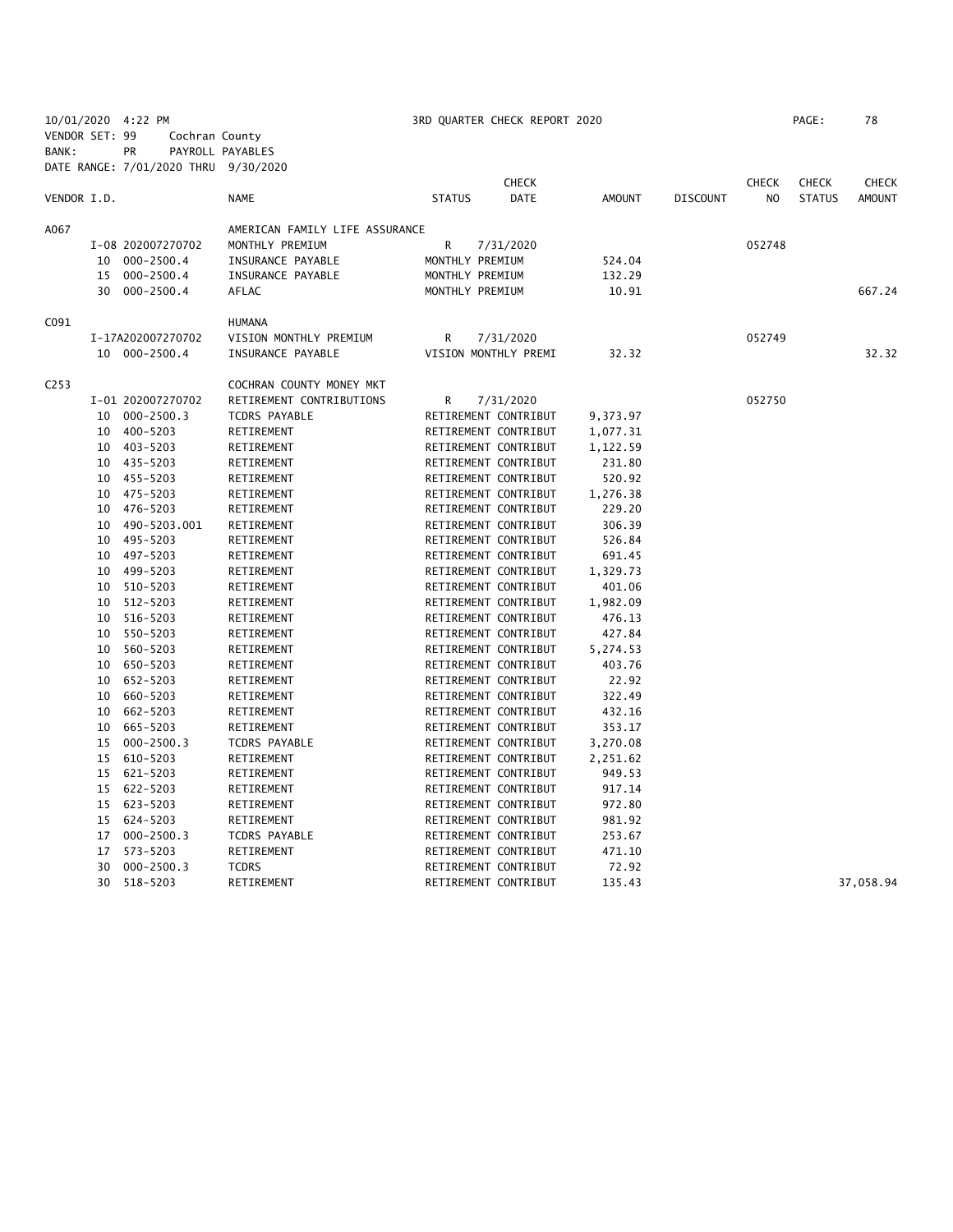|                |    | 10/01/2020 4:22 PM                   |                                                    |                 | 3RD QUARTER CHECK REPORT 2020                |           |                 |              | PAGE:         | 79           |
|----------------|----|--------------------------------------|----------------------------------------------------|-----------------|----------------------------------------------|-----------|-----------------|--------------|---------------|--------------|
| VENDOR SET: 99 |    | Cochran County                       |                                                    |                 |                                              |           |                 |              |               |              |
| BANK:          |    | PR                                   | PAYROLL PAYABLES                                   |                 |                                              |           |                 |              |               |              |
|                |    | DATE RANGE: 7/01/2020 THRU 9/30/2020 |                                                    |                 |                                              |           |                 |              |               |              |
|                |    |                                      |                                                    |                 | <b>CHECK</b>                                 |           |                 | <b>CHECK</b> | <b>CHECK</b>  | <b>CHECK</b> |
| VENDOR I.D.    |    |                                      | NAME                                               | <b>STATUS</b>   | <b>DATE</b>                                  | AMOUNT    | <b>DISCOUNT</b> | NO.          | <b>STATUS</b> | AMOUNT       |
|                |    |                                      |                                                    |                 |                                              |           |                 |              |               |              |
| C300           |    |                                      | COCHRAN COUNTY SCHOOLS FEDERAL                     |                 |                                              |           |                 |              |               |              |
|                |    | I-18A202007270702                    | MONTHLY PREMUIM                                    | R               | 7/31/2020                                    |           |                 | 052751       |               |              |
|                |    | 10 000-2500.4                        | INSURANCE PAYABLE                                  | MONTHLY PREMUIM |                                              | 9,880.16  |                 |              |               |              |
|                |    | 15 000-2500.4                        | INSURANCE PAYABLE                                  | MONTHLY PREMUIM |                                              | 1,143.10  |                 |              |               |              |
|                |    | 30 000-2500.4                        | AFLAC                                              | MONTHLY PREMUIM |                                              | 93.03     |                 |              |               | 11, 116.29   |
|                |    |                                      |                                                    |                 |                                              |           |                 |              |               |              |
| NO17           |    |                                      | NATIONAL FARM LIFE                                 |                 |                                              |           |                 |              |               |              |
|                |    | I-05 202007270702                    | NFL PREMIUM                                        | R               | 7/31/2020                                    |           |                 | 052752       |               |              |
|                |    | 10 000-2500.4                        | INSURANCE PAYABLE                                  | NFL PREMIUM     |                                              | 40.90     |                 |              |               |              |
|                |    | I-05A202007270702                    | AFTER TAX PREM                                     | R               | 7/31/2020                                    |           |                 | 052752       |               |              |
|                |    | 10 000-2500.4                        | INSURANCE PAYABLE                                  | AFTER TAX PREM  |                                              | 114.21    |                 |              |               |              |
|                |    | 15 000-2500.4                        | INSURANCE PAYABLE                                  | AFTER TAX PREM  |                                              | 127.67    |                 |              |               | 282.78       |
| N060           |    |                                      | NATIONWIDE RETIREMENT SOL                          |                 |                                              |           |                 |              |               |              |
|                |    | I-04 202007270702                    | DEFERRED COMP WITHHELD                             | R               |                                              |           |                 | 052753       |               |              |
|                |    |                                      |                                                    |                 | 7/31/2020<br>DEFERRED COMP WITHHE            |           |                 |              |               |              |
|                |    | 10 000-2500.7                        | PEBSCO DEF COMP PAYABLE<br>PEBSCO DEF COMP PAYABLE |                 |                                              | 1,292.30  |                 |              |               |              |
|                |    | 15 000-2500.7<br>30 000-2500.7       |                                                    |                 | DEFERRED COMP WITHHE<br>DEFERRED COMP WITHHE | 251.88    |                 |              |               | 1,555.00     |
|                |    |                                      | D.C.                                               |                 |                                              | 10.82     |                 |              |               |              |
| 0029           |    |                                      | OFFICE OF THE ATTORNEY GE                          |                 |                                              |           |                 |              |               |              |
|                |    | I-CDH202007270702                    | CAUSE#233-534019-13                                | R.              | 7/31/2020                                    |           |                 | 052754       |               |              |
|                |    | 10 000-2500.8                        | CHILD SUPPORT PAYABLE                              |                 | CAUSE#233-534019-13                          | 557.87    |                 |              |               | 557.87       |
|                |    |                                      |                                                    |                 |                                              |           |                 |              |               |              |
| P187           |    |                                      | COCHRAN COUNTY PAYROLL TA                          |                 |                                              |           |                 |              |               |              |
|                |    | I-T1 202007270702                    | FEDERAL INCOME TAX W/H                             | R               | 7/31/2020                                    |           |                 | 052755       |               |              |
|                |    | 10 000-2500.1                        | WITHHOLDING TAX PAYABLE                            |                 | FEDERAL INCOME TAX W                         | 10,484.21 |                 |              |               |              |
|                |    | 15 000-2500.1                        | WITHHOLDING TAX PAYABLE                            |                 | FEDERAL INCOME TAX W                         | 3,442.60  |                 |              |               |              |
|                |    | 17 000-2500.1                        | WITHHOLDING TAX PAYABLE                            |                 | FEDERAL INCOME TAX W                         | 252.34    |                 |              |               |              |
|                |    | 30 000-2500.1                        | FEDERAL WITHOLDING                                 |                 | FEDERAL INCOME TAX W                         | 121.49    |                 |              |               |              |
|                |    | I-T3 202007270702                    | FICA TAX                                           | R.              | 7/31/2020                                    |           |                 | 052755       |               |              |
|                |    | 10 000-2500.2                        | FICA PAYABLE                                       | FICA TAX        |                                              | 8,269.26  |                 |              |               |              |
|                |    | 10 400-5201                          | SOCIAL SECURITY                                    | FICA TAX        |                                              | 513.79    |                 |              |               |              |
|                |    | 10 403-5201                          | SOCIAL SECURITY                                    | FICA TAX        |                                              | 452.85    |                 |              |               |              |
|                |    | 10 435-5201                          | SOCIAL SECURITY                                    | FICA TAX        |                                              | 110.55    |                 |              |               |              |
|                |    | 10 455-5201                          | SOCIAL SECURITY                                    | FICA TAX        |                                              | 248.44    |                 |              |               |              |
|                |    | 10 475-5201                          | SOCIAL SECURITY                                    | FICA TAX        |                                              | 547.71    |                 |              |               |              |
|                |    | 10 476-5201                          | SOCIAL SECURITY                                    | FICA TAX        |                                              | 109.31    |                 |              |               |              |
|                |    | 10 490-5201                          | SOCIAL SECURITY                                    | FICA TAX        |                                              | 57.20     |                 |              |               |              |
|                | 10 | 490-5201.001                         | SOCIAL SECURITY FICA                               | FICA TAX        |                                              | 146.12    |                 |              |               |              |
|                | 10 | 495-5201                             | SOCIAL SECURITY                                    | FICA TAX        |                                              | 248.89    |                 |              |               |              |
|                | 10 | 497-5201                             | SOCIAL SECURITY                                    | FICA TAX        |                                              | 329.77    |                 |              |               |              |
|                | 10 | 499-5201                             | SOCIAL SECURITY                                    | FICA TAX        |                                              | 631.36    |                 |              |               |              |
|                | 10 | 510-5201                             | SOCIAL SECURITY                                    | FICA TAX        |                                              | 191.27    |                 |              |               |              |
|                | 10 | 512-5201                             | SOCIAL SECURITY                                    | FICA TAX        |                                              | 938.27    |                 |              |               |              |
|                | 10 | 516-5201                             | SOCIAL SECURITY                                    | FICA TAX        |                                              | 227.76    |                 |              |               |              |
|                | 10 | 550-5201                             | SOCIAL SECURITY                                    | FICA TAX        |                                              | 204.05    |                 |              |               |              |
|                | 10 | 560-5201                             | SOCIAL SECURITY                                    | FICA TAX        |                                              | 2,514.61  |                 |              |               |              |
|                | 10 | 650-5201                             | SOCIAL SECURITY                                    | FICA TAX        |                                              | 192.56    |                 |              |               |              |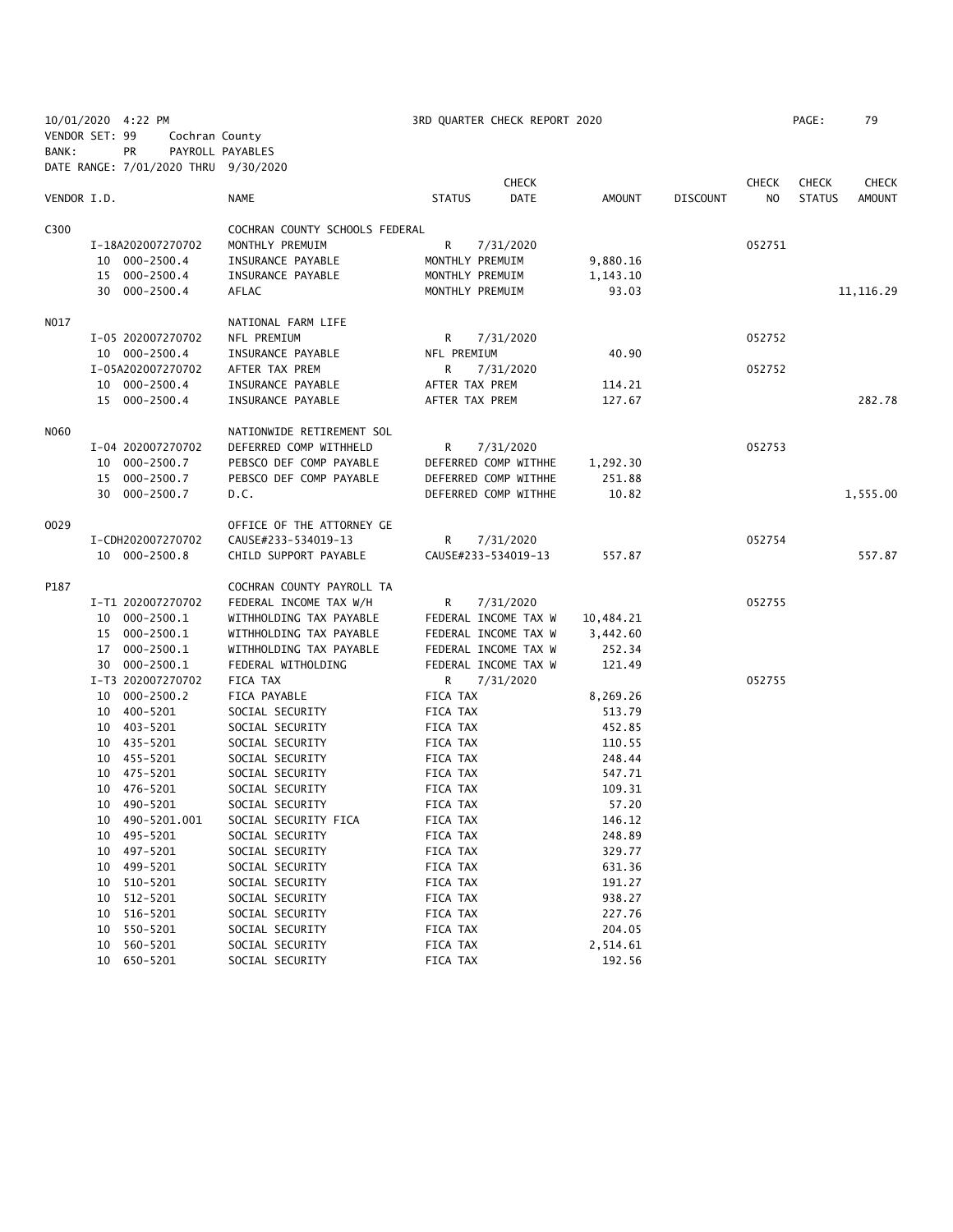10/01/2020 4:22 PM 3RD QUARTER CHECK REPORT 2020 PAGE: 80 VENDOR SET: 99 Cochran County BANK: PR PAYROLL PAYABLES DATE RANGE: 7/01/2020 THRU 9/30/2020

|             |    | DATE KANUE. 770172020 THIND |                        |               |                             |               |          |                                |                               |                               |
|-------------|----|-----------------------------|------------------------|---------------|-----------------------------|---------------|----------|--------------------------------|-------------------------------|-------------------------------|
| VENDOR I.D. |    |                             | <b>NAME</b>            | <b>STATUS</b> | <b>CHECK</b><br><b>DATE</b> | <b>AMOUNT</b> | DISCOUNT | <b>CHECK</b><br>N <sub>O</sub> | <b>CHECK</b><br><b>STATUS</b> | <b>CHECK</b><br><b>AMOUNT</b> |
| P187        |    |                             | COCHRAN COUNTY PAYROLL | (CONT)        |                             |               |          |                                |                               |                               |
|             |    | I-T3 202007270702           | FICA TAX               | R             | 7/31/2020                   |               |          | 052755                         |                               |                               |
|             | 10 | 652-5201                    | SOCIAL SECURITY        | FICA TAX      |                             | 10.93         |          |                                |                               |                               |
|             | 10 | 660-5201                    | SOCIAL SECURITY        | FICA TAX      |                             | 154.44        |          |                                |                               |                               |
|             | 10 | 662-5201                    | SOCIAL SECURITY        | FICA TAX      |                             | 206.11        |          |                                |                               |                               |
|             | 10 | 665-5201                    | SOCIAL SECURITY        | FICA TAX      |                             | 233.26        |          |                                |                               |                               |
|             | 15 | $000 - 2500.2$              | FICA PAYABLE           | FICA TAX      |                             | 2,888.16      |          |                                |                               |                               |
|             | 15 | 610-5201                    | SOCIAL SECURITY        | FICA TAX      |                             | 1,073.86      |          |                                |                               |                               |
|             | 15 | 621-5201                    | SOCIAL SECURITY        | FICA TAX      |                             | 449.30        |          |                                |                               |                               |
|             | 15 | 622-5201                    | SOCIAL SECURITY        | FICA TAX      |                             | 437.40        |          |                                |                               |                               |
|             |    | 15 623-5201                 | SOCIAL SECURITY        | FICA TAX      |                             | 461.13        |          |                                |                               |                               |
|             |    | 15 624-5201                 | SOCIAL SECURITY        | FICA TAX      |                             | 466.47        |          |                                |                               |                               |
|             | 17 | $000 - 2500.2$              | FICA PAYABLE           | FICA TAX      |                             | 223.75        |          |                                |                               |                               |
|             |    | 17 573-5201                 | SOCIAL SECURITY        | FICA TAX      |                             | 223.75        |          |                                |                               |                               |
|             | 30 | 000-2500.2                  | <b>FICA</b>            | FICA TAX      |                             | 64.83         |          |                                |                               |                               |
|             | 30 | 518-5201                    | SOCIAL SECURITY        | FICA TAX      |                             | 64.84         |          |                                |                               |                               |
|             |    | I-T4 202007270702           | MEDICARE TAX           | R             | 7/31/2020                   |               |          | 052755                         |                               |                               |
|             | 10 | $000 - 2500.2$              | FICA PAYABLE           | MEDICARE TAX  |                             | 1,933.97      |          |                                |                               |                               |
|             |    | 10 400-5201                 | SOCIAL SECURITY        | MEDICARE TAX  |                             | 120.16        |          |                                |                               |                               |
|             | 10 | 403-5201                    | SOCIAL SECURITY        | MEDICARE TAX  |                             | 105.91        |          |                                |                               |                               |
|             |    | 10 435-5201                 | SOCIAL SECURITY        | MEDICARE TAX  |                             | 25.86         |          |                                |                               |                               |
|             | 10 | 455-5201                    | SOCIAL SECURITY        | MEDICARE TAX  |                             | 58.10         |          |                                |                               |                               |
|             | 10 | 475-5201                    | SOCIAL SECURITY        | MEDICARE TAX  |                             | 128.09        |          |                                |                               |                               |
|             |    | 10 476-5201                 | SOCIAL SECURITY        | MEDICARE TAX  |                             | 25.57         |          |                                |                               |                               |
|             | 10 | 490-5201                    | SOCIAL SECURITY        | MEDICARE TAX  |                             | 13.38         |          |                                |                               |                               |
|             | 10 | 490-5201.001                | SOCIAL SECURITY FICA   | MEDICARE TAX  |                             | 34.17         |          |                                |                               |                               |
|             | 10 | 495-5201                    | SOCIAL SECURITY        | MEDICARE TAX  |                             | 58.21         |          |                                |                               |                               |
|             | 10 | 497-5201                    | SOCIAL SECURITY        | MEDICARE TAX  |                             | 77.13         |          |                                |                               |                               |
|             | 10 | 499-5201                    | SOCIAL SECURITY        | MEDICARE TAX  |                             | 147.65        |          |                                |                               |                               |
|             |    | 10 510-5201                 | SOCIAL SECURITY        | MEDICARE TAX  |                             | 44.73         |          |                                |                               |                               |
|             |    | 10 512-5201                 | SOCIAL SECURITY        | MEDICARE TAX  |                             | 219.44        |          |                                |                               |                               |
|             | 10 | 516-5201                    | SOCIAL SECURITY        | MEDICARE TAX  |                             | 53.26         |          |                                |                               |                               |
|             | 10 | 550-5201                    | SOCIAL SECURITY        | MEDICARE TAX  |                             | 47.72         |          |                                |                               |                               |
|             | 10 | 560-5201                    | SOCIAL SECURITY        | MEDICARE TAX  |                             | 588.12        |          |                                |                               |                               |
|             | 10 | 650-5201                    | SOCIAL SECURITY        | MEDICARE TAX  |                             | 45.04         |          |                                |                               |                               |
|             | 10 | 652-5201                    | SOCIAL SECURITY        | MEDICARE TAX  |                             | 2.56          |          |                                |                               |                               |
|             | 10 | 660-5201                    | SOCIAL SECURITY        | MEDICARE TAX  |                             | 36.12         |          |                                |                               |                               |
|             | 10 | 662-5201                    | SOCIAL SECURITY        | MEDICARE TAX  |                             | 48.20         |          |                                |                               |                               |
|             | 10 | 665-5201                    | SOCIAL SECURITY        | MEDICARE TAX  |                             | 54.55         |          |                                |                               |                               |
|             | 15 | $000 - 2500.2$              | FICA PAYABLE           | MEDICARE TAX  |                             | 675.45        |          |                                |                               |                               |
|             | 15 | 610-5201                    | SOCIAL SECURITY        | MEDICARE TAX  |                             | 251.15        |          |                                |                               |                               |
|             | 15 | 621-5201                    | SOCIAL SECURITY        | MEDICARE TAX  |                             | 105.07        |          |                                |                               |                               |
|             |    | 15 622-5201                 | SOCIAL SECURITY        | MEDICARE TAX  |                             | 102.29        |          |                                |                               |                               |
|             | 15 | 623-5201                    | SOCIAL SECURITY        | MEDICARE TAX  |                             | 107.84        |          |                                |                               |                               |
|             | 15 | 624-5201                    | SOCIAL SECURITY        | MEDICARE TAX  |                             | 109.10        |          |                                |                               |                               |
|             | 17 | $000 - 2500.2$              | FICA PAYABLE           | MEDICARE TAX  |                             | 52.33         |          |                                |                               |                               |
|             | 17 | $573 - 5201$                | SOCIAL SECURITY        | MEDICARE TAX  |                             | 52.33         |          |                                |                               |                               |
|             | 30 | $000 - 2500.2$              | <b>FICA</b>            | MEDICARE TAX  |                             | 15.17         |          |                                |                               |                               |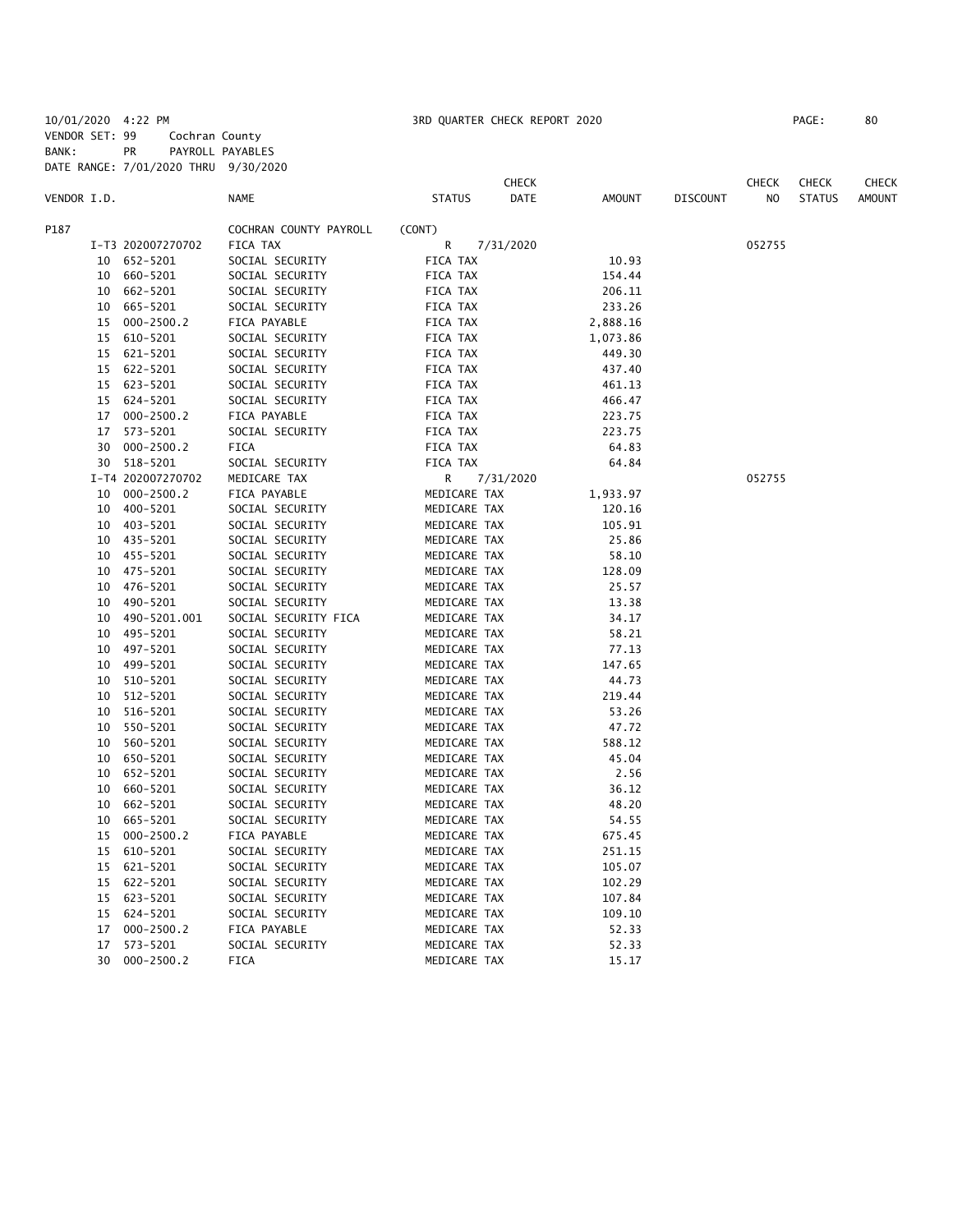10/01/2020 4:22 PM 3RD QUARTER CHECK REPORT 2020 PAGE: 81 VENDOR SET: 99 Cochran County BANK: PR PAYROLL PAYABLES

|             |    | DATE RANGE: 7/01/2020 THRU 9/30/2020 |                         |               |                      |               |                 |              |               |               |
|-------------|----|--------------------------------------|-------------------------|---------------|----------------------|---------------|-----------------|--------------|---------------|---------------|
|             |    |                                      |                         |               | <b>CHECK</b>         |               |                 | <b>CHECK</b> | <b>CHECK</b>  | CHECK         |
| VENDOR I.D. |    |                                      | <b>NAME</b>             | <b>STATUS</b> | DATE                 | <b>AMOUNT</b> | <b>DISCOUNT</b> | NO.          | <b>STATUS</b> | <b>AMOUNT</b> |
| P187        |    |                                      | COCHRAN COUNTY PAYROLL  | (CONT)        |                      |               |                 |              |               |               |
|             |    | I-T4 202007270702                    | MEDICARE TAX            | R             | 7/31/2020            |               |                 | 052755       |               |               |
|             |    | 30 518-5201                          | SOCIAL SECURITY         | MEDICARE TAX  |                      | 15.17         |                 |              |               | 42,546.48     |
| T218        |    |                                      | TEXAS ASS'N OF COUNTIES |               |                      |               |                 |              |               |               |
|             |    | I-11 202007270702                    | EMPLOYEE PREMIUMS       | R             | 7/31/2020            |               |                 | 052756       |               |               |
|             |    | 10 400-5202                          | GROUP INSURANCE         |               | EMPLOYEE PREMIUMS    | 1,666.61      |                 |              |               |               |
|             |    | 10 403-5202                          | GROUP INSURANCE         |               | EMPLOYEE PREMIUMS    | 1,789.72      |                 |              |               |               |
|             |    | 10 455-5202                          | GROUP INSURANCE         |               | EMPLOYEE PREMIUMS    | 894.86        |                 |              |               |               |
|             |    | 10 475-5202                          | GROUP INSURANCE         |               | EMPLOYEE PREMIUMS    | 1,789.72      |                 |              |               |               |
|             |    | 10 495-5202                          | GROUP INSURANCE         |               | EMPLOYEE PREMIUMS    | 894.86        |                 |              |               |               |
|             | 10 | 497-5202                             | GROUP INSURANCE         |               | EMPLOYEE PREMIUMS    | 894.86        |                 |              |               |               |
|             |    | 10 499-5202                          | GROUP INSURANCE         |               | EMPLOYEE PREMIUMS    | 2,684.58      |                 |              |               |               |
|             |    | 10 510-5202                          | GROUP INSURANCE         |               | EMPLOYEE PREMIUMS    | 894.86        |                 |              |               |               |
|             |    | 10 512-5202                          | GROUP INSURANCE         |               | EMPLOYEE PREMIUMS    | 3,579.44      |                 |              |               |               |
|             |    | 10 516-5202                          | GROUP INSURANCE [50%]   |               | EMPLOYEE PREMIUMS    | 911.30        |                 |              |               |               |
|             | 10 | 550-5202                             | GROUP INSURANCE         |               | EMPLOYEE PREMIUMS    | 894.86        |                 |              |               |               |
|             | 10 | 560-5202                             | GROUP INSURANCE         |               | EMPLOYEE PREMIUMS    | 7,158.88      |                 |              |               |               |
|             | 10 | 650-5202                             | GROUP INSURANCE         |               | EMPLOYEE PREMIUMS    | 937.78        |                 |              |               |               |
|             |    | 10 652-5202                          | GROUP INSURANCE         |               | EMPLOYEE PREMIUMS    | 42.92         |                 |              |               |               |
|             | 10 | 660-5202                             | GROUP INSURANCE [35%]   |               | EMPLOYEE PREMIUMS    | 618.76        |                 |              |               |               |
|             | 10 | 662-5202                             | GROUP INSURANCE         |               | EMPLOYEE PREMIUMS    | 809.02        |                 |              |               |               |
|             | 10 | 665-5202                             | GROUP INSURANCE         |               | EMPLOYEE PREMIUMS    | 894.86        |                 |              |               |               |
|             |    | 15 610-5202                          | GROUP INSURANCE         |               | EMPLOYEE PREMIUMS    | 3,702.55      |                 |              |               |               |
|             |    | 15 621-5202                          | GROUP INSURANCE         |               | EMPLOYEE PREMIUMS    | 1,789.72      |                 |              |               |               |
|             |    | 15 622-5202                          | GROUP INSURANCE         |               | EMPLOYEE PREMIUMS    | 1,789.72      |                 |              |               |               |
|             |    | 15 623-5202                          | GROUP INSURANCE         |               | EMPLOYEE PREMIUMS    | 1,789.72      |                 |              |               |               |
|             |    | 15 624-5202                          | GROUP INSURANCE         |               | EMPLOYEE PREMIUMS    | 1,789.72      |                 |              |               |               |
|             |    | 17 573-5202                          | GROUP HEALTH INSURANCE  |               | EMPLOYEE PREMIUMS    | 894.86        |                 |              |               |               |
|             |    | 30 518-5202                          | GROUP INSURANCE [15%]   |               | EMPLOYEE PREMIUMS    | 259.66        |                 |              |               |               |
|             |    | I-12 202007270702                    | GROUP LIFE INSURANCE    | R             | 7/31/2020            |               |                 | 052756       |               |               |
|             |    | 10 400-5202                          | GROUP INSURANCE         |               | GROUP LIFE INSURANCE | 6.35          |                 |              |               |               |
|             |    | 10 403-5202                          | GROUP INSURANCE         |               | GROUP LIFE INSURANCE | 6.82          |                 |              |               |               |
|             |    | 10 455-5202                          | GROUP INSURANCE         |               | GROUP LIFE INSURANCE | 3.41          |                 |              |               |               |
|             |    | 10 475-5202                          | GROUP INSURANCE         |               | GROUP LIFE INSURANCE | 6.82          |                 |              |               |               |
|             |    | 10 495-5202                          | GROUP INSURANCE         |               | GROUP LIFE INSURANCE | 3.41          |                 |              |               |               |
|             |    | 10 497-5202                          | GROUP INSURANCE         |               | GROUP LIFE INSURANCE | 3.41          |                 |              |               |               |
|             | 10 | 499-5202                             | GROUP INSURANCE         |               | GROUP LIFE INSURANCE | 10.23         |                 |              |               |               |
|             |    | 10 510-5202                          | GROUP INSURANCE         |               | GROUP LIFE INSURANCE | 3.41          |                 |              |               |               |
|             |    | 10 512-5202                          | GROUP INSURANCE         |               | GROUP LIFE INSURANCE | 13.64         |                 |              |               |               |
|             | 10 | 516-5202                             | GROUP INSURANCE [50%]   |               | GROUP LIFE INSURANCE | 3.48          |                 |              |               |               |
|             | 10 | 550-5202                             | GROUP INSURANCE         |               | GROUP LIFE INSURANCE | 3.41          |                 |              |               |               |
|             | 10 | 560-5202                             | GROUP INSURANCE         |               | GROUP LIFE INSURANCE | 27.28         |                 |              |               |               |
|             | 10 | 650-5202                             | GROUP INSURANCE         |               | GROUP LIFE INSURANCE | 3.57          |                 |              |               |               |
|             | 10 | 652-5202                             | GROUP INSURANCE         |               | GROUP LIFE INSURANCE | 0.16          |                 |              |               |               |
|             | 10 | 660-5202                             | GROUP INSURANCE [35%]   |               | GROUP LIFE INSURANCE | 2.36          |                 |              |               |               |
|             | 10 | 662-5202                             | GROUP INSURANCE         |               | GROUP LIFE INSURANCE | 3.09          |                 |              |               |               |
|             | 10 | 665-5202                             | GROUP INSURANCE         |               | GROUP LIFE INSURANCE | 3.41          |                 |              |               |               |
|             |    |                                      |                         |               |                      |               |                 |              |               |               |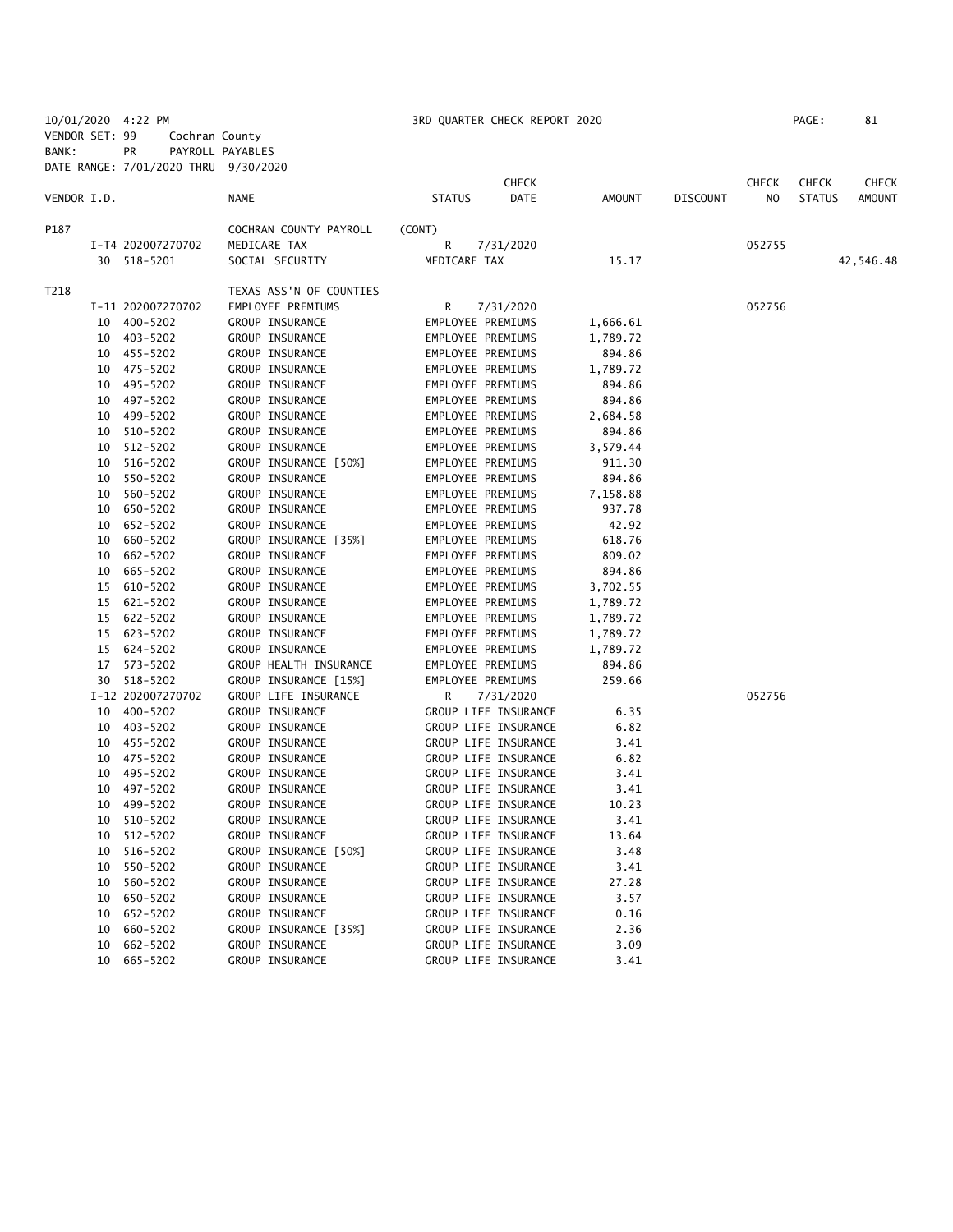10/01/2020 4:22 PM 3RD QUARTER CHECK REPORT 2020 PAGE: 82 VENDOR SET: 99 Cochran County BANK: PR PAYROLL PAYABLES DATE RANGE: 7/01/2020 THRU 9/30/2020

|                  |                      |                                | <b>CHECK</b>          |               |                 | <b>CHECK</b>   | <b>CHECK</b>  | <b>CHECK</b>  |
|------------------|----------------------|--------------------------------|-----------------------|---------------|-----------------|----------------|---------------|---------------|
| VENDOR I.D.      |                      | <b>NAME</b>                    | <b>STATUS</b><br>DATE | <b>AMOUNT</b> | <b>DISCOUNT</b> | N <sub>O</sub> | <b>STATUS</b> | <b>AMOUNT</b> |
| T218             |                      | TEXAS ASS'N OF COUNTIES        | (CONT)                |               |                 |                |               |               |
|                  | I-12 202007270702    | GROUP LIFE INSURANCE           | R<br>7/31/2020        |               |                 | 052756         |               |               |
|                  | 15 610-5202          | GROUP INSURANCE                | GROUP LIFE INSURANCE  | 14.11         |                 |                |               |               |
|                  | 621-5202<br>15       | GROUP INSURANCE                | GROUP LIFE INSURANCE  | 6.82          |                 |                |               |               |
|                  | 15 622-5202          | GROUP INSURANCE                | GROUP LIFE INSURANCE  | 6.82          |                 |                |               |               |
|                  | 15 623-5202          | GROUP INSURANCE                | GROUP LIFE INSURANCE  | 6.82          |                 |                |               |               |
|                  | 15 624-5202          | GROUP INSURANCE                | GROUP LIFE INSURANCE  | 5.63          |                 |                |               |               |
|                  | 17 573-5202          | GROUP HEALTH INSURANCE         | GROUP LIFE INSURANCE  | 3.41          |                 |                |               |               |
|                  | 30 518-5202          | GROUP INSURANCE [15%]          | GROUP LIFE INSURANCE  | 0.98          |                 |                |               |               |
|                  | I-15 202007270702    | DEPENDENT HEALTH PREM WITHHELD | R<br>7/31/2020        |               |                 | 052756         |               |               |
|                  | $000 - 2500.4$<br>10 | INSURANCE PAYABLE              | DEPENDENT HEALTH PRE  | 1,968.64      |                 |                |               | 41,491.33     |
| C <sub>253</sub> |                      | COCHRAN COUNTY MONEY MKT       |                       |               |                 |                |               |               |
|                  | I-202007280703       | NON-DEPT SUPP DEATH            | 7/31/2020<br>R        |               |                 | 052757         |               |               |
|                  | 10 409-5207          | SUPPLEMENTAL DEATH BENEFITS    | NON-DEPT SUPP DEATH   | 1,093.24      |                 |                |               | 1,093.24      |
| A067             |                      | AMERICAN FAMILY LIFE ASSURANCE |                       |               |                 |                |               |               |
|                  | I-08 202008240704    | MONTHLY PREMIUM                | R<br>8/31/2020        |               |                 | 052853         |               |               |
|                  | $000 - 2500.4$<br>10 | INSURANCE PAYABLE              | MONTHLY PREMIUM       | 524.03        |                 |                |               |               |
|                  | $000 - 2500.4$<br>15 | INSURANCE PAYABLE              | MONTHLY PREMIUM       | 132.29        |                 |                |               |               |
|                  | $000 - 2500.4$<br>30 | AFLAC                          | MONTHLY PREMIUM       | 10.92         |                 |                |               | 667.24        |
| C091             |                      | <b>HUMANA</b>                  |                       |               |                 |                |               |               |
|                  | I-17A202008240704    | VISION MONTHLY PREMIUM         | 8/31/2020<br>R        |               |                 | 052854         |               |               |
|                  | 10 000-2500.4        | INSURANCE PAYABLE              | VISION MONTHLY PREMI  | 32.32         |                 |                |               | 32.32         |
| C <sub>253</sub> |                      | COCHRAN COUNTY MONEY MKT       |                       |               |                 |                |               |               |
|                  | I-01 202008240704    | RETIREMENT CONTRIBUTIONS       | R<br>8/31/2020        |               |                 | 052855         |               |               |
|                  | $000 - 2500.3$<br>10 | TCDRS PAYABLE                  | RETIREMENT CONTRIBUT  | 8,967.10      |                 |                |               |               |
|                  | 400-5203<br>10       | RETIREMENT                     | RETIREMENT CONTRIBUT  | 1,091.31      |                 |                |               |               |
|                  | 403-5203<br>10       | RETIREMENT                     | RETIREMENT CONTRIBUT  | 1,175.30      |                 |                |               |               |
|                  | 435-5203<br>10       | RETIREMENT                     | RETIREMENT CONTRIBUT  | 231.80        |                 |                |               |               |
|                  | 10 455-5203          | RETIREMENT                     | RETIREMENT CONTRIBUT  | 520.92        |                 |                |               |               |
|                  | 10 475-5203          | RETIREMENT                     | RETIREMENT CONTRIBUT  | 1,275.41      |                 |                |               |               |
|                  | 10 476-5203          | RETIREMENT                     | RETIREMENT CONTRIBUT  | 229.20        |                 |                |               |               |
|                  | 10 490-5203.001      | RETIREMENT                     | RETIREMENT CONTRIBUT  | 197.10        |                 |                |               |               |
|                  | 495-5203<br>10       | RETIREMENT                     | RETIREMENT CONTRIBUT  | 526.84        |                 |                |               |               |
|                  | 497-5203<br>10       | RETIREMENT                     | RETIREMENT CONTRIBUT  | 691.00        |                 |                |               |               |
|                  | 499-5203<br>10       | RETIREMENT                     | RETIREMENT CONTRIBUT  | 1,331.46      |                 |                |               |               |
|                  | 510-5203<br>10       | RETIREMENT                     | RETIREMENT CONTRIBUT  | 403.25        |                 |                |               |               |
|                  | 512-5203<br>10       | RETIREMENT                     | RETIREMENT CONTRIBUT  | 1,555.01      |                 |                |               |               |
|                  | 516-5203<br>10       | RETIREMENT                     | RETIREMENT CONTRIBUT  | 479.75        |                 |                |               |               |
|                  | 550-5203<br>10       | RETIREMENT                     | RETIREMENT CONTRIBUT  | 427.84        |                 |                |               |               |
|                  | 560-5203<br>10       | RETIREMENT                     | RETIREMENT CONTRIBUT  | 4,979.94      |                 |                |               |               |
|                  | 650-5203<br>10       | RETIREMENT                     | RETIREMENT CONTRIBUT  | 403.76        |                 |                |               |               |
|                  | 652-5203<br>10       | RETIREMENT                     | RETIREMENT CONTRIBUT  | 22.92         |                 |                |               |               |
|                  | 10<br>660-5203       | RETIREMENT                     | RETIREMENT CONTRIBUT  | 325.02        |                 |                |               |               |
|                  | 10<br>662-5203       | RETIREMENT                     | RETIREMENT CONTRIBUT  | 432.16        |                 |                |               |               |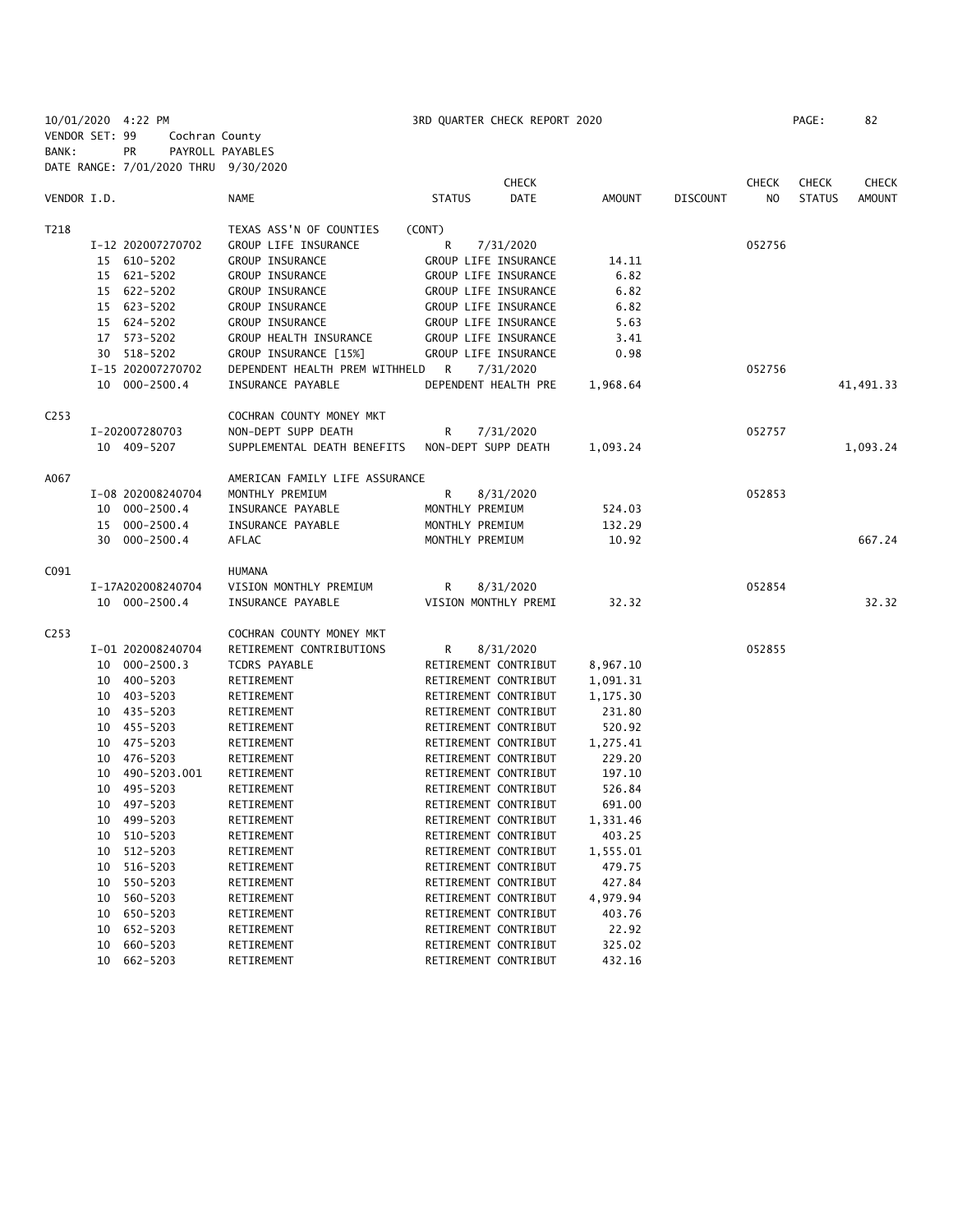10/01/2020 4:22 PM 3RD QUARTER CHECK REPORT 2020 PAGE: 83 VENDOR SET: 99 Cochran County BANK: PR PAYROLL PAYABLES DATE RANGE: 7/01/2020 THRU 9/30/2020

|                  |    |                   |                                |                      | <b>CHECK</b> |               |                 | <b>CHECK</b>   | <b>CHECK</b>  | <b>CHECK</b>  |
|------------------|----|-------------------|--------------------------------|----------------------|--------------|---------------|-----------------|----------------|---------------|---------------|
| VENDOR I.D.      |    |                   | <b>NAME</b>                    | <b>STATUS</b>        | <b>DATE</b>  | <b>AMOUNT</b> | <b>DISCOUNT</b> | N <sub>O</sub> | <b>STATUS</b> | <b>AMOUNT</b> |
| C <sub>253</sub> |    |                   | COCHRAN COUNTY MONEY MKT       | (CONT)               |              |               |                 |                |               |               |
|                  |    | I-01 202008240704 | RETIREMENT CONTRIBUTIONS       | R                    | 8/31/2020    |               |                 | 052855         |               |               |
|                  |    | 10 665-5203       | RETIREMENT                     | RETIREMENT CONTRIBUT |              | 353.17        |                 |                |               |               |
|                  |    | 15 000-2500.3     | TCDRS PAYABLE                  | RETIREMENT CONTRIBUT |              | 3,361.51      |                 |                |               |               |
|                  |    | 15 610-5203       | RETIREMENT                     | RETIREMENT CONTRIBUT |              | 2,251.62      |                 |                |               |               |
|                  |    | 15 621-5203       | RETIREMENT                     | RETIREMENT CONTRIBUT |              | 949.53        |                 |                |               |               |
|                  |    | 15 622-5203       | RETIREMENT                     | RETIREMENT CONTRIBUT |              | 917.14        |                 |                |               |               |
|                  |    | 15 623-5203       | RETIREMENT                     | RETIREMENT CONTRIBUT |              | 1,142.60      |                 |                |               |               |
|                  |    | 15 624-5203       | RETIREMENT                     | RETIREMENT CONTRIBUT |              | 981.92        |                 |                |               |               |
|                  |    | 17 000-2500.3     | TCDRS PAYABLE                  | RETIREMENT CONTRIBUT |              | 252.62        |                 |                |               |               |
|                  |    | 17 573-5203       | RETIREMENT                     | RETIREMENT CONTRIBUT |              | 469.15        |                 |                |               |               |
|                  | 30 | $000 - 2500.3$    | <b>TCDRS</b>                   | RETIREMENT CONTRIBUT |              | 73.51         |                 |                |               |               |
|                  | 30 | 518-5203          | RETIREMENT                     | RETIREMENT CONTRIBUT |              | 136.52        |                 |                |               | 36,156.38     |
| C300             |    |                   | COCHRAN COUNTY SCHOOLS FEDERAL |                      |              |               |                 |                |               |               |
|                  |    | I-18A202008240704 | MONTHLY PREMUIM                | R                    | 8/31/2020    |               |                 | 052856         |               |               |
|                  |    | 10 000-2500.4     | INSURANCE PAYABLE              | MONTHLY PREMUIM      |              | 8,580.73      |                 |                |               |               |
|                  |    | 15 000-2500.4     | INSURANCE PAYABLE              | MONTHLY PREMUIM      |              | 1,143.10      |                 |                |               |               |
|                  |    | 30 000-2500.4     | AFLAC                          | MONTHLY PREMUIM      |              | 93.08         |                 |                |               | 9,816.91      |
| NO17             |    |                   | NATIONAL FARM LIFE             |                      |              |               |                 |                |               |               |
|                  |    | I-05 202008240704 | NFL PREMIUM                    | R                    | 8/31/2020    |               |                 | 052857         |               |               |
|                  |    | 10 000-2500.4     | INSURANCE PAYABLE              | NFL PREMIUM          |              | 40.90         |                 |                |               |               |
|                  |    | I-05A202008240704 | AFTER TAX PREM                 | R                    | 8/31/2020    |               |                 | 052857         |               |               |
|                  |    | 10 000-2500.4     | INSURANCE PAYABLE              | AFTER TAX PREM       |              | 114.21        |                 |                |               |               |
|                  |    | 15 000-2500.4     | INSURANCE PAYABLE              | AFTER TAX PREM       |              | 127.67        |                 |                |               | 282.78        |
| N060             |    |                   | NATIONWIDE RETIREMENT SOL      |                      |              |               |                 |                |               |               |
|                  |    | I-04 202008240704 | DEFERRED COMP WITHHELD         | R                    | 8/31/2020    |               |                 | 052858         |               |               |
|                  |    | 10 000-2500.7     | PEBSCO DEF COMP PAYABLE        | DEFERRED COMP WITHHE |              | 1,292.30      |                 |                |               |               |
|                  | 15 | 000-2500.7        | PEBSCO DEF COMP PAYABLE        | DEFERRED COMP WITHHE |              | 251.88        |                 |                |               |               |
|                  | 30 | 000-2500.7        | D.C.                           | DEFERRED COMP WITHHE |              | 10.82         |                 |                |               | 1,555.00      |
| 0029             |    |                   | OFFICE OF THE ATTORNEY GE      |                      |              |               |                 |                |               |               |
|                  |    | I-CDH202008240704 | CAUSE#233-534019-13            | R                    | 8/31/2020    |               |                 | 052859         |               |               |
|                  |    | 10 000-2500.8     | CHILD SUPPORT PAYABLE          | CAUSE#233-534019-13  |              | 557.87        |                 |                |               | 557.87        |
| P187             |    |                   | COCHRAN COUNTY PAYROLL TA      |                      |              |               |                 |                |               |               |
|                  |    | I-T1 202008240704 | FEDERAL INCOME TAX W/H         | R                    | 8/31/2020    |               |                 | 052860         |               |               |
|                  |    | 10 000-2500.1     | WITHHOLDING TAX PAYABLE        | FEDERAL INCOME TAX W |              | 10,547.41     |                 |                |               |               |
|                  |    | 15 000-2500.1     | WITHHOLDING TAX PAYABLE        | FEDERAL INCOME TAX W |              | 3,588.36      |                 |                |               |               |
|                  |    | 17 000-2500.1     | WITHHOLDING TAX PAYABLE        | FEDERAL INCOME TAX W |              | 250.66        |                 |                |               |               |
|                  |    | 30 000-2500.1     | FEDERAL WITHOLDING             | FEDERAL INCOME TAX W |              | 122.72        |                 |                |               |               |
|                  |    | I-T3 202008240704 | FICA TAX                       | R                    | 8/31/2020    |               |                 | 052860         |               |               |
|                  |    | 10 000-2500.2     | FICA PAYABLE                   | FICA TAX             |              | 7,911.10      |                 |                |               |               |
|                  |    | 10 400-5201       | SOCIAL SECURITY                | FICA TAX             |              | 520.47        |                 |                |               |               |
|                  |    | 10 403-5201       | SOCIAL SECURITY                | FICA TAX             |              | 480.16        |                 |                |               |               |
|                  |    | 10 435-5201       | SOCIAL SECURITY                | <b>FICA TAX</b>      |              | 110.55        |                 |                |               |               |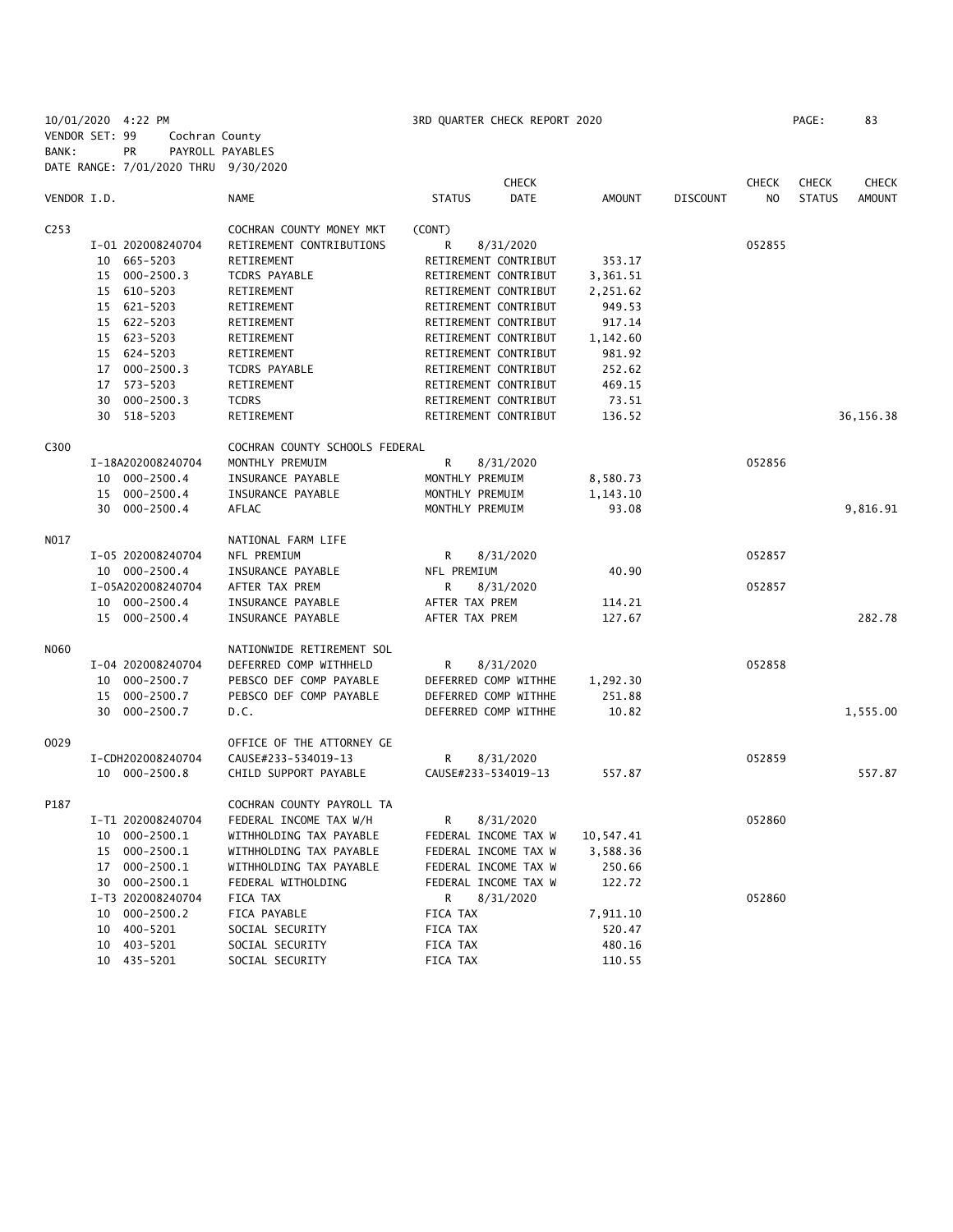10/01/2020 4:22 PM 3RD QUARTER CHECK REPORT 2020 PAGE: 84 VENDOR SET: 99 Cochran County BANK: PR PAYROLL PAYABLES DATE RANGE: 7/01/2020 THRU 9/30/2020

|             |    |                   |                        |               | CHECK     |               |                 | CHECK  | <b>CHECK</b>  | CHECK         |
|-------------|----|-------------------|------------------------|---------------|-----------|---------------|-----------------|--------|---------------|---------------|
| VENDOR I.D. |    |                   | <b>NAME</b>            | <b>STATUS</b> | DATE      | <b>AMOUNT</b> | <b>DISCOUNT</b> | NO     | <b>STATUS</b> | <b>AMOUNT</b> |
| P187        |    |                   | COCHRAN COUNTY PAYROLL | (CONT)        |           |               |                 |        |               |               |
|             |    | I-T3 202008240704 | FICA TAX               | R             | 8/31/2020 |               |                 | 052860 |               |               |
|             | 10 | 455-5201          | SOCIAL SECURITY        | FICA TAX      |           | 248.44        |                 |        |               |               |
|             | 10 | 475-5201          | SOCIAL SECURITY        | FICA TAX      |           | 547.25        |                 |        |               |               |
|             | 10 | 476-5201          | SOCIAL SECURITY        | FICA TAX      |           | 109.31        |                 |        |               |               |
|             | 10 | 490-5201          | SOCIAL SECURITY        | FICA TAX      |           | 51.62         |                 |        |               |               |
|             | 10 | 490-5201.001      | SOCIAL SECURITY FICA   | FICA TAX      |           | 94.00         |                 |        |               |               |
|             | 10 | 495-5201          | SOCIAL SECURITY        | FICA TAX      |           | 248.89        |                 |        |               |               |
|             | 10 | 497-5201          | SOCIAL SECURITY        | FICA TAX      |           | 329.55        |                 |        |               |               |
|             | 10 | 499-5201          | SOCIAL SECURITY        | FICA TAX      |           | 632.19        |                 |        |               |               |
|             | 10 | 510-5201          | SOCIAL SECURITY        | FICA TAX      |           | 192.32        |                 |        |               |               |
|             | 10 | 512-5201          | SOCIAL SECURITY        | FICA TAX      |           | 734.58        |                 |        |               |               |
|             | 10 | 516-5201          | SOCIAL SECURITY        | FICA TAX      |           | 230.10        |                 |        |               |               |
|             | 10 | 550-5201          | SOCIAL SECURITY        | FICA TAX      |           | 204.05        |                 |        |               |               |
|             | 10 | 560-5201          | SOCIAL SECURITY        | FICA TAX      |           | 2,375.04      |                 |        |               |               |
|             | 10 | 650-5201          | SOCIAL SECURITY        | FICA TAX      |           | 192.56        |                 |        |               |               |
|             | 10 | 652-5201          | SOCIAL SECURITY        | FICA TAX      |           | 10.93         |                 |        |               |               |
|             | 10 | 660-5201          | SOCIAL SECURITY        | FICA TAX      |           | 155.99        |                 |        |               |               |
|             | 10 | 662-5201          | SOCIAL SECURITY        | FICA TAX      |           | 206.11        |                 |        |               |               |
|             | 10 | 665-5201          | SOCIAL SECURITY        | FICA TAX      |           | 236.98        |                 |        |               |               |
|             | 15 | $000 - 2500.2$    | FICA PAYABLE           | FICA TAX      |           | 2,969.14      |                 |        |               |               |
|             | 15 | 610-5201          | SOCIAL SECURITY        | FICA TAX      |           | 1,073.86      |                 |        |               |               |
|             | 15 | 621-5201          | SOCIAL SECURITY        | FICA TAX      |           | 449.30        |                 |        |               |               |
|             | 15 | 622-5201          | SOCIAL SECURITY        | FICA TAX      |           | 437.40        |                 |        |               |               |
|             | 15 | 623-5201          | SOCIAL SECURITY        | FICA TAX      |           | 542.11        |                 |        |               |               |
|             | 15 | 624-5201          | SOCIAL SECURITY        | FICA TAX      |           | 466.47        |                 |        |               |               |
|             | 17 | $000 - 2500.2$    | FICA PAYABLE           | FICA TAX      |           | 223.75        |                 |        |               |               |
|             | 17 | 573-5201          | SOCIAL SECURITY        | FICA TAX      |           | 223.75        |                 |        |               |               |
|             | 30 | $000 - 2500.2$    | FICA                   | FICA TAX      |           | 65.50         |                 |        |               |               |
|             | 30 | 518-5201          | SOCIAL SECURITY        | FICA TAX      |           | 65.51         |                 |        |               |               |
|             |    | I-T4 202008240704 | MEDICARE TAX           | R             | 8/31/2020 |               |                 | 052860 |               |               |
|             | 10 | $000 - 2500.2$    | FICA PAYABLE           | MEDICARE TAX  |           | 1,850.17      |                 |        |               |               |
|             | 10 | 400-5201          | SOCIAL SECURITY        | MEDICARE TAX  |           | 121.72        |                 |        |               |               |
|             | 10 | 403-5201          | SOCIAL SECURITY        | MEDICARE TAX  |           | 112.29        |                 |        |               |               |
|             |    | 10 435-5201       | SOCIAL SECURITY        | MEDICARE TAX  |           | 25.86         |                 |        |               |               |
|             |    | 10 455-5201       | SOCIAL SECURITY        | MEDICARE TAX  |           | 58.10         |                 |        |               |               |
|             | 10 | 475-5201          | SOCIAL SECURITY        | MEDICARE TAX  |           | 127.98        |                 |        |               |               |
|             | 10 | 476-5201          | SOCIAL SECURITY        | MEDICARE TAX  |           | 25.57         |                 |        |               |               |
|             | 10 | 490-5201          | SOCIAL SECURITY        | MEDICARE TAX  |           | 12.07         |                 |        |               |               |
|             | 10 | 490-5201.001      | SOCIAL SECURITY FICA   | MEDICARE TAX  |           | 21.98         |                 |        |               |               |
|             | 10 | 495-5201          | SOCIAL SECURITY        | MEDICARE TAX  |           | 58.21         |                 |        |               |               |
|             | 10 | 497-5201          | SOCIAL SECURITY        | MEDICARE TAX  |           | 77.08         |                 |        |               |               |
|             | 10 | 499-5201          | SOCIAL SECURITY        | MEDICARE TAX  |           | 147.85        |                 |        |               |               |
|             | 10 | 510-5201          | SOCIAL SECURITY        | MEDICARE TAX  |           | 44.98         |                 |        |               |               |
|             | 10 | 512-5201          | SOCIAL SECURITY        | MEDICARE TAX  |           | 171.80        |                 |        |               |               |
|             | 10 | 516-5201          | SOCIAL SECURITY        | MEDICARE TAX  |           | 53.82         |                 |        |               |               |
|             | 10 | 550-5201          | SOCIAL SECURITY        | MEDICARE TAX  |           | 47.72         |                 |        |               |               |
|             | 10 | 560-5201          | SOCIAL SECURITY        | MEDICARE TAX  |           | 555.44        |                 |        |               |               |
|             |    |                   |                        |               |           |               |                 |        |               |               |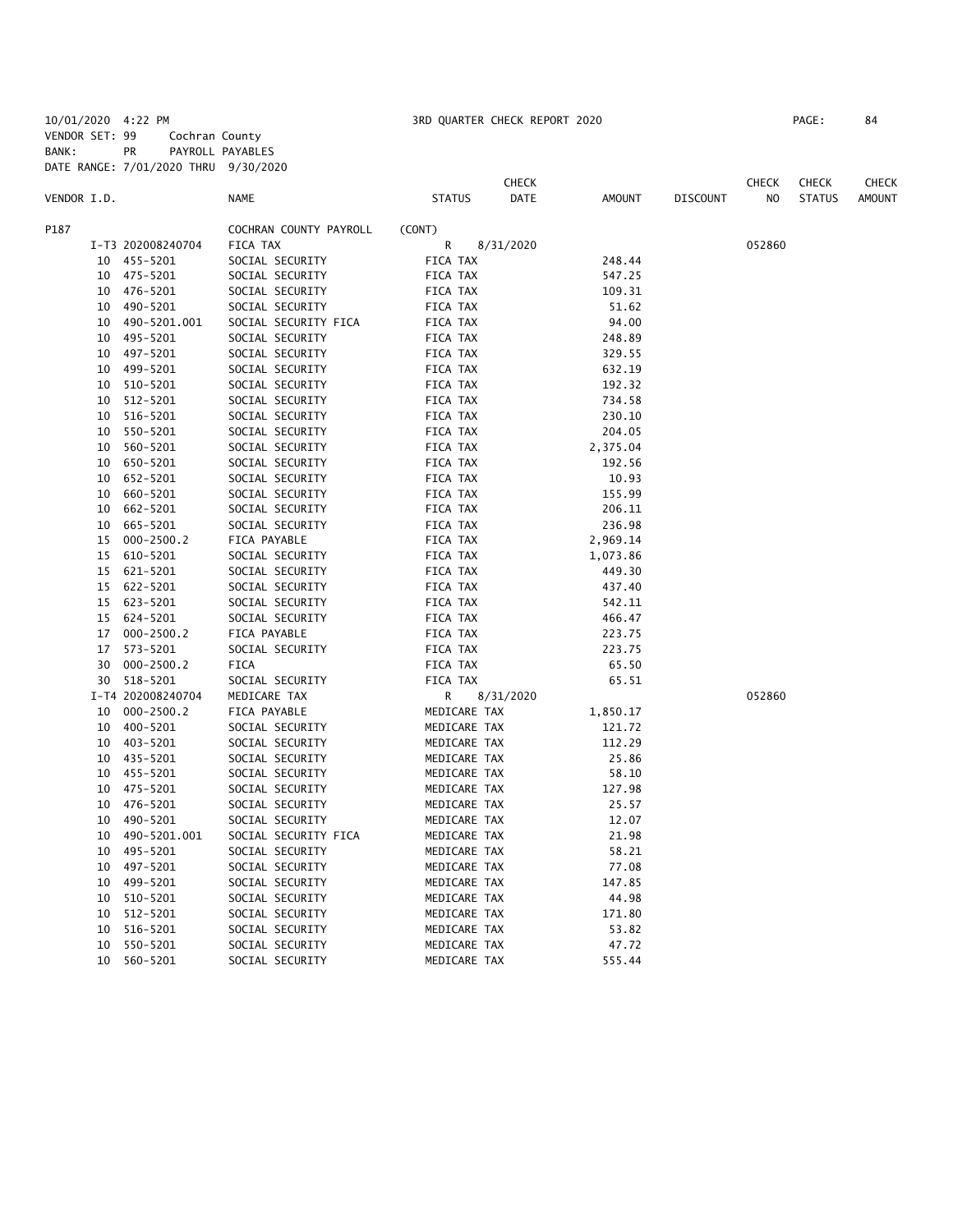10/01/2020 4:22 PM 3RD QUARTER CHECK REPORT 2020 PAGE: 85 VENDOR SET: 99 Cochran County BANK: PR PAYROLL PAYABLES DATE RANGE: 7/01/2020 THRU 9/30/2020

|             |    |                   |                         |                      | <b>CHECK</b> |               |                 | <b>CHECK</b>   | <b>CHECK</b>  | CHECK         |
|-------------|----|-------------------|-------------------------|----------------------|--------------|---------------|-----------------|----------------|---------------|---------------|
| VENDOR I.D. |    |                   | <b>NAME</b>             | <b>STATUS</b>        | DATE         | <b>AMOUNT</b> | <b>DISCOUNT</b> | N <sub>O</sub> | <b>STATUS</b> | <b>AMOUNT</b> |
| P187        |    |                   | COCHRAN COUNTY PAYROLL  | (CONT)               |              |               |                 |                |               |               |
|             |    | I-T4 202008240704 | MEDICARE TAX            | R                    | 8/31/2020    |               |                 | 052860         |               |               |
|             |    | 10 650-5201       | SOCIAL SECURITY         | MEDICARE TAX         |              | 45.04         |                 |                |               |               |
|             |    | 10 652-5201       | SOCIAL SECURITY         | MEDICARE TAX         |              | 2.56          |                 |                |               |               |
|             |    | 10 660-5201       | SOCIAL SECURITY         | MEDICARE TAX         |              | 36.49         |                 |                |               |               |
|             |    | 10 662-5201       | SOCIAL SECURITY         | MEDICARE TAX         |              | 48.20         |                 |                |               |               |
|             | 10 | 665-5201          | SOCIAL SECURITY         | MEDICARE TAX         |              | 55.42         |                 |                |               |               |
|             | 15 | 000-2500.2        | FICA PAYABLE            | MEDICARE TAX         |              | 694.39        |                 |                |               |               |
|             | 15 | 610-5201          | SOCIAL SECURITY         | MEDICARE TAX         |              | 251.15        |                 |                |               |               |
|             | 15 | 621-5201          | SOCIAL SECURITY         | MEDICARE TAX         |              | 105.07        |                 |                |               |               |
|             |    | 15 622-5201       | SOCIAL SECURITY         | MEDICARE TAX         |              | 102.29        |                 |                |               |               |
|             | 15 | 623-5201          | SOCIAL SECURITY         | MEDICARE TAX         |              | 126.78        |                 |                |               |               |
|             |    | 15 624-5201       | SOCIAL SECURITY         | MEDICARE TAX         |              | 109.10        |                 |                |               |               |
|             | 17 | $000 - 2500.2$    | FICA PAYABLE            | MEDICARE TAX         |              | 52.33         |                 |                |               |               |
|             | 17 | 573-5201          | SOCIAL SECURITY         | MEDICARE TAX         |              | 52.33         |                 |                |               |               |
|             | 30 | $000 - 2500.2$    | FICA                    | MEDICARE TAX         |              | 15.32         |                 |                |               |               |
|             | 30 | 518-5201          | SOCIAL SECURITY         | MEDICARE TAX         |              | 15.31         |                 |                |               | 42,072.55     |
| T218        |    |                   | TEXAS ASS'N OF COUNTIES |                      |              |               |                 |                |               |               |
|             |    | I-11 202008240704 | EMPLOYEE PREMIUMS       | R                    | 8/31/2020    |               |                 | 052861         |               |               |
|             |    | 10 400-5202       | GROUP INSURANCE         | EMPLOYEE PREMIUMS    |              | 1,666.61      |                 |                |               |               |
|             |    | 10 403-5202       | GROUP INSURANCE         | EMPLOYEE PREMIUMS    |              | 1,789.72      |                 |                |               |               |
|             |    | 10 455-5202       | GROUP INSURANCE         | EMPLOYEE PREMIUMS    |              | 894.86        |                 |                |               |               |
|             |    | 10 475-5202       | GROUP INSURANCE         | EMPLOYEE PREMIUMS    |              | 1,789.72      |                 |                |               |               |
|             |    | 10 495-5202       | GROUP INSURANCE         | EMPLOYEE PREMIUMS    |              | 894.86        |                 |                |               |               |
|             |    | 10 497-5202       | GROUP INSURANCE         | EMPLOYEE PREMIUMS    |              | 894.86        |                 |                |               |               |
|             |    | 10 499-5202       | GROUP INSURANCE         | EMPLOYEE PREMIUMS    |              | 2,684.58      |                 |                |               |               |
|             |    | 10 510-5202       | GROUP INSURANCE         | EMPLOYEE PREMIUMS    |              | 894.86        |                 |                |               |               |
|             |    | 10 512-5202       | GROUP INSURANCE         | EMPLOYEE PREMIUMS    |              | 2,684.58      |                 |                |               |               |
|             | 10 | 516-5202          | GROUP INSURANCE [50%]   | EMPLOYEE PREMIUMS    |              | 910.95        |                 |                |               |               |
|             | 10 | 550-5202          | GROUP INSURANCE         | EMPLOYEE PREMIUMS    |              | 894.86        |                 |                |               |               |
|             | 10 | 560-5202          | GROUP INSURANCE         | EMPLOYEE PREMIUMS    |              | 7,158.88      |                 |                |               |               |
|             |    | 10 650-5202       | GROUP INSURANCE         | EMPLOYEE PREMIUMS    |              | 937.78        |                 |                |               |               |
|             |    | 10 652-5202       | GROUP INSURANCE         | EMPLOYEE PREMIUMS    |              | 42.92         |                 |                |               |               |
|             |    | 10 660-5202       | GROUP INSURANCE [35%]   | EMPLOYEE PREMIUMS    |              | 619.00        |                 |                |               |               |
|             |    | 10 662-5202       | GROUP INSURANCE         | EMPLOYEE PREMIUMS    |              | 809.02        |                 |                |               |               |
|             | 10 | 665-5202          | GROUP INSURANCE         | EMPLOYEE PREMIUMS    |              | 894.86        |                 |                |               |               |
|             | 15 | 610-5202          | GROUP INSURANCE         | EMPLOYEE PREMIUMS    |              | 3,702.55      |                 |                |               |               |
|             | 15 | 621-5202          | GROUP INSURANCE         | EMPLOYEE PREMIUMS    |              | 1,789.72      |                 |                |               |               |
|             |    | 15 622-5202       | GROUP INSURANCE         | EMPLOYEE PREMIUMS    |              | 1,789.72      |                 |                |               |               |
|             |    | 15 623-5202       | GROUP INSURANCE         | EMPLOYEE PREMIUMS    |              | 1,789.72      |                 |                |               |               |
|             |    | 15 624-5202       | GROUP INSURANCE         | EMPLOYEE PREMIUMS    |              | 1,789.72      |                 |                |               |               |
|             |    | 17 573-5202       | GROUP HEALTH INSURANCE  | EMPLOYEE PREMIUMS    |              | 894.86        |                 |                |               |               |
|             |    | 30 518-5202       | GROUP INSURANCE [15%]   | EMPLOYEE PREMIUMS    |              | 259.77        |                 |                |               |               |
|             |    | I-12 202008240704 | GROUP LIFE INSURANCE    | R.                   | 8/31/2020    |               |                 | 052861         |               |               |
|             |    | 10 400-5202       | GROUP INSURANCE         | GROUP LIFE INSURANCE |              | 6.35          |                 |                |               |               |
|             |    | 10 403-5202       | GROUP INSURANCE         | GROUP LIFE INSURANCE |              | 6.82          |                 |                |               |               |
|             |    | 10 455-5202       | GROUP INSURANCE         | GROUP LIFE INSURANCE |              | 3.41          |                 |                |               |               |
|             |    |                   |                         |                      |              |               |                 |                |               |               |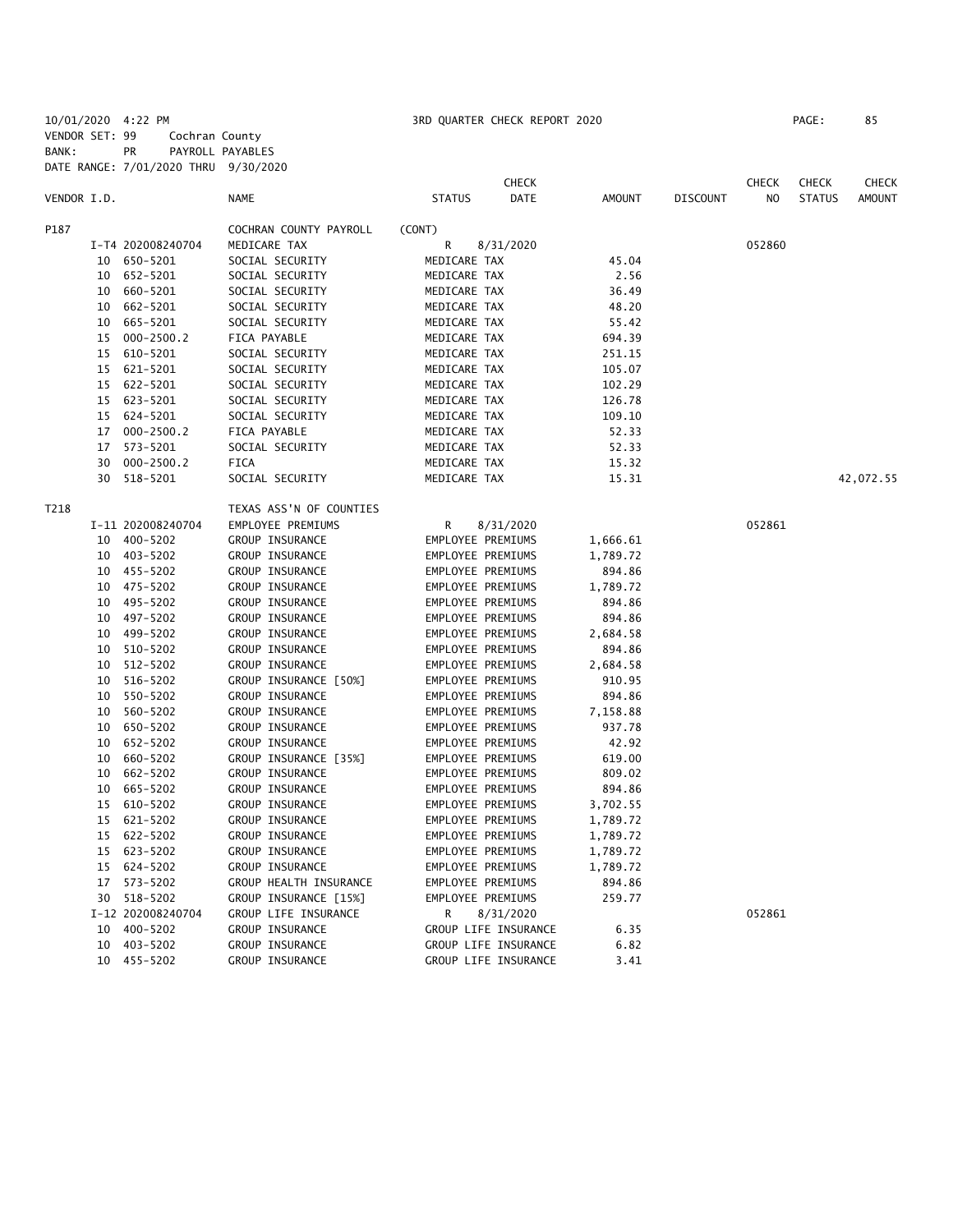10/01/2020 4:22 PM 3RD QUARTER CHECK REPORT 2020 PAGE: 86 VENDOR SET: 99 Cochran County BANK: PR PAYROLL PAYABLES DATE RANGE: 7/01/2020 THRU 9/30/2020

|                  |    |                   |                                |                 | <b>CHECK</b>         |               |                 | <b>CHECK</b>   | <b>CHECK</b>  | <b>CHECK</b>  |
|------------------|----|-------------------|--------------------------------|-----------------|----------------------|---------------|-----------------|----------------|---------------|---------------|
| VENDOR I.D.      |    |                   | <b>NAME</b>                    | <b>STATUS</b>   | <b>DATE</b>          | <b>AMOUNT</b> | <b>DISCOUNT</b> | N <sub>O</sub> | <b>STATUS</b> | <b>AMOUNT</b> |
| T218             |    |                   | TEXAS ASS'N OF COUNTIES        | (CONT)          |                      |               |                 |                |               |               |
|                  |    | I-12 202008240704 | GROUP LIFE INSURANCE           | R               | 8/31/2020            |               |                 | 052861         |               |               |
|                  |    | 10 475-5202       | GROUP INSURANCE                |                 | GROUP LIFE INSURANCE | 6.82          |                 |                |               |               |
|                  | 10 | 495–5202          | GROUP INSURANCE                |                 | GROUP LIFE INSURANCE | 3.41          |                 |                |               |               |
|                  |    | 10 497-5202       | GROUP INSURANCE                |                 | GROUP LIFE INSURANCE | 3.41          |                 |                |               |               |
|                  | 10 | 499-5202          | GROUP INSURANCE                |                 | GROUP LIFE INSURANCE | 10.23         |                 |                |               |               |
|                  | 10 | 510-5202          | GROUP INSURANCE                |                 | GROUP LIFE INSURANCE | 3.41          |                 |                |               |               |
|                  | 10 | 512-5202          | GROUP INSURANCE                |                 | GROUP LIFE INSURANCE | 10.23         |                 |                |               |               |
|                  | 10 | 516-5202          | GROUP INSURANCE [50%]          |                 | GROUP LIFE INSURANCE | 3.48          |                 |                |               |               |
|                  | 10 | 550-5202          | GROUP INSURANCE                |                 | GROUP LIFE INSURANCE | 3.41          |                 |                |               |               |
|                  | 10 | 560-5202          | GROUP INSURANCE                |                 | GROUP LIFE INSURANCE | 27.28         |                 |                |               |               |
|                  | 10 | 650-5202          | GROUP INSURANCE                |                 | GROUP LIFE INSURANCE | 3.57          |                 |                |               |               |
|                  | 10 | 652-5202          | GROUP INSURANCE                |                 | GROUP LIFE INSURANCE | 0.16          |                 |                |               |               |
|                  | 10 | 660-5202          | GROUP INSURANCE [35%]          |                 | GROUP LIFE INSURANCE | 2.36          |                 |                |               |               |
|                  | 10 | 662-5202          | GROUP INSURANCE                |                 | GROUP LIFE INSURANCE | 3.09          |                 |                |               |               |
|                  | 10 | 665-5202          | <b>GROUP INSURANCE</b>         |                 | GROUP LIFE INSURANCE | 3.41          |                 |                |               |               |
|                  | 15 | 610-5202          | GROUP INSURANCE                |                 | GROUP LIFE INSURANCE | 14.11         |                 |                |               |               |
|                  |    | 15 621-5202       | GROUP INSURANCE                |                 | GROUP LIFE INSURANCE | 6.82          |                 |                |               |               |
|                  |    | 15 622-5202       | GROUP INSURANCE                |                 | GROUP LIFE INSURANCE | 6.82          |                 |                |               |               |
|                  |    | 15 623-5202       | GROUP INSURANCE                |                 | GROUP LIFE INSURANCE | 6.82          |                 |                |               |               |
|                  |    | 15 624-5202       | GROUP INSURANCE                |                 | GROUP LIFE INSURANCE | 5.63          |                 |                |               |               |
|                  |    | 17 573-5202       | GROUP HEALTH INSURANCE         |                 | GROUP LIFE INSURANCE | 3.41          |                 |                |               |               |
|                  | 30 | 518-5202          | GROUP INSURANCE [15%]          |                 | GROUP LIFE INSURANCE | 0.98          |                 |                |               |               |
|                  |    | I-15 202008240704 | DEPENDENT HEALTH PREM WITHHELD | R               | 8/31/2020            |               |                 | 052861         |               |               |
|                  |    | 10 000-2500.4     | INSURANCE PAYABLE              |                 | DEPENDENT HEALTH PRE | 1,968.64      |                 |                |               | 40,593.06     |
| C <sub>253</sub> |    |                   | COCHRAN COUNTY MONEY MKT       |                 |                      |               |                 |                |               |               |
|                  |    | I-202008240705    | NON DEPT/SUPP DEATH            | R               | 8/31/2020            |               |                 | 052862         |               |               |
|                  |    | 10 409-5207       | SUPPLEMENTAL DEATH BENEFITS    |                 | NON DEPT/SUPP DEATH/ | 1,066.62      |                 |                |               | 1,066.62      |
| A067             |    |                   | AMERICAN FAMILY LIFE ASSURANCE |                 |                      |               |                 |                |               |               |
|                  |    | I-08 202009250706 | MONTHLY PREMIUM                | R               | 9/30/2020            |               |                 | 052977         |               |               |
|                  |    | 10 000-2500.4     | INSURANCE PAYABLE              | MONTHLY PREMIUM |                      | 524.04        |                 |                |               |               |
|                  | 15 | 000-2500.4        | INSURANCE PAYABLE              | MONTHLY PREMIUM |                      | 86.79         |                 |                |               |               |
|                  | 30 | 000-2500.4        | AFLAC                          | MONTHLY PREMIUM |                      | 10.91         |                 |                |               | 621.74        |
| C091             |    |                   | HUMANA                         |                 |                      |               |                 |                |               |               |
|                  |    | I-17A202009250706 | VISION MONTHLY PREMIUM         | R               | 9/30/2020            |               |                 | 052978         |               |               |
|                  |    | 10 000-2500.4     | INSURANCE PAYABLE              |                 | VISION MONTHLY PREMI | 32.32         |                 |                |               | 32.32         |
| C <sub>253</sub> |    |                   | COCHRAN COUNTY MONEY MKT       |                 |                      |               |                 |                |               |               |
|                  |    | I-01 202009250706 | RETIREMENT CONTRIBUTIONS       | R               | 9/30/2020            |               |                 | 052979         |               |               |
|                  |    | 10 000-2500.3     | TCDRS PAYABLE                  |                 | RETIREMENT CONTRIBUT | 8,040.45      |                 |                |               |               |
|                  |    | 10 400-5203       | RETIREMENT                     |                 | RETIREMENT CONTRIBUT | 1,084.56      |                 |                |               |               |
|                  | 10 | 403-5203          | RETIREMENT                     |                 | RETIREMENT CONTRIBUT | 1,153.48      |                 |                |               |               |
|                  | 10 | 435-5203          | RETIREMENT                     |                 | RETIREMENT CONTRIBUT | 231.80        |                 |                |               |               |
|                  | 10 | 455-5203          | RETIREMENT                     |                 | RETIREMENT CONTRIBUT | 544.08        |                 |                |               |               |
|                  |    | 10 475-5203       | RETIREMENT                     |                 | RETIREMENT CONTRIBUT | 1,271.53      |                 |                |               |               |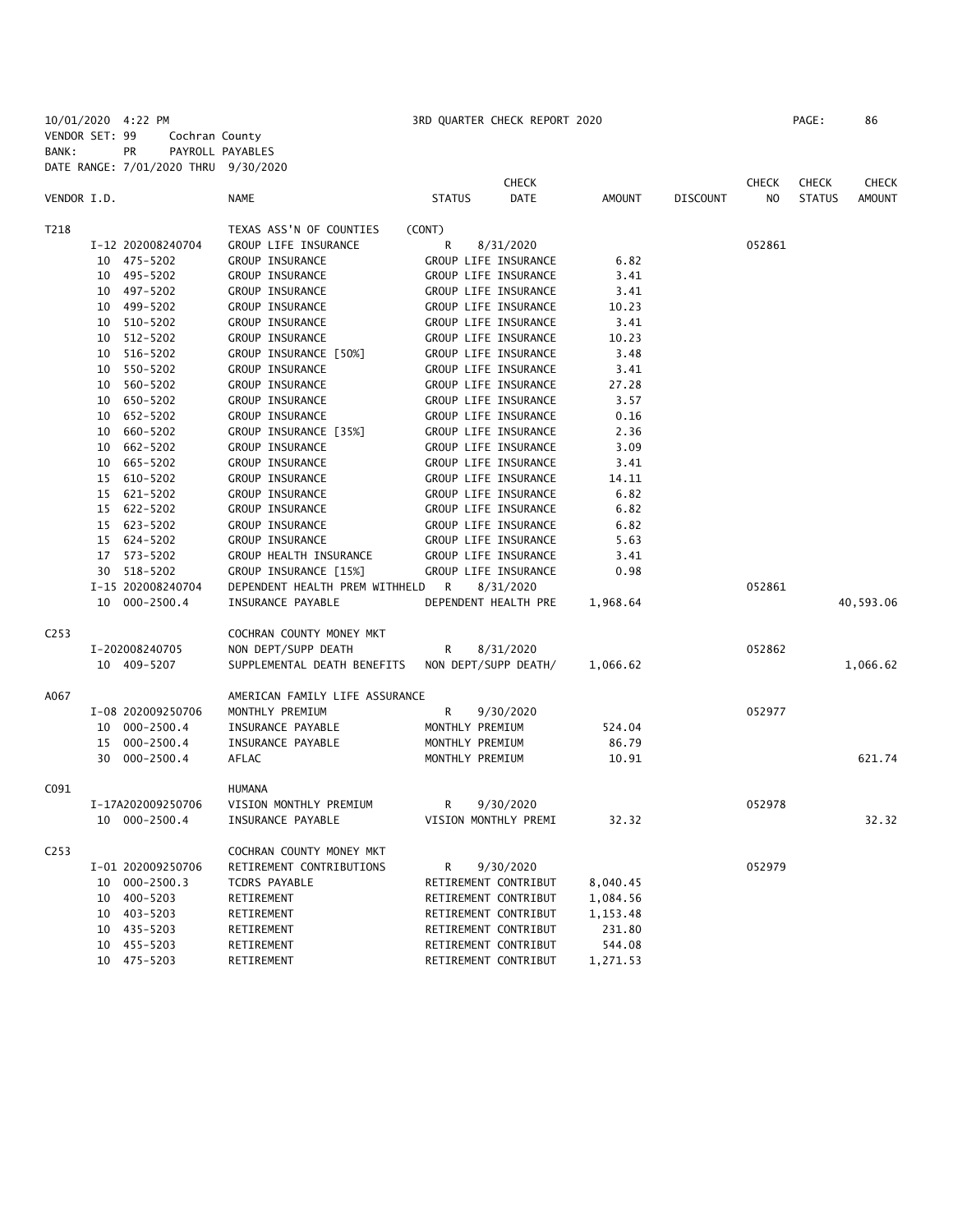10/01/2020 4:22 PM 3RD QUARTER CHECK REPORT 2020 PAGE: 87 VENDOR SET: 99 Cochran County BANK: PR PAYROLL PAYABLES DATE RANGE: 7/01/2020 THRU 9/30/2020

|             |    |                   |                                |                 | <b>CHECK</b>         |               |                 | <b>CHECK</b>   | <b>CHECK</b>  | <b>CHECK</b>  |
|-------------|----|-------------------|--------------------------------|-----------------|----------------------|---------------|-----------------|----------------|---------------|---------------|
| VENDOR I.D. |    |                   | <b>NAME</b>                    | <b>STATUS</b>   | DATE                 | <b>AMOUNT</b> | <b>DISCOUNT</b> | N <sub>O</sub> | <b>STATUS</b> | <b>AMOUNT</b> |
| C253        |    |                   | COCHRAN COUNTY MONEY MKT       | (CONT)          |                      |               |                 |                |               |               |
|             |    | I-01 202009250706 | RETIREMENT CONTRIBUTIONS       | R               | 9/30/2020            |               |                 | 052979         |               |               |
|             |    | 10 476-5203       | RETIREMENT                     |                 | RETIREMENT CONTRIBUT | 229.20        |                 |                |               |               |
|             | 10 | 490-5203.001      | RETIREMENT                     |                 | RETIREMENT CONTRIBUT | 77.75         |                 |                |               |               |
|             | 10 | 495-5203          | RETIREMENT                     |                 | RETIREMENT CONTRIBUT | 614.20        |                 |                |               |               |
|             |    | 10 497-5203       | RETIREMENT                     |                 | RETIREMENT CONTRIBUT | 706.01        |                 |                |               |               |
|             | 10 | 499-5203          | RETIREMENT                     |                 | RETIREMENT CONTRIBUT | 1,329.73      |                 |                |               |               |
|             | 10 | 510-5203          | RETIREMENT                     |                 | RETIREMENT CONTRIBUT | 397.63        |                 |                |               |               |
|             | 10 | 512-5203          | RETIREMENT                     |                 | RETIREMENT CONTRIBUT | 1,230.92      |                 |                |               |               |
|             |    | 10 516-5203       | RETIREMENT                     |                 | RETIREMENT CONTRIBUT | 476.13        |                 |                |               |               |
|             | 10 | 550-5203          | RETIREMENT                     |                 | RETIREMENT CONTRIBUT | 427.84        |                 |                |               |               |
|             | 10 | 560-5203          | RETIREMENT                     |                 | RETIREMENT CONTRIBUT | 3,622.89      |                 |                |               |               |
|             | 10 | 650-5203          | RETIREMENT                     |                 | RETIREMENT CONTRIBUT | 403.76        |                 |                |               |               |
|             | 10 | 652-5203          | RETIREMENT                     |                 | RETIREMENT CONTRIBUT | 22.92         |                 |                |               |               |
|             | 10 | 660-5203          | RETIREMENT                     |                 | RETIREMENT CONTRIBUT | 322.49        |                 |                |               |               |
|             | 10 | 662-5203          | RETIREMENT                     |                 | RETIREMENT CONTRIBUT | 432.16        |                 |                |               |               |
|             | 10 | 665-5203          | RETIREMENT                     |                 | RETIREMENT CONTRIBUT | 353.17        |                 |                |               |               |
|             |    | 15 000-2500.3     | <b>TCDRS PAYABLE</b>           |                 | RETIREMENT CONTRIBUT | 3,005.71      |                 |                |               |               |
|             |    | 15 610-5203       | RETIREMENT                     |                 | RETIREMENT CONTRIBUT | 2,251.62      |                 |                |               |               |
|             |    | 15 621-5203       | RETIREMENT                     |                 | RETIREMENT CONTRIBUT | 949.53        |                 |                |               |               |
|             |    | 15 622-5203       | RETIREMENT                     |                 | RETIREMENT CONTRIBUT | 922.34        |                 |                |               |               |
|             |    | 15 623-5203       | RETIREMENT                     |                 | RETIREMENT CONTRIBUT | 476.62        |                 |                |               |               |
|             |    | 15 624-5203       | RETIREMENT                     |                 | RETIREMENT CONTRIBUT | 981.92        |                 |                |               |               |
|             | 17 | $000 - 2500.3$    | TCDRS PAYABLE                  |                 | RETIREMENT CONTRIBUT | 253.38        |                 |                |               |               |
|             | 17 | 573-5203          | RETIREMENT                     |                 | RETIREMENT CONTRIBUT | 470.56        |                 |                |               |               |
|             | 30 | $000 - 2500.3$    | <b>TCDRS</b>                   |                 | RETIREMENT CONTRIBUT | 72.92         |                 |                |               |               |
|             | 30 | 518-5203          | RETIREMENT                     |                 | RETIREMENT CONTRIBUT | 135.43        |                 |                |               | 32,492.73     |
| C300        |    |                   | COCHRAN COUNTY SCHOOLS FEDERAL |                 |                      |               |                 |                |               |               |
|             |    | I-18A202009250706 | MONTHLY PREMUIM                | R               | 9/30/2020            |               |                 | 052980         |               |               |
|             |    | 10 000-2500.4     | INSURANCE PAYABLE              | MONTHLY PREMUIM |                      | 8,480.78      |                 |                |               |               |
|             | 15 | $000 - 2500.4$    | INSURANCE PAYABLE              | MONTHLY PREMUIM |                      | 1,143.10      |                 |                |               |               |
|             |    | 30 000-2500.4     | AFLAC                          | MONTHLY PREMUIM |                      | 93.03         |                 |                |               | 9,716.91      |
| N017        |    |                   | NATIONAL FARM LIFE             |                 |                      |               |                 |                |               |               |
|             |    | I-05 202009250706 | NFL PREMIUM                    | R               | 9/30/2020            |               |                 | 052981         |               |               |
|             |    | 10 000-2500.4     | INSURANCE PAYABLE              | NFL PREMIUM     |                      | 40.90         |                 |                |               |               |
|             |    | I-05A202009250706 | AFTER TAX PREM                 | R               | 9/30/2020            |               |                 | 052981         |               |               |
|             |    | 10 000-2500.4     | INSURANCE PAYABLE              | AFTER TAX PREM  |                      | 114.21        |                 |                |               |               |
|             |    | 15 000-2500.4     | INSURANCE PAYABLE              | AFTER TAX PREM  |                      | 67.80         |                 |                |               | 222.91        |
| N060        |    |                   | NATIONWIDE RETIREMENT SOL      |                 |                      |               |                 |                |               |               |
|             |    | I-04 202009250706 | DEFERRED COMP WITHHELD         | R               | 9/30/2020            |               |                 | 052982         |               |               |
|             | 10 | 000-2500.7        | PEBSCO DEF COMP PAYABLE        |                 | DEFERRED COMP WITHHE | 1,292.30      |                 |                |               |               |
|             | 15 | 000-2500.7        | PEBSCO DEF COMP PAYABLE        |                 | DEFERRED COMP WITHHE | 226.88        |                 |                |               |               |
|             | 30 | $000 - 2500.7$    | D.C.                           |                 | DEFERRED COMP WITHHE | 10.82         |                 |                |               | 1,530.00      |
|             |    |                   |                                |                 |                      |               |                 |                |               |               |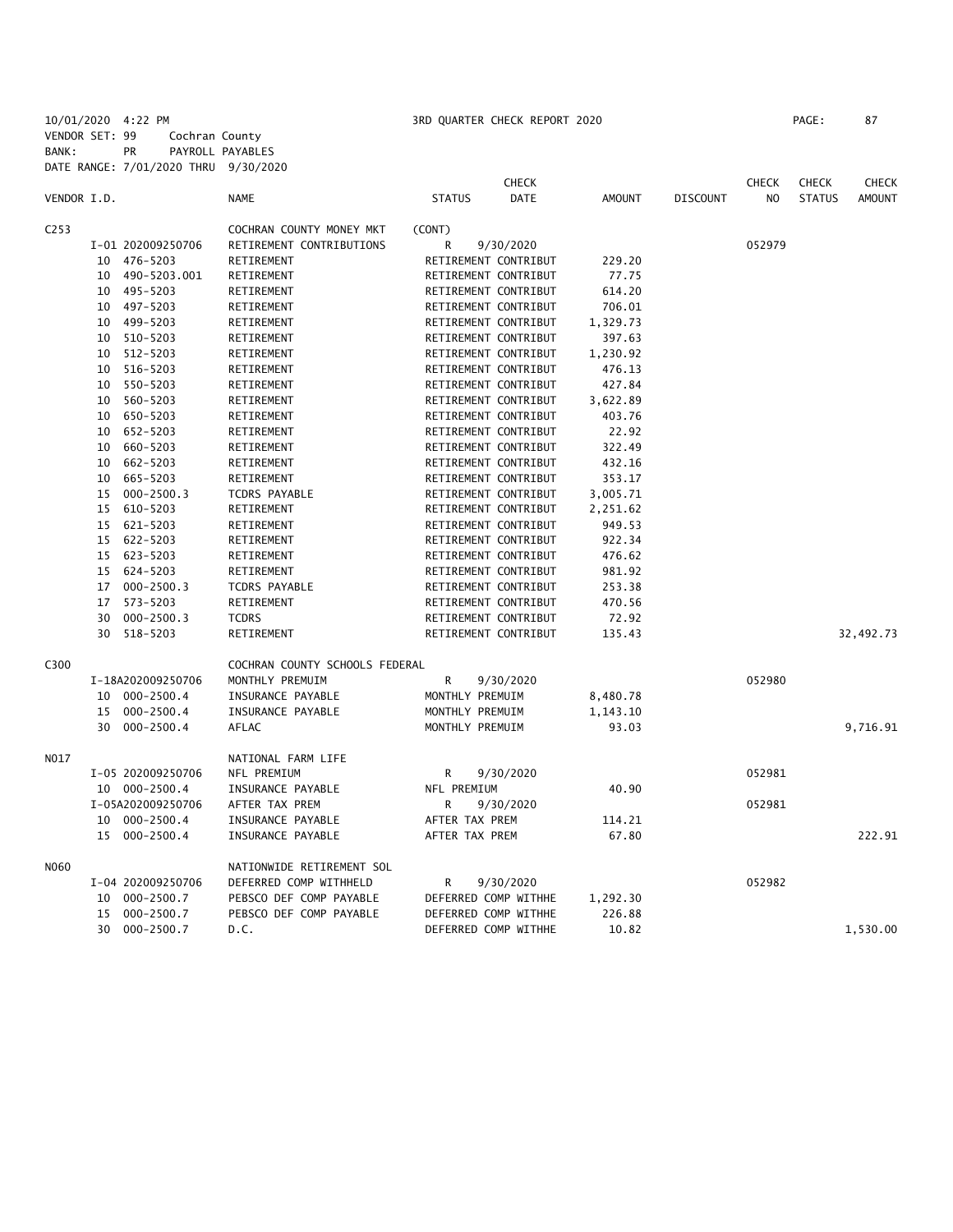10/01/2020 4:22 PM 3RD QUARTER CHECK REPORT 2020 PAGE: 88 VENDOR SET: 99 Cochran County BANK: PR PAYROLL PAYABLES DATE RANGE: 7/01/2020 THRU 9/30/2020

|             |    | DATE RANGE: 7/01/2020 THRU | 9/30/2020                 |                      |              |          |                 |              |               |               |
|-------------|----|----------------------------|---------------------------|----------------------|--------------|----------|-----------------|--------------|---------------|---------------|
|             |    |                            |                           |                      | <b>CHECK</b> |          |                 | <b>CHECK</b> | <b>CHECK</b>  | <b>CHECK</b>  |
| VENDOR I.D. |    |                            | <b>NAME</b>               | <b>STATUS</b>        | DATE         | AMOUNT   | <b>DISCOUNT</b> | NO           | <b>STATUS</b> | <b>AMOUNT</b> |
| P187        |    |                            | COCHRAN COUNTY PAYROLL TA |                      |              |          |                 |              |               |               |
|             |    | I-T1 202009250706          | FEDERAL INCOME TAX W/H    | R                    | 9/30/2020    |          |                 | 052983       |               |               |
|             | 10 | 000-2500.1                 | WITHHOLDING TAX PAYABLE   | FEDERAL INCOME TAX W |              | 8,631.53 |                 |              |               |               |
|             | 15 | 000-2500.1                 | WITHHOLDING TAX PAYABLE   | FEDERAL INCOME TAX W |              | 3,181.62 |                 |              |               |               |
|             | 17 | 000-2500.1                 | WITHHOLDING TAX PAYABLE   | FEDERAL INCOME TAX W |              | 251.87   |                 |              |               |               |
|             |    | 30 000-2500.1              | FEDERAL WITHOLDING        | FEDERAL INCOME TAX W |              | 122.01   |                 |              |               |               |
|             |    | I-T3 202009250706          | FICA TAX                  | R                    | 9/30/2020    |          |                 | 052983       |               |               |
|             | 10 | $000 - 2500.2$             | FICA PAYABLE              | FICA TAX             |              | 7,060.04 |                 |              |               |               |
|             | 10 | 400-5201                   | SOCIAL SECURITY           | FICA TAX             |              | 517.25   |                 |              |               |               |
|             | 10 | 403-5201                   | SOCIAL SECURITY           | FICA TAX             |              | 470.38   |                 |              |               |               |
|             | 10 | 435-5201                   | SOCIAL SECURITY           | FICA TAX             |              | 110.55   |                 |              |               |               |
|             |    | 10 455-5201                | SOCIAL SECURITY           | FICA TAX             |              | 259.48   |                 |              |               |               |
|             | 10 | 475-5201                   | SOCIAL SECURITY           | FICA TAX             |              | 545.40   |                 |              |               |               |
|             | 10 | 476-5201                   | SOCIAL SECURITY           | FICA TAX             |              | 109.31   |                 |              |               |               |
|             | 10 | 490-5201                   | SOCIAL SECURITY           | FICA TAX             |              | 20.62    |                 |              |               |               |
|             | 10 | 490-5201.001               | SOCIAL SECURITY FICA      | FICA TAX             |              | 37.08    |                 |              |               |               |
|             | 10 | 495-5201                   | SOCIAL SECURITY           | FICA TAX             |              | 290.55   |                 |              |               |               |
|             | 10 | 497-5201                   | SOCIAL SECURITY           | FICA TAX             |              | 336.71   |                 |              |               |               |
|             | 10 | 499-5201                   | SOCIAL SECURITY           | FICA TAX             |              | 631.36   |                 |              |               |               |
|             | 10 | 510-5201                   | SOCIAL SECURITY           | FICA TAX             |              | 189.64   |                 |              |               |               |
|             | 10 | 512-5201                   | SOCIAL SECURITY           | FICA TAX             |              | 580.01   |                 |              |               |               |
|             | 10 | 516-5201                   | SOCIAL SECURITY           | FICA TAX             |              | 228.74   |                 |              |               |               |
|             | 10 | 550-5201                   | SOCIAL SECURITY           | FICA TAX             |              | 204.05   |                 |              |               |               |
|             | 10 | 560-5201                   | SOCIAL SECURITY           | FICA TAX             |              | 1,727.83 |                 |              |               |               |
|             | 10 | 650-5201                   | SOCIAL SECURITY           | FICA TAX             |              | 192.56   |                 |              |               |               |
|             | 10 | 652-5201                   | SOCIAL SECURITY           | FICA TAX             |              | 10.93    |                 |              |               |               |
|             | 10 | 660-5201                   | SOCIAL SECURITY           | FICA TAX             |              | 155.06   |                 |              |               |               |
|             | 10 | 662-5201                   | SOCIAL SECURITY           | FICA TAX             |              | 206.11   |                 |              |               |               |
|             | 10 | 665-5201                   | SOCIAL SECURITY           | FICA TAX             |              | 236.42   |                 |              |               |               |
|             | 15 | $000 - 2500.2$             | FICA PAYABLE              | FICA TAX             |              | 2,656.82 |                 |              |               |               |
|             | 15 | 610-5201                   | SOCIAL SECURITY           | FICA TAX             |              | 1,073.86 |                 |              |               |               |
|             | 15 | 621-5201                   | SOCIAL SECURITY           | FICA TAX             |              | 449.30   |                 |              |               |               |
|             |    | 15 622-5201                | SOCIAL SECURITY           | FICA TAX             |              | 439.88   |                 |              |               |               |
|             |    | 15 623-5201                | SOCIAL SECURITY           | FICA TAX             |              | 227.31   |                 |              |               |               |
|             |    | 15 624-5201                | SOCIAL SECURITY           | FICA TAX             |              | 466.47   |                 |              |               |               |
|             |    | 17 000-2500.2              | FICA PAYABLE              | FICA TAX             |              | 224.42   |                 |              |               |               |
|             | 17 | 573-5201                   | SOCIAL SECURITY           | FICA TAX             |              | 224.42   |                 |              |               |               |
|             | 30 | $000 - 2500.2$             | <b>FICA</b>               | FICA TAX             |              | 65.10    |                 |              |               |               |
|             | 30 | 518-5201                   | SOCIAL SECURITY           | FICA TAX             |              | 65.10    |                 |              |               |               |
|             |    | I-T4 202009250706          | MEDICARE TAX              | R                    | 9/30/2020    |          |                 | 052983       |               |               |
|             | 10 | $000 - 2500.2$             | FICA PAYABLE              | MEDICARE TAX         |              | 1,651.15 |                 |              |               |               |
|             | 10 | 400-5201                   | SOCIAL SECURITY           | MEDICARE TAX         |              | 120.97   |                 |              |               |               |
|             | 10 | 403-5201                   | SOCIAL SECURITY           | MEDICARE TAX         |              | 110.01   |                 |              |               |               |
|             | 10 | 435-5201                   | SOCIAL SECURITY           | MEDICARE TAX         |              | 25.86    |                 |              |               |               |
|             | 10 | 455-5201                   | SOCIAL SECURITY           | MEDICARE TAX         |              | 60.68    |                 |              |               |               |
|             | 10 | 475-5201                   | SOCIAL SECURITY           | MEDICARE TAX         |              | 127.55   |                 |              |               |               |
|             | 10 | 476-5201                   | SOCIAL SECURITY           | MEDICARE TAX         |              | 25.57    |                 |              |               |               |
|             | 10 | 490-5201                   | SOCIAL SECURITY           | MEDICARE TAX         |              | 4.82     |                 |              |               |               |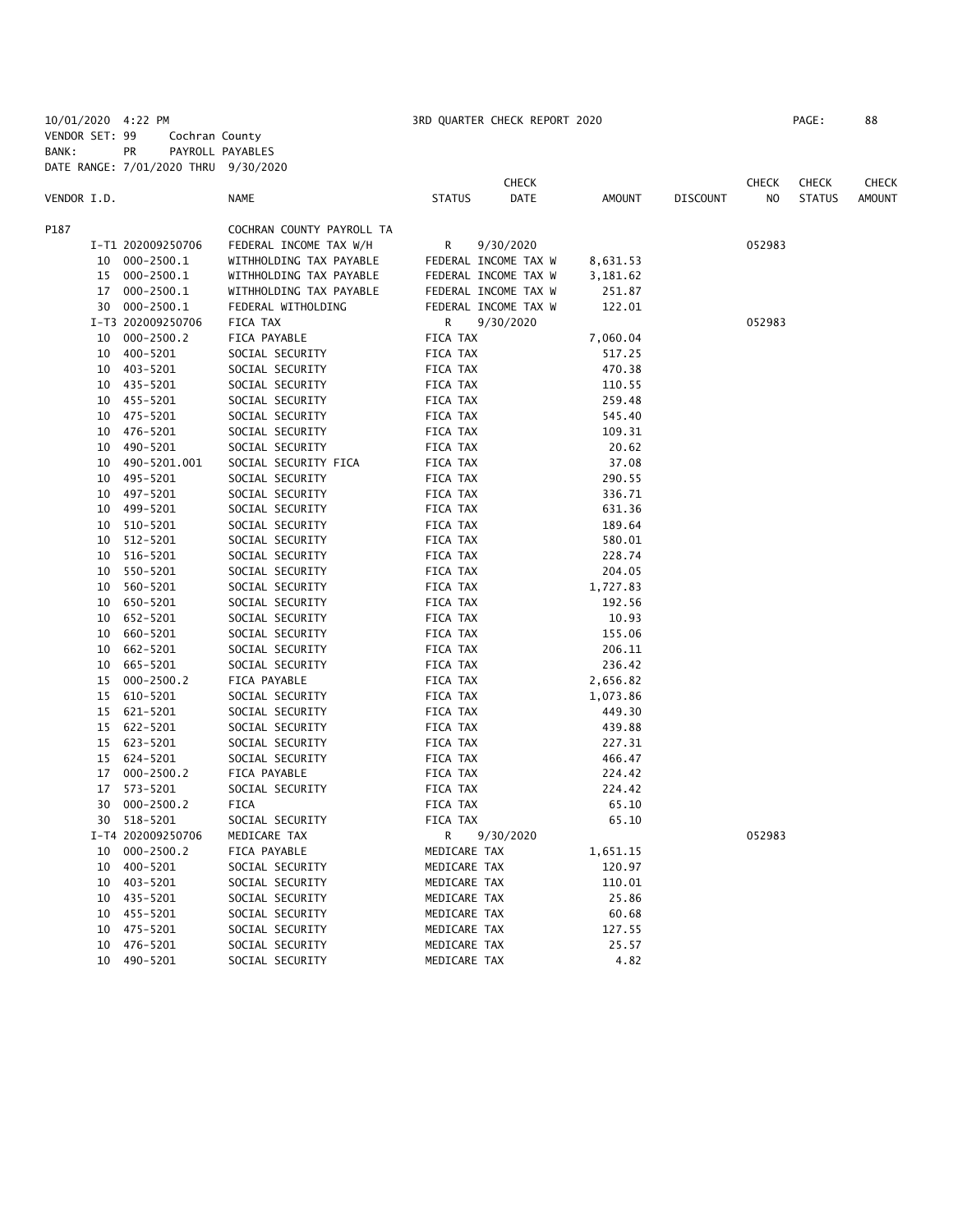10/01/2020 4:22 PM 3RD QUARTER CHECK REPORT 2020 PAGE: 89 VENDOR SET: 99 Cochran County BANK: PR PAYROLL PAYABLES DATE RANGE: 7/01/2020 THRU 9/30/2020

|             |    |                   |                         |                   | <b>CHECK</b> |               |                 | <b>CHECK</b> | <b>CHECK</b>  | <b>CHECK</b>  |
|-------------|----|-------------------|-------------------------|-------------------|--------------|---------------|-----------------|--------------|---------------|---------------|
| VENDOR I.D. |    |                   | <b>NAME</b>             | <b>STATUS</b>     | DATE         | <b>AMOUNT</b> | <b>DISCOUNT</b> | NO.          | <b>STATUS</b> | <b>AMOUNT</b> |
| P187        |    |                   | COCHRAN COUNTY PAYROLL  | (CONT)            |              |               |                 |              |               |               |
|             |    | I-T4 202009250706 | MEDICARE TAX            | R                 | 9/30/2020    |               |                 | 052983       |               |               |
|             | 10 | 490-5201.001      | SOCIAL SECURITY FICA    | MEDICARE TAX      |              | 8.67          |                 |              |               |               |
|             |    | 10 495-5201       | SOCIAL SECURITY         | MEDICARE TAX      |              | 67.95         |                 |              |               |               |
|             |    | 10 497-5201       | SOCIAL SECURITY         | MEDICARE TAX      |              | 78.75         |                 |              |               |               |
|             |    | 10 499-5201       | SOCIAL SECURITY         | MEDICARE TAX      |              | 147.65        |                 |              |               |               |
|             |    | 10 510-5201       | SOCIAL SECURITY         | MEDICARE TAX      |              | 44.35         |                 |              |               |               |
|             | 10 | 512-5201          | SOCIAL SECURITY         | MEDICARE TAX      |              | 135.65        |                 |              |               |               |
|             | 10 | 516-5201          | SOCIAL SECURITY         | MEDICARE TAX      |              | 53.50         |                 |              |               |               |
|             |    | 10 550-5201       | SOCIAL SECURITY         | MEDICARE TAX      |              | 47.72         |                 |              |               |               |
|             | 10 | 560-5201          | SOCIAL SECURITY         | MEDICARE TAX      |              | 404.10        |                 |              |               |               |
|             |    | 10 650-5201       | SOCIAL SECURITY         | MEDICARE TAX      |              | 45.04         |                 |              |               |               |
|             | 10 | 652-5201          | SOCIAL SECURITY         | MEDICARE TAX      |              | 2.56          |                 |              |               |               |
|             |    | 10 660-5201       | SOCIAL SECURITY         | MEDICARE TAX      |              | 36.26         |                 |              |               |               |
|             | 10 | 662-5201          | SOCIAL SECURITY         | MEDICARE TAX      |              | 48.20         |                 |              |               |               |
|             | 10 | 665-5201          | SOCIAL SECURITY         | MEDICARE TAX      |              | 55.29         |                 |              |               |               |
|             | 15 | $000 - 2500.2$    | FICA PAYABLE            | MEDICARE TAX      |              | 621.35        |                 |              |               |               |
|             |    | 15 610-5201       | SOCIAL SECURITY         | MEDICARE TAX      |              | 251.15        |                 |              |               |               |
|             |    | 15 621-5201       | SOCIAL SECURITY         | MEDICARE TAX      |              | 105.07        |                 |              |               |               |
|             |    | 15 622-5201       | SOCIAL SECURITY         | MEDICARE TAX      |              | 102.87        |                 |              |               |               |
|             |    | 15 623-5201       | SOCIAL SECURITY         | MEDICARE TAX      |              | 53.16         |                 |              |               |               |
|             |    | 15 624-5201       | SOCIAL SECURITY         | MEDICARE TAX      |              | 109.10        |                 |              |               |               |
|             | 17 | $000 - 2500.2$    | FICA PAYABLE            | MEDICARE TAX      |              | 52.49         |                 |              |               |               |
|             | 17 | 573-5201          | SOCIAL SECURITY         | MEDICARE TAX      |              | 52.49         |                 |              |               |               |
|             | 30 | $000 - 2500.2$    | FICA                    | MEDICARE TAX      |              | 15.22         |                 |              |               |               |
|             | 30 | 518-5201          | SOCIAL SECURITY         | MEDICARE TAX      |              | 15.22         |                 |              |               | 36,880.21     |
| T218        |    |                   | TEXAS ASS'N OF COUNTIES |                   |              |               |                 |              |               |               |
|             |    | I-11 202009250706 | EMPLOYEE PREMIUMS       | R                 | 9/30/2020    |               |                 | 052984       |               |               |
|             |    | 10 400-5202       | GROUP INSURANCE         | EMPLOYEE PREMIUMS |              | 1,649.91      |                 |              |               |               |
|             |    | 10 403-5202       | GROUP INSURANCE         | EMPLOYEE PREMIUMS |              | 1,771.80      |                 |              |               |               |
|             |    | 10 455-5202       | GROUP INSURANCE         | EMPLOYEE PREMIUMS |              | 885.90        |                 |              |               |               |
|             |    | 10 475-5202       | GROUP INSURANCE         | EMPLOYEE PREMIUMS |              | 1,771.80      |                 |              |               |               |
|             |    | 10 495-5202       | GROUP INSURANCE         | EMPLOYEE PREMIUMS |              | 885.90        |                 |              |               |               |
|             |    | 10 497-5202       | GROUP INSURANCE         | EMPLOYEE PREMIUMS |              | 885.90        |                 |              |               |               |
|             |    | 10 499-5202       | GROUP INSURANCE         | EMPLOYEE PREMIUMS |              | 2,657.70      |                 |              |               |               |
|             | 10 | 510-5202          | GROUP INSURANCE         | EMPLOYEE PREMIUMS |              | 885.90        |                 |              |               |               |
|             | 10 | 512-5202          | GROUP INSURANCE         | EMPLOYEE PREMIUMS |              | 2,657.70      |                 |              |               |               |
|             | 10 | 516-5202          | GROUP INSURANCE [50%]   | EMPLOYEE PREMIUMS |              | 902.16        |                 |              |               |               |
|             | 10 | 550-5202          | GROUP INSURANCE         | EMPLOYEE PREMIUMS |              | 885.90        |                 |              |               |               |
|             | 10 | 560-5202          | GROUP INSURANCE         | EMPLOYEE PREMIUMS |              | 6,201.30      |                 |              |               |               |
|             | 10 | 650-5202          | GROUP INSURANCE         | EMPLOYEE PREMIUMS |              | 928.39        |                 |              |               |               |
|             | 10 | 652-5202          | GROUP INSURANCE         | EMPLOYEE PREMIUMS |              | 42.49         |                 |              |               |               |
|             | 10 | 660-5202          | GROUP INSURANCE [35%]   | EMPLOYEE PREMIUMS |              | 612.57        |                 |              |               |               |
|             | 10 | 662-5202          | GROUP INSURANCE         | EMPLOYEE PREMIUMS |              | 800.92        |                 |              |               |               |
|             | 10 | 665-5202          | GROUP INSURANCE         | EMPLOYEE PREMIUMS |              | 885.90        |                 |              |               |               |
|             | 15 | 610-5202          | GROUP INSURANCE         | EMPLOYEE PREMIUMS |              | 3,665.49      |                 |              |               |               |

15 621-5202 GROUP INSURANCE EMPLOYEE PREMIUMS 1,771.80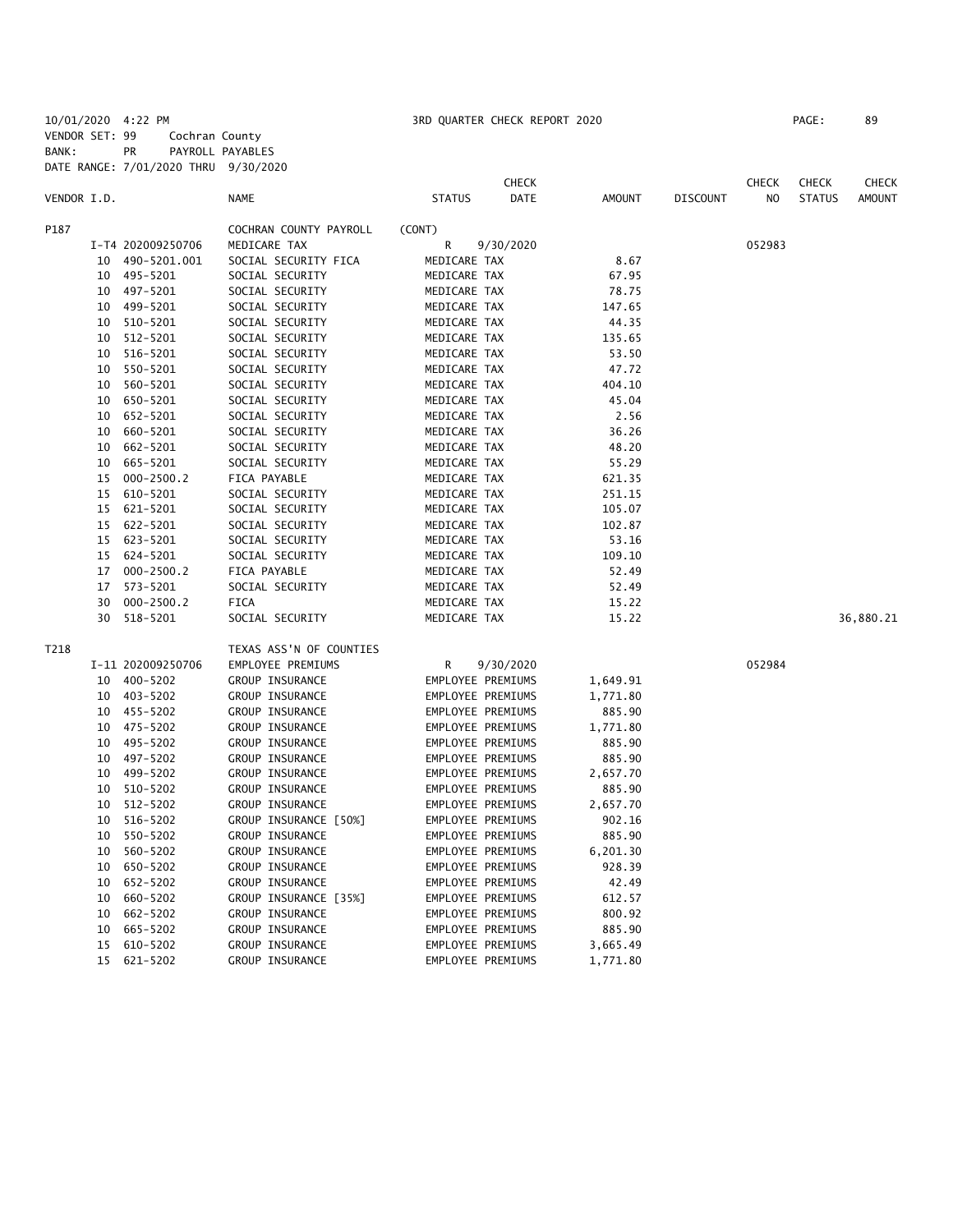10/01/2020 4:22 PM 3RD QUARTER CHECK REPORT 2020 PAGE: 90 VENDOR SET: 99 Cochran County BANK: PR PAYROLL PAYABLES DATE RANGE: 7/01/2020 THRU 9/30/2020

|                  |    |                   |                                |                   | <b>CHECK</b>         |               |                 | <b>CHECK</b>   | <b>CHECK</b>  | <b>CHECK</b>  |
|------------------|----|-------------------|--------------------------------|-------------------|----------------------|---------------|-----------------|----------------|---------------|---------------|
| VENDOR I.D.      |    |                   | <b>NAME</b>                    | <b>STATUS</b>     | <b>DATE</b>          | <b>AMOUNT</b> | <b>DISCOUNT</b> | N <sub>O</sub> | <b>STATUS</b> | <b>AMOUNT</b> |
| T218             |    |                   | TEXAS ASS'N OF COUNTIES        | (CONT)            |                      |               |                 |                |               |               |
|                  |    | I-11 202009250706 | EMPLOYEE PREMIUMS              | R                 | 9/30/2020            |               |                 | 052984         |               |               |
|                  |    | 15 622-5202       | GROUP INSURANCE                | EMPLOYEE PREMIUMS |                      | 1,771.80      |                 |                |               |               |
|                  |    | 15 623-5202       | GROUP INSURANCE                | EMPLOYEE PREMIUMS |                      | 885.90        |                 |                |               |               |
|                  |    | 15 624-5202       | GROUP INSURANCE                | EMPLOYEE PREMIUMS |                      | 1,771.80      |                 |                |               |               |
|                  |    | 17 573-5202       | GROUP HEALTH INSURANCE         | EMPLOYEE PREMIUMS |                      | 885.90        |                 |                |               |               |
|                  |    | 30 518-5202       | GROUP INSURANCE [15%]          | EMPLOYEE PREMIUMS |                      | 257.07        |                 |                |               |               |
|                  |    | I-12 202009250706 | GROUP LIFE INSURANCE           | R                 | 9/30/2020            |               |                 | 052984         |               |               |
|                  | 10 | 400-5202          | <b>GROUP INSURANCE</b>         |                   | GROUP LIFE INSURANCE | 6.35          |                 |                |               |               |
|                  |    | 10 403-5202       | GROUP INSURANCE                |                   | GROUP LIFE INSURANCE | 6.82          |                 |                |               |               |
|                  |    | 10 455-5202       | GROUP INSURANCE                |                   | GROUP LIFE INSURANCE | 3.41          |                 |                |               |               |
|                  |    | 10 475-5202       | GROUP INSURANCE                |                   | GROUP LIFE INSURANCE | 6.82          |                 |                |               |               |
|                  | 10 | 495-5202          | GROUP INSURANCE                |                   | GROUP LIFE INSURANCE | 3.41          |                 |                |               |               |
|                  |    | 10 497-5202       | GROUP INSURANCE                |                   | GROUP LIFE INSURANCE | 3.41          |                 |                |               |               |
|                  | 10 | 499-5202          | GROUP INSURANCE                |                   | GROUP LIFE INSURANCE | 10.23         |                 |                |               |               |
|                  | 10 | 510-5202          | GROUP INSURANCE                |                   | GROUP LIFE INSURANCE | 3.41          |                 |                |               |               |
|                  | 10 | 512-5202          | GROUP INSURANCE                |                   | GROUP LIFE INSURANCE | 10.23         |                 |                |               |               |
|                  | 10 | 516-5202          | GROUP INSURANCE [50%]          |                   | GROUP LIFE INSURANCE | 3.48          |                 |                |               |               |
|                  | 10 | 550-5202          | GROUP INSURANCE                |                   | GROUP LIFE INSURANCE | 3.41          |                 |                |               |               |
|                  | 10 | 560-5202          | GROUP INSURANCE                |                   | GROUP LIFE INSURANCE | 23.87         |                 |                |               |               |
|                  | 10 | 650-5202          | GROUP INSURANCE                |                   | GROUP LIFE INSURANCE | 3.57          |                 |                |               |               |
|                  | 10 | 652-5202          | GROUP INSURANCE                |                   | GROUP LIFE INSURANCE | 0.16          |                 |                |               |               |
|                  | 10 | 660-5202          | GROUP INSURANCE [35%]          |                   | GROUP LIFE INSURANCE | 2.36          |                 |                |               |               |
|                  | 10 | 662-5202          | GROUP INSURANCE                |                   | GROUP LIFE INSURANCE | 3.09          |                 |                |               |               |
|                  |    | 10 665-5202       | GROUP INSURANCE                |                   | GROUP LIFE INSURANCE | 3.41          |                 |                |               |               |
|                  |    | 15 610-5202       | GROUP INSURANCE                |                   | GROUP LIFE INSURANCE | 14.11         |                 |                |               |               |
|                  |    | 15 621-5202       | GROUP INSURANCE                |                   | GROUP LIFE INSURANCE | 6.82          |                 |                |               |               |
|                  |    | 15 622-5202       | GROUP INSURANCE                |                   | GROUP LIFE INSURANCE | 6.82          |                 |                |               |               |
|                  |    | 15 623-5202       | GROUP INSURANCE                |                   | GROUP LIFE INSURANCE | 3.41          |                 |                |               |               |
|                  |    | 15 624-5202       | GROUP INSURANCE                |                   | GROUP LIFE INSURANCE | 5.63          |                 |                |               |               |
|                  |    | 17 573-5202       | GROUP HEALTH INSURANCE         |                   | GROUP LIFE INSURANCE | 3.41          |                 |                |               |               |
|                  |    | 30 518-5202       | GROUP INSURANCE [15%]          |                   | GROUP LIFE INSURANCE | 0.98          |                 |                |               |               |
|                  |    | I-15 202009250706 | DEPENDENT HEALTH PREM WITHHELD | R                 | 9/30/2020            |               |                 | 052984         |               |               |
|                  |    | 10 000-2500.4     | INSURANCE PAYABLE              |                   | DEPENDENT HEALTH PRE | 1,968.64      |                 |                |               | 38,429.16     |
| C <sub>253</sub> |    |                   | COCHRAN COUNTY MONEY MKT       |                   |                      |               |                 |                |               |               |
|                  |    | I-202009250707    | NON-DEPT SUPP DEATH            | R                 | 9/30/2020            |               |                 | 052985         |               |               |
|                  |    | 10 409-5207       | SUPPLEMENTAL DEATH BENEFITS    |                   | NON-DEPT SUPP DEATH  | 958.54        |                 |                |               | 958.54        |
| C <sub>253</sub> |    |                   | COCHRAN COUNTY MONEY MKT       |                   |                      |               |                 |                |               |               |
|                  |    | I-01 202009300708 | RETIREMENT CONTRIBUTIONS       | R                 | 9/30/2020            |               |                 | 053031         |               |               |
|                  |    | 10 000-2500.3     | TCDRS PAYABLE                  |                   | RETIREMENT CONTRIBUT | 248.19        |                 |                |               |               |
|                  |    | 10 560-5203       | <b>RETIREMENT</b>              |                   | RETIREMENT CONTRIBUT | 460.92        |                 |                |               | 709.11        |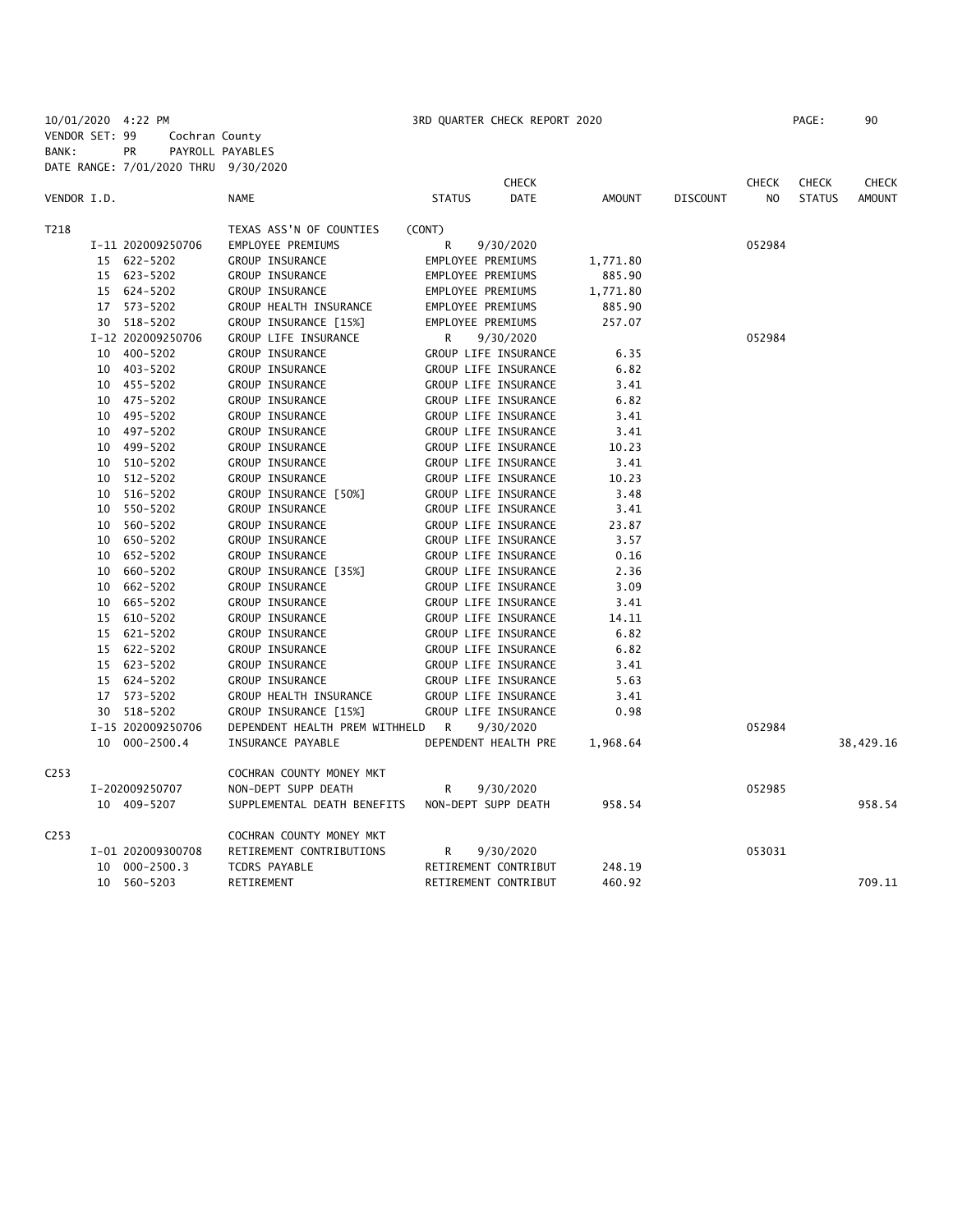| 10/01/2020 4:22 PM                   |                   |                  |          |                           |                |               |                         | 3RD QUARTER CHECK REPORT 2020                   |                |                       |                 |                  | PAGE:         | 91           |
|--------------------------------------|-------------------|------------------|----------|---------------------------|----------------|---------------|-------------------------|-------------------------------------------------|----------------|-----------------------|-----------------|------------------|---------------|--------------|
| VENDOR SET: 99                       |                   | Cochran County   |          |                           |                |               |                         |                                                 |                |                       |                 |                  |               |              |
| BANK:                                | <b>PR</b>         | PAYROLL PAYABLES |          |                           |                |               |                         |                                                 |                |                       |                 |                  |               |              |
| DATE RANGE: 7/01/2020 THRU 9/30/2020 |                   |                  |          |                           |                |               |                         |                                                 |                |                       |                 |                  |               |              |
|                                      |                   |                  |          |                           |                |               |                         | <b>CHECK</b>                                    |                |                       |                 | <b>CHECK</b>     | <b>CHECK</b>  | <b>CHECK</b> |
| VENDOR I.D.                          |                   |                  | NAME     |                           |                |               | <b>STATUS</b>           | <b>DATE</b>                                     |                | AMOUNT                | <b>DISCOUNT</b> | NO.              | <b>STATUS</b> | AMOUNT       |
| P187                                 |                   |                  |          | COCHRAN COUNTY PAYROLL TA |                |               |                         |                                                 |                |                       |                 |                  |               |              |
|                                      | I-T3 202009300708 |                  | FICA TAX |                           |                |               | R.                      | 9/30/2020                                       |                |                       |                 | 053032           |               |              |
|                                      | 10 000-2500.2     |                  |          | FICA PAYABLE              |                |               | FICA TAX                |                                                 | 219.82         |                       |                 |                  |               |              |
|                                      | 10 560-5201       |                  |          | SOCIAL SECURITY           |                |               | FICA TAX                |                                                 | 219.82         |                       |                 |                  |               |              |
|                                      | I-T4 202009300708 |                  |          | MEDICARE TAX              |                |               | R.                      | 9/30/2020                                       |                |                       |                 | 053032           |               |              |
|                                      | 10 000-2500.2     |                  |          | FICA PAYABLE              |                |               | MEDICARE TAX            |                                                 |                | 51.41                 |                 |                  |               |              |
|                                      | 10 560-5201       |                  |          | SOCIAL SECURITY           |                |               | MEDICARE TAX            |                                                 |                | 51.41                 |                 |                  |               | 542.46       |
| T218                                 |                   |                  |          | TEXAS ASS'N OF COUNTIES   |                |               |                         |                                                 |                |                       |                 |                  |               |              |
|                                      | I-11 202009300708 |                  |          | EMPLOYEE PREMIUMS         |                |               | R.                      | 9/30/2020                                       |                |                       |                 | 053033           |               |              |
|                                      | 10 560-5202       |                  |          | GROUP INSURANCE           |                |               |                         | EMPLOYEE PREMIUMS                               | 885.90         |                       |                 |                  |               |              |
|                                      | I-12 202009300708 |                  |          | GROUP LIFE INSURANCE      |                |               | R                       | 9/30/2020                                       |                |                       |                 | 053033           |               |              |
|                                      | 10 560-5202       |                  |          | GROUP INSURANCE           |                |               |                         | GROUP LIFE INSURANCE                            |                | 3.41                  |                 |                  |               | 889.31       |
| C <sub>253</sub>                     |                   |                  |          | COCHRAN COUNTY MONEY MKT  |                |               |                         |                                                 |                |                       |                 |                  |               |              |
|                                      | I-202009300709    |                  |          | NON-DEPT SUPP DEATH       |                |               | R                       | 9/30/2020                                       |                |                       |                 | 053034           |               |              |
|                                      | 10 409-5207       |                  |          |                           |                |               |                         | SUPPLEMENTAL DEATH BENEFITS NON-DEPT SUPP DEATH |                | 20.92                 |                 |                  |               | 20.92        |
|                                      | T 0 T A L S * *   |                  |          |                           | N <sub>O</sub> |               |                         |                                                 | INVOICE AMOUNT |                       |                 | <b>DISCOUNTS</b> |               | CHECK AMOUNT |
| REGULAR CHECKS:                      |                   |                  |          |                           | 33             |               |                         |                                                 |                | 392, 248.54           |                 | 0.00             |               | 392,248.54   |
|                                      | HAND CHECKS:      |                  |          |                           | $\mathbf 0$    |               |                         |                                                 |                | 0.00                  |                 | 0.00             |               | 0.00         |
|                                      | DRAFTS:           |                  |          |                           | $\mathbf 0$    |               |                         |                                                 |                | 0.00                  |                 | 0.00             |               | 0.00         |
|                                      | EFT:              |                  |          |                           | $\mathbf 0$    |               |                         |                                                 |                | 0.00                  |                 | 0.00             |               | 0.00         |
|                                      | NON CHECKS:       |                  |          |                           | $\Omega$       |               |                         |                                                 |                | 0.00                  |                 | 0.00             |               | 0.00         |
|                                      |                   |                  |          |                           |                |               |                         |                                                 |                |                       |                 |                  |               |              |
|                                      | VOID CHECKS:      |                  |          |                           |                | 0 VOID DEBITS |                         | 0.00                                            |                |                       |                 |                  |               |              |
|                                      |                   |                  |          |                           |                | VOID CREDITS  |                         | 0.00                                            |                | 0.00                  |                 | 0.00             |               |              |
| TOTAL ERRORS:                        | $\mathbf 0$       |                  |          |                           |                |               |                         | ** G/L ACCOUNT TOTALS **                        |                |                       |                 |                  |               |              |
|                                      |                   |                  |          | G/L ACCOUNT               |                | NAME          |                         |                                                 |                | AMOUNT                |                 |                  |               |              |
|                                      |                   |                  |          |                           |                |               |                         |                                                 |                |                       |                 |                  |               |              |
|                                      |                   |                  |          | 10 000-2500.1             |                |               | WITHHOLDING TAX PAYABLE |                                                 |                | 29,663.15             |                 |                  |               |              |
|                                      |                   |                  |          | 10 000-2500.2             |                | FICA PAYABLE  |                         |                                                 |                | 28,946.92             |                 |                  |               |              |
|                                      |                   |                  |          | 10 000-2500.3             |                | TCDRS PAYABLE |                         |                                                 |                | 26,629.71             |                 |                  |               |              |
|                                      |                   |                  |          | 10 000-2500.4             |                |               | INSURANCE PAYABLE       |                                                 |                |                       |                 |                  |               |              |
|                                      |                   |                  |          | 10 000-2500.7             |                |               | PEBSCO DEF COMP PAYABLE |                                                 |                | 34,981.99<br>3,876.90 |                 |                  |               |              |
|                                      |                   |                  |          | 10 000-2500.8             |                |               | CHILD SUPPORT PAYABLE   |                                                 |                | 1, 115.74             |                 |                  |               |              |
|                                      |                   |                  |          | 10 400-5201               |                |               | SOCIAL SECURITY         |                                                 |                | 1,914.36              |                 |                  |               |              |
|                                      |                   |                  |          | 10 400-5202               |                |               | GROUP INSURANCE         |                                                 |                | 5,002.18              |                 |                  |               |              |
|                                      |                   |                  |          | 10 400-5203               |                | RETIREMENT    |                         |                                                 |                | 3,253.18              |                 |                  |               |              |
|                                      |                   |                  | 10       | 403-5201                  |                |               | SOCIAL SECURITY         |                                                 |                | 1,731.60              |                 |                  |               |              |
|                                      |                   |                  |          | 10 403-5202               |                |               | GROUP INSURANCE         |                                                 |                | 5,371.70              |                 |                  |               |              |
|                                      |                   |                  |          |                           |                |               |                         |                                                 |                |                       |                 |                  |               |              |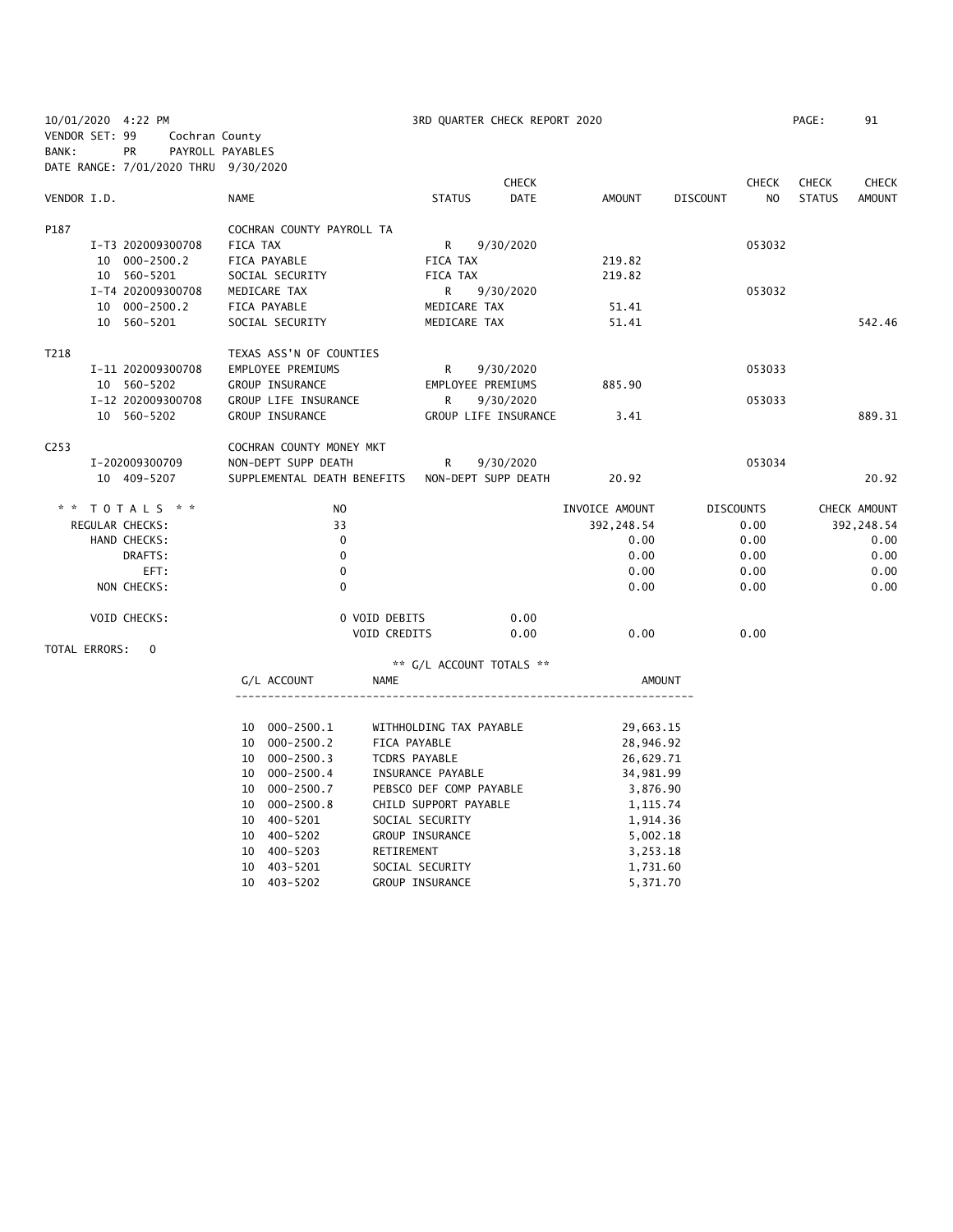10/01/2020 4:22 PM 3RD QUARTER CHECK REPORT 2020 PAGE: 92 VENDOR SET: 99 Cochran County BANK: PR PAYROLL PAYABLES DATE RANGE: 7/01/2020 THRU 9/30/2020

## \*\* G/L ACCOUNT TOTALS \*\*

G/L ACCOUNT NAME ----------------------------------------------------------------------

| 10 | 403-5203     | RETIREMENT                  | 3,451.37  |
|----|--------------|-----------------------------|-----------|
| 10 | 409-5207     | SUPPLEMENTAL DEATH BENEFITS | 3,139.32  |
| 10 | 435-5201     | SOCIAL SECURITY             | 409.23    |
| 10 | 435-5203     | RETIREMENT                  | 695.40    |
| 10 | 455-5201     | SOCIAL SECURITY             | 933.24    |
| 10 | 455-5202     | GROUP INSURANCE             | 2,685.85  |
| 10 | 455-5203     | RETIREMENT                  | 1,585.92  |
| 10 | 475-5201     | SOCIAL SECURITY             | 2,023.98  |
| 10 | 475-5202     | GROUP INSURANCE             | 5,371.70  |
| 10 | 475-5203     | RETIREMENT                  | 3,823.32  |
| 10 | 476-5201     | SOCIAL SECURITY             | 404.64    |
| 10 | 476-5203     | RETIREMENT                  | 687.60    |
| 10 | 490-5201     | SOCIAL SECURITY             | 159.71    |
| 10 | 490-5201.001 | SOCIAL SECURITY FICA        | 342.02    |
| 10 | 490-5203.001 | RETIREMENT                  | 581.24    |
| 10 | 495-5201     | SOCIAL SECURITY             | 972.70    |
| 10 | 495-5202     | GROUP INSURANCE             | 2,685.85  |
| 10 | 495-5203     | RETIREMENT                  | 1,667.88  |
| 10 | 497-5201     | SOCIAL SECURITY             | 1,228.99  |
| 10 | 497-5202     | GROUP INSURANCE             | 2,685.85  |
| 10 | 497-5203     | RETIREMENT                  | 2,088.46  |
| 10 | 499-5201     | SOCIAL SECURITY             | 2,338.06  |
| 10 | 499-5202     | GROUP INSURANCE             | 8,057.55  |
| 10 | 499-5203     | RETIREMENT                  | 3,990.92  |
| 10 | 510-5201     | SOCIAL SECURITY             | 707.29    |
| 10 | 510-5202     | GROUP INSURANCE             | 2,685.85  |
| 10 | 510-5203     | RETIREMENT                  | 1,201.94  |
| 10 | $512 - 5201$ | SOCIAL SECURITY             | 2,779.75  |
| 10 | $512 - 5202$ | GROUP INSURANCE             | 8,955.82  |
| 10 | 512-5203     | RETIREMENT                  | 4,768.02  |
| 10 | 516-5201     | SOCIAL SECURITY             | 847.18    |
| 10 | 516-5202     | GROUP INSURANCE [50%]       | 2,734.85  |
| 10 | 516-5203     | RETIREMENT                  | 1,432.01  |
| 10 | 550-5201     | SOCIAL SECURITY             | 755.31    |
| 10 | 550-5202     | GROUP INSURANCE             | 2,685.85  |
| 10 | 550-5203     | RETIREMENT                  | 1,283.52  |
| 10 | 560-5201     | SOCIAL SECURITY             | 8,436.37  |
| 10 | 560-5202     | GROUP INSURANCE             | 21,486.80 |
| 10 | 560-5203     | RETIREMENT                  | 14,338.28 |
| 10 | 650-5201     | SOCIAL SECURITY             | 712.80    |
| 10 | 650-5202     | GROUP INSURANCE             | 2,814.66  |
| 10 | 650-5203     | RETIREMENT                  | 1,211.28  |
| 10 | 652-5201     | SOCIAL SECURITY             | 40.47     |
| 10 | 652-5202     | GROUP INSURANCE             | 128.81    |
| 10 | 652-5203     | RETIREMENT                  | 68.76     |
| 10 | 660-5201     | SOCIAL SECURITY             | 574.36    |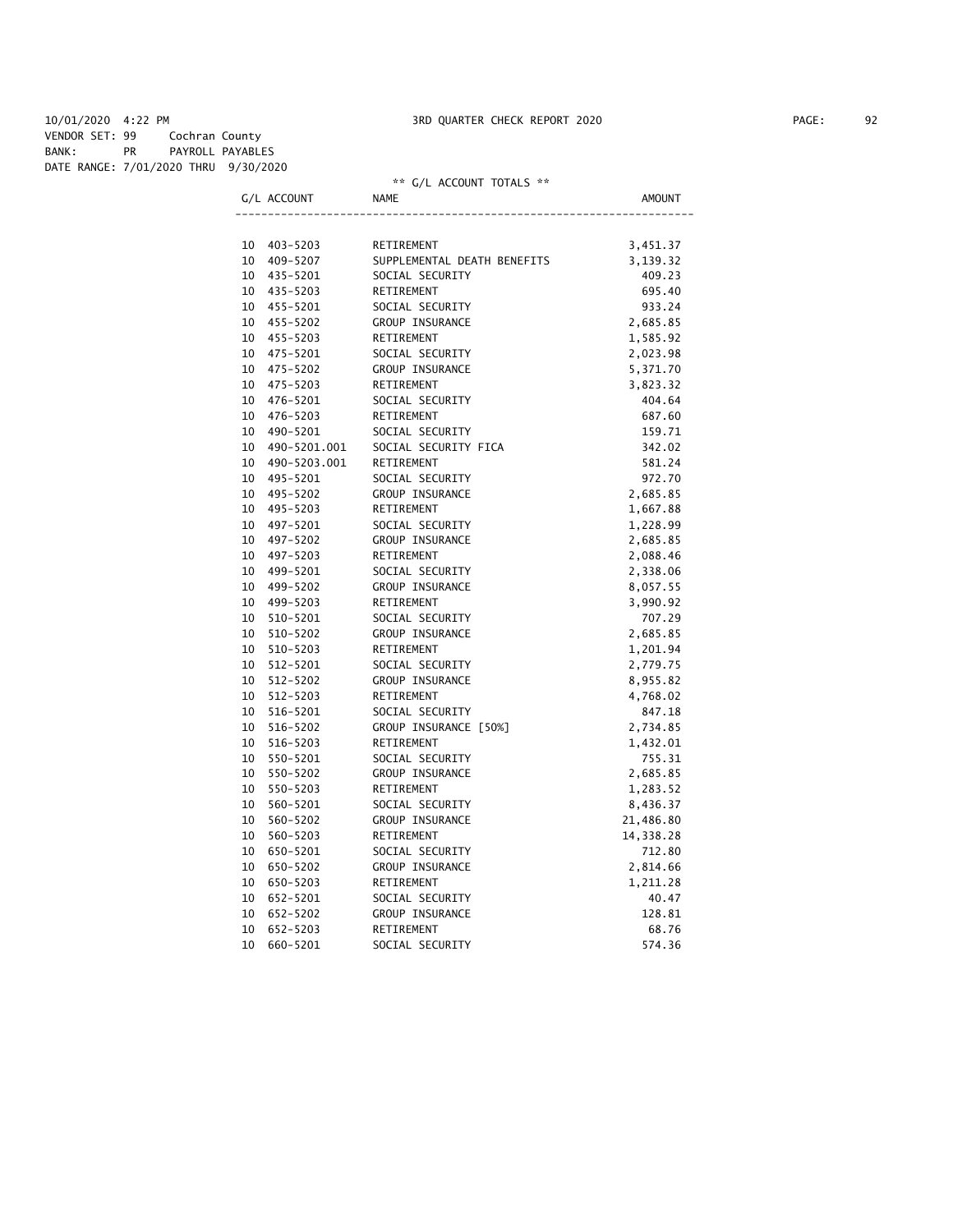10/01/2020 4:22 PM 3RD QUARTER CHECK REPORT 2020 PAGE: 93 VENDOR SET: 99 Cochran County BANK: PR PAYROLL PAYABLES DATE RANGE: 7/01/2020 THRU 9/30/2020

#### \*\* G/L ACCOUNT TOTALS \*\*

|                            | G/L ACCOUNT   | NAME                                                                                                                                                                                                                                       | AMOUNT                                 |                  |              |
|----------------------------|---------------|--------------------------------------------------------------------------------------------------------------------------------------------------------------------------------------------------------------------------------------------|----------------------------------------|------------------|--------------|
|                            |               |                                                                                                                                                                                                                                            |                                        |                  |              |
|                            |               |                                                                                                                                                                                                                                            |                                        |                  |              |
|                            |               |                                                                                                                                                                                                                                            |                                        |                  |              |
|                            |               |                                                                                                                                                                                                                                            |                                        |                  |              |
|                            |               |                                                                                                                                                                                                                                            |                                        |                  |              |
|                            |               |                                                                                                                                                                                                                                            |                                        |                  |              |
|                            |               |                                                                                                                                                                                                                                            |                                        |                  |              |
|                            |               |                                                                                                                                                                                                                                            |                                        |                  |              |
|                            |               | 10 660-5202 GROUP INSURANCE [35%] 1,857.41<br>10 660-5203 RETIREMENT 970.00<br>10 662-5201 SOCIAL SECURITY 762.93<br>10 662-5202 GROUP INSURANCE 2,428.23<br>10 662-5202 GROUP INSURANCE 2,428.23<br>10 665-5203 RETIREMENT 1,296.48<br>10 |                                        |                  |              |
|                            | 15 000-2500.1 | WITHHOLDING TAX PAYABLE 10,212.58<br>FICA PAYABLE 10,505.31                                                                                                                                                                                |                                        |                  |              |
|                            | 15 000-2500.2 |                                                                                                                                                                                                                                            |                                        |                  |              |
|                            | 15 000-2500.3 | TCDRS PAYABLE                                                                                                                                                                                                                              | 9,637.30                               |                  |              |
|                            | 15 000-2500.4 | INSURANCE PAYABLE                                                                                                                                                                                                                          | 4,103.81                               |                  |              |
|                            | 15 000-2500.7 | PEBSCO DEF COMP PAYABLE 730.64                                                                                                                                                                                                             |                                        |                  |              |
|                            | 15 610-5201   | SOCIAL SECURITY                                                                                                                                                                                                                            |                                        |                  |              |
|                            | 15 610-5202   | GROUP INSURANCE                                                                                                                                                                                                                            | 3, 975.03<br>11, 112.92<br>6, 754.86   |                  |              |
|                            | 15 610-5203   | RETIREMENT                                                                                                                                                                                                                                 |                                        |                  |              |
|                            | 15 621-5201   | SOCIAL SECURITY                                                                                                                                                                                                                            |                                        |                  |              |
|                            | 15 621-5202   | SOCIAL SECURITY 1,663.11<br>GROUP INSURANCE 5,371.70<br>RETIREMENT 2,848.59                                                                                                                                                                |                                        |                  |              |
|                            | 15 621-5203   |                                                                                                                                                                                                                                            |                                        |                  |              |
|                            | 15 622-5201   | SOCIAL SECURITY                                                                                                                                                                                                                            |                                        |                  |              |
|                            | 15 622-5202   | GROUP INSURANCE                                                                                                                                                                                                                            |                                        |                  |              |
|                            | 15 622-5203   | RETIREMENT                                                                                                                                                                                                                                 | TY<br>1,622.13<br>5,371.70<br>2,756.62 |                  |              |
|                            | 15 623-5201   | SOCIAL SECURITY                                                                                                                                                                                                                            |                                        |                  |              |
|                            | 15 623-5202   | GROUP INSURANCE                                                                                                                                                                                                                            |                                        |                  |              |
|                            | 15 623-5203   | RETIREMENT                                                                                                                                                                                                                                 | 1, 518.33<br>4, 482.39<br>2, 592.02    |                  |              |
|                            | 15 624-5201   |                                                                                                                                                                                                                                            |                                        |                  |              |
|                            | 15 624-5202   | SOCIAL SECURITY<br>GROUP INSURANCE<br>RETIREMENT<br>2,945.76                                                                                                                                                                               |                                        |                  |              |
|                            | 15 624-5203   |                                                                                                                                                                                                                                            |                                        |                  |              |
|                            |               | *** FUND TOTAL ***                                                                                                                                                                                                                         | 95,299.64                              |                  |              |
|                            |               |                                                                                                                                                                                                                                            |                                        |                  |              |
|                            | 17 000-2500.1 | WITHHOLDING TAX PAYABLE                                                                                                                                                                                                                    | 754.87                                 |                  |              |
|                            | 17 000-2500.2 | FICA PAYABLE                                                                                                                                                                                                                               | 829.07                                 |                  |              |
|                            | 17 000-2500.3 | TCDRS PAYABLE                                                                                                                                                                                                                              | 759.67                                 |                  |              |
|                            | 17 573-5201   | SOCIAL SECURITY                                                                                                                                                                                                                            | 829.07                                 |                  |              |
|                            | 17 573-5202   | GROUP HEALTH INSURANCE 2,685.85                                                                                                                                                                                                            |                                        |                  |              |
|                            | 17 573-5203   | RETIREMENT                                                                                                                                                                                                                                 | 1,410.81                               |                  |              |
|                            |               | *** FUND TOTAL ***                                                                                                                                                                                                                         | 7,269.34                               |                  |              |
|                            | 30 000-2500.1 | FEDERAL WITHOLDING                                                                                                                                                                                                                         | 366.22                                 |                  |              |
|                            | 30 000-2500.2 | FICA                                                                                                                                                                                                                                       | 241.14                                 |                  |              |
|                            | 30 000-2500.3 | <b>TCDRS</b>                                                                                                                                                                                                                               | 219.35                                 |                  |              |
|                            | 30 000-2500.4 | AFLAC                                                                                                                                                                                                                                      | 311.88                                 |                  |              |
|                            | 30 000-2500.7 | D.C.                                                                                                                                                                                                                                       | 32.46                                  |                  |              |
|                            | 30 518-5201   | SOCIAL SECURITY                                                                                                                                                                                                                            | 241.                                   |                  |              |
|                            | 30 518-5202   | GROUP INSURANCE [15%]                                                                                                                                                                                                                      | 779.44                                 |                  |              |
|                            | 30 518-5203   | RETIREMENT                                                                                                                                                                                                                                 | 407.38                                 |                  |              |
|                            |               | *** FUND TOTAL ***                                                                                                                                                                                                                         | 2,599.02                               |                  |              |
|                            | NO            |                                                                                                                                                                                                                                            | INVOICE AMOUNT                         | <b>DISCOUNTS</b> | CHECK AMOUNT |
| VENDOR SET: 99<br>BANK: PR | 33<br>TOTALS: |                                                                                                                                                                                                                                            | 392, 248.54                            | 0.00             | 392, 248.54  |
| BANK: PR<br>TOTALS:        | 33            |                                                                                                                                                                                                                                            | 392, 248.54                            | 0.00             | 392, 248.54  |
| REPORT TOTALS:             | 319           |                                                                                                                                                                                                                                            | 742, 522.65                            | 0.00             | 742,522.65   |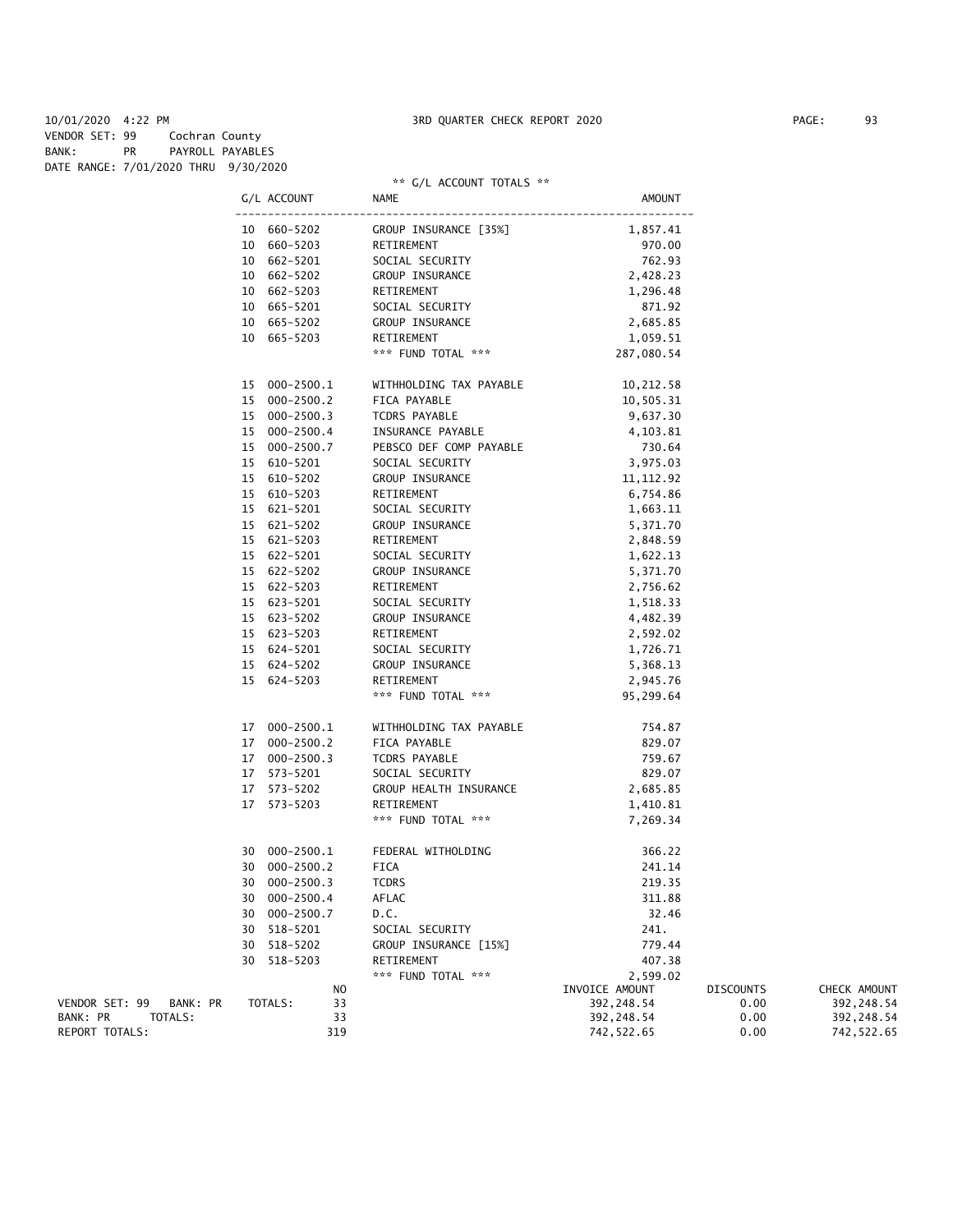PAYROLL NO#: 01 - COCHRAN COUNTY SORTED BY EMPLOYEE NO#

# 10/01/2020 4:34 PM PACE: 1<br>PAYROLL NO#: 01 - COCHRAN COUNTY PA Y R O L L H I S T O R Y R E P O R T PAYROLL NO#: 01 - COCHRAN COUNTY SORTED BY EMPLOYEE NO#

|                                                    |                      |               |                      | <b>REPORT</b> | TOTALS               |                      |                      |               |                 |                       |
|----------------------------------------------------|----------------------|---------------|----------------------|---------------|----------------------|----------------------|----------------------|---------------|-----------------|-----------------------|
|                                                    | 1ST - QUARTER TOTALS |               | 2ND - QUARTER TOTALS |               | 3RD - QUARTER TOTALS |                      | 4TH - QUARTER TOTALS |               | ** TOTAL **     |                       |
| NBR CHECKS                                         |                      | O CHECK(S)    | O CHECK(S)           |               | 179 CHECK(S)         |                      |                      | O CHECK(S)    |                 | 179 CHECK(S)          |
| NET                                                |                      | 0.00          |                      | 0.00          |                      | 373147.92            |                      | 0.00          |                 | 373147.92             |
|                                                    |                      |               |                      |               |                      |                      |                      |               |                 |                       |
|                                                    | <b>HOURS</b>         | <b>AMOUNT</b> | <b>HOURS</b>         | <b>AMOUNT</b> | <b>HOURS</b>         | AMOUNT               | <b>HOURS</b>         | <b>AMOUNT</b> | <b>HOURS</b>    | <b>AMOUNT</b>         |
| *EARNINGS*                                         |                      |               |                      |               |                      |                      |                      |               |                 |                       |
| <b>GROSS</b><br>$\qquad \qquad -$                  |                      | 0.00          |                      | 0.00          |                      | 537775.33            |                      | 0.00          |                 | 537775.33             |
| PERS LEAVE<br>$\overline{a}$                       | 0.00                 | 0.00          | 0.00                 | 0.00          | 5.00                 | 74.42                | 0.00                 | 0.00          | 5.00            | 74.42                 |
| SALARY<br>$\overline{\phantom{a}}$<br>REGULAR PAY- | 0.00                 | 0.00          | 0.00                 | 0.00          | 13374.25             | 418536.65            | 0.00                 | 0.00          | 13374.25        | 418536.65<br>48266.32 |
| LONGEVITY -                                        | 0.00<br>0.00         | 0.00<br>0.00  | 0.00<br>0.00         | 0.00<br>0.00  | 3667.00<br>0.00      | 48266.32<br>10750.00 | 0.00<br>0.00         | 0.00<br>0.00  | 3667.00<br>0.00 | 10750.00              |
| DIST ATTY SUPPL-                                   | 0.00                 | 0.00          | 0.00                 | 0.00          | 0.00                 | 1524.15              | 0.00                 | 0.00          | 0.00            | 1524.15               |
| DIST JDG SUPPL -                                   | 0.00                 | 0.00          | 0.00                 | 0.00          | 0.00                 | 1374.15              | 0.00                 | 0.00          | 0.00            | 1374.15               |
| CNTY JDG SUPPL**-                                  | 0.00                 | 0.00          | 0.00                 | 0.00          | 0.00                 | 6300.00              | 0.00                 | 0.00          | 0.00            | 6300.00               |
| CNTY ATTY SUPPL**- 0.00                            |                      | 0.00          | 0.00                 | 0.00          | 0.00                 | 8750.01              | 0.00                 | 0.00          | 0.00            | 8750.01               |
| OVERTIME PAY-                                      | 0.00                 | 0.00          | 0.00                 | 0.00          | 726.75               | 17063.99             | 0.00                 | 0.00          | 726.75          | 17063.99              |
| VACATION PAY-                                      | 0.00                 | 0.00          | 0.00                 | 0.00          | 331.37               | 6235.64              | 0.00                 | 0.00          | 331.37          | 6235.64               |
| HOLIDAY PAY-                                       | 0.00                 | 0.00          | 0.00                 | 0.00          | 128.00               | 2152.33              | 0.00                 | 0.00          | 128.00          | 2152.33               |
| SICK PAY<br>$\sim$ $-$                             | 0.00                 | 0.00          | 0.00                 | 0.00          | 16.00                | 264.96               | 0.00                 | 0.00          | 16.00           | 264.96                |
| TRAVEL ALLOW -                                     | 0.00                 | 0.00          | 0.00                 | 0.00          | 0.00                 | 12724.98             | 0.00                 | 0.00          | 0.00            | 12724.98              |
| CELL PHONE ALLOW - 0.00                            |                      | 0.00          | 0.00                 | 0.00          | 0.00                 | 1050.00              | 0.00                 | 0.00          | 0.00            | 1050.00               |
| ELECTION PAY-                                      | 0.00                 | 0.00          | 0.00                 | 0.00          | 8.50                 | 85.00                | 0.00                 | 0.00          | 8.50            | 85.00                 |
| EMERG LEAVE -                                      | 0.00                 | 0.00          | 0.00                 | 0.00          | 36.00                | 757.26               | 0.00                 | 0.00          | 36.00           | 757.26                |
| JUV BOARD SALARY-                                  | 0.00                 | 0.00          | 0.00                 | 0.00          | 0.00                 | 300.00               | 0.00                 | 0.00          | 0.00            | 300.00                |
| JUVPROBOFCR SUPPL- 0.00                            |                      | 0.00          | 0.00                 | 0.00          | 0.00                 | 0.00                 | 0.00                 | 0.00          | 0.00            | 0.00                  |
| MEAL REIMBB -                                      | 0.00                 | 0.00          | 0.00                 | 0.00          | 0.00                 | 10.80                | 0.00                 | 0.00          | 0.00            | 10.80                 |
| COMP TAKEN -                                       | 0.00                 | 0.00          | 0.00                 | 0.00          | 0.77                 | 16.77                | 0.00                 | 0.00          | 0.77            | 16.77                 |
| ADMIN LEAVE-                                       | 0.00                 | 0.00          | 0.00                 | 0.00          | 64.00                | 829.20               | 0.00                 | 0.00          | 64.00           | 829.20                |
| TAXABLE VEH USE-                                   | 0.00                 | 0.00          | 0.00                 | 0.00          | 0.00                 | 465.00               | 0.00                 | 0.00          | 0.00            | 465.00                |
| GRP LIFE INS-                                      | 0.00                 | 0.00          | 0.00                 | 0.00          | 0.00                 | 243.70               | 0.00                 | 0.00          | 0.00            | 243.70                |
|                                                    |                      |               |                      |               |                      |                      |                      |               |                 |                       |
|                                                    | EMPLOYER             | <b>DEDUCT</b> | EMPLOYER             | <b>DEDUCT</b> | EMPLOYER             | <b>DEDUCT</b>        | EMPLOYER             | <b>DEDUCT</b> | EMPLOYER        | <b>DEDUCT</b>         |
| *DEDUCTIONS*.                                      |                      |               |                      |               |                      |                      |                      |               |                 |                       |
| <b>TCDRS</b>                                       | 0.00                 | 0.00          | 0.00                 | 0.00          | 69171.13             | 37246.03             | 0.00                 | 0.00          | 69171.13        | 37246.03              |
| NATIONWIDE -                                       | 0.00                 | 0.00          | 0.00                 | 0.00          | 0.00                 | 4640.00              | 0.00                 | 0.00          | 0.00            | 4640.00               |
| NATIONAL FA-                                       | 0.00                 | 0.00          | 0.00                 | 0.00          | 0.00                 | 122.70               | 0.00                 | 0.00          | 0.00            | 122.70                |
| NFL PREMIUM-                                       | 0.00                 | 0.00          | 0.00                 | 0.00          | 0.00                 | 665.77               | 0.00                 | 0.00          | 0.00            | 665.77                |
| <b>AFLAC</b><br>$\overline{\phantom{a}}$           | 0.00                 | 0.00          | 0.00                 | 0.00          | 0.00                 | 1956.22              | 0.00                 | 0.00          | 0.00            | 1956.22               |
| AFLAC AFTER TAX-                                   | 0.00                 | 0.00          | 0.00                 | 0.00          | 0.00                 | 0.00                 | 0.00                 | 0.00          | 0.00            | 0.00                  |
| GROUP INS<br>$\sim$ $-$                            | 0.00                 | 0.00          | 0.00                 | 0.00          | 115060.62            | 0.00                 | 0.00                 | 0.00          | 115060.62       | 0.00                  |
| TAC AD&D<br>$\overline{\phantom{a}}$               | 0.00                 | 0.00          | 0.00                 | 0.00          | 436.32               | 0.00                 | 0.00                 | 0.00          | 436.32          | 0.00                  |
| FAM HLTH PREM-                                     | 0.00                 | 0.00          | 0.00                 | 0.00          | 0.00                 | 5905.92              | 0.00                 | 0.00          | 0.00            | 5905.92               |
| DENTAL AFTER TAX- 0.00                             |                      | 0.00          | 0.00                 | 0.00          | 0.00                 | 0.00                 | 0.00                 | 0.00          | 0.00            | 0.00                  |
| VISION AFTER TAX-                                  | 0.00                 | 0.00          | 0.00                 | 0.00          | 0.00                 | 96.96                | 0.00                 | 0.00          | 0.00            | 96.96                 |
| CREDIT UNION-                                      | 0.00                 | 0.00          | 0.00                 | 0.00          | 0.00                 | 30650.11             | 0.00                 | 0.00          | 0.00            | 30650.11              |
| NAT FAMILY -                                       | 0.00                 | 0.00          | 0.00                 | 0.00          | 0.00                 | 0.00                 | 0.00                 | 0.00          | 0.00            | 0.00                  |
| CS XXXXXXX -                                       | 0.00                 | 0.00          | 0.00                 | 0.00          | 0.00                 | 1115.74              | 0.00                 | 0.00          | 0.00            | 1115.74               |
|                                                    | TAXABLE              | <b>TAX</b>    | TAXABLE              | TAX           | TAXABLE              | <b>TAX</b>           | TAXABLE              | TAX           | TAXABLE         | <b>TAX</b>            |
| *TAXES*                                            |                      |               |                      |               |                      |                      |                      |               |                 |                       |
| FEDERAL W/H-                                       | 0.00                 | 0.00          | 0.00                 | 0.00          | 487660.76            | 40996.82             | 0.00                 | 0.00          | 487660.76       | 40996.82              |
| STATE W/H -                                        | 0.00                 | 0.00          | 0.00                 | 0.00          | 0.00                 | 0.00                 | 0.00                 | 0.00          | 0.00            | 0.00                  |
| FICA<br>$\sim$                                     | 0.00                 | 0.00          | 0.00                 | 0.00          | 529705.49            | 32841.69             | 0.00                 | 0.00          | 529705.49       | 32841.69              |
| MEDICARE<br>$\sim$ $-$                             | 0.00                 | 0.00          | 0.00                 | 0.00          | 529705.49            | 7680.75              | 0.00                 | 0.00          | 529705.49       | 7680.75               |
| EIC CREDIT -                                       |                      | 0.00          |                      | 0.00          |                      | 0.00                 |                      | 0.00          |                 | 0.00                  |